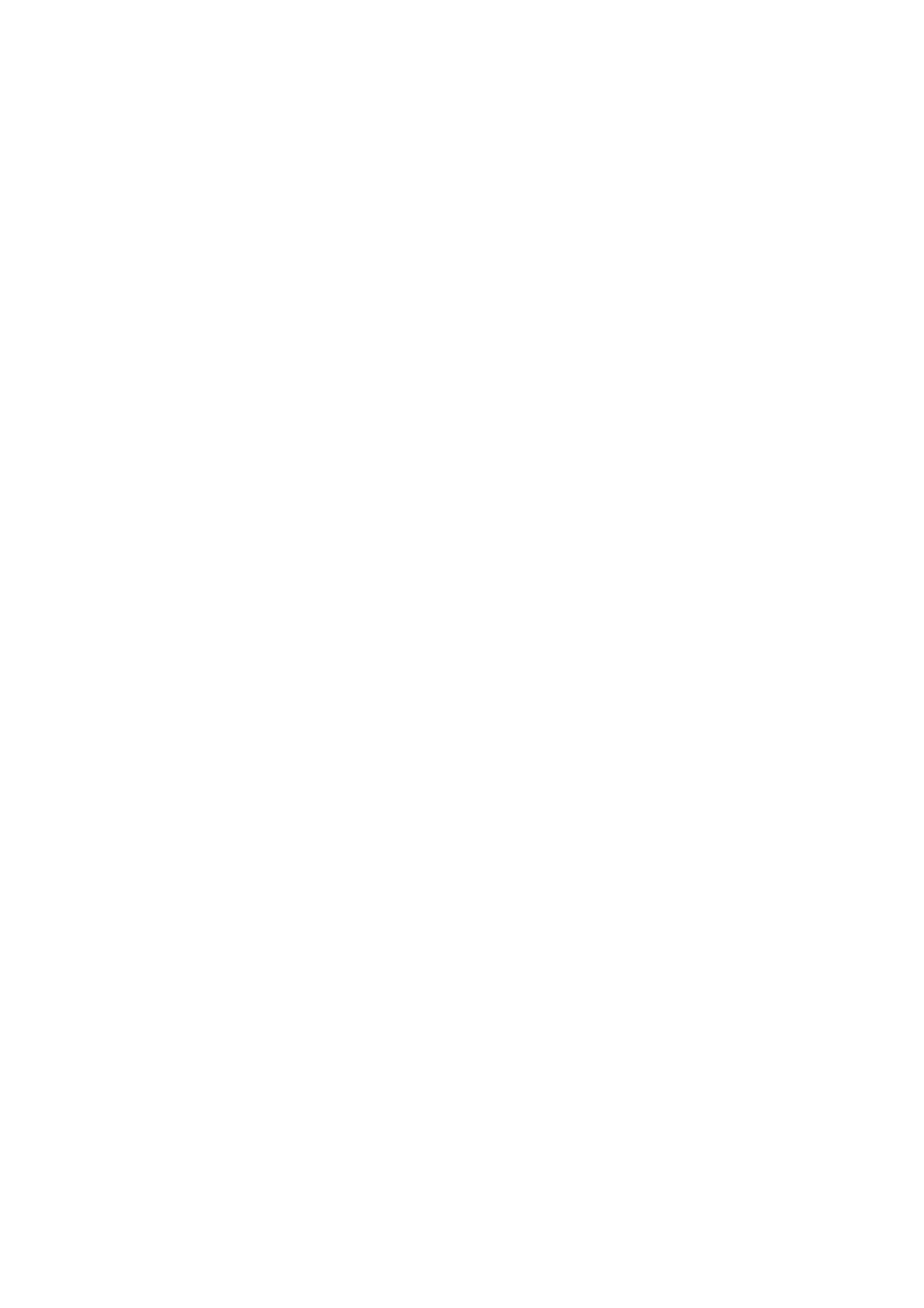## Table of contents

- Chapter 1 Overview of the TCP/IP protocol Suite
- Chapter 2 IP Addressing
- Chapter 3 Subnetting
- Chapter 4 IP Routing
- Chapter 5 Application Protocols
- Chapter 6 Voice over IP
- Chapter 7 IP over ATM
- Chapter 8 IP Version 6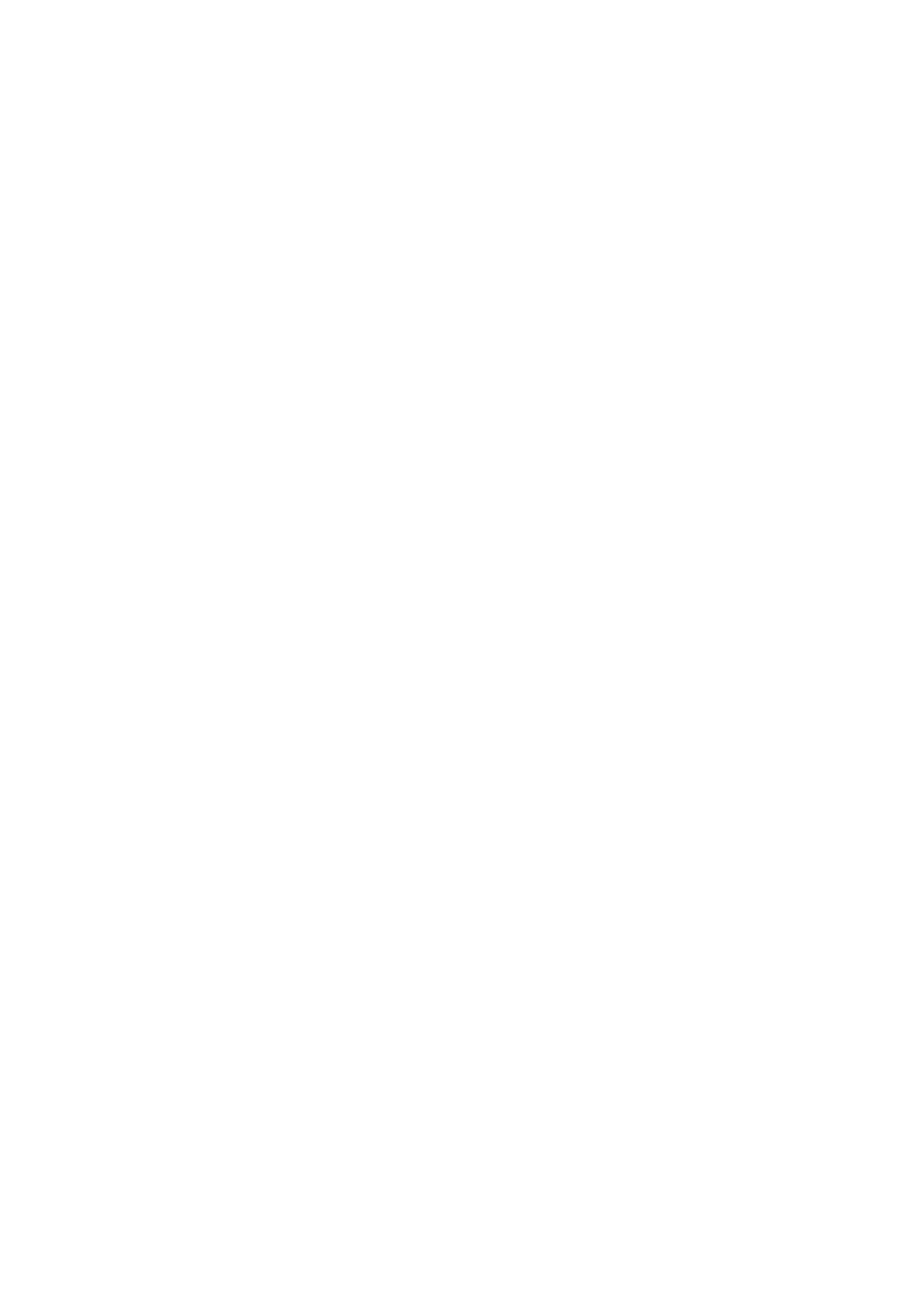## Chapter 1

## Overview of the TCP/IP Protocol Suite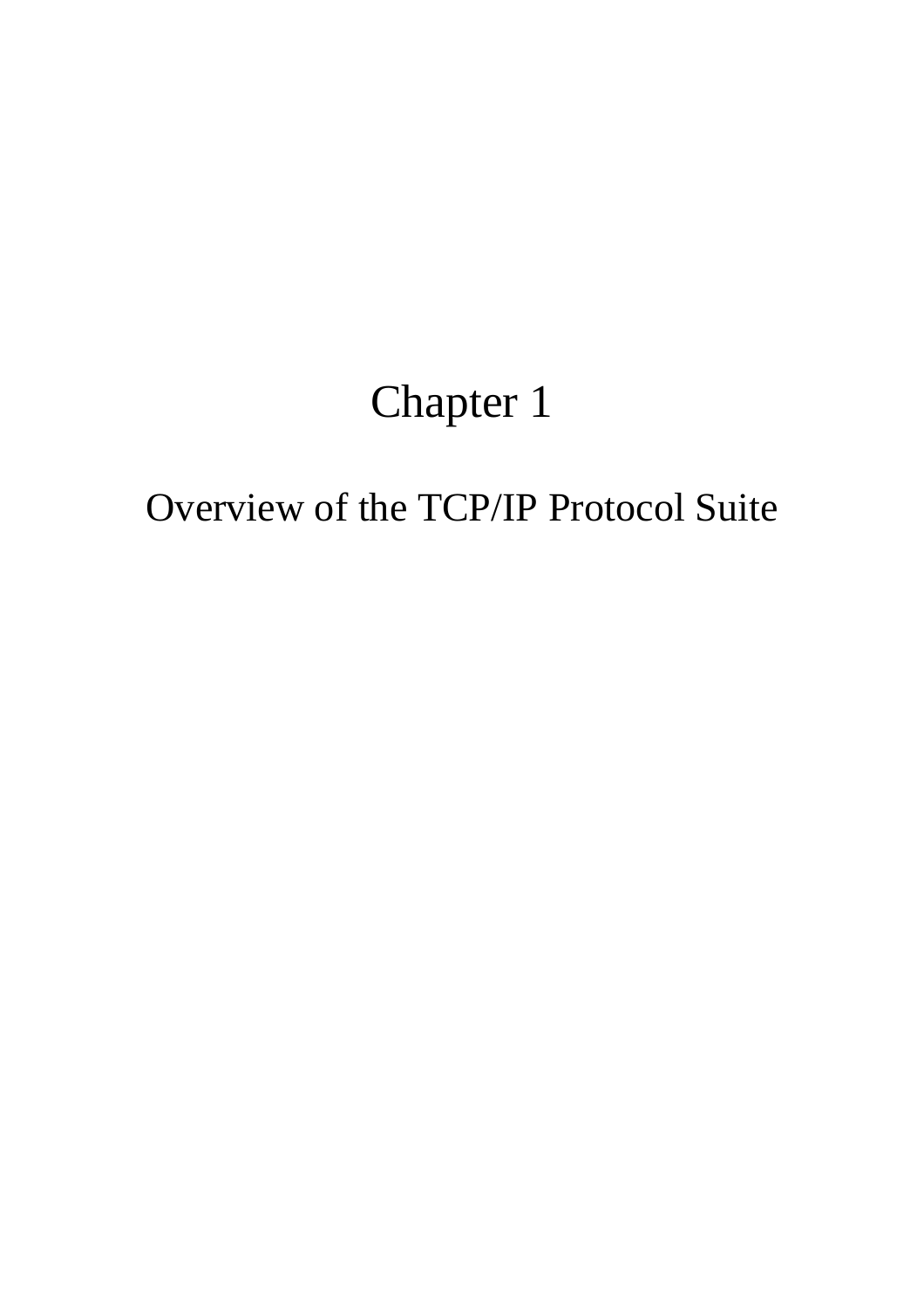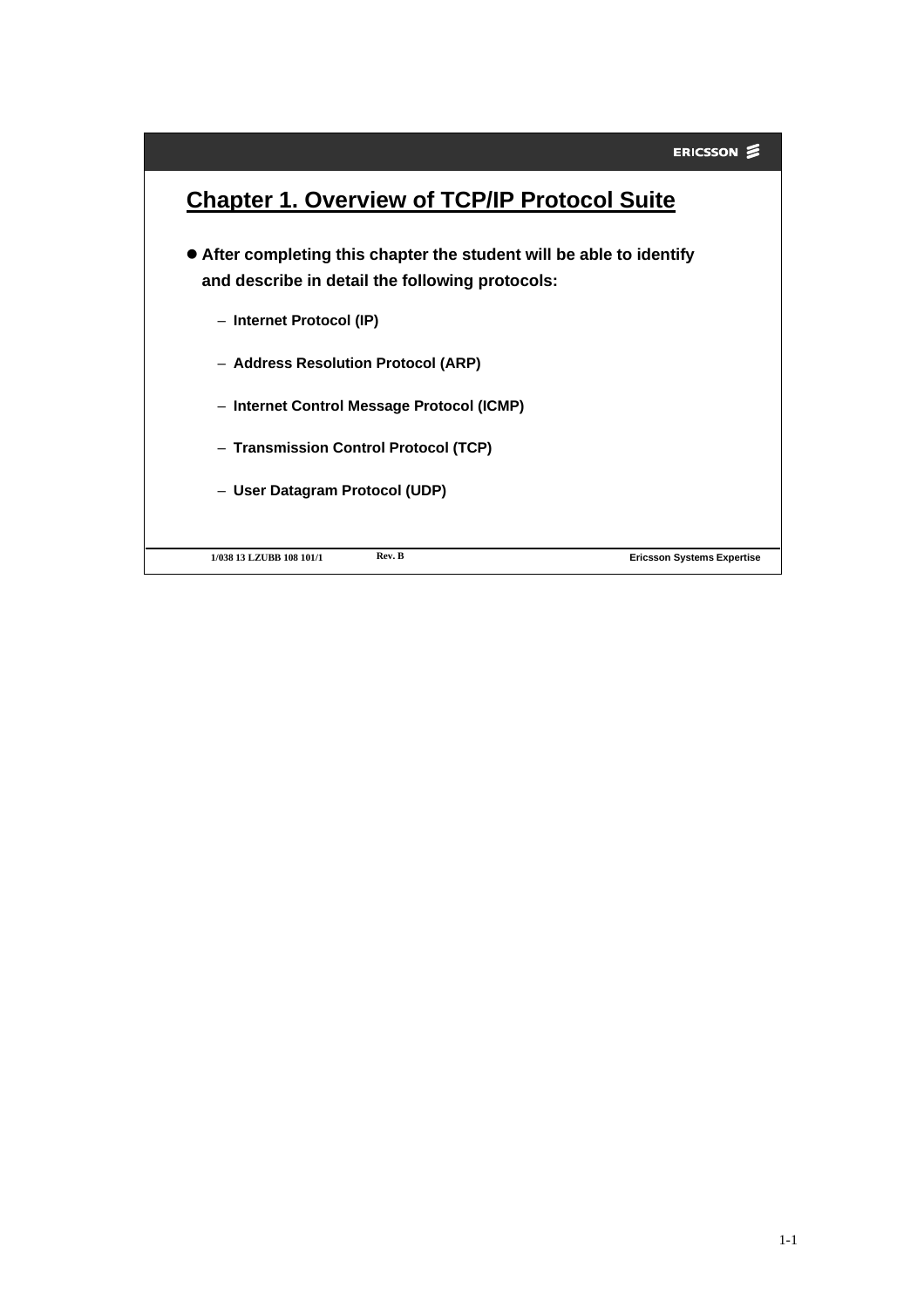## **History of the Internet**

|           | Rev. B                                                                       |      | <b>Ericsson Systems Expertise</b>  |
|-----------|------------------------------------------------------------------------------|------|------------------------------------|
|           |                                                                              |      |                                    |
|           | No. of Hosts > 10,000                                                        | 2000 |                                    |
| 1987      | Upgrade to T1                                                                | 1994 | <b>Communities</b>                 |
| 1985/1986 | <b>ARPANET</b><br><b>ARPANET split in 2</b><br><b>NSFNET backbone formed</b> | 1993 | No. of Hosts > 1,000,000<br>Mosaic |
| 1983      | <b>TCP/IP exclusively used by</b>                                            | 1992 | CERN – WWW<br>Upgrade to T3        |
| 1973      | <b>FTP</b>                                                                   | 1991 | Gopher                             |
| 1972      | <b>Telnet</b>                                                                | 1990 | <b>ARPANET</b> replaced            |
| 1969      | <b>ARPANET</b>                                                               | 1989 | No. of Hosts > 100,000             |
|           |                                                                              |      |                                    |

**1969** - An experimental network called ARPANET was created by the US Department of Defence Advanced Research Projects Agency (ARPA). ARPANET originally connected four universities. It enabled scientists to share information and resources across long distances while providing a test-bed for emerging network technologies.

**1972** - An application called Telnet was developed by the National Centre for Supercomputing Applications (NCSA).This application enabled a user to login to a remote computer.

**1973** - File Transfer Protocol (FTP) was introduced. This application standardised the transfer of files between networked computers.

First international connections to ARPANET : England and Norway.

**1983** - TCP/IP suite of networking protocols became the only set of protocols to be used on ARPANET. This set a standard for other networks.

ARPANET split into 2 networks ARPANET and MILNET - a military network.

Desktop workstations came into being , many running a Berkley Systems UNIX operating system which included IP networking software.

**1985/1986 -** The National Science Foundation (NSF) of America connected the nation's six supercomputing centres together. This network was called NSFNET or the NSFNET backbone. This backbone had a capacity of 56kbps.

**1987** - NSFNET network links were upgraded to T1 speeds (1.544Mbps).

Merit Network Inc.- a non-profit Internet research and development corporation signed an agreement with NSF to manage it's network.

The number of internet hosts exceeded 10,000.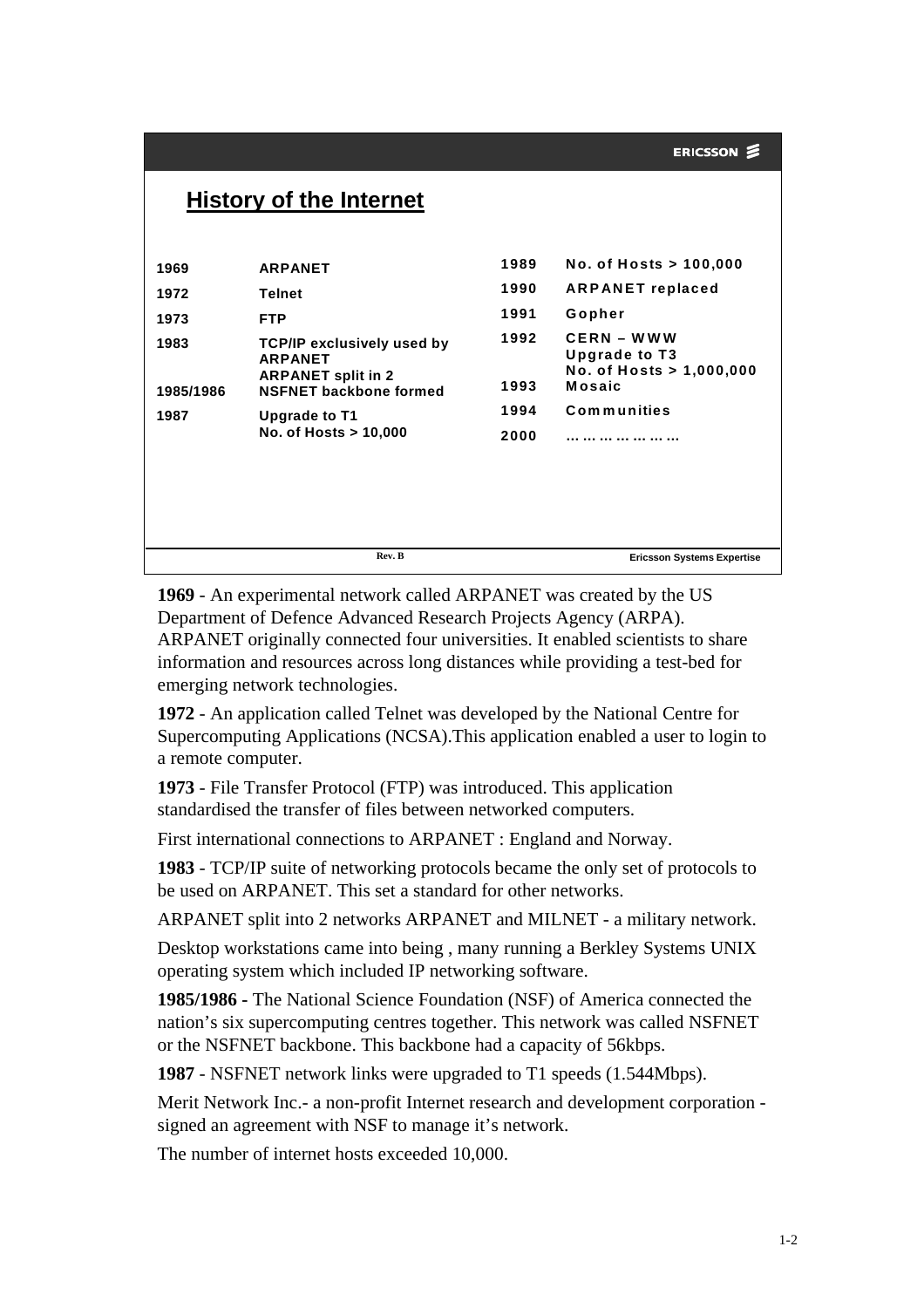**1989** - The number of internet hosts exceeded 100,000.

**1990** - ARPANET was replaced .

Merit Network Inc., IBM and MCI formed an organisation called Advanced Networks and Services (ANS) which was responsible for operating backbone routers and a Network Operation Centre (NOC).

**1991** - Gopher, a hierarchical, menu-based method for locating and providing information on the internet, was released by the University of Minnesota.

**1992** - The World Wide Web (WWW), an internet-based communication system, was released by the European Laboratory for Particle Physics (CERN). This changed the way in which information could be organised, presented and accessed on the Internet through the use of HyperText Transfer Protocol (HTTP) and hyperlinks.

The NSFNET backbone links were upgraded to T3 speeds (44.736 Mbps)

The number of internet hosts exceeded 1,000,000.

**1993** - Mosaic Internet browser released. WWW grew at a staggering rate.

**1994** - Communities began to get wired up to the Internet directly e.g. US White House.

**2000** - …………..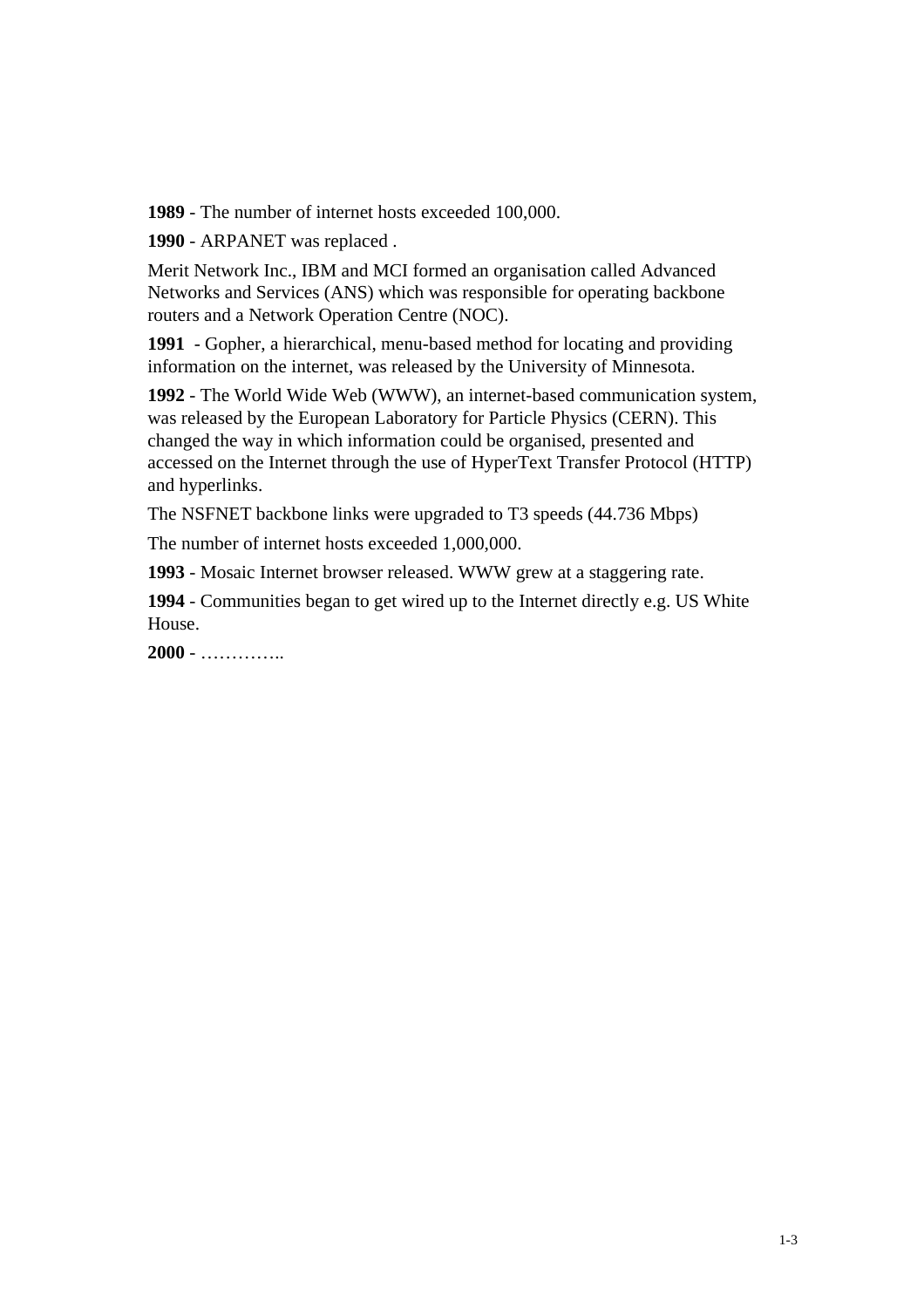|                                                              | <b>ERICSSON ≶</b>              |  |
|--------------------------------------------------------------|--------------------------------|--|
| <b>Internet Protocol Suite &amp; the OSI Reference Model</b> |                                |  |
|                                                              | FTP, Telnet<br>SMTP, SNMP      |  |
|                                                              |                                |  |
|                                                              |                                |  |
| Routing                                                      | TCP, UDP                       |  |
|                                                              | ARP, ICMP, IGMP                |  |
|                                                              |                                |  |
|                                                              | Network Interface              |  |
|                                                              |                                |  |
|                                                              | <b>Internet Protocol Suite</b> |  |
|                                                              | protocols<br>IP                |  |

Transmission Control Protocol/Internet Protocol (TCP/IP) is not a single protocol; it refers to a family or suite of protocols. The suite consists of a four-layer model.

## **Network Interface Layer**

The Network Interface Layer is equivalent to the combination of the Physical and Data Link Layers in the OSI model. It is responsible for formatting packets and placing them onto the underlying network. All common Data Link protocols support TCP/IP.

## **Internet Layer**

The Internet Layer is equivalent to the Network Layer in the OSI model. It is responsible for network addressing. The main protocols at this layer are: Internet Protocol (IP), Address Resolution Protocol (ARP), Reverse Address Resolution Protocol (RARP), Internet Control Message Protocol (ICMP), and Internet Group Management Protocol (IGMP).

## **The Transport Layer**

The Transport Layer is equivalent to the Transport Layer in the OSI model. The Internet Transport layer is implemented by TCP and the User Datagram Protocol (UDP). TCP provides connection-oriented data transport, while UDP operation is connectionless.

## **The Application Layer**

The Application Layer is equivalent to the top three layers, (Application, Presentation and Session Layers), in the OSI model. The Application Layer is responsible for interfacing between user applications and the Transport Layer. Applications commonly used are File Transfer Protocol (FTP), Telnet, Simple Network Management Protocol (SNMP), and Domain Name system (DNS).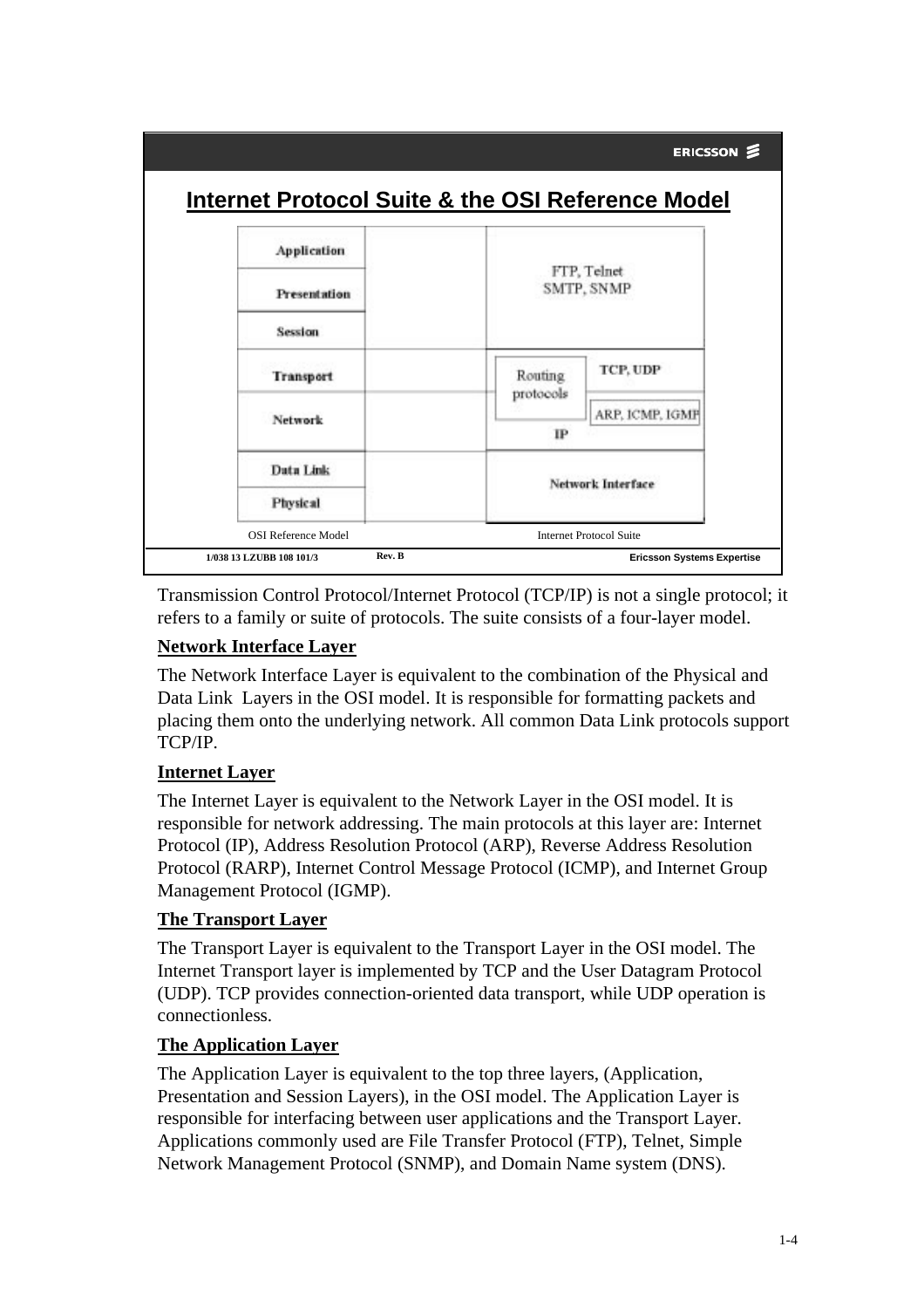

If an IP packet is to be transmitted across a physical network that does not understand its format, the packet must be encapsulated. The entire IP packet is placed in the data portion of a data link frame.

An Ethernet frame consists of a header, a trailer and a data portion. In the example above, the data portion contains an IP packet. The IP packet is said to be encapsulated in an Ethernet frame.

The IP packet itself consists of a header and a data portion. The data portion of the IP packet contains a TCP segment.

The TCP segment consists of a TCP header and the actual application data.

An Ethernet frame is always between 64 and 1,518 bytes in size. Eighteen bytes are required for the Ethernet header and trailer. The data portion is therefore between 46 and 1,500 bytes.

Note: when the Ethernet frame is sent over the cable, every device connected to the cable receives the frame and checks if the destination address (called the physical address or [MAC - Medium Access Control] - address) matches its own address. If so, the frame is processed, the checksum control, header and trailer are dropped and data is passed to the higher layers. If not, the frame is destroyed.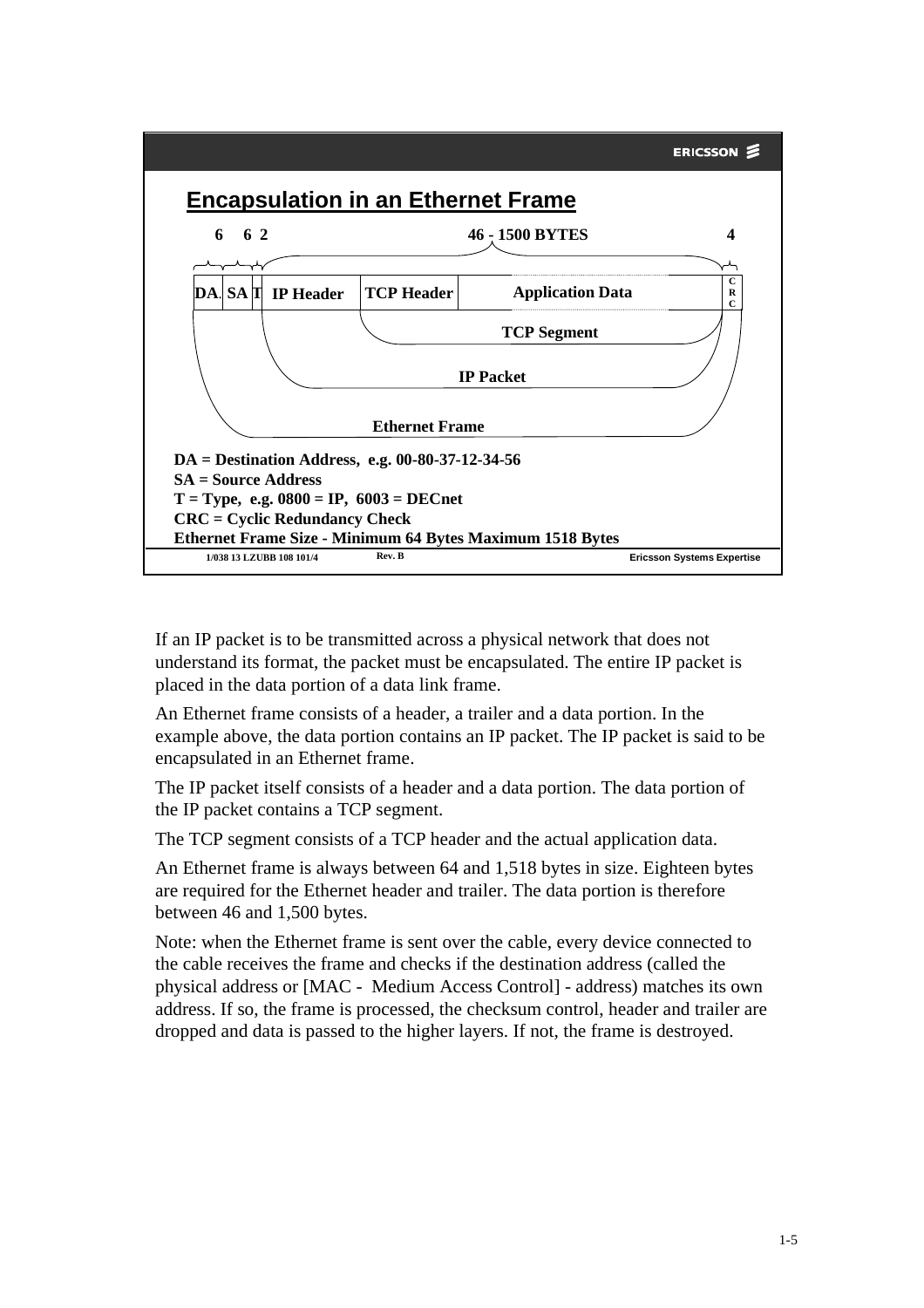|                                                                               | <b>ERICSSON</b>                   |
|-------------------------------------------------------------------------------|-----------------------------------|
| Internet Protocol (IP)                                                        |                                   |
| ● Provides logical 32-bit network addresses                                   |                                   |
| ● Routes data packets                                                         |                                   |
| ● Connectionless protocol                                                     |                                   |
| - No session is established                                                   |                                   |
| ● "Best effort" delivery                                                      |                                   |
| • Reliability is responsibility of higher-layer protocols and<br>applications |                                   |
| • Fragments and reassembles packets                                           |                                   |
|                                                                               |                                   |
| Rev. B<br>1/038 13 LZUBB 108 101/5                                            | <b>Ericsson Systems Expertise</b> |

IP is a connectionless protocol primarily responsible for addressing and routing packets between network devices.

Connectionless means that a session is not established before exchanging data. IP is unreliable in that delivery is not guaranteed. It makes a "best effort" attempt to deliver a packet. Along the way a packet might be lost, delivered out of sequence, duplicated or delayed.

An acknowledgement is not required when data is received. The sender or receiver is not informed when a packet is lost or out of sequence. The acknowledgement of packets is the responsibility of a higher-layer transport protocol, such as TCP.

IP is also responsible for fragmenting and reassembling packets. A large packet must be divided into smaller pieces when the packet has to traverse a network that supports a smaller packet size. For example, an IP packet on a FDDI network could be up to 4,040 bytes long. If this packet then needs to traverse an Ethernet network, it must be split up into IP packets which are a maximum of 1,500 bytes long.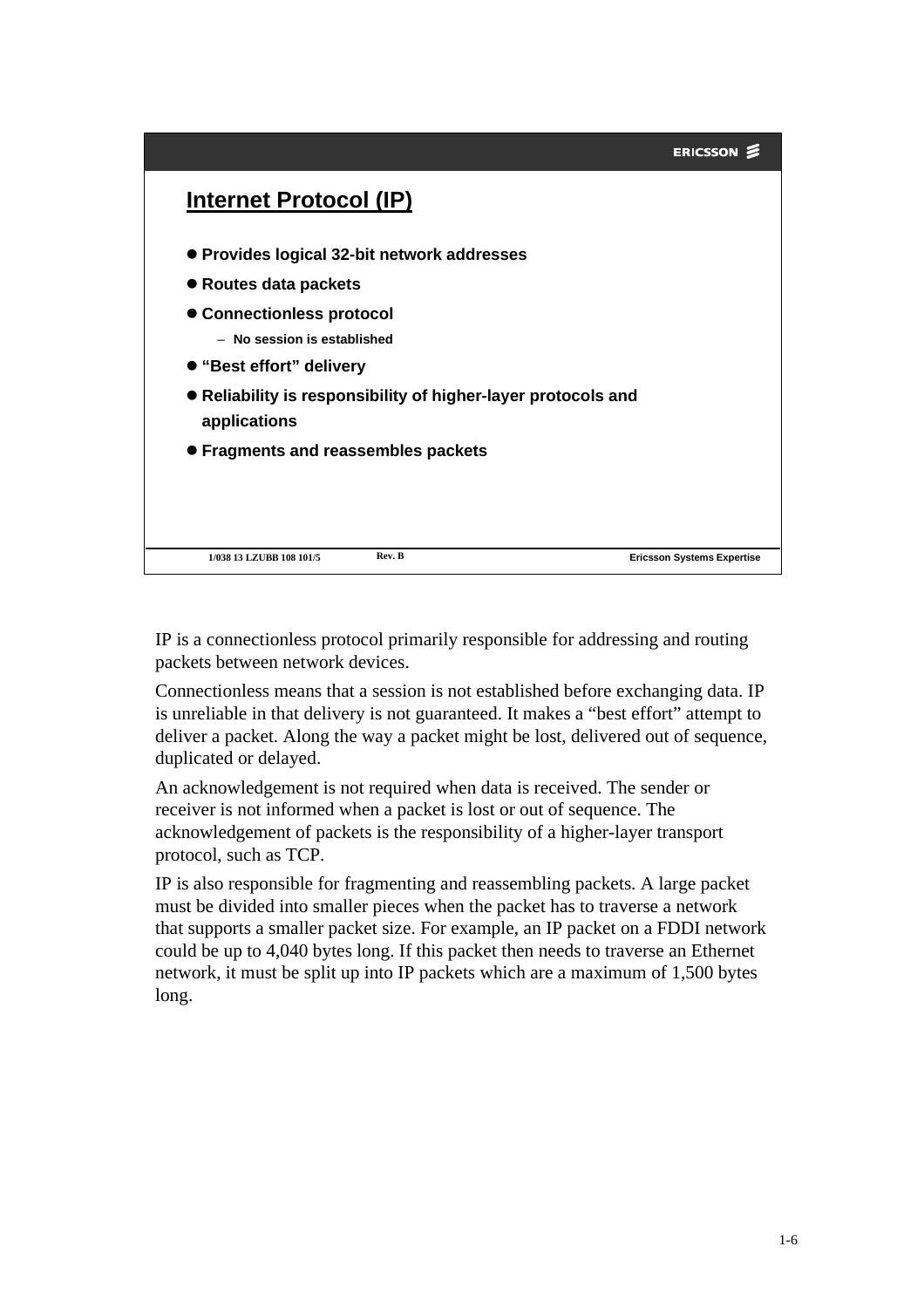

IP delivers its packets in a connectionless mode. It does not check to see if the receiving host can accept data and it does not keep a copy in case of errors. IP is therefore said to "fire and forget".

When a packet arrives at a router, it forwards the packet only if it knows a route to the destination. If the router does not know the destination it drops the packet. The router does not send any acknowledgements to the sending device.

A router checks the checksum, if it is not correct the packet is dropped. It also decreases the Time-To-Live (TTL), if this value is zero then the packet is dropped. If necessary it fragments larger packets into smaller ones and sets Flags and Fragment Offset fields accordingly.

Finally, a new checksum is generated due to possible changes in TTL, flags and Fragment Offset and then the packet is forwarded.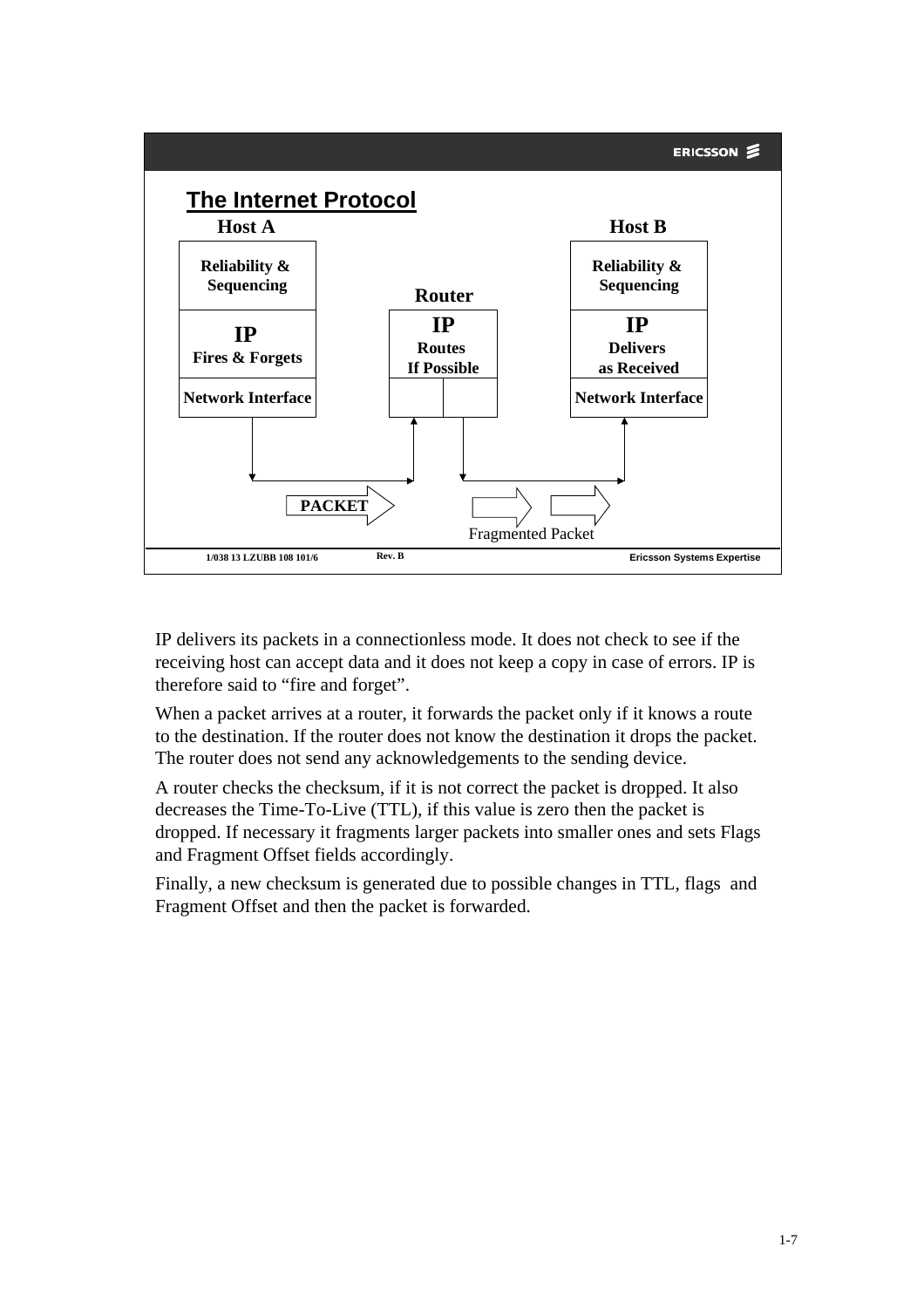

Each physical network imposes some maximum transmission (the Maximum Transfer Unit) size on the packets that may be sent over it. When the size of the packet exceeds the MTU of the network on the outgoing interface, it must be broken into smaller packets, each of which carries a portion of the original data. This process is called Fragmentation.

The fragmented IP packets have data copied from the original packet into their data area. Each fragment contains an IP header that duplicates the original header except for the information in the flags and offset fields. They are treated as normal IP packets while being transported to their destination. Therefore the fragment packets may take different routes to their final destination.

When the fragment packets arrive at their destination, the destination host must join the fragments together again before processing the original packet in the normal way.

However, if one of the fragments gets lost, the complete IP packet is considered lost. This is because IP does not provide any acknowledgement mechanism. The remaining fragments will simply be discarded by the destination host.

Note: if a packet has a flag set to "don't fragment" and the router decides to send this packet over a medium which does not support the size of the packet, then the packet is dropped.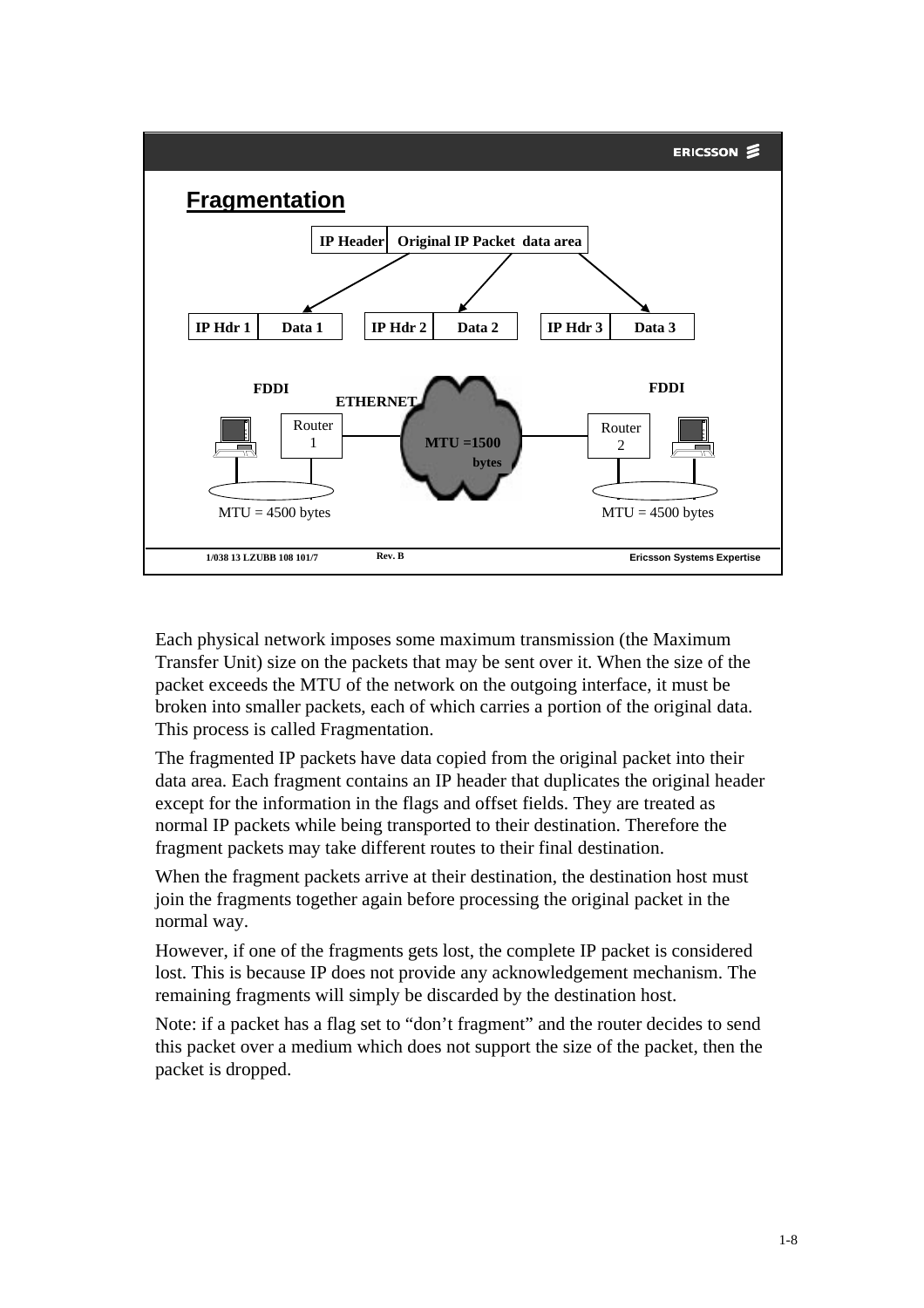

**Version** (4 bits): This specifies the version of the IP protocol and hence the format of the IP header being used. The current protocol version is 4 (IPv4); the new version is 6 (IPv6).

**IHL, Internet Header Length** (4 bits): This is the length of the header in 32-bit words. The minimum value is five, which is the most common header. Thus the header must be at least 20 bytes long.

**Type of Service** (8 bits): This is an indication of the quality of service requested for the IP packet. It specifies reliability, precedence, delay and throughput parameters.

**Total length** (16 bits): This is the total packet length, including header and data, in bytes.

**Identification** (16 bits): This is a unique number assigned by the sending device to aid in reassembling a fragmented packet. Its primary purpose is to allow the destination device to collect all fragments from a packet, since they will all have the same identification number.

**Flags** (3 bits): These provide the fragmentation control fields.The first bit is not used and is always 0. If the second bit is 0, it means "May fragment". If the second bit is 1, it means "Don't fragment". If the third bit is 0, it means "Last fragment". If the third bit is 1, it means "More fragments".

**Fragment Offset** (13 bits): This is used with fragmented packets to aid in reassembling the full packet. The value is the number of 8-byte pieces (header bytes are not counted) that are contained in earlier fragments. In the first fragment or in a unique fragment, this value is always zero.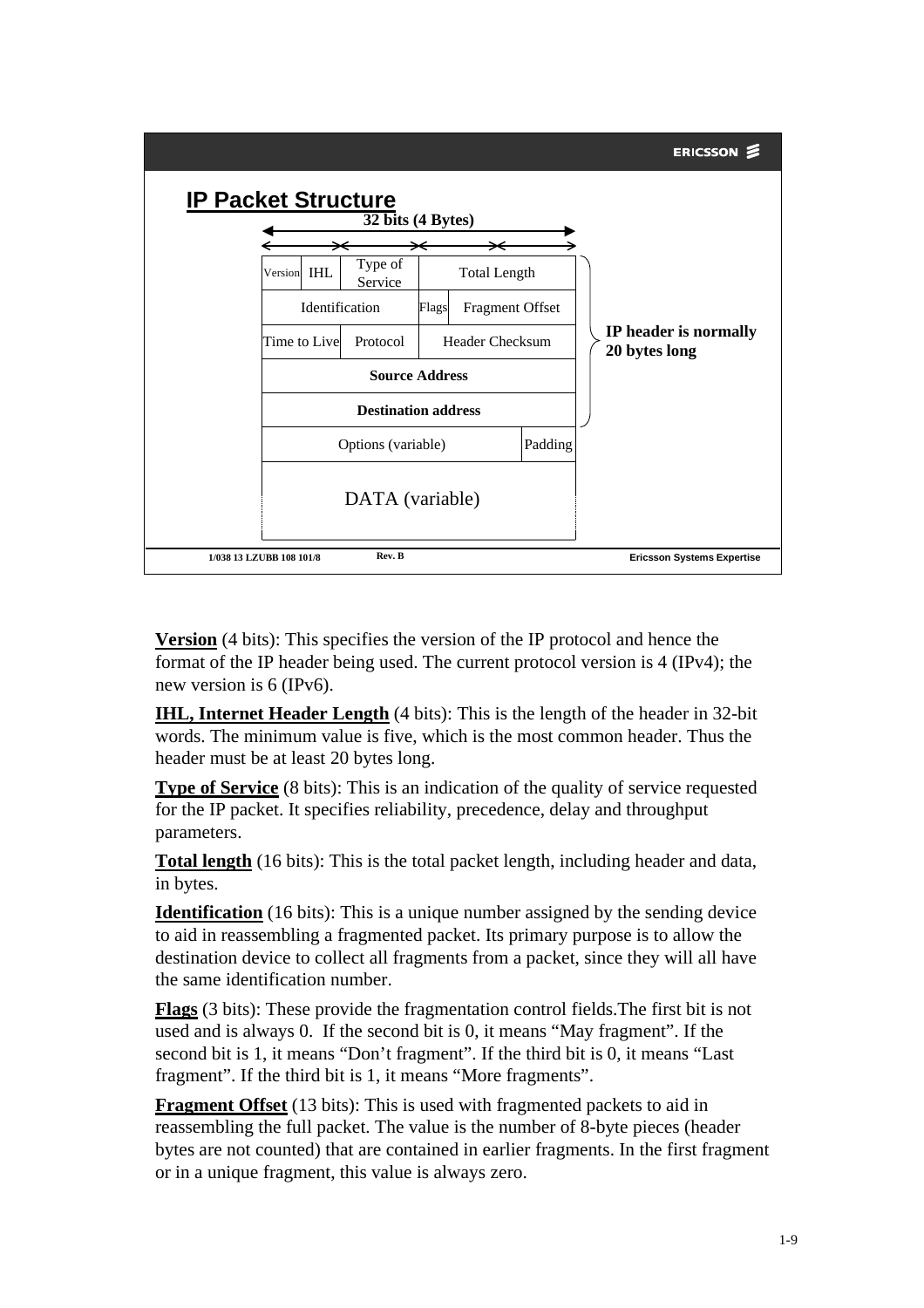**Time to Live** (8 bits): This contains the time, in seconds, that the packet is allowed to remain on an internetwork. Each IP device that the packet passes through will decreases the value by the time it takes it to process the IP header. All routers must decrease this value by a minimum of one. If the value drops to zero the packet is discarded. This guarantees that packets cannot travel around an IP network in a loop, even if routing tables become corrupt.

**Protocol** (8 bits): This indicates the higher level protocol to which IP should deliver the data in the packet, for example, UDP is 17 and TCP is 6.

**Header Checksum** (16 bits): This is a checksum on the header only, which ensures integrity of header values. The sending IP device performs a calculation on the bits in the IP header, excluding the header checksum field, and places the result in the header checksum field. The receiving device performs the same calculation and compares the result with the value in the header checksum field. If they are different then an error has occurred and the IP packet is discarded.

**Source Address** (32 bits): This is the 32-bit IP address of the sending device.

**Destination Address** (32 bits): This is the 32-bit IP address of the receiving device.

**Options** (variable): These are not required in every packet. They are mainly used for network testing or debugging.

**Data** (variable): The total length of the data field plus header is a maximum of 65,535 bytes.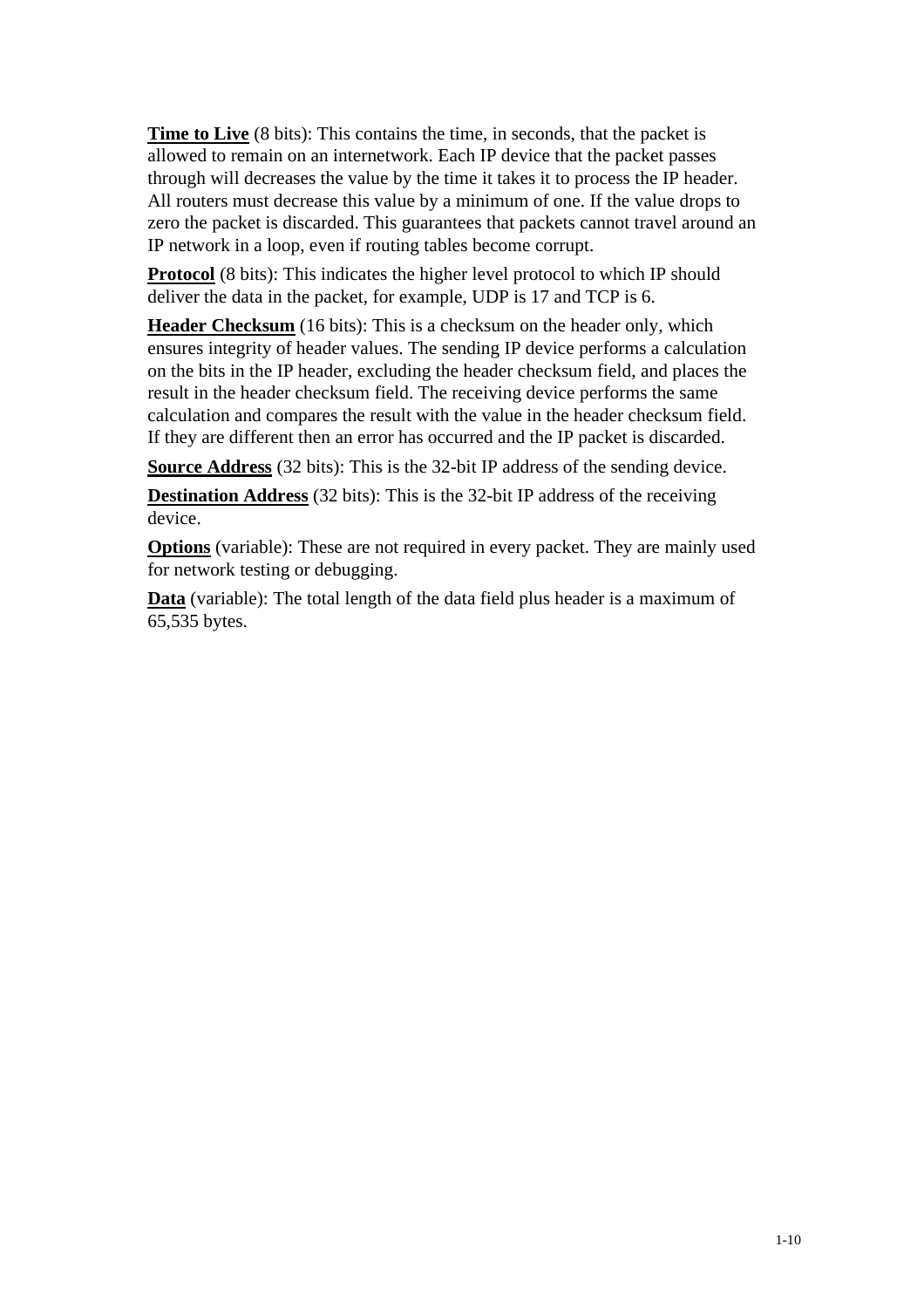

Network devices must know each other's hardware address to communicate on a network. Address resolution is the process of mapping a host's IP address to its hardware address.

The Address Resolution Protocol (ARP) is responsible for obtaining hardware addresses of TCP/IP devices on broadcast-based networks.

ARP uses a local broadcast of the destination IP address to acquire the hardware address of the destination device.

Once the hardware address is obtained, both the IP address and the hardware address are stored as one entry in the ARP cache.

The ARP cache is always checked for an IP address/hardware address mapping before initiating an ARP request broadcast.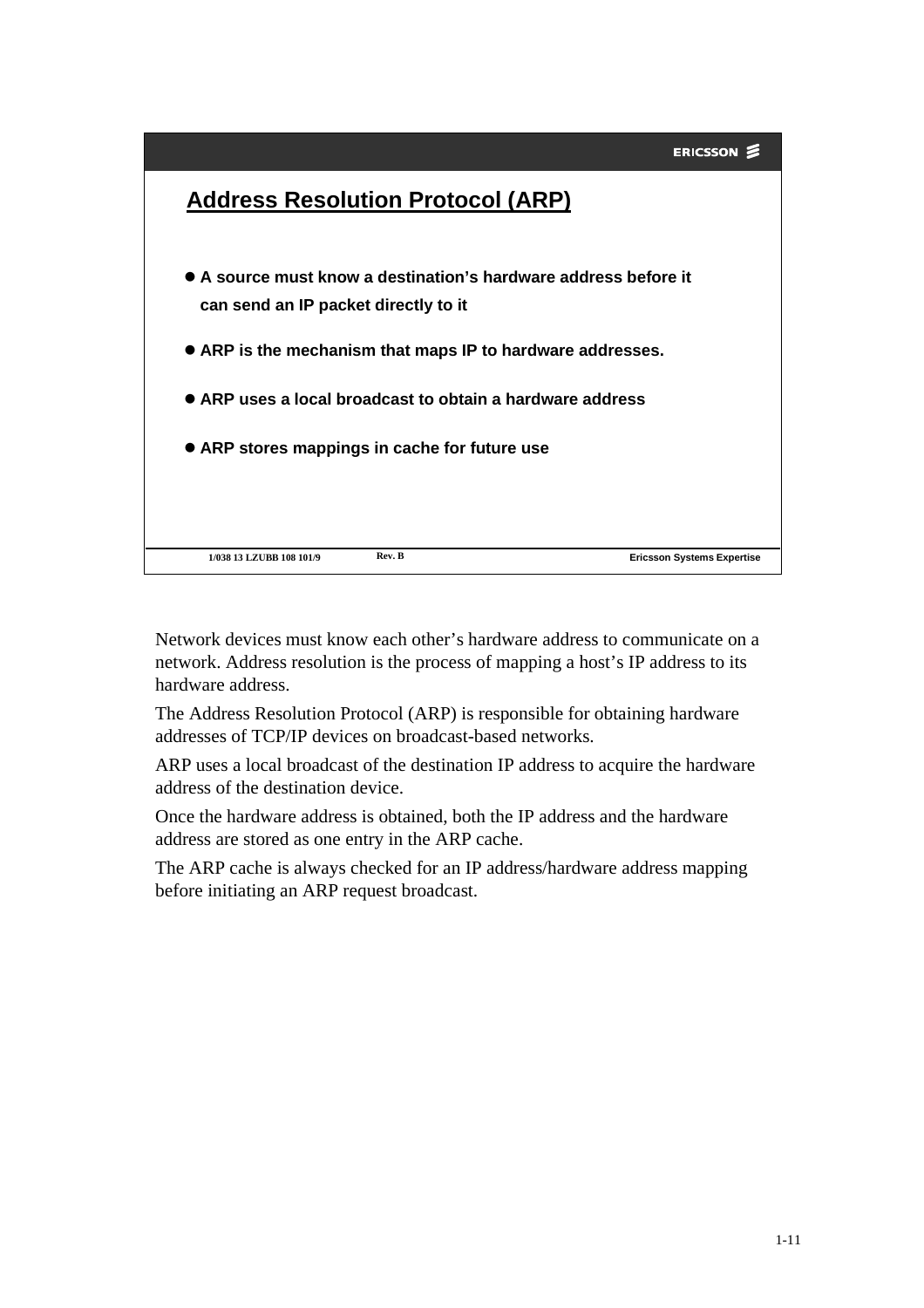

The source device knows its own IP and hardware address and the IP address of the device it wants to send the information to.

It checks its existing ARP cache for the hardware address of the destination host. If no mapping is found, the source builds an ARP request packet, looking for the hardware address to match the IP address. The ARP request is a broadcast so all local devices receive and process it. Each device checks for a match with its own IP address. The destination device determines that there is a match and sends an ARP reply directly to the source device with its hardware address. Both devices update their ARP cache with the IP address/hardware address mapping of the other device. From then on the devices can communicate directly with each other.

If devices do not communicate with each other after a period of time they will clear the entry from their ARP caches.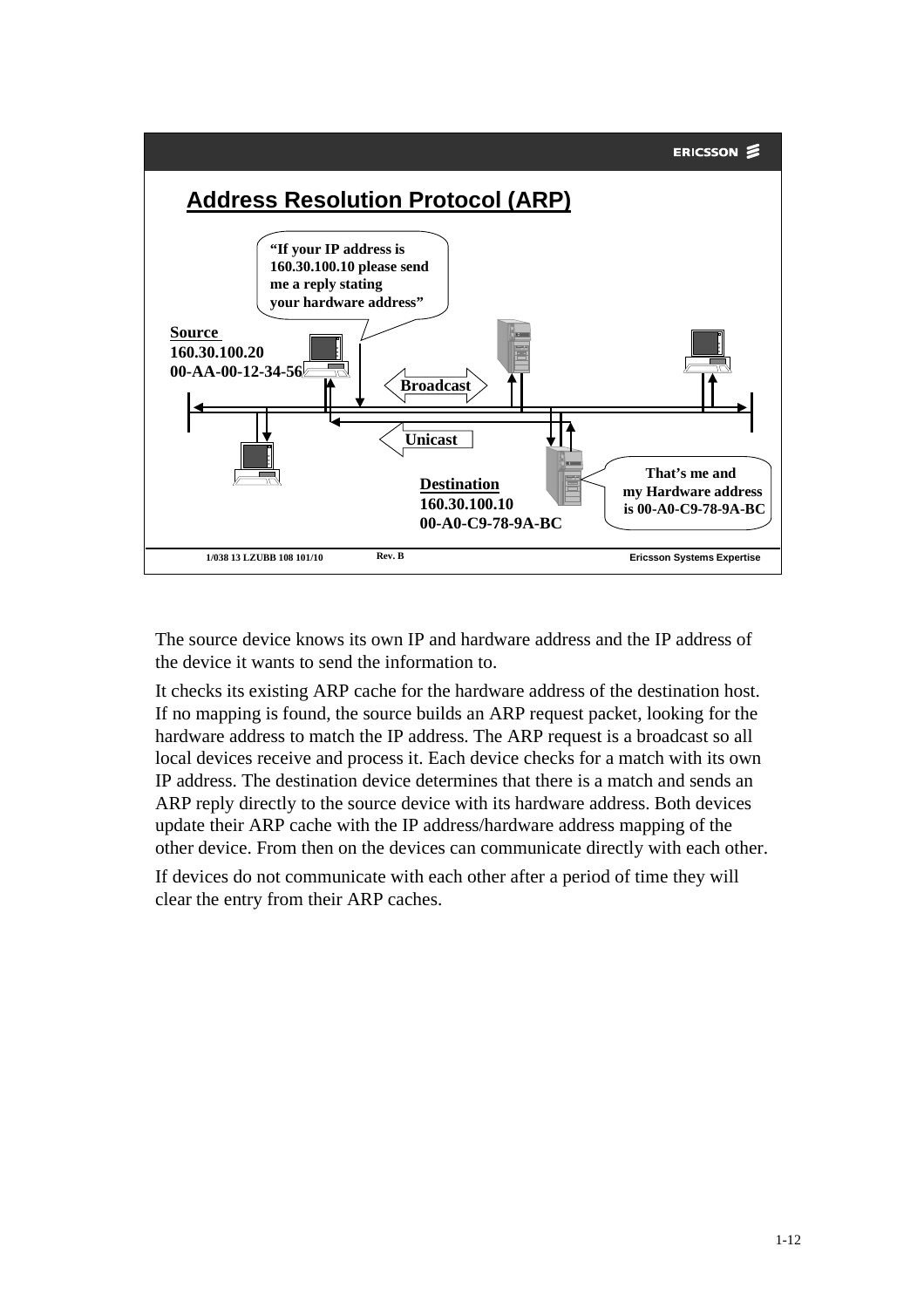

**Hardware Type** (16 bits): This specifies the hardware interface type, for example, Ethernet has a value of 1.

**Protocol type** (16 bits): This specifies the higher-level protocol whose address needs to be mapped onto the hardware, for example, IP - 0800.

**HLEN, Hardware address length** (8 bits): This specifies the length in bytes of the hardware address in this packet, for example, Ethernet - 6.

**PLEN, Protocol address length** (8 bits): This specifies the length in bytes of the protocol address in this packet. For IP this is four.

**Operation code** (16 bits): This specifies whether this is an ARP request (1) or an ARP reply (2).

**Sender's hardware address** (48 bits): This contains the hardware address of the sender (the ARP requester).

**Sender's IP address** (32 bits): This contains the protocol address of the sender (the ARP requester).

**Target's hardware address** (48 bits): This contains the hardware address of the target (the ARP responder).

**Target's IP address** (32 bits): This contains the protocol address of the sender (the ARP responder).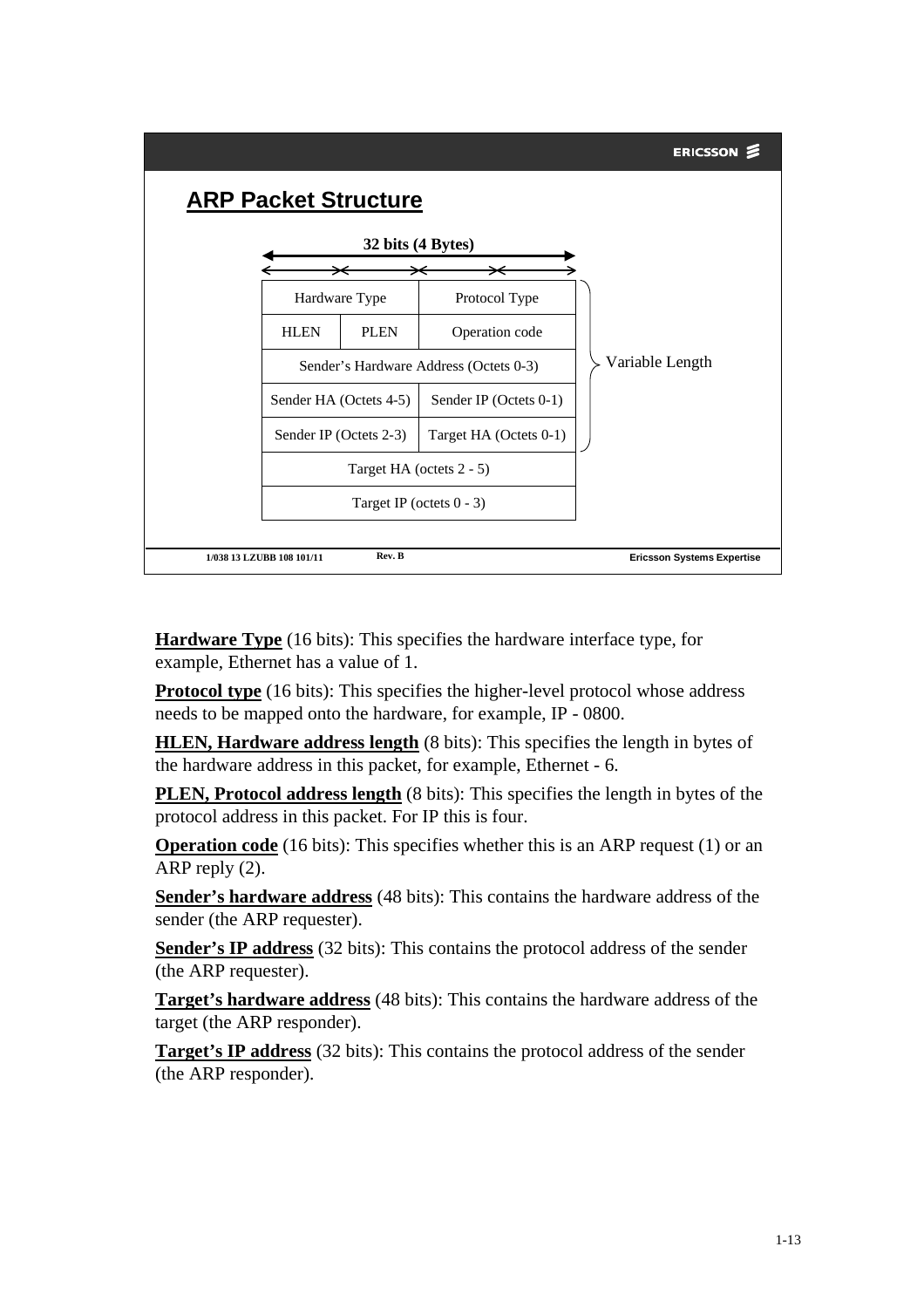

ARP solves the problem of mapping a host's IP address to its hardware address, but sometimes the reverse problem has to be solved.

Reverse ARP (RARP) is used when we are given the hardware address, for example an Ethernet address, but not its corresponding IP address.

The RARP protocol allows a newly booted device to broadcast its Ethernet address and say: "My 48-bit Ethernet address is 00-A0-C9-78-9A-BC. Does anyone know my IP address?". The RARP protocol uses the same message format as ARP.

The server sees this request, looks up the Ethernet address in its configuration files and sends back the corresponding IP address. This type of server is known as a RARP server.

To prevent multiple servers from sending a reply simultaneously, causing collisions, a primary server may be designated for each host wishing to use RARP. This server replies immediately and all non-primary servers simply listen and note the time of the request

If the primary server is unavailable, the originating node will timeout and rebroadcast the RARP request. The non-primary servers respond when they hear a copy of the request within a short time after the original broadcast. This prevents unnecessary transmissions

Example :Printers use RARP to get an IP address.

**Note:** RARP requests stay within the local LAN, so the servers must reside there also.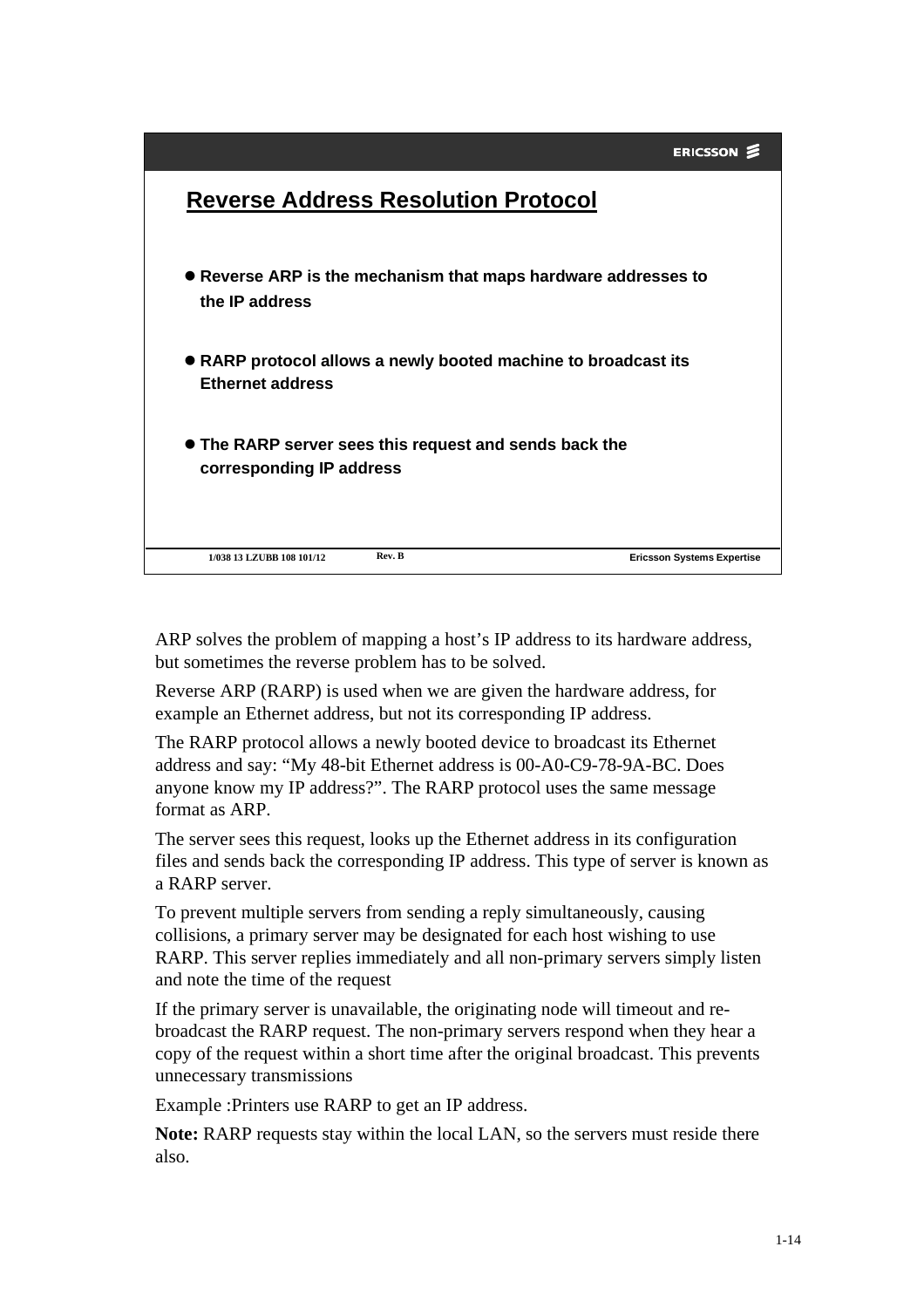

ICMP reports errors and sends control messages on behalf of IP. ICMP does not attempt to make IP a reliable protocol. It merely attempts to report errors and provide feedback on specific conditions. ICMP messages are carried as IP packets and are therefore unreliable.

If an IP device is sending packets to another IP host at a rate that is too fast for the routers to handle, the router can send an ICMP "source quench" message asking it to slow down.

**Type** (8 bits): This specifies the type of ICMP message, for example,

0 is an echo reply, 3 is destination unreachable, 4 is a source quench, 5 is a redirect, 8 is an echo request.

**Code** (8 bits): This contains an error code that further describes the problem. For example, in a destination unreachable message: 0 means network unreachable, 1 means host unreachable, 2 means protocol unreachable.

**Checksum** (16 bits): This is a checksum carried out on the ICMP header only.

**Identifier** and **Sequence number** (16 bits each): These are used by the sender to match replies to requests.

**Optional Data:** This field contains information to be returned to the sender. An Echo reply always returns exactly the same data as was received in the Echo request.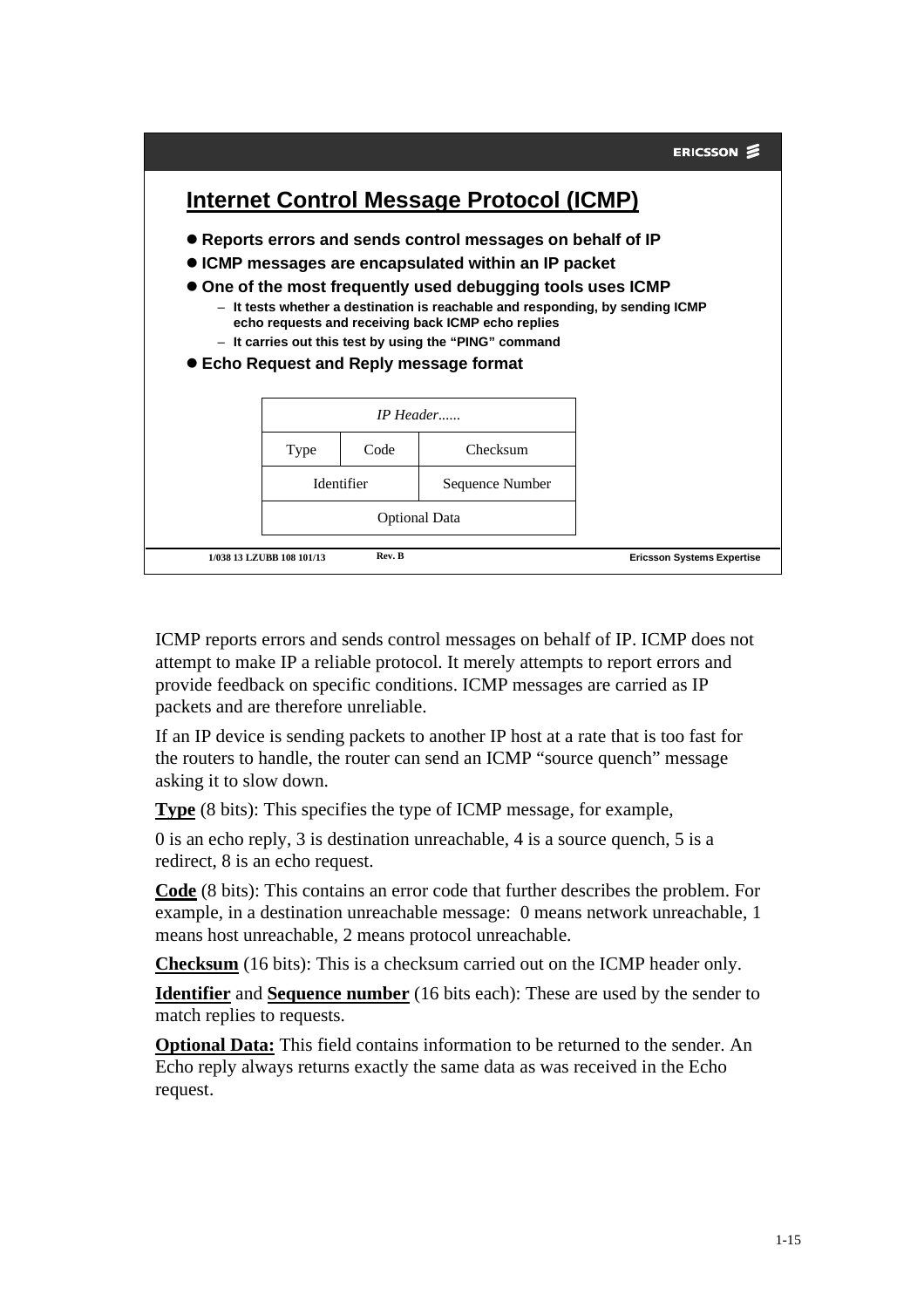

TCP is a reliable, connection-oriented delivery service. Connection-oriented means that a session must be established before devices can exchange data.

TCP processes or applications communicate with each other by having both the sending and receiving device create end points, called sockets. An application creates a socket by specifying three items: the IP address of the device, the transport protocol (TCP or UDP) and the port the application is using. Each socket has a socket number (address) consisting of the IP address of the device and a 16-bit number called a port. A port is used by transport protocols to identify which application protocol or process they must deliver incoming messages to. A port can use any number between 0 and 65,536. All "well-known" port numbers are below 256, for example, FTP is port 21, Telnet is port 23 and DNS is port 53.

TCP views the data stream as a sequence of octets or bytes that is divided into segments for transmission. Each segment travels across the network in a single IP packet. Reliability is achieved by assigning a sequence number to each segment transmitted. If a TCP segment is broken into smaller pieces, the receiving device knows whether all pieces have been received. An acknowledgement is used to verify that the data was received. For each segment sent, the receiving device must return an acknowledgement (ACK) within a specified period. If an ACK is not received the data is retransmitted.

End-to-end flow control is implemented as follows: if the sending device is transmitting data faster than the receiving device is processing it, the receiver will not send back an acknowledgement until it has sufficient buffer space to accommodate more data. This prevents the sender sending any new data until the receiver is ready.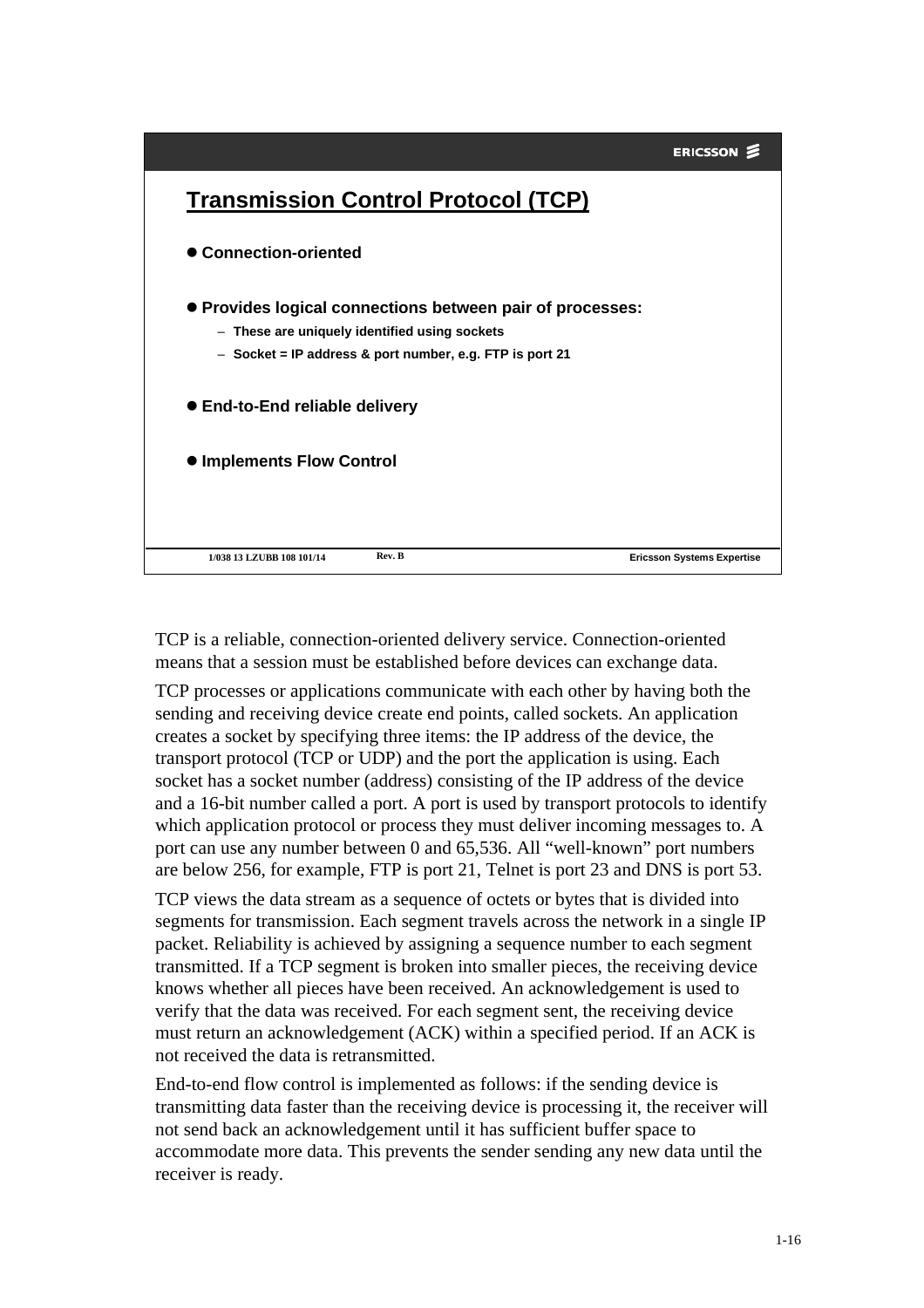|                                                                                                                                                                        | <b>ERICSSON ≶</b>                 |
|------------------------------------------------------------------------------------------------------------------------------------------------------------------------|-----------------------------------|
| <b>Transmission Control Protocol (TCP)</b>                                                                                                                             |                                   |
| • Units of data transferred between two devices running TCP<br>software are called "segments"                                                                          |                                   |
| • Segments are exchanged to do the following:<br>$-$ Establish a connection<br>- Agree window size<br>- Transfer data<br>- Send acknowledgements<br>- Close connection |                                   |
| Rev. B<br>1/038 13 LZUBB 108 101/15                                                                                                                                    | <b>Ericsson Systems Expertise</b> |

A TCP session is initialised through a three-way handshake. During this process the two communicating devices synchronise the sending and receiving of segments, inform each other of the amount of data they are able to receive at once (window size and segment size), and establish a virtual connection.

TCP uses a similar handshake process to end a connection.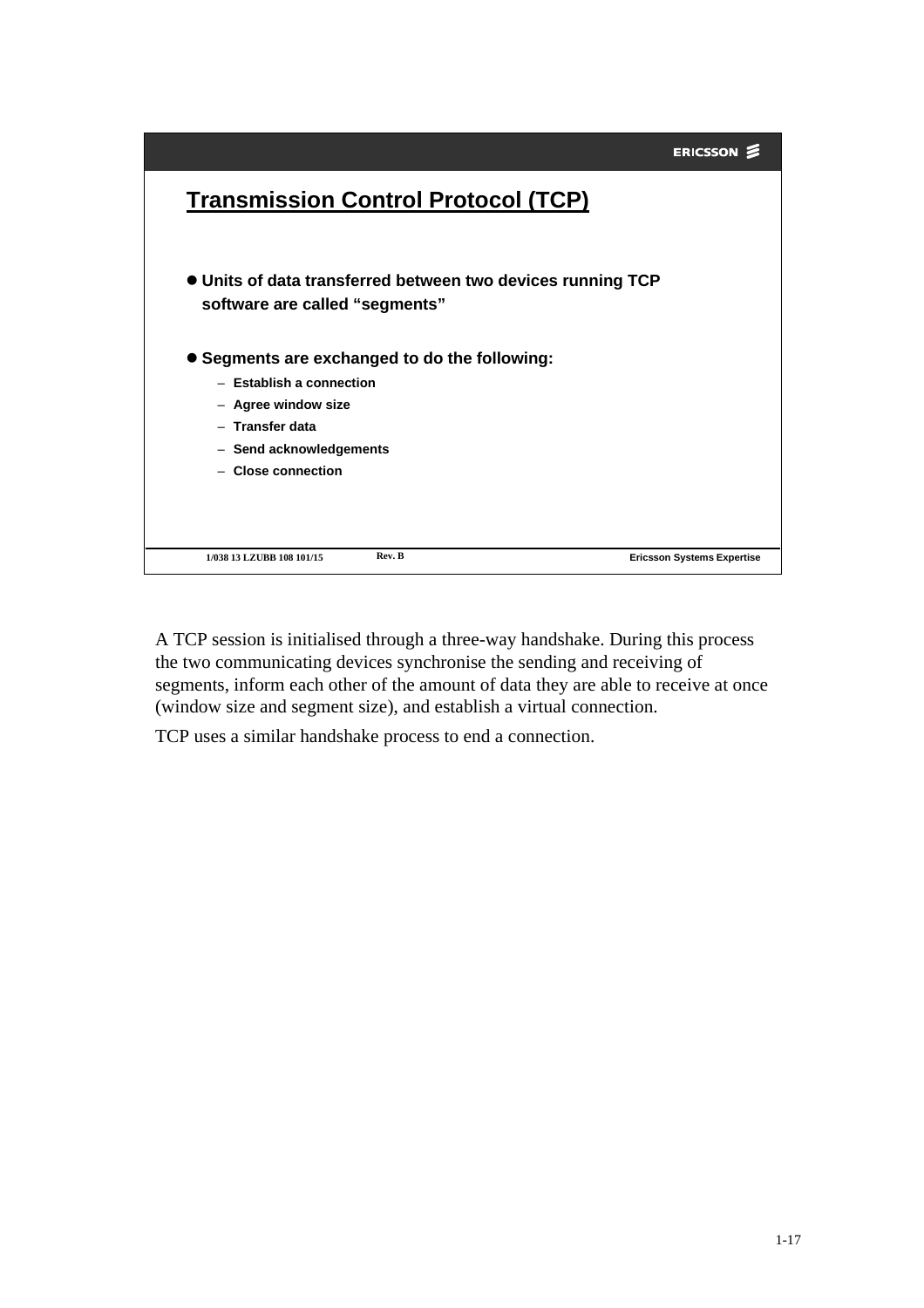

## **Establishing a TCP Connection**

To establish a connection TCP uses a three-way handshake.

The client's TCP software generates a sequence number (1,000 in this example). The client requests a session by sending out a segment with the synchronisation (SYN) flag set to on. The segment header also includes the sequence number, the size of its receive buffer (window size) and the size of the biggest data segment it can handle.

The server acknowledges (ACK) the request by sending back a segment with the synchronisation (SYN) flag set to on. The segment header contains the server's own start-up sequence number and acknowledgement as well as the number of the next segment it expects to receive from the client. The segment header also includes the size of the server's receive buffer (window size) and the size of the biggest data segment it can handle.

The client sends back an acknowledgement of the server's start-up sequence segment. It does this by sending the sequence number of the next segment it expects to receive. TCP uses a similar handshake to end a connection.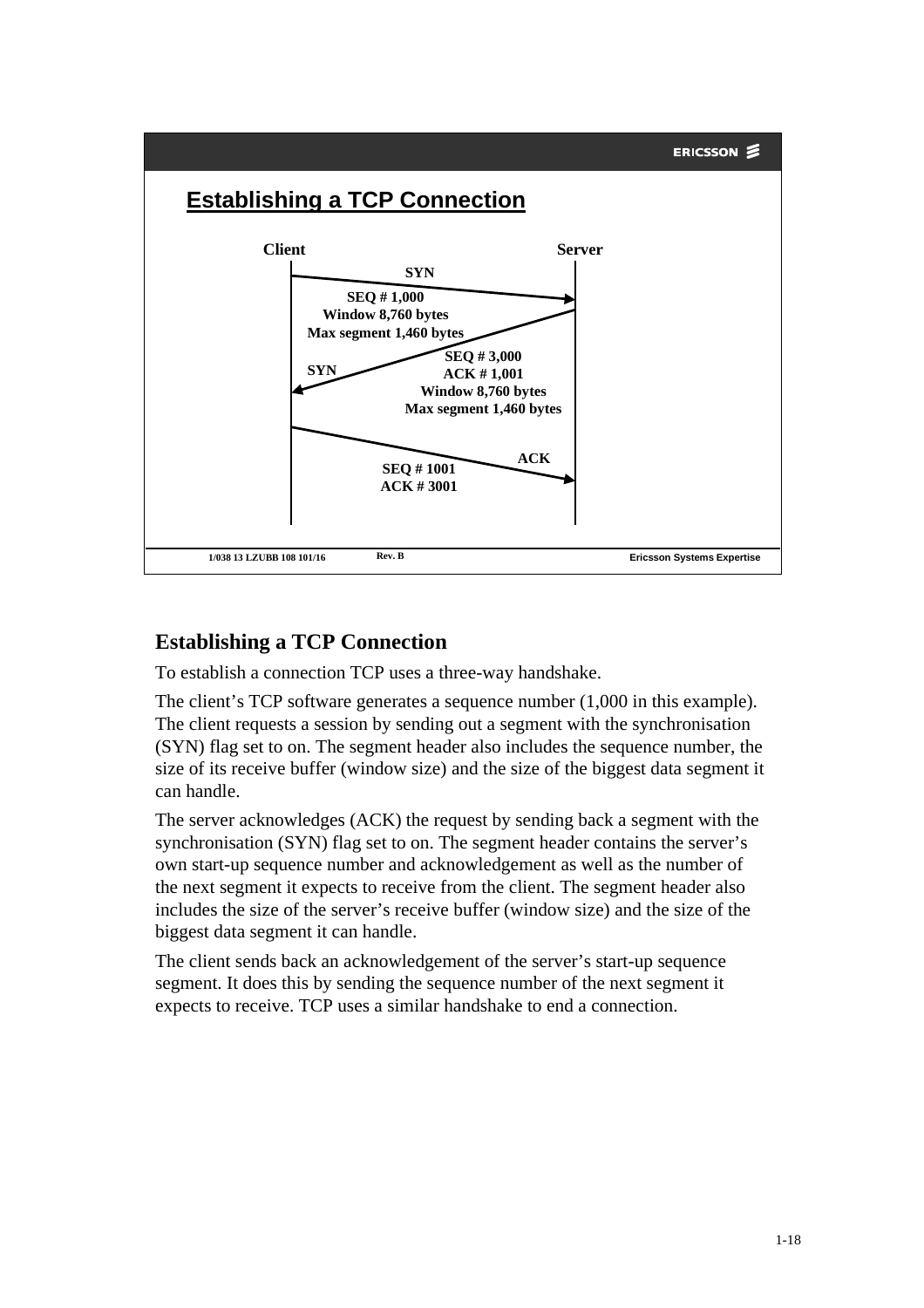

Computers do not all operate at the same speed. Data overruns can occur when a computer sends data across a network faster than the destination can absorb data. Consequently data can be lost.

Several techniques are available to provide reliable delivery, and these techniques are known as flow control mechanisms.

A simple form of flow control is positive acknowledgement with retransmission. This technique requires a recipient to communicate with the source, and send back an acknowledgement message when it receives data.

The sender keeps a copy of each packet it sends and waits for an acknowledgement before sending the next packet. The sender also starts a timer when it sends a packet and retransmits the packet if the timer expires before an acknowledgement arrives. The acknowledgement will contain the sequence number that the receiver expects to receive next.

The diagram above shows the events happening when a packet is lost or corrupted. The sender starts a timer after transmitting a packet. When the timer expires, the sender assumes the packet was lost and retransmits it.

Problems can arise when duplicate packets are received. Duplicates can arise when networks experience long delays that cause premature retransmission. Both packets and acknowledgements can be duplicated. To avoid the problem of duplication, positive acknowledgement protocols send sequence numbers back in acknowledgements, so the receiver can correctly associate acknowledgements with packets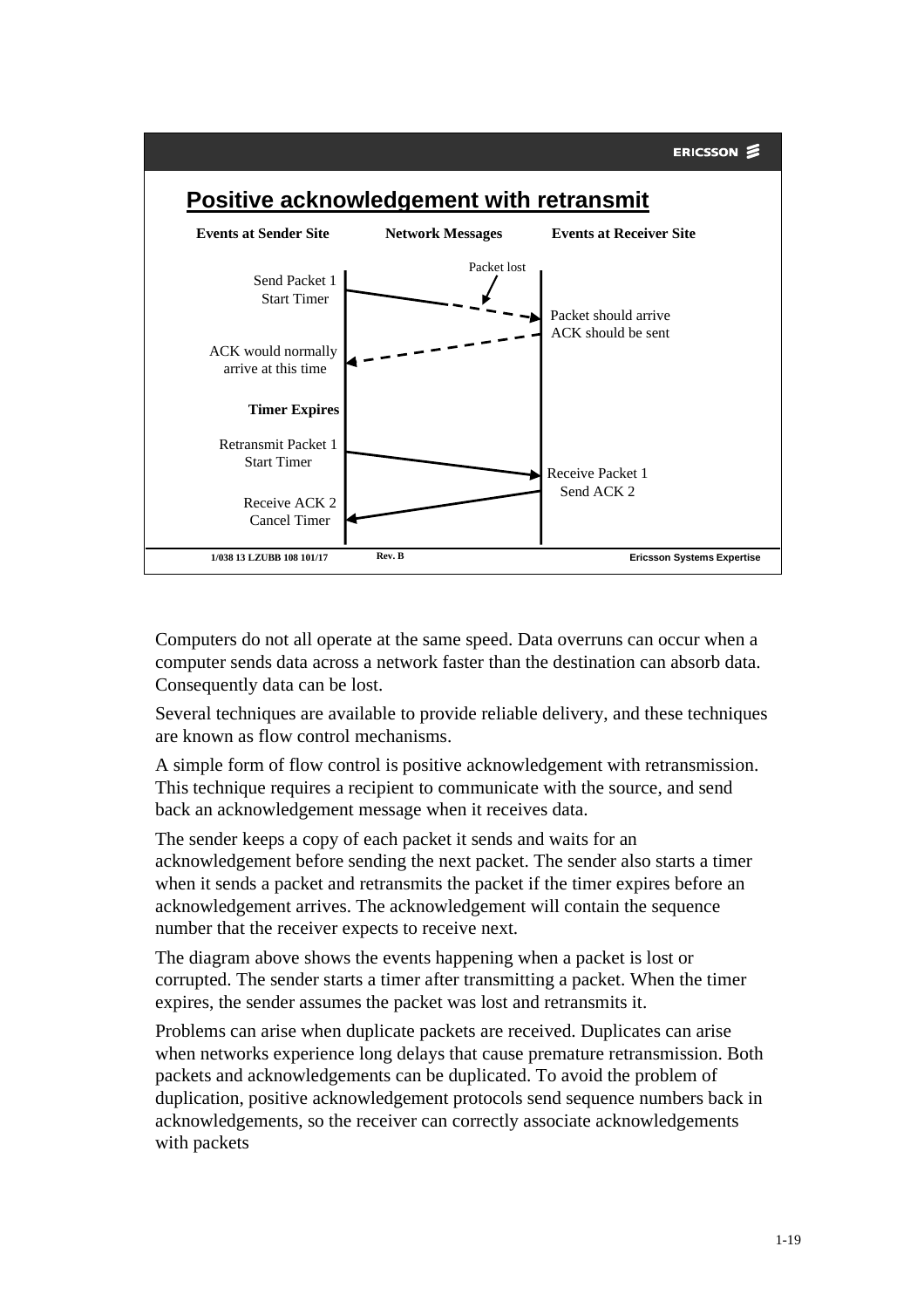

With positive acknowledgement with retransmission, the sender transmits a packet and waits for an acknowledgement before transmitting another. So data flows in one direction at any one time. The network is completely idle during times that machines delay responses. As a result, the positive acknowledgement protocol wastes a substantial amount of network bandwidth because it must delay sending a new packet until it receives an acknowledgement for the previous packet.

The Sliding Window Protocol (SWP) uses network bandwidth more efficiently. It allows the sender to transmit multiple packets before waiting for an acknowledgement (ACK). The protocol places a small window on the sequence and transmits all packets that lie inside the window. Technically the number of packets that can be unacknowledged at any given time is constrained by the window size and is limited to a small, fixed number.

For example, in an SWP protocol with window size 6, the sender is permitted to transmit 6 packets before it receives an ACK. As the diagram above shows, once the sender receives an acknowledgement for the first three packets inside the window, it slides the window along and sends the next packet. The window continues to slide as long as ACKs are received.

Note: the TCP sliding window mechanism operates at byte level. For example, on an Ethernet network the window size might be defined as 11,680. This means that 11,680 bytes can be transmitted by the sender before it receives any acknowledgement. On an Ethernet network this is the equivalent of eight TCP segments filled to their maximum size, assuming the TCP and IP headers are twenty bytes each.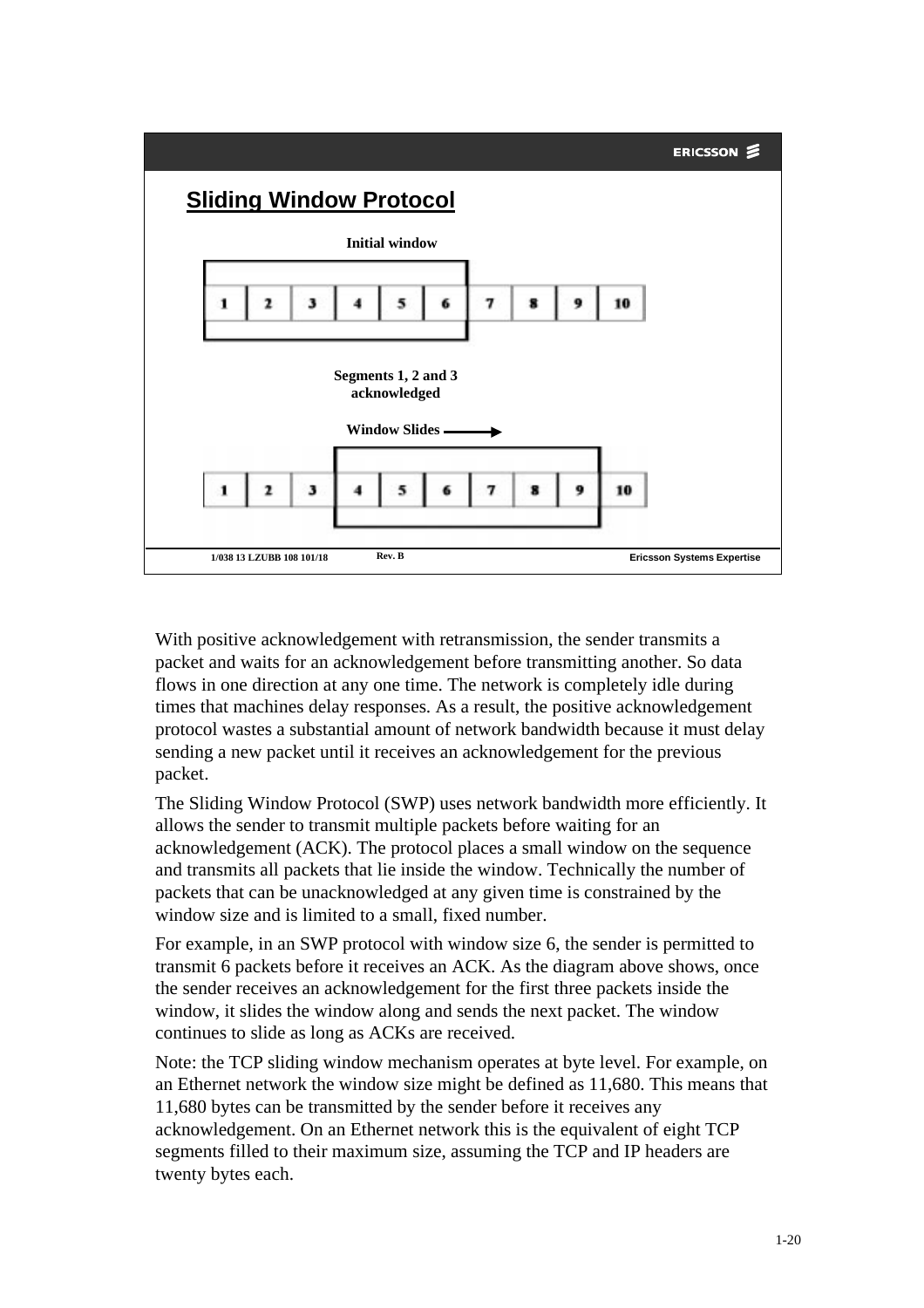



The performance of the sliding window protocol depends on the window size and the speed at which the network accepts packets. The receiver can choose how much to acknowledge, thus throttling the sender to match its capacity.

The diagram above shows an example of the operation of the sliding window protocol when sending three segments.

 $\Delta$ P $t$ n and  $\overline{g}$ GPs the action, valedes men by and material action is the sequence mumber of the next data byte (not segment or packet) that the receiver is expecting. It is the sum of the last sequence number it received and the length of the data in bytes. A sliding window protocol keeps a separate timer for each unacknowledged segment. If a segment is lost, the timer expires and the sender retransmits that segment. When the sender slides its window, it moves past all acknowledged segments. At the receiving end, the protocol software keeps

For example, if a device receives a segment with sequence number 2,000 and length 1,000 bytes, it will send back an acknowledgement number of 3,000.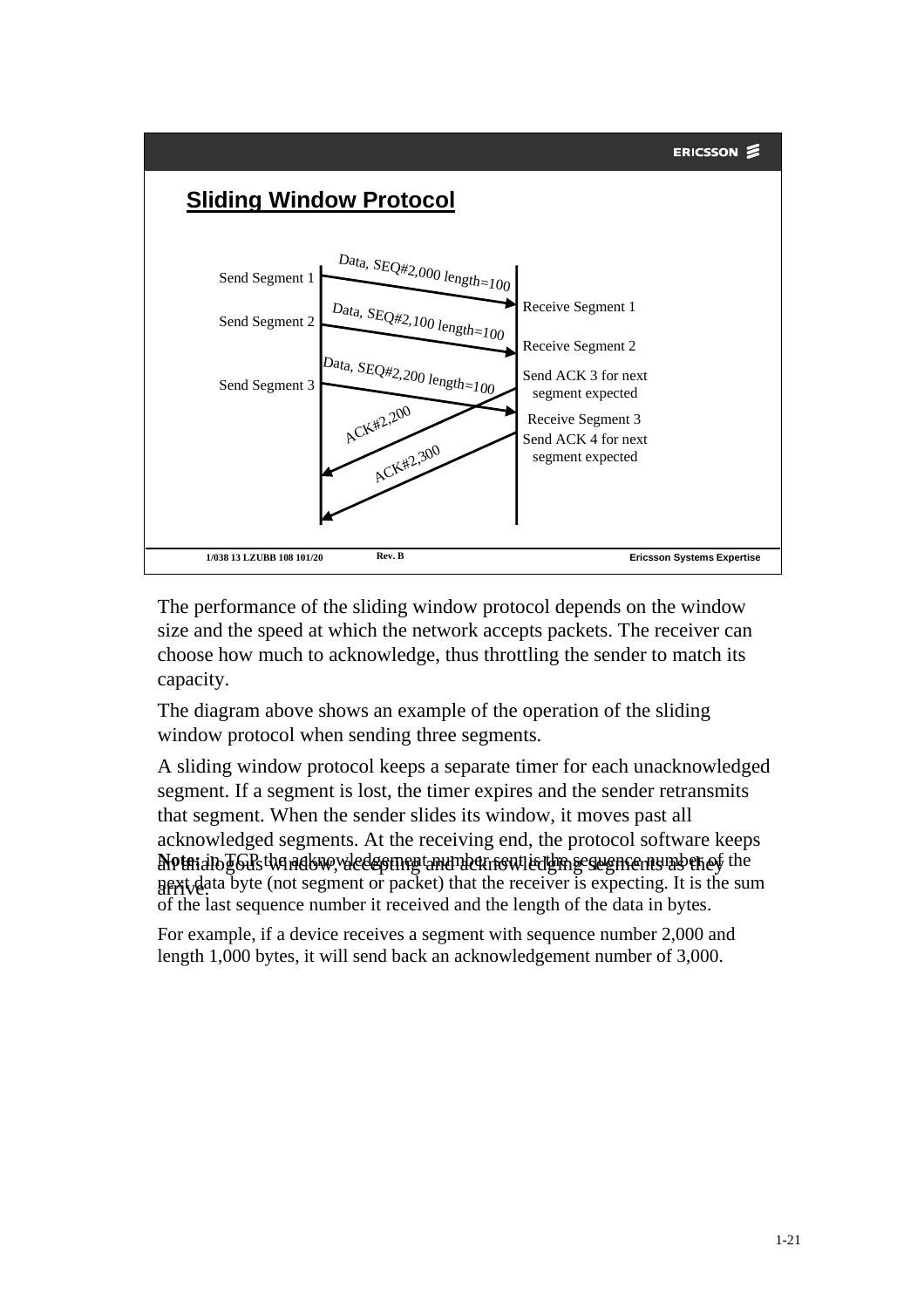

**Source port** (16 bits): This is the TCP port number of the sending device.

**Destination port** (16 bits): This is the TCP port number of the receiving device.

**Sequence number** (32 bits): This is the sequence number of the data byte stream in the segment.

**Acknowledgement number** (32 bits): This is the sequence number that the receiver expects to receive next.

**Offset** (4 bits): This is the number of 32-bit words in the TCP header. It is needed because the Options field length is variable.

**Reserved** (6 bits): Reserved for future use. It must be zero.

**Code Bits** (6 bits): These are six flags that control the behaviour of a TCP packet. They are: 1. Urgent 2. Acknowledgement 3. Push 4. Reset connection 5. Synchronous 6. Finish.

**Window** (16 bits): This is used in acknowledgement segments to implement flow control. It specifies the number of data bytes which the receiver is willing to accept.

**Checksum** (16 bits): This is used to verify the integrity of the TCP header. The checksum is performed on a pseudo header consisting of information obtained from the IP as well as the TCP header

**Urgent Pointer** (16 bits): When urgent data is being sent (as specified in the code bits), this points to the end of the urgent data in the segment.

**Options**: This is used to specify maximum segment size during the establishment of a connection.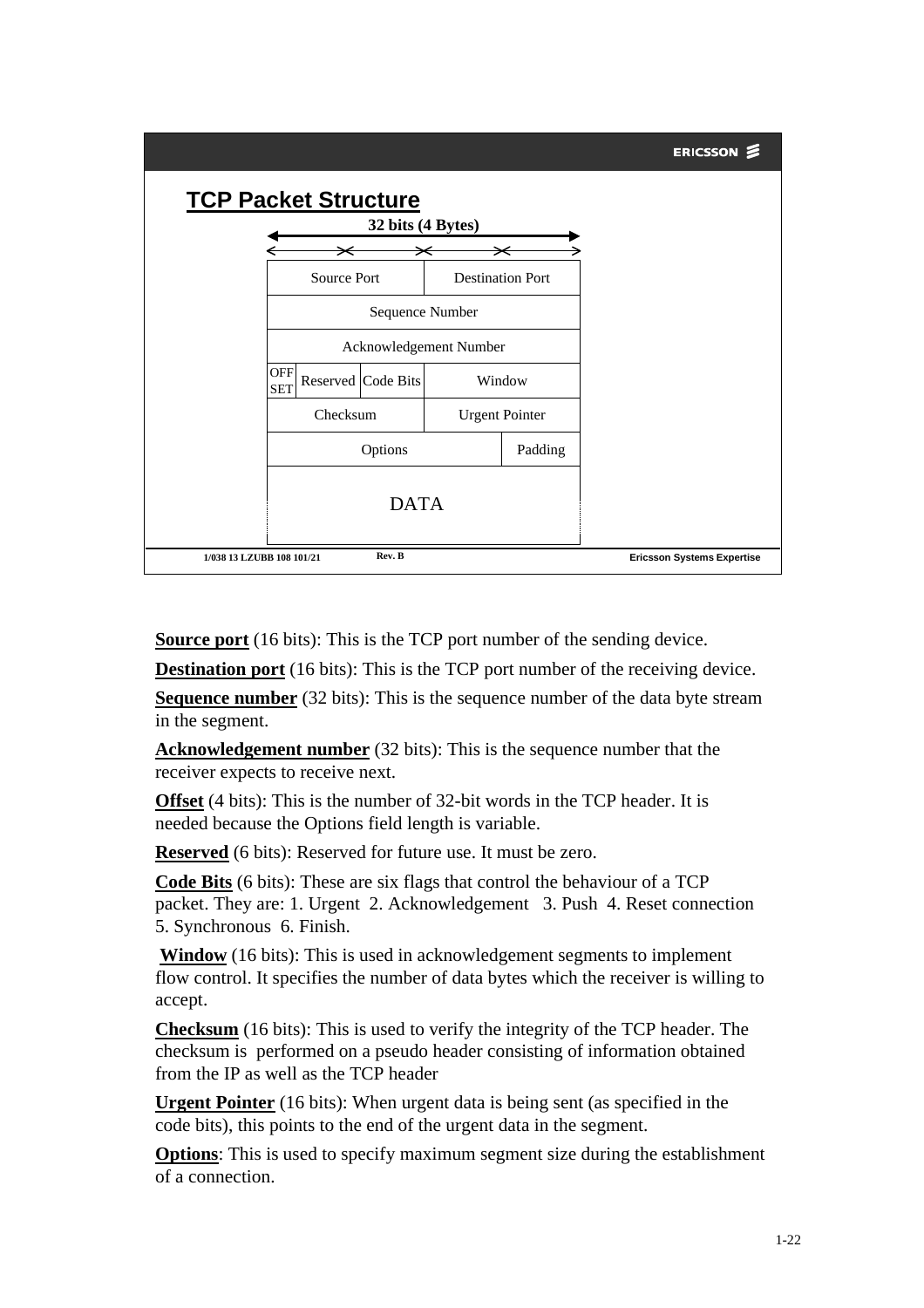|                           |                               |                                                        | <b>ERICSSON</b>                   |
|---------------------------|-------------------------------|--------------------------------------------------------|-----------------------------------|
|                           | <b>User Datagram Protocol</b> |                                                        |                                   |
| ● Connectionless          |                               |                                                        |                                   |
|                           | - No session is established   |                                                        |                                   |
|                           | • Does not guarantee delivery |                                                        |                                   |
|                           | - No sequence numbers         |                                                        |                                   |
|                           | - No acknowledgements         |                                                        |                                   |
|                           |                               | • Reliability is the responsibility of the application |                                   |
|                           |                               | • Uses port numbers as end points to communicate       |                                   |
|                           | <b>UDP Packet Format:</b>     |                                                        |                                   |
|                           |                               |                                                        |                                   |
|                           | <b>Source Port</b>            | <b>Destination Port</b>                                |                                   |
|                           | Length                        | <b>UDP</b> Checksum                                    |                                   |
|                           |                               |                                                        |                                   |
| 1/038 13 LZUBB 108 101/22 | Rev. B                        |                                                        | <b>Ericsson Systems Expertise</b> |

UDP provides a connectionless packet service that offers unreliable "best effort" delivery. This means that the arrival of packets is not guaranteed, nor is the correct sequencing of delivered packets.

UDP is used by applications that do not require an acknowledgement of receipt of data and that typically transmit small amounts of data at one time, for example, the Simple Network Management Protocol (SNMP).

To use UDP, the application must supply the IP address and port number of the destination application. UDP ports are separate and distinct from TCP ports even though some of them use the same port numbers.

The UDP header is divided into four 16-bit fields:

**Source port**: This is the UDP protocol port number of the process on the sending device.

**Destination port**: This is the UDP protocol port number of the process on the destination device.

**Length**: This is the size in bytes of the UDP packet, including the header and data. The minimum length is 8 bytes, the length of the header alone.

**UDP Checksum**: This is used to verify the integrity of the UDP header. The checksum is performed on a pseudo header consisting of information obtained from the IP as well as the UDP header.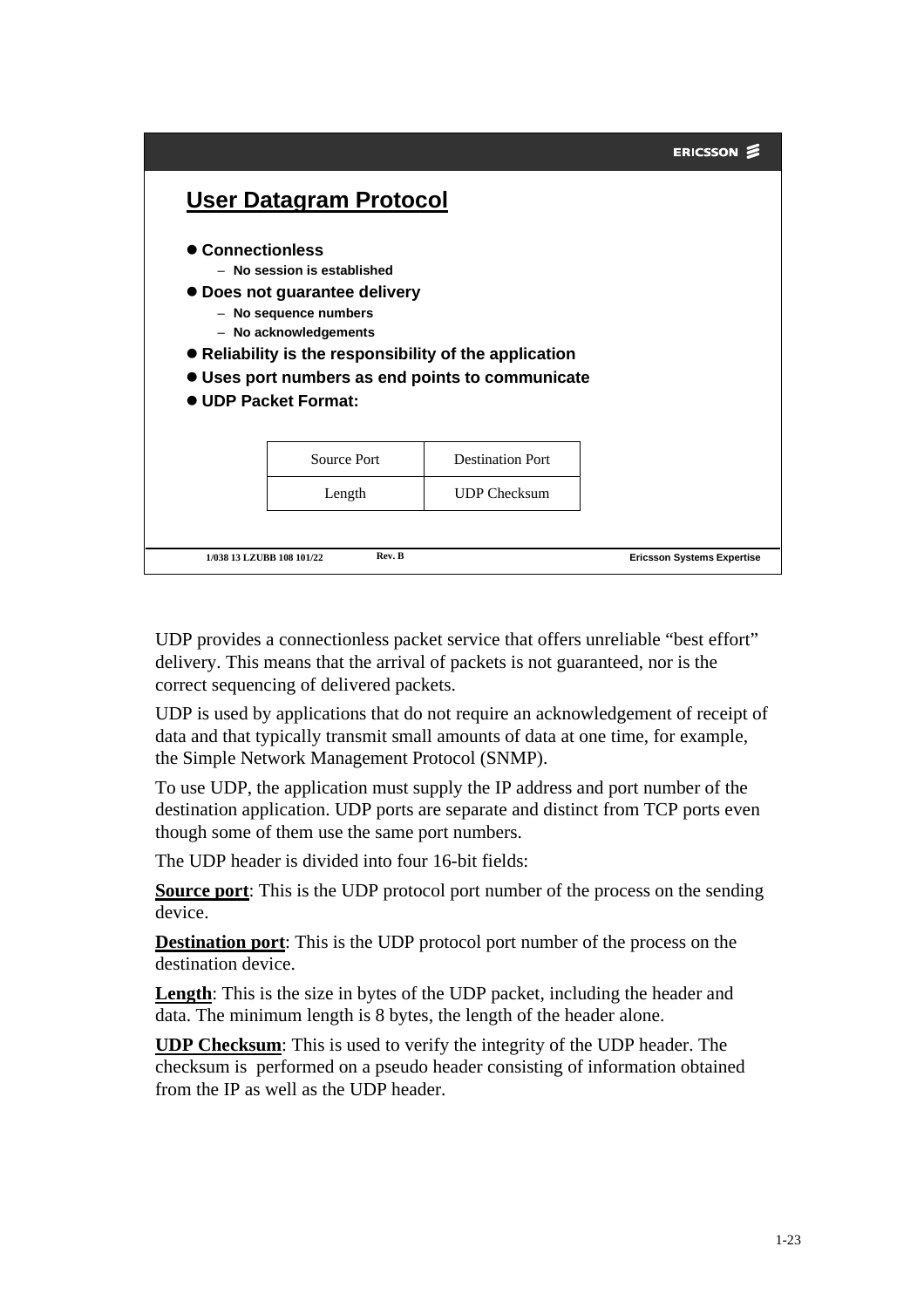```
DLC: ----- DLC Header -----
DLC:
DLC: Frame 5 arrived at 03:36:02.55769 ; frame size is 60 (003C hex) bytes
DLC: Destination = Station cisco 07AC0A
DLC: Source = Station 00A0C943074A
DLC: Ethertype = 0800 (IP)
DLC:
IP: ----- IP Header -----
IP:
IP: Version = 4, header length = 20 bytes
IP: Type of service = 00IP: 000 \dots = routine
IP: \ldots 0 \ldots = normal delay
IP: \dots 0 \dots = normal throughput
IP: …. .0.. = normal reliability
IP: Total length = 40 bytes<br>IP: Identification = 39327Identification
IP: Flags =4XIP: .1... = don't fragment<br>IP: .0... = last fragment.0 \ldots = last fragment
IP: Fragment offset = 0 bytes
IP: Time to live = 128 seconds/hops
IP: Protocol =6 (TCP)
IP: Header checksum= 8FE7 (correct)
IP: Source address = [163.33.232.166]
IP: Destination address = [172.28.153.100]
IP: No options
IP:
TCP: ---- TCP Header -----
TCP:<br>TCP:
       Source port = 1279TCP: Destination port = 139 (NetBIOS-ssn)
TCP: Sequence number= 265535486
TCP: Acknowledgement number = 2067413552
TCP: Data offset = 20 bytes
TCP: Flags = 10TCP: ... = (No urgent pointer)TCP: ... 1 ... = Acknowledgement
TCP: \ldots 0 \ldots = (N_0 \text{ push})TCP: \ldots \ldots \ldots \ldots = (No reset)
TCP: ... \, .0. = (No SYN)TCP: \ldots \ldots \ldots \ldots \ldots \ldots \quad \text{(No FIN)}TCP: Window = 8760TCP: Checksum = 318D (correct)
TCP: No TCP options
TCP:
```
#### DETAIL:

| 0000 | $00000007$ AC 0A 00 AO  | C943074A08004500        |
|------|-------------------------|-------------------------|
| 0010 | (0.28999640008066)      | 8F E7 A3 21 F8 A6 AC 1C |
| 0020 | 99 64 04 FF 00 8B 0F D3 | BF FE 7B 3A 3A 30 50 10 |
| 0030 | 22 38 31 8D 00 00 00 00 | <u> 00.00.00.00</u>     |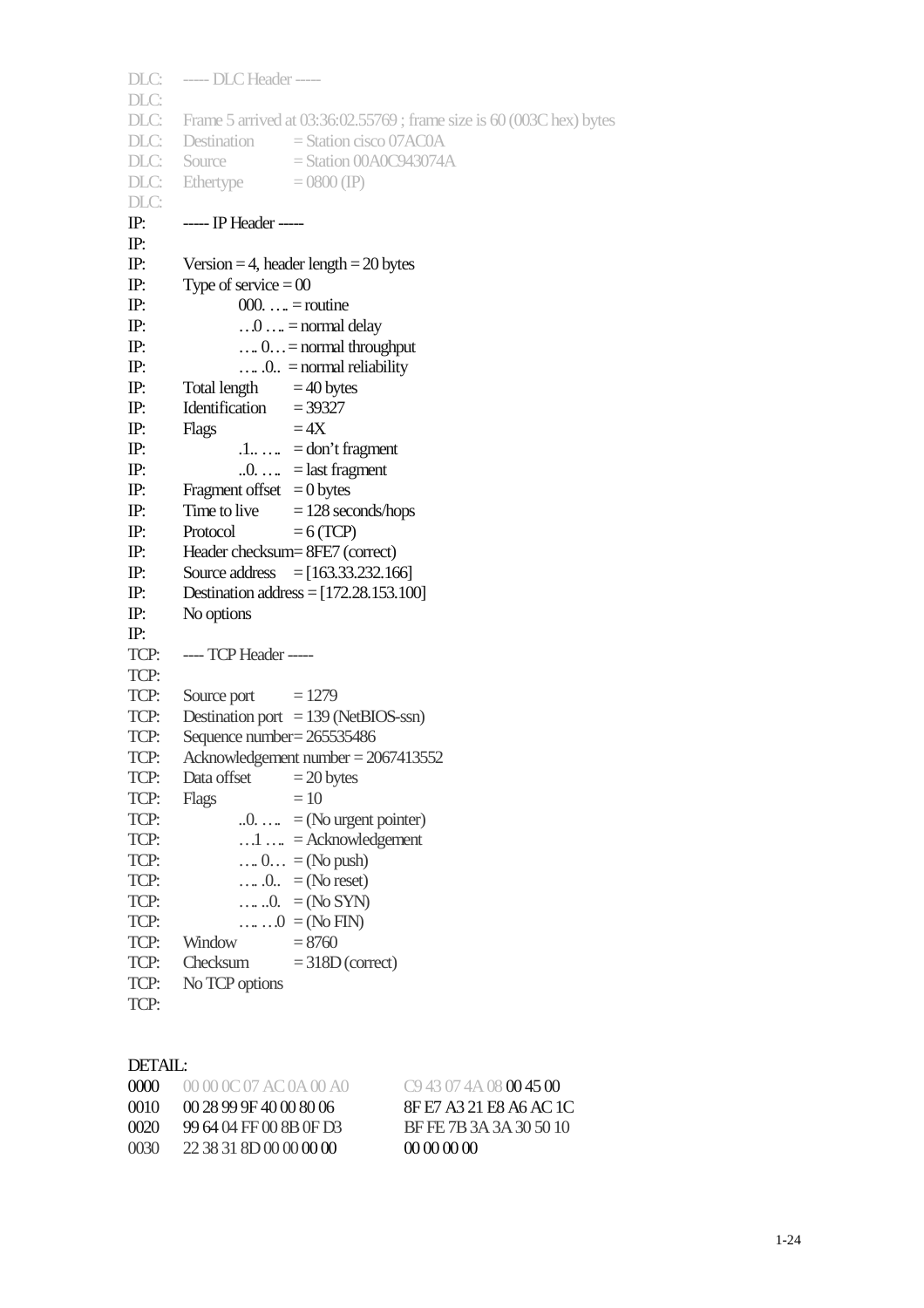## **Summary**

•In chapter 1 we examined the four layers in the TCP/IP protocol and described the functions of each layer.

•We discussed encapsulation and looked at an example of an IP packet encapsulated in an Ethernet packet.

•We looked at Internet Protocol (IP) and discussed its characteristics and how it transports data across a network. We also examined the IP packet structure.

•We discussed the ARP mechanism and looked at an example of how it works. We also examined the ARP packet structure.We discussed RARP and why and how it is used.We described Internal Control Message Protocol (ICMP) and discussed its functionality.

•We looked at Transmission Control Protocol (TCP) and discussed its characteristics. We examined how it transmits data across a network and its packet structure.

**Rev. B Ericsson Systems Expertise** •We looked at User Datagram Protocol (UDP) and its characteristics. **1/038 13 LZUBB 108 101/23**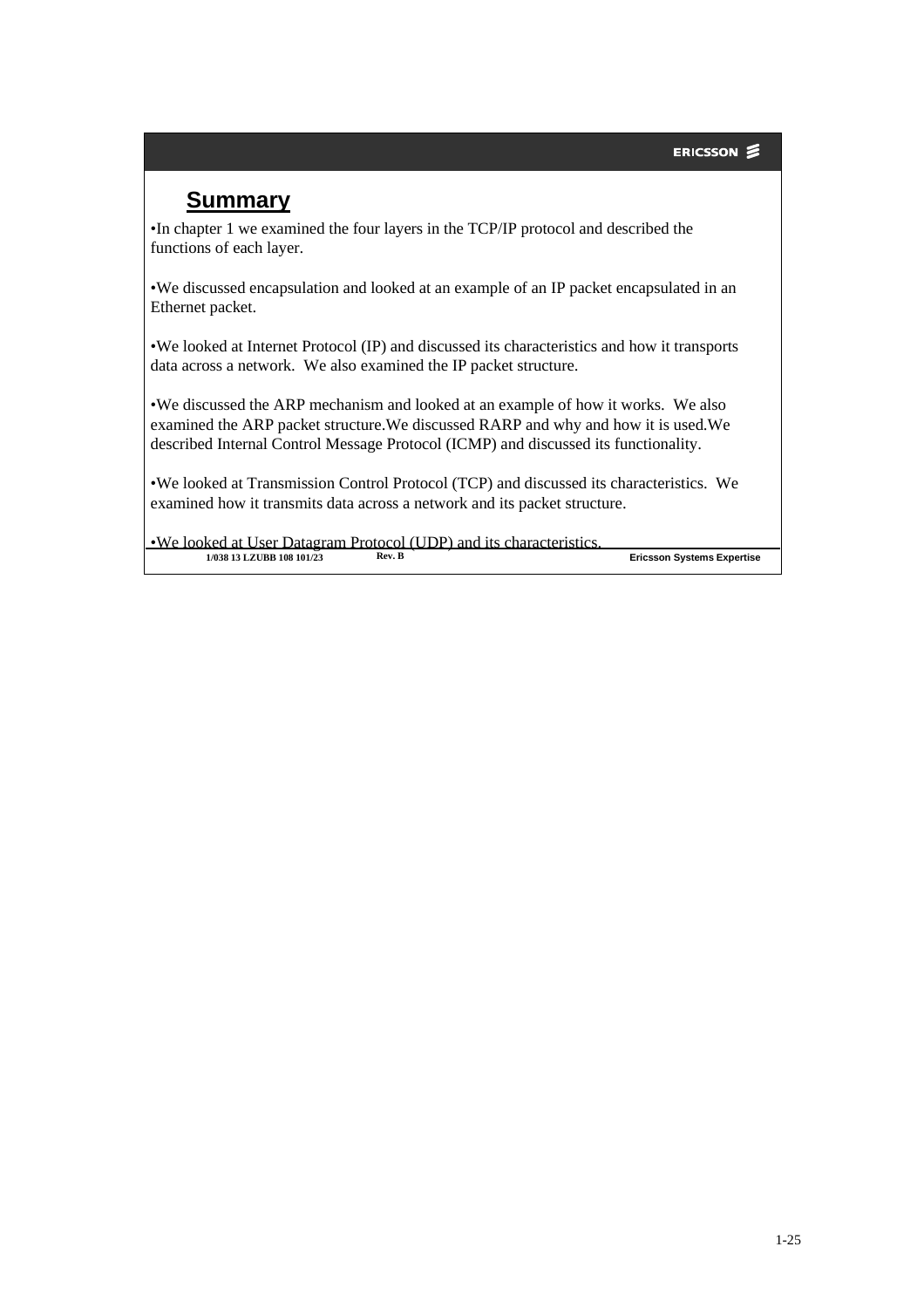# Chapter 2

IP Addressing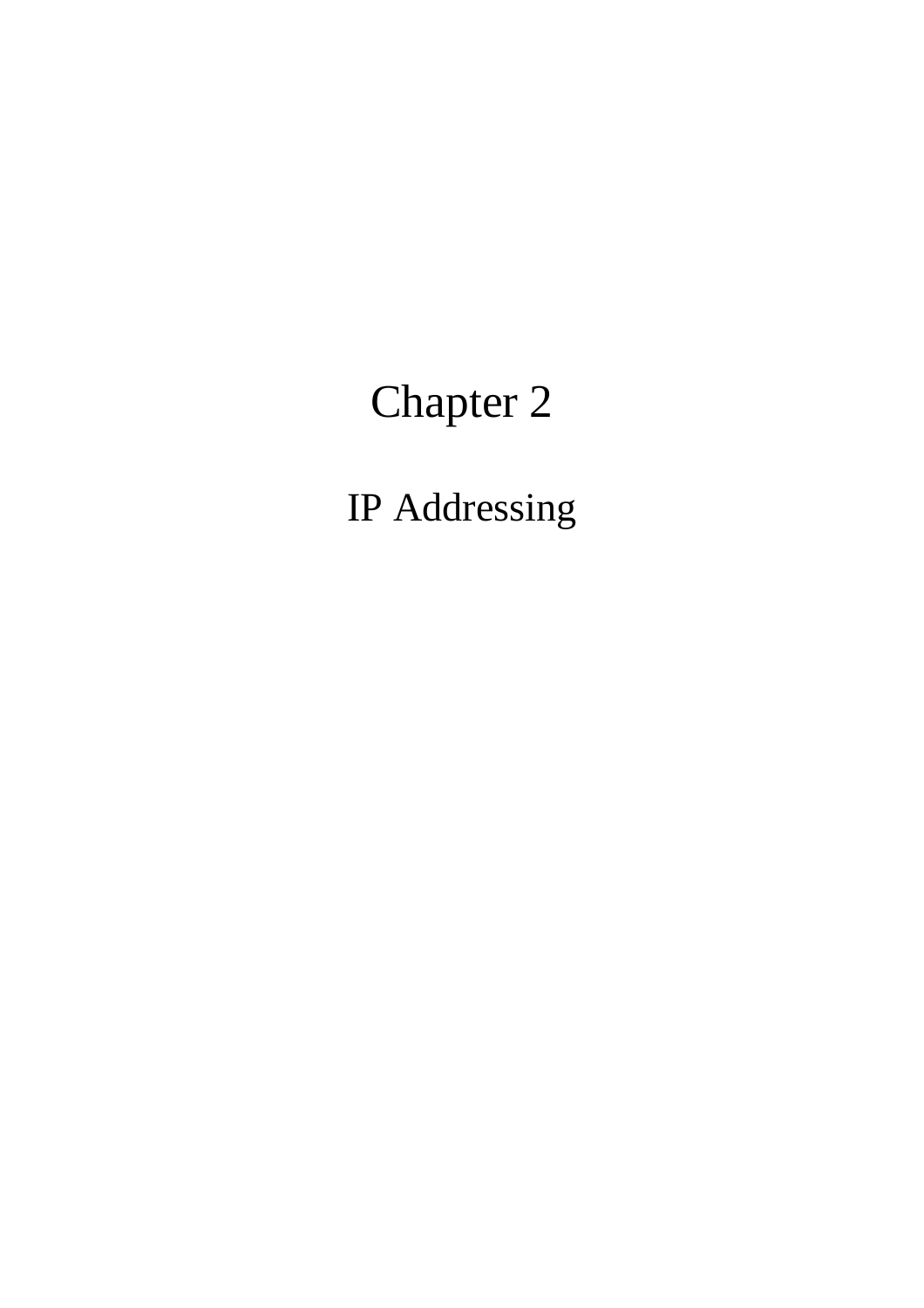#### ERICSSON<sup>2</sup>

## **Chapter 2. IP Addressing**

 **After completing this chapter the student will be able to comprehend IP addressing and DHCP. Topics include:**

- **The format of an IP Address**
- **The different IP address classes**
- **Default subnet masks**
- **Dynamic Host Configuration Protocol (DHCP)**

**2/038 13 LZUBB 108 101/1**

**Rev. B Ericsson Systems Expertise**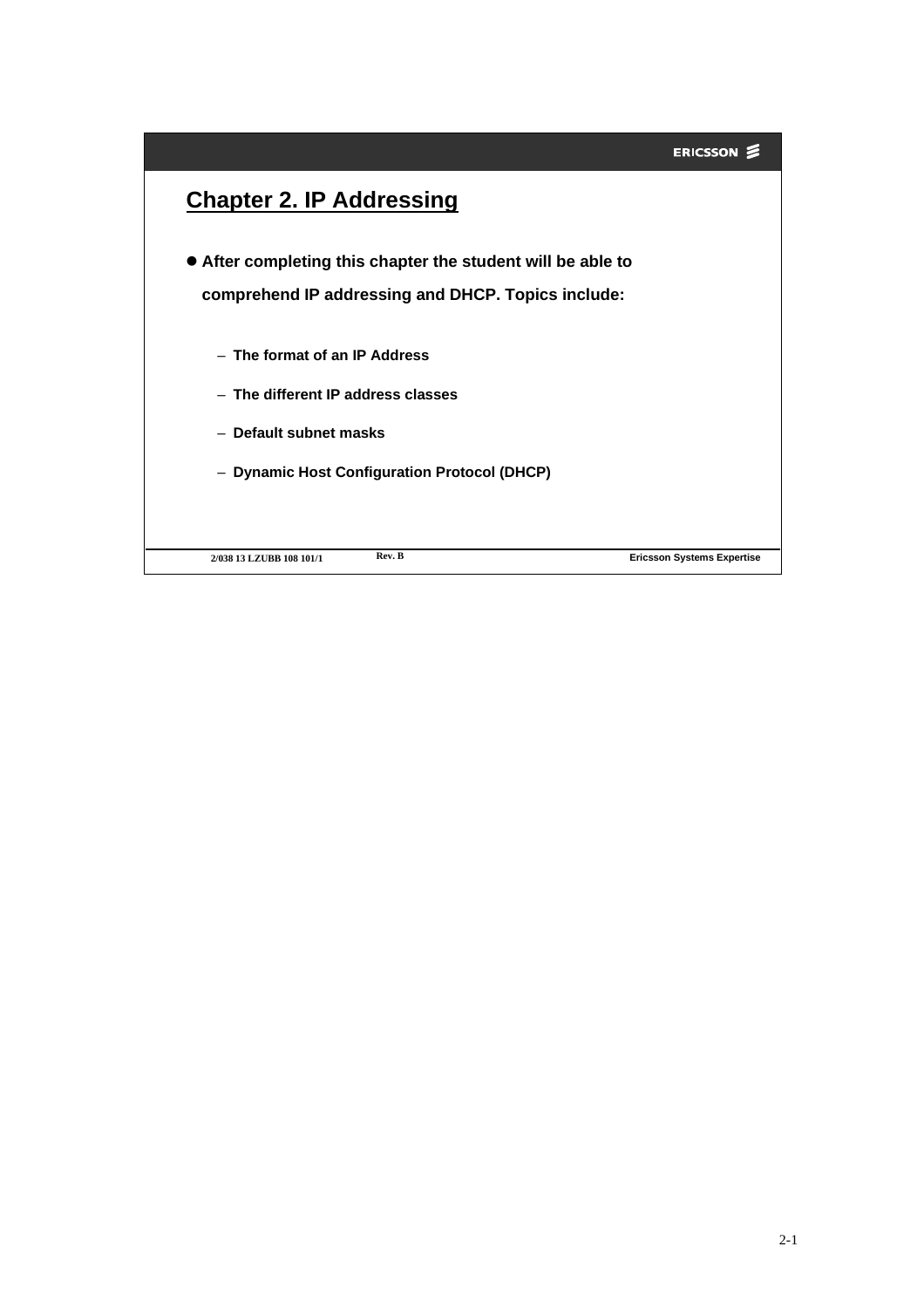

Every network interface on a TCP/IP device is identified by a globally unique IP address. Host devices, for example, PCs, typically have a single IP address. Routers typically have two or more IP addresses, depending on the number of interfaces they have.

Each IP address is 32 bits long and is composed of four 8-bit fields called octets. This address is normally represented in "dotted decimal notation" by grouping the four octets and representing each octet in decimal form. Each octet represents a decimal number in the range 0-255.

For example, 11000001 10100000 00000001 00000101, is known as 193.160.1.5.

Each IP address defines the network ID and host ID of the device.

The network ID part of the IP address is centrally administered by the Internet Network Information Centre (InterNIC) and is unique throughout the Internet. The host ID is assigned by the authority which controls the network.

The network ID identifies the systems that are located on the same network or subnet. The network ID must be unique to the internetwork.

The host ID identifies a TCP/IP network device (or host) within a network. The address for each host must be unique to the network ID.

In the example above, the PC is connected to network "193.160.1.0" and has a unique host ID of ".5".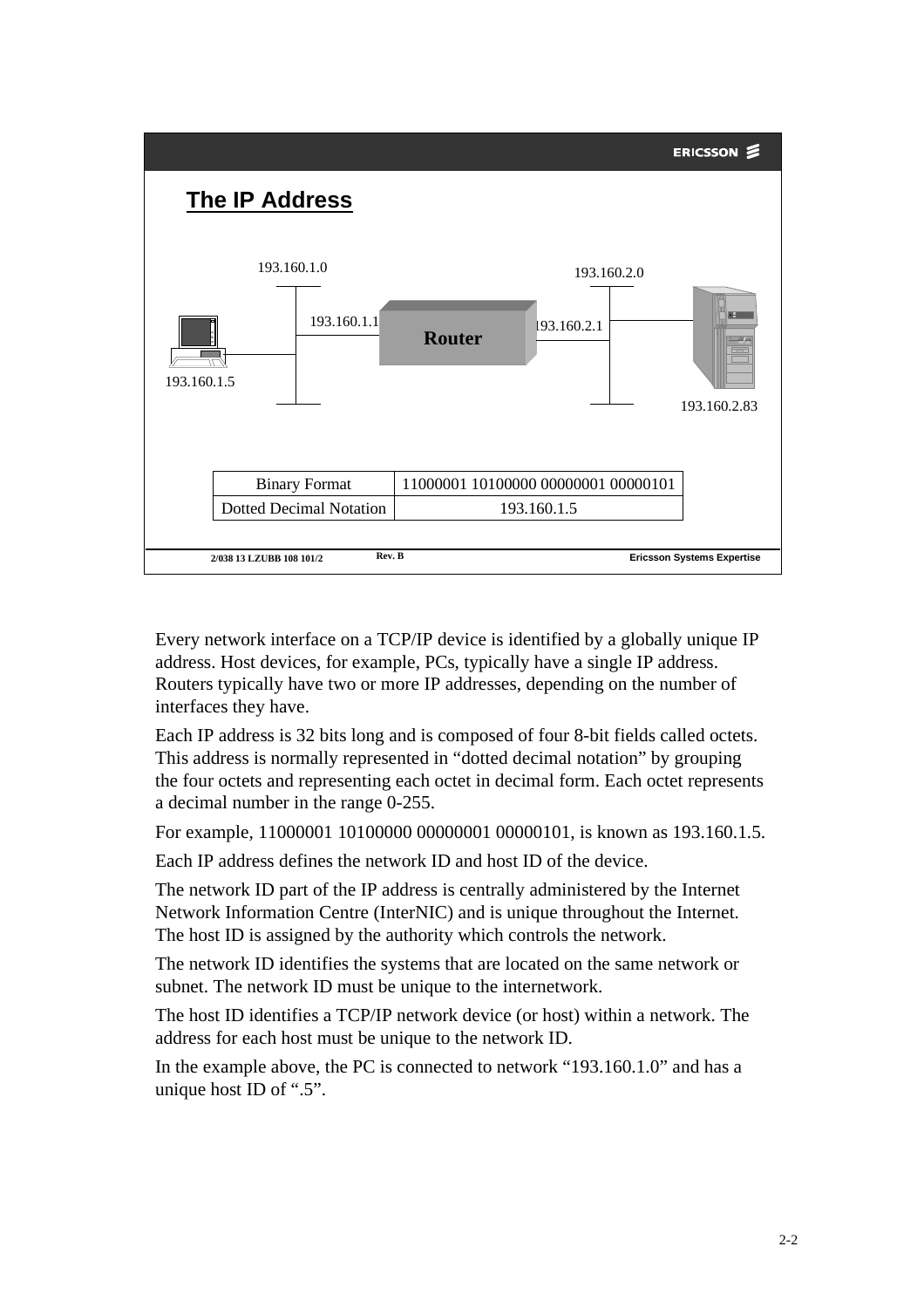## **Rev. B Ericsson Systems Expertise Converting from Binary to Decimal 1 1 11111 1**  $2^7$  |  $2^6$  |  $2^5$  |  $2^4$  |  $2^3$  |  $2^2$  |  $2^1$  |  $2^0$ **128 2 64 1 32 16 8 4 Binary Value Decimal Value If all bits are set to 1 then the decimal value is 255 i.e. 1+2+4+8+16+32+64+128=255 2/038 13 LZUBB 108 101/3**

Each bit position in an octet has an assigned decimal value. A bit set to zero always has a zero value. The lowest order bit has a decimal value of 1. The highest order bit has a decimal value of 128.

The highest decimal value of an octet is 255, that is, when all bits are set to one. In the example below, the binary value 10011000 is converted to a decimal value of 152.

| <b>Binary Value</b>             |              |            |   |                |                |  |  |
|---------------------------------|--------------|------------|---|----------------|----------------|--|--|
|                                 | $\mathbf{D}$ |            |   | 2 <sup>4</sup> | 2 <sup>3</sup> |  |  |
| <b>Decimal Value  </b><br>T1.11 | 128          | $\epsilon$ | . | 100.17.0       | 150            |  |  |

The binary value 10011000 is 152, this is 128+16+8=152 .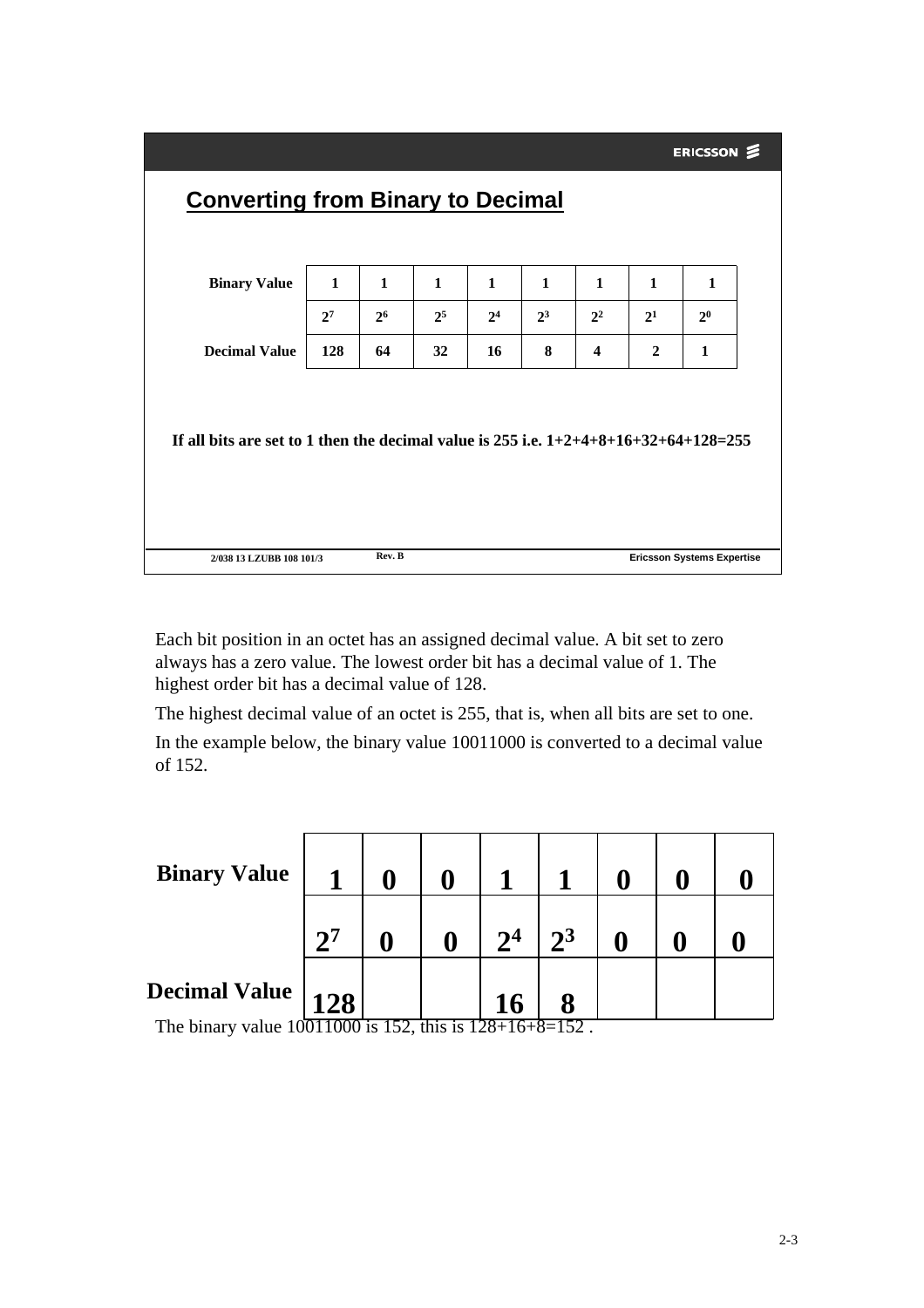

An IP address is 32 bits in length, divided into two or three parts. The first part makes up the network address, the second part makes up the subnet address (if used) and the third part makes up the host address.

IP address  $=$  <network number> <host number>

There are five different address classes supported by IP addressing. The class of an IP address can be determined from the high-order (left-most) bits.

## **Class A**

Class A addresses are assigned to networks with a very large number of hosts. The high-order bit in a class A address is always set to zero. The next seven bits (completing the first octet) represent the network ID and provide 126 possible networks. The remaining 24 bits (the last three octets) represent the host ID; each network can have up to 16,777,214 hosts.

## **Class B**

Class B addresses are assigned to medium-sized to large-sized networks. The two high-order bits in a class B address are always set to binary 1 0. The next 14 bits (completing the first two octets) represent the network ID. The remaining 16 bits (last two octets) represent the host ID. Therefore, there can be 16,382 networks and up to 65,534 hosts per network.

## **Class C**

Class C addresses are used for small networks. The three high-order bits in a class C address are always set to binary 1 1 0. The next 21 bits (completing the first three octets) represent the network ID. The remaining 8 bits (last octet) represent the host ID. Therefore, there can be 2,097,150 networks and 254 hosts per network.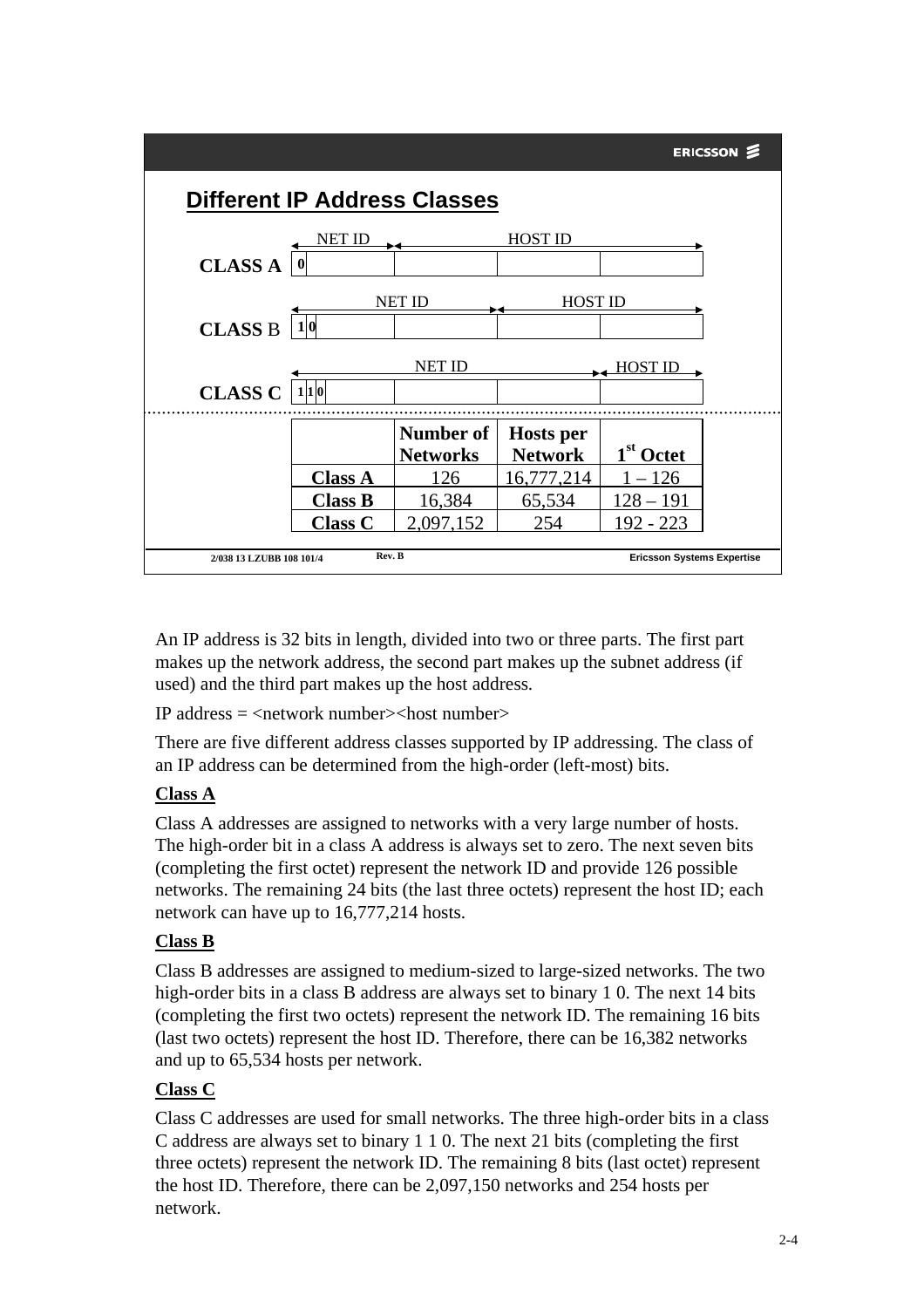

### **Class D**

Class D addresses are used for multicast group usage. A multicast group may contain one or more hosts, or none at all. The four high-order bits in a class D address are always set to binary 1 1 1 0. The remaining bits designate the specific group in which the client participates. There are no network or host bits in the multicast operations. Packets are passed to a selected subset of hosts on a network. Only those hosts registered for the multicast operation accept the packet.

#### **Class E**

Class E is an experimental address not available for general use; it is reserved for future use. The high-order bits in a class E address are set to 1 1 1 1 0.

**Note:** All Internet addresses are assigned by a central authority, the Network Information Centre (NIC). They only assign the network ID portion of the address. Definition of host IDs on a network is the responsibility of the network managers. It is possible for stand-alone networks to have arbitrarily assigned network IDs, but if they ever need to connect to the Internet or other company networks, then the network ID must be assigned by the NIC to prevent an address clash.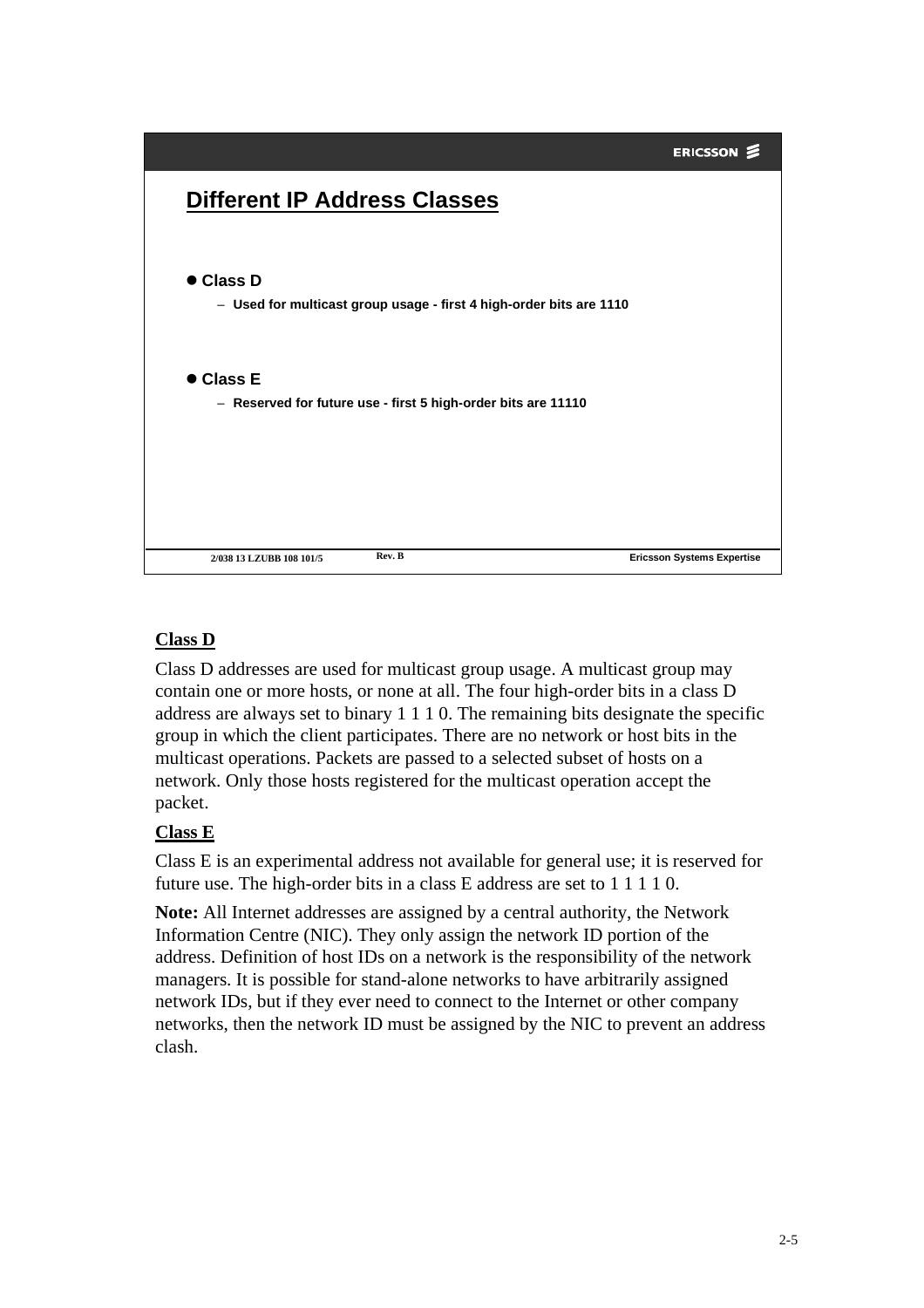

The following rules must be adhered to when assigning network IDs and host IDs:

• The network ID cannot be 127. The class A network address 127.0.0.0 is reserved for loop-back and is designed for testing and inter-process communication on the local device. When any device uses the loop-back address to send data, the protocol software in the device returns the data without sending traffic across any network.

• The network ID and host ID bits cannot be all 1s. If all bits are set to 1, the address is interpreted as a broadcast rather than a host ID.

• If a destination address contains all 1s in the network ID and the host ID (i.e. 255.255.255.255) this is a limited broadcast, that is, a broadcast on the source's local network.

• If a destination address contains all 1s in the host ID but a proper network ID, for example, 160.30.255.255, this is a directed broadcast, that is, a broadcast on a specified network (in this example network 160.30.0.0)

• The network ID and host ID bits cannot all be 0s. If all bits are set to 0, the address is interpreted to mean "this network only".

• The host ID must be unique to the local network.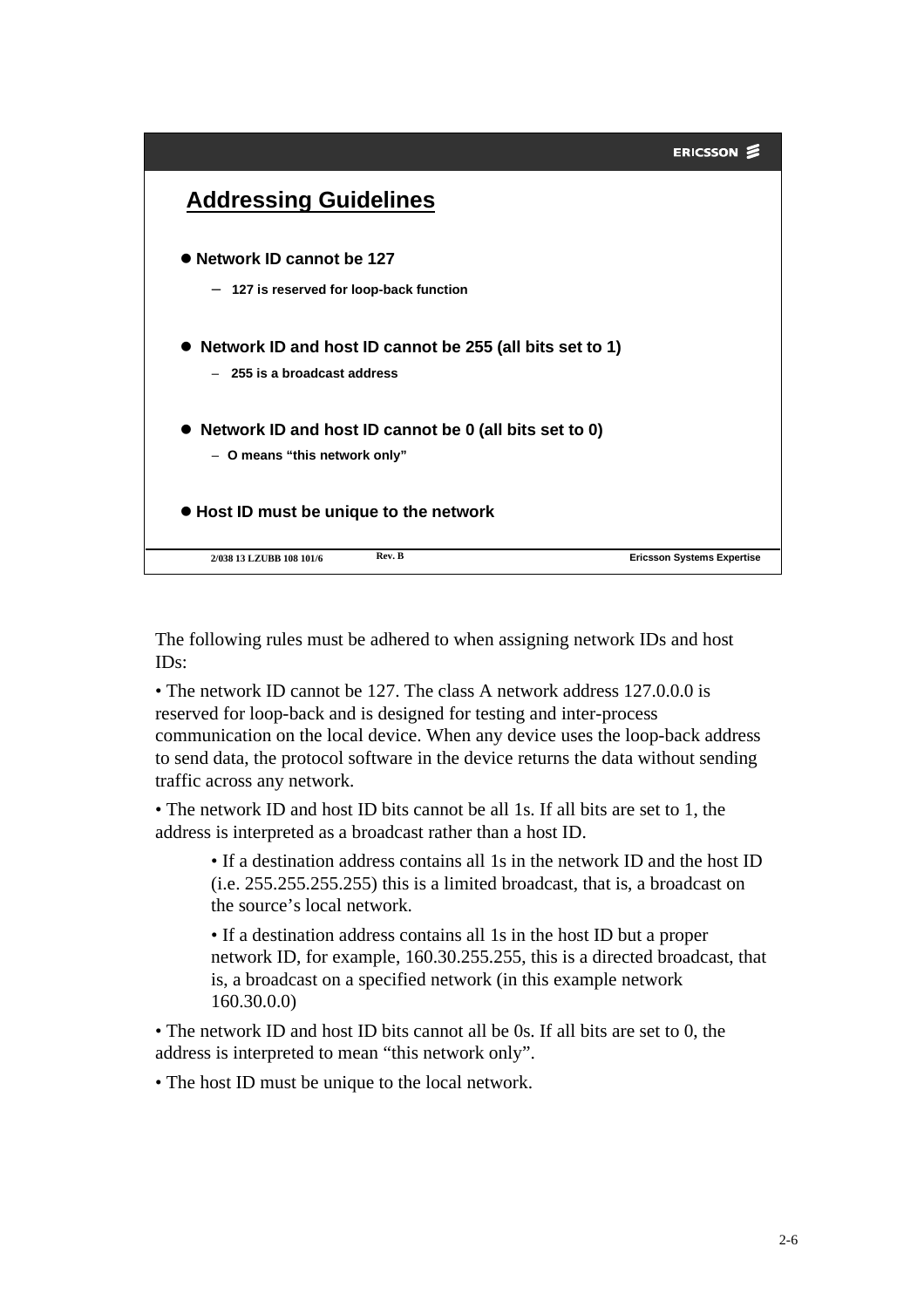|                          | <b>Private IP address space</b> |        |                                         |                                                                       |
|--------------------------|---------------------------------|--------|-----------------------------------------|-----------------------------------------------------------------------|
|                          |                                 |        | 10.0.0.0 - 10.255.255.255 (10/8 prefix) | 1 Class A network                                                     |
|                          |                                 |        |                                         | 172.16.0.0 - 172.31.255.255 (172.16/12 prefix) 16 Class B network     |
|                          |                                 |        |                                         | 192.168.0.0 - 192.168.255.255 (192.168/16 prefix) 256 Class C network |
|                          |                                 |        |                                         |                                                                       |
|                          |                                 |        |                                         |                                                                       |
| 2/038 13 LZUBB 108 101/7 |                                 | Rev. B |                                         | <b>Ericsson Systems Expertise</b>                                     |

The Network Information Centre (NIC) has reserved the addresses listed above for use in private networks. These addresses can be used by companies that do not require to connect to the Internet or to the IP networks of other companies.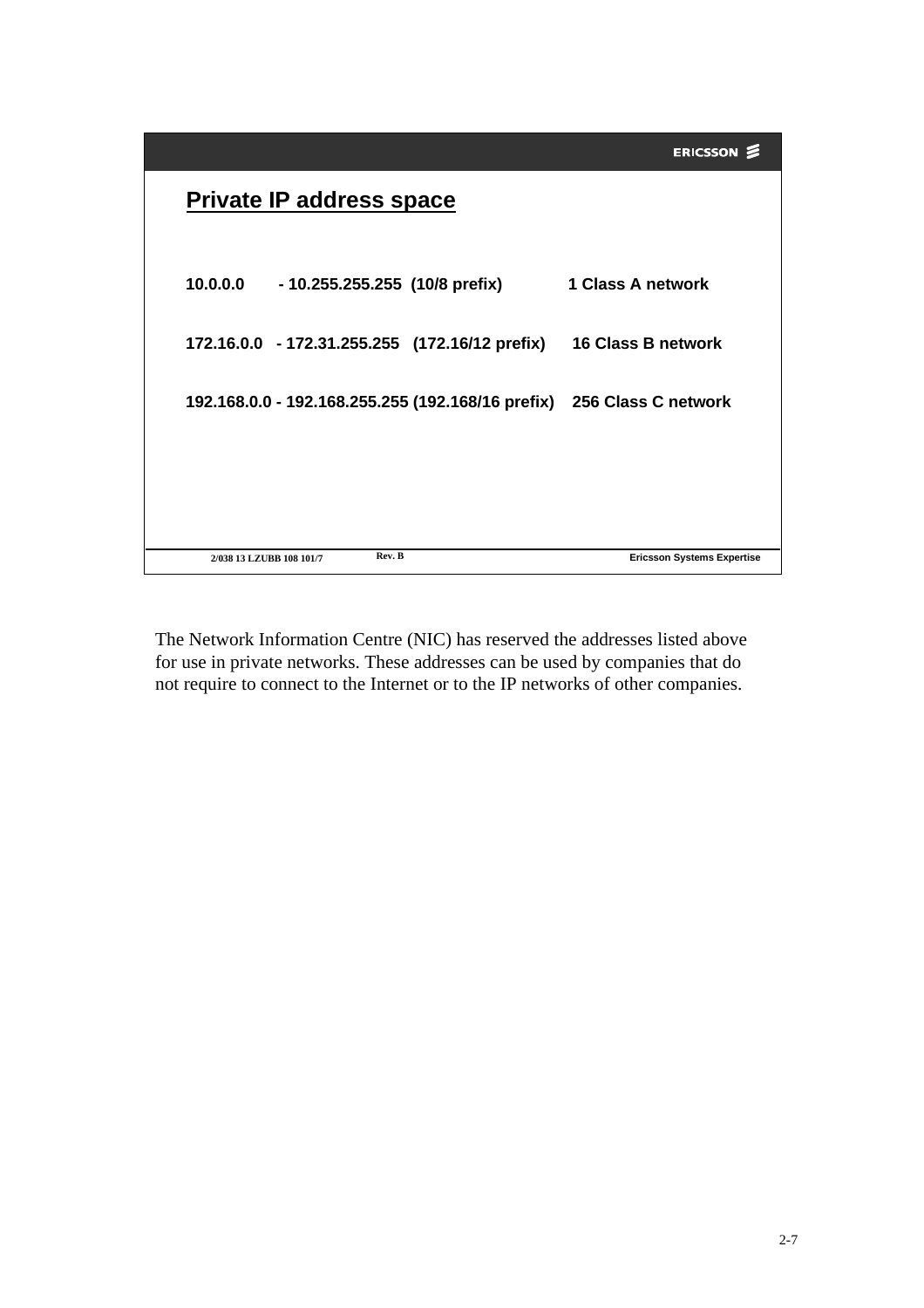# **Subnet Mask**

- **Blocks out a portion of the IP address to distinguish the Network ID from the host ID**
- **Specifies whether the destination's host IP address is located on a local network or on a remote network**
- **Default subnets are used on IP networks that are not divided into subnets:**
	- **Class A Default Mask 255.0.0.0**
	- **Class B Default Mask 255.255.0.0**
	- **Class C Default Mask 255.255.255.0**
- **Subnetting allows an organisation to split up its network into smaller, more efficient subnetworks.**

| 2/038 13 LZUBB 108 101/8 | Rev. B | <b>Ericsson Systems Expertise</b> |
|--------------------------|--------|-----------------------------------|
|                          |        |                                   |

Due to the immense growth of the Internet, assigned IP addresses became too inflexible to allow easy changes to local network configuration. Changes to local network configuration may be necessary when:

•A new physical network is installed at a location.

•Growth of the number of hosts requires splitting the local network into two or more separate networks.

To avoid having to request additional IP network addresses in these cases, the concept of subnets was introduced.

The host number part of the IP address is further subdivided into a network number and a host number. This second network is known as a subnetwork or subnet. The IP address is constructed as follows:

IP address  $=$  <network number> $\le$ subnet number> $\le$ host number>

The subnet number and host number are collectively known as the "local address". A host within a network which has subnets is aware of subnetting but a host in a different network is not; it still regards the local part of the IP address as a host number.

A subnet mask is a 32-bit address used to:

• Block out a portion of the IP address to distinguish the network ID from the host ID.

• Specify whether the destination's host IP address is located on a local network or on a remote network.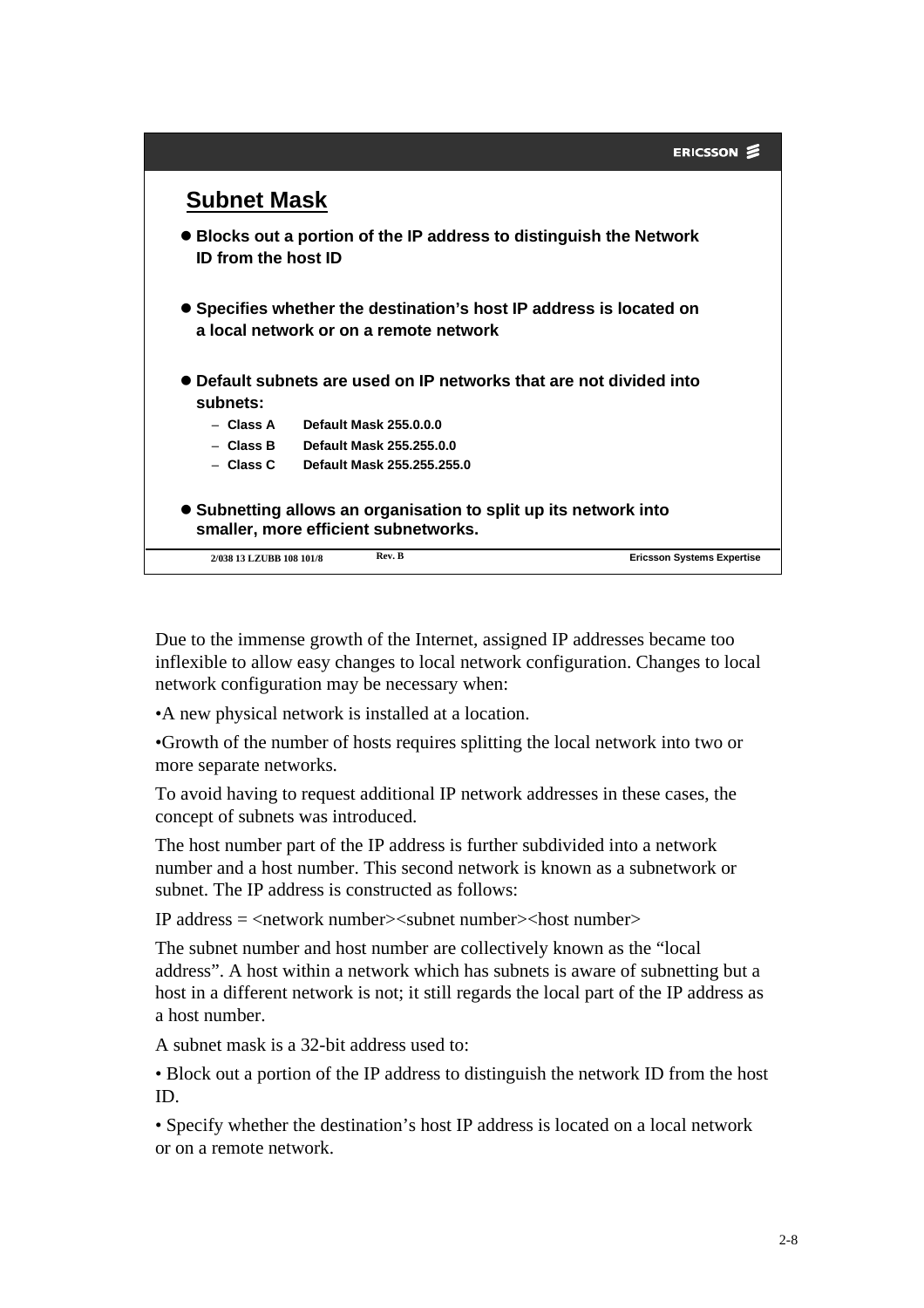|                                                |                | Determining the destination of a packet<br>• The source's IP address is ANDed with its subnet mask. The<br>destination's IP address is ANDed with the same subnet mask. If<br>the result of both ANDing operations match, the destination is<br>local to the source, that is, it is on the same subnet. |  |
|------------------------------------------------|----------------|---------------------------------------------------------------------------------------------------------------------------------------------------------------------------------------------------------------------------------------------------------------------------------------------------------|--|
| $\bullet$ 1 AND 1 = 1. Other combinations = 0. |                | $\bullet$ For example 160.30.20.10 is on the same subnet as 160.30.200.100                                                                                                                                                                                                                              |  |
| if the mask is 255.255.0.0                     |                |                                                                                                                                                                                                                                                                                                         |  |
| <b>IP</b> Address                              | 160.30.20.10   | 10100000 00011110 00010100 00001010                                                                                                                                                                                                                                                                     |  |
| <b>Subnet Mask</b>                             | 255.255.0.0    | 11111111 11111111 00000000 00000000                                                                                                                                                                                                                                                                     |  |
| Result                                         | 160.30.0.0     | 10100000 00011110 00000000 00000000                                                                                                                                                                                                                                                                     |  |
| <b>IP</b> Address                              | 160.30.200.100 | 10100000 00011110 11001000 01100100                                                                                                                                                                                                                                                                     |  |
| <b>Subnet Mask</b>                             | 255.255.0.0    | 11111111 11111111 00000000 00000000                                                                                                                                                                                                                                                                     |  |
| Result                                         | 160.30.0.0     | 10100000 00011110 00000000 00000000                                                                                                                                                                                                                                                                     |  |
| 2/038 13 LZUBB 108 101/9                       | Rev. B         | <b>Ericsson Systems Expertise</b>                                                                                                                                                                                                                                                                       |  |

ANDing is an internal process that TCP/IP uses to determine whether a packet is destined for a host on a local network, or a host on a remote network.

When TCP/IP is initialised, the host's IP address is ANDed with its subnet mask. Before a packet is sent, the destination IP address is ANDed with the same subnet mask. If both results match, IP knows that the packet belongs to a host on the local network. If the results don't match, the packet is sent to the IP address of an IP router.

To AND the IP address to a subnet mask, TCP/IP compares each bit in the IP address to the corresponding bit in the subnet mask. If both bits are 1's, the resulting bit is 1. If there is any other combination, the resulting bit is 0.

The four possible variations are as follows:

 $1$  AND  $1 = 1$ 1 AND  $0 = 0$ 

- $0$  AND  $0 = 0$
- $0$  AND  $1 = 0$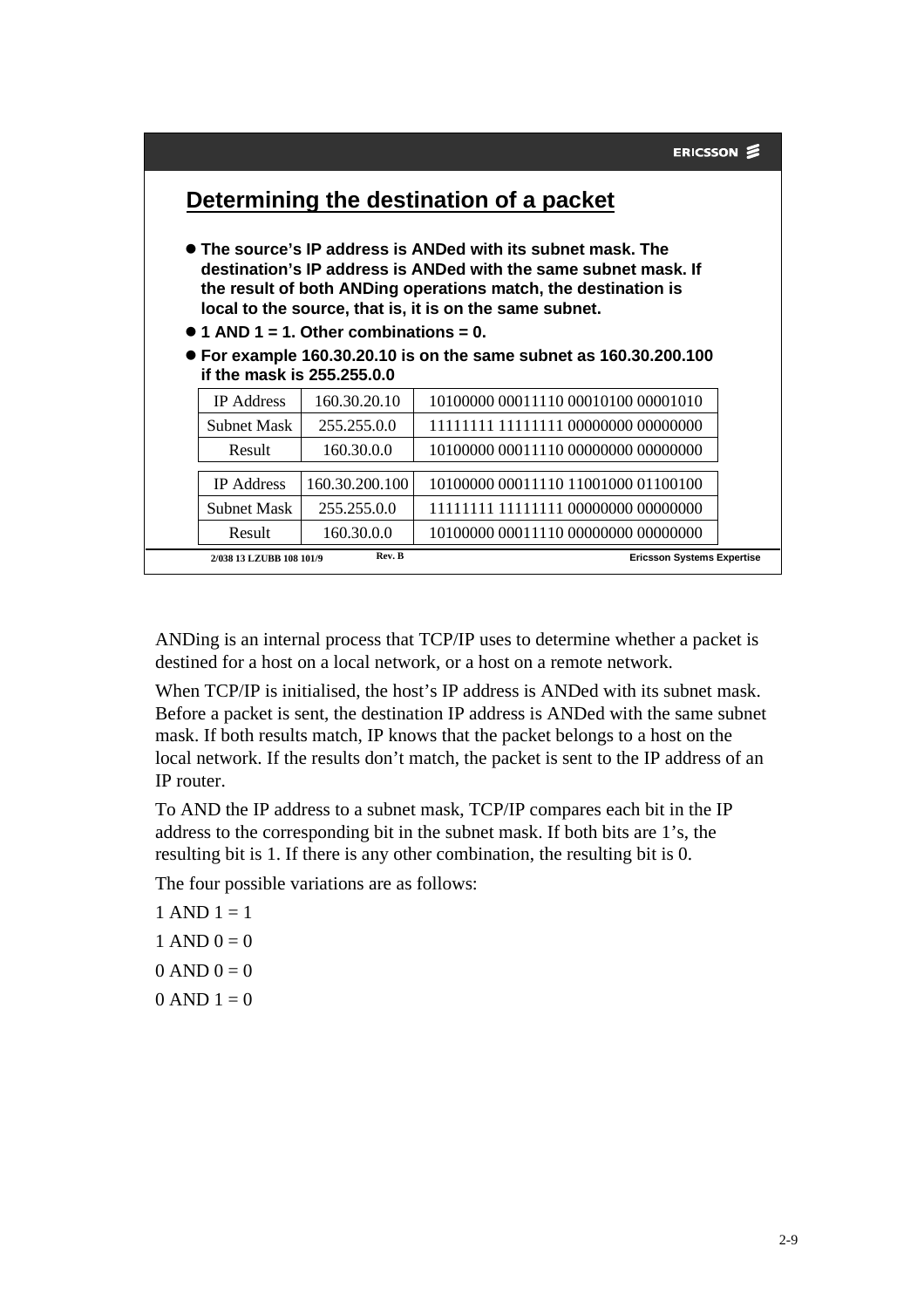| Allocated Class B IP network address 160.30.0.0       |           |                |           |                                   |
|-------------------------------------------------------|-----------|----------------|-----------|-----------------------------------|
| Default, -2-octet mask 255.255.0.0 i.e. no subnetting |           |                |           |                                   |
| 1 Network, 16 bits available for host                 |           |                |           |                                   |
|                                                       | 255       | 255            | ∩         | $\theta$                          |
|                                                       | 1111 1111 | 1111 1111      | 0000 0000 | 0000 0000                         |
| No. of Hosts                                          |           | <b>Network</b> |           | Host                              |
| 160.30.0.1                                            | 1010 0000 | 0001 1110      | 0000 0000 | 0000 0001                         |
|                                                       |           |                |           |                                   |
| 160.30.255.254                                        | 1010 0000 | 0001 1110      | 1111 1111 | 1111 1110                         |
| Maximum of $65,534$ hosts $(2^{16} - 2)$              |           |                |           |                                   |
| 2/038 13 LZUBB 108 101/10                             | Rev. B    |                |           | <b>Ericsson Systems Expertise</b> |

The example above calculates the number of hosts on a network when a default subnet mask is used.

A single Class B IP network address has been allocated to an organisation. The default subnet mask for a Class B network is 255.255.0.0.

Using the default mask the organisation has only one network (160.33.0.0). The host addresses 0.0 and 255.255 cannot be used. Therefore, the lowest possible host address within this network is 0.1 and the highest possible network address within this network is 255.254.

A shortcut method of working out the number of hosts in a subnet is {(2 to the power of the number of zeros in the mask) less two}.

In the example above this is  $2^{16}$  -2 which gives a total of 65,534 hosts.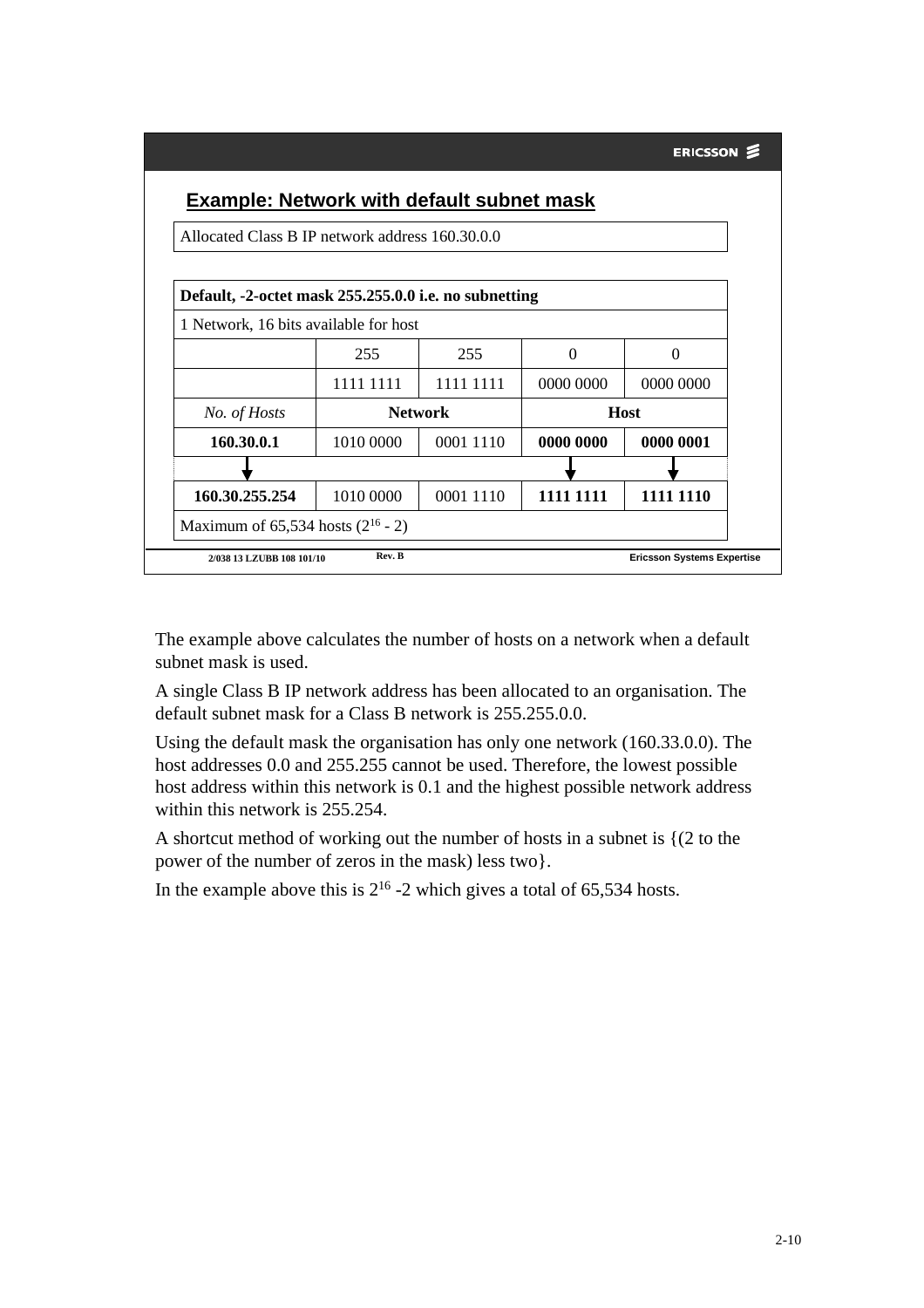



DHCP centralises and manages the allocation of TCP/IP configuration information by automatically assigning IP addresses to devices configured to use DHCP. Implementing DHCP eliminates some of the configuration problems associated with manually configuring TCP/IP. Typing in the IP address, subnet mask, or default gateway incorrectly can lead to problems including communication difficulties and network problems due to a duplicate IP address.

Each time a DHCP client starts, it requests IP an address from a DHCP server.

When a DHCP server receives a request, it selects IP addressing information from a pool of addresses defined in its database and offers it to the DHCP client. If the client accepts the offer, the IP addressing information is leased to the client for a specified period of time.

In addition, the DHCP server will supply a subnet mask and optional values such as default gateway address, Domain Name Server (DNS) address and WINS (Windows Internet Name Service) address.

Non-DHCP clients still need to be configured manually with static addresses.

If there is no available IP addressing information in the pool to lease to a client, the client cannot initialise TCP/IP.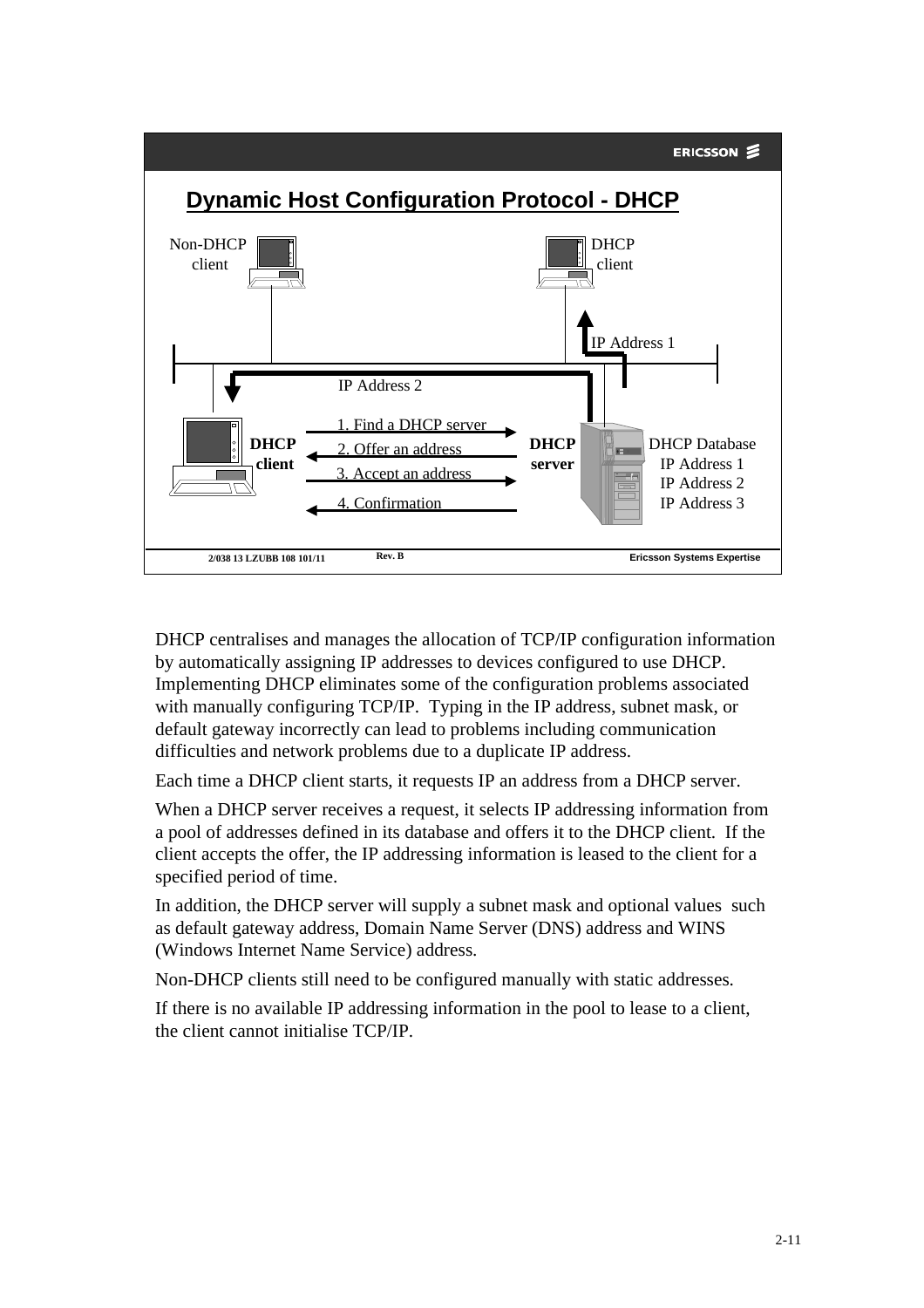

DHCP supports three mechanisms for IP address allocation.

## **1. Manual Allocation**

In this scheme, DHCP is simply used as a mechanism to deliver a predetermined network address and other configuration options to a host. There is a one-to-one mapping between the unique client identifier (generally the Ethernet address) offered by the client during DHCP initialisation and the IP address returned to the client by the DHCP server. It is necessary for a network administrator to provide the unique client ID/IP address mapping used by the DHCP server.

### **2. Automatic Allocation**

This is similar to manual allocation in that a permanent mapping exists between a host's unique client identifier and its IP address. However, in automatic allocation this mapping is created during the initial allocation of an IP address. The IP addresses assigned during automatic allocation come from the same pool as dynamic addresses, but once assigned they cannot be returned to the free address pool without administrative intervention. Both automatic and manually assigned addresses are considered to have permanent leases.

### **3. Dynamic Allocation**

DHCP assigns an IP address for a limited period of time. This IP address is known as a lease. This mechanism allows addresses that are no longer needed by their host to be automatically re-used.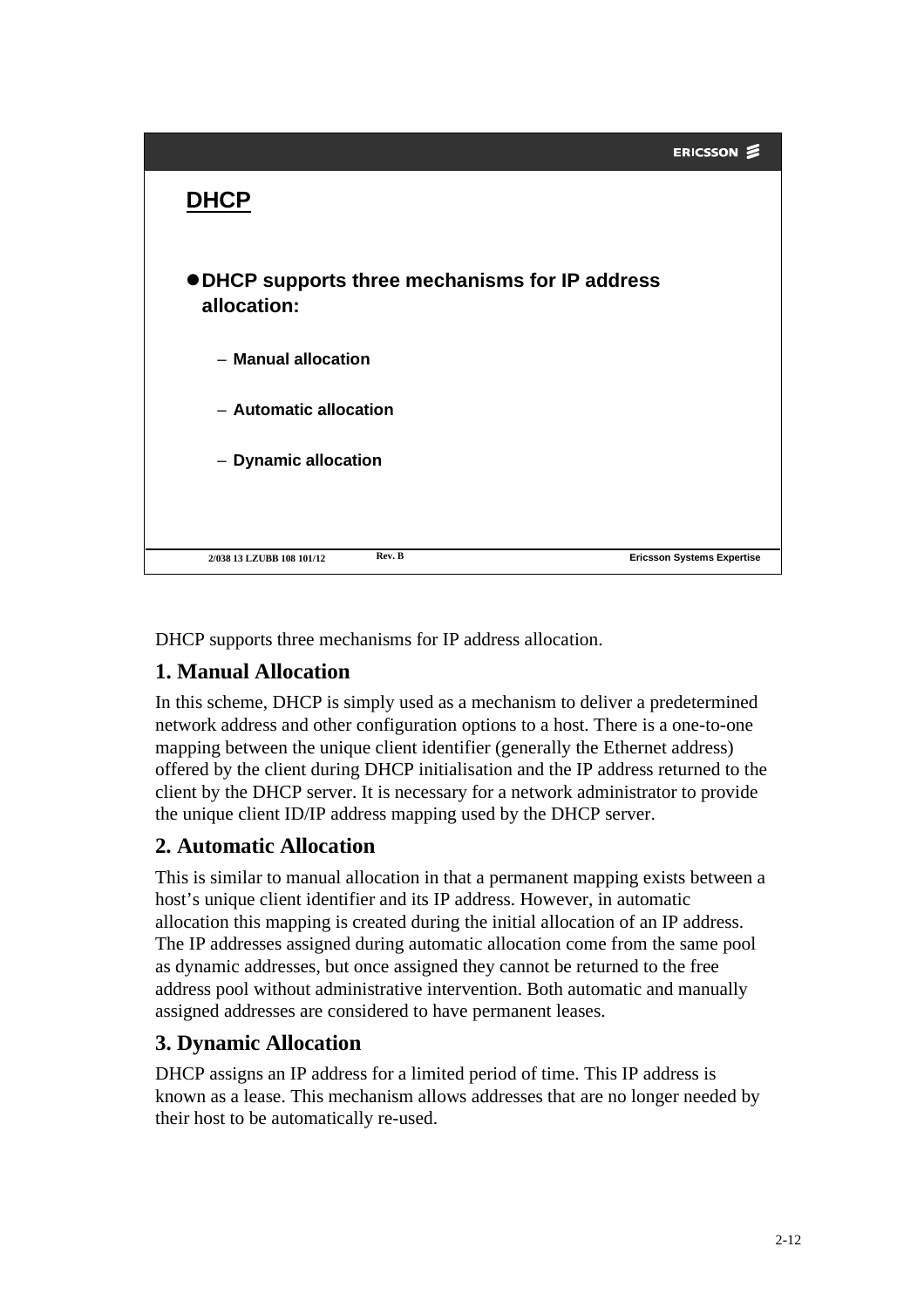

Here we shall explain Dynamic Allocation.

DHCP uses a four-phase process to configure a DHCP client. In the first two phases the client requests a lease from a DHCP server and a DHCP server offers an IP address to the client.

#### **IP Lease Request**

The first time a client is initialised, it requests an IP address lease by broadcasting a request to all DHCP servers.

Because the client does not have an IP address or know the IP address of a DCHP server, it uses 0.0.0.0 as the source address and 255.255.255.255 as the destination address.

The request for a lease is sent in a **DHCPDISCOVER** message. This message also contains the client's hardware address and computer name, so that DHCP servers know which client sent the request.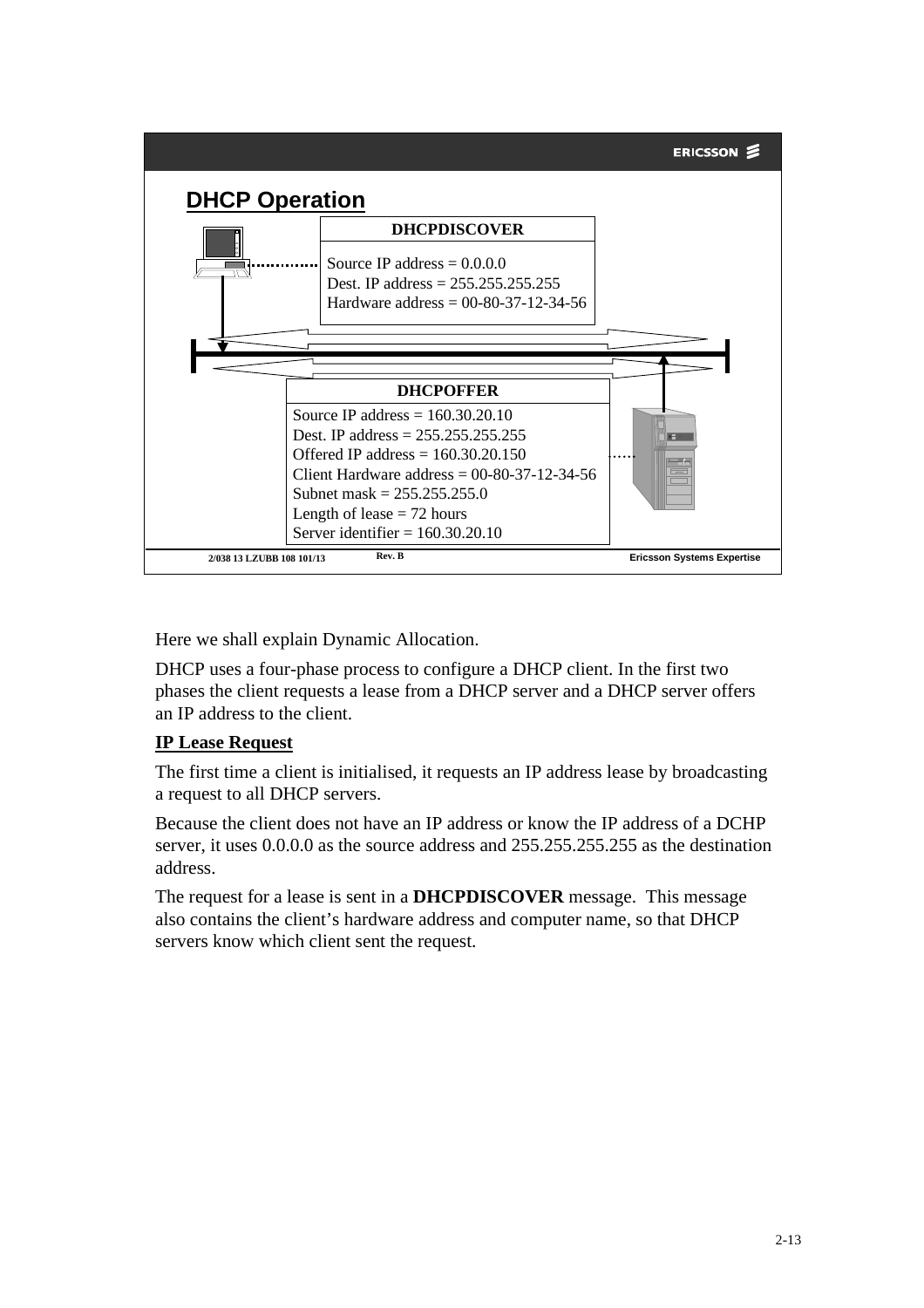

#### **IP Lease Offer**

All DHCP servers that receive the request, and have a valid configuration for the client, broadcast an offer with the following information: the client's hardware address, an offered IP address, a subnet mask, the length of the lease and a server identifier (the IP address of the offering DHCP server).

A broadcast is used because the client does not yet have an IP address. The offer is sent as a **DHCPOFFER** message.

The DHCP server reserves the IP address so that it will not be offered to another DHCP client. The DHCP client selects the IP address from the first offer it receives.

In the last two phases, the client selects an offer and the DHCP server acknowledges the lease.

#### **IP Lease Selection**

After the client receives an offer from at least one DHCP server, it broadcasts to all DHCP servers that it has made a selection by accepting an offer.

The broadcast is sent in a **DHCPREQUEST** message and includes the identifier (IP address) of the server whose offer was accepted. All other DHCP servers then retract their offer so that their IP addresses are available for the next IP lease request.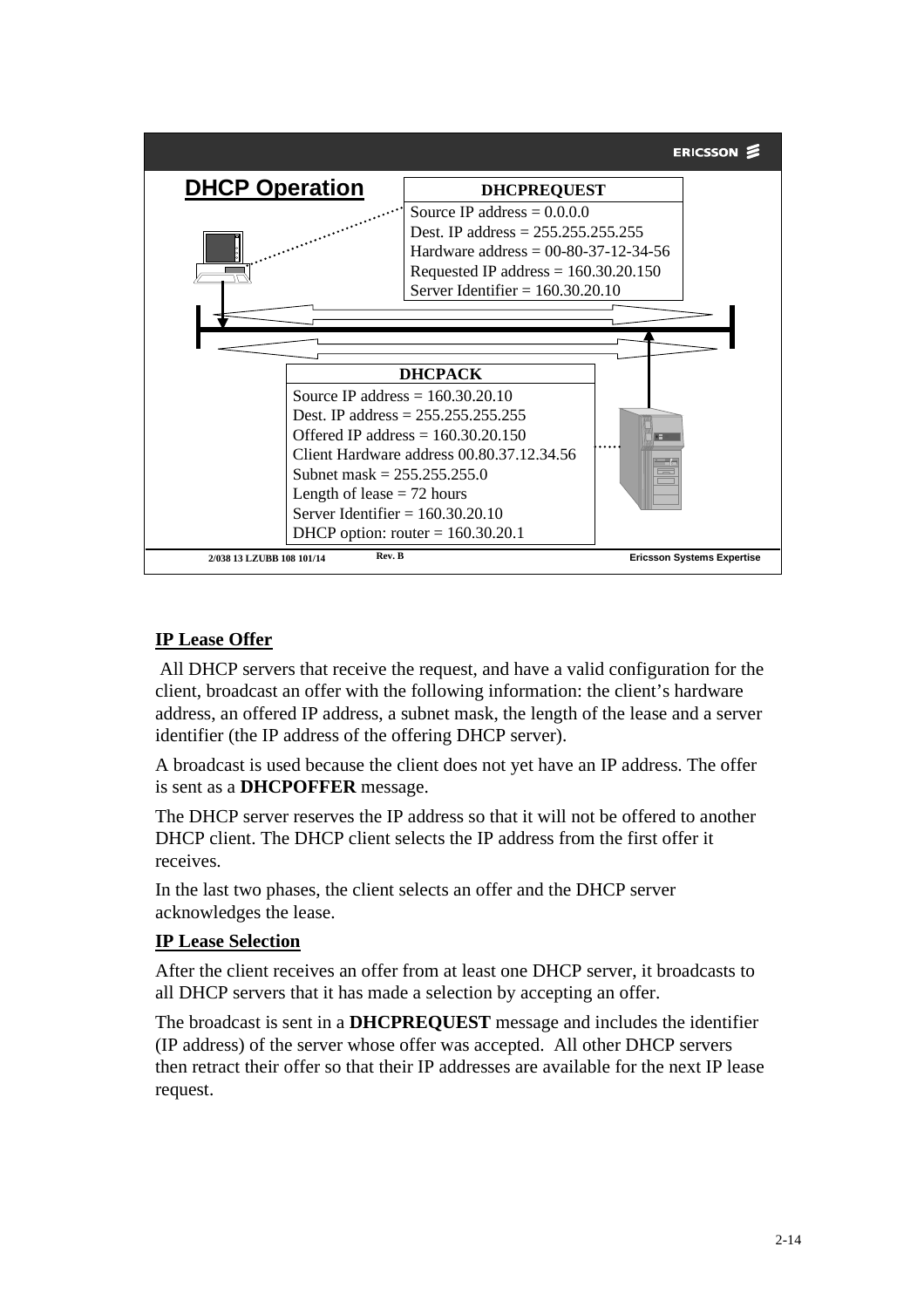#### **IP Lease Acknowledgement (Successful)**

The DHCP server with the accepted offer broadcasts a successful acknowledgement to the client in the form of a DHCPACK message. This message contains a valid lease for an IP address and possibly other configuration information.

When the DHCP client receives the acknowledgement, TCP/IP is completely initialised and is considered a bound DHCP client. Once bound, the client can use TCP/IP to communicate on the internetwork.The client stores the IP address, subnet mask and other IP addressing information locally.

#### **IP Lease Acknowledgement (Unsuccessful)**

An unsuccessful acknowledgement (DHCPNACK) is broadcast if:

•The client is trying to lease its previous IP address and the IP address is no longer available, or

• The IP address is invalid because the client has been physically moved to a different subnet.

When the client receives an unsuccessful acknowledgement, it returns to the process of requesting an IP lease.

#### **IP Lease Renewal**

All DHCP clients attempt to renew their lease when 50 percent of the lease time has expired. To renew its lease, a DHCP client sends a DHCPREQUEST message directly to the DHCP server from which it obtained the lease.

If a lease cannot be renewed by the original DHCP server, the client still uses the address as 50 percent of the lease life is still available.

The client will attempt to contact any available DHCP server when 87.5 percent of the lease time has expired.

If this is unsuccessful and the lease expires, the DHCP client can no longer use the IP address and communication over TCP/IP stops until a new IP address can be assigned to the client.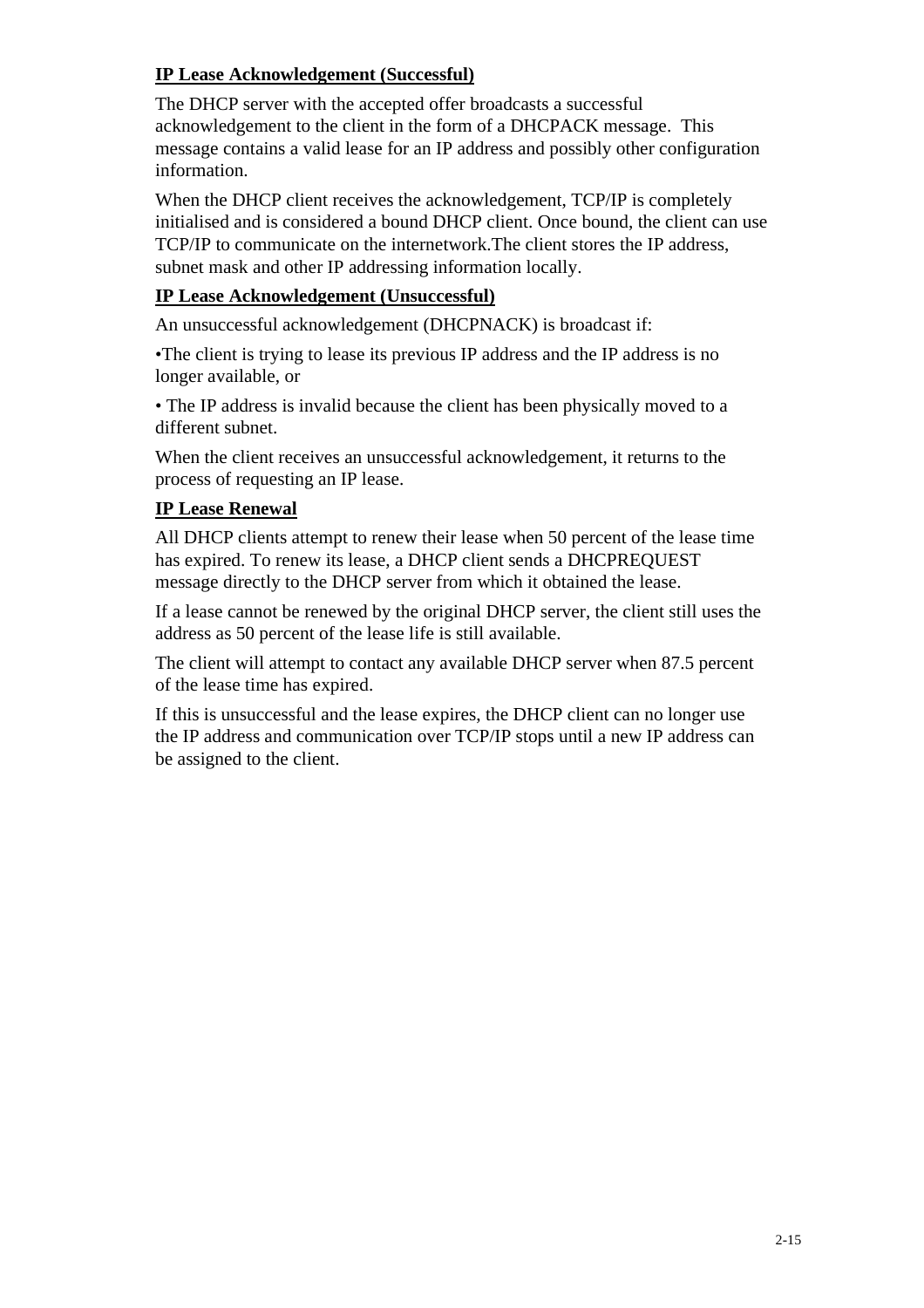

Routers can be configured to act as "relay agents" to allow DHCP servers located on one IP network to serve configuration requests from remote networks.

A relay agent that conforms to RFC 1542 relays DHCP packets to a remote network even though they are broadcast packets. Before relaying a DHCP message from a DHCP client, the agent examines the gateway IP address field. If the field has an IP address of 0.0.0.0 the agent fills it with the routers IP address.

When the DHCP server receives the message it examines the relay IP address field to see if it has a DHCP scope (a pool of IP addresses) that can be used to supply an IP address lease. If the DHCP server has multiple scopes the address in the relay IP address field identifies the DHCP scope from which to offer an IP address lease. This process allows one DHCP server to manage different scopes for different networks.

When it receives the DHCP Discover message, the DHCP server sends a DHCP Offer directly to the relay agent identified in the gateway IP address field, and the agent relays the message to the client. The client's IP address is unknown, thus it has to be broadcast on the local subnet.

Similarly a DHCP request message is relayed from client to server and a DHCP ACK message is relayed from server to client according to RFC 1542.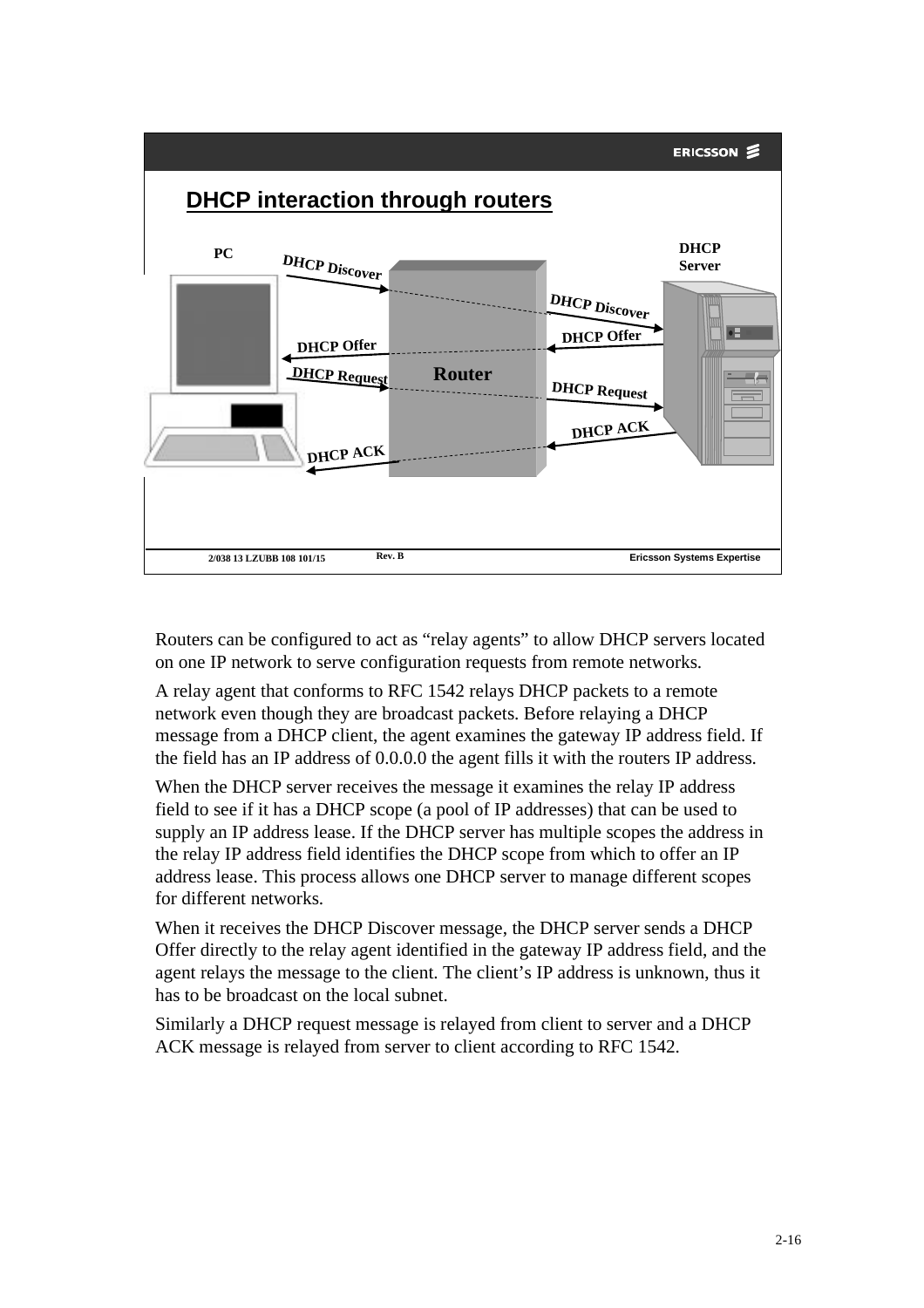# **Summary**

•In chapter 2 we looked at the IP address and discussed its characteristics. We discussed the differences between the different IP address classes, and we examined the rules for addressing.

•We defined subnet masking and highlighted the reason why an organisation might want to use it. We looked in detail at examples of default and customised masks.

•We discussed DHCP and looked at an example of its operation.

**2/038 13 LZUBB 108 101/16**

**Rev. B Ericsson Systems Expertise**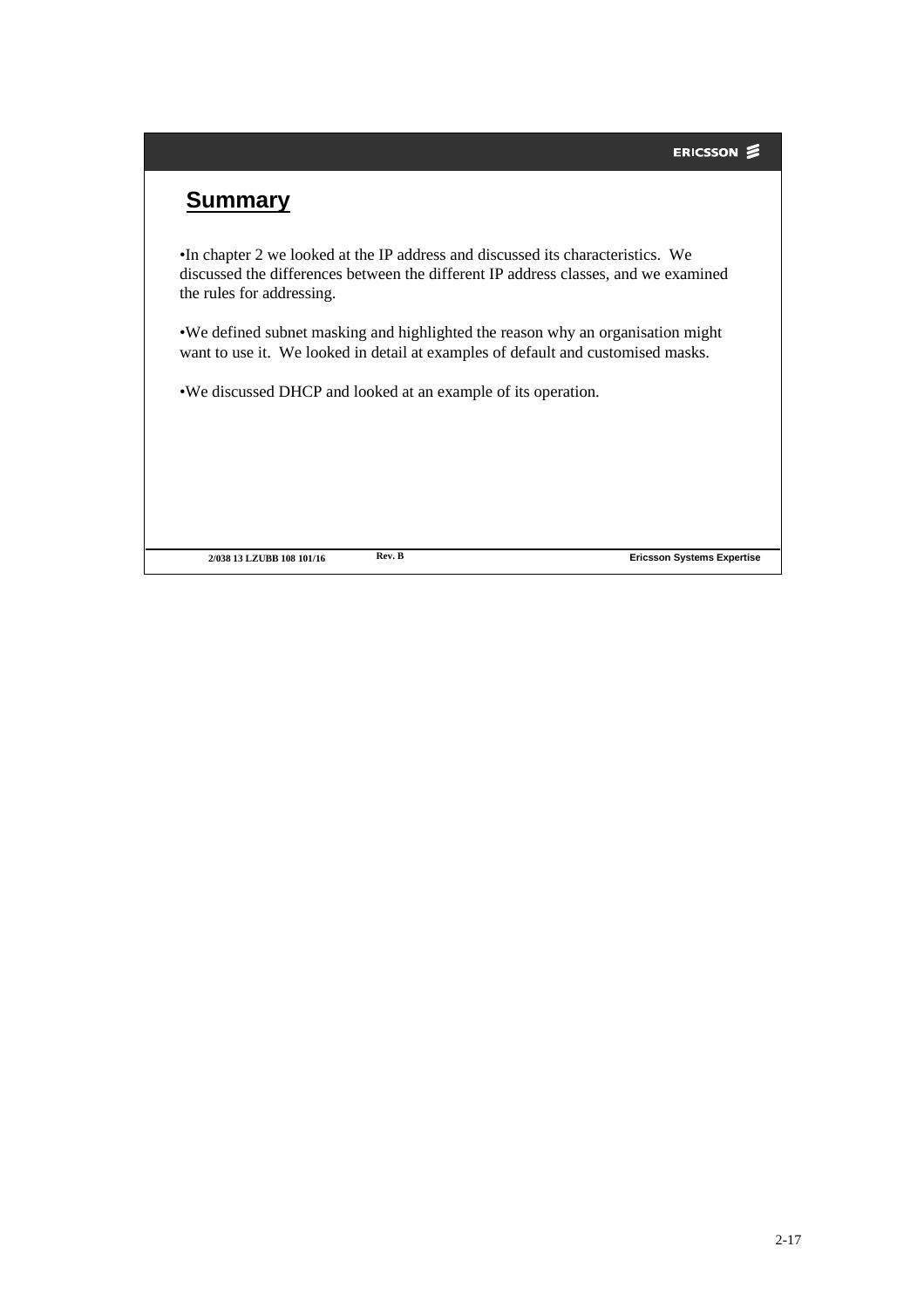# Chapter 3

Subnetting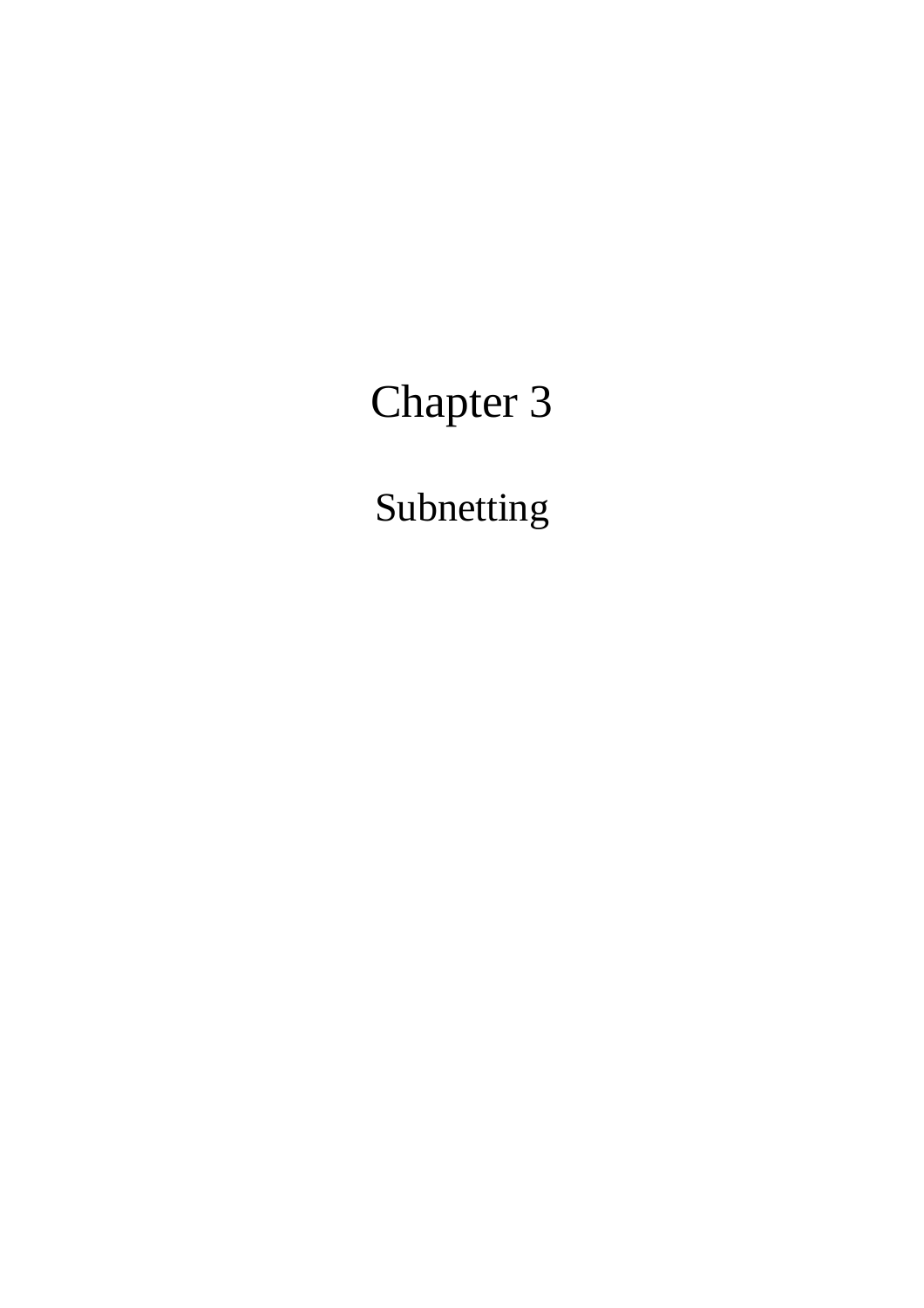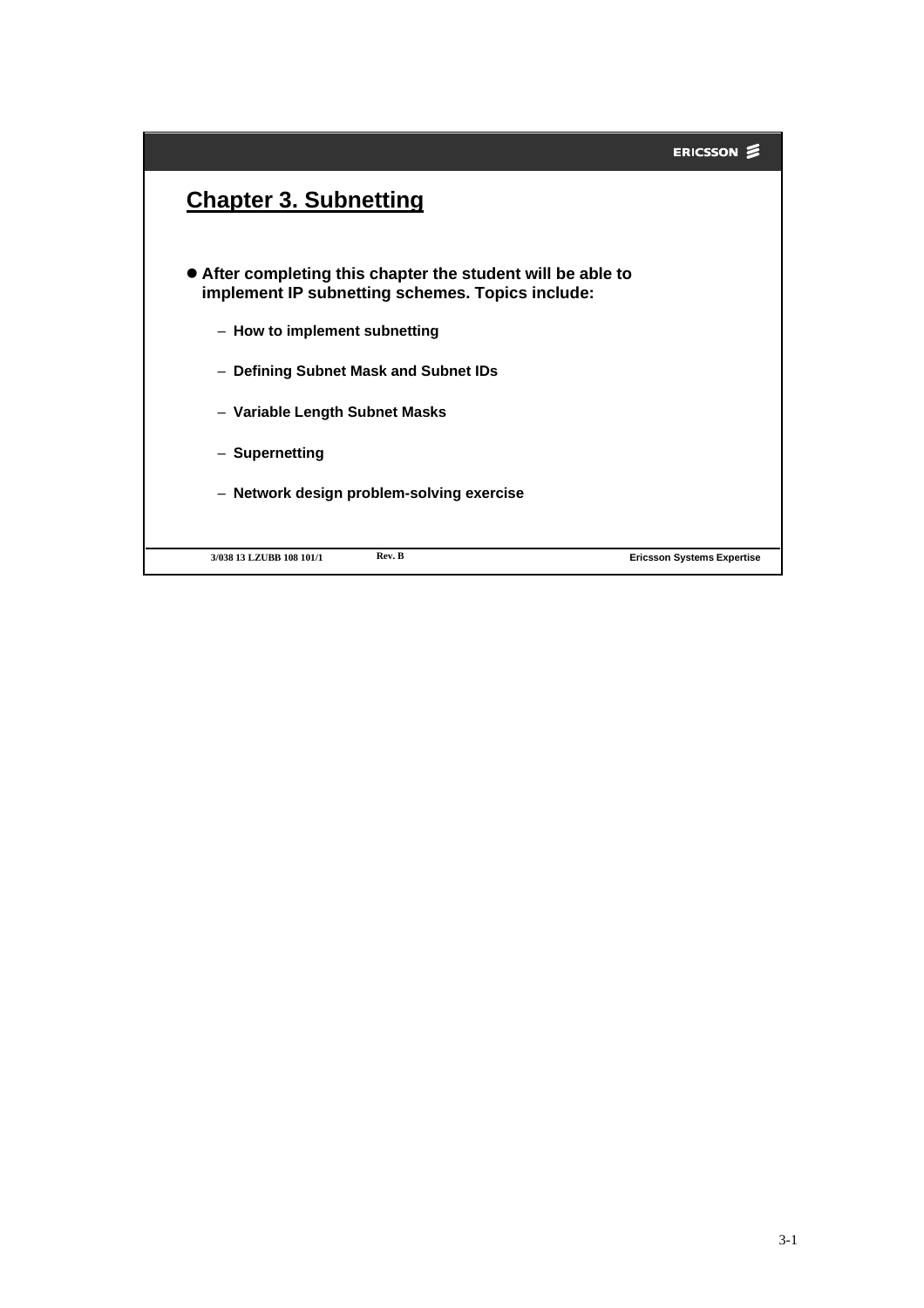

Subnetting is the technique used to allow a single network address to span multiple physical networks. A subnetwork or subnet is a subset of a class A, B or C network.

Let's take a closer look at IP addresses to help us understand subnetting. IP addresses are made up of a network portion and a host portion. A network mask is used to separate the network information from the host information.

In the diagram shown above, the network mask 255.0.0.0 is applied to the IP address 10.1.1.1. The mask in binary notation is a series of contiguous ones followed by a series of contiguous zeros. The ones portion represents the network ID, whereas the zeros portion represents the host ID. This splits the IP address 10.1.1.1 into a network portion of 10 and a host portion of 1.1.1. As such, classes A, B and C each have a natural mask, which is the mask created by the very definition of the network and host portions of each class.

•Class A natural mask 255.0.0.0

•Class B natural mask 255.255.0.0

•Class C natural mask 255.255.255.0

By separating the network and host IDs of an IP address, masks facilitate the creation of subnets.

With the use of masks, networks can be divided into subnetworks by extending the network IDs of the address into the host ID. Subnetting increases the number of subnetworks and reduces the number of hosts.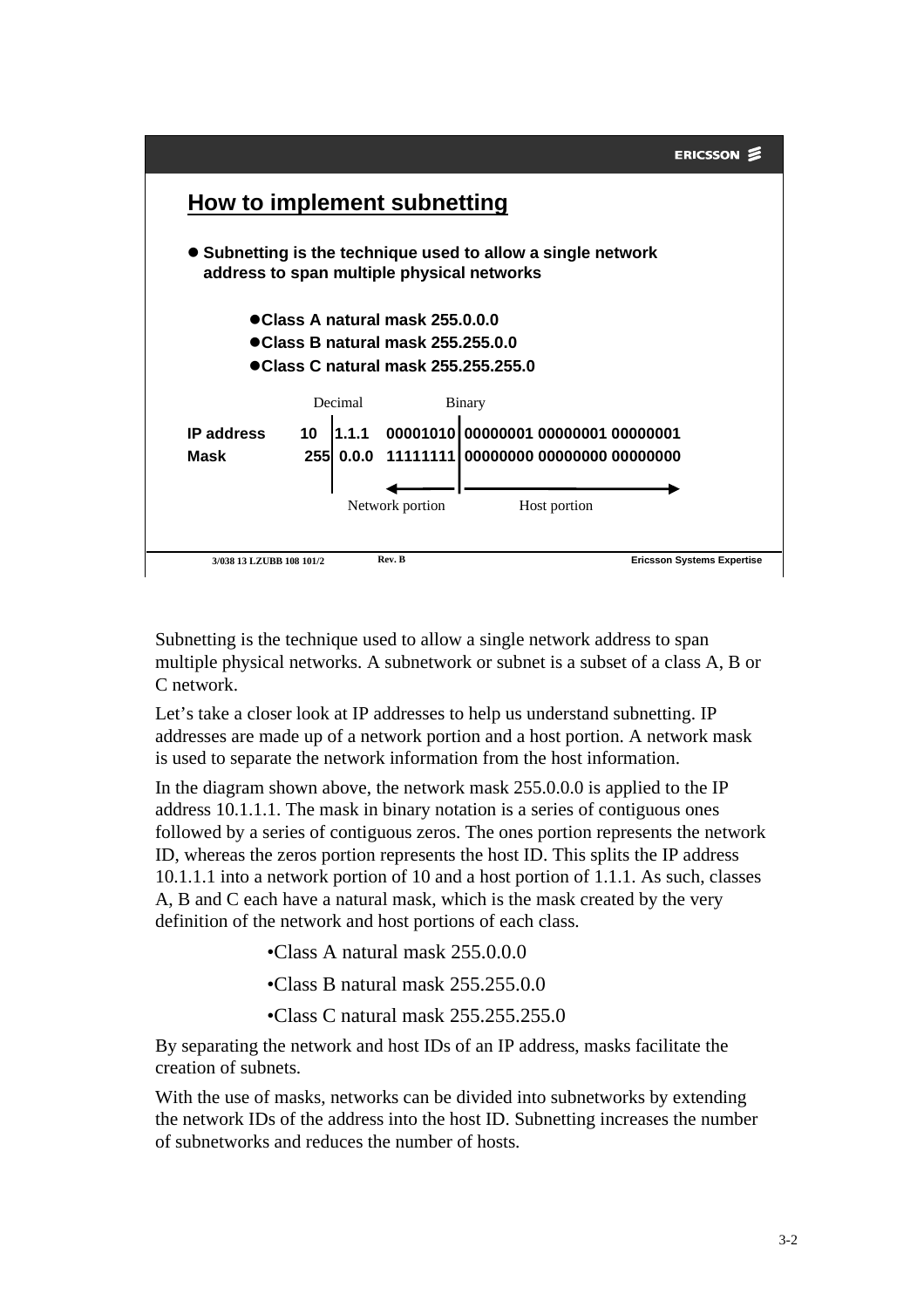

In the diagram shown above a mask of 255.255.0.0 is applied to the IP address 10.1.1.1. This divides the IP address 10.1.1.1 into a network portion of 10, a subnet portion of 1 and a host portion of 1.1. The 255.255.0.0 mask has borrowed a portion of the host space and applied it to the network space. As a result, the network space of class 10 has increased from a single network 10.0.0.0, to 254  $(2<sup>8</sup>-2)$  subnetworks ranging from 10.1.0.0 to 10.254.0.0. This decreases the number of hosts per subnet from  $16,777,214$  ( $2^{24}$ -2) to 65534 (2<sup>16</sup>-2).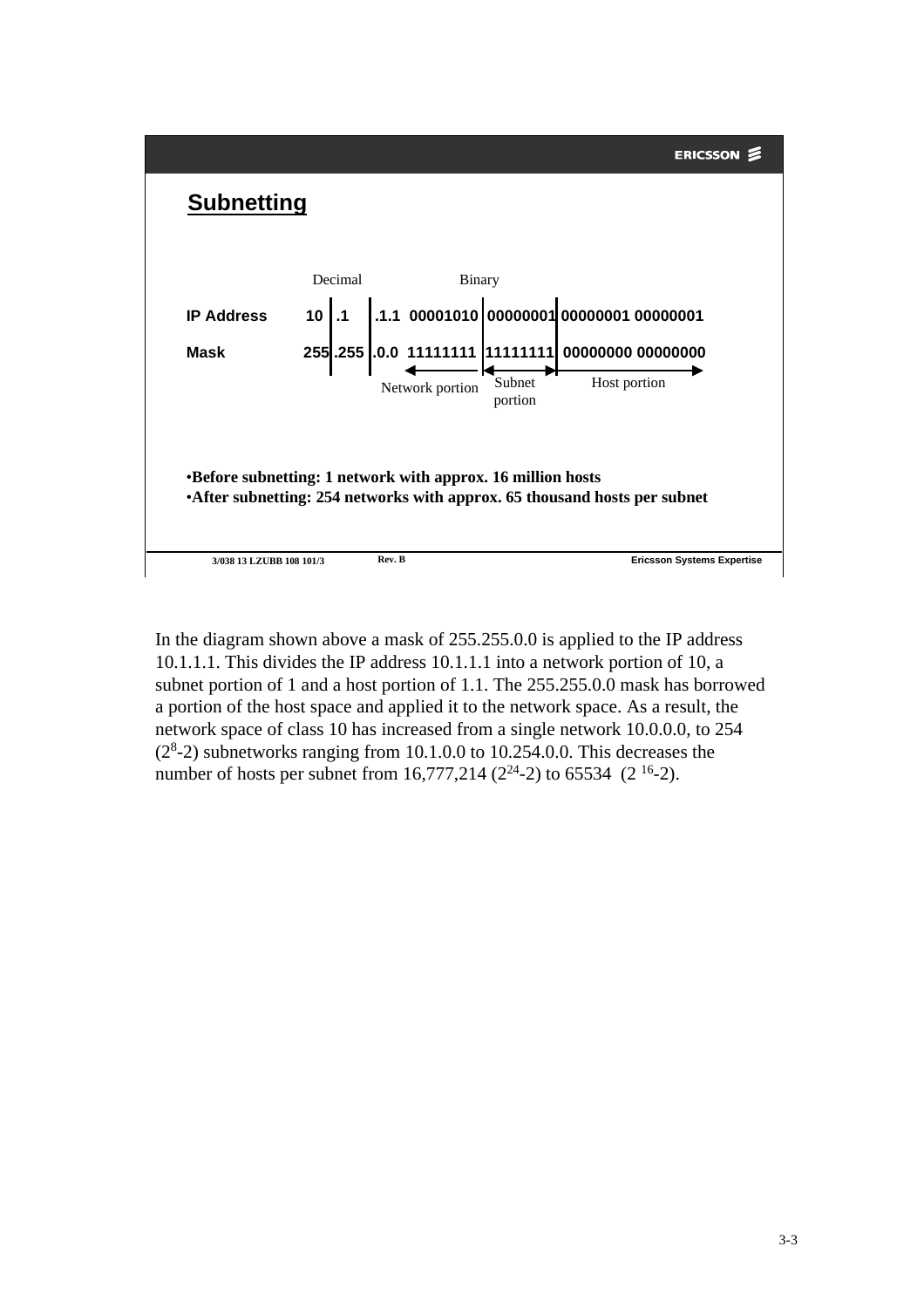|                                                            |           | <b>Example: network with customised mask</b> |           |           |
|------------------------------------------------------------|-----------|----------------------------------------------|-----------|-----------|
| Allocated Class B IP network address 160.30.0.0            |           |                                              |           |           |
|                                                            |           |                                              |           |           |
| 3 octet mask 255,255,255.0                                 |           |                                              |           |           |
| 8 bits available for subnets and 8 bits available for host |           |                                              |           |           |
|                                                            | 255       | 255                                          | 255       | $\Omega$  |
|                                                            | 1111 1111 | 1111 1111                                    | 1111 1111 | 0000 0000 |
| <b>No. of Subnets</b>                                      |           | <b>Network</b>                               |           | Host      |
| 160.30.1.x                                                 | 1010 0000 | 0001 1110                                    | 0000 0001 | XXXX XXXX |
|                                                            |           |                                              |           |           |
| 160.30.254.x                                               | 1010 0000 | 0001 1110                                    | 1111 1110 | XXXX XXXX |
| Maximum of 254 subnets $(2^8 - 2)$                         |           |                                              |           |           |

The example above calculates the number of subnets available when a customised mask is applied.

A single Class B IP network address has been allocated to an organisation. The default subnet mask for a Class B network is 255.255.0.0.

In the previous chapter we saw that using the default subnet mask on a Class B network gives one single network with a total of 65,534 hosts.

Using the customised mask 255.255.255.0 the organisation has up to 254 subnets, rather than just one single network.

The network addresses 160.30.0 and 160.30.255 cannot be used. Therefore the lowest possible network address within this internetwork is 160.30.1 and the highest possible network address within this network is 160.30.254.

A shortcut method of working out the number of subnets is {(2 to the power of the number of ones in the mask, excluding the default mask portion) less two}.

In the example above this is  $2<sup>8</sup>$  -2 which gives a total of 254 subnets.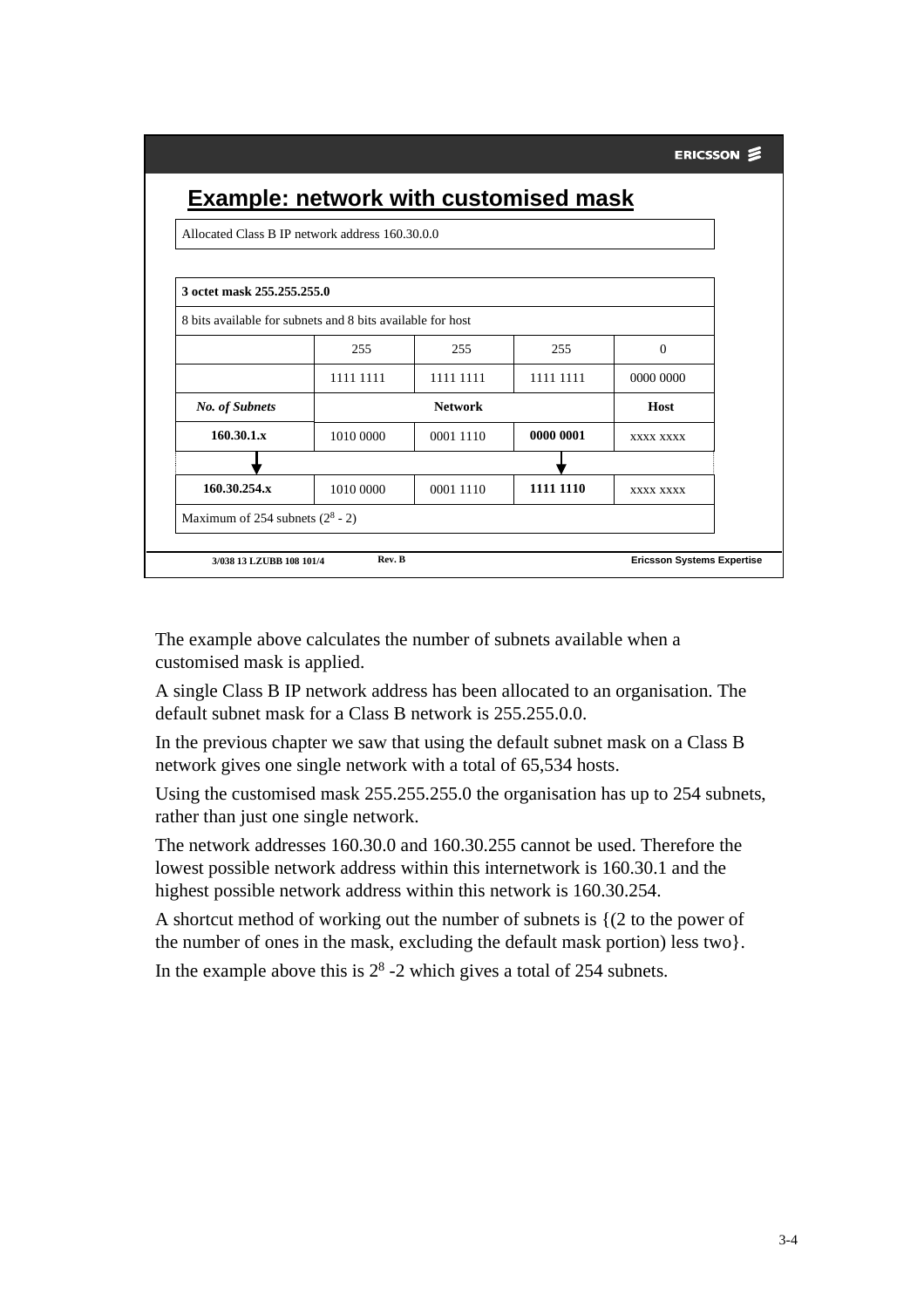| Allocated Class B IP network address 160.30.0.0            |           |                |           |           |
|------------------------------------------------------------|-----------|----------------|-----------|-----------|
|                                                            |           |                |           |           |
| 3 octet mask 255, 255, 255, 0                              |           |                |           |           |
| 8 bits available for subnets and 8 bits available for host |           |                |           |           |
|                                                            | 255       | 255            | 255       | $\theta$  |
|                                                            | 1111 1111 | 1111 1111      | 1111 1111 | 0000 0000 |
| No. of hosts                                               |           | <b>Network</b> |           | Host      |
| 160.30.x.1                                                 | 1010 0000 | 0001 1110      | XXXX XXXX | 0000 0001 |
|                                                            |           |                |           |           |
|                                                            |           |                |           |           |

This is the same example as the previous page, but this time we want to calculate the number of hosts in any one of the 254 subnets.

The host addresses 0 and 255 cannot be used. Therefore the lowest possible host address on each subnet is 1 and the highest possible host address on each subnet is 254.

As in the previous example, a shortcut method of working out the number of hosts in a subnet is {(2 to the power of the number of zeros in the mask) less two}.

In the example above this is  $2<sup>8</sup>$  -2 which gives a total of 254 hosts.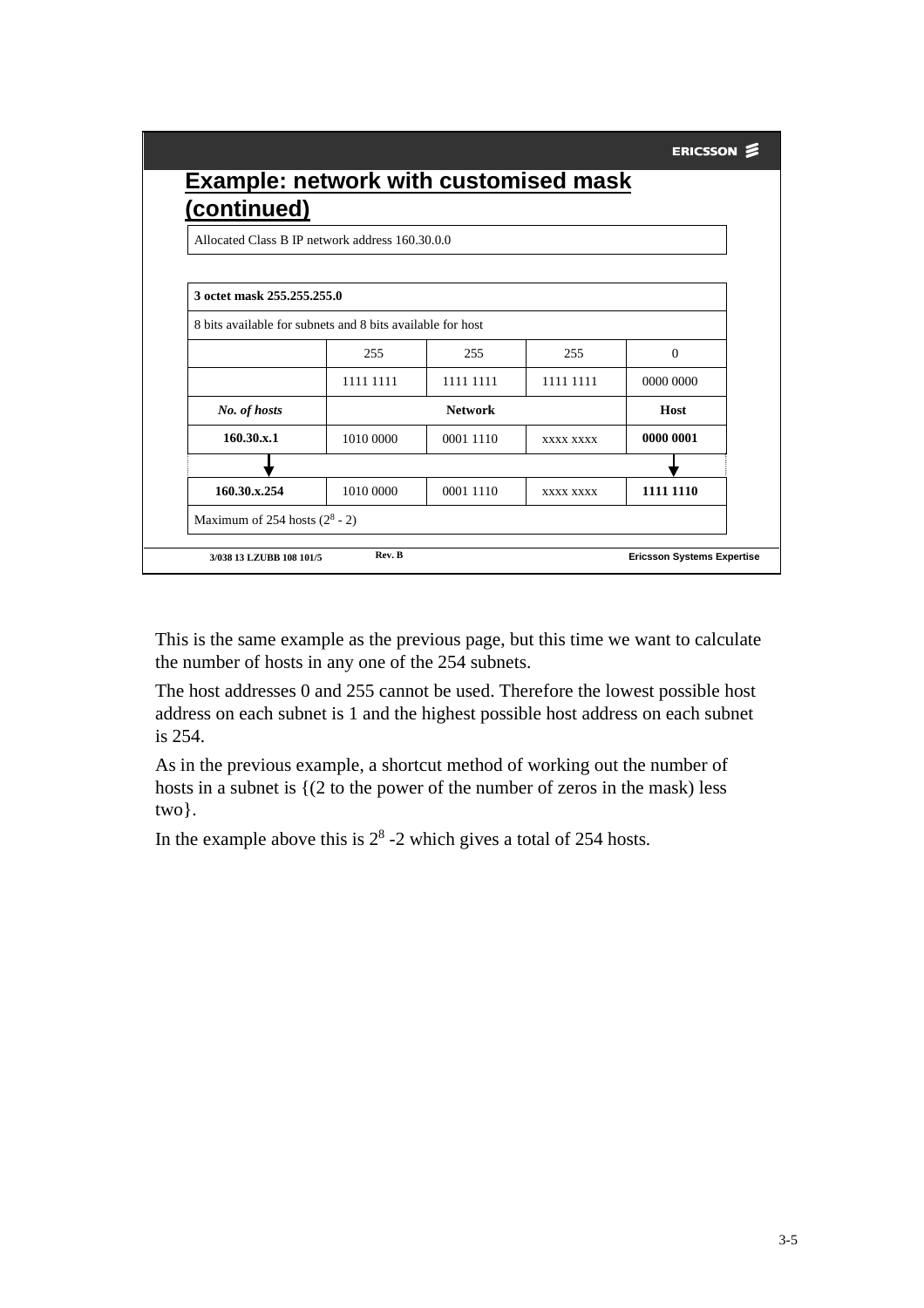| Defining a subnet mask based on the number of                                                  |  |
|------------------------------------------------------------------------------------------------|--|
| subnets required                                                                               |  |
|                                                                                                |  |
| • Add two to the number of subnets required and convert to binary                              |  |
| • Count the number of bits required                                                            |  |
| • Convert the required number of bits to decimal in high order                                 |  |
| <b>.</b> Example: Class C address, 5 subnets required                                          |  |
| - 7 converted to binary is 110 (3 bits)                                                        |  |
| - Three bits are required so configure the first three bits of the host ID as the<br>subnet ID |  |
| $-$ The decimal value for 1110 0000 is 224                                                     |  |
| - The subnet mask is 255.255.255.224 for this class C address                                  |  |
| Rev. B<br><b>Ericsson Systems Expertise</b><br>3/038 13 LZUBB 108 101/6                        |  |
|                                                                                                |  |

If you are dividing your network into subnets, you need to define a subnet mask. Follow these steps:

1. Determine the number of subnets you require. Add two to the number of subnets required and convert to binary.

2. Count the number of bits required to represent the number of physical segments in binary. For example, if you need five subnets, the binary value of seven is 110. Representing seven in binary requires three bits.

3. Convert the required number of bits to decimal format in high order (from left to right). For example, if three bits are required, configure the first three bits of the host ID as the subnet ID. The decimal value for binary 11100000 is 224. The subnet mask is 255.255.225.224 (for a Class C address).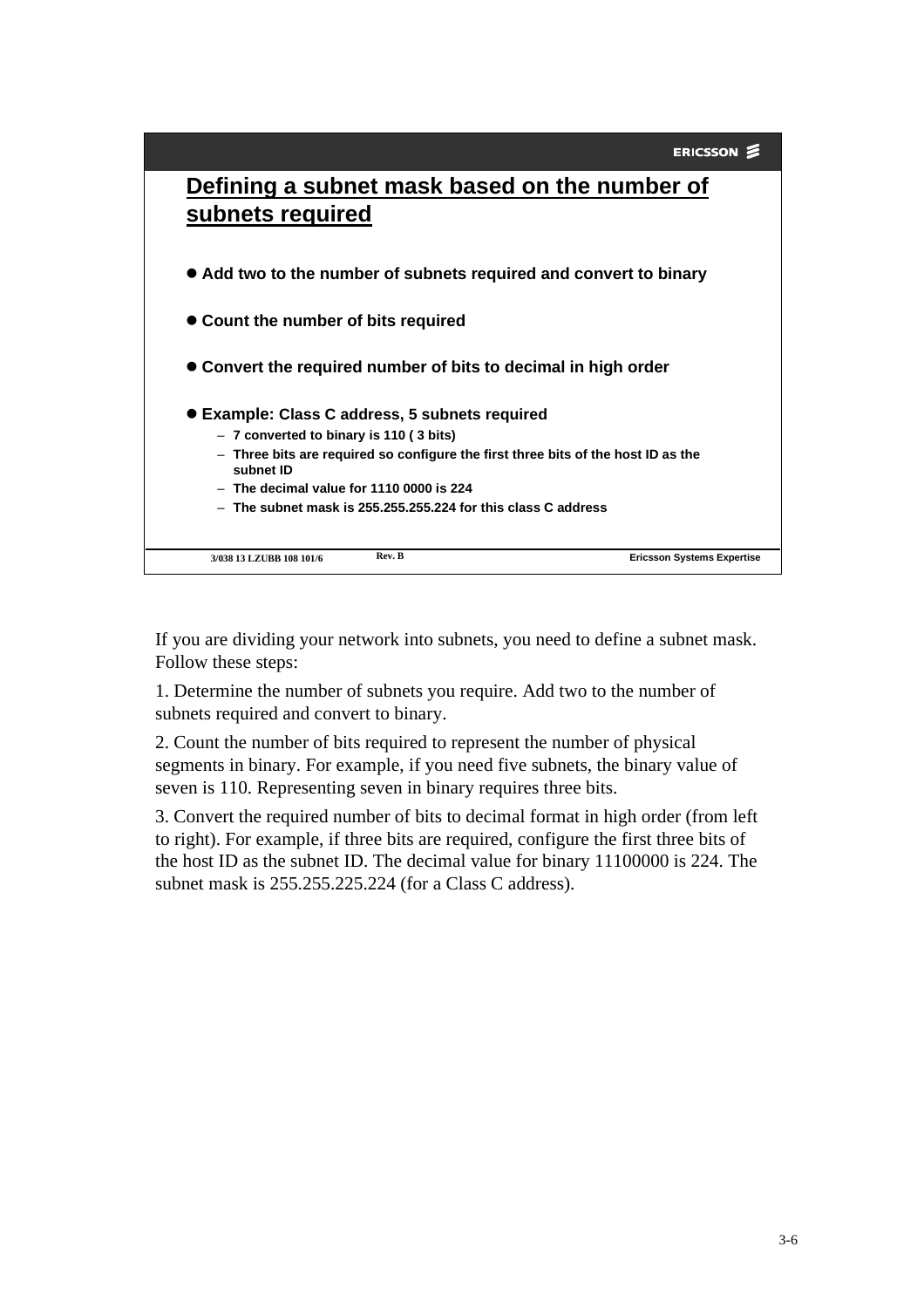| ERICSSON_Z |  |
|------------|--|
|            |  |



If you do not want all your hosts to be on the same subnet, you need to define a subnet mask, assuming that you have been allocated a single network address.

Follow these steps:

1. Decide on the number of hosts you want to have on each subnet. Convert this number to binary format.

2. Count the number of bits required to represent the number of hosts in binary. For example, if you want up to 2,000 hosts per subnet, the binary value for 2002 is 11111010010. Representing 2,002 in binary requires 11 bits. To calculate the number of bits required for the mask, subtract the number of bits required for the host from the total number of bits in the host. In this example the result is five (16  $-11$ ).

3. Convert the required number of bits to decimal format in high order (from left to right). In this example, five bits are required. Configure the first five bits of the host ID as the subnet ID. The decimal value for 11111000 is 248. The subnet mask is 255.255.248.0 (for a class B address).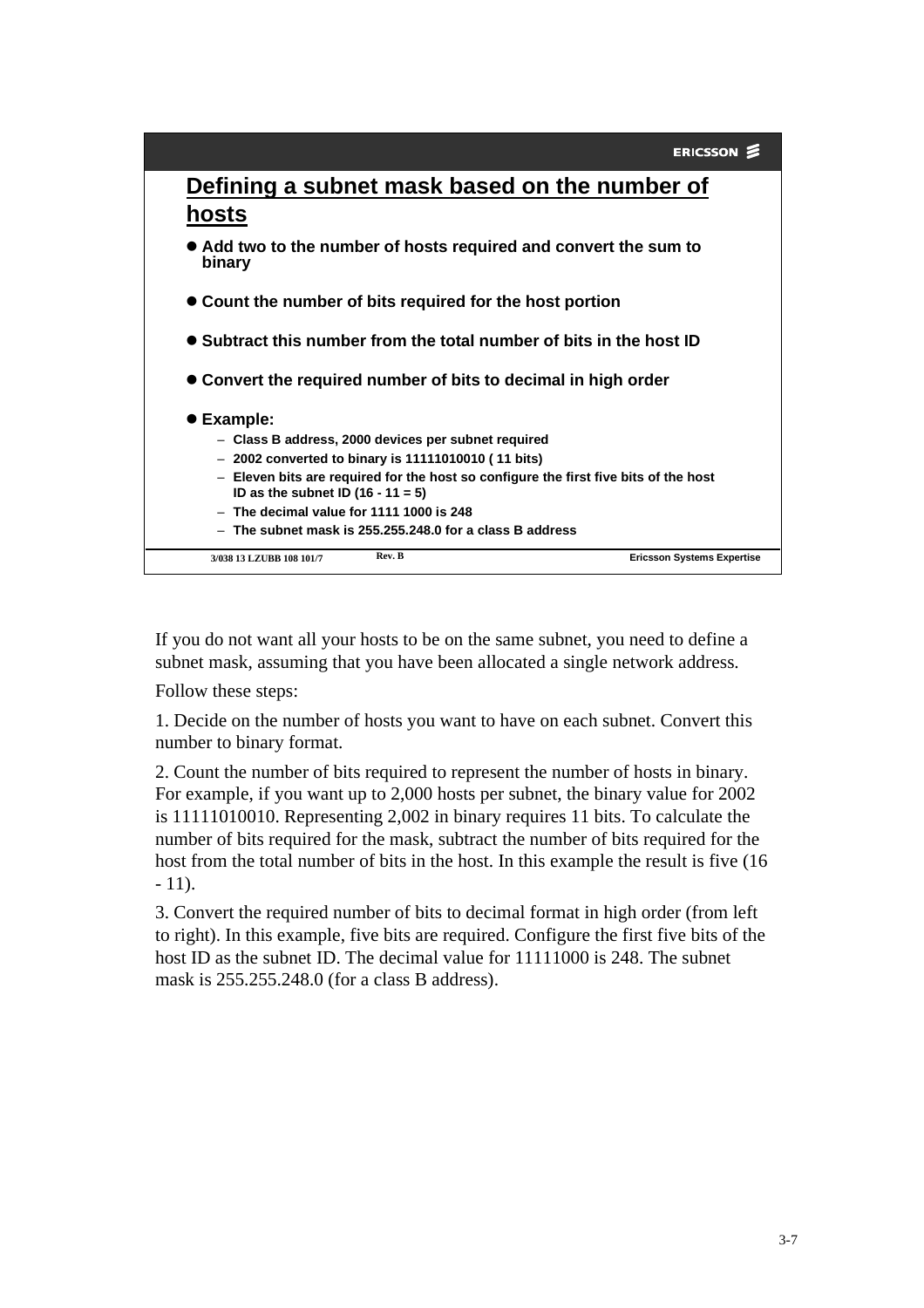| <b>Subnet bits</b> | Subnet mask                        | 4 <sup>th</sup> octet<br>of mask | <b>Maximum</b><br>number of<br>subnets | <b>Maximum</b><br>number of<br>hosts |
|--------------------|------------------------------------|----------------------------------|----------------------------------------|--------------------------------------|
| $\theta$           | 255.255.255.0                      | 0000 0000                        |                                        | 254                                  |
| 1                  | 255.255.255.128                    | 1000 0000                        | N/A                                    | N/A                                  |
| $\overline{2}$     | 255.255.255.192                    | 1100 0000                        | 2                                      | 62                                   |
| 3                  | 255.255.255.224                    | 1110 0000                        | 6                                      | 30                                   |
| 4                  | 255.255.255.240                    | 1111 0000                        | 14                                     | 14                                   |
| 5                  | 255.255.255.248                    | 1111 1000                        | 30                                     | 6                                    |
| 6                  | 255.255.255.252                    | 1111 1100                        | 62                                     | $\overline{2}$                       |
| 7                  | 255.255.255.254                    | 1111 1110                        | N/A                                    | N/A                                  |
|                    | Rev. B<br>3/038 13 LZUBB 108 101/8 |                                  |                                        | <b>Ericsson Systems Expertise</b>    |

# **Subnet Conversion Tables - Class C Networks**

The subnet conversion table above shows all the possible combinations of subnets and hosts for a Class C network address.

For example, if we want to implement five subnets, we would use a subnet mask of 255.255.255.224. This would allow up to a maximum of six subnets with 30 devices per subnet.

If there are zero bits in the subnet mask we are not using subnetting and are left with the default of one network with 254 hosts. We cannot just use one bit in the subnet mask because the only subnet IDs would be 0 and 1 neither of which are valid. Similarly we cannot use 7 bits in the subnet ID because the only host IDs would again be 0.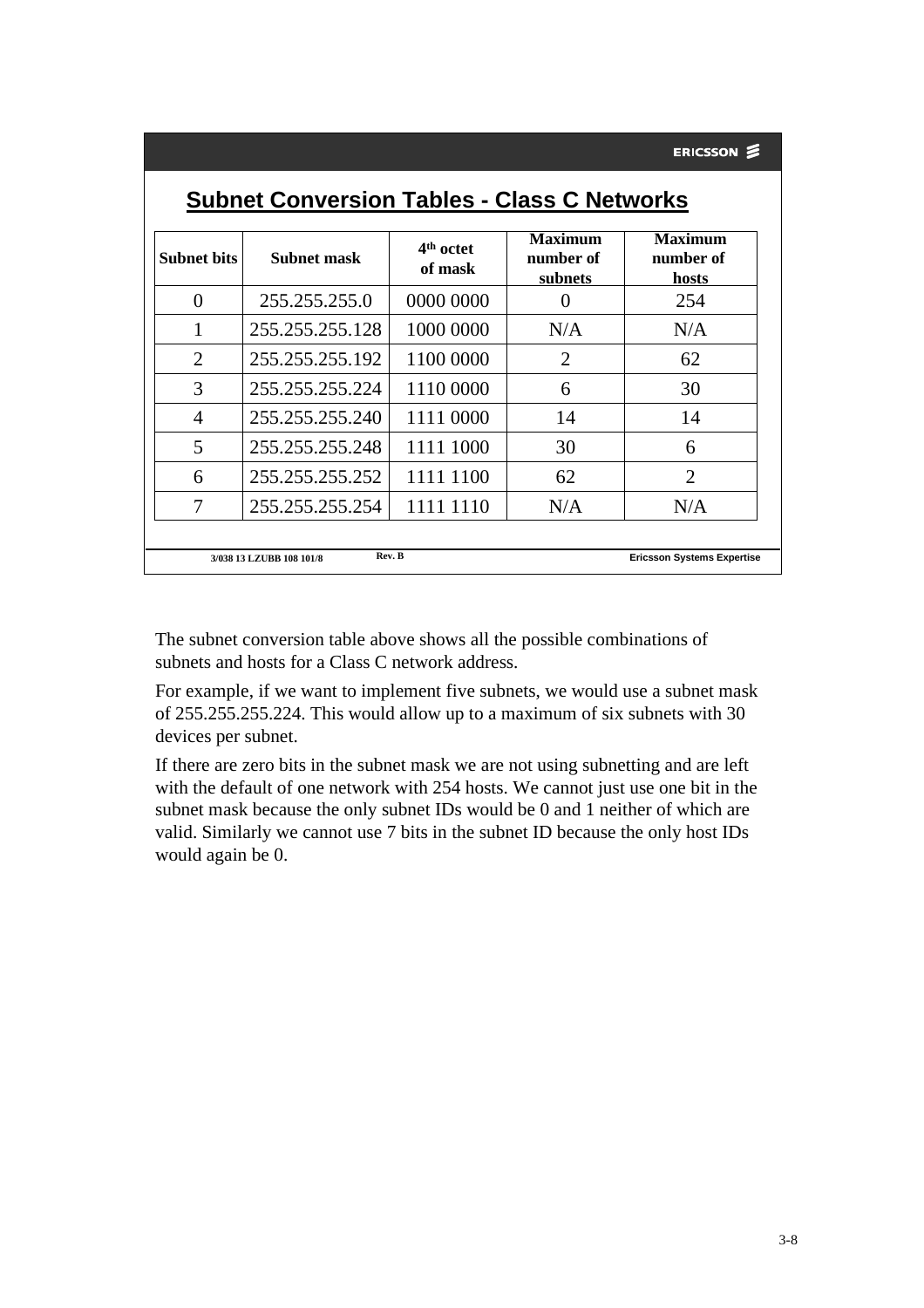# **Defining Subnet IDs**

**Example mask = 255.255.255.240**

| Mask $240 =$<br>1111                                                          | 0000                                                  |                                   |
|-------------------------------------------------------------------------------|-------------------------------------------------------|-----------------------------------|
| 0000                                                                          | $\frac{0000}{1}$<br>$=\theta$                         |                                   |
| 0001                                                                          | 0000<br>$= 16$                                        |                                   |
| 0010                                                                          | 0000<br>$= 32$                                        |                                   |
| 0011                                                                          | 0000<br>$= 48$                                        |                                   |
| 0100                                                                          | 0000<br>$= 64$                                        |                                   |
| <b>1101</b><br><b>1110</b><br>1111<br>Subnet IDs are 16, 32, 48, 64,208, 224. | 0000<br>$= 208$<br>0000<br>$= 224$<br>0000<br>$= 240$ |                                   |
|                                                                               |                                                       |                                   |
| 3/038 13 LZUBB 108 101/9                                                      | Rev. B                                                | <b>Ericsson Systems Expertise</b> |
|                                                                               |                                                       |                                   |

When a portion of the address, blocked out by the subnet mask changes, the network devices know that these addresses are in different subnets. For example, for all addresses between 16 and 31 in the diagram above, the 4 bits blocked by the mask are 0001. These are on the same subnet. Therefore, for address 32 which is binary 0010 0000, we can see that the four bits blocked by the mask portion have changed. Therefore this must be a different subnet.

Note: in the example above, 16 is the subnet ID but it is not a valid host ID since  $16 = 0001 0000$  and we cannot have all zeros in the host portion. Similarly 31 is not a valid host ID since  $31 = 00011111$  which is the broadcast address for this subnet.

Subnet IDs comprised of all 0s or all 1s are called special case subnet addresses. A subnet ID of all 1s indicates a subnet broadcast while a subnet ID of all 0s indicates "this subnet". When subnetting it is strongly recommended not to use these subnet IDs. However, it is possible to use these special case subnet addresses if they are supported by all routers and hardware on the network. Request For Comment (RFC) 950 details the limitations imposed when using special case addresses.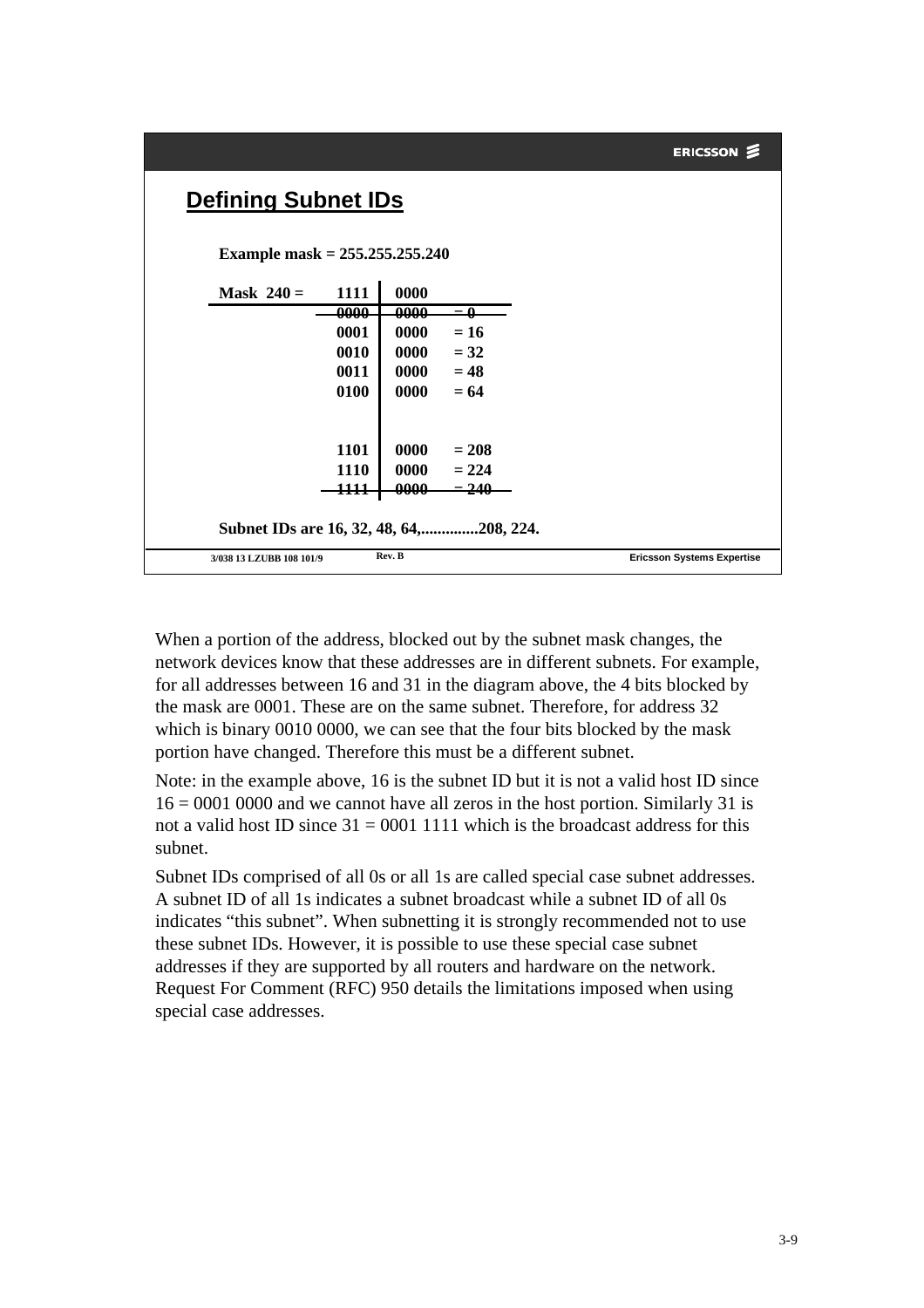

#### **Subnet IDs**

There are two shortcut methods to define the subnet ID.

1. Based on the subnet conversion table. This is described in the overhead above.

2. Based on the number of bits in the host portion. This is described in the following text.

Shortcut method for defining subnet IDs from the number of bits in the host portion.

Count the number of bits in the host ID portion. Multiply this number by a power of two and this is the first valid subnet ID. All subsequent subnet IDs are multiples of the first valid subnet ID.

 $Mask = 255.255.255.192$  $192 = 11000000$ Six bits in host portion  $2^6 = 64$ Subnet IDs 0, 64, 128, 192

 $Mask = 255.255.255.224$  $224 = 11100000$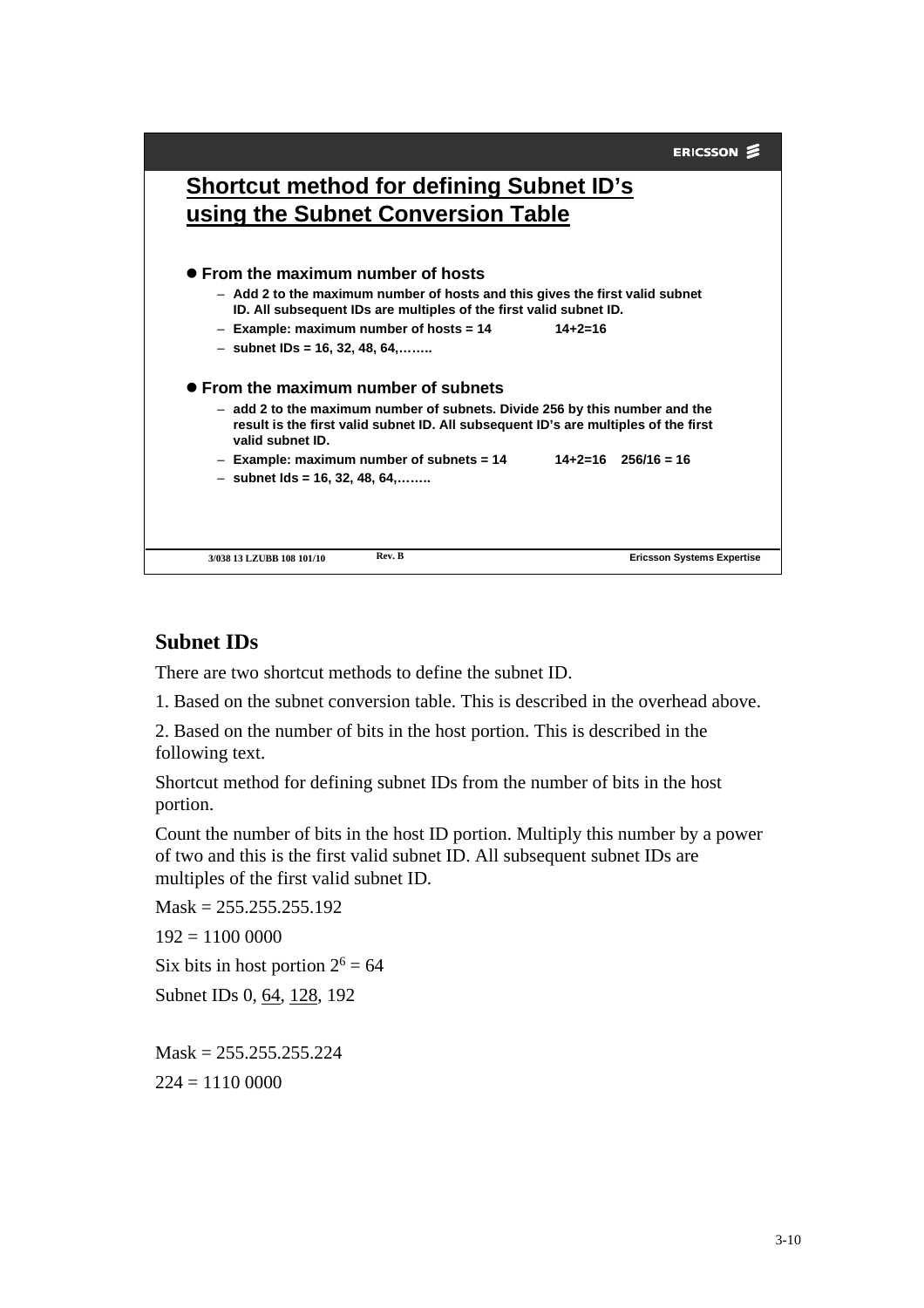Five bits in host portion  $2^5 = 32$ Subnet IDs 0, 32, 64, 96, 128, 160, 192, 224

 $Mask = 255.255.255.240$  $240 = 11110000$ Four bits in host portion  $2^4 = 16$ Subnet IDs = 0,16, 32, 48, 64, 80, 96, 112, 128, 144, 160, 176, 192, 208, 224, 240

 $Mask = 255.255.255.248$  $248 = 11111000$ Three bits in host portion  $2^3 = 8$ Subnet IDs = 0,  $\underline{8}$ ,  $\underline{16}$ ,  $\underline{24}$ ,  $\underline{32}$ ,  $\underline{40}$ , ...............,  $\underline{224}$ ,  $\underline{232}$ ,  $\underline{240}$ , 248

 $Mask = 255.255.255.252$  $252 = 11111100$ Two bits in host portion  $2^2 = 4$ Subnet IDs = 0,  $\underline{4}$ ,  $\underline{8}$ ,  $\underline{12}$ ,  $\underline{16}$ ,  $\underline{20}$ , ..........,  $\underline{240}$ ,  $\underline{244}$ ,  $\underline{248}$ ,  $252$ 

Note; in the last example there are only two valid host IDs on each subnet. For example; in subnet  $ID = 4$  address 5 and 6 are the only two valid source addresses. l,

| 4 | 0000 01 00   not valid |  |
|---|------------------------|--|
| 5 | 0000 01 01             |  |
|   | 6 0000 01 10           |  |
|   | 0000 01 11   not valid |  |
|   |                        |  |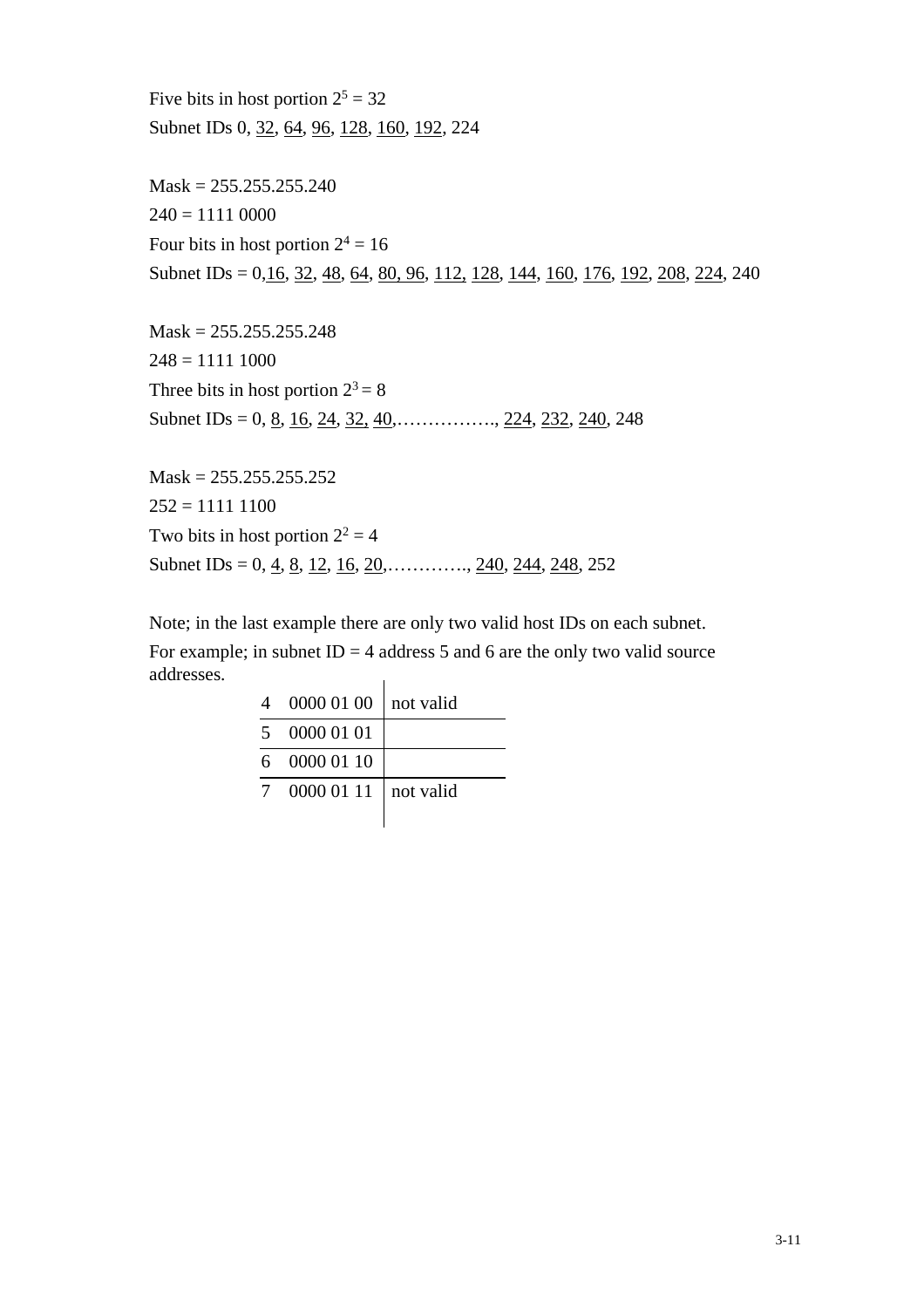

In the example above, a small company has been assigned a single Class C network. Without subnetting, up to a maximum of 254 hosts can share this network. In this configuration, if one device sends out an IP broadcast (e.g. DHCP Discover message) it will be received by every device on the network. To improve performance, the network administrator may reduce the number of devices that receive the broadcast by splitting the network into smaller subnets separated by a router.

In the example above, the network has been split into six smaller subnets with a maximum of 30 hosts on each subnet.

Note: the total maximum number of hosts on the network has been reduced from 254 to 180 hosts. Consult the subnet conversion table for all possible combinations of hosts and subnets.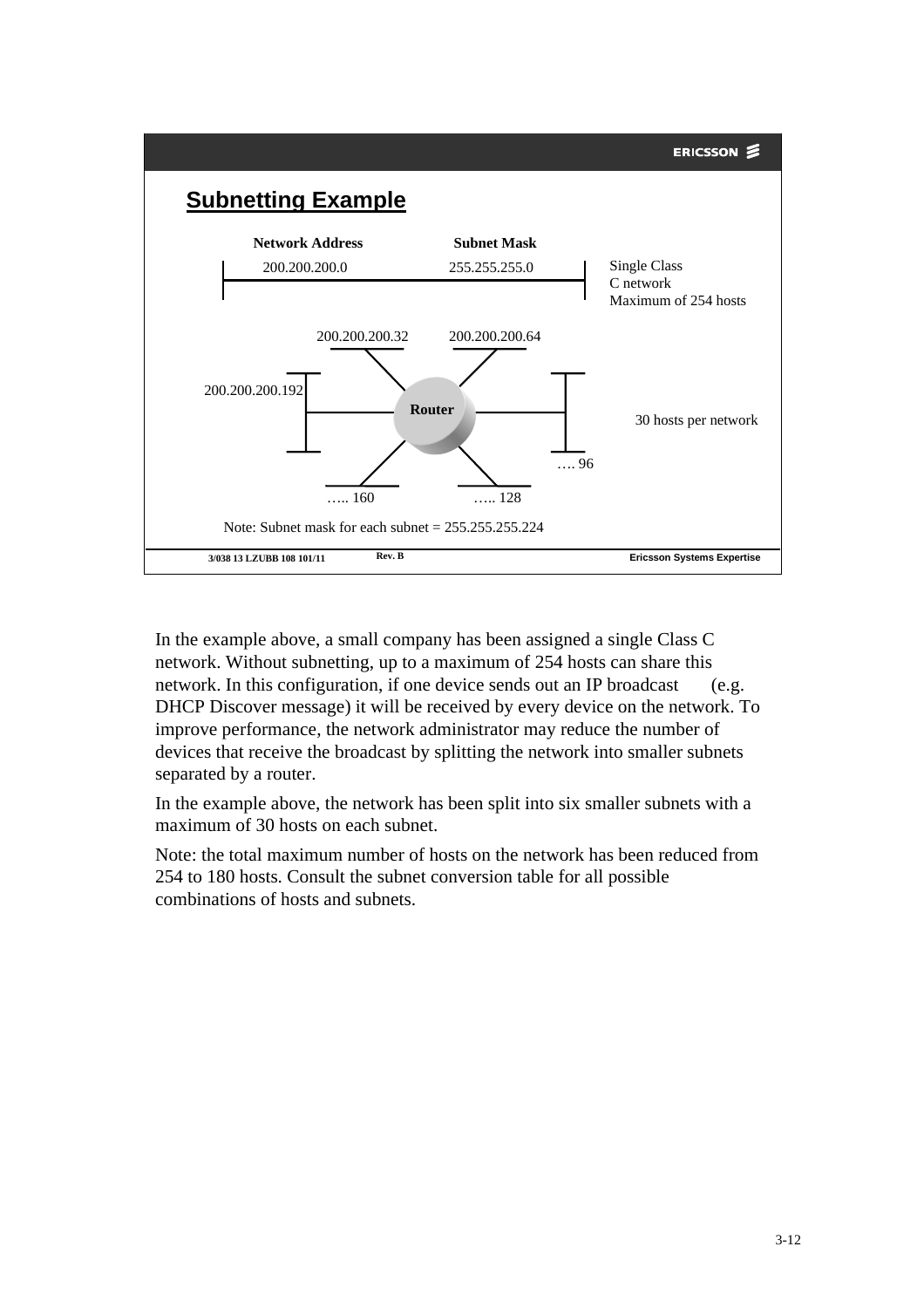|                    |                    | <b>Subnet Conversion Tables - Class B Networks</b> |                |  |
|--------------------|--------------------|----------------------------------------------------|----------------|--|
| <b>Subnet Bits</b> | <b>Subnet Mask</b> | Maximum # of  Maximum # of<br><b>Subnets</b>       | <b>Hosts</b>   |  |
| $\theta$           | 255.255.0.0        | 0                                                  | 65,534         |  |
|                    | 255.255.128.0      | N/A                                                | N/A            |  |
| $\overline{2}$     | 255.255.192.0      | 2                                                  | 16,382         |  |
| 3                  | 255.255.224.0      | 6                                                  | 8,190          |  |
| $\overline{4}$     | 255.255.240.0      | 14                                                 | 4,094          |  |
| 5                  | 255.255.248.0      | 30                                                 | 2,046          |  |
| 6                  | 255.255.252.0      | 62                                                 | 1,022          |  |
|                    | 255.255.254.0      | 126                                                | 510            |  |
| 8                  | 255.255.255.0      | 254                                                | 254            |  |
| 9                  | 255.255.255.128    | 510                                                | 126            |  |
| 10                 | 255.255.255.192    | 1,022                                              | 62             |  |
| 11                 | 255.255.255.224    | 2,046                                              | 30             |  |
| 12                 | 255.255.255.240    | 4,094                                              | 14             |  |
| 13                 | 255.255.255.248    | 8,190                                              | 6              |  |
| 14                 | 255.255.255.252    | 16,382                                             | $\mathfrak{2}$ |  |

The subnet conversion table above shows all the possible combinations of subnets and hosts on a class B network address.

For example, if we want to implement subnets with approximately 100 devices on each we would use a subnet mask of 255.255.255.128. This would allow up to a maximum of 510 subnets with 126 devices on each.

A commonly used subnet mask in class B networks is 255.255.255.0. This allows for 254 subnets with 254 devices each.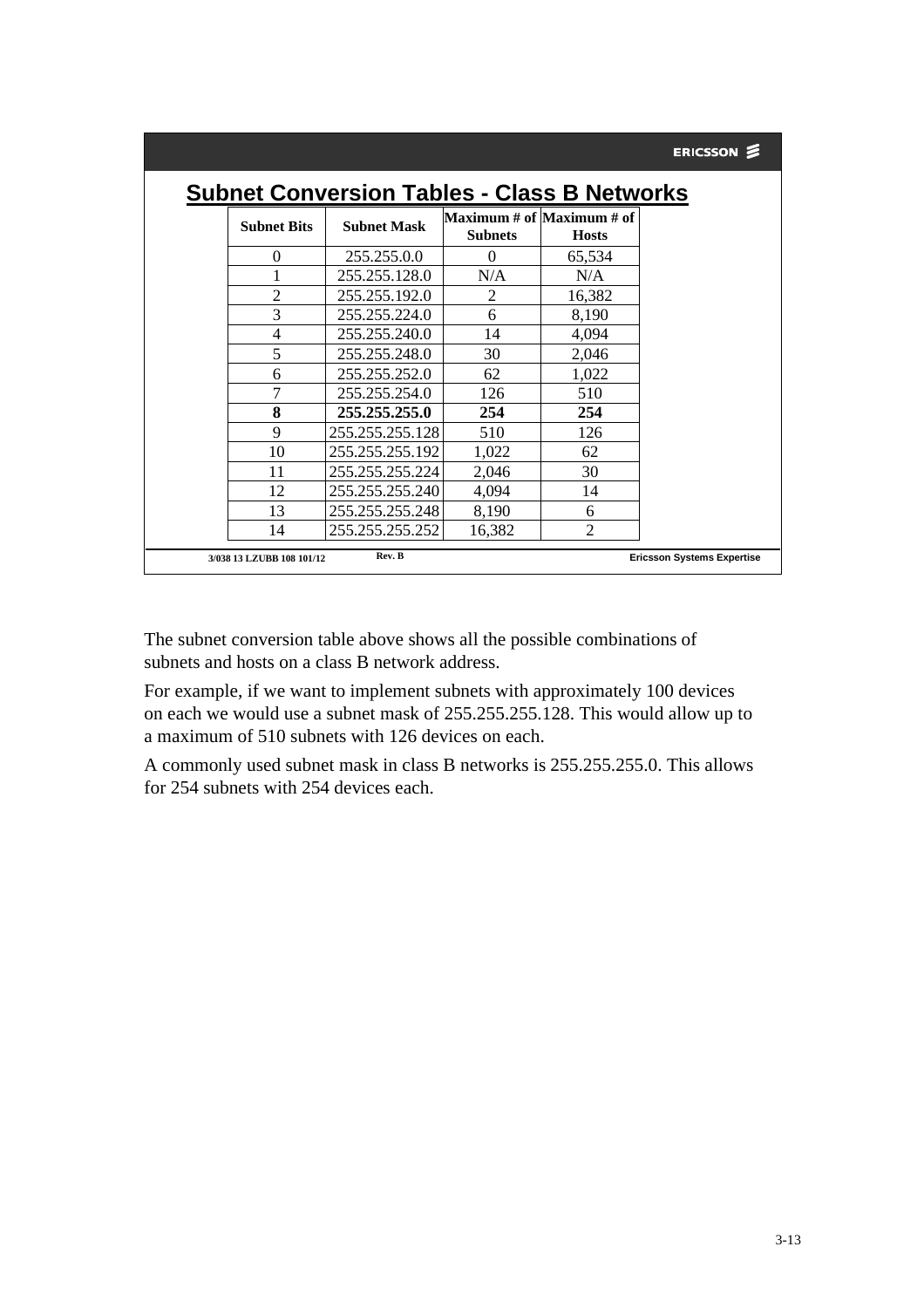

Each host on a TCP/IP network requires a subnet mask. A default subnet mask is used when a network is not divided into subnets. A customised subnet mask is used when a network is divided into subnets.

In a default subnet mask, all bits that correspond to the network ID are set to 1. The decimal value in each of these octets is 255. All bits that correspond to the host ID are set to 0.

For example, the class B address 160.30.100.10 has a network ID of 160.30.0.0 and a host ID 100.10. The default mask is therefore 255.255.0.0.

There are two types of subnetting: static and variable length.

•Static subnetting means that all subnets in the subnetted network use the same subnet mask. This is simple to implement and easy to maintain, but results in wasted address space for small networks. For example, a network of four hosts that uses a subnet mask of 255.255.255.0 wastes 250 IP addresses.

•Variable length subnetting implies that the subnetworks that make up the network may use different subnet masks. A small subnet with only a few hosts needs a subnet mask that accommodates only these few hosts.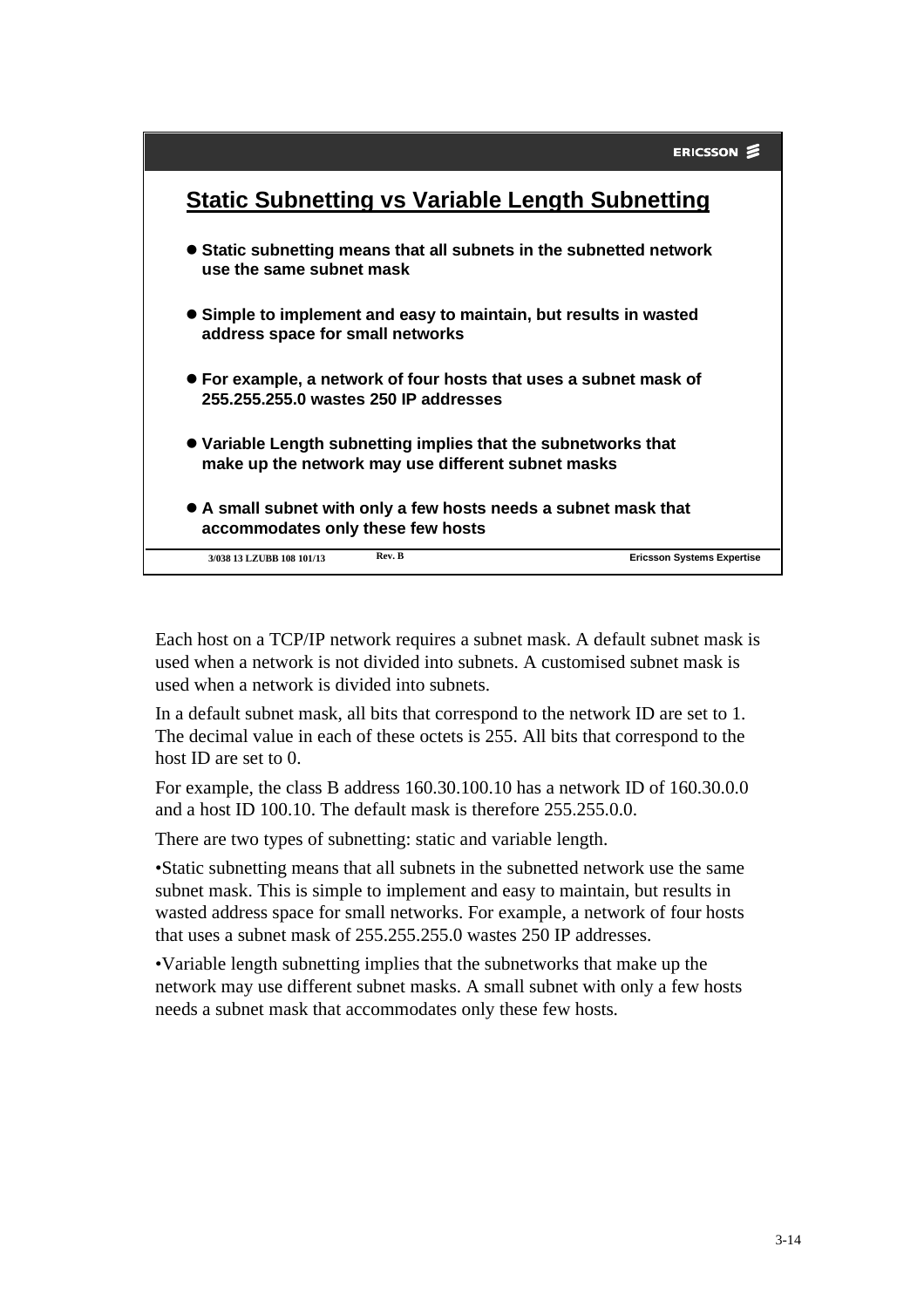

Variable Length Subnet Mask (VLSM) refers to the fact that one network can be configured with different masks. The idea behind Variable Length Subnet Masks is to offer more flexibility in dividing a network into multiple subnets while still maintaining an adequate number of hosts in each subnet. Without VLSM, one subnet mask only can be applied to a network. This restricts the number of hosts given the number of subnets required. If you pick the mask so that you have enough subnets, you might not be able to allocate enough hosts in each subnet. The same is true for the hosts; a mask that allows enough hosts might not provide enough subnet space.

Suppose for example, you were assigned a Class C network 192.214.11.0 and you need to divide that network into three subnets, with 50 hosts in one subnet and 25 hosts for each of the remaining subnets. Without subnetting you have 254 addressees available, 192.214.11.1 to 192.214.11.2. The desired subdivision cannot be done without VLSM, as we shall see.

There are a handful of subnet masks of the form 255.255.255.X that can be used to divide the class C network 192.214.11.0 into more subnets. Remember that a mask should have a contiguous number of ones starting from the left (network portion) and the rest of the bits should be zeros. The masks shown in the diagram above could be used to segment the 254 addresses available to you into more subnets.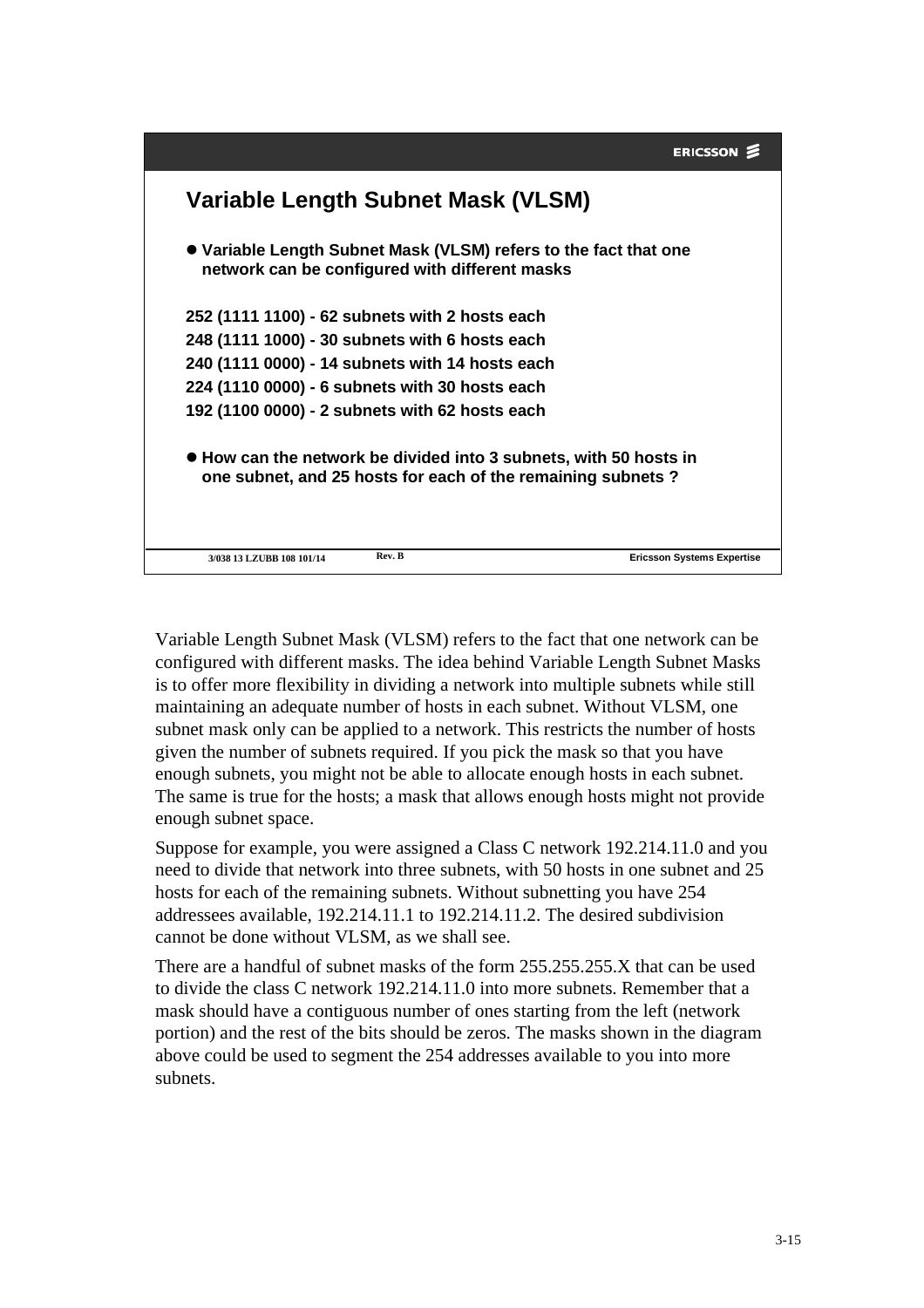

Without VLSM, you have the choices to use either mask 255.255.255.192 and divide the addresses into two subnets with 62 hosts each or use 255.255.255.224 and divide the addresses into 6 subnets with 30 hosts each. This would not meet the requirement of having 50 hosts on one segment and 25 hosts on each of the two other segments. By using multiple masks, you can use mask 192 to divide the addresses into two subnets with 62 hosts each and then use the mask 224 to further subnet the second batch of addresses into two subnets with 30 hosts each. The diagram above shows how to divide the address space accordingly.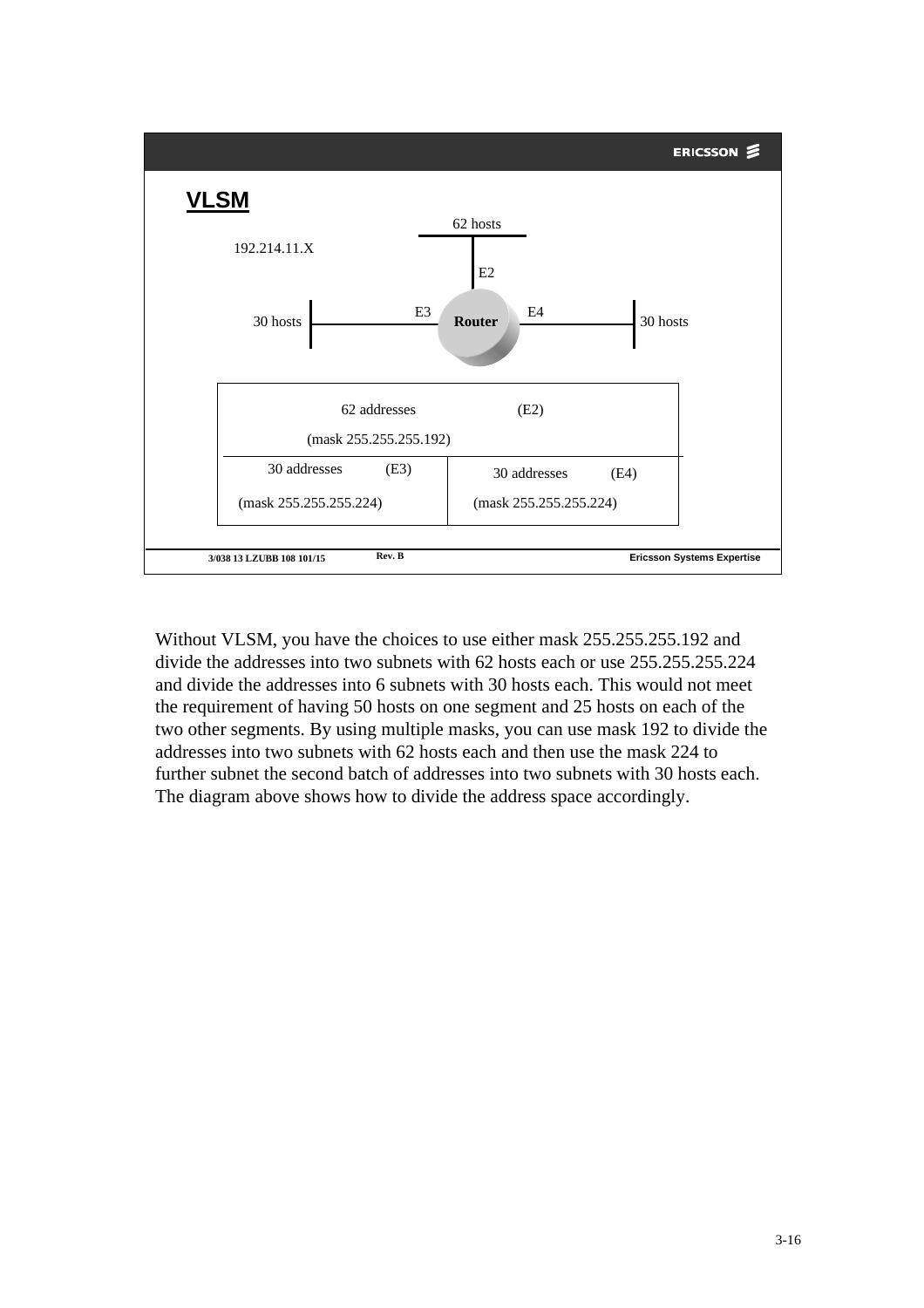

The diagram above is an example of a real network with VLSM.

The company owns the Class B network 160.40.0.0 and the Class C network 192.80.130.0. On Site A all devices are on the same subnet. There can be a maximum of 1,022 devices  $(2^{10}-2)$ , since there are 10 bits available for host addresses. Valid network addresses are from 160.40.144.1 to 160.40.147.254.

Similarly, on Site C all devices are on the same subnet. There can be a maximum of 1,022 devices. Valid network addresses are from 160.40.148.1 to 160.40.151.254.

On Site B there are three subnets. Two of the subnets (LAN 1 & LAN 2) can have 1,022 devices.

Valid network addresses on LAN 1 are 160.40.140.1 to 160.40.143.254.

Valid network addresses on LAN 2 are 160.40.152.1 to 160.40.155.254.

Also on Site C there is one Class C network which can have a maximum of 254 devices. Valid network addresses are 192.80.130.1 to 192.180.130.254.

The WAN links both use the smallest possible subnets to support 2 network addresses by using a mask 255.255.255.252.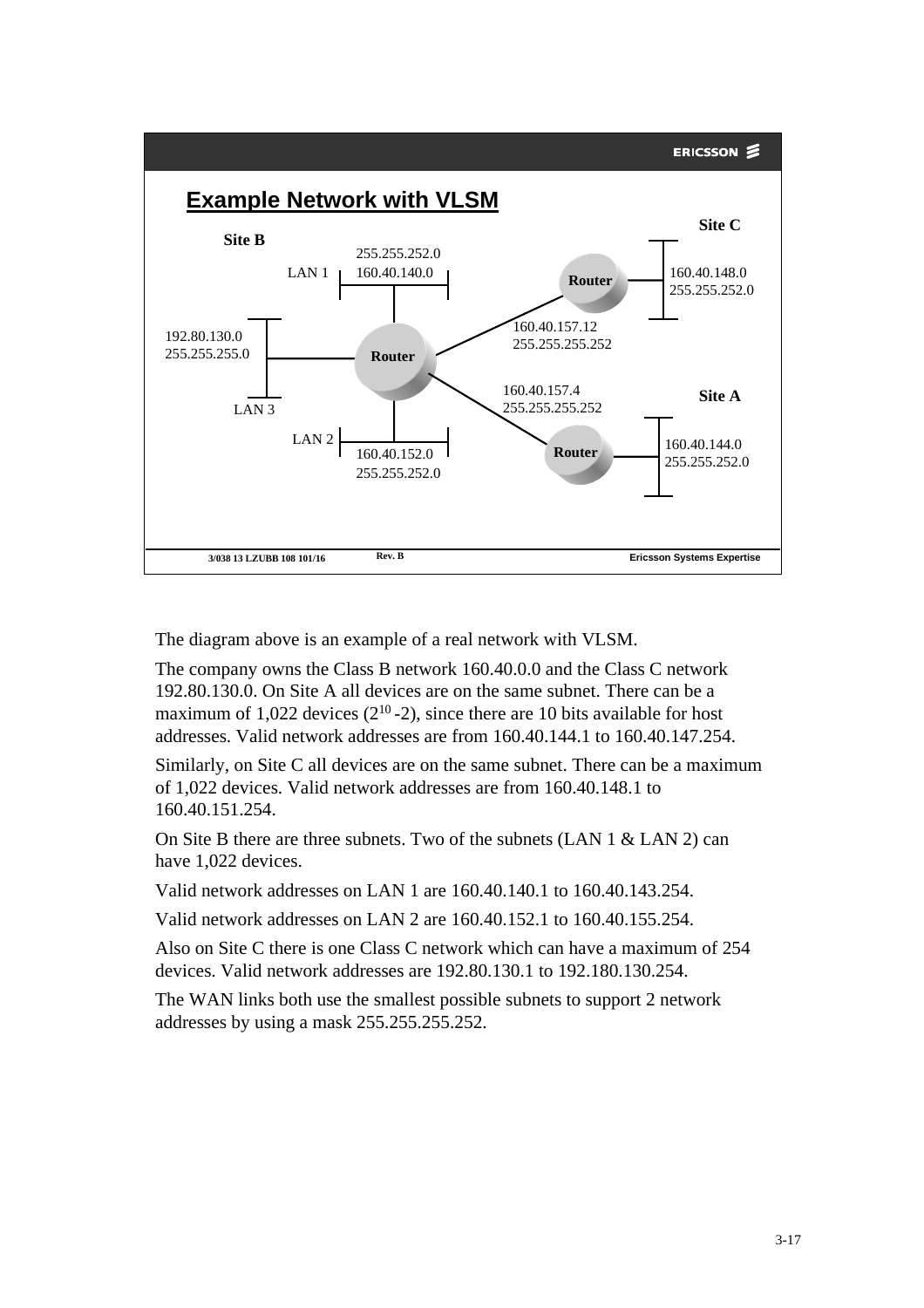# **Supernetting**

- **Supernetting is the reverse of subnetting**
- **Supernetting uses bits from the network ID and masks the host ID**
- **Supernetting is the term used when multiple network addresses of the same class are combined into blocks.**
- **Prerequisites for Supernetting**
	- **networking addresses be consecutive and fall on the correct boundaries**
	- **you must either be running static routing everywhere or be using a classless routing protocol such as RIP2 or OSPF which includes subnet mask information and can pass supernetting information in order for this to work**

| 3/038 13 LZUBB 108 101/17 | Kev | <b>Ericsson Systems Expertise</b> |
|---------------------------|-----|-----------------------------------|
|                           |     | ---------                         |

Supernetting is the reverse of subnetting, which allows the use of a single IP network on multiple interfaces.

Supernetting is the term used when multiple network addresses of the same class are combined into blocks. If the IP networks are contiguous, you may be able to use supernetting.

A prerequisite for supernetting is that the networking addresses be consecutive and that they fall on the correct boundaries. To combine two Class C networks, the first address's third octet must be evenly divisible by 2. If you need to supernet 8 networks, the mask would be 255.255.248.0 and the first address's third octet needs to be divisible by 8. For example, 198.41.15.0 and 198.41.16.0 could not be combined into a supernet, but 198.41.18.0 and 198.41.19.0 could.

Another prerequisite for supernetting is that you must either be running static routing everywhere or be using a classless routing protocol such as RIP2 or OSPF. These include subnet mask information and can pass supernetting information in order for this to work.

Supernetting is also used in routers to aggregate destination addresses instead of four entries like this:

| 192.192.192.0/255.255.255.0 | next hop: xx.xx.xx.xx |
|-----------------------------|-----------------------|
| 192.192.193.0/255.255.255.0 | next hop: xx.xx.xx.xx |
| 192.192.194.0/255.255.255.0 | next hop: xx.xx.xx.xx |
| 192.192.195.0/255.255.255.0 | next hop: xx.xx.xx.xx |
| we could have               |                       |
| 192.192.192.0/255.255.252.0 | next hop: xx.xx.xx.xx |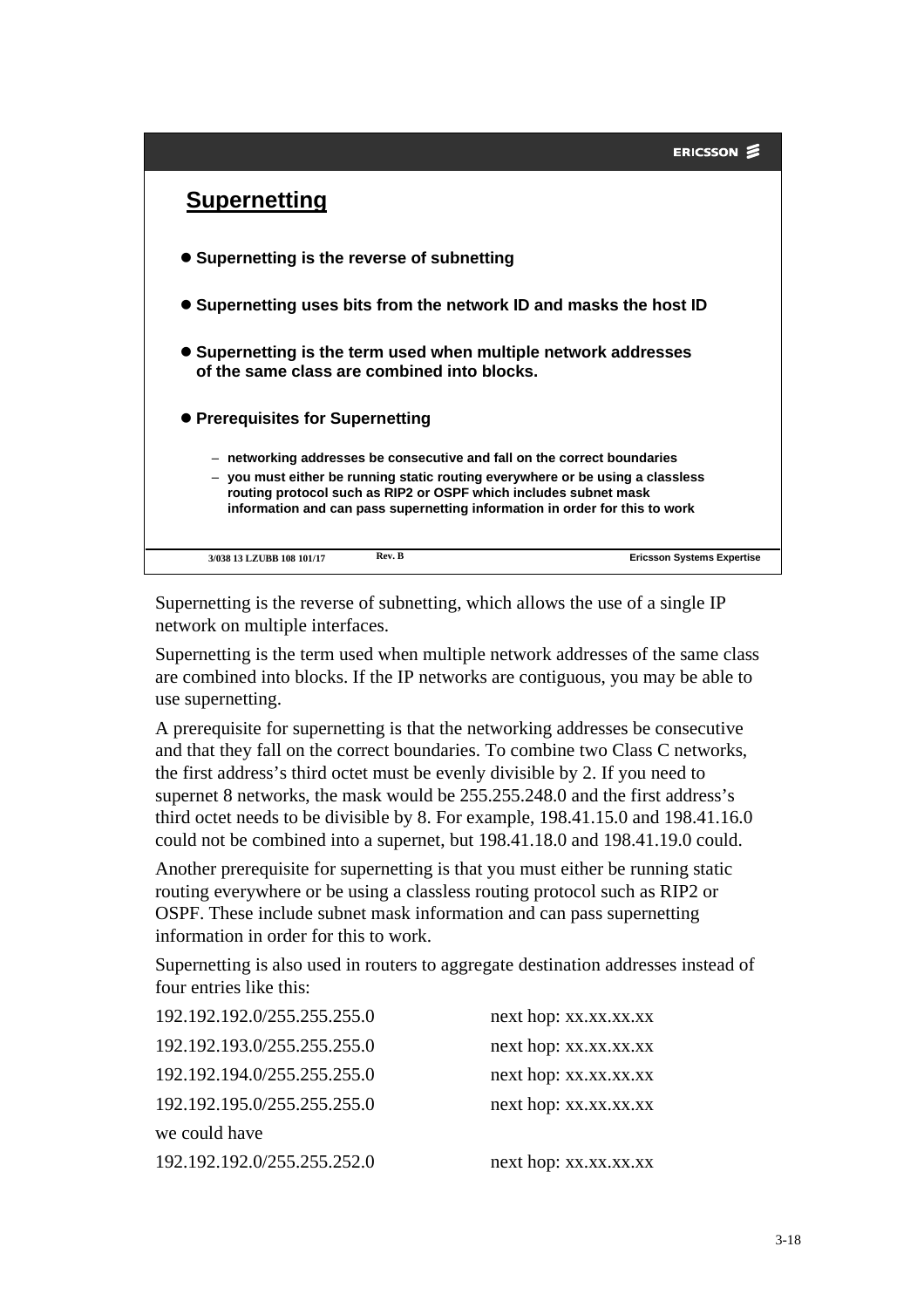# **Supernetting: example**

| 3/038 13 LZUBB 108 101/18                       | Rev. B |                                                            | <b>Ericsson Systems Expertise</b> |
|-------------------------------------------------|--------|------------------------------------------------------------|-----------------------------------|
|                                                 |        |                                                            |                                   |
| Subnet mask = 255.255.252.0                     |        |                                                            |                                   |
| and 2 for the host ID = 1111 1100 = 252         |        |                                                            |                                   |
| Third octet 6 bits for network ID               |        |                                                            |                                   |
| Last octets $= 0$                               |        |                                                            |                                   |
| 1 <sup>st</sup> two octets all ones = $255.255$ |        |                                                            |                                   |
|                                                 |        | Construct mask to get one network (with up to 1,022 hosts) |                                   |
|                                                 |        |                                                            |                                   |
|                                                 |        | 4 Class C addresses assigned (up to 254 hosts each)        |                                   |
|                                                 |        | 192.192.195.0  11000000.11000000.110000-11.00000000        |                                   |
|                                                 |        |                                                            |                                   |
|                                                 |        | 192.192.194.0 11000000.11000000.110000-10.00000000         |                                   |
|                                                 |        |                                                            |                                   |
|                                                 |        | 192.192.192.0  11000000.11000000.110000-00.00000000        |                                   |
| Class C address I                               |        | <b>Binary Equivalent</b>                                   |                                   |
|                                                 |        |                                                            |                                   |

Supernetting is most often used in Class C addresses. A single Class C IP network has 24 bits for the network portion of the IP address and 8 bits for the host portion of the IP address. This gives a possibility of 254 hosts within a Class C IP network  $(2*8=256 - 2 = 254)$ .

Suppose we need 1000 IP addresses for our network. Our ISP assigns us four Class Cs:

192.192.192.0

192.192.193.0

192.192.194.0

192.192.195.0

Now let's convert them to binary:

192.192.192.0 11000000.11000000.110000-00.00000000

192.192.193.0 11000000.11000000.110000-01.00000000

192.192.194.0 11000000.11000000.110000-10.00000000

192.192.195.0 11000000.11000000.110000-11.00000000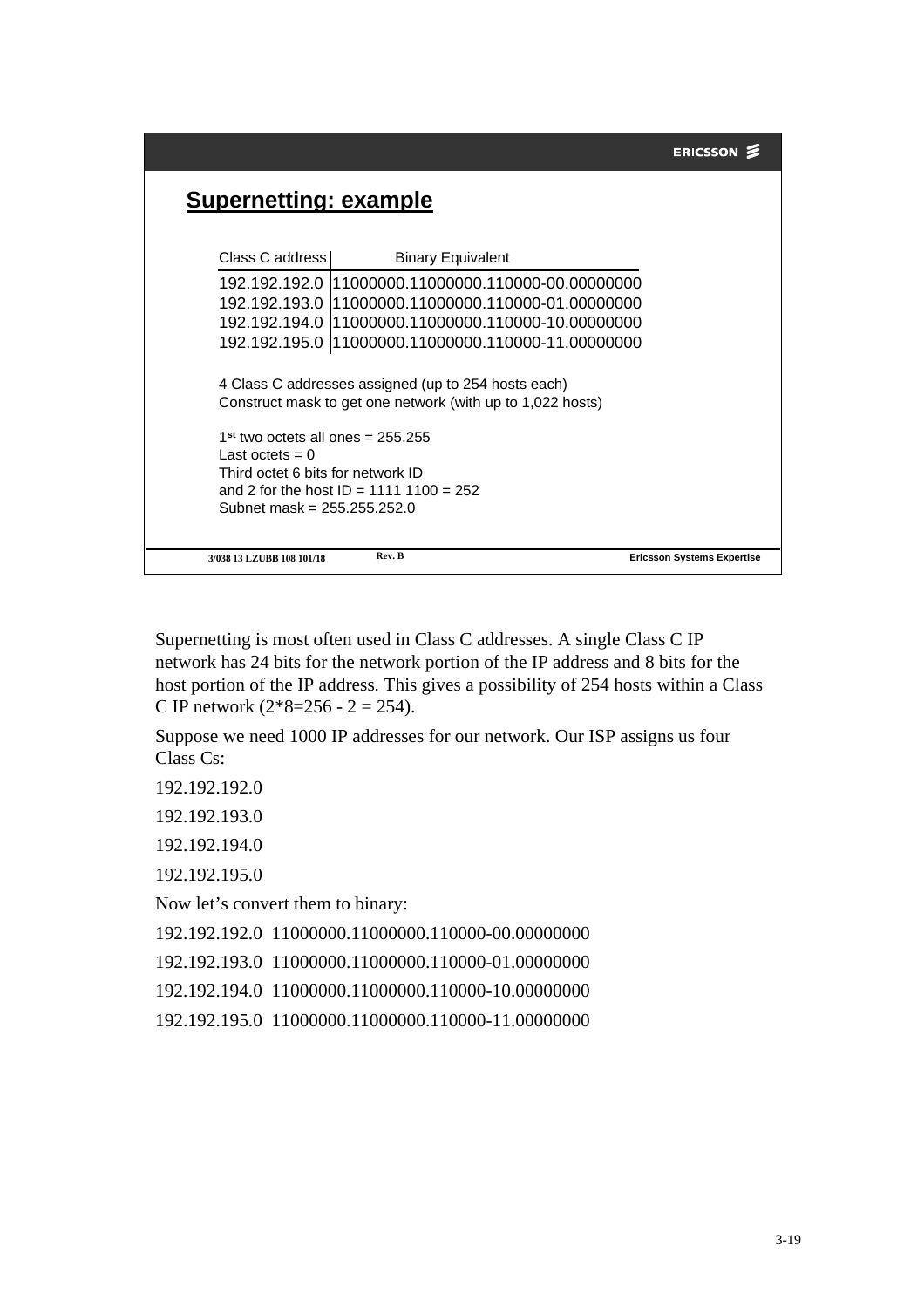As you can see, the only part that changes is the last two bits in the third octet. Now let's treat everything to the left of the '-' as the network ID and everything to the right as a host ID. Using this scheme we have 10 bits available for host IDs which gives us 1022 possible hosts  $(2^{10}-2)$ . This is we require. All we need to do now is to construct the appropriate subnet mask.

The first two octets will be all 1s (255) and last octet will be all 0s (0). The third octet has 6 bits for the network ID and 2 bits for the host ID. All we have to do is convert 1111 1100 to decimal. Therefore the mask of the third octet is 252.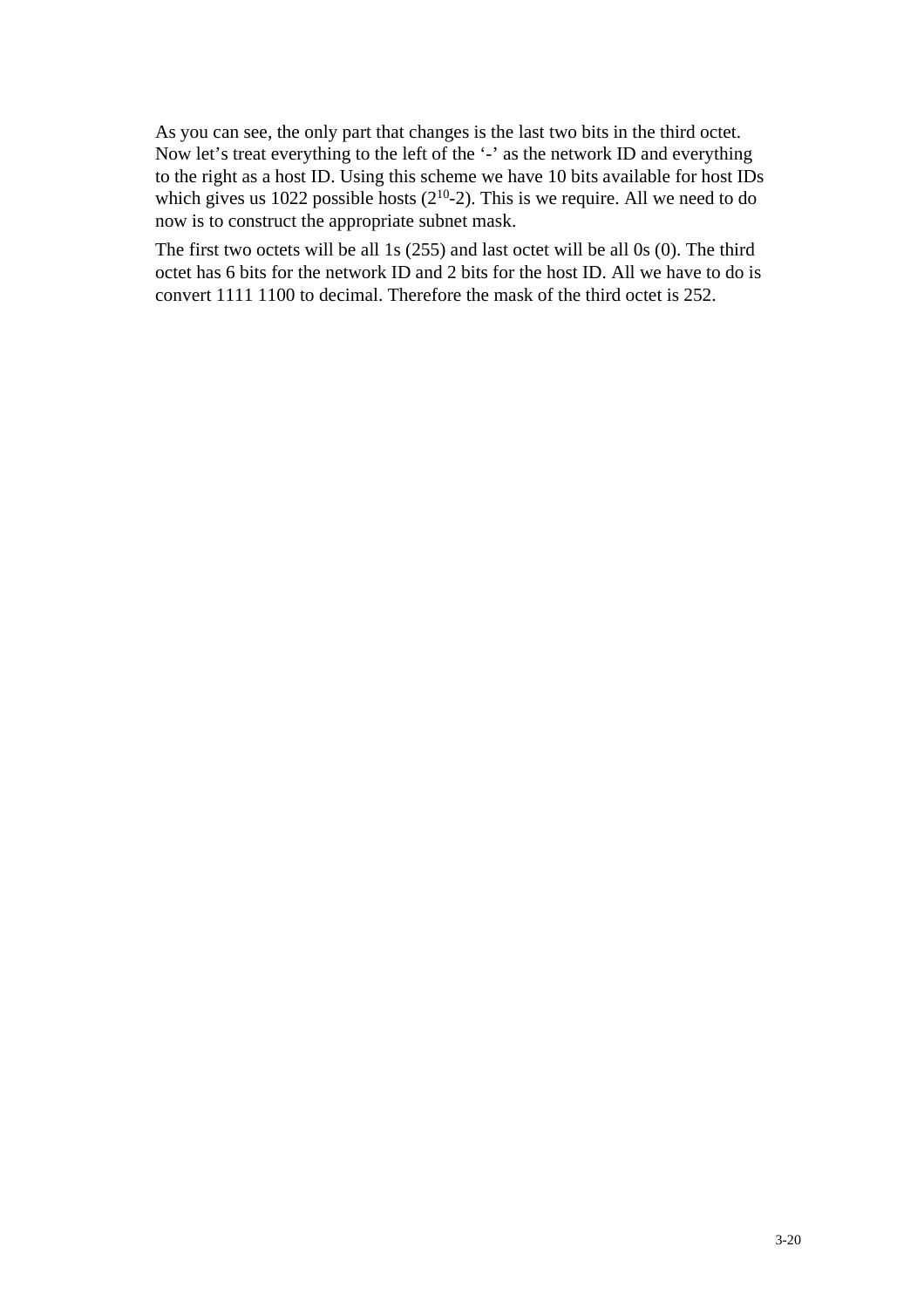# **Summary**

•In chapter 3 we defined subnetting and highlighted the reason why an organisation might want to use it. We looked in detail at examples of default and customised masks.

•We discussed VLSM and supernetting and looked at an example of their operation.

**3/038 13 LZUBB 108 101/19**

**Rev. B Ericsson Systems Expertise**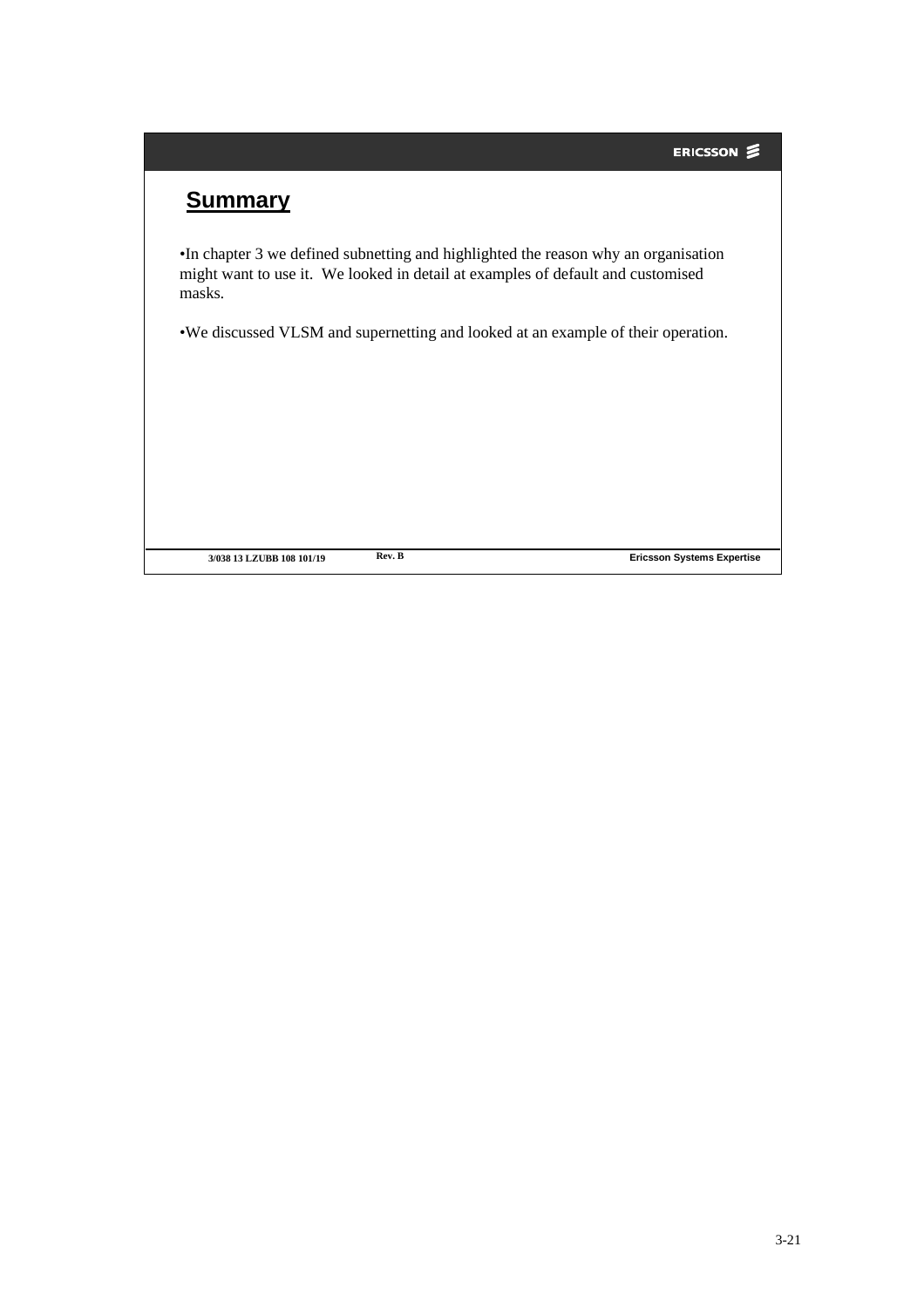# Chapter 4

IP Routing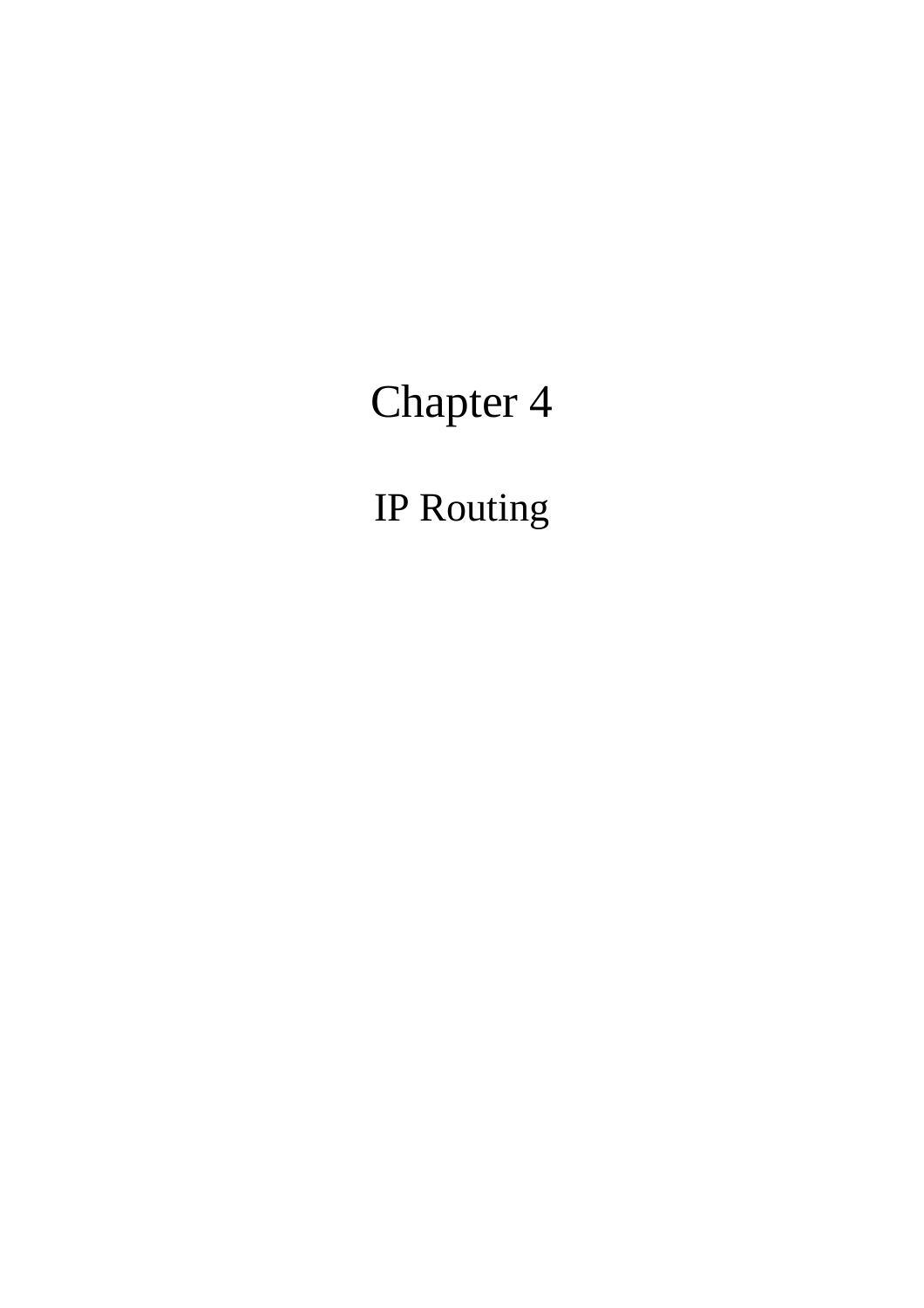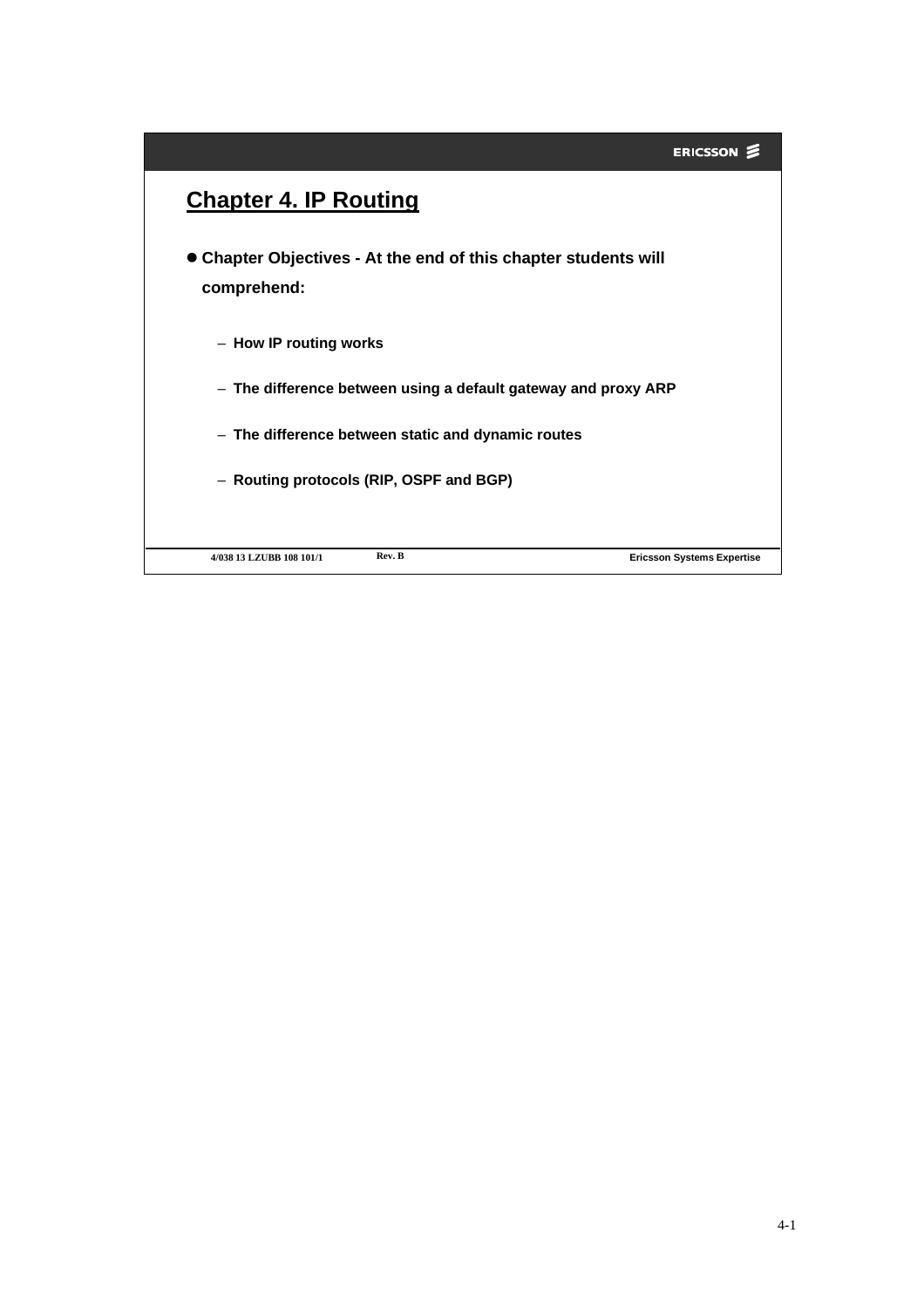|                                                                       | <b>ERICSSON</b>                   |
|-----------------------------------------------------------------------|-----------------------------------|
| <b>IP routing prerequisites</b>                                       |                                   |
| • The sending device must send the information to an IP router        |                                   |
| - Achieve this by using a default gateway or proxy ARP                |                                   |
| • The IP router must know how to transfer the information to the      |                                   |
| remote network, via other routers if necessary                        |                                   |
| - Achieve this by using routing algorithms, for example, RIP or OSPF. |                                   |
| Rev. B<br>4/038 13 LZUBB 108 101/2                                    | <b>Ericsson Systems Expertise</b> |

When a source device wants to communicate with a destination device on a different network, it must pass the data to an IP router. The IP router must know how to transfer this information on to the remote network.

The sending device will either use a default gateway or rely on proxy ARP to get the information to the router. In this chapter we will examine both of these methods.

The router uses a routing algorithm to find the best route to a remote network. There are many different routing algorithms, in this chapter we will examine three of the most frequently used : RIP (Routing Information Protocol), OSPF (Open Shortest Path First) and BGP (Border Gateway Protocol).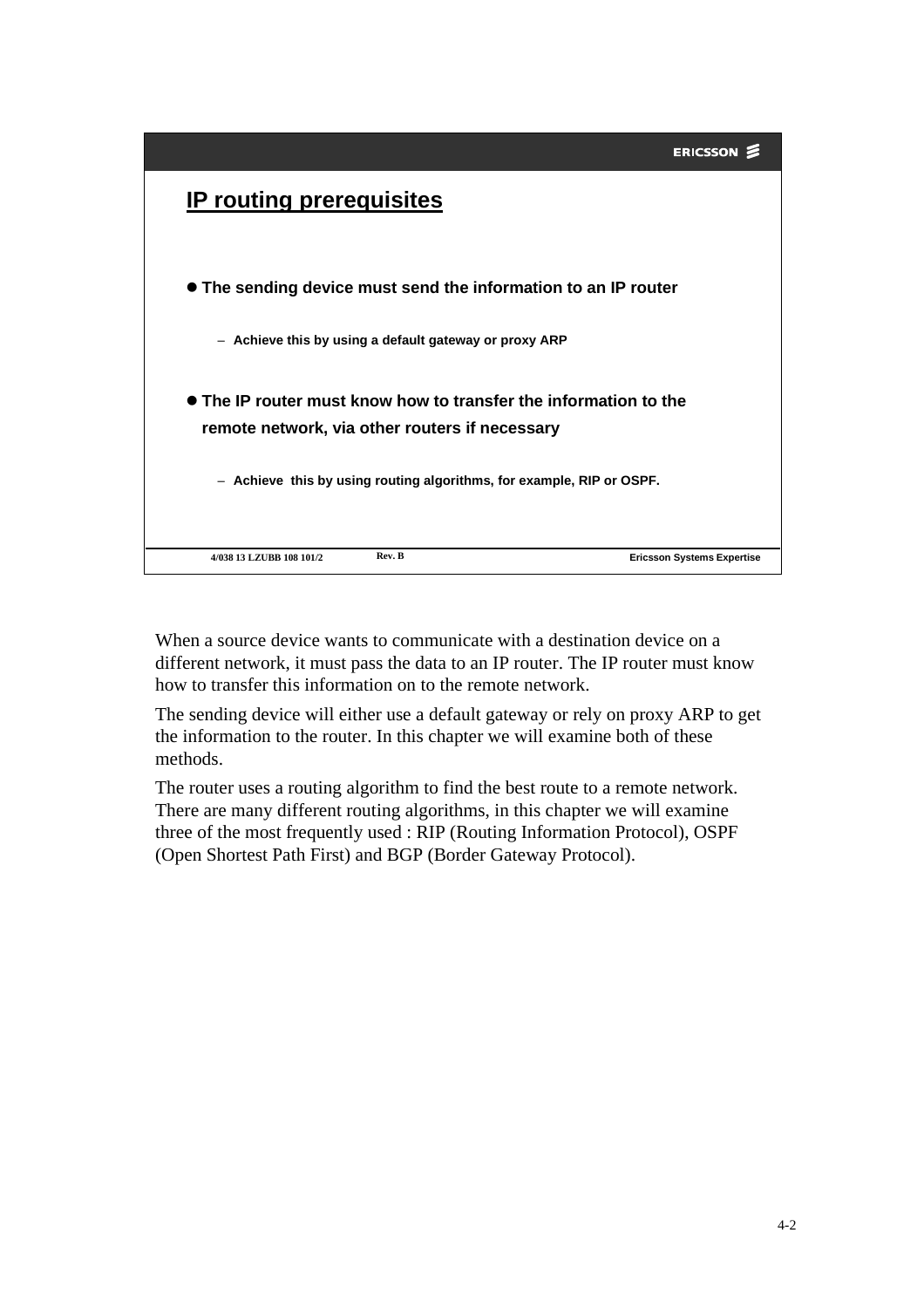

#### **Default Gateway**

Most TCP/IP devices are configured with the IP address of one or more default gateways (sometimes referred to as a default router).

When a device wants to transmit a packet it compares the destination's network ID and subnet ID, with its own network ID and subnet ID. If the two match, the device sends the packet directly to the destination, using ARP if necessary.

(Note: ARP is the mechanism that maps IP addresses to hardware addresses, as described in chapter 1)

If the destination's network ID and subnet ID, and the source's network ID and subnet ID, do not match, the source device sends the packet to the hardware address of its designated default gateway, again using ARP if necessary.

Instead of looking for the IP address of the destination in its ARP cache, it looks for the IP address of its designated default gateway. If it doesn't find it, it simply uses ARP to get it. Note that it will nearly always be in the cache because all other devices not on this subnet will correspond to this one address.

This is a simple and efficient mechanism. Broadcasts are rarely needed because any device the source contacts beyond its own subnet will cause this one default gateway entry to be refreshed in the source's ARP cache.

If the default gateway itself fails, there can be a problem, but in most cases a list of default gateways can be entered in the device's IP configuration. However, there is often just a single router accessible, so if it fails nothing can be done.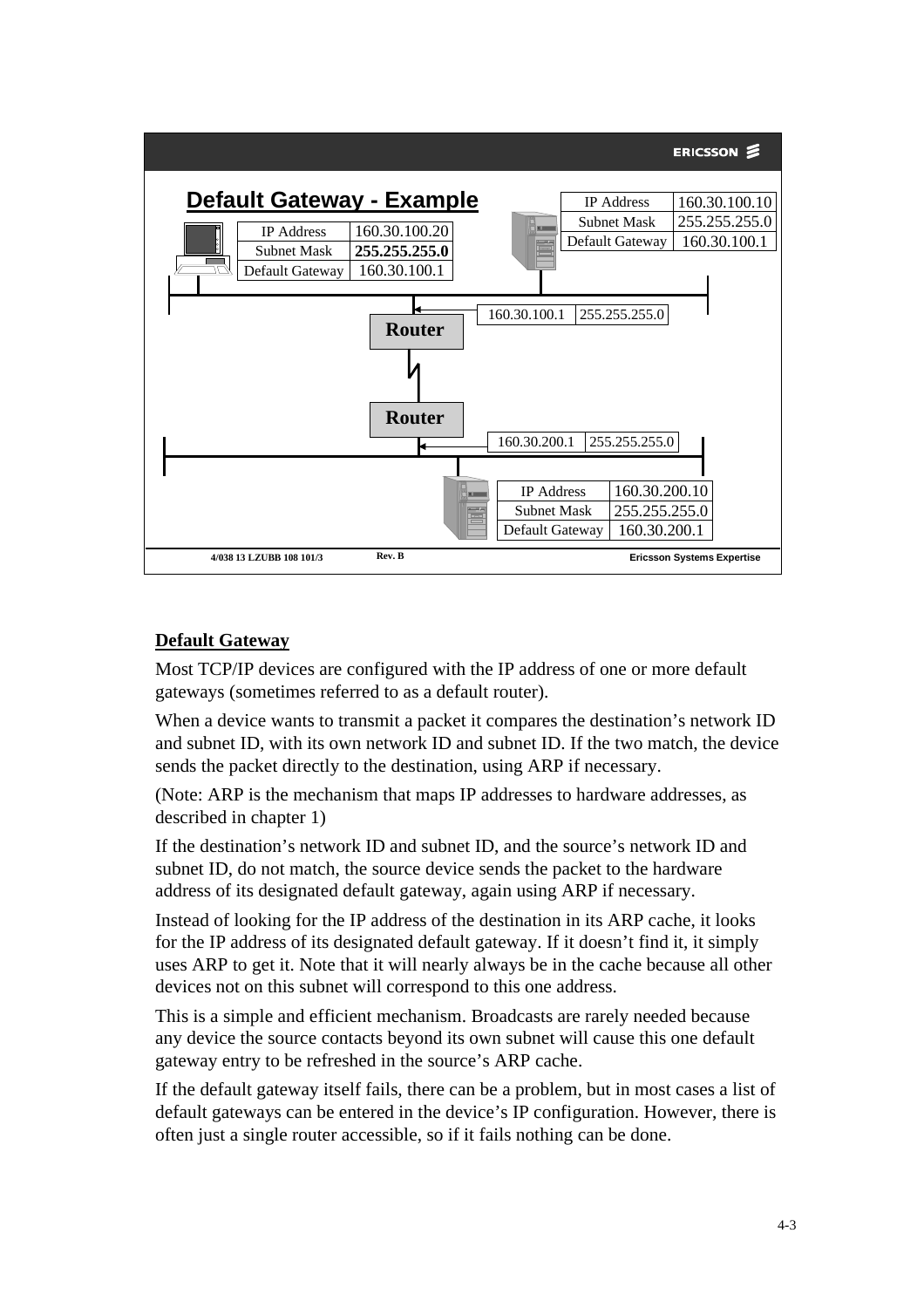

#### **Proxy ARP**

In the example above the PC and servers are configured with the Class B default subnet mask, (255.255.0.0). The routers are configured with the customised mask (255.255.255.0).

If the PC wants to send a packet to the server on the remote network it will compare the destination's network ID and subnet, with its own network ID and subnet. The result implies that they are on the same network, so that the PC will try to send the packet directly using ARP.

Routers do not normally propagate broadcasts so the actual ARP broadcast will not go beyond the sender's network.

However, routers can run a protocol called Proxy ARP. When a router running Proxy ARP receives an ARP request it reads the packet and applies the subnet mask for the sender's subnet to the requested destination IP address. This gives it the network ID which it compares with its routing tables looking for a match.

In the example above the router will determine that it knows a viable route to get the packet to the subnet of the destination. The router then replies to the ARP request exactly as if the router were itself the destination device. The only difference is that the hardware address returned in the ARP reply is the address of the router port connected to the source network. The source device and router now enter each other's IP/Hardware address pair in their ARP cache and the first data packet can be sent.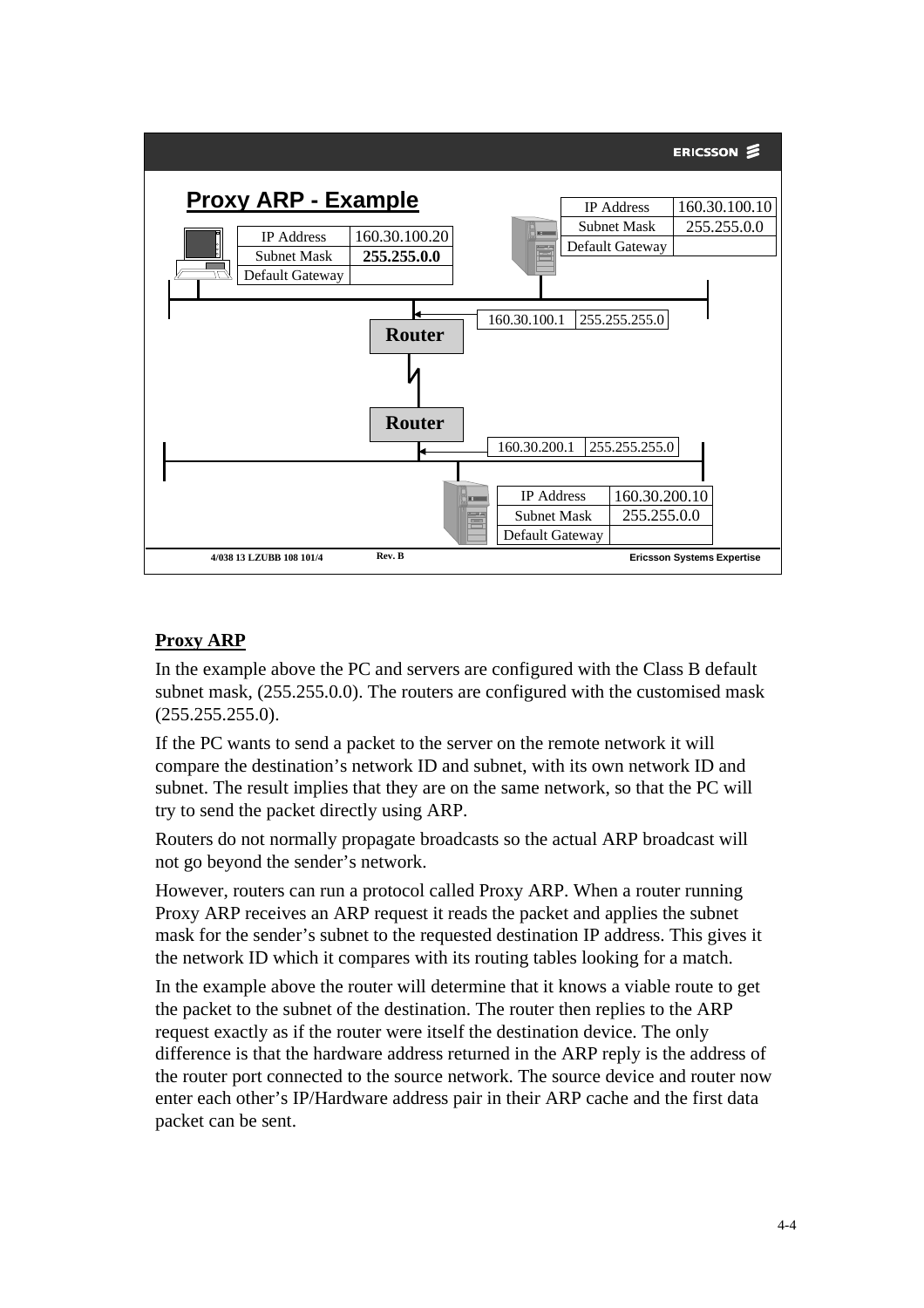

To aid the process of path determination, routing algorithms initialise and maintain routing tables, in routers. These tables typically contain three items:

• a network identifier - the network addresses of a remote network.

• an interface number - the interface that should be used to route traffic towards that particular remote network.

•a metric - a standard of measurement, for example, path length, that is used by routing algorithms to determine the optimal path to a destination.

In the routing table a network identifier may have several interface numbers with different metrics corresponding to each number. The routing algorithm compares the metrics to determine the optimal route.

When a router receives an incoming packet, it checks the destination address, looks it up in the routing table and selects the interface (next hop on the optimal route).

Routers communicate with one another (and maintain their routing tables) through the transmission of routing update messages. By analysing routing updates from other routers a router can build up a picture of the network topology. Once the network topology is understood, routers can determine optimal routes to network destinations.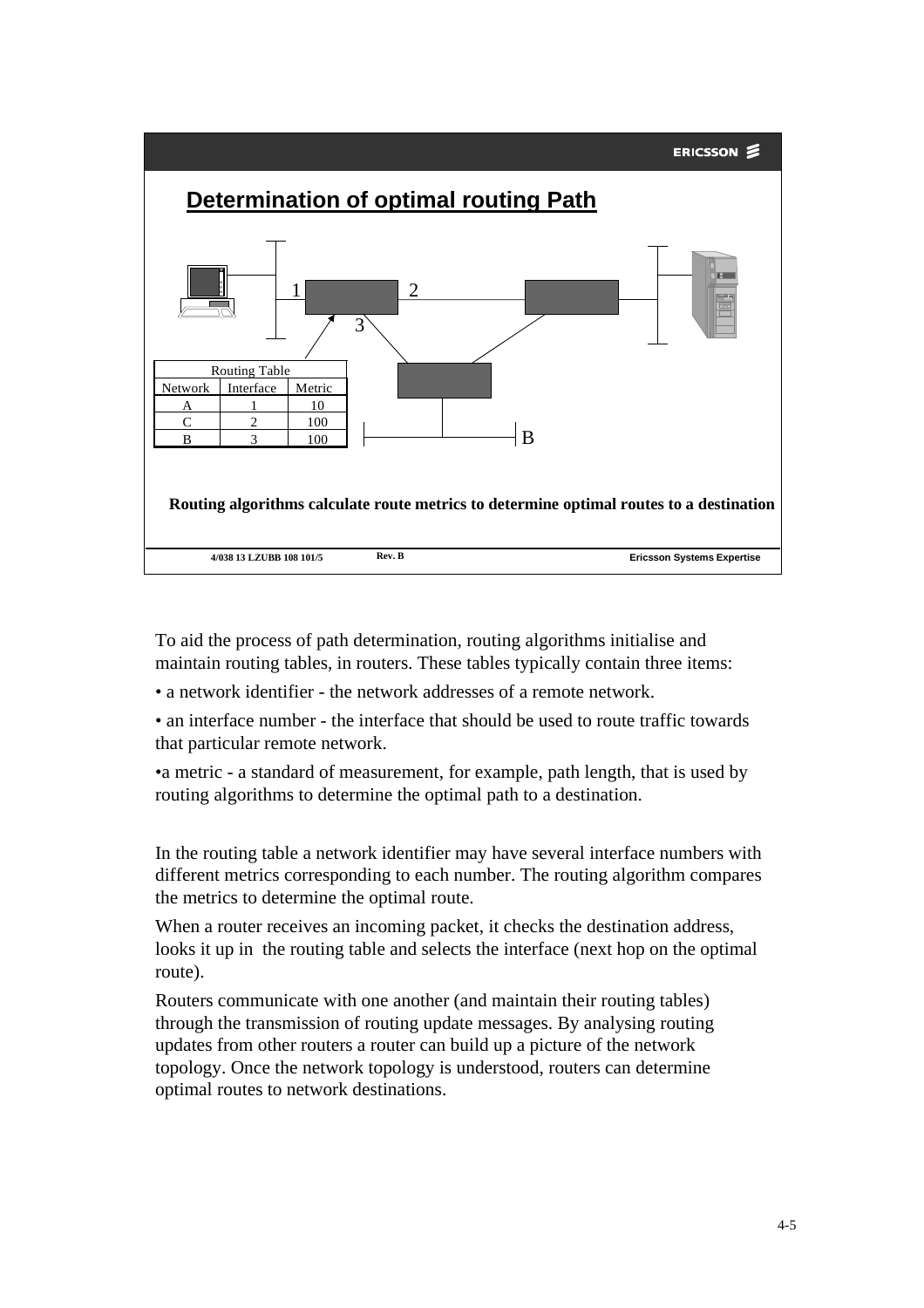

Static routing tables are configured by a network administrator and do not change unless the administrator changes them. They prohibit a router from offering alternative routes if a network link goes down. Static routes work well in environments where network traffic is relatively predictable and network design is relatively simple.

Dynamic routing algorithms adjust, in real time, to changing network circumstances. They do this by analysing incoming routing update messages. If the message indicates that a network change has occurred, the routing software recalculates routes and sends out new routing update messages. These messages permeate the network, causing routers to rerun their algorithms and change their routing tables accordingly.

**Example:** In the diagram above routers 1, 2 and 3 update each other dynamically. Router 2 has a static route configured to send all traffic destined for network D, via router 4. Similarly, Router 4 has a static route configured to send traffic destined for all networks except D, via router 2.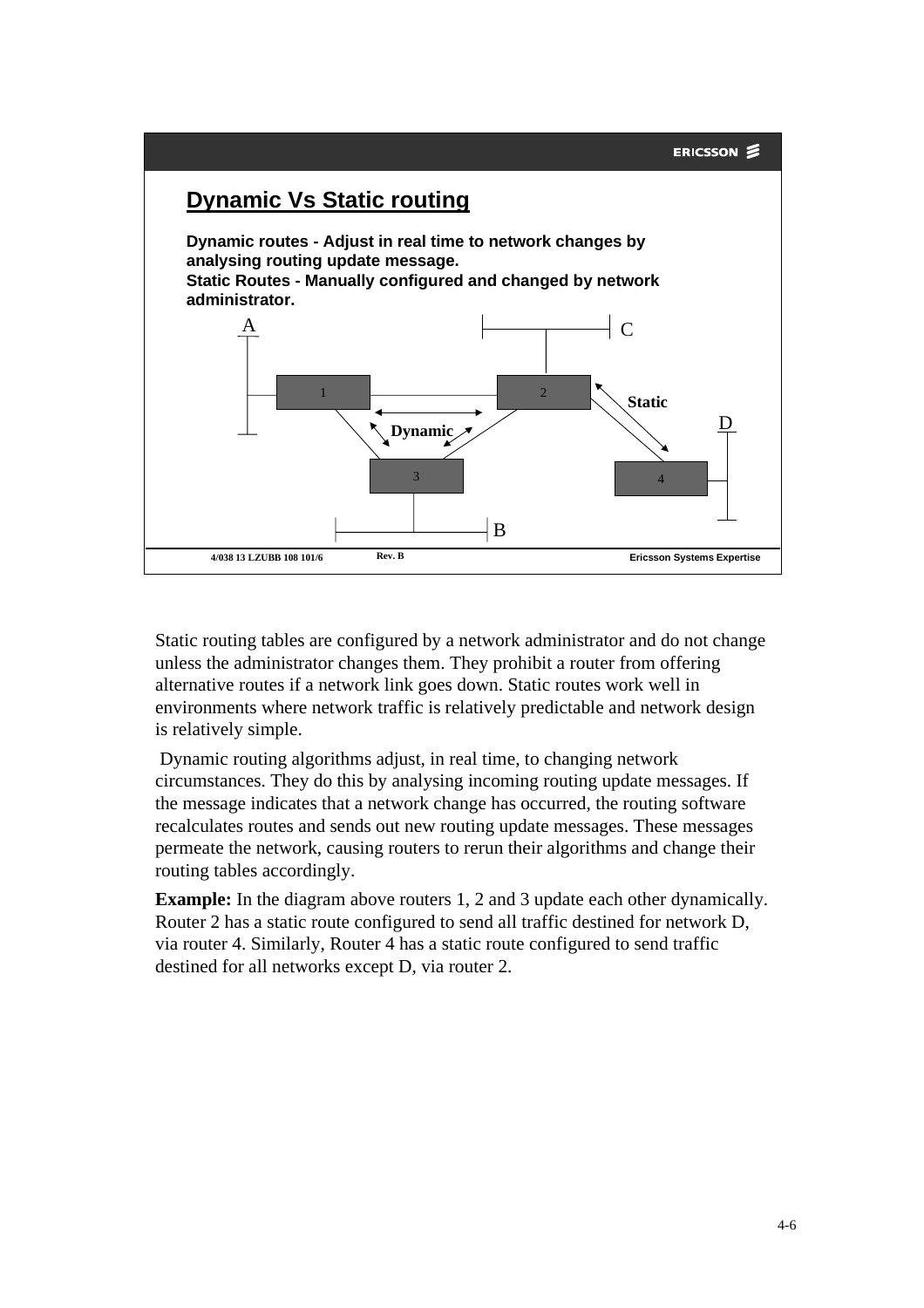

Metrics are used by routing algorithms to select the best route. Sophisticated routing algorithms can use a combination of the following metrics:

Path Length is the sum of the interface costs associated with each network link traversed. Hop count specifies the number of passes through internetworking products (such as routers) that a packet must take when going from source to destination.

Reliability is usually assigned to network links by network administrators. The values assigned are based on how frequently the network link goes down and how long it typically takes to be repaired.

Delay refers to the length of time to move a packet from source to destination through an internetwork. It is dependent on many factors including the bandwidth of intermediate network links, the port queues at each router along the way, network congestion on all intermediate network links, and the physical distance to be travelled.

Bandwidth refers to the available traffic capacity of a link.

Load refers to the degree to which a network resource (such as a router) is busy, for example, its CPU utilisation and packets processed per second.

Communications cost is the actual financial cost associated with a particular route. A network administrator may configure routers so that traffic uses a slower link if it is cheaper to do so.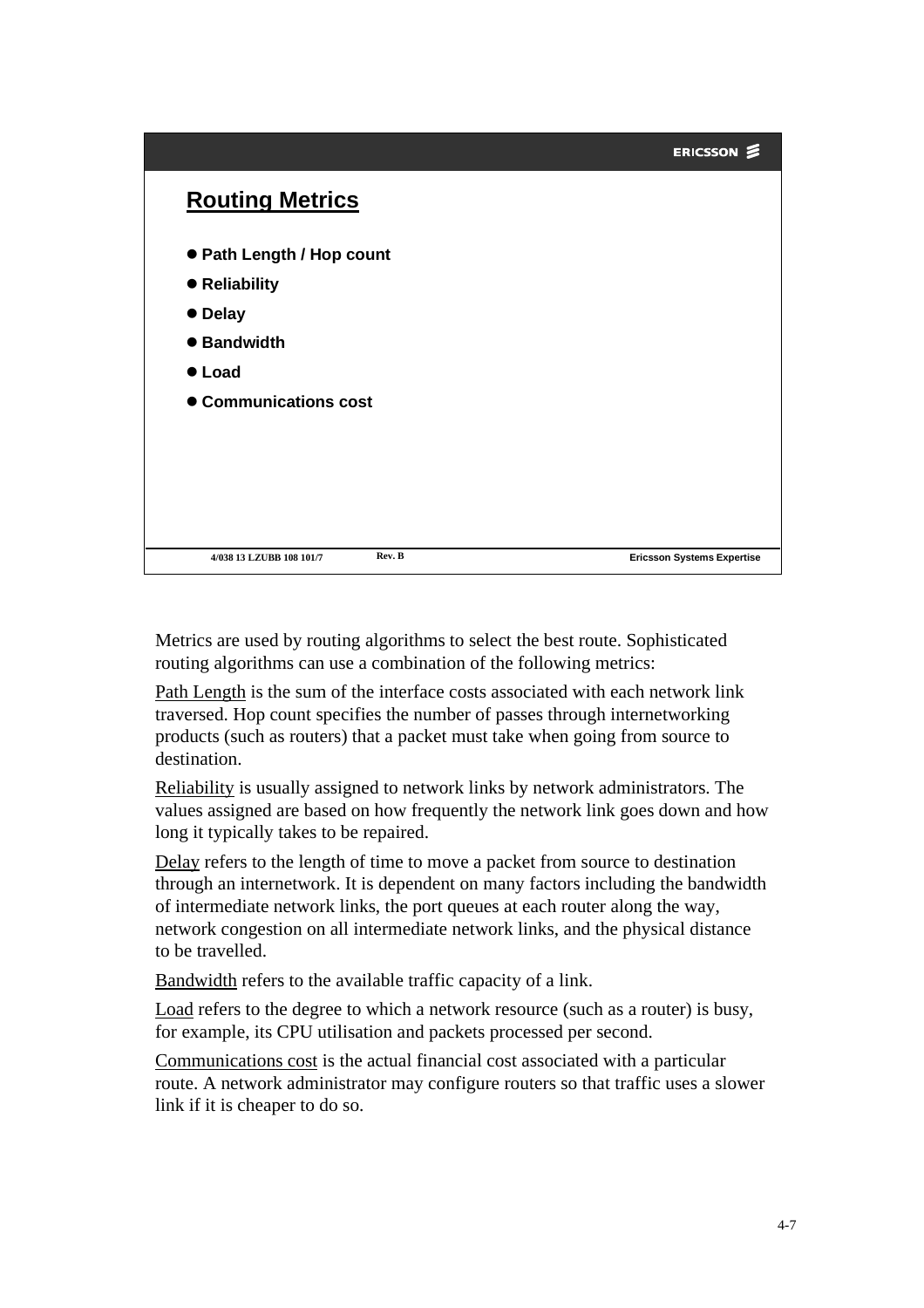

Routers within the Internet are organised in a hierarchy. Some routers are used to move information through one particular group of networks under the same administrative authority and control, such an entity is called an Autonomous System. Routers used for information exchange within autonomous systems are called interior routers, and they use a variety of interior gateway protocols (IGP's) to accomplish this purpose. Examples of IGP are RIP, Interior Gateway Routing Protocol (IGRP), Enhanced - IGRP (EIGRP), Open Shortest Path First (OSPF), and Intermediate System to Intermediate System Intra-Domain Routing Exchange Protocol (IS-IS).

Exterior Gateway Protocols, such as Border Gateway Protocol (BGP), were developed because IGP's do not scale in networks that go beyond the enterprise level. IGPs were never designed for the purpose of global internetworking and they are unable to segregate enterprises into different administrations that are technically and politically independent from one another. Exterior routers move information between autonomous systems using exterior gateway protocols.

IGP's and EGPs allow a hierarchy of routers to be compiled in order that all routers have their route table size kept as small as possible.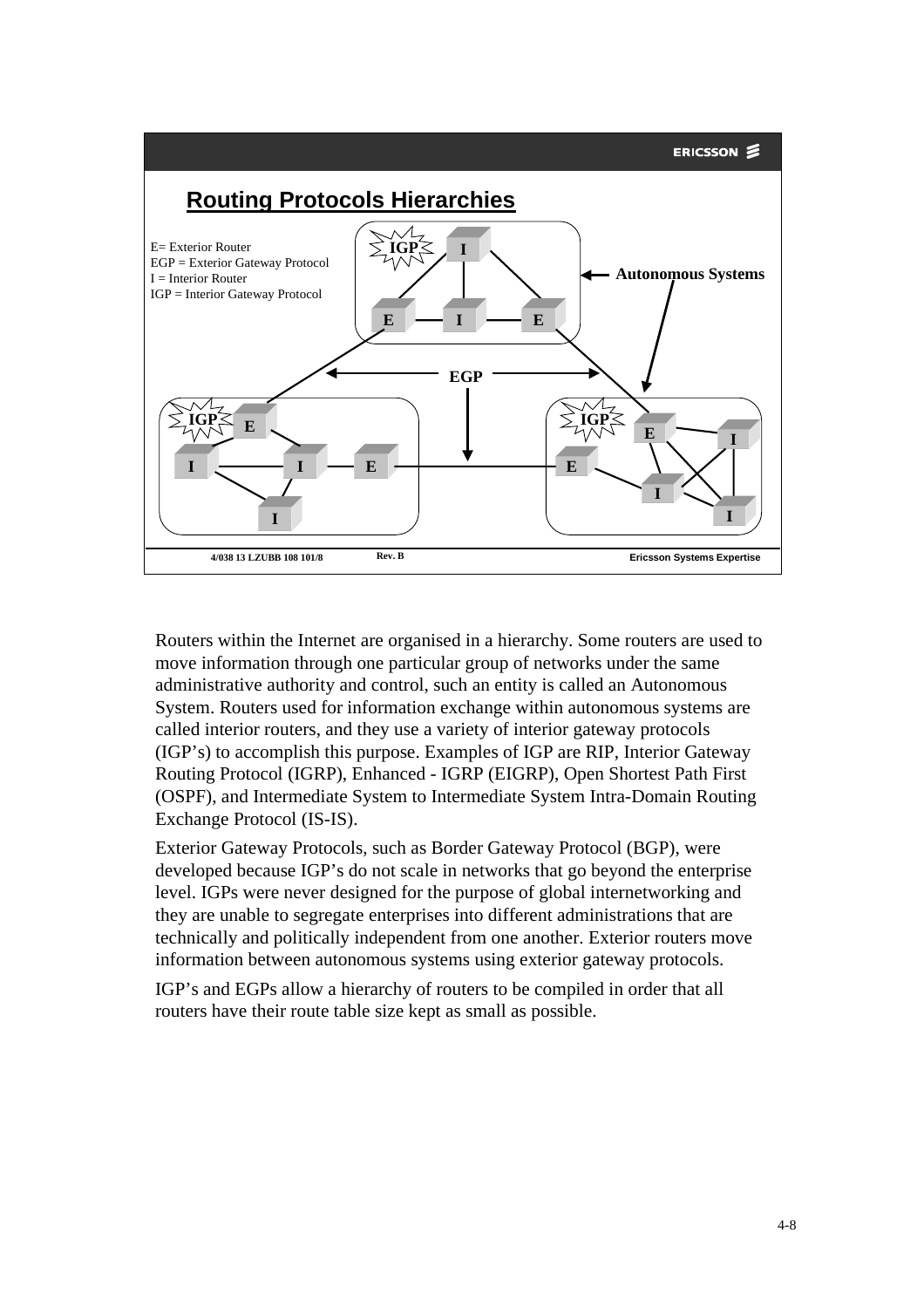

Routers using Distance Vector Algorithms (DVAs), for example, Routing Information Protocol (RIP), build their own "map" of the network and send this map to all neighbouring routers. As the maps are transferred through the network, each router progressively incorporates this second-hand information into its own map of the network.

In large networks, building an accurate map using DVAs can take a long time, and during this period some routers will have old and incorrect maps.

Each routing table entry learned through RIP is given a time-out value of 3 minutes (by default) past the last time it was received in a RIP advertisement. When a router goes down, it can take several minutes for the changes to be propagated through the network. This is known as the "slow convergence problem".

DVA routers periodically broadcast their entire routing table, even if the routing tables have not changed. This typically occurs every thirty seconds. These broadcasts consume a large amount of bandwidth.

The simple metrics used in DVAs limit the size of an internetwork, for example, RIP permits a maximum hop count of 15.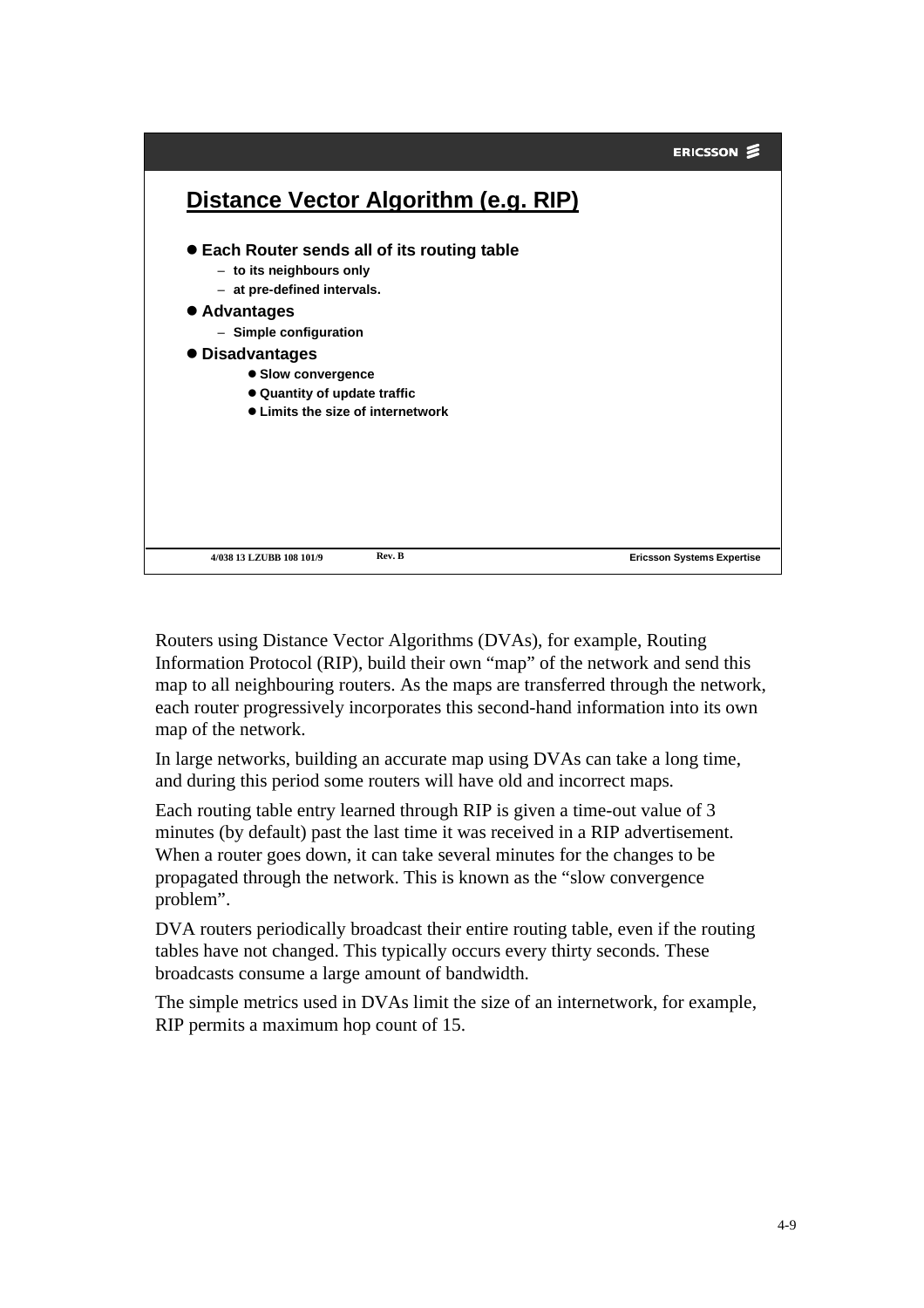

RIP calculates the best route to use by measuring the hop count only. Hop count is the quantity of routers that packet must pass through to reach a remote network.

Each RIP routing update message contains how far (in hops) each subnet is from the sending station. The messages are sent only between adjacent stations (and never backwards) so each station adds one hop to the values.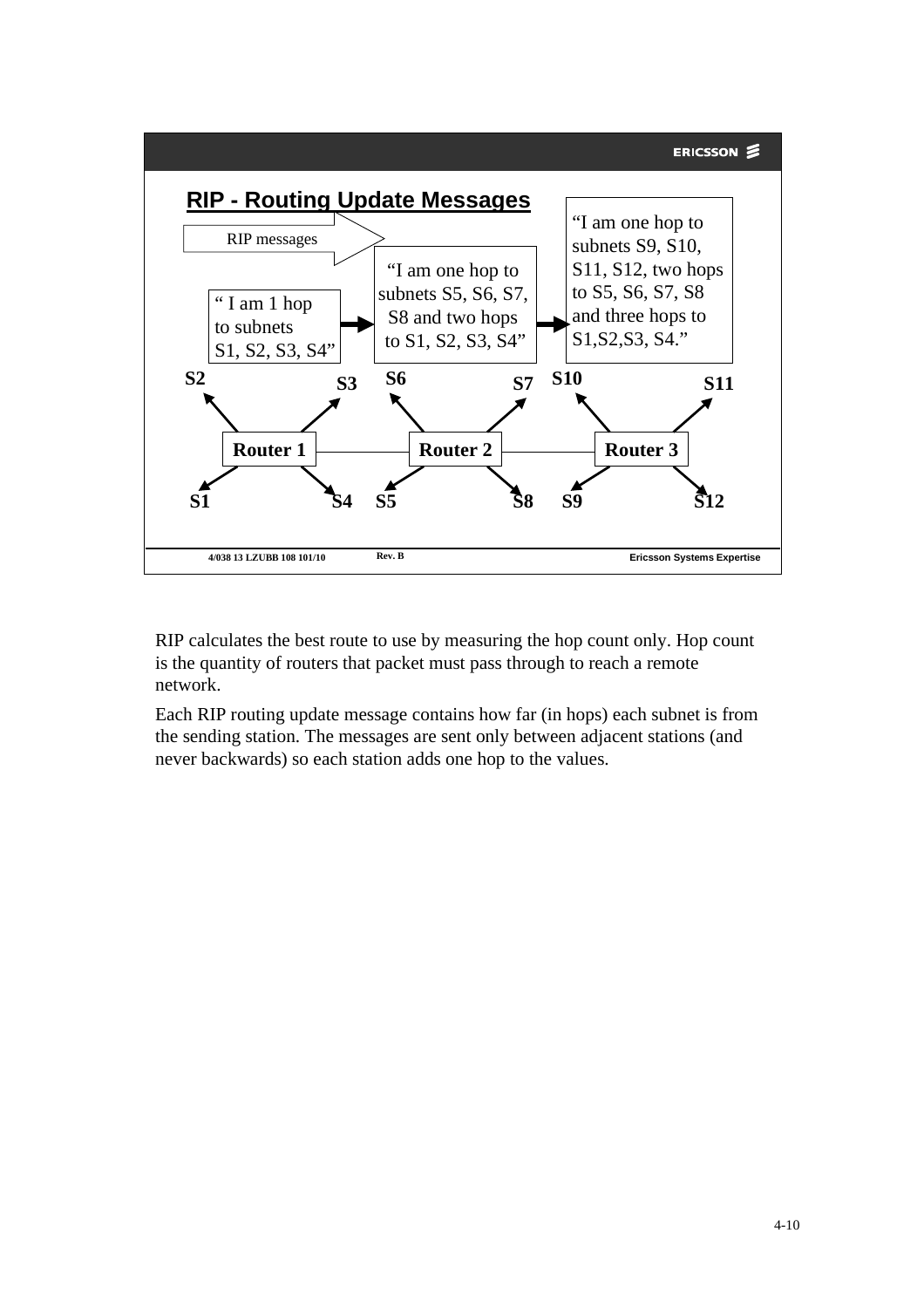

RIP is unable to detect loops and uses a hop count of 15 to denote infinity. This means that packets could circulate around a loop until the hop count reached 15. When the hop count exceeds 15, the route is marked unreachable.

The slow convergence problem can make routers wrongly believe they have a connection to a network, after the connection has failed.

In the example shown above, R1 is aware that its link to network A has failed. However, R2 continues to broadcast RIP messages stating that it can reach network A in 2 hops. Router 1 then assumes it can reach network A via R2 and changes its routing table to show the new route. Both R1 and R2 will continue to exchange RIP messages, increasing the hop count to network A each time, until the count reaches 15 and it is assumed to be unreachable.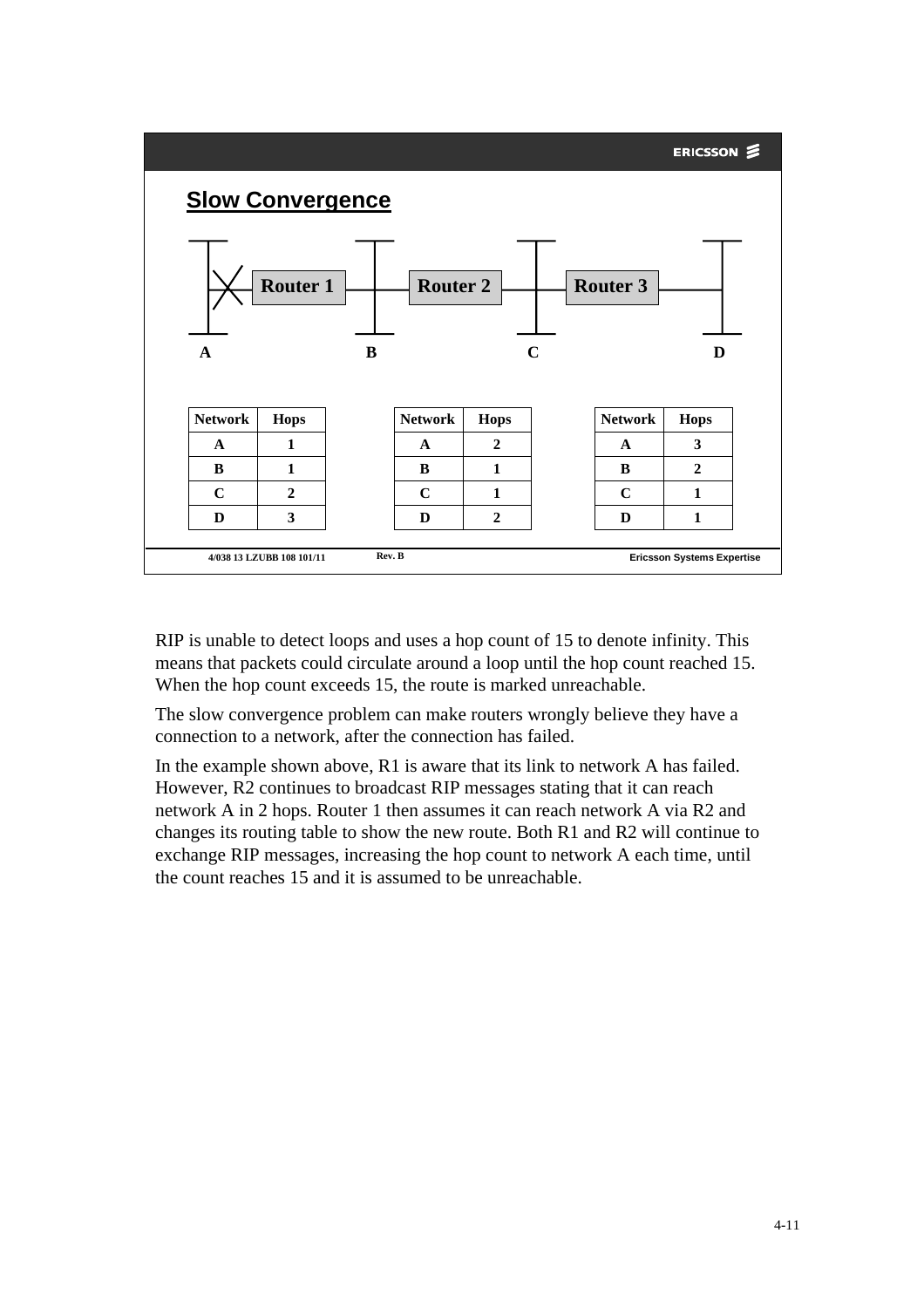|                       |                                                                        |        |                 |              |             |                 | <b>ERICSSON ≶</b>                 |
|-----------------------|------------------------------------------------------------------------|--------|-----------------|--------------|-------------|-----------------|-----------------------------------|
| <b>Split Horizons</b> |                                                                        |        |                 |              |             |                 |                                   |
|                       | <b>Router 1</b>                                                        |        | <b>Router 2</b> |              |             | <b>Router 3</b> |                                   |
| $\mathbf A$           |                                                                        | B      |                 |              | $\mathbf C$ |                 | D                                 |
| <b>Network</b>        | <b>Hops</b>                                                            |        | <b>Network</b>  | <b>Hops</b>  |             | <b>Network</b>  | <b>Hops</b>                       |
| $\mathbf{A}$          | 1                                                                      |        | $\mathbf{A}$    | $\mathbf{2}$ |             | $\mathbf{A}$    | 3                                 |
| B                     | 1                                                                      |        | B               | 1            |             | B               | $\mathbf{2}$                      |
| $\mathbf C$           | $\mathbf{2}$                                                           |        | $\mathbf C$     | 1            |             | $\mathbf C$     | $\mathbf{1}$                      |
| D                     | 3                                                                      |        | D               | $\mathbf{2}$ |             | D               | 1                                 |
|                       | •Never send routing information backwards<br>4/038 13 LZUBB 108 101/12 | Rev. B |                 |              |             |                 | <b>Ericsson Systems Expertise</b> |

RIP specifies a feature called "Split Horizons" to make its operation more stable. Split horizons take advantage of the fact that it is never useful to send information about a route back in the direction from which it came.

In the example shown above, R1 initially advertises that it has a route to network A. there is no reason for R2 to include this route in its update back to R1, as R1 is closer to Network A. The split horizon rule says that R2 should strike this route from any updates it sends to R1.

This rule helps prevent two-node routing loops, as R2 will not inform R1 that it can get to network A through R1, after R1's link to network A has failed.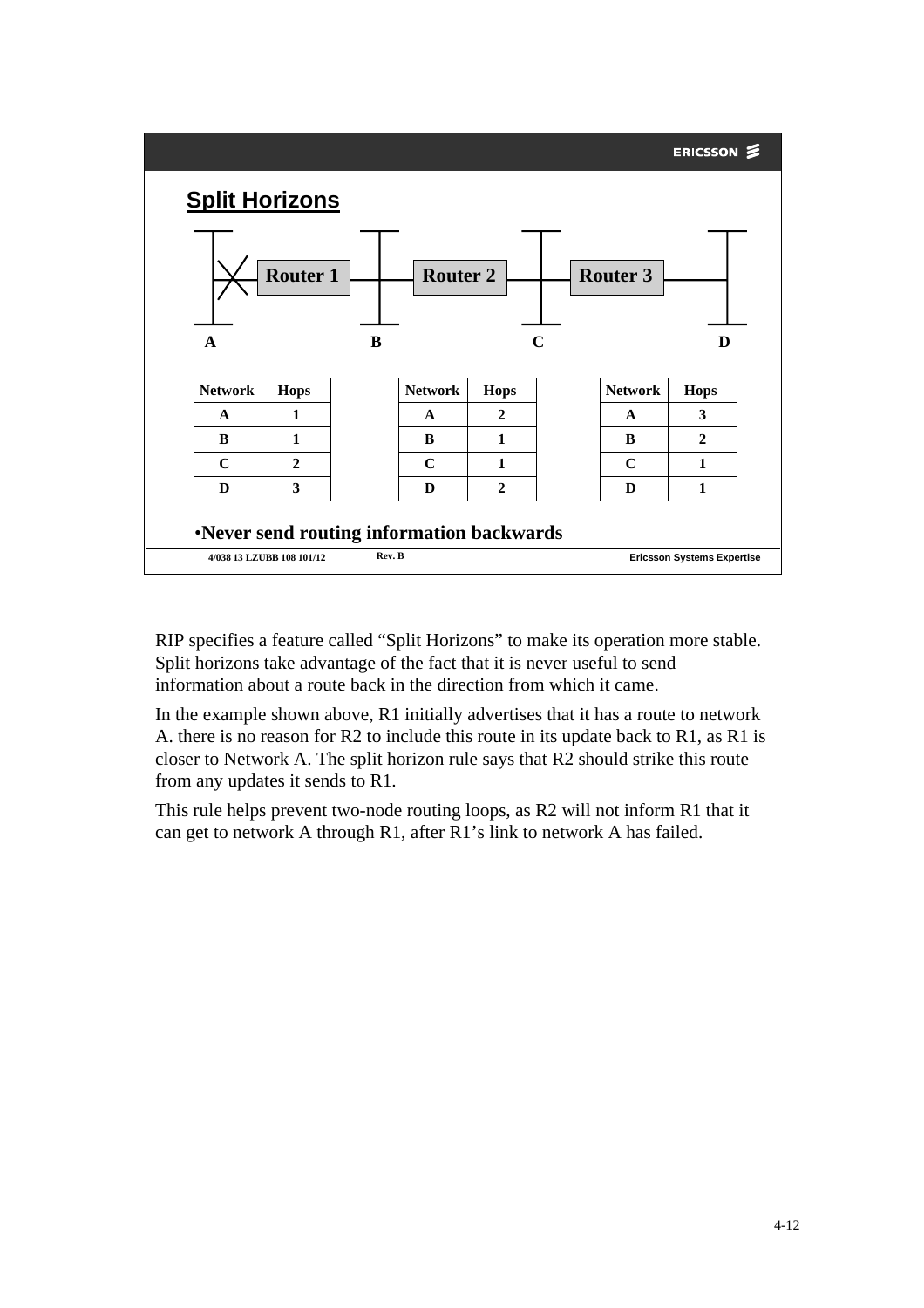|                                                                                                                                                                                                                                                                                                                                                                                        | <b>ERICSSON</b>                   |
|----------------------------------------------------------------------------------------------------------------------------------------------------------------------------------------------------------------------------------------------------------------------------------------------------------------------------------------------------------------------------------------|-----------------------------------|
| <b>Open Shortest Path First (OSPF)</b>                                                                                                                                                                                                                                                                                                                                                 |                                   |
| • Each router sends only the portion of its routing table that<br>describes its own links<br>- to all routers on the internetwork<br>- when network changes occur<br>• Advantages<br>- Fast Convergence<br>- Conserve Network Bandwidth<br>- Route Selection based on a cost metric<br>- Heavy Memory use<br>- CPU Utilisation<br>- Expensive on bandwidth if frequent network changes |                                   |
| Rev. B<br>4/038 13 LZUBB 108 101/13                                                                                                                                                                                                                                                                                                                                                    | <b>Ericsson Systems Expertise</b> |

Open Shortest Path First (OSPF) routing protocol is an example of a link state algorithm, used by routers, that adjusts to network changes quicker than RIP and is more robust. Each router updates the rest of the network with information on the direct connections it has to its neighbours. OSPF is reliable because information is transferred unaltered between routers.

Link-state protocols, of which OSPF is one, broadcast **link state advertisements (LSA)** to their neighbours only when a network change has occurred. They also send an update following a large interval, typically every hour.

Unlike RIP, which is based entirely on "hop count", OSPF uses a cost metric to select the best route. Network administrators can define a preferred path by assigning interface costs when configuring OSPF.

Link-state protocols use large amounts of router memory to store topological databases, as each router keeps a map of the entire network.

When a network experiences frequent changes, link-state routers use a large portion of network bandwidth by sending out LSAs at each network change. After receiving a new LSA, the router must run the Shortest Path First (SPF) algorithm and generate a new routing table. This process places heavy demands on the router's CPU.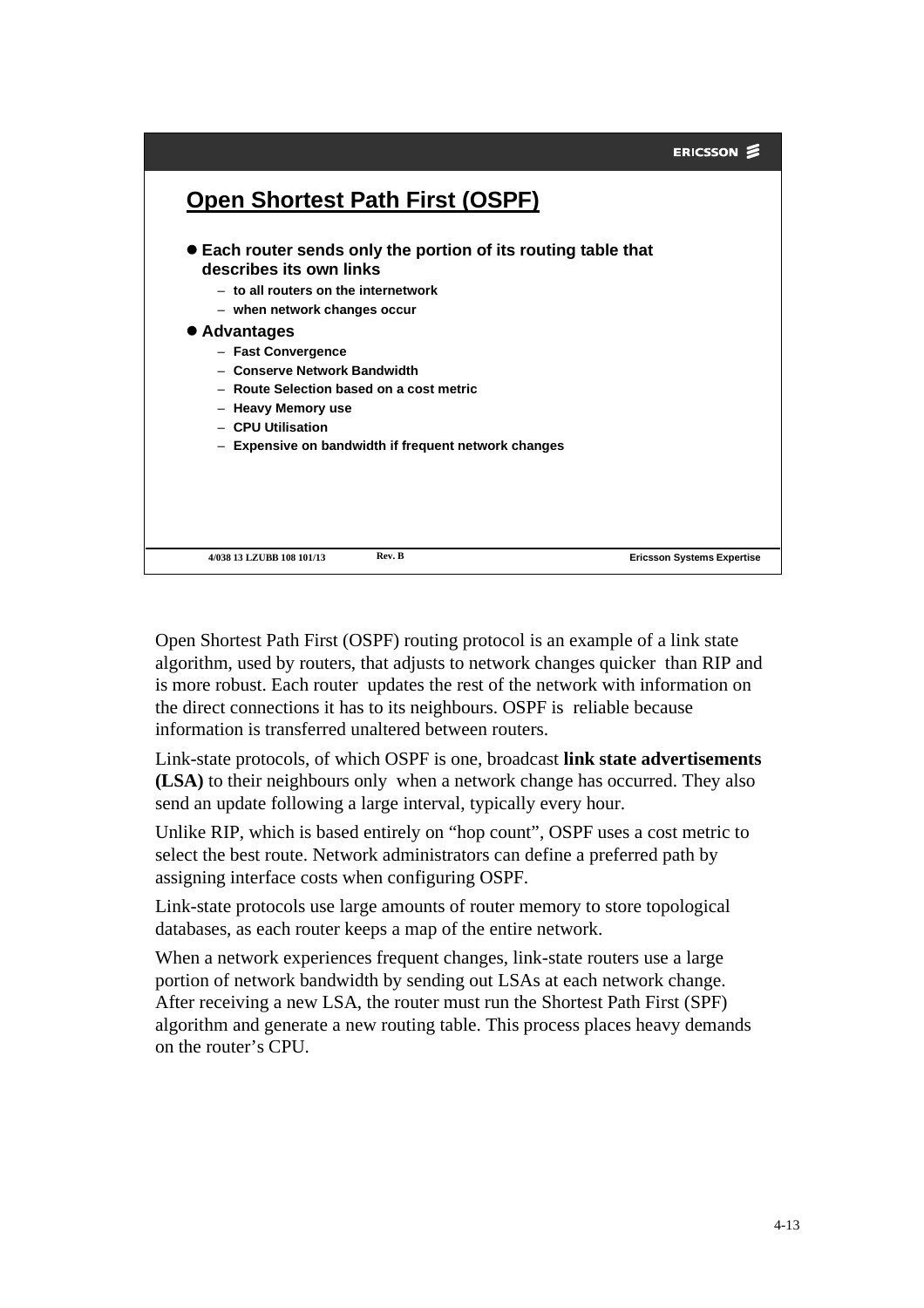

#### **Routing Hierarchy**

Unlike RIP, OSPF can operate within a hierarchy. The largest entity within the hierarchy is an A*utonomous System* (AS). An AS is a collection of networks under a common administration, sharing a common routing strategy. OSPF is an intra-AS (interior gateway) routing protocol, although it is capable of receiving routes from and sending routes to other AS.

An AS can be divided into a number of *areas.* An area is a group of contiguous networks and attached hosts. Routers with multiple interfaces can participate in multiple areas. These routers, which are called *area border routers,* maintain separate topological databases for each area.

A *topological database* is essentially an overall picture of networks in relation to routers. The topological database contains the collection of LSAs received from all routers in the same area. Because routers within the same area share the same information, they have identical topological databases.

The term *domain* is sometimes used to describe a portion of the network in which all routers have identical topological databases.

An area's topology is invisible to entities outside the area. By keeping area topologies separate, OSPF passes less routing traffic than it would if the AS were not partitioned.

Area partitioning creates two different types of OSPF routing, depending on whether the source and destination are in the same or different areas. Intra-area routing occurs when the source and destination are in the same area; interarea routing occurs when they are in different areas.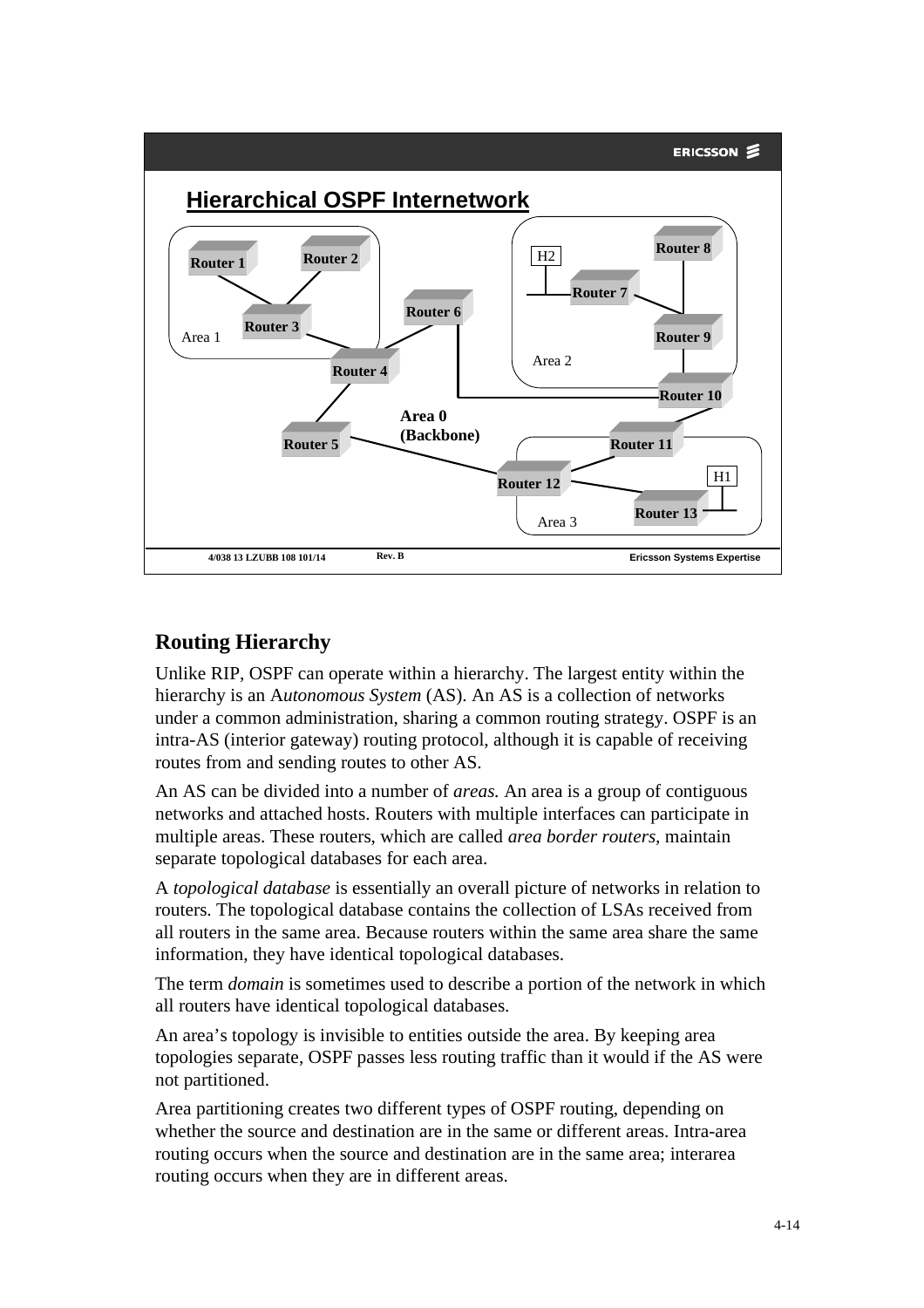In the diagram shown above, Router 4,5,6,10,11 and 12 make up the backbone. If host H1 in area 3 wishes to send a packet to host H2 in area 2, the packet is sent to Router 13, which forwards the packet to Router 12, which sends the packet to Router 11. Router 11 forwards the packet along the backbone to area border router Router 10, which sends the packet through two intra-area routers (Router 9 and Router7) to be forwarded to host H2.

The backbone itself is an OSPF area, so all backbone routers use the same procedures and algorithms to maintain routing information within the backbone that any area router would. The backbone topology is invisible to all intra-area routers, as are individual area topologies to the backbone.

Areas can be defined in such a way that the backbone is not contiguous. In this case, backbone connectivity must be restored through *virtual links*. Virtual Links are configured between any backbone routers that share a link to a nonbackbone area, and function as if they were direct links.

Autonomous System (AS) border routers running OSPF learn about exterior routes through *exterior gateway protocols* (EGPs) such as Exterior Gateway Protocol (EGP) or Border Gateway Protocol (BGP), or through configuration information.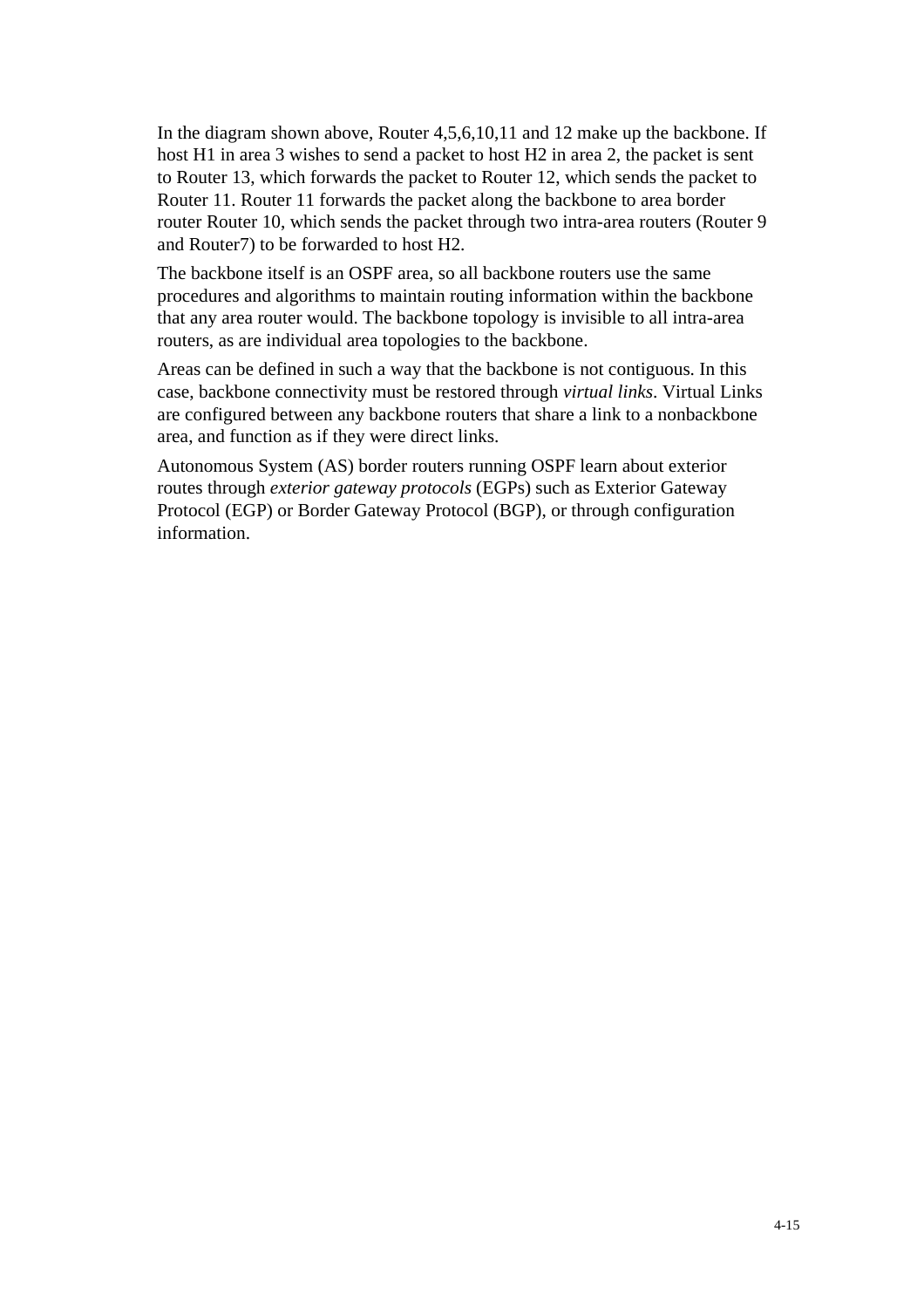

OSPF has certain restrictions when multiple areas are configured. One area must be defined as area 0. Area 0 is also called the backbone because all communication must go through it. Ideally, all areas should be physically connected to area 0. If they are not physically connected to area 0 then they should be logically connected to it. This is because all other areas inject routing information into area 0, which in turn disseminates that information to other areas.

In special cases where a new area is added after the OSPF network has been designed and configured, it is not always possible to provide that new area with direct access to the backbone. In these cases, a virtual link will have to be defined to provide that new area with direct access to the backbone. In these cases, a virtual link will have to be defined to provide the needed connectivity to the backbone. The virtual link provides the disconnected area a logical path to the backbone. The virtual link must be established between two routers that share a common area, and one of these routers must be connected to the backbone.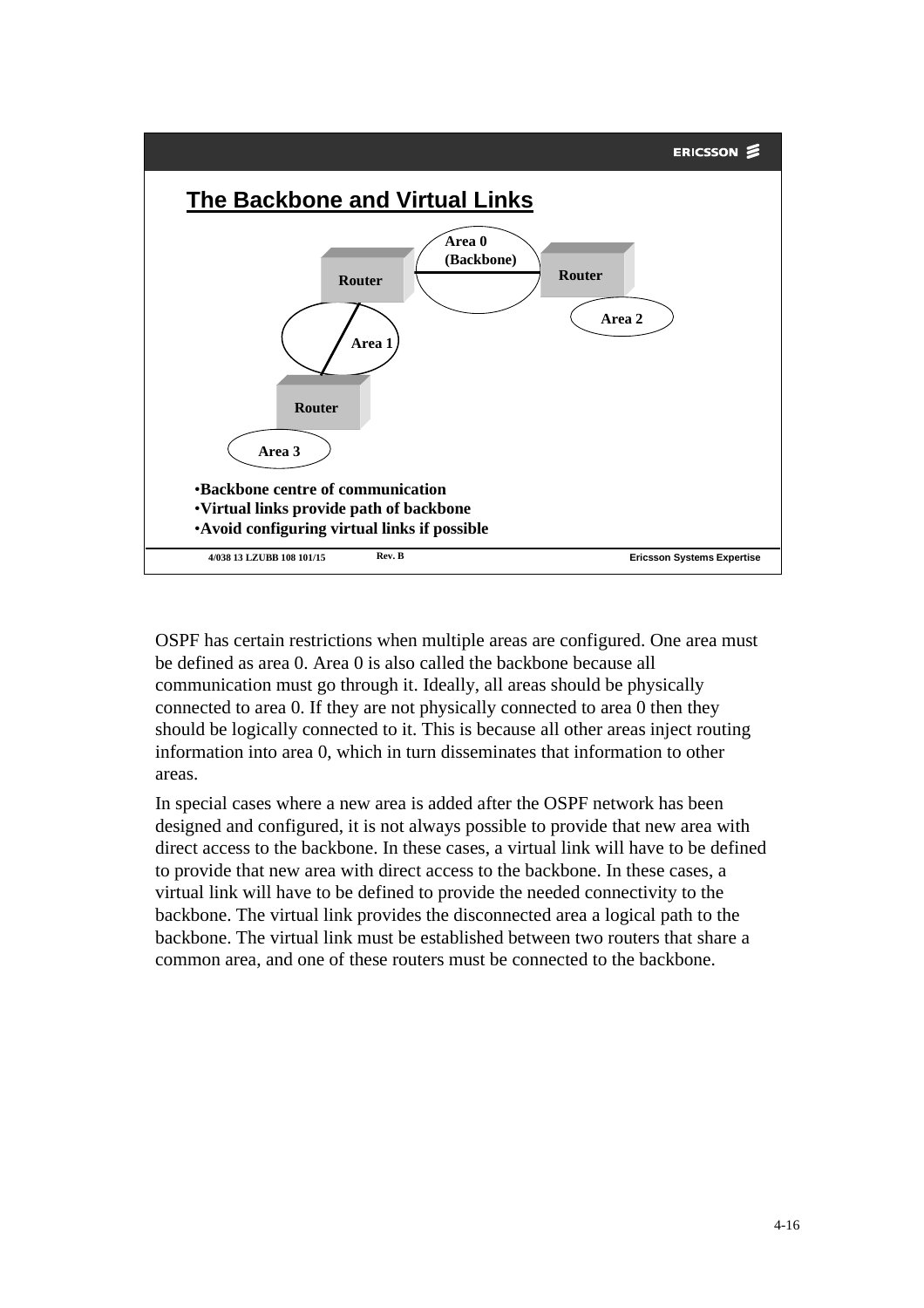

### **Hello Protocol**

The SPF algorithm is the basis for OSPF operations. When an SPF router is powered up, it initialises its routing protocol data structures and then waits for indications from lower-layer protocols that its interfaces are functional.

Once a router is assured that its interfaces are functioning, it uses the OSPF *Hello protocol* to acquire neighbours. Neighbours are routers with interfaces to a common network. The router sends multicast hello packets to its neighbours and receives their hello packets. In addition to helping acquire neighbours, hello packets also act as keepalives to let routers know that other routers are still functional. On *multi-access networks* (networks supporting more than two routers), the hello protocol elects a designated router and a backup designated router. The designated router is responsible, among other things, for generating LSAs for the entire multi-access network. Designated routers allow a reduction in network traffic and in the size of the topological database.

When the link state databases of two neighbouring routers are synchronised, the routers are said to be *adjacent.* Adjacencies are established with some subset of router's neighbours. Routers connected by point-to-point networks, point-tomultipoint networks and virtual links always become adjacent. On broadcast and Non-Broadcast Multi Access (NBMA), all routers become adjacent to both the designated router and the back up designated router. Topological databases are synchronised between pairs of adjacent routers. Adjacencies control the distribution of routing protocol packets. These packets are sent and received only on adjacencies.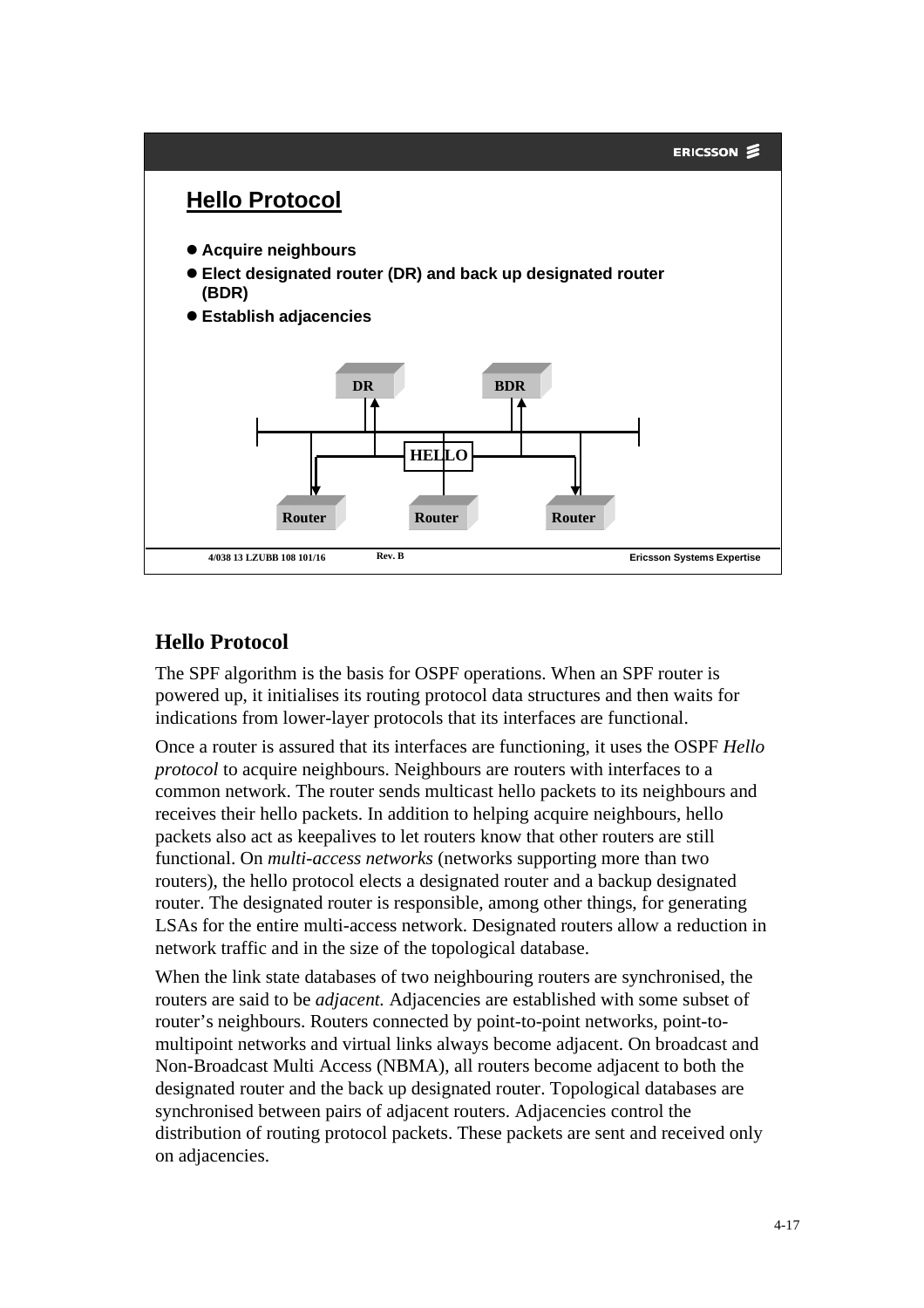Each router periodically sends an LSA. LSAs are also sent when a router's state changes. LSAs include information on a router's adjacencies. By comparing established adjacencies to link states, failed routers can be quickly detected and the network's topology altered appropriately. From the topological database generated from LSAs, each router calculates a shortest-path tree, with itself as root. The shortest-path tree, in turn, yields a routing table.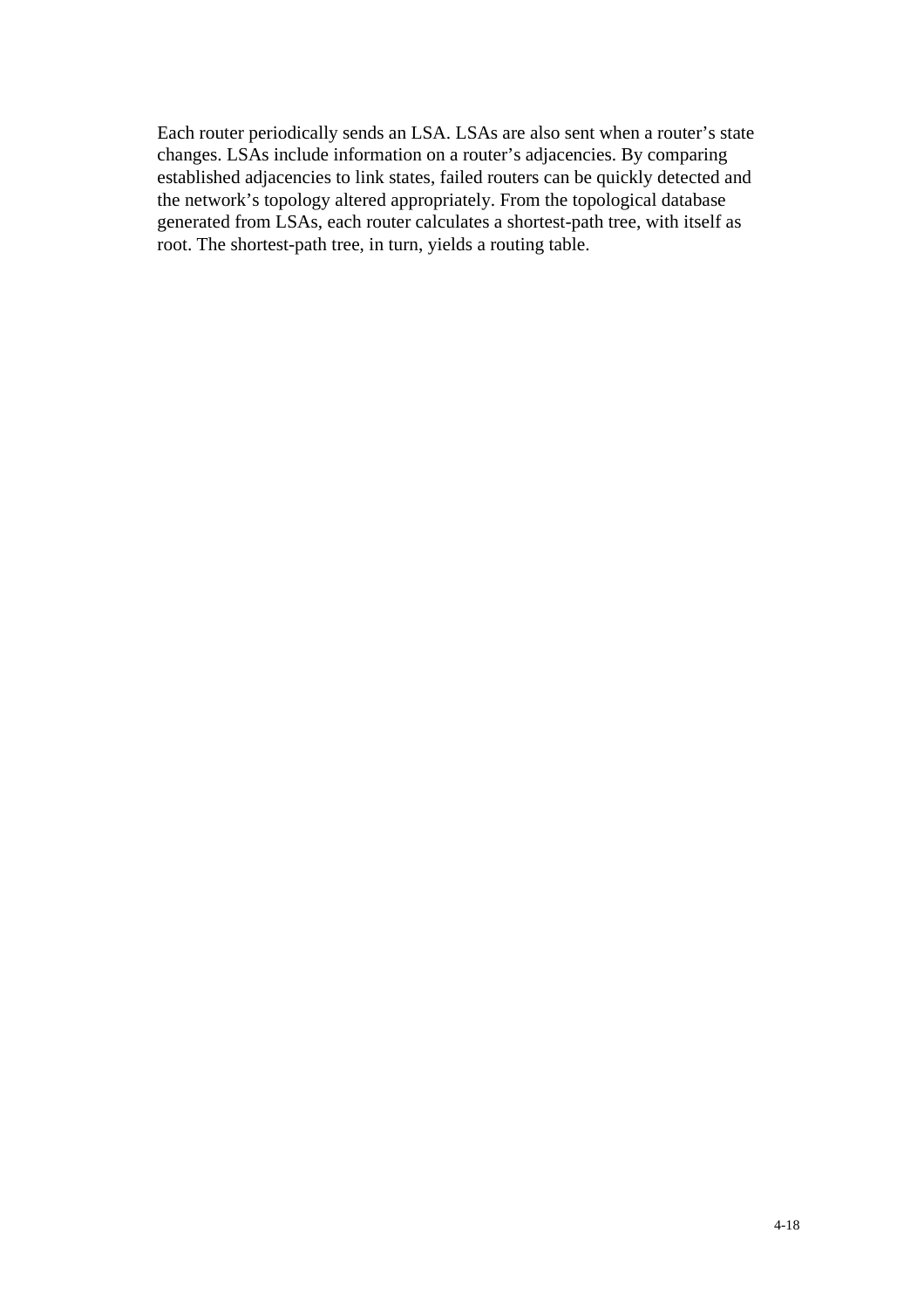|                                                          | <b>ERICSSON</b>                   |
|----------------------------------------------------------|-----------------------------------|
| <b>Border Gateway Protocol (BGP)</b>                     |                                   |
| • The BGP was designed to route between routing domains. |                                   |
| • BGP is an Exterior Gateway Protocol (EGP)              |                                   |
| • BGP performs three types of routing:                   |                                   |
| - interautonomous system routing                         |                                   |
| - intra-autonomous system routing                        |                                   |
| - pass-through autonomous system routing                 |                                   |
|                                                          |                                   |
| Rev. B<br>4/038 13 LZUBB 108 101/17                      | <b>Ericsson Systems Expertise</b> |

BGP performs interdomain routing in TCP/IP networks. BGP is an Exterior Gateway Protocol (EGP), which means that it performs routing between multiple autonomous systems or domains and exchanges routing and reachability information with other BGP systems.

BGP was developed to replace its predecessor, the now-obsolete Exterior Gateway Protocol (EGP), as the standard exterior gateway-routing protocol used in the global Internet. BGP solves serious problems with EGP and scales to Internet growth more efficiently.

The BGP was designed to route between routing domains. In the terminology of the Internet, a routing domain is called an autonomous system (AS).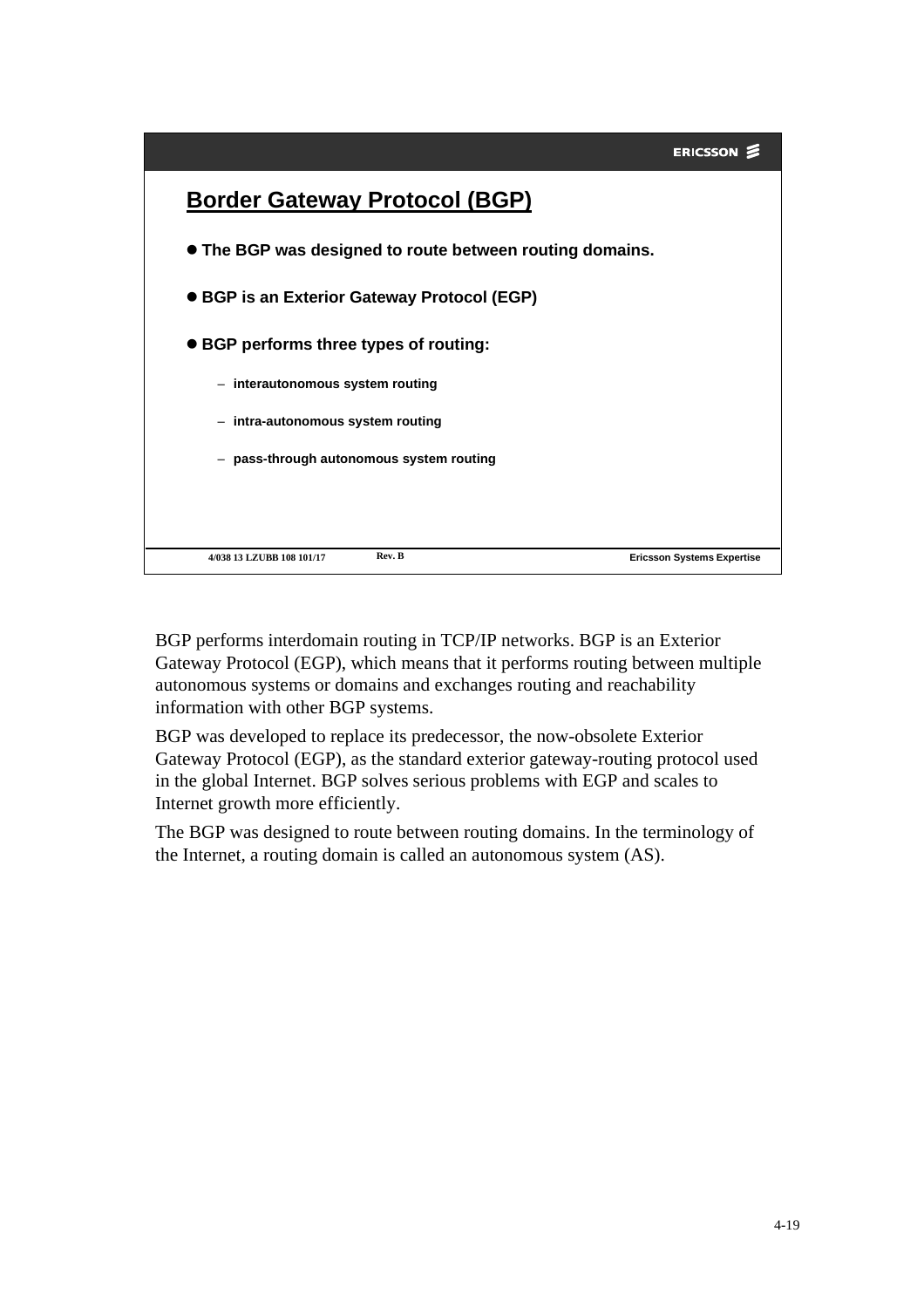

Although BGP was designed an inter-AS protocol, it can be used both within and between Autonomous Systems. In total BGP performs three types of routing: *interautonomous system routing, intra-autonomous system routing,* and *passthrough autonomous system routing*.

*Interautonomous system routing* occurs between two or more BGP routers in different autonomous systems. Peer routers in these systems use BGP to maintain a consistent view of the internetwork topology. BGP neighbours communicating between autonomous systems must reside on the same physical network. BGP is frequently used to provide path determination to provide optimal routing within the Internet.

*Intra-autonomous system routing* occurs between two or more BGP routers located within the same autonomous system. Peer routers within the same autonomous system use BGP to maintain a consistent view of the system topology. BGP is also used to determine which router will serve as the connection point for specific external autonomous systems. Once again, the Internet provides an example of interautonomous system routing. The BGP protocol can provide both inter- and intra-autonomous system routing services.

*Pass-through autonomous system routing* occurs between two or more BGP peer routers that exchange traffic across an autonomous system that does not run BGP. In a pass-through autonomous system environment, the BGP traffic did not originate within the autonomous system in question and is not destined for a node in the autonomous system. BGP must interact with whatever intra-autonomous system routing protocol is being used to successfully transport BGP traffic through that autonomous system.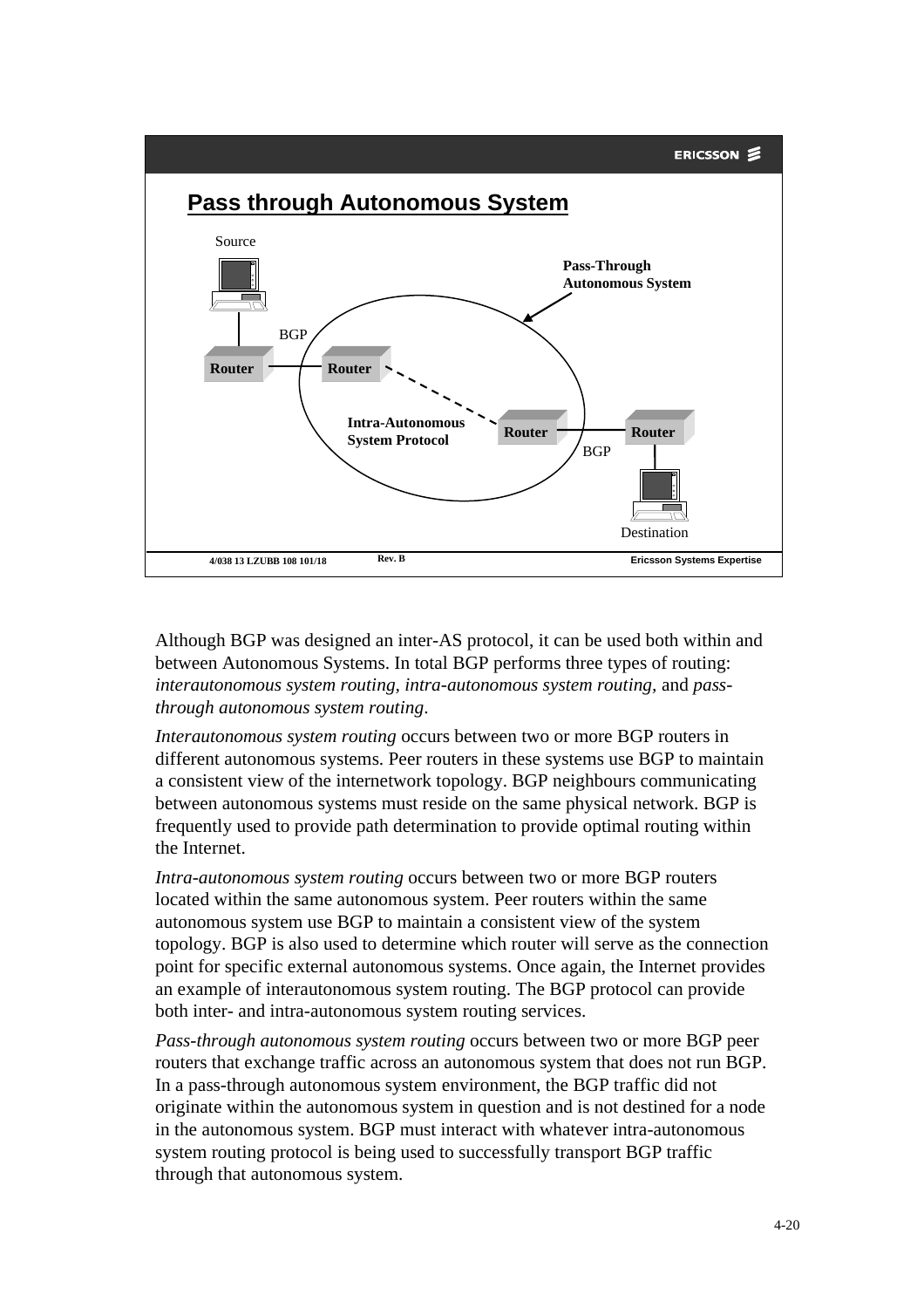

#### **BGP Operation**

As with any routing protocol, BGP maintains routing tables, transmits routing updates, and bases routing decisions on routing metrics. The primary function of a BGP system is to exchange network-reachability information, including information about the list of autonomous system paths, with other BGP systems. This information can be used to construct a graph of autonomous system connectivity from which routing loops can be pruned and with which autonomous system-level policy decisions can be enforced.

BGP constructs a graph of ASs based on the information exchanged between BGP neighbours. This graph is also referred to as a tree. BGP views the Internet as a collection of ASs, with each AS identified by an AS number. Connections between two ASs together form a path, and the collection of path information forms a route to reach a specific destination.

BGP is a path vector protocol used to carry routing information between autonomous systems. The term *path vector* comes from the fact that BGP routing information carries a sequence of AS numbers, which indicates the path a route has traversed. BGP uses TCP as its transport protocol. This ensures that all the transport reliability such as retransmission is taken care of by TCP and does not need to be implemented in BGP itself.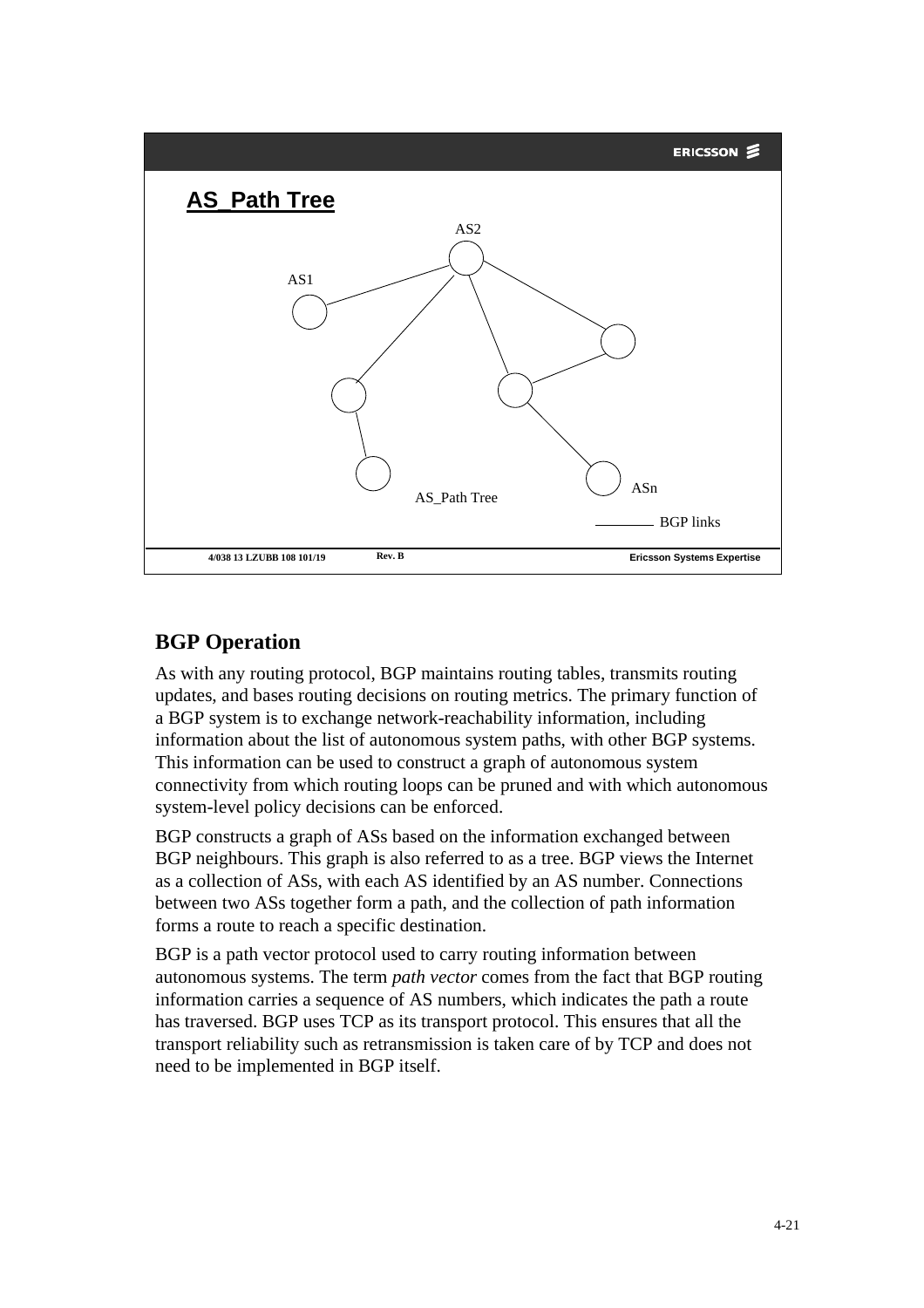

#### The following is an example on how BGP operates.

Two BGP routers form a transport protocol connection between each other. These routers are called *neighbours or peers.* The diagram above illustrates this relationship. Peer routers exchange multiple messages to open and confirm the connection parameters, such as the BGP version running between the two peers. In case of any disagreement between the peers, notification errors are sent, and the peer connection does not get established.

The initial data exchange between two routers is the entire BGP routing table as shown in the diagram above. Incremental updates are sent as network information changes. The incremental update approach has shown an enormous improvement as far as CPU overhead and bandwidth allocation compared with complete periodic updates used by the previous protocols such as EGP.

Routes are advertised between a pair of BGP routers in UPDATE messages. The update messages consist of network number and AS path pairs. The AS path contains the string of ASs through which the specified network can be reached. The UPDATE message also contains the path attributes, which include such information as the degree of preference or metric for a particular route. These metrics are typically assigned by a network administrator.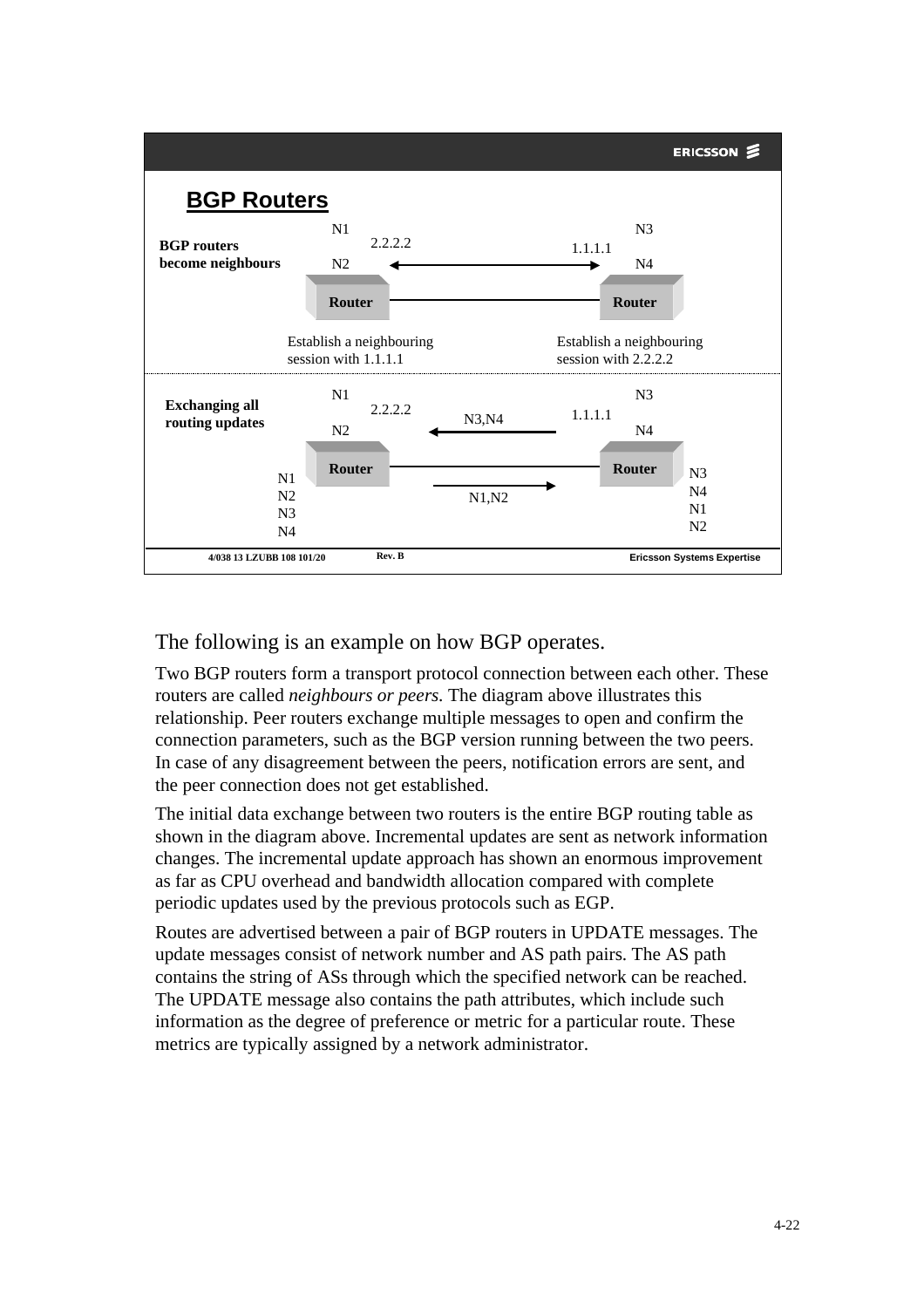

In case of information changes, such as route being unreachable or having a better path, BGP informs its neighbours by withdrawing the invalid routes and injecting new routing information. As shown in the diagram above, withdrawn routes are part of the UPDATE message. These are the routes that are no longer available for use. The diagram above also shows a steady state situation, if no routing changes occur, the routes exchange only KEEPALIVE packets.

KEEPALIVE messages are sent periodically between BGP neighbours to ensure that the connection is kept alive. KEEPALIVE packets should not cause any strain on the router CPU or link bandwidth as they consume a minimal bandwidth.

BGP keeps a table version number to keep track of the instance of the BGP routing table. If the table changes, BGP will increment the table version. A table version that is incrementing rapidly is usually an indication of instabilities in the network.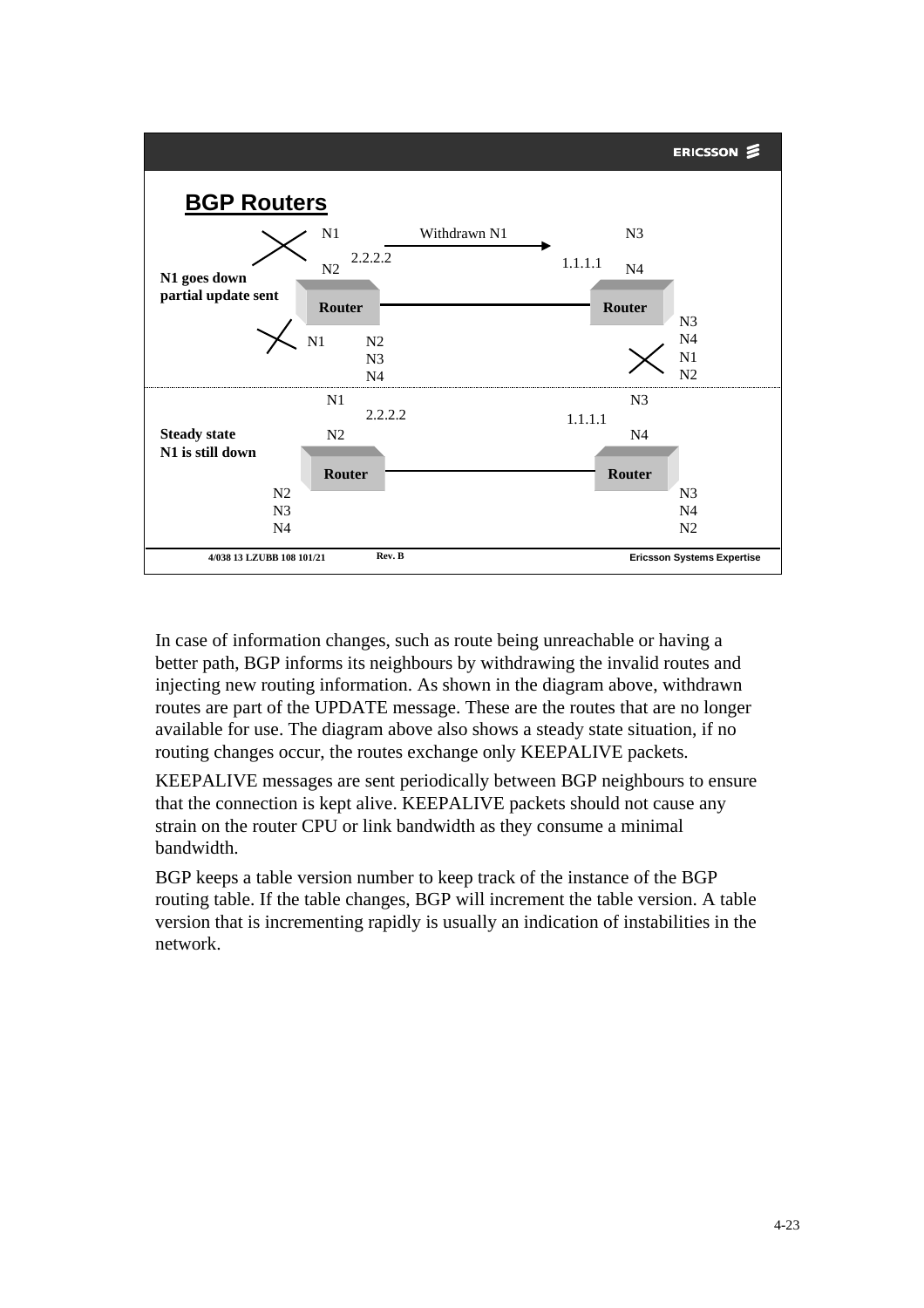## **Summary**

•In chapter 4 we looked at how routing works. We discussed the difference between default gateway and proxy ARP.

•We discussed the two types of routing, static and dynamic routing. •We examined three routing protocols, namely RIP, OSPF and BGP. •We explained the operation of RIP, OSPF and BGP.

**4/038 13 LZUBB 108 101/22**

**FREV. B Expertise**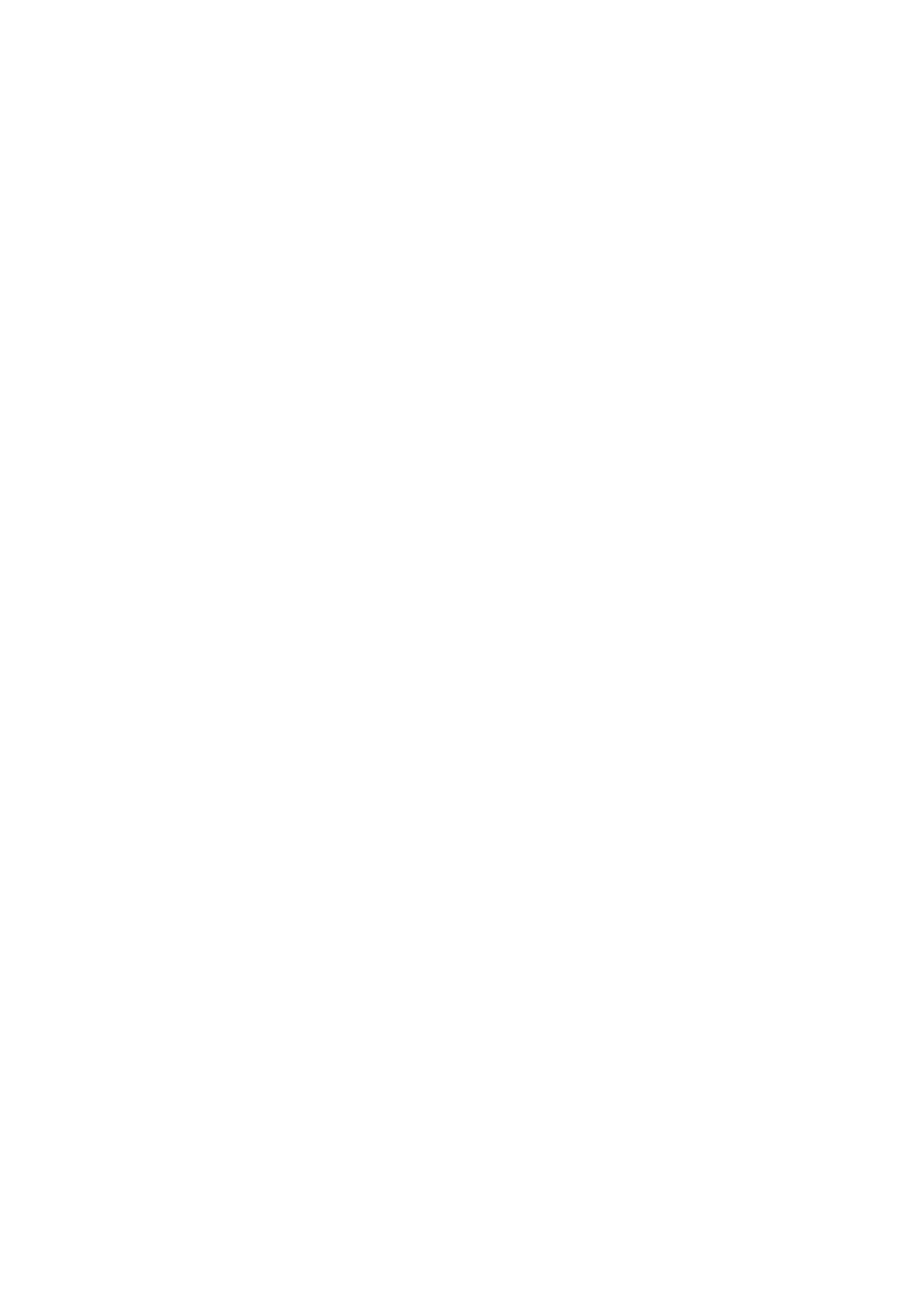# Chapter 5

## Application Protocols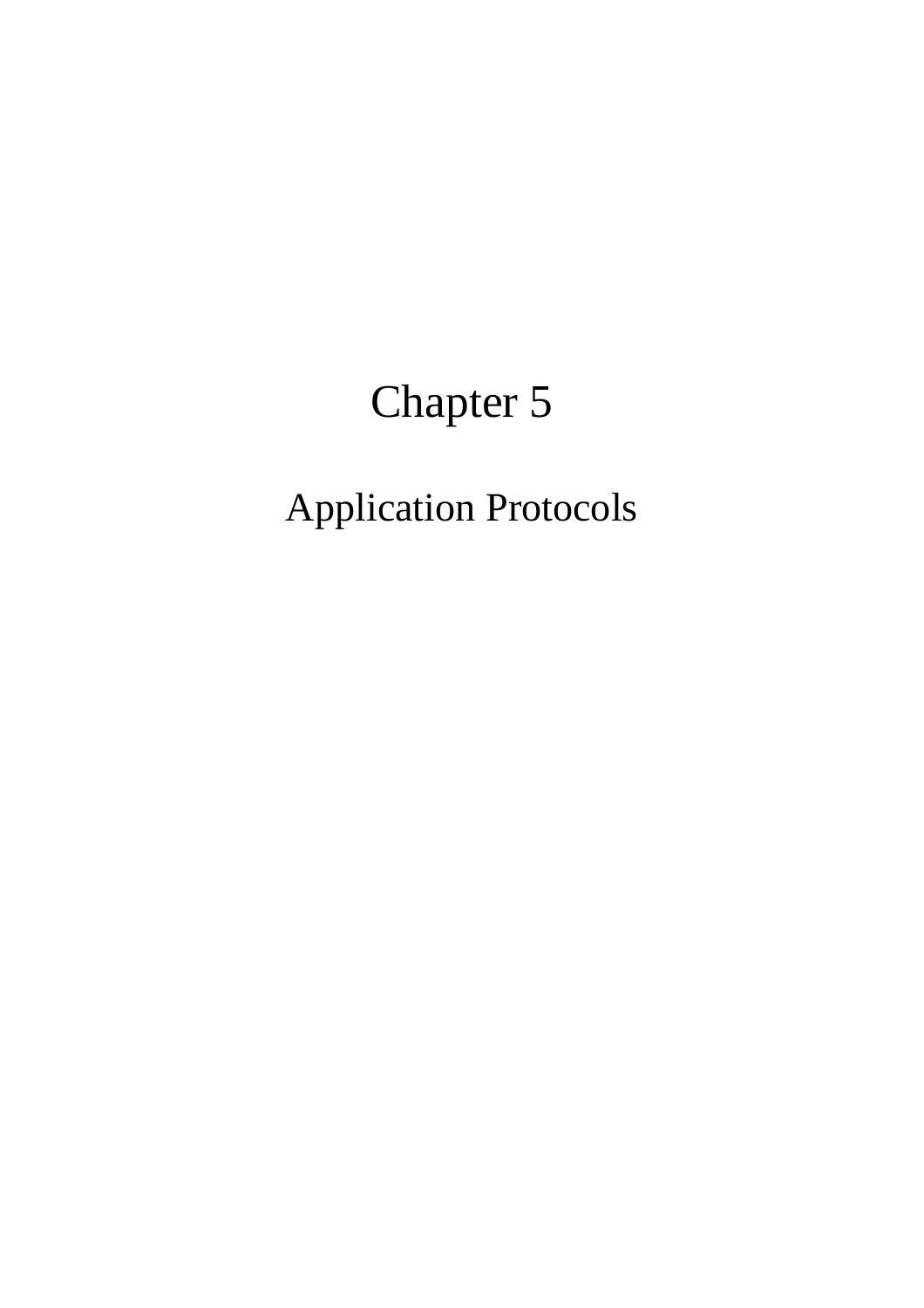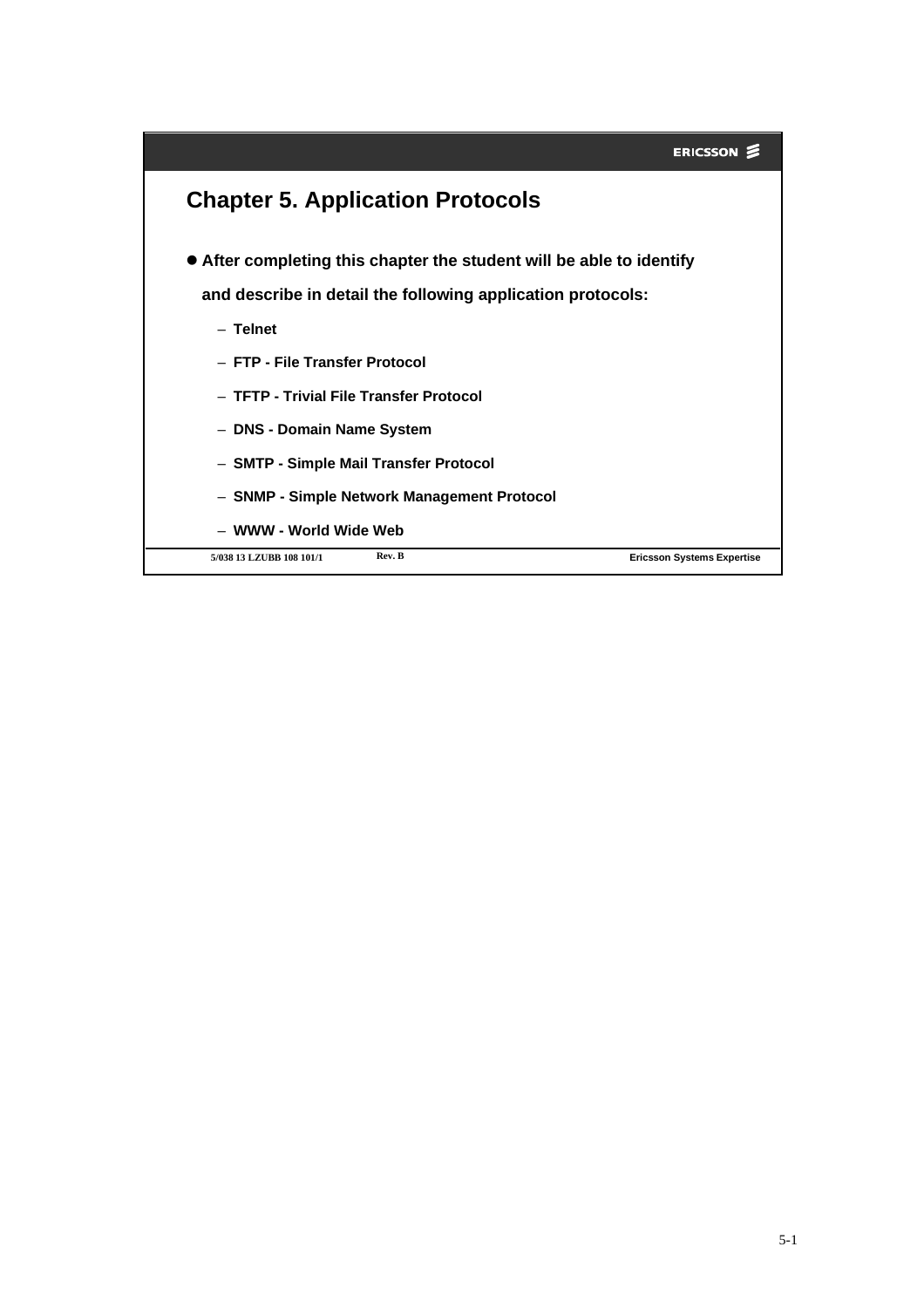## **Application Protocols**



The TCP/IP protocol suite includes application protocols such as:

- Telnet for interactive terminal access to remote internet hosts
- FTP (File Transfer Protocol) for high-speed disk-to-disk file transfer
- SMTP (Simple Mail Transfer Protocol) as an internet mailing system.

These application protocols use either UDP or TCP as a transport mechanism. Remember that UDP is unreliable and offers no flow control, so in this case the application has to provide its own recovery and flow control routines. However, most application protocols use TCP, but there are applications built on UDP to provide better performance through reduced protocol overhead.

Most of the application protocols use the client/server model of interaction.

A server is an application that offers a service to Internet users. A client is a requester of a service. An application consists of both a server and a client part, which can run on the same or on separate systems.

Users usually invoke the client part of the application, which builds a request for a particular service and sends it to the server part of the application using TCP/IP as a transport vehicle.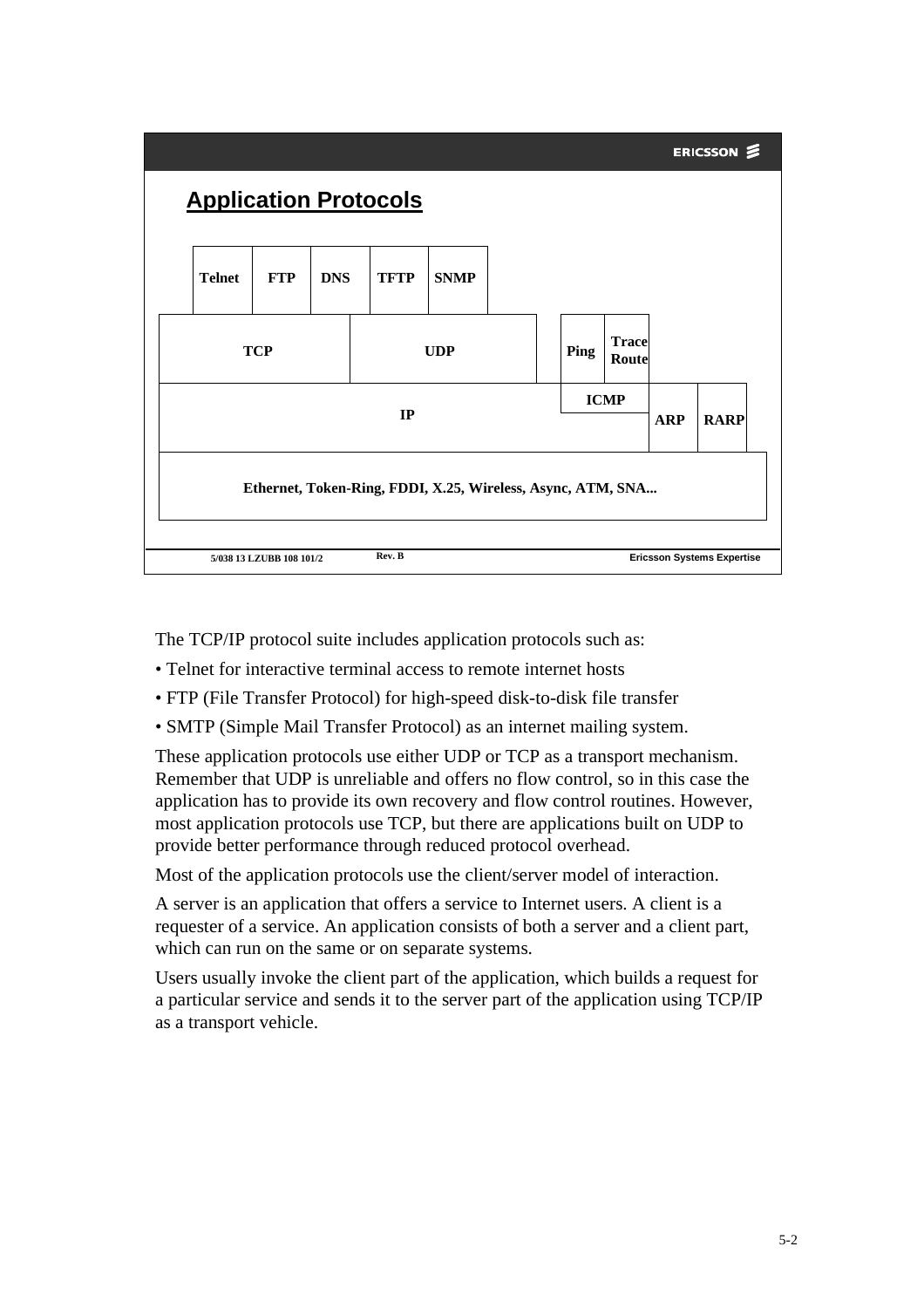

The Telnet protocol provides a standardised interface, through which a program on one host (the Telnet client) may access the resources of another host (the Telnet server) as though the client were a local terminal connected to the server. Telnet is also used for logging into bridges, routers and other network devices for management purposes such as configuration.

For example, a user on a workstation on a LAN may connect to a host attached to the LAN as though the workstation were a terminal attached directly to the host. Of course, Telnet may be used across WANs as well as LANs.

Telnet works as follows:

• A user accesses the Telnet application and selects the destination host (IP address or computer name).

• During the login session, the user interacts with the local Telnet service. The local Telnet sets up a TCP connection to the Telnet server (on port 23) at the remote host.

• The local Telnet exchanges data with the remote Telnet service. The remote Telnet service interacts with applications at the destination host. It is up to the local (client) and remote (server) Telnets to create the appropriate terminal emulation that enables the local terminal to talk to the remote application.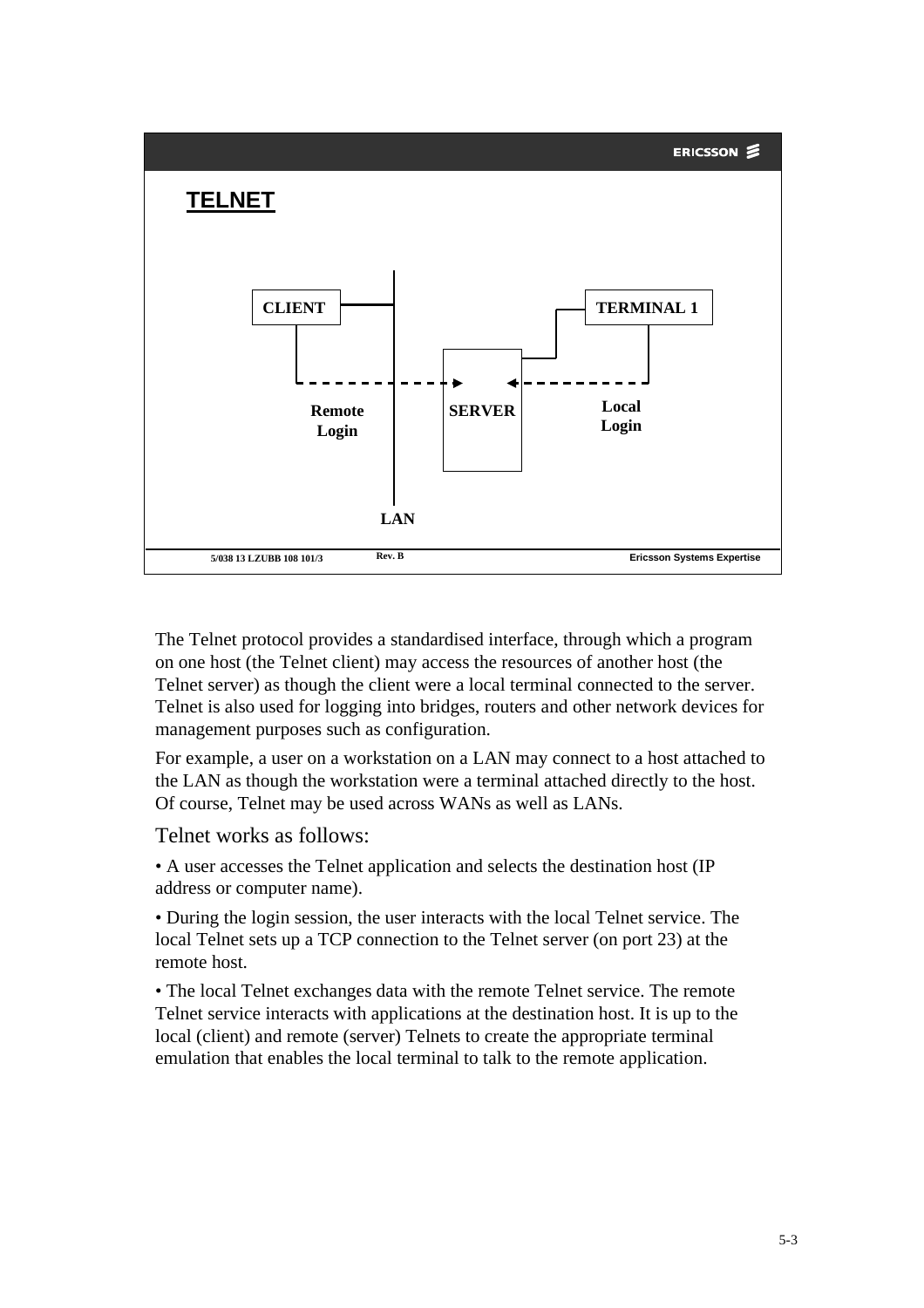

FTP is used to transfer/copy files from one machine to another. FTP allows anyone on the Internet to log in and download whatever files have been placed on an FTP server.

FTP uses TCP as a transport protocol to provide reliable end-to-end connections. Two connections are used: one for FTP control information, port 21 and one purely for the data being transferred, port 20.

As soon as a session is requested, TCP attempts to open a connection to a remote port (21). A user-name, password, all of the commands issued by the user and responses to them are passed over this connection.

If authentication is successful, an end-to-end connection is opened between port 20 on the client and server side for the data transfer.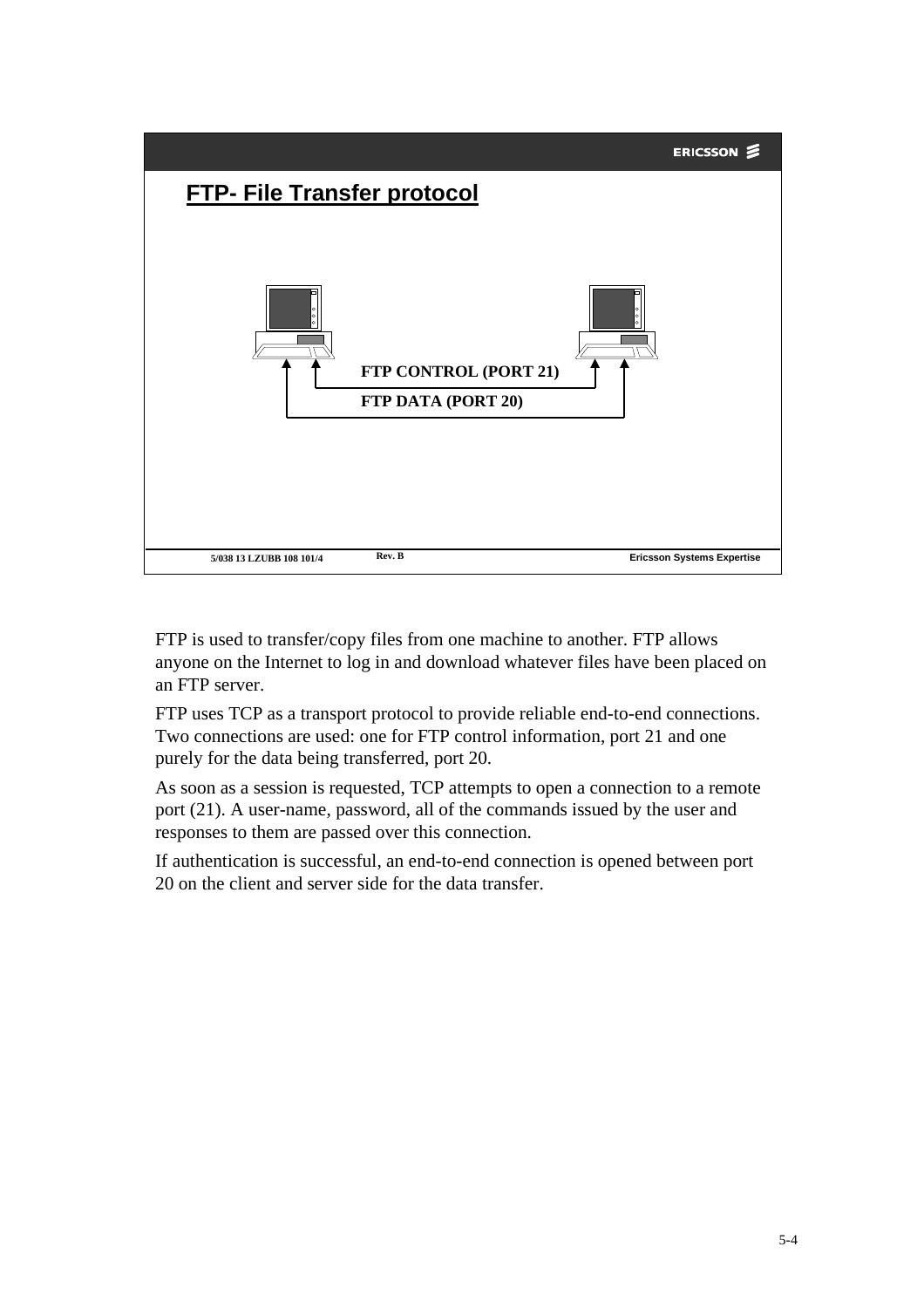

There exists a second file transfer service known as Trivial File Transfer Protocol (TFTP). TFTP is an extremely simple protocol to transfer files. TFTP differs from FTP in several ways.

•First communication between a TFTP client and server uses UDP (port 69) and not TCP. Therefore it lacks the FTP/TCP features such as sequencing, windowing and full duplex operation.

•TFTP only supports file transfer. That is, TFTP does not support interaction and does not have a large set of commands.

•TFTP does not have authorisation. A client does not send a login name or password; a file can be transferred only if the file permissions allow global access.

Although TFTP is not as powerful as FTP, TFTP has two advantages:

- TFTP can be used in environments where UDP only is available.
- The code for TFTP requires less memory than the code for FTP.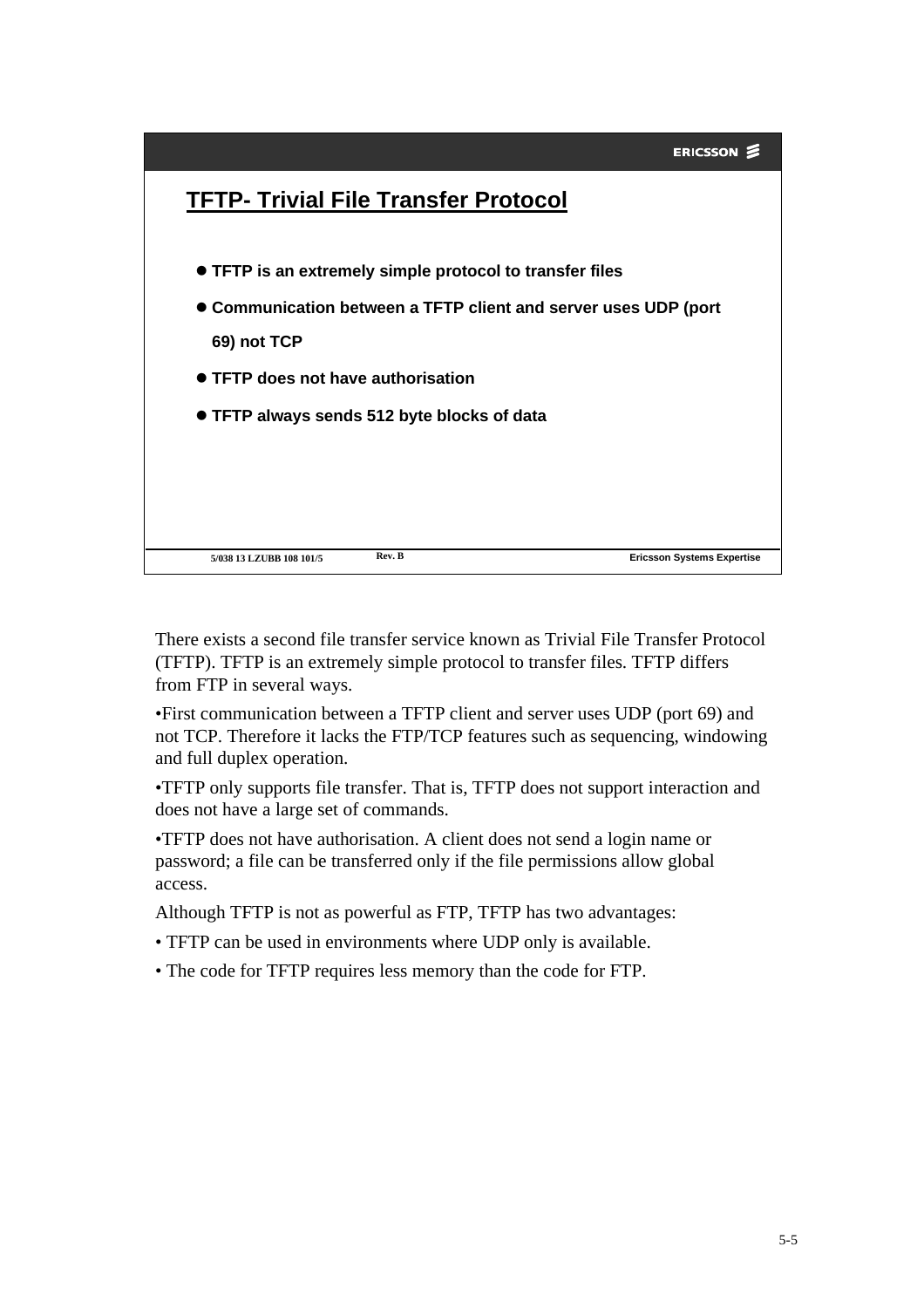### **Protocol Description**

Any data transfer begins with a request to read or write a file. If the server grants the request, the connection is opened and the file is sent in blocks of 512 bytes. Blocks of the file are numbered consecutively, starting at 1. Each data packet must be acknowledged by an acknowledgement packet before the next one can be sent. Note that it is the application (TFTP) that handles the acknowledgement, not the transport layer. Termination of the transfer is assumed to be on a data packet of less than 512 bytes.

Almost all errors will cause termination of the connection (lack of reliability). If a packet gets lost in the network, a timeout occurs, after which a retransmission of the last packet (data or acknowledgement) takes place.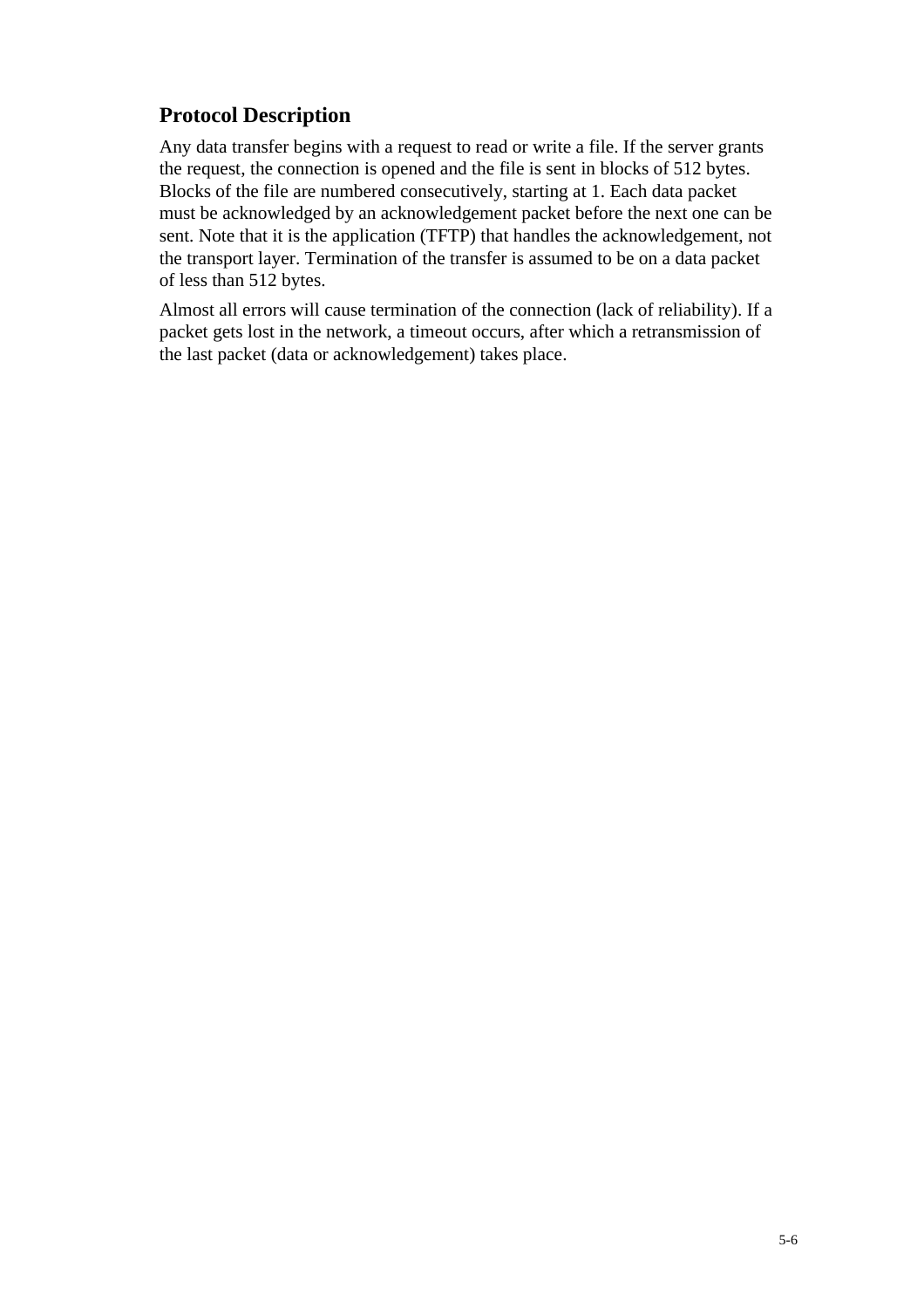

Each computer is assigned an Internet Protocol address that appears in each IP datagram sent to the computer. Anyone who has used the Internet knows that users do not need to remember or enter the IP addresses. Computers are also assigned symbolic names; application software allows a user to enter one of the symbolic names when identifying a specific computer.

Although symbolic names are convenient for humans, they are inconvenient for computers. The underlying network protocols only understand addresses, so some mechanism to map symbolic names to IP addresses is required.

The application software translates computer names into equivalent Internet addresses. A database for implementing the naming scheme is distributed across the internet. This method of mapping the symbolic names to IP addresses through a distributed database is known as the Domain Name System (DNS).

Whenever an application program needs to translate a name, the application becomes a client of the naming system. The client sends a request message to a name server, which finds the corresponding address and sends a reply message. If a name server cannot answer a request, it temporarily becomes the client of another name server, until a server is found that can answer the request.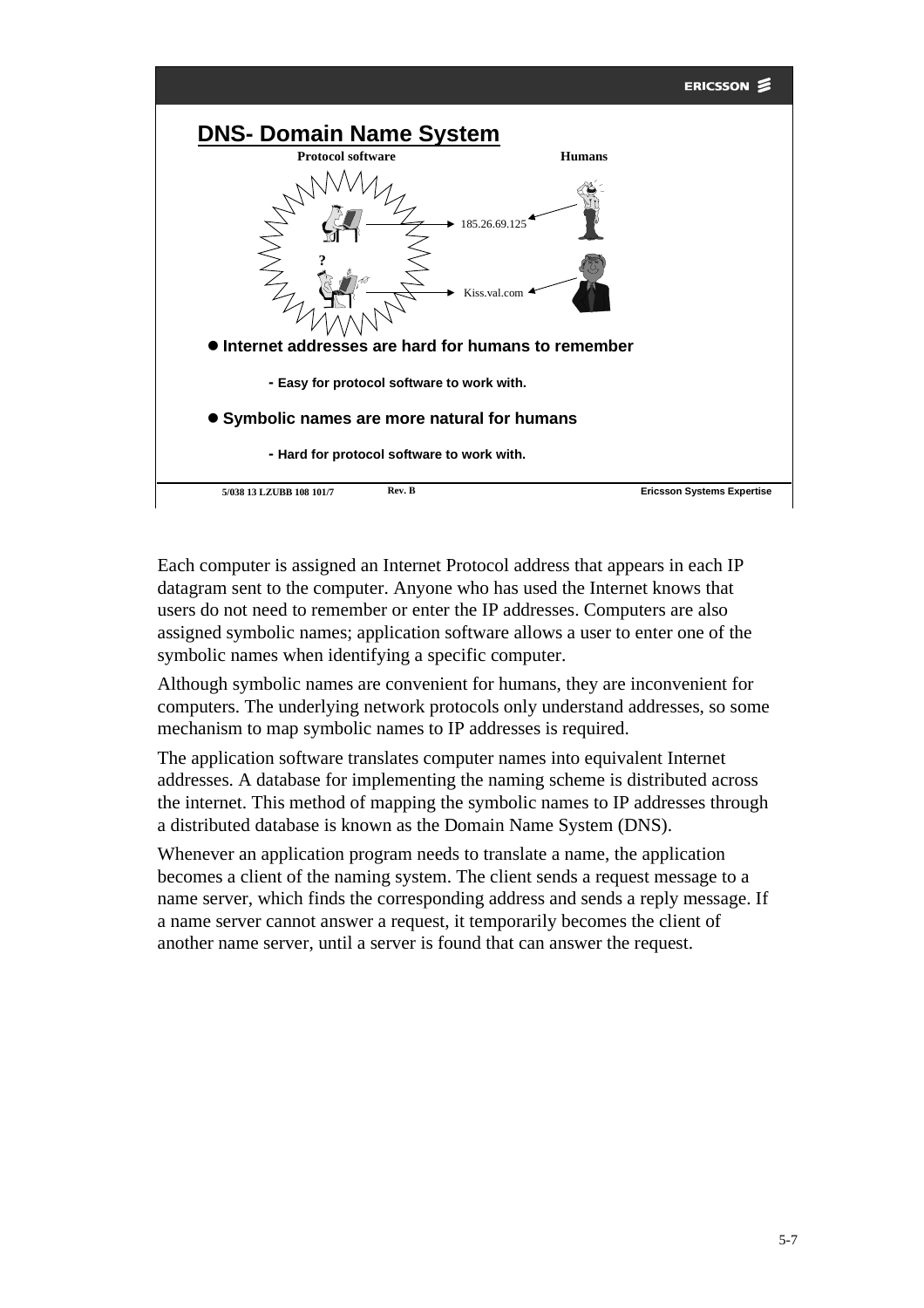



As previously mentioned, the naming scheme used in the Internet is called the Domain Name System (DNS). The DNS is based on a hierarchical scheme, with the most significant part of the name on the right. The leftmost segment is the name of the individual computer. Other segments in a domain name identify the group that owns the name. For example, the Burger Department at Pizza has the domain name:

Burger.Krusty.cookie.Pizza.ie

Basically the Internet is divided into hundreds of top-level domains, where each domain covers many hosts. Each domain is partitioned into subdomains, and these are further partitioned, and so on.

There are two types of top-level domains - generic and countries. The generic domains are:

| com | <b>Commercial organisation</b>      |
|-----|-------------------------------------|
| edu | <b>Educational institution</b>      |
| gov | <b>Government organisation</b>      |
| mil | <b>Military group</b>               |
| net | <b>Major network support center</b> |
| org | Organisation other than those above |
| int | <b>International organisation</b>   |

The country domains include a two letter entry for every country, as defined in ISO 3166. For example, .ie = Ireland**.**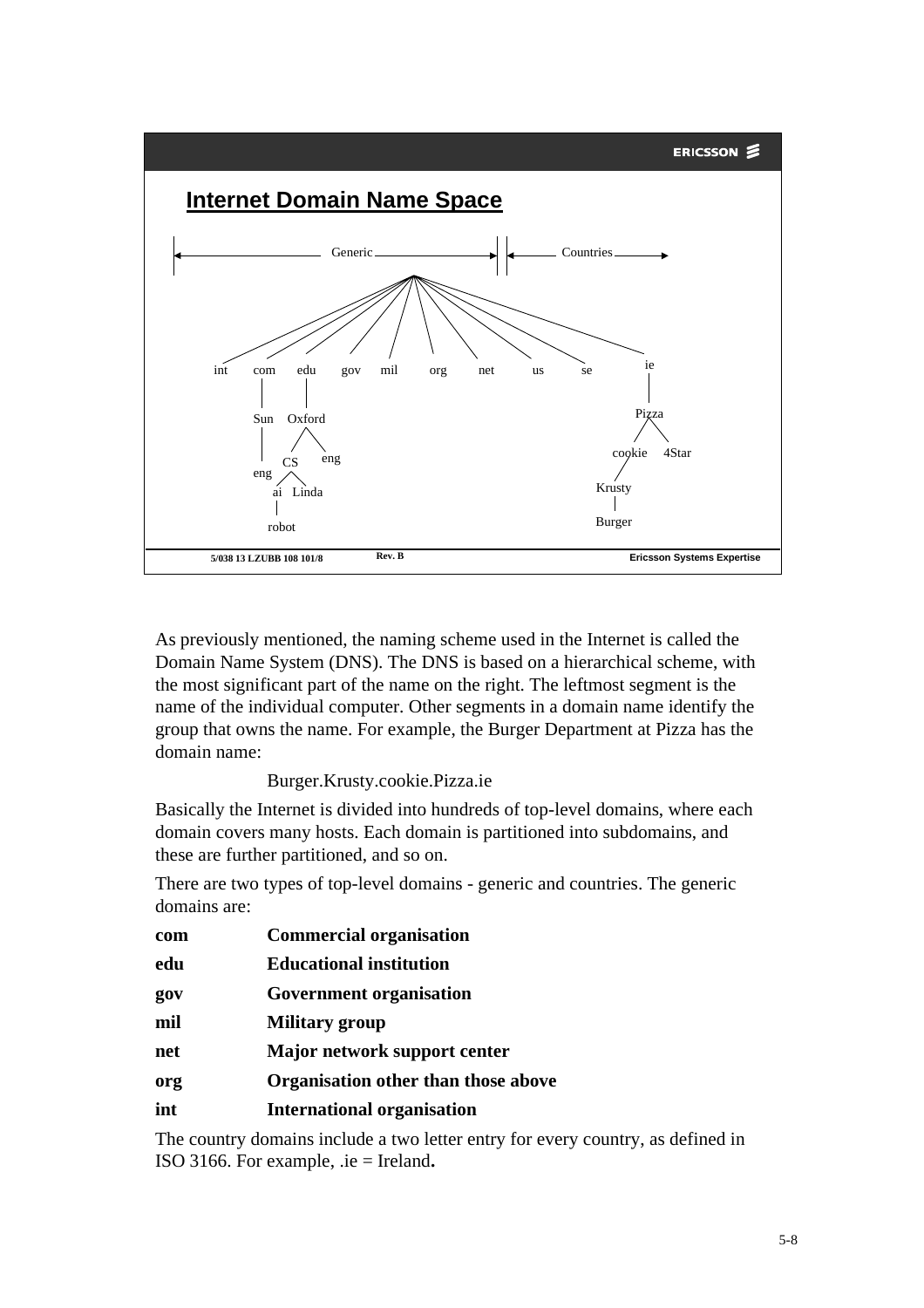

Each domain is named by the path upward to the root. The segments are separated by periods. For example, Sun Microsystems engineering department may have the domain name:

eng.sun.com.

#### **Resolving A Name**

The translation of a domain name into an equivalent IP address is called name resolution, and the name is said to be resolved to an address. A host asking for DNS name resolution is called a resolver.

Each resolver is configured with the address of a local domain name server. If a resolver wishes to become a client of the DNS server, the resolver places the specified name in a DNS request message and sends the message to the local server.

The resolver then waits for the server to send a DNS reply message that contains the answer. When communicating with a DNS server, most resolvers are configured to use UDP because it requires less overhead for a single request.

When an incoming request specifies a name for which a server is an authority, the server answers the request directly. That is, the server looks up the name in its local database, and sends a reply to the resolver. However when a request arrives for a name outside the set for which the server is an authority, further clientserver interaction results. The server temporarily becomes a client of another name server. When the second server returns an answer, the original server sends a copy of the answer back to the resolver from which the request arrived.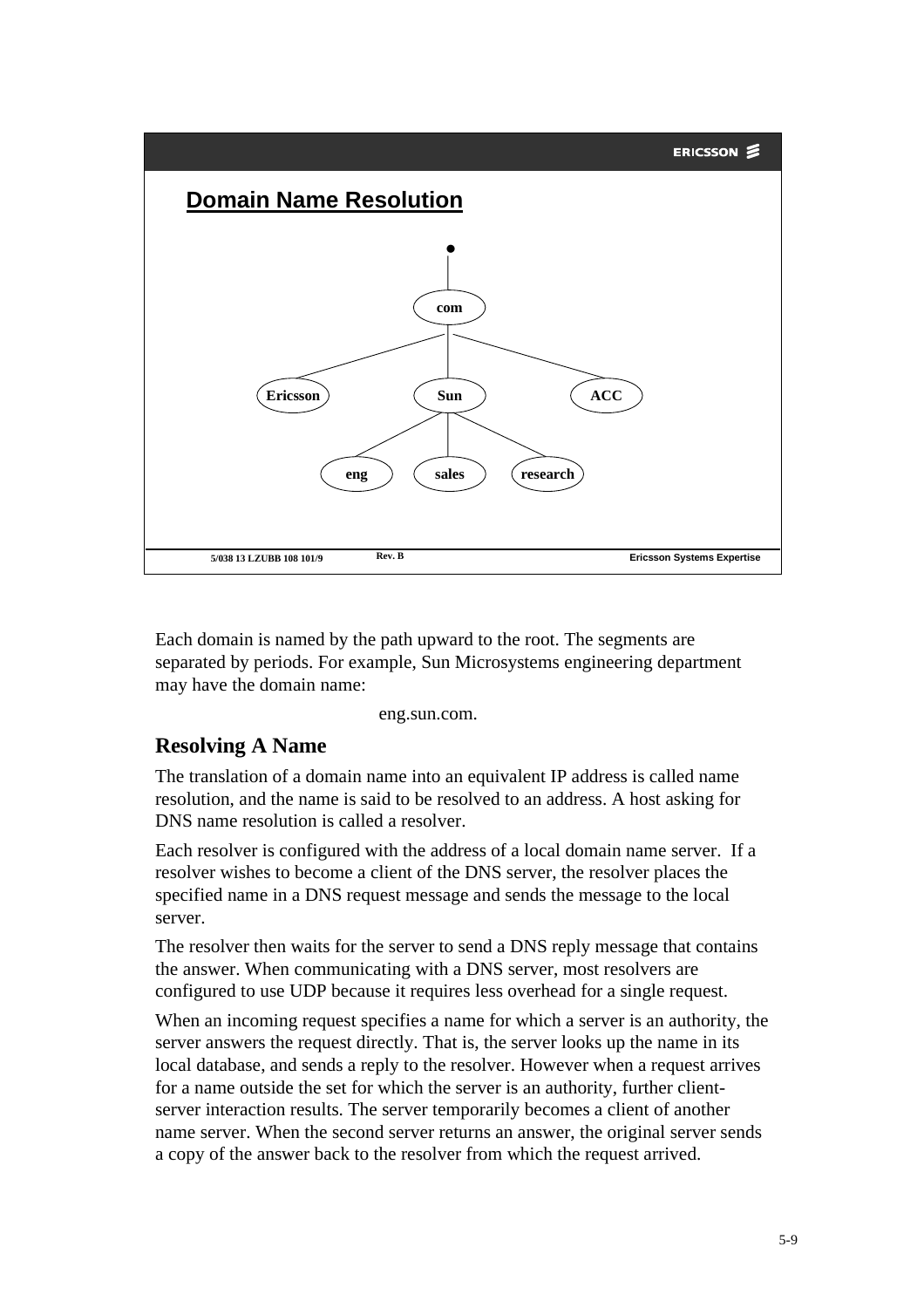

How does a DNS server know which other DNS server is the authority for a given name?

It does not know. However, each server knows the address of a root server. Knowing the location of a root server is sufficient because the name can be resolved from there.

1. The resolver sends a recursive DNS query to its local DNS server asking for the IP address of "server1.eng.sun.com". The local name server is responsible for resolving the name and cannot refer the resolver to another name server

2. The local name server is not an authority for the name so it sends an iterative query for server1.eng.sun.com to a root name server.

3. The root name server has authority for the root domain and replies with the IP address of a name server for the com top-level domain.

4. The local name server sends an iterative query for "server1.eng.sun.com" to the com name server.

5. The com name server replies with an IP address for the name server servicing the sun.com domain.

6. The local name server sends an iterative query for "server1.eng.sun.com" to the sun.com name server.

7. The sun.com name server replies with an IP address for the name server servicing the eng.sun.com domain.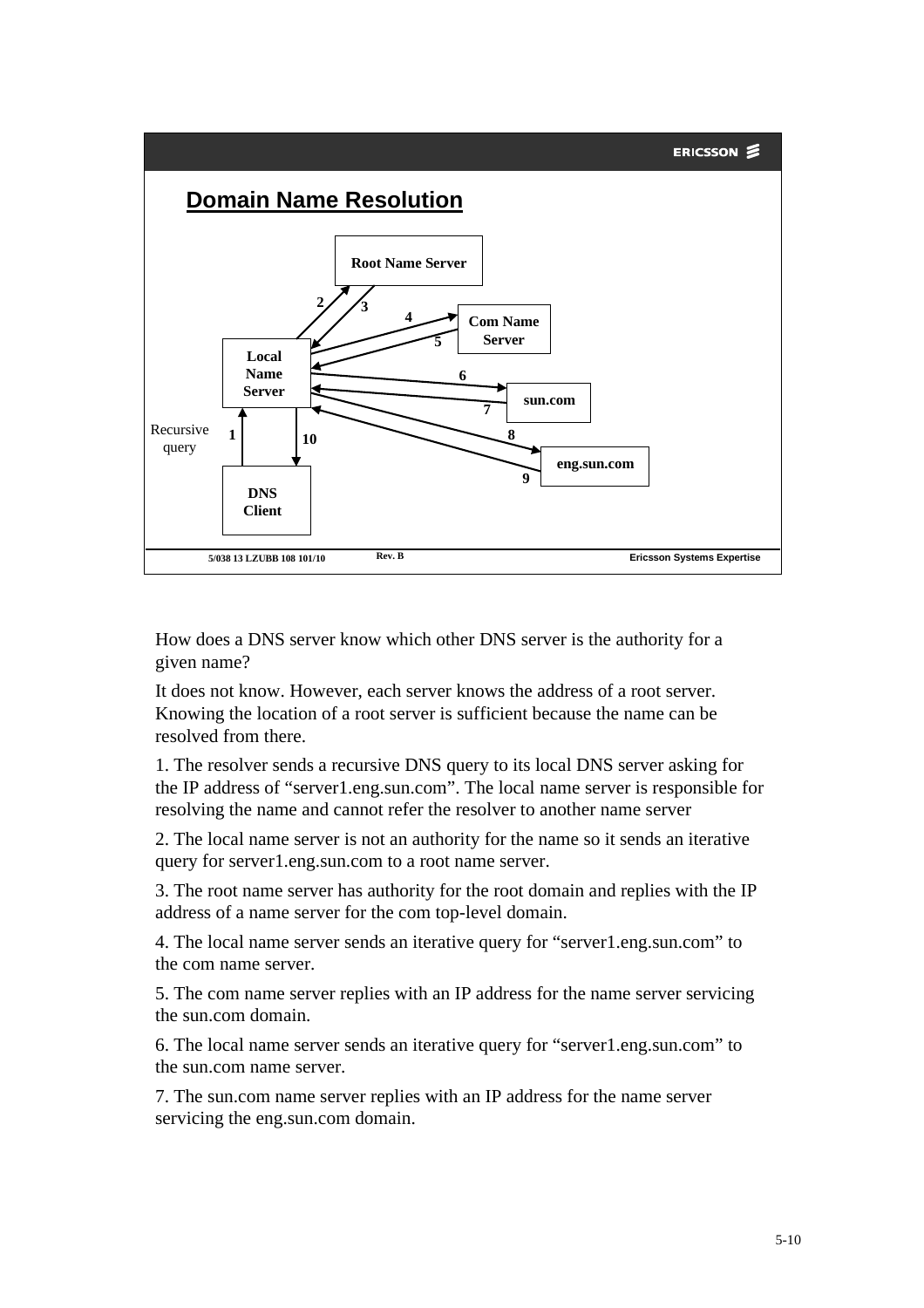8. The local name server sends an iterative query for "server1.eng.sun.com" to the eng.sun.com name server.

9. The eng.sun.com name server replies with the IP address corresponding to server1.eng.sun.com (or an indication that no such name exists)

10. The local name server sends the IP address of "server1.eng.sun.com" to the original resolver.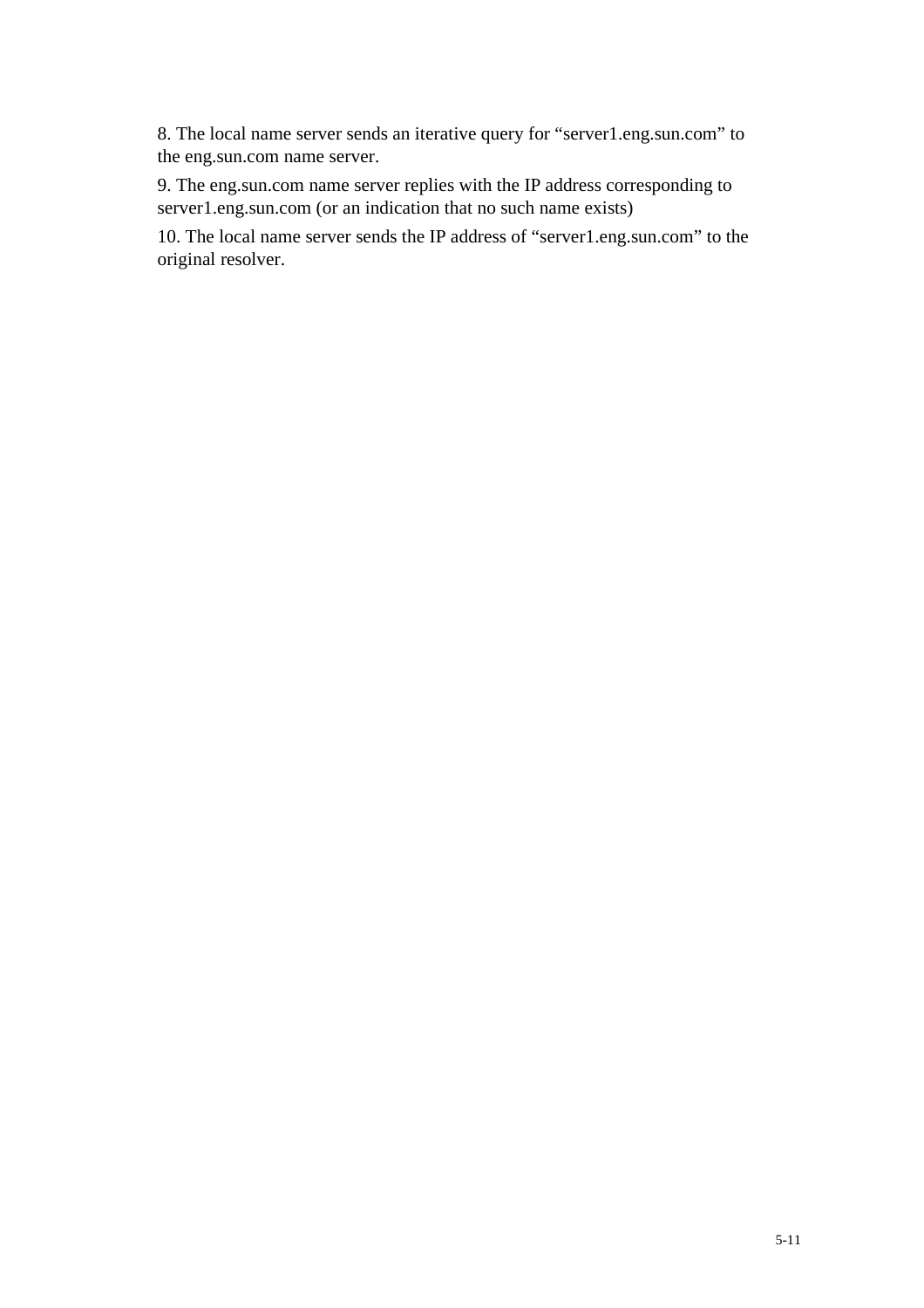

Electronic mail (E-mail) is probably the most widely used TCP/IP application. Simple Mail Transfer Protocol (SMTP) is a standard for exchange of mail between two computers. It specifies the protocol used to send mail between TCP/IP hosts.

SMTP is based on end-to-end delivery; an SMTP client contacts the destination host's SMTP server directly to deliver the mail.

Here is a typical SMTP mail transaction flow:

• The sender SMTP establishes a TCP connection with the destination SMTP (on port 25) and then waits for the server to send a *Service ready* message or a *Service not available* message when the destination is temporarily unable to proceed.

•Hello is sent, to which the receiver identifies itself by sending back its domain name. The sender SMTP can use this to verify if it contacted the correct destination SMTP.

•The sender now initiates the start of a mail transaction by sending a MAIL command to the receiver.

•The second step of the actual mail exchange involves providing the server SMTP with the destination for the message. This is done by sending one or more RCPT TO commands. Each of them receives a reply OK if the destination is known to the server, or a *No such user here* if it isn't.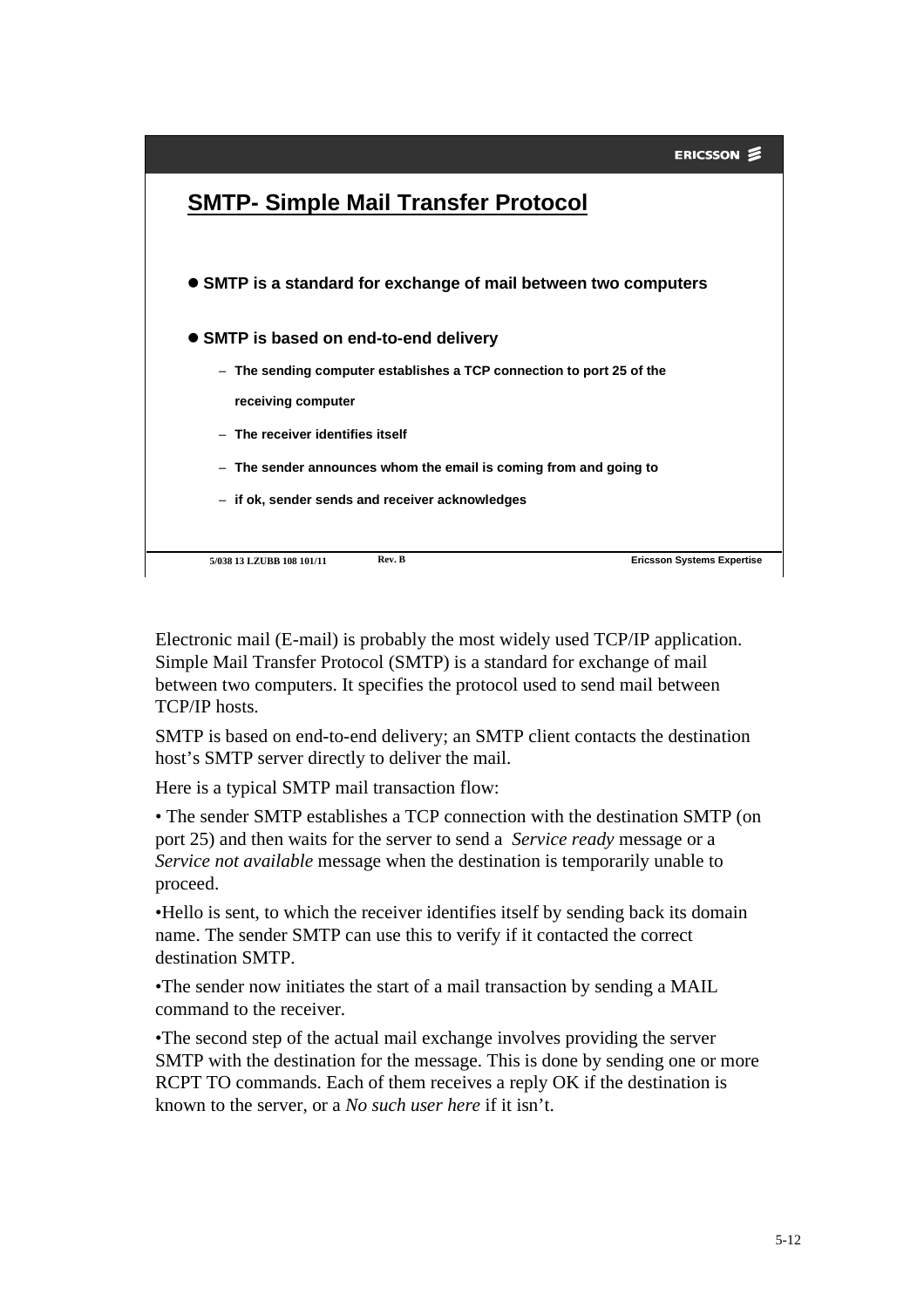# **SMTP Mail Transaction Flow**



•When all RCPT commands are sent, the sender issues a DATA command to notify the receiver that the message contents are following. The server replies with *Start mail input*.

•The client now sends the data line by line, ending with a 5 character sequence <CRLF>.<CRLF> line upon which the receiver acknowledges with a OK or an appropriate error message if anything went wrong.

•We now have several possible actions:

•The sender has no more messages to send; he ends the connection with a QUIT command, which is answered with a *Service closing transmission channel* reply.

•The sender has no more messages to send, but is ready to receive messages from the other side. He issues the TURN command. The two SMTPs now switch their role of sender/receiver and the sender can now send messages.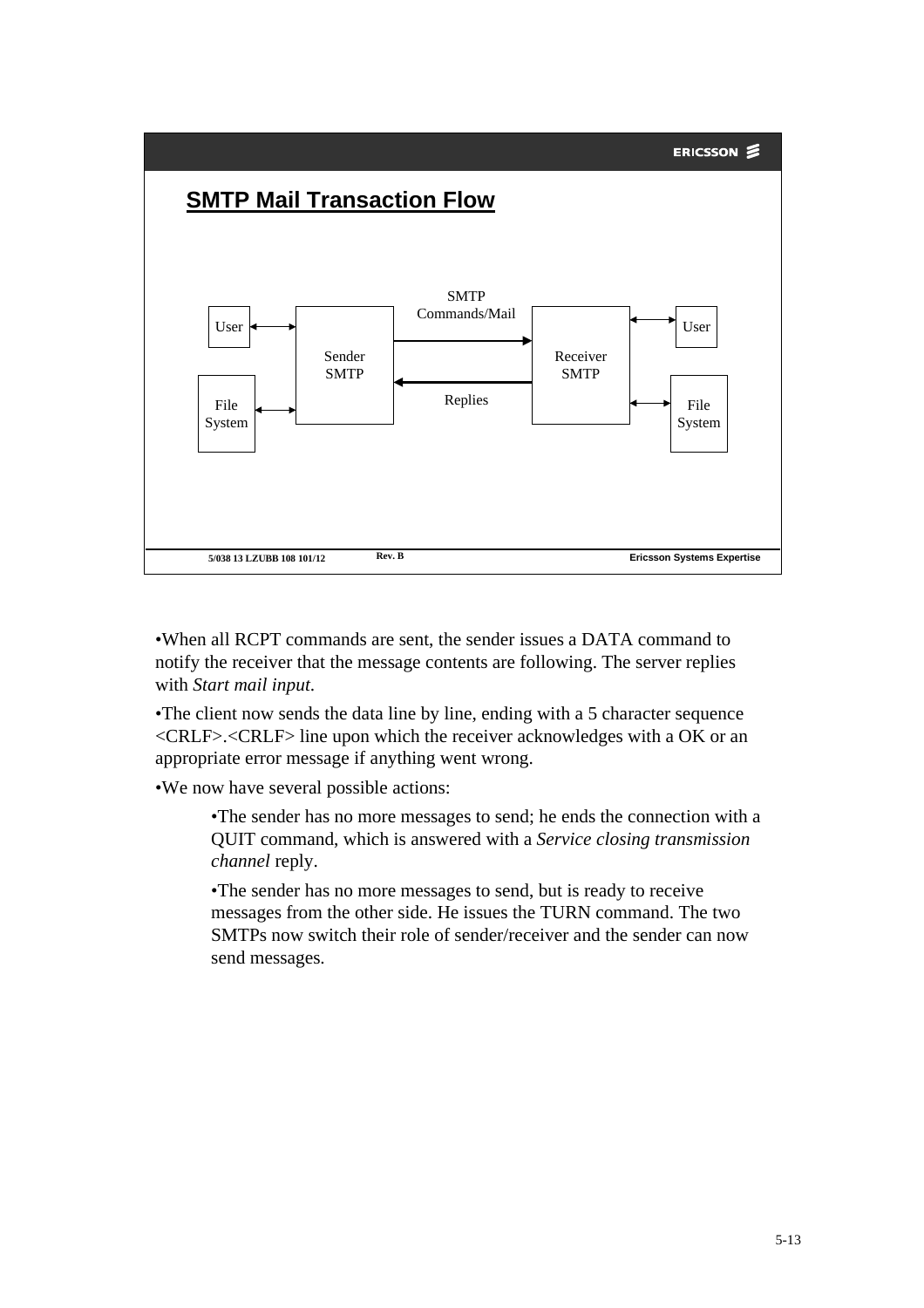#### **ERICSSON**



The standard protocol used to manage an Internet is known as the Simple Network Management Protocol (SNMP). The SNMP protocol defines exactly how a manager communicates with an agent.

For example, SNMP defines the format of requests that a manager sends to an agent and the format of replies that an agent returns. There are two versions of SNMP. Version 1.0, which was the initial version of SNMP, and version 2.0, which incorporates security features as well as improvements in protocol operations and management architecture.

#### SNMP Version 1.0

In SNMP v.1, agents are software modules that run in managed devices. Agents have access to information about the managed devices in which they run and make this information available to Network Management Systems (NMSs) via SNMP v.1 as shown in the diagram above.

A managed device can be any type of node residing on a network, including computer hosts, communication servers, printers, routers, bridges and hubs. Because some of these devices may have limited ability to run management software ( slow CPUs or limited memory), management software must assume the lowest common denominator. In other words, management software must be built in such a way as to minimise its own performance impact on the managed device.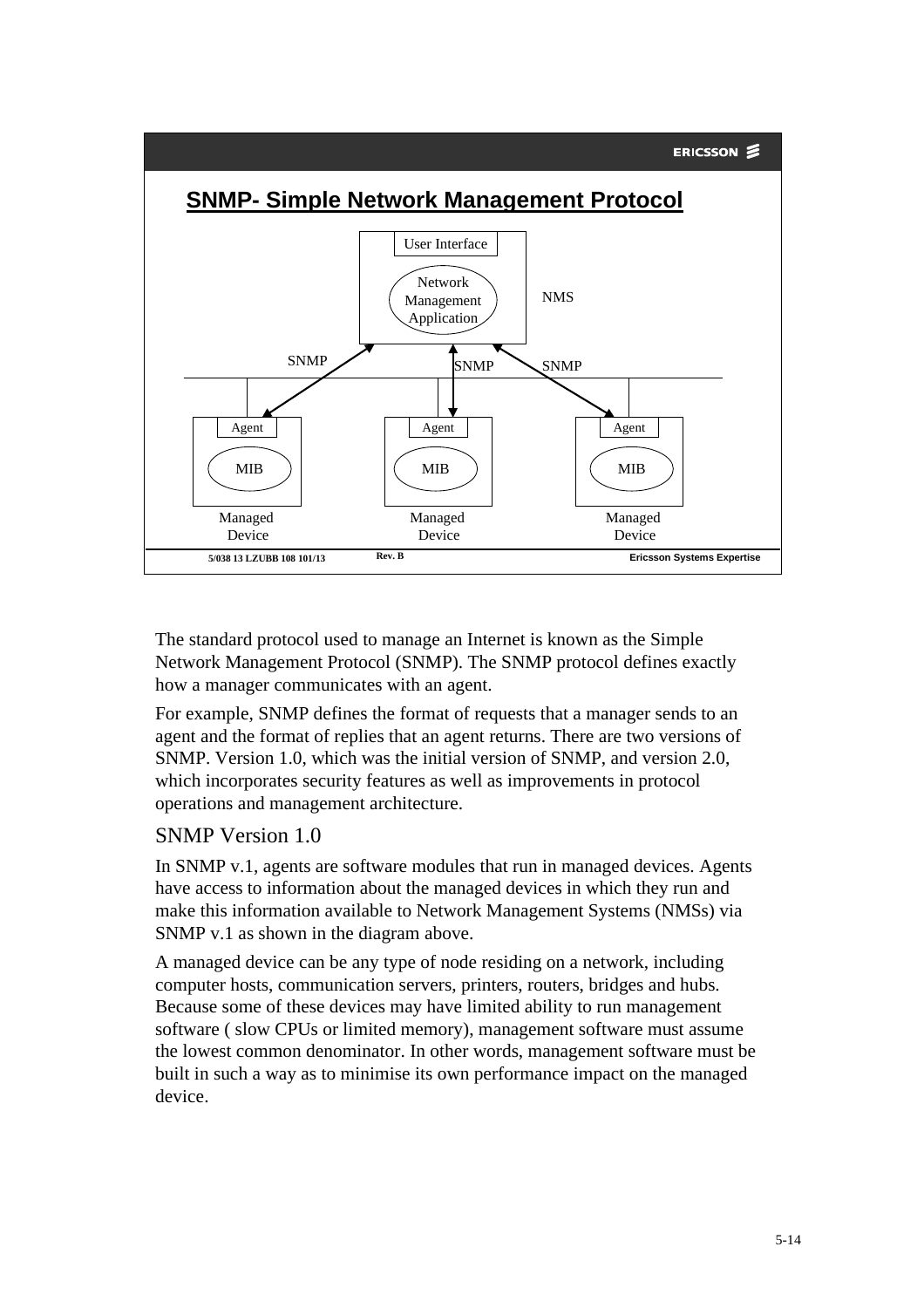Because managed devices contain a lowest common denominator of management software, the management burden falls on the NMS. Therefore, NMSs are typically engineering workstation-calibre computers that have fast CPUs, substantial memory and lots of disk space. NMSs run the network management applications that present management information to users. The user interface is typically based on a standard graphical user interface (GUI).

Communication between managed devices and NMSs is governed by SNMP. The Internet standard Network Management Framework assumes a remote-debugging paradigm, where managed devices maintain values for a number of variables and report those, on demand, to NMSs. For example, a managed device might keep track of the following:

- •Number and state of its virtual circuits
- •Number of certain kinds of error messages received
- •Number of bytes and packets in and out of the device
- •Maximum output queue length
- •Broadcast messages sent and received
- •Network interfaces going down and coming up.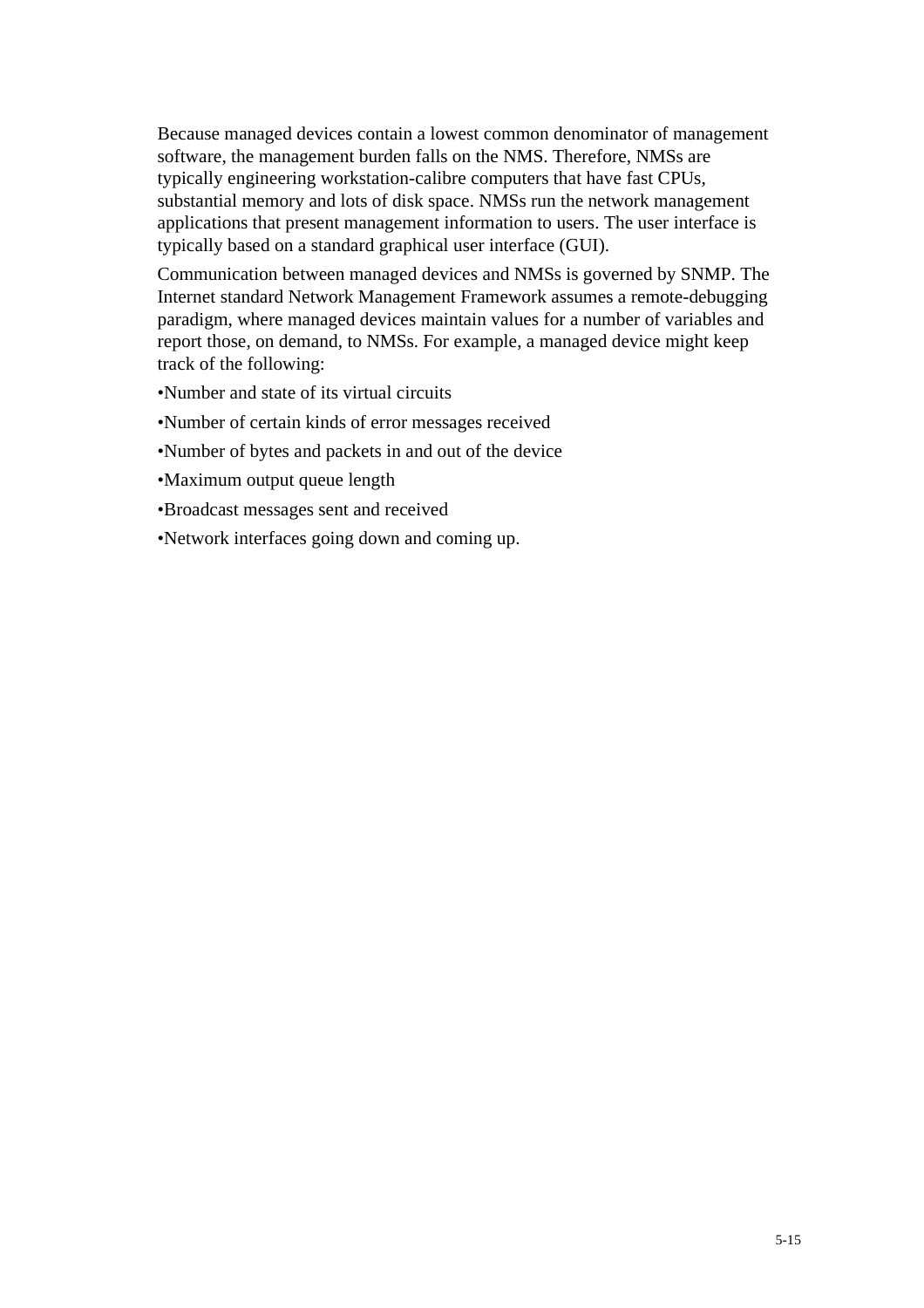

All agents support a standard set of managed information called the Management Information Base (MIB). The MIB is a basic flat file database. Messages are sent as UDP datagrams between an SNMP manager and agent in a managed system.

Five SNMP operations are defined:

- •*Get Request*: returns current MIB value for a specified item.
- •*Get-next-request*: transversely returns current MIB values for a specified item.
- •*Set-Request*: sets the specified MIB item to the enclosed value.

•*TRAP*: reports events such as link failures.

•*Get Response*: replies to a get request.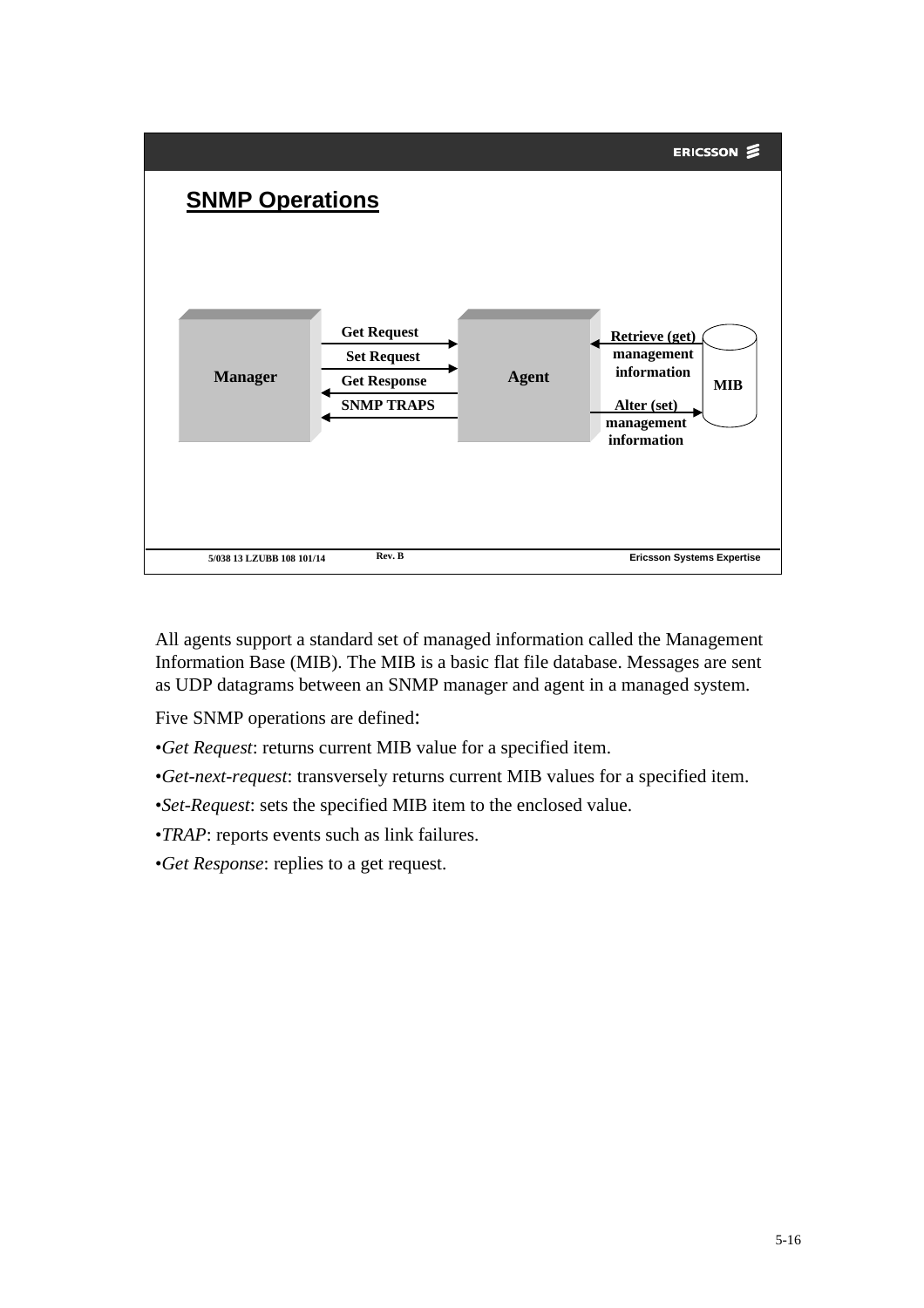#### ERICSSON<sup>2</sup>



The World Wide Web (WWW) is a large-scale, on-line repository of information that users can search using an interactive application program called a browser. The WWW was initially developed in 1989 by Tim Berners Lee at the European Laboratory for Particle Physics, CERN in Switzerland. In 1993 the Web started to grow rapidly due mainly to the NCSA (National Center for Supercomputing Applications) developing a Web browser program called Mosaic, an X Windowsbased application. This application provided the first graphical user interface to the Web and made browsing more convenient. Today there are Web browsers and servers available for nearly all platforms.

The number of Web servers is growing very rapidly and the traffic over port 80, which is the well known Web port, on the NSF backbone has a phenomenal rate of growth too.

There are thousands of companies doing business on the Web. Most companies have a Web server in place to distribute product specific information, their portfolio or simply to get in contact with customers.

A page is just a Web term for a document and the home page is a starting point or a table of contents for a collection of documents.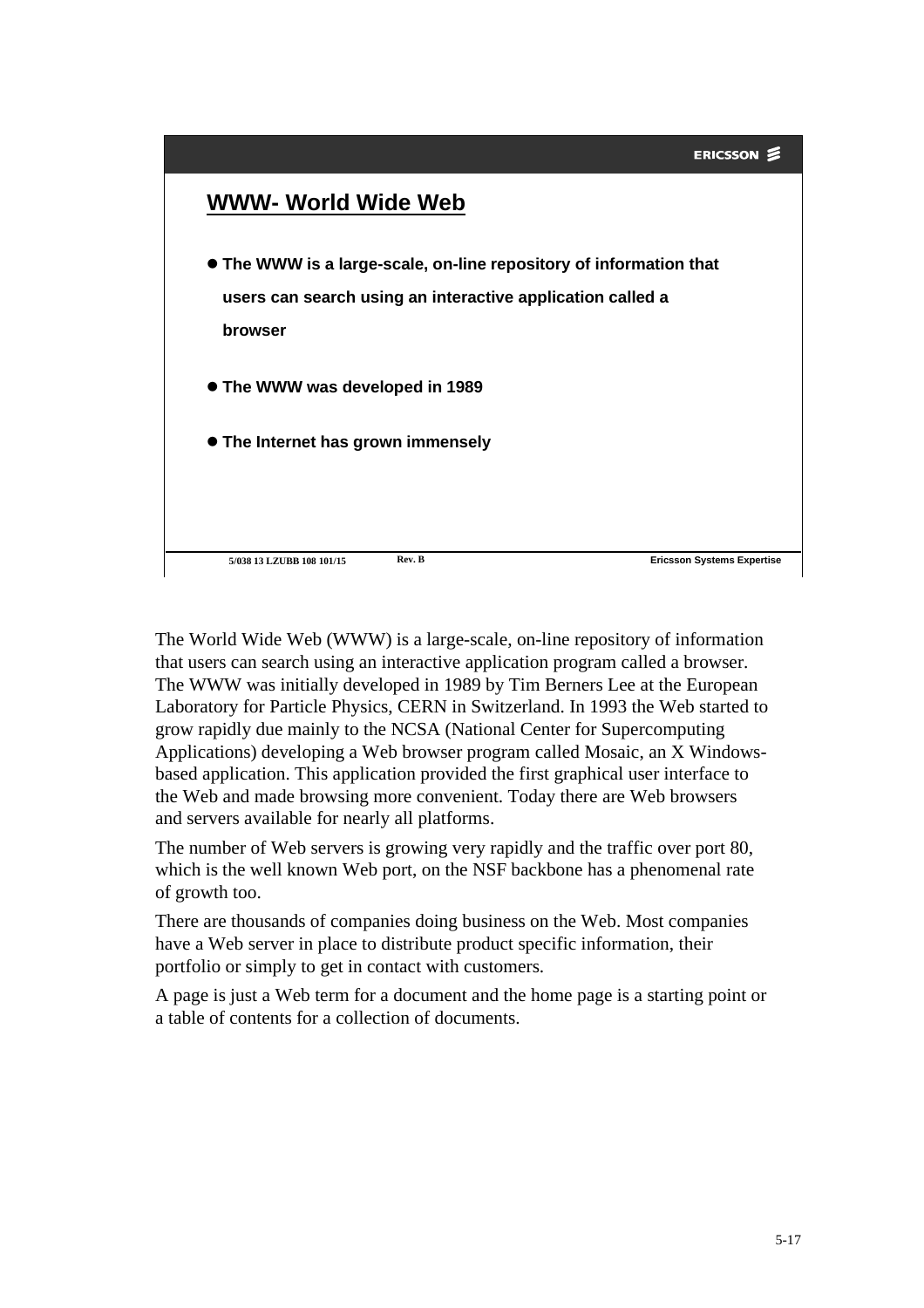

The standard communication protocol between Web servers and clients is the Hypertext Transfer Protocol (HTTP) which is an Internet standard.

The standard language for writing Web documents is HTML (Hypertext Markup Language) which is an Internet standard and is presently under construction by several IETF working groups.

To create a Web document you must use the HTML tags to build the logical structure of the document, for example headers, lists and paragraphs.

All documents, images, audio or video clips on the Web are called resources. To address and identify the access method for these resources the Web uses URLs (Uniform Resource Locators). URL is an Internet standards tracking protocol and can be found under RFC 1738.

Every Web page is assigned a unique URL (Uniform Resource Locator) that effectively serves as the page's world-wide name. URLs have three parts: the protocol, the DNS name of the host on which the page is located, and a local name uniquely indicating the specific page (usually a file name and path). For example; http://www.ericsson.com/datacom/solutions

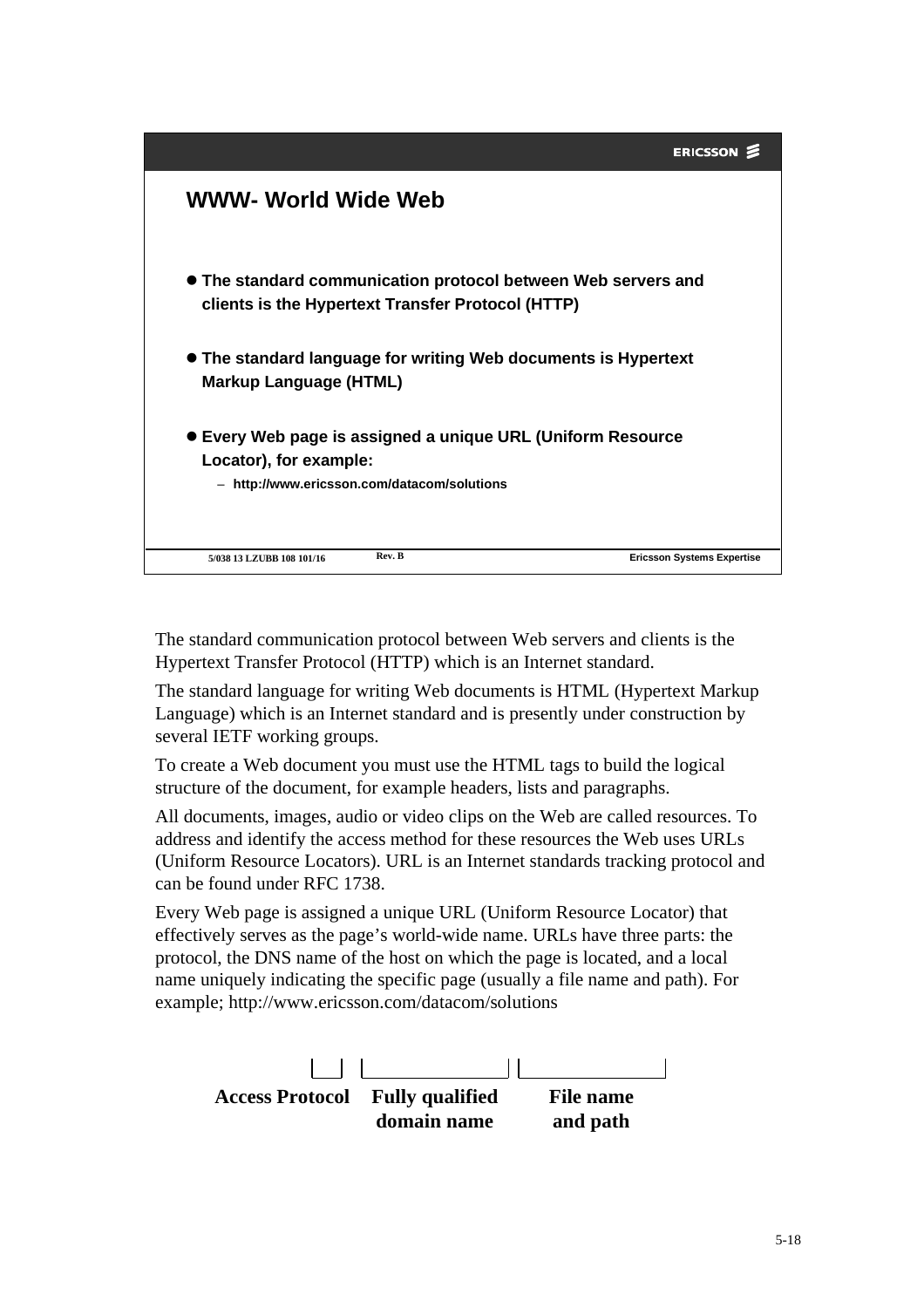

The steps that occur between the user's click and the page being displayed are as follows:

- 1. The browser determines the URL (by seeing what was selected).
- 2. The browser asks DNS for the IP address of www.w3.org.
- 3. DNS replies with 18.23.0.23.
- 4. The browser makes a TCP connection to port 80 on 18.23.0.23.
- 5. It then sends a GET /hypertext/WWW/TheProject.html command.
- 6. The www.w3.org server sends the file TheProject.html.
- 7. The TCP connection is released.
- 8. The browser displays all the text in TheProject.html.
- 9. The browser fetches and displays all images in TheProject.html.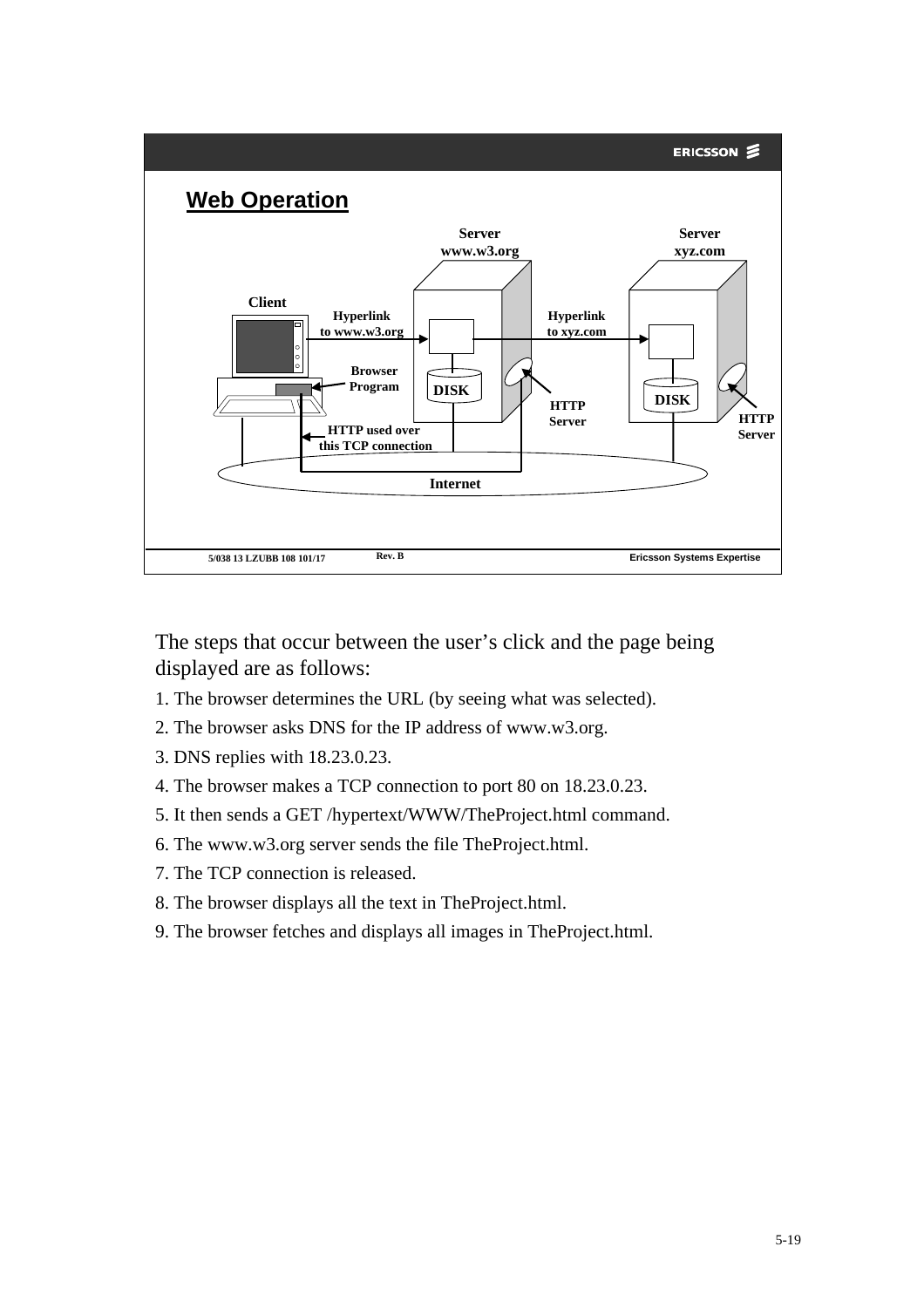## **Summary**

- $\bullet$  In chapter 5 we discussed the TCP/IP protocol suite which includes application protocols such as: Telnet, FTP and SMTP.
- We examined the Telnet protocol and defined its method of operation.
- We discussed how the FTP protocol is used to transfer files between two machines. We compared FTP with TFTP.
- We examined how the DNS system is used to map symbolic names to IP addresses.
- We discussed the basic operation of the SMTP protocol.
- We examined how large networks are managed by SNMP.
- We looked at how the World Wide Web was introduced and some of its terminology.

**5/038 13 LZUBB 108 101/18**

**Rev. B Ericsson Systems Expertise**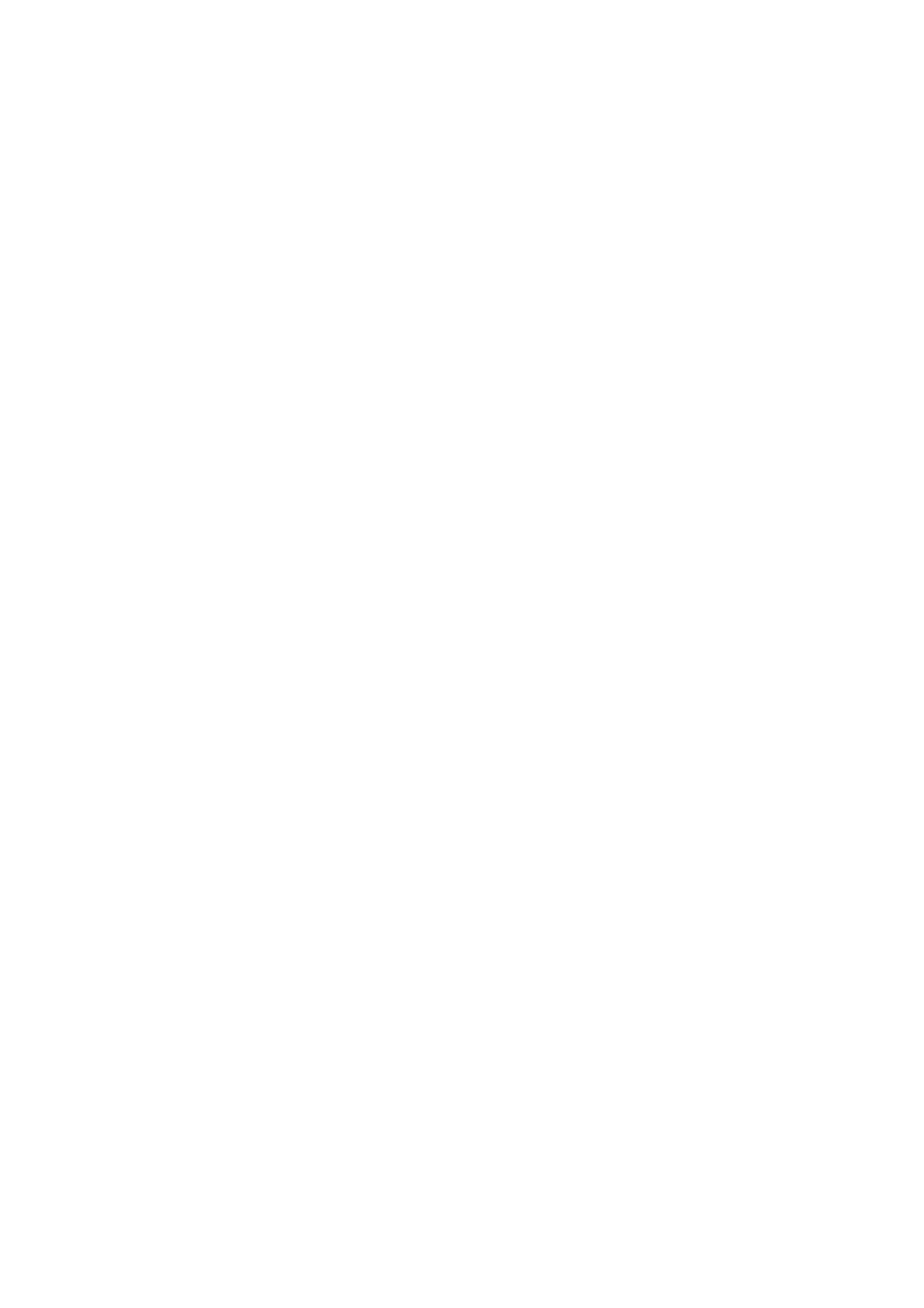# Chapter 6

Voice over IP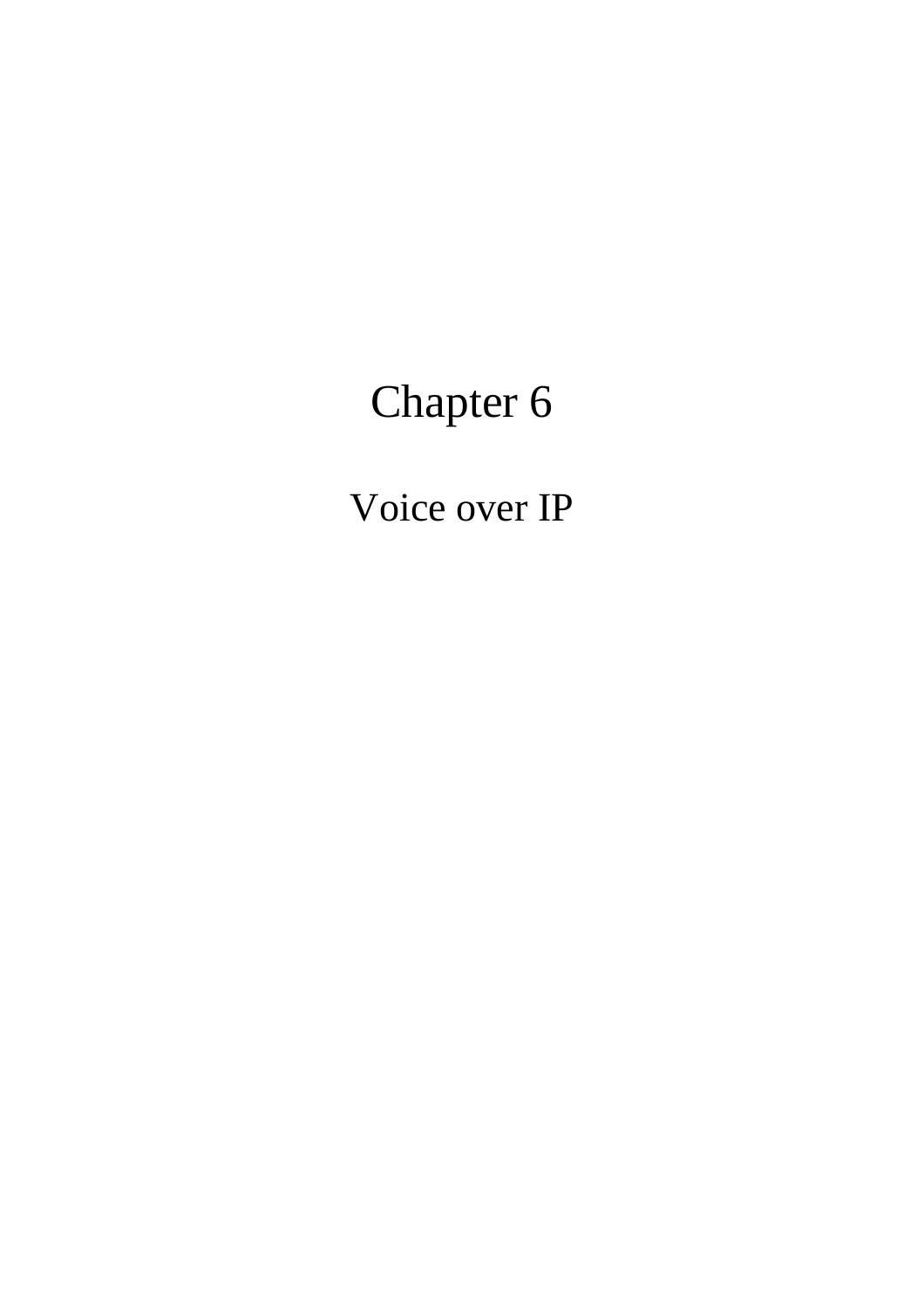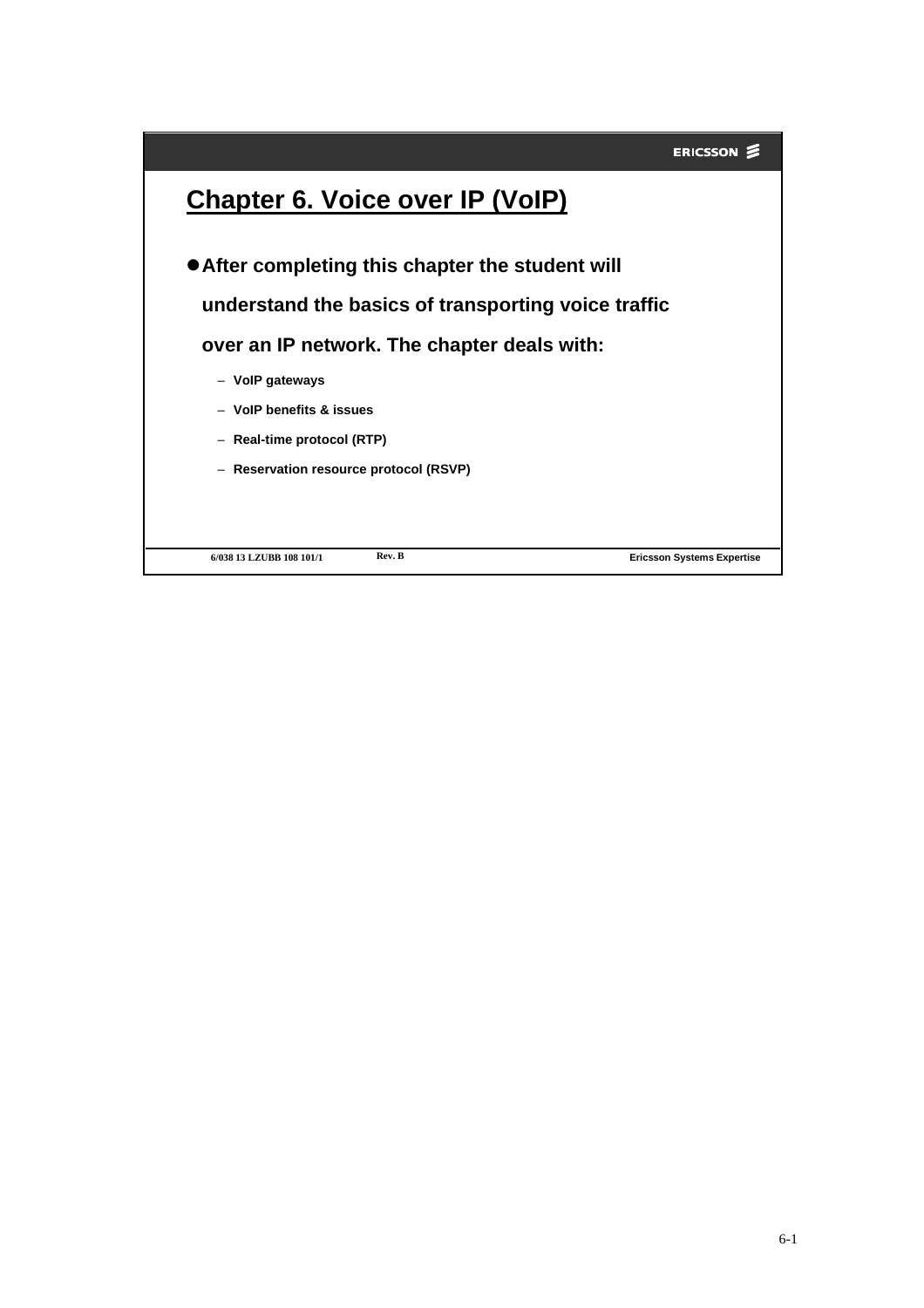

Traditional telephony uses circuit switched technology, where an end-to-end circuit is set up between two telephones. A circuit switched connection is established for the duration of every telephone call, with a fixed bandwidth (64 kbit/s) reserved even during silent periods.

IP telephony uses the Internet Protocol to transmit voice as packets over an IP network. In an IP telephony connection, the voice signal is digitised, compressed and converted into IP packets, which are transmitted over the IP network and shared with other IP traffic. An IP packet-based network moves information at a much lower cost by making better use of the network capacity. Not only is a packet-based shared network more efficient than a fixed 64 kbit/s circuit switched connection, but it also compresses the voice signal.

IP telephony can be implemented, at least in principle, on any data network that uses IP, such as the Internet, intranets or LANs. To accomplish this, a device called a "voice over IP gateway" provides the connection between the telephone network and the IP network.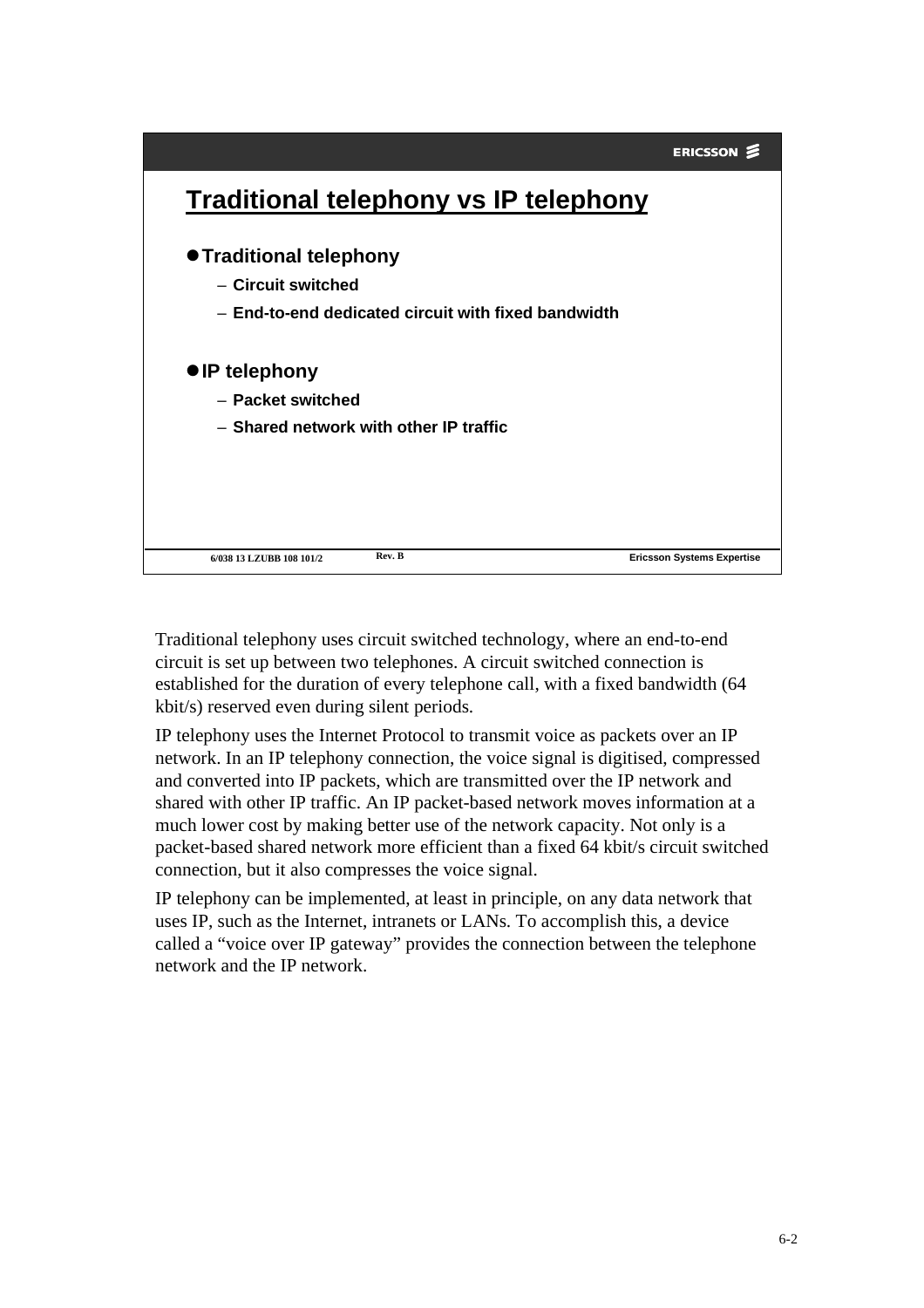

Typically IP telephony is handled by a voice over IP gateway that is placed between a PABX and the IP network.

The gateway provides the physical interface between the telephone network and the IP network. The gateway handles the signalling to and from the telephone network, reception of telephone numbers, conversion between telephone numbers and IP addressing in the IP network, as well as voice processing.

The voice processing includes reception of the voice signal, compression and packetisation, echo cancellation, and silence suppression. The gateway compresses the voice signal for two reasons: to reduce the amount of bandwidth required in order to reduce cost and to reduce the delay impact from the network.

Generally users dial the telephone number of the gateway. The gateway responds with an audio request for the destination telephone number, and a routing table identifies which gateway is located closest to the destination telephone network. The IP address of that gateway is then used to route the telephone call as packets through the IP network.

The gateway also reverses the operation for packets coming in from the IP network and going out to the phone network. Both operations (coming from and going to the phone network) can take place at the same time, allowing a full duplex conversation.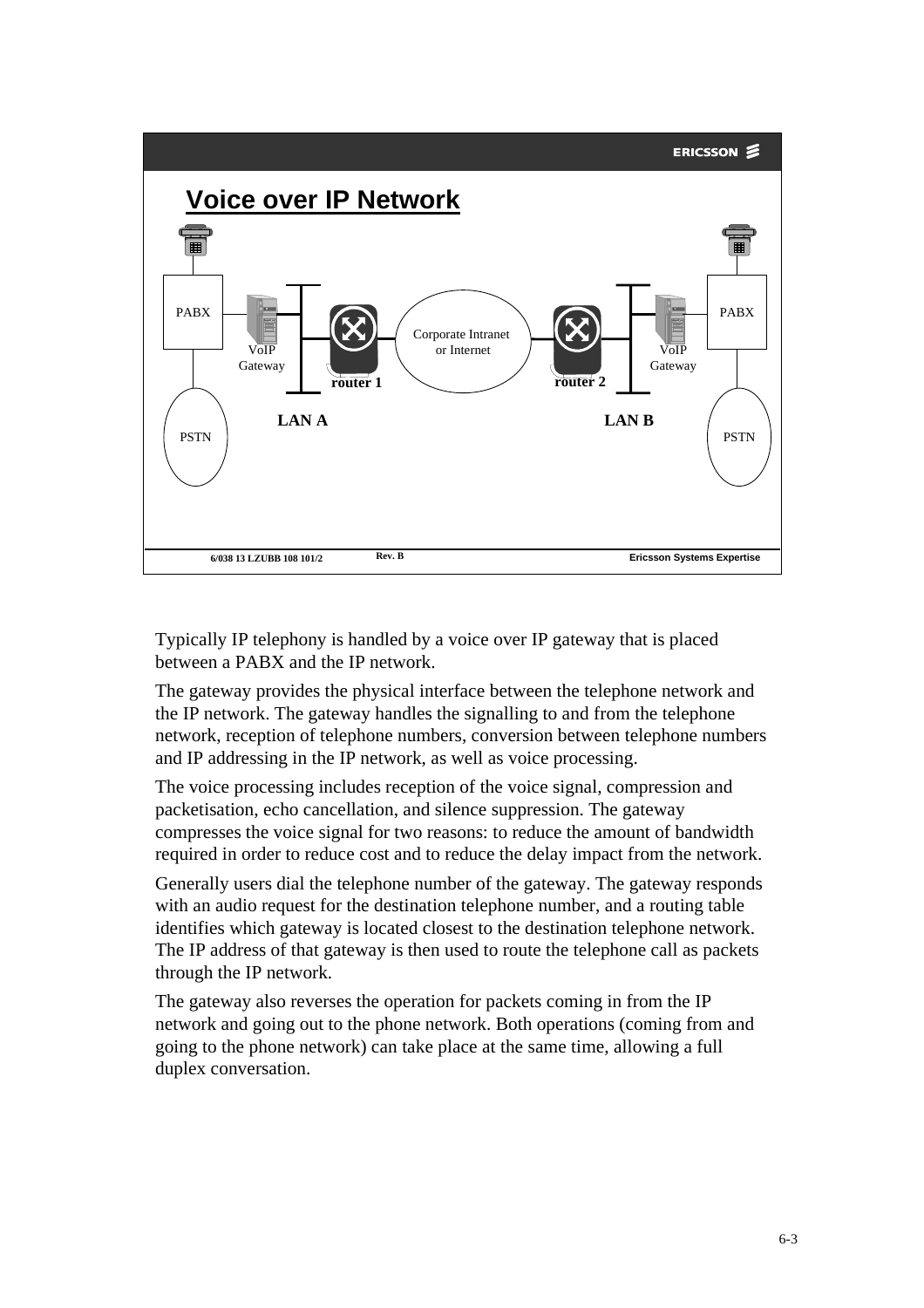The following describes the typical steps in placing a IP telephony call in a corporate network:

1. The caller unhooks a standard desk telephone, which is supported by a PABX. The PABX is physically connected to the gateway via an access card, for example an E1 card.

2. The caller then dials an access code (for example, five) that tells the PABX to route this call over the PABX trunk connected to the gateway. Next the caller types the branch or extension number (for example 830-1234).

3. The gateway routes call set-up messages over the corporate network to the remote gateway. The gateway sets up the call via the PABX and, if the called party is available, voice bits are encapsulated within the IP payload.

More precisely:

• The access number to the gateway, the destination office number, and the remote extension number trigger a calling-out signal that travels from the telephone through the PBX.

• The calling-out signal goes into an origination gateway interface card.

•The origination gateway undertakes call set-up based on the digits entered. The gateway's telephone database maps the destination office number to the remote gateway's IP address.

• The gateway establishes the availability of an open channel to the remote gateway. If a priority queuing protocol such as resource reservation protocol (RSVP) is available, the gateway can use it to request allocation of bandwidth on the network. Otherwise, a standard best-effort IP service is utilised.

• During the course of a conversation, the voice signal is digitised and compressed into datagrams. The datagrams are encapsulated into IP packets. The packets are transmitted from the gateway's voice interface card through the PC's (Ethernet) network interface card over the LAN medium to the router. The router forwards these packets across the network on a priority/RSVP basis or on a best-effort basis.

• The destination gateway reassembles the original voice packets and delivers them to the destination PABX.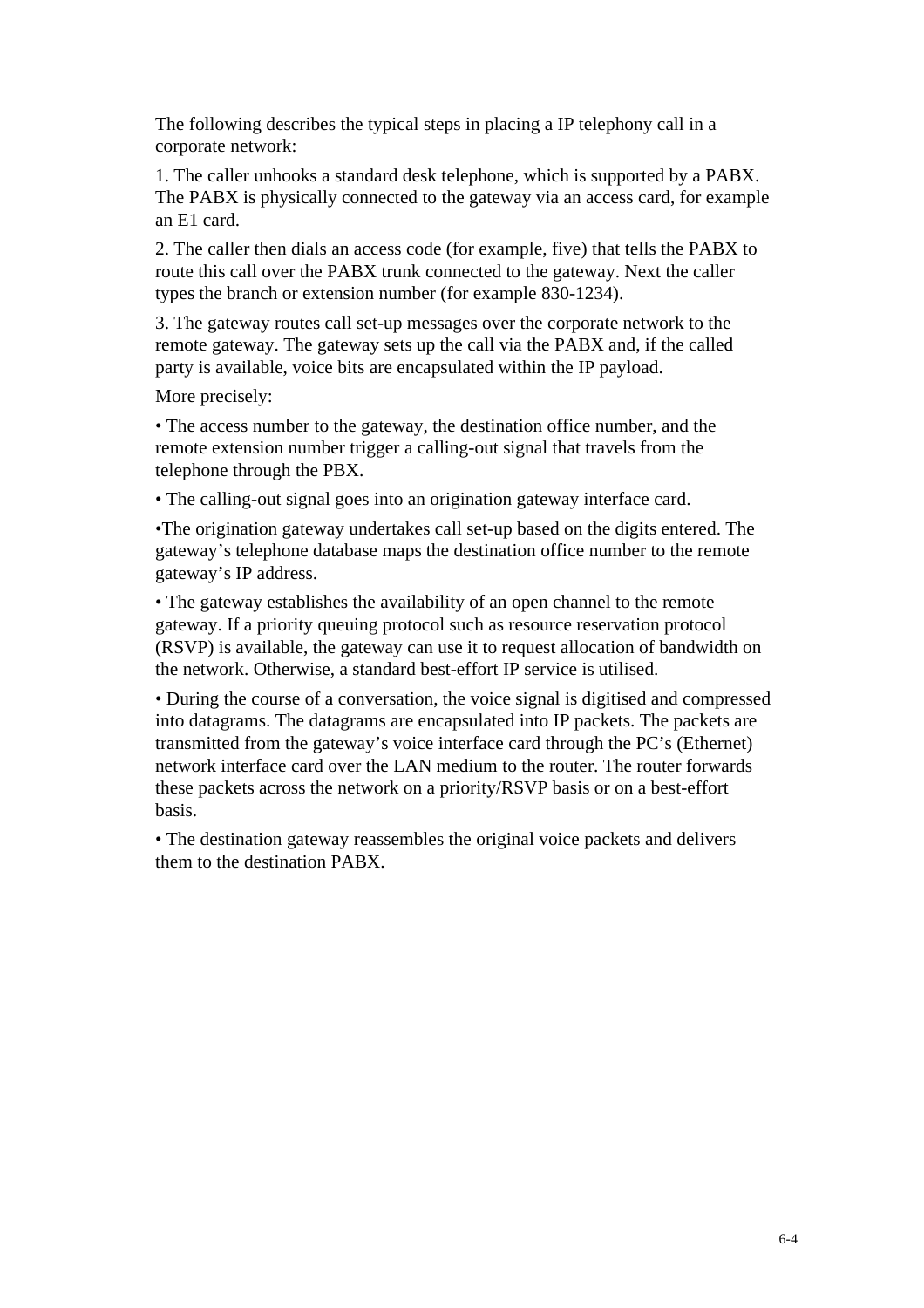

The voice gateway is a bridge between the PSTN network and the IP network. It takes phone or fax calls from the PSTN and puts them on the IP network in a suitable packet format. It also takes packets corresponding to phone or fax calls from the IP network and reconstructs the original voice stream and sends it to the PSTN network.

A number of different gateway types exist as described in the following list:

• PC-based gateways that use the CPU for voice processing

• PC server-based gateways equipped with specialised Digital Signal Processing (DSP) cards designed for IP telephony

- Chassis-based gateways that use DSP technology
- Standalone PCs with sound cards and IP telephony software
- Standalone IP telephones

These gateways have very different capabilities, both with regard to processing power and scalability. A PC-based gateway using the CPU for all voice processing would not be very scalable compared to chassis-based gateways with DSP boards. An IP PC-based gateway also might not be able to provide the same voice quality as a DSP-based gateway.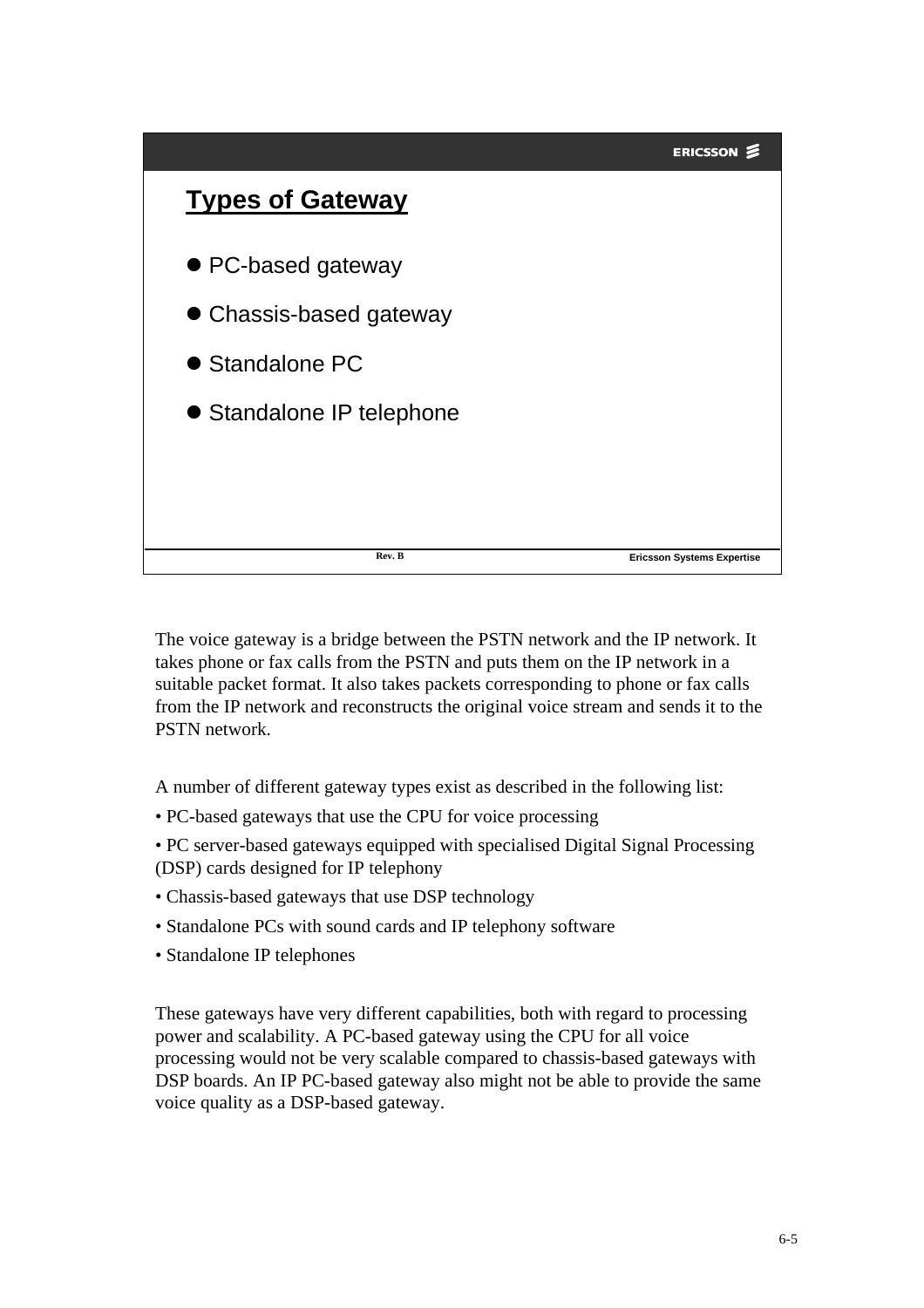

IP telephony encompasses a number of different services including phone-tophone, PC-to-phone, phone-to-PC, PC-to-PC and fax-to-fax, as well as video conferencing and collaboration from the desktop.

In an IP telephony solution, it is possible to have a combination of PC-based telephony applications and phones connected to the PSTN .

In a phone-to-phone scenario the gateway has the functionality needed in order to send and receive voice over an IP network in real time.

In a PC scenario an IP telephony client is needed. The client digitises, compresses and packetises the voice signal and transmits it over the IP network. Standard telephone calls are connected to a voice gateway and IP telephony calls are connected to a telephone or a PC.

IP telephony client software may also allow users with multimedia PCs to have video and audio conferences, share documents and use a whiteboard, enabling a more efficient work environment.

Fax-to-fax IP telephony includes both real-time fax and store-and-forward fax.

In real time the fax is sent directly from the sending machine to the receiving machine. Store-and-forward faxing connects a server to a gateway. This server acts as a destination fax, storing the fax until it is retransmitted to the real destination. Using this method, faxes can be held back when there are high network loads.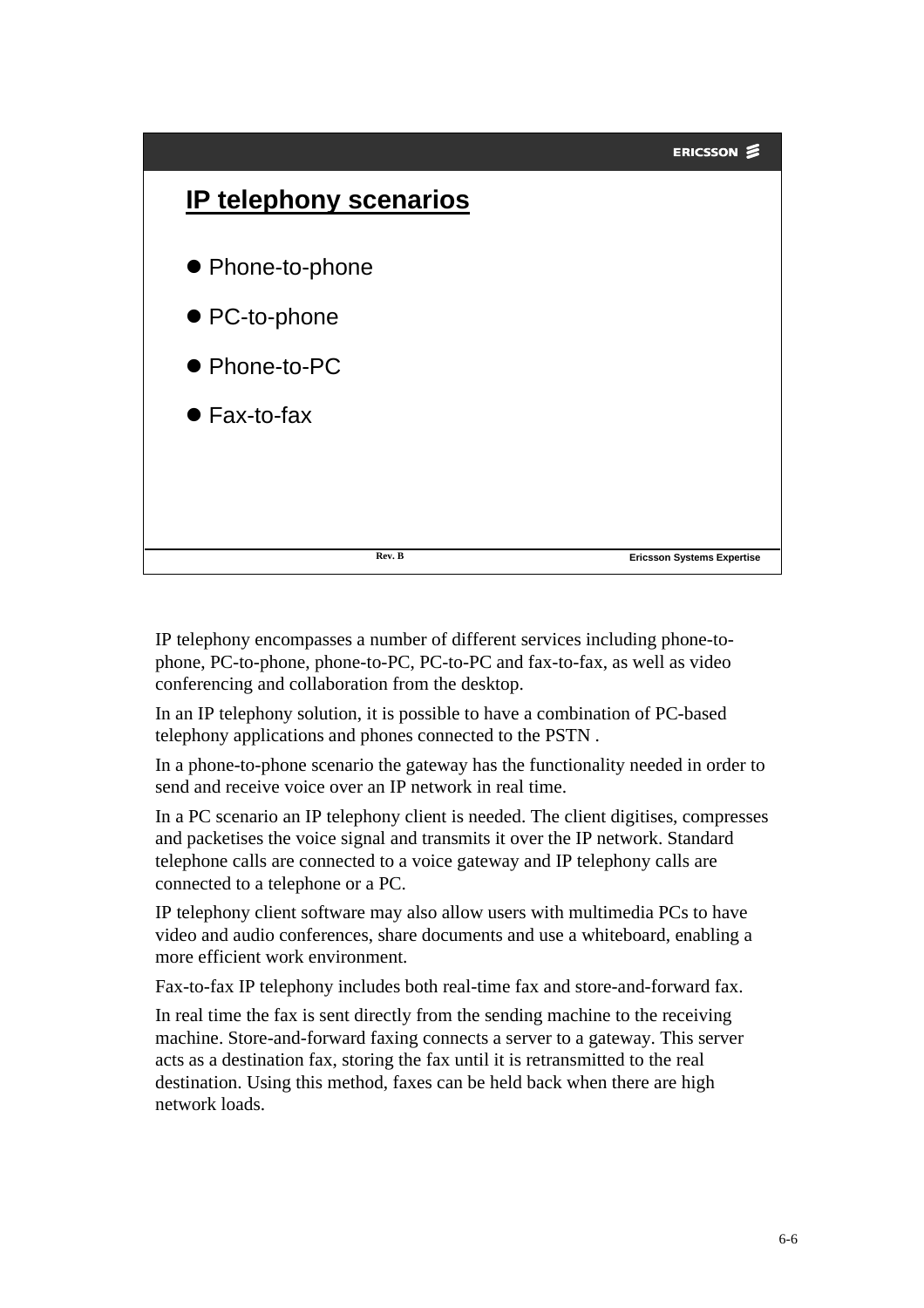

#### Cost Reduction

The possibility of making cheap calls over the Internet/intranet generates most of the interest in IP telephony today. Internet home users can call abroad for the price of a local call, totally bypassing the long distance telephone network. Companies can do likewise. IP telephony provides company headquarters with an alternative way to contact branch offices and can result in significant cost savings, especially if the company has a corporate intranet that it can reuse for voice traffic.

#### Better use of Network Capacity

IP telephony makes more efficient use of the existing communications infrastructure. Since IP telephony uses a packet switched network, a number of calls share the same network link, and there is better use of that link and lower transmission costs.

#### Bandwidth Utilisation

With voice/data integration, voice and fax are converted into data and placed on the IP network for transport to a remote location. With the compression techniques now available it is possible to use high-capacity IP networks for realtime traffic as well as for the traditional, less demanding traffic such as e-mail and file transfers.

#### Reduced Management and Operational Costs

IP telephony makes it easier to integrate voice communications with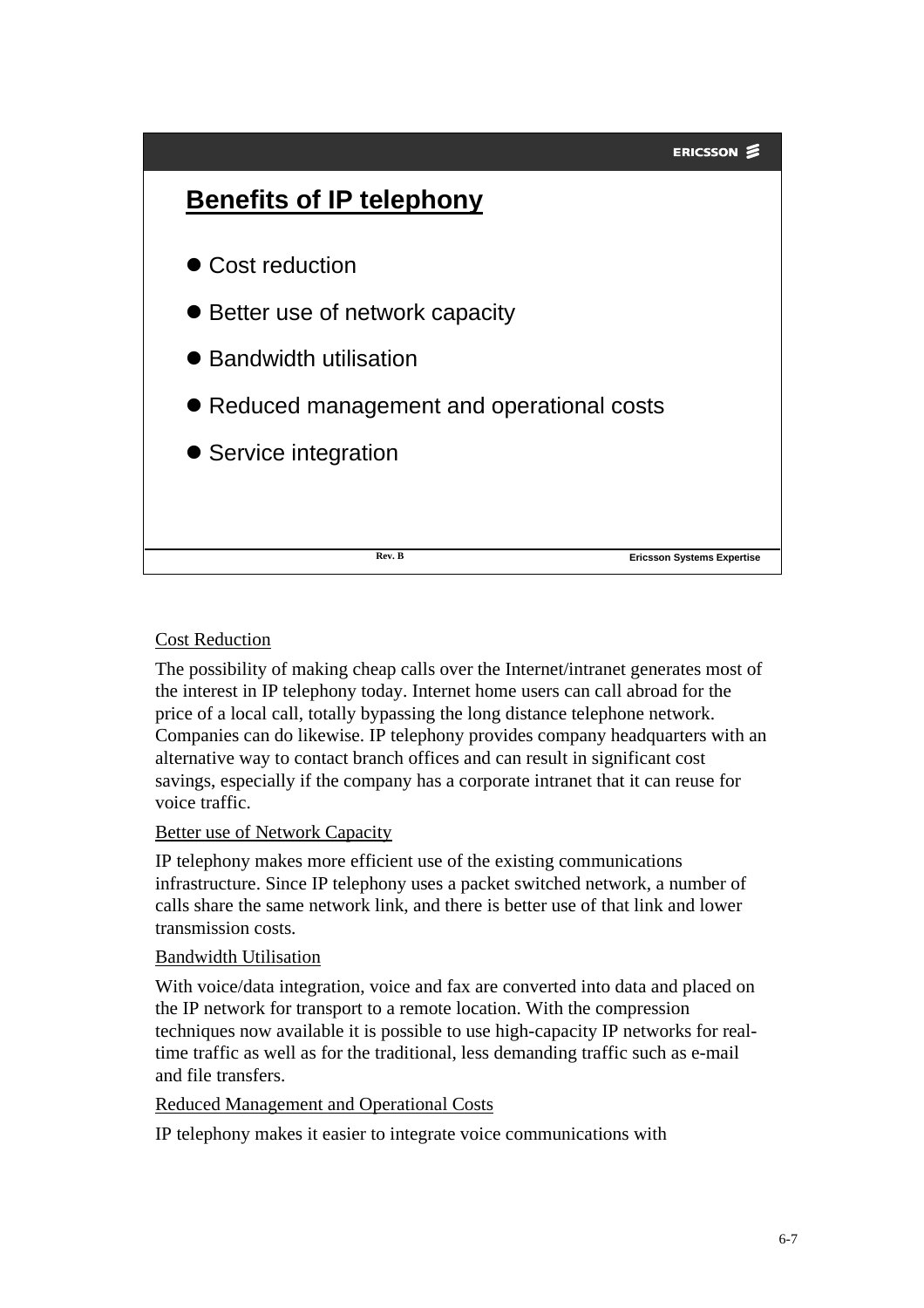different applications and services on the IP network thereby providing a unified service. Integrating the data and voice networks into one network, reduces management and operational costs.

#### Service Integration

Service integration makes it possible for one network to support a large number of services. As a result, operational costs can be reduced and new advanced services created.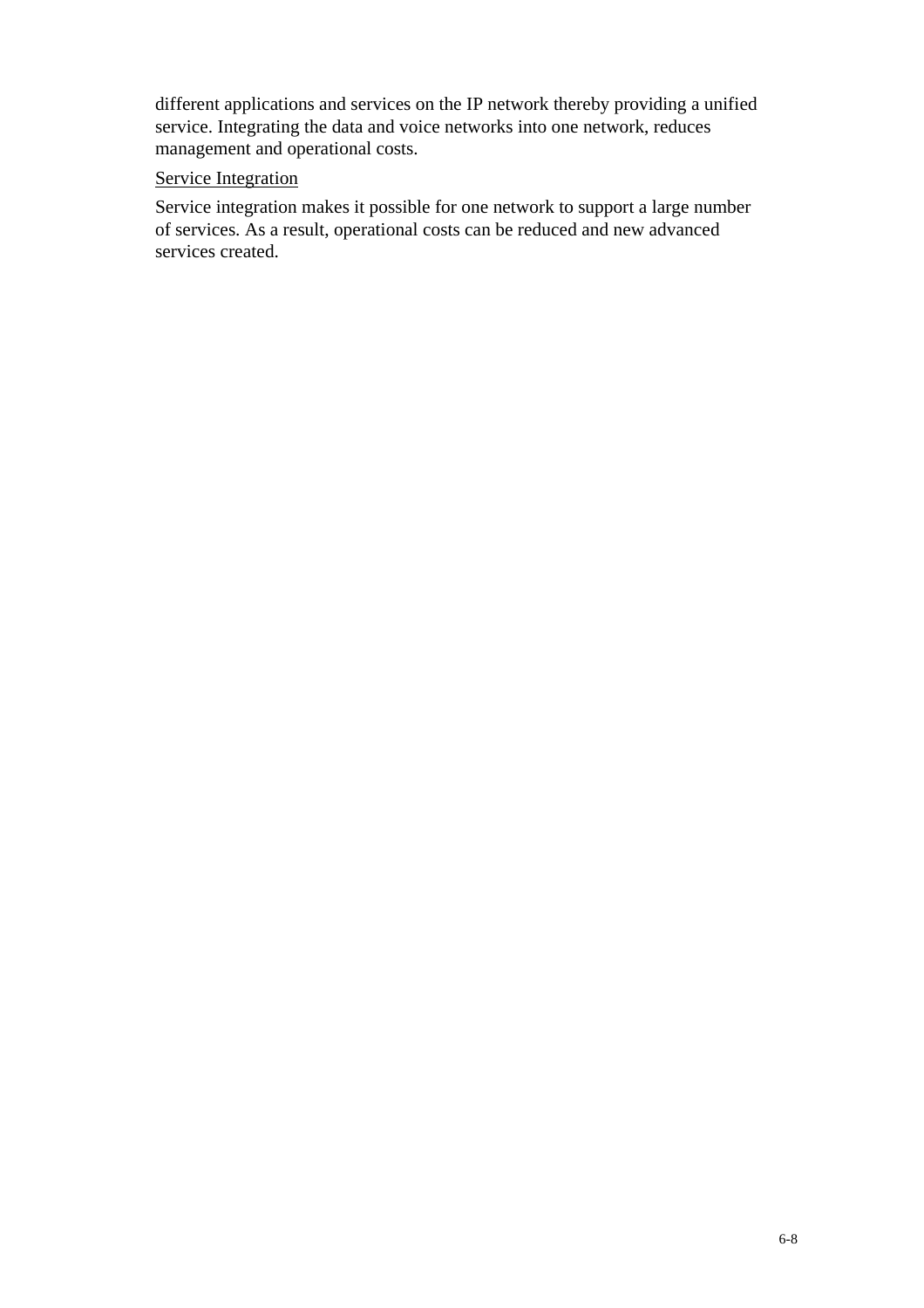

#### Voice quality

When data is being transferred through an IP network, a slight delay with packets is usually not noticeable. Moreover, retransmission of discarded packets usually compensates for the loss of packets. However when IP packets transport digitised voice the loss or delay of packets results in the disruption of speech intelligibility.

The voice gateway introduces delay because of compression and decompression, and packetisation and depacketisation. The router-induced delay depends on the capacity of the router and the number of router hops from originating voice gateway to terminating voice gateway.

From an end-user point of view, the delay encountered in the communication has to be below a certain threshold (approximately 200ms); otherwise the communication will be considerably less useful.

The Internet Engineering Task Force (IETF) is developing several techniques for reducing delay and jitter (variable delays) in real-time traffic over a large, routed network.

In smaller networks, it is possible to use techniques such as resource reservation protocol (RSVP), or the IP precedence indicator (TOS) in the IP header.

Delays in the voice gateway itself vary greatly between different vendors' products, but, in general, these gateways are constantly improving.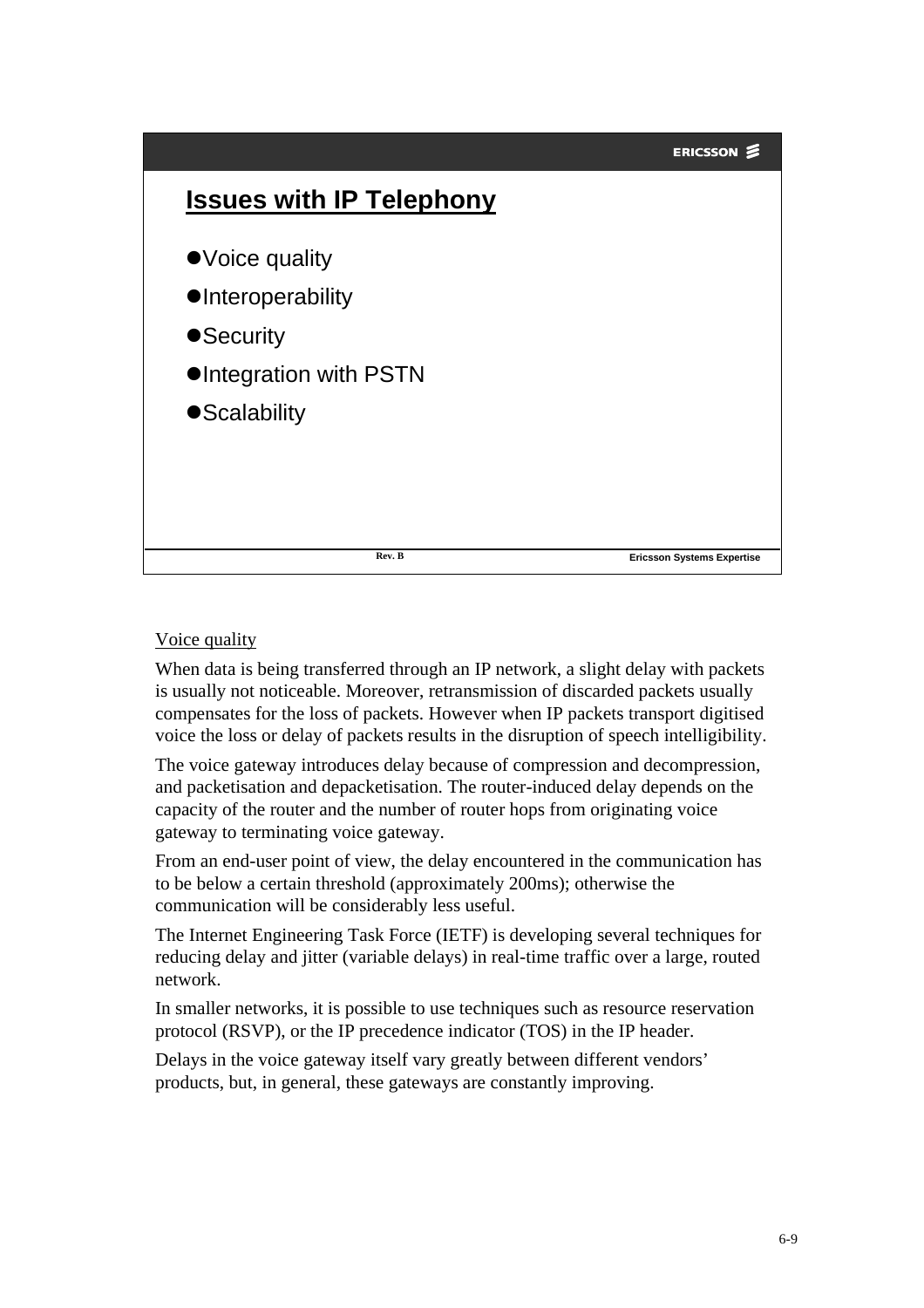#### Interoperability

Interoperability relates to products from different vendors as well as different carrier networks. Interoperability issues exist mainly because standardisation is not yet mature in IP telephony. There are no universally implemented or agreed standards for signalling, calling, accounting or billing.

The Voice over IP forum and the ITU are developing standards, such as H.232 and Tiphon (Telecommunications and Internet Protocol Harmonisation Over Networks), to improve interoperability between different vendors' products.

#### Security

The basic security issues are:

- User and data authentication
- Data privacy (integrity and confidentiality)
- Access control
- Policy management

Network security is related to the routing side of IP. In a public Internet, the packets can traverse through any router and can be intercepted by anyone. Acceptable security can be obtained by encryption (secure sockets layer - SSL) and tunnelling (layer 2 tunelling protocol - L2TP).

#### Integration with PSTN

The major issue for integration of IP telephony and PSTN is making the PSTN and the IP telephony network appear to be the one network to the end-user and easy to manage by the operator.

Currently the IP telephony network is a separate network that the end-user often must access via a two-stage dial-up, that is, dial the gateway and receive a voice prompt for the destination E.164 number.

The IP telephony network is not yet ubiquitous, that is, it is not possible to call anywhere via IP telephony, and the user will often need to know to which destinations the operator offers IP telephony.

It is not yet possible to route between the public telephone network and the Internet (or intranet) based on class of service, cost of service, and quality of service.

ITU is addressing this issue in the Tiphon standard. Tiphon deals with issues such as network architecture, numbering and supplementary service integration are being specified.

#### Scalability

Most gateways currently on the market have PC-based hardware with a limited number of ports.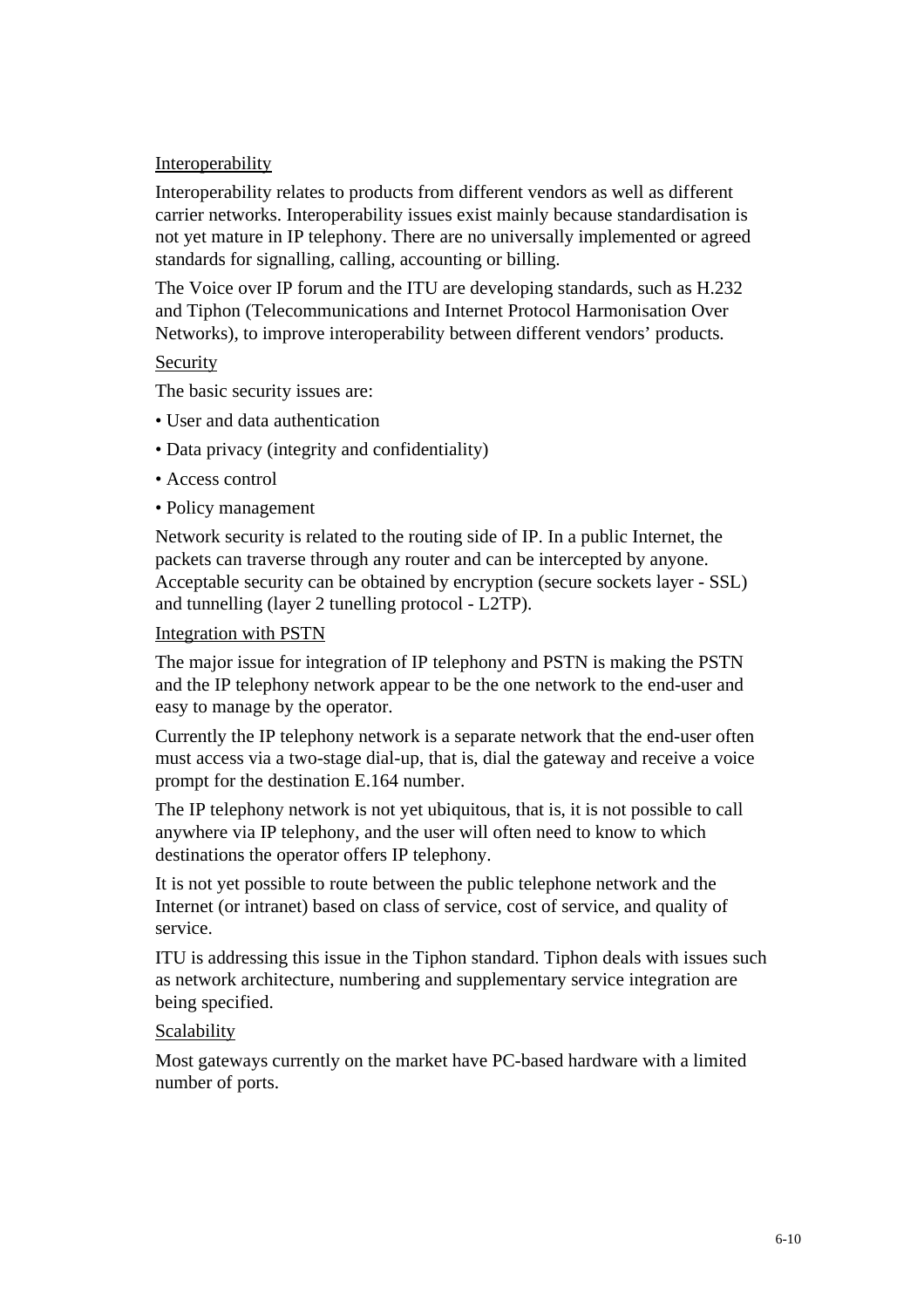# **Voice over IP Forum & Standards**

- The Voice over IP (VoIP) Forum operates as a working group in the International Multimedia Teleconferencing Consortium (IMTC)
- The Voice over IP Forum is responsible for:
	- Defining and establishing a set of open, consistent guidelines for the implementation of devices that perform telephony communications over IP data networks
	- Ensuring seamless product interoperability and high quality of service
	- defining a scheme for gateways to know about one another's existence and location, and to know how to address users
- H.323 is a framework of standards that defines how voice, data, and video will be transported over IP networks

| 6/038 13 LZUBB 108 101/3 | Rev. B | <b>Ericsson Systems Expertise</b> |
|--------------------------|--------|-----------------------------------|
|                          |        |                                   |

The Voice over IP (VoIP) Forum operates as a working group in the International Multimedia Teleconferencing Consortium (IMTC). It hopes to ensure a smooth interoperability of PCs and phones on the Internet.

The responsibilities of the VoIP Forum are divided into two main areas. The first aims to define and establish a set of open, consistent guidelines for the implementation of devices that perform telephony communications over IP protocol data networks. The second aims to ensure seamless product interoperability and high quality of service. The working group also needs to develop standards for addressing. This group has to define a scheme for gateways to know about one another's existence and location, and to know how to address users. Addressing a particular user is especially challenging in today's infrastructure, where IP addresses are constantly changing. To facilitate product interoperability, the VoIP Forum is creating a master guideline and reference model, called the Service Interoperability Implementation Agreement. This agreement encompasses both Internet telephony client software and gateways to the public telephone network.

H.323 is a framework of standards that defines how voice, data, and video are transported over IP networks. The framework includes international standards for audio and video compression and decompression (CODECs). H.323 utilises the Real-Time Transport Protocol (RTP/RTCP) from the IETF.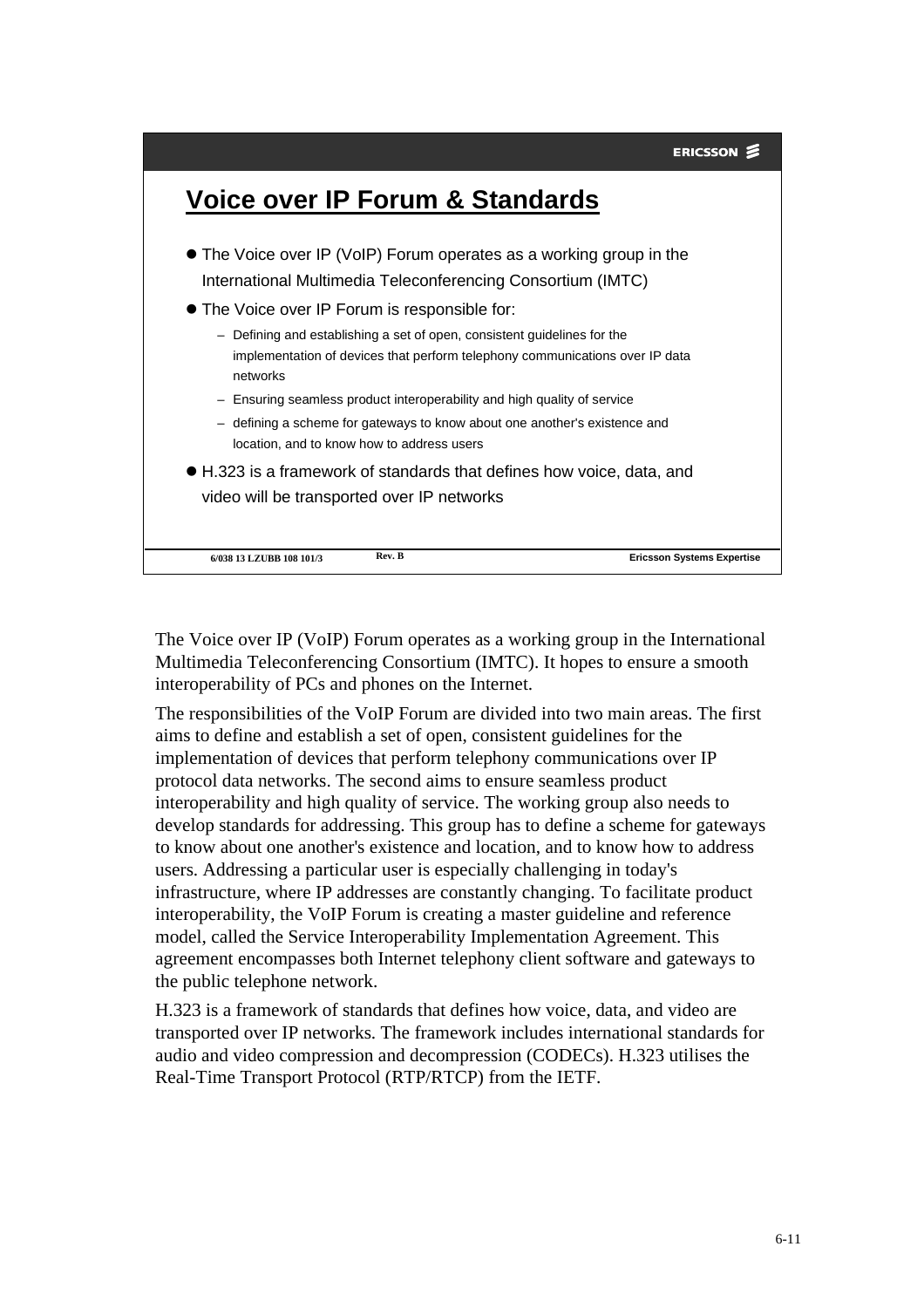# **Real-time Transport Protocol (RTP)**

- Designed to provide end-to-end delivery services for data with realtime characteristics
- Can be carried inside a UDP payload
- Provides data source and payload type identification that is used to determine payload contents
- **Provides packet sequencing that is used to determine correct** ordering of packets at the receiver
- **•** Provides timing and synchronisation that is used to set timing at the receiver during content playback
- **Provides monitoring that is used to facilitate diagnosis or feedback** to the sender on the quality of data transmission.

**Rev. B Ericsson Systems Expertise**

#### Real-time Transport Protocol (RTP)

RTP provides end-to-end delivery services for data with real-time characteristics, such as voice over IP. Those services include timestamping, sequence numbering, delivery monitoring and identification of the type of data transported. Applications typically run RTP on top of UDP (User Datagram Protocol) to make use of UDP's multiplexing and checksum services; both protocols contribute parts of the transport protocol functionality.

RTP works as follows. When packets arrive at the destination the sequence number of each packet is examined to determine the correct sequencing of data and also to record the fraction of lost frames. The RTP packet's timestamp is used to determine the interpacket gap. The timestamp value is set by the source when it encodes the data and transmits packets into the network. As packets arrive at the destination, the change in interpacket gap can be examined, and during playback this information can be used to regenerate the contents at the same rate as they were encoded. By utilising the buffer at the receiver, the source can attempt to pace the outgoing traffic independently of the jitter introduced by the packet network.

The IETF has designed the RTP Control Protocol (RTCP), as a companion to RTP, to monitor the quality of service and provide feedback on the quality of the information transmitted so that modifications can be made if required.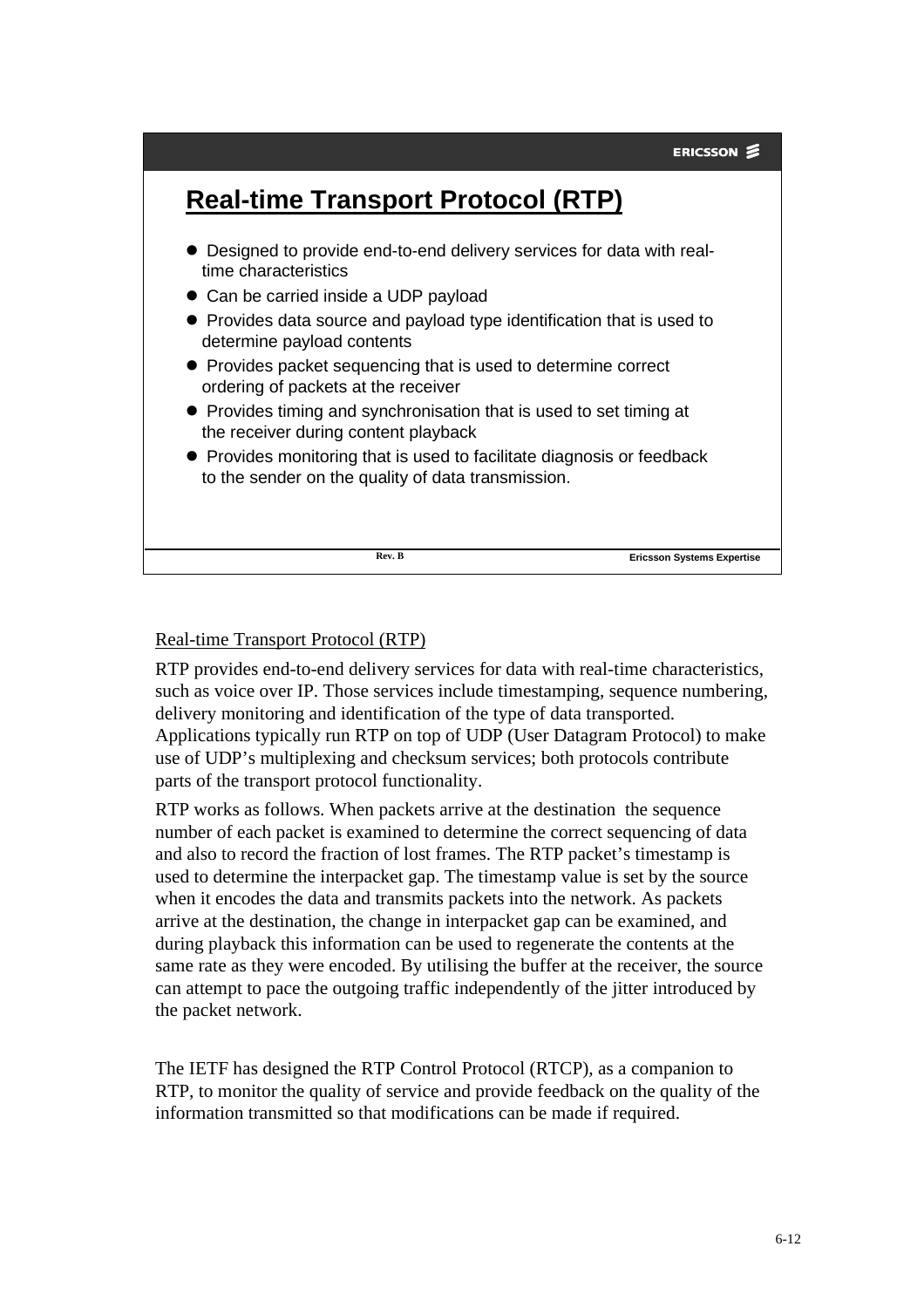# **ERICSSON Resource Reservation Protocol (RSVP)** RSVP is a signalling mechanism used to request a particular QoS ● RSVP uses underlying routing protocols ● Routers implement admission control and policy control The sending device uses a packet classifier and a packet scheduler Two main issues – all routers, between source and destination, must support RSVP – charging mechanism for reserved bandwidth **Rev. B Ericsson Systems Expertise**

Resource reservation Protocol (RSVP)

RSVP is a signalling mechanism that VoIP device uses to request a particular Quality of Service (QoS) across a network. RSVP carries the request through the network, visiting each router that the network uses to carry the data stream. At each router, RSVP attempts to make a resource reservation for the data stream.

RSVP is designed to use the robustness of current IP routing algorithms. This protocol does not perform its own routing; instead it uses underlying routing protocols to determine where it should carry reservation requests. As routing changes path to adopt to topology changes, RSVP adapts its reservations to the new paths wherever reservations are in place.

To make a resource reservation at a router, the RSVP daemon communicates with two local decision modules, admission control and policy control. Admission control determines whether the node has sufficient available resources to supply the requested QoS; policy control determines whether the user has administrative permission to make the reservation. If either check fails the RSVP program returns an error notification to the application process that originated the request. If both checks succeed, the RSVP daemon sets parameters in a packet classifier and packet scheduler to obtain the desired QoS. The packet classifier determines the QoS class for each packet, and the scheduler orders packet transmission to achieve the promised QoS for each stream.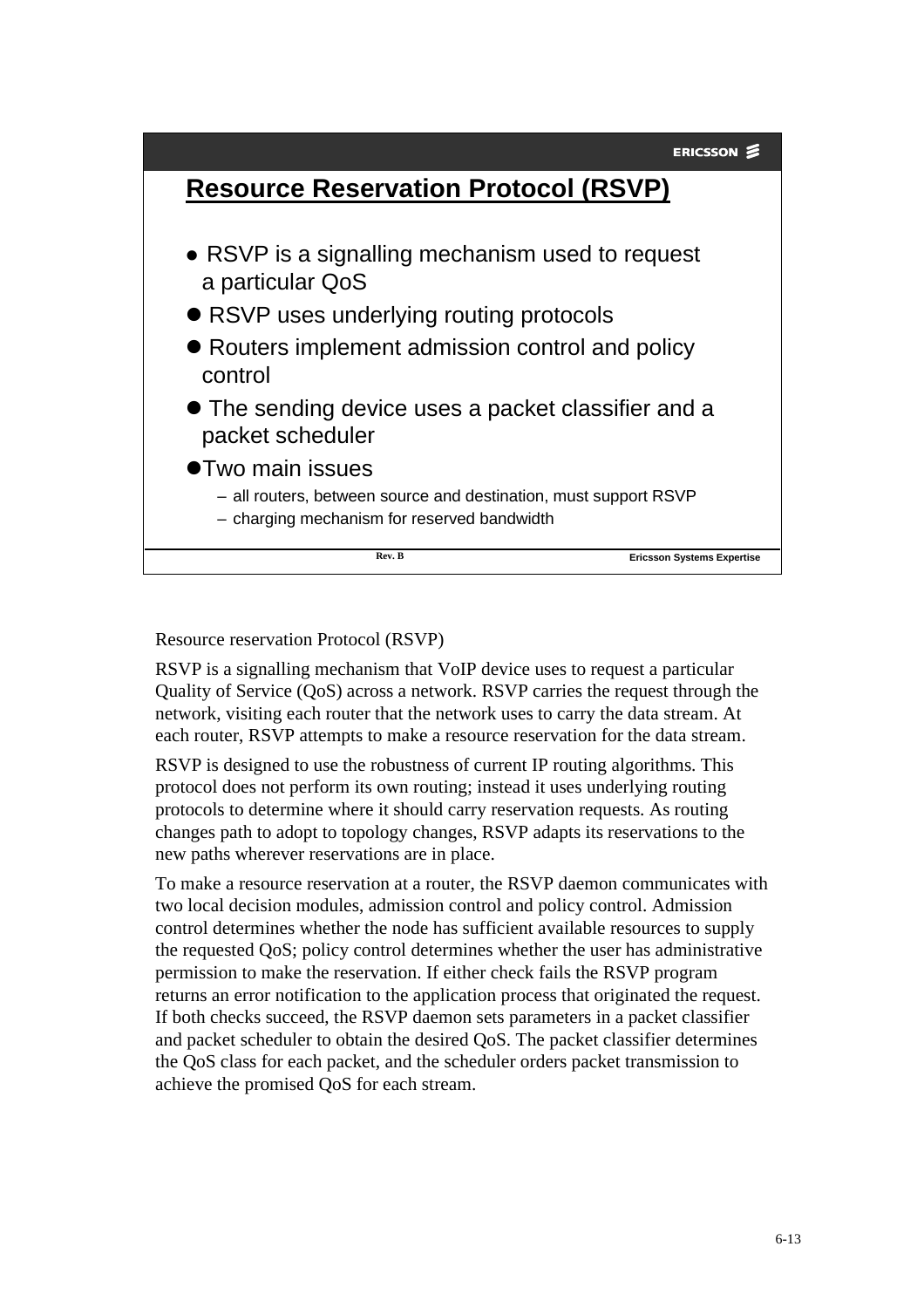Although RSVP provides a mechanism to reserve bandwidth from source to destination through an IP network, it is currently better suited for intranets rather than the Internet. There are two keys issues to be resolved.

First, the ability to establish an RSVP connection through the Internet depends on all routers between source and destination supporting RSVP. This means that anyone linked to an ISP (Internet Service Provider) or NSP (Network Service Provider) that does not support RSVP cannot reserve bandwidth. Whereas on a private intranet an organisation can ensure that all of its own routers are upgraded to support RSVP.

Second, bandwidth is not free. This means ISPs and NSPs can be expected to bill for the use of reserved bandwidth. How this billing will occur, how multiple providers along a path will co-ordinate billing, and the ultimate manner of billing ISP subscribers remain to be determined.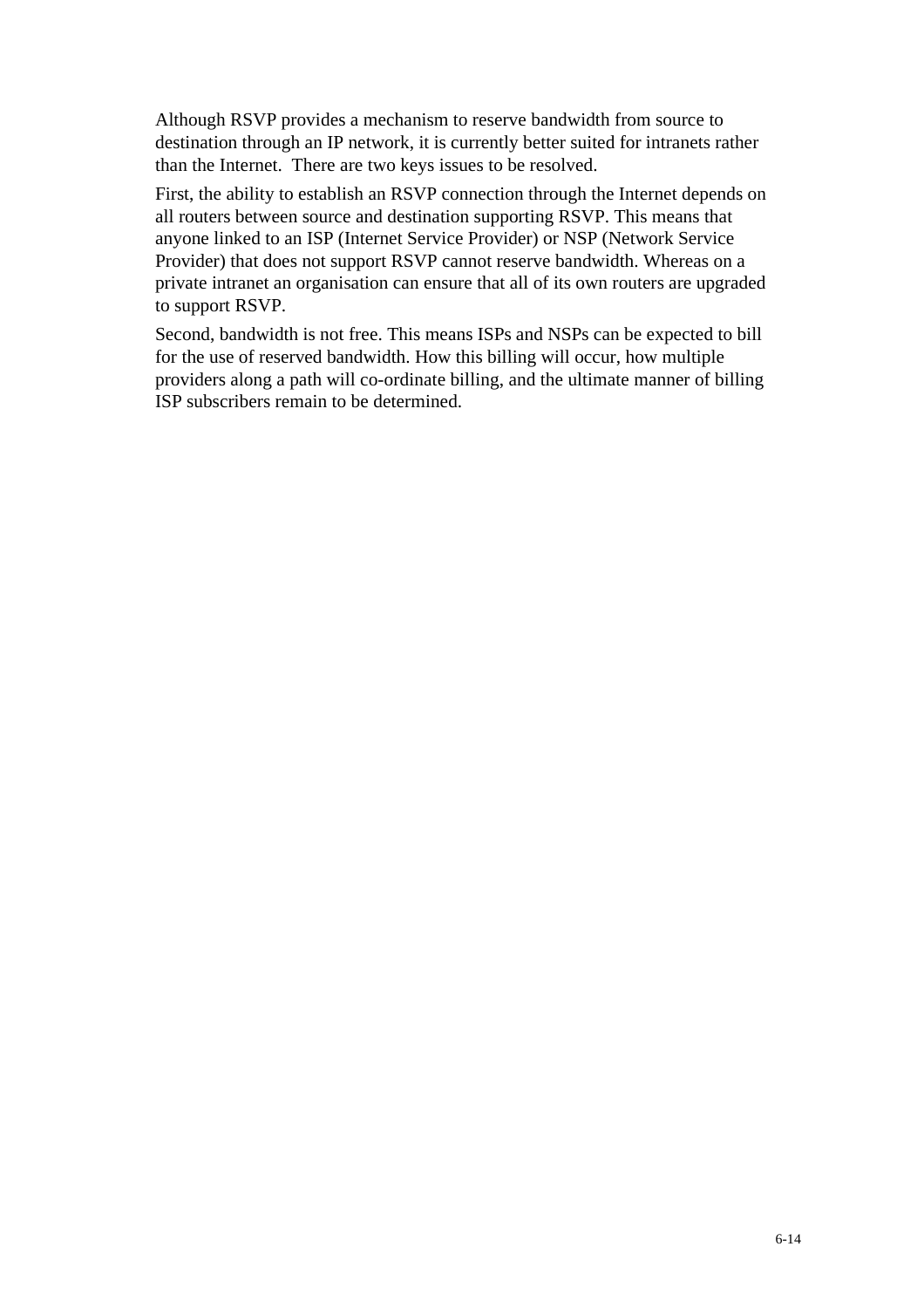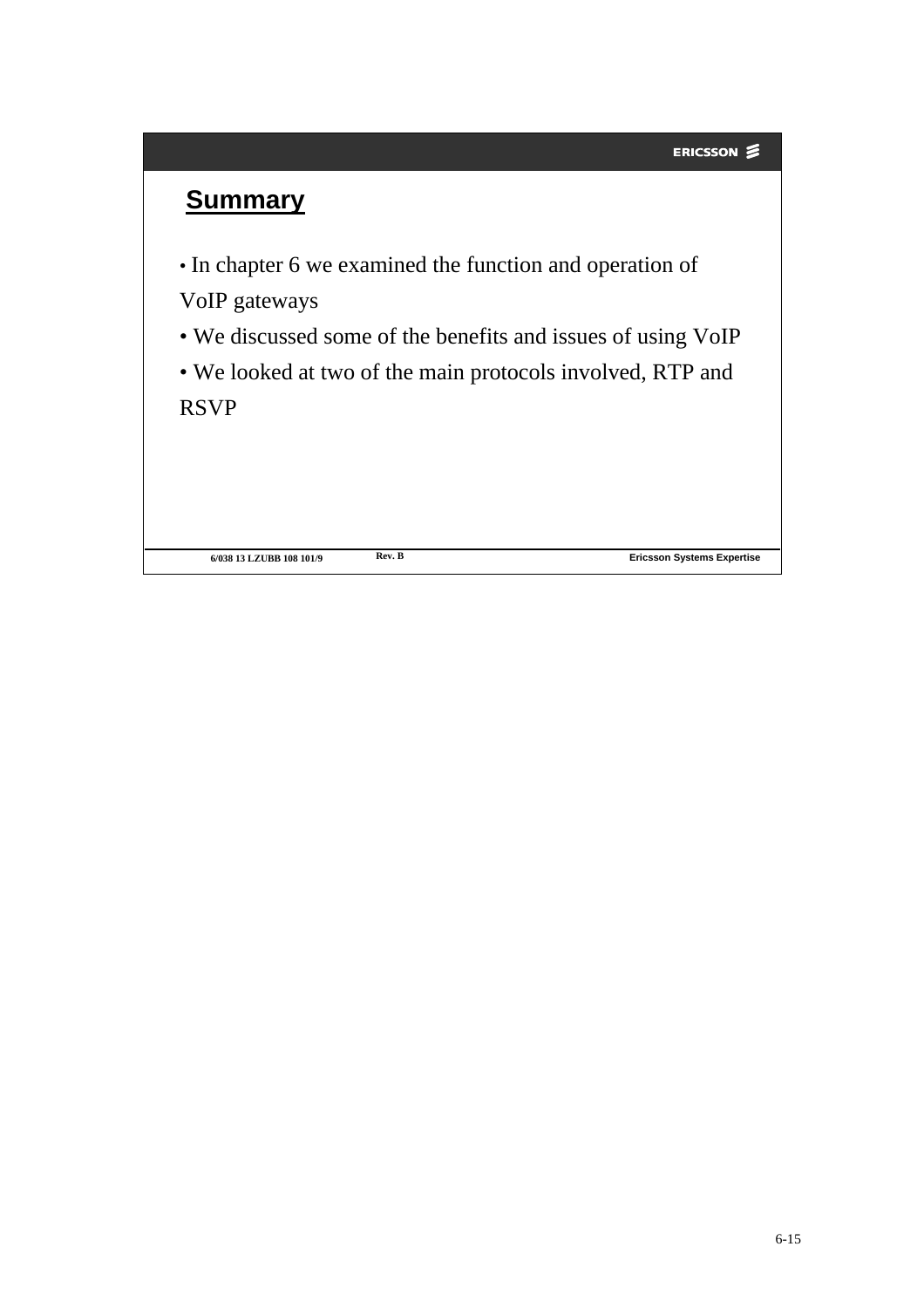# Chapter 7

IP over ATM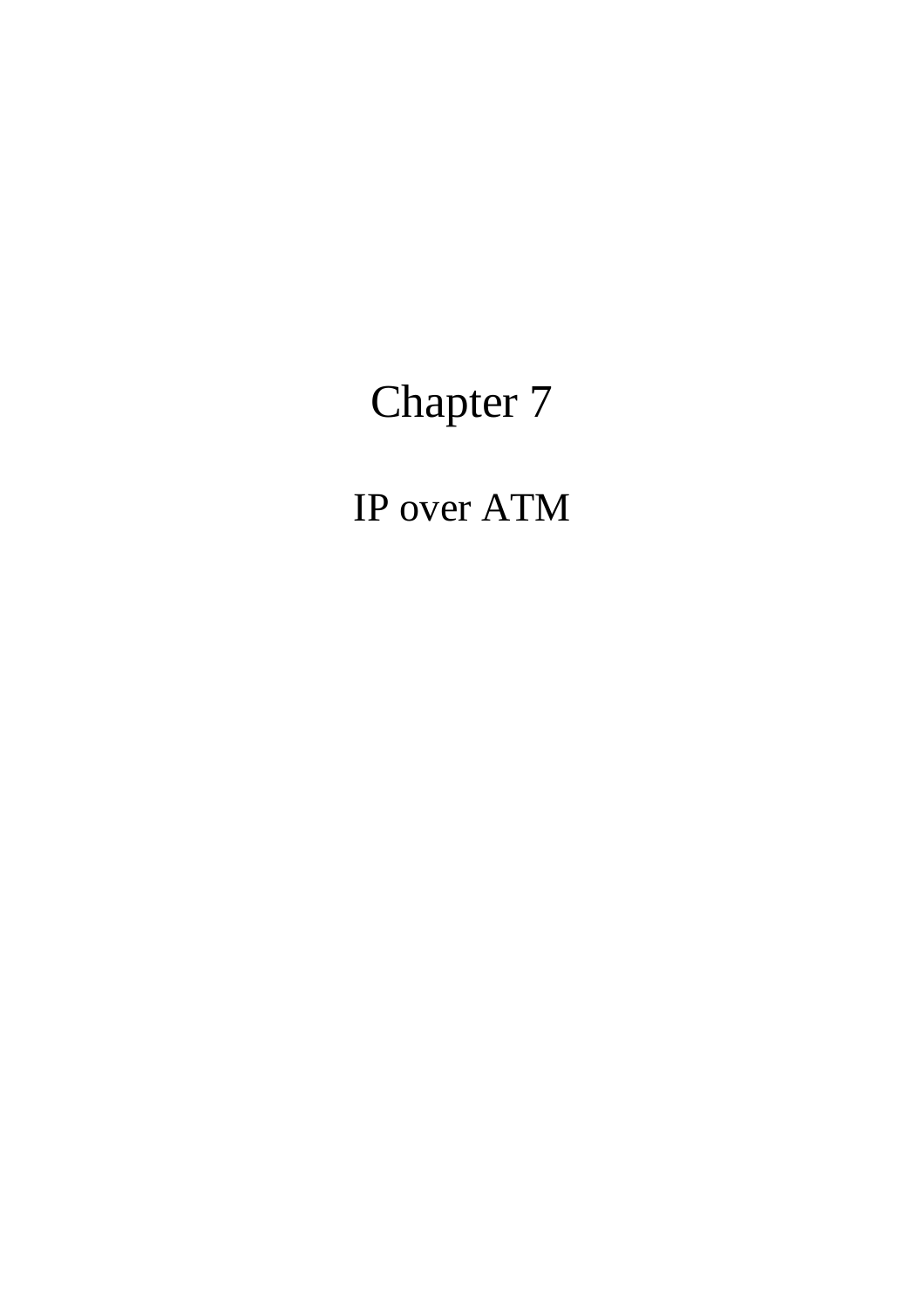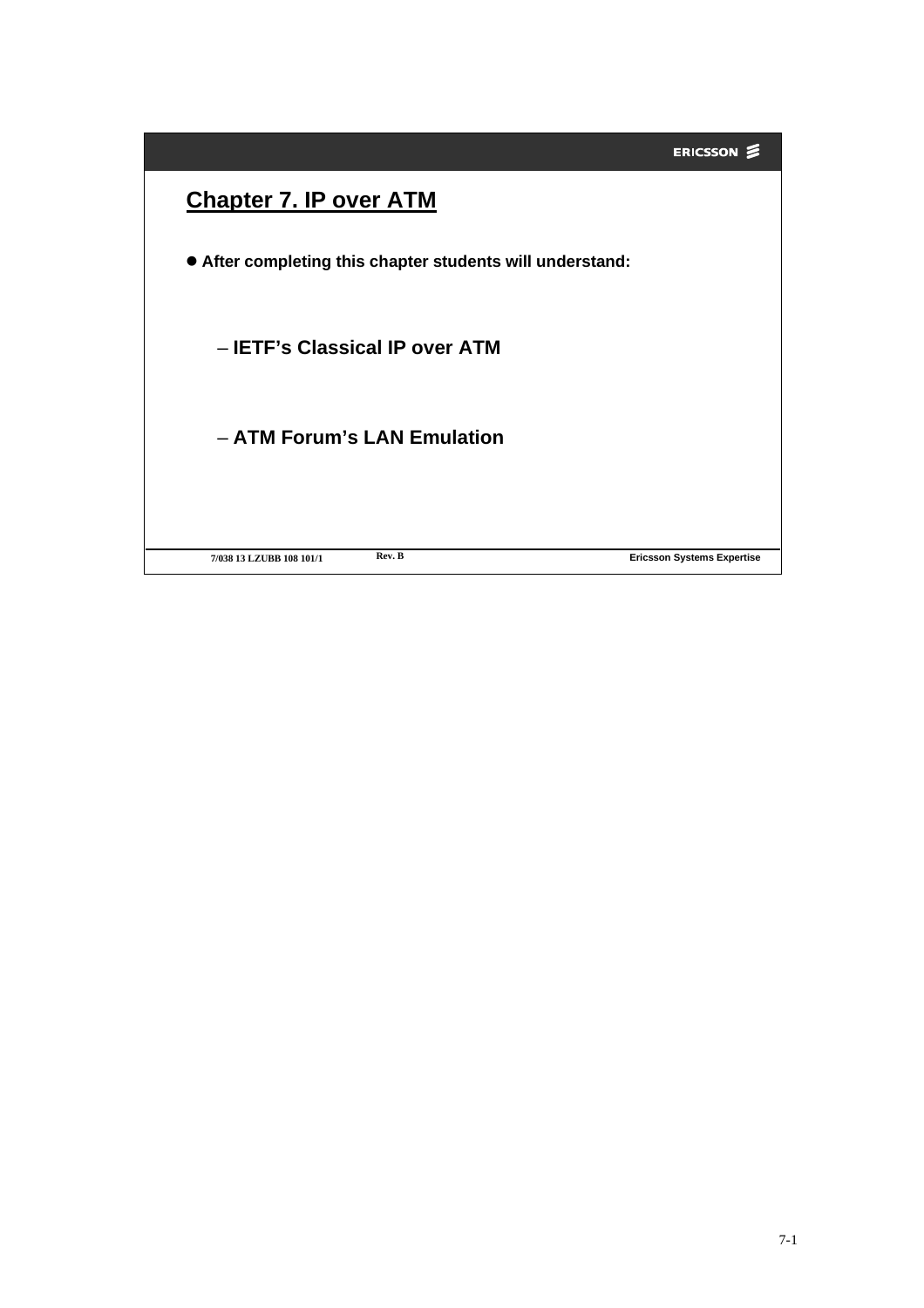#### **ERICSSON ≶**



Let us first consider the differences between ATM networks, and IP networks. ATM is connection-oriented and uses 20-byte ATM destination addresses to set up a connection through a network. IP is connectionless and use 4-byte IP addresses to determine the next hop on the way to the destination. In order to transfer IP data across an ATM network, some method of mapping IP addresses to ATM addresses is needed.

There are a number of fundamentally different ways of achieving this. In this chapter we will discuss two of these, the IETF's Classical IP over ATM (CIOA) and the ATM Forum's LAN Emulation (LANE). Alternative methods which will not be discussed include NHRP (Next Hop Resolution Protocol), MPOA (Multi-Protocol over ATM) and MPLS (Multi Protocol Label Switching).

In classical IP, address resolution mechanisms are used to map IP addresses directly to ATM addresses, and the network layer packets are then carried across the ATM network.

As the name suggests, the function of the LANE is to emulate a local area network on top of an ATM network. In other words, the LANE protocol makes an ATM network look and behave like an Ethernet or Token Ring LAN, albeit much faster. With LANE, complete MAC frames, for example Ethernet frames, are carried across the ATM network.

With CIAO and LANE there are two main issues to resolve:

(1) How to encapsulate the large IP packets or Ethernet frames into small fixed size ATM cells.

(2) How to map IP addresses into ATM addresses so that ATM connections can be set up across the ATM network.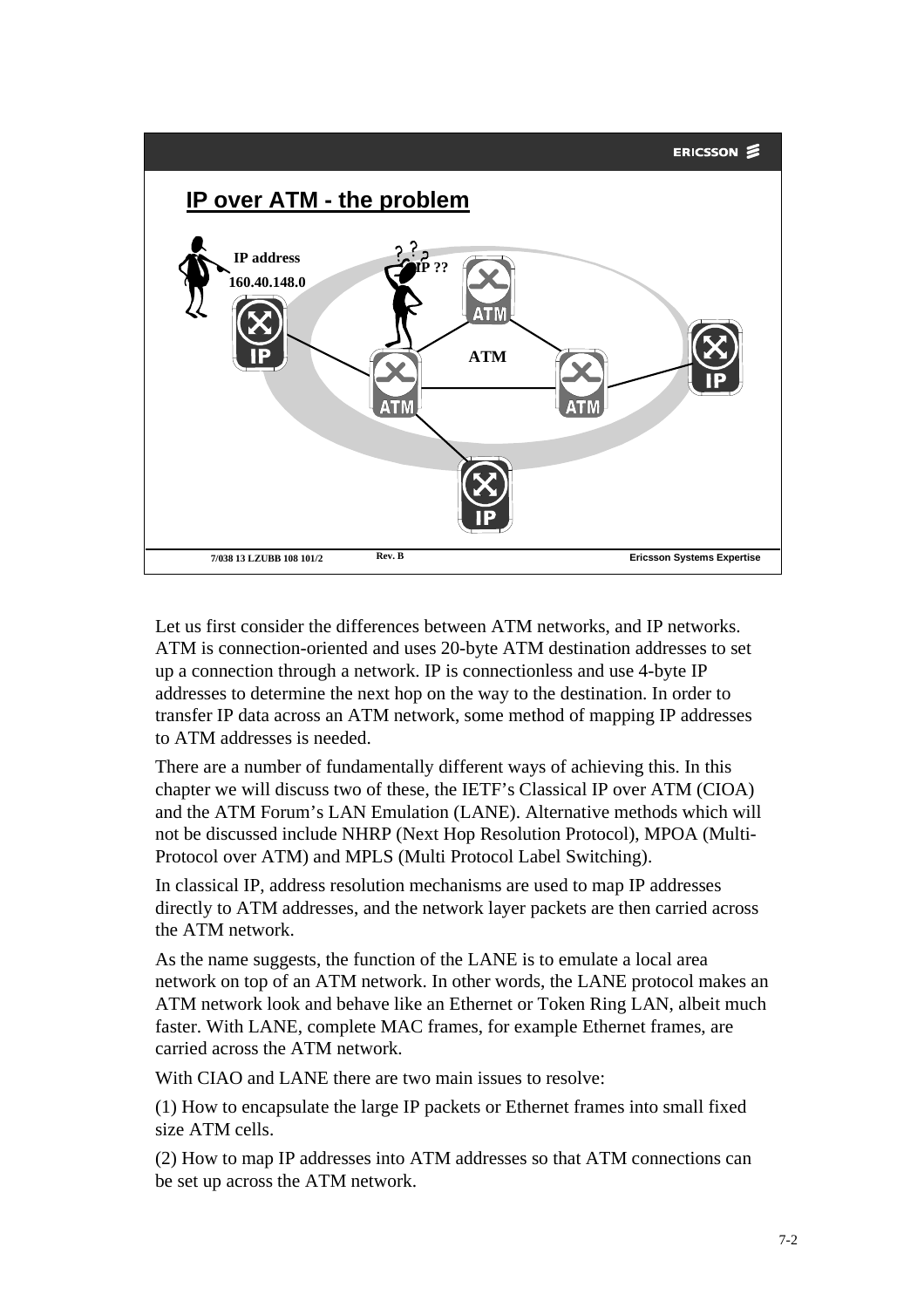

The ATM adaptation layer 5 (AAL5) receives packets from upper-level protocols and breaks them into 48-byte segments that form the payload field of an ATM cell. AAL5 is the adaptation layer used in both Classical IP over ATM and LAN emulation.

The diagram above shows how AAL5 prepares a cell for transmission. First, the convergence sublayer of AAL5 appends a variable-length pad and an 8-byte trailer to a frame. The pad is long enough to ensure that the resulting *protocol data unit* (PDU) falls on the 48-byte boundary of the ATM cell. The trailer includes the length of the frame and a 32-bit CRC, computed across the entire PDU, which allows AAL5 at the destination to detect bit errors, and lost cells or cells that are out of sequence.

Next, the segmentation and reassembly segments the CS PDU into 48-byte blocks. Then the ATM layer places each block into the payload field of an ATM cell. For all cells except the last cell, a bit in the payload type (PT) field is set to zero. For the last cell, the bit in the PT field is set to one to indicate that it is the last cell in a series that represent a single frame.

When the cell arrives at its destination, the ATM layer extracts the payload field from the cell; the SAR sublayer reassembles the CS PDU; and the CS uses the CRC and the length field to verify that the frame has been transmitted and reassembled correctly.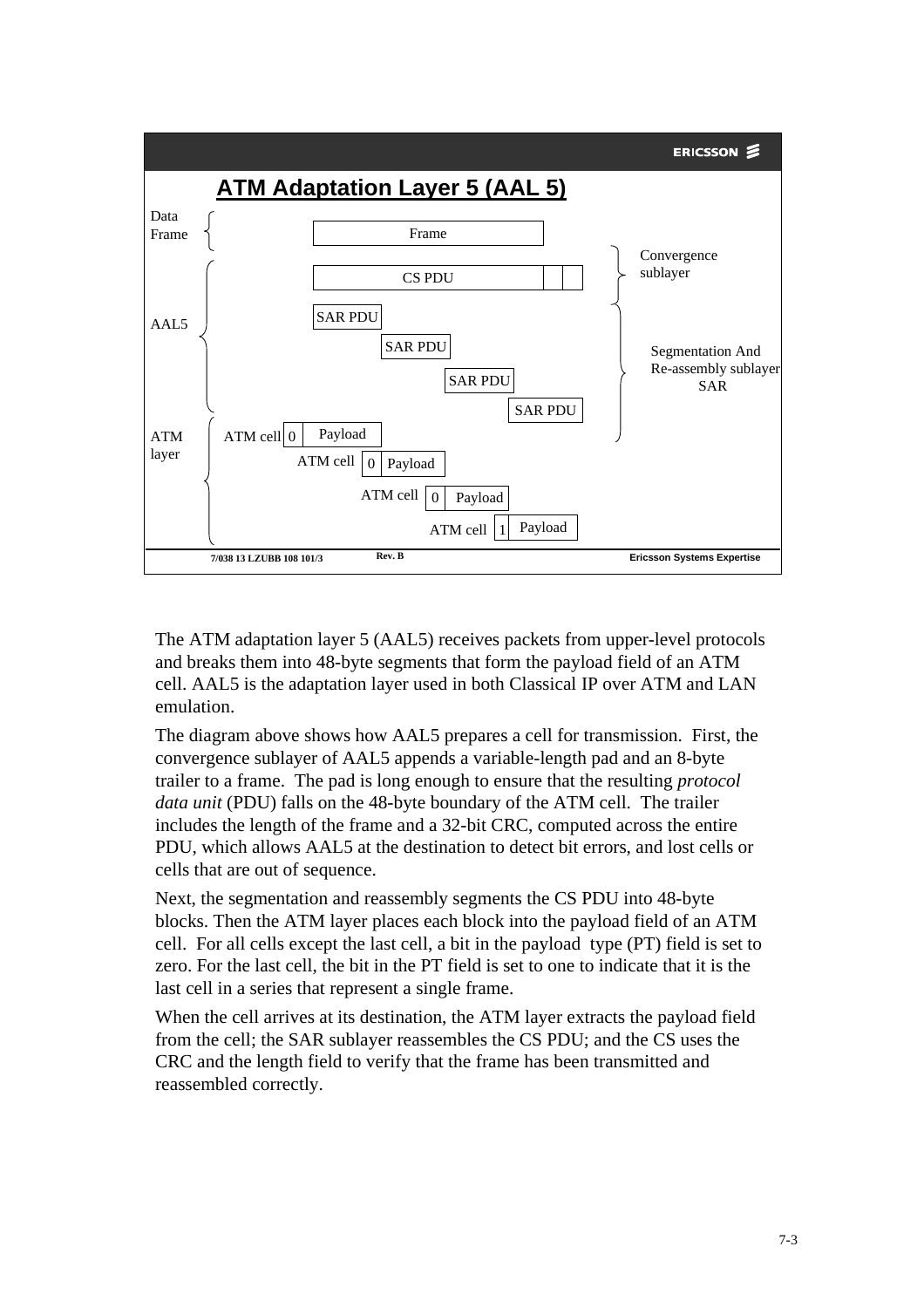

Classical IP over ATM (CIOA) only operates within the confines of an IP subnet; in the terminology of CIOA, an IP subnet is referred to as a Logical IP Subnet (LIS). A LIS consists of a group of IP devices (such as hosts or routers) that connect to a single ATM network and belong to the same IP subnet.

In order to operate IP over ATM, a mechanism must be used to resolve IP addresses to their corresponding ATM addresses. An address resolution table could be configured manually on all devices. Note, this manual method is used on public service provider's networks.

The IETF IP-Over-ATM working group defined the "Classical IP over ATM" protocol to support automatic resolution of IP addresses.

When a client is powered on within the LIS, it first establishes a connection to an ATMARP server, using a pre-configured ATM address. Once the ATMARP server detects a connection from a new LIS client, it transmits an Inverse ARP request to the attaching client and requests the client's IP and ATM addresses, which it stores in its ATMARP table.

Subsequently, any client within the LIS wishing to resolve a destination IP address would send an ATMARP request to the server, which would then respond with an ATMARP reply if an address mapping is found. If not, it returns an ATM\_NAK response to indicate the lack of a registered address mapping. The ATMARP server times out its address table for robustness after 15 minutes, unless clients periodically refresh their entry with responses to the server's Inverse ARP queries.

Once an LIS client has obtained the ATM address that corresponds to a particular IP address, it can then use PNNI signalling to set up an ATM connection to the address.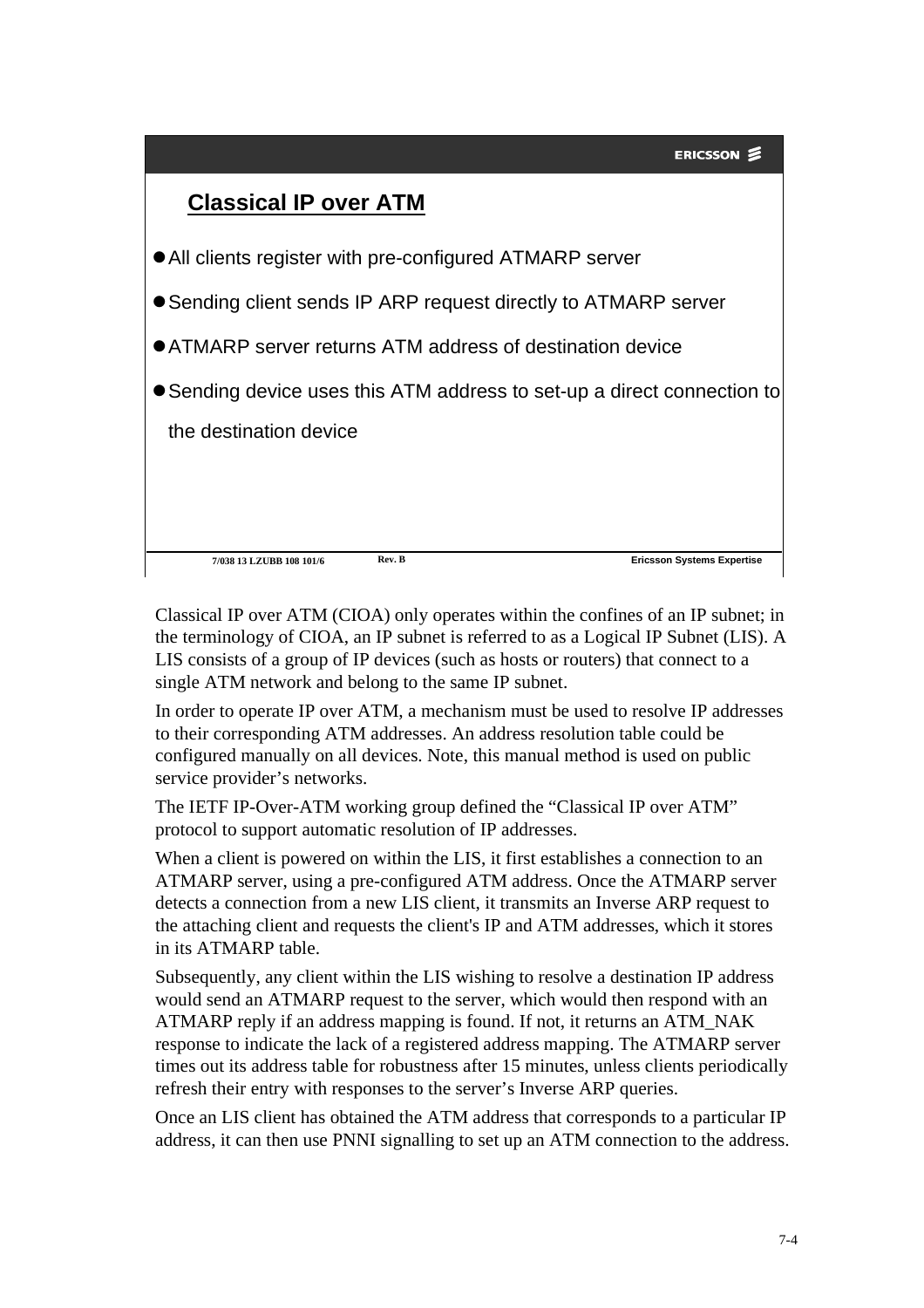

## **Classical IP over ATM (CIOA)**

In the example above two routers are connected together across an ATM network. If router 1 receives a packet via its LAN interface, it first checks its routing table to determine through which port, and to what next-hop router, it should forward the packet. If this check indicates that the packet is to be sent across an ATM interface, the router then needs to consult an address resolution table to determine the ATM address of the destination next-hop router (router 2).

On an Ethernet network, a router, like all other IP devices, would broadcast an ARP request to find out the Ethernet address of the destination, and cache the results in its address resolution table. However an ATM network does not support broadcasts, because it is a connection-oriented protocol.

To resolve the addresses of clients within the subnet, each subnet supports a single ATMARP server, which is responsible for resolving all ARP requests. All clients within the subnet are configured with the unique ATM address of the ATMARP server.

Router 1 sends an ATMARP request to the server, which then supplies the ATM address of router 2. Router 1 can then set up an ATM connection directly to router 2's ATM interface.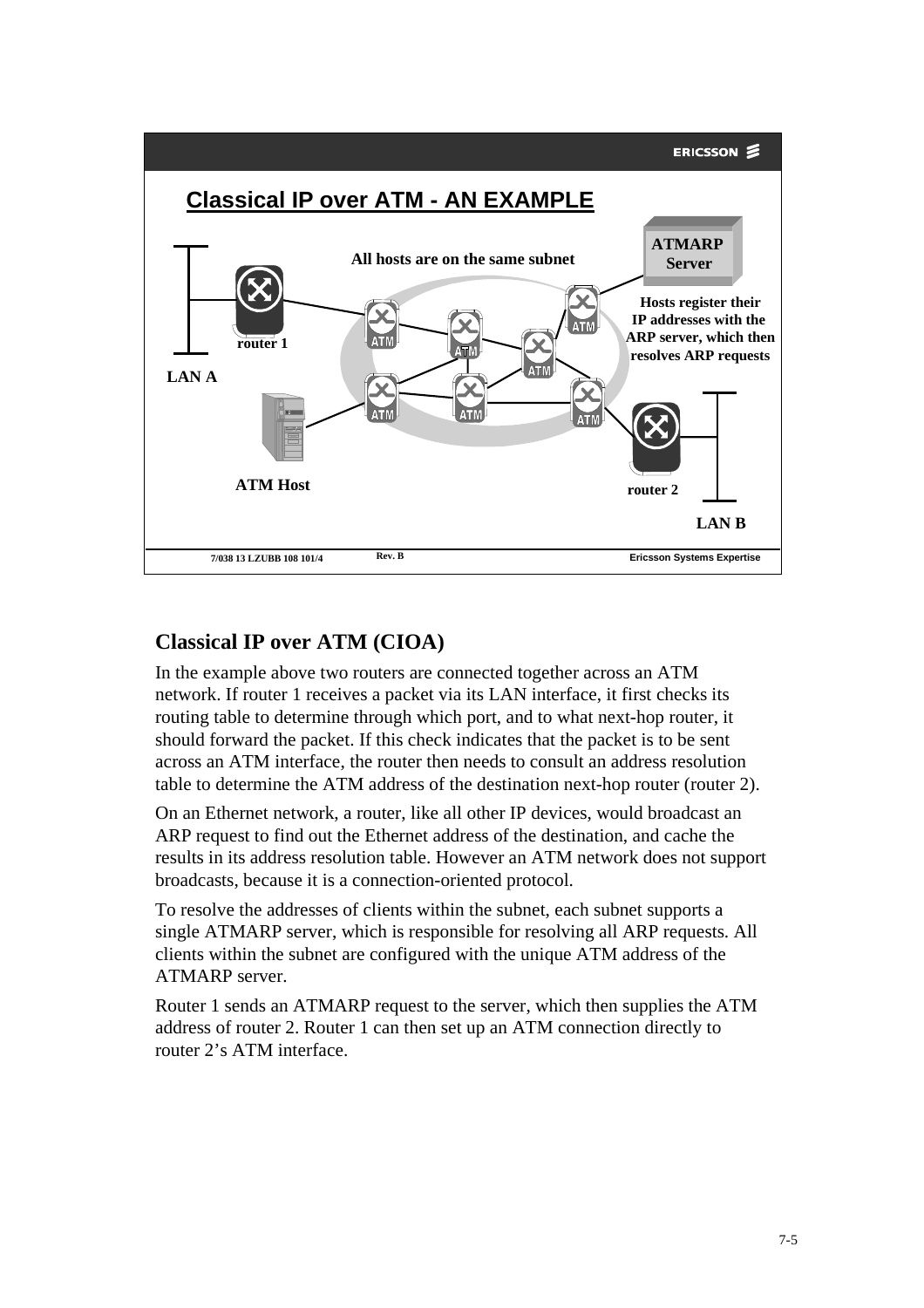#### **ERICSSON ≶**



## **Logical IP Subnet (LIS)**

Multiple subnets may be simulated within a single ATM network. Each LIS requires its own ATMARP server. Communication between LISs must be passed through a router which is a member of both (or more) LISs.

Traffic must go through this router even if there are more direct paths within the ATM network. This means that the "classical" model of routing is preserved, that is, traffic going from one subnet to another has to go through a router.

This requirement, however, is inefficient in "non-broadcast multi-access" (NBMA) networks, including ATM, since the traffic must be processed through routers even if a direct ATM connection could be set up between end devices.

When a client on one LIS tries to send an IP packet to a client on another LIS, the IP software on the sending client notes that the destination address is not on the same LIS and sends the packet to the default gateway (router) on the LIS. This triggers an ATMARP request to discover the router's ATM address, followed by a call set up from the sending client to the router. Once the router receives IP packets from the sending client, the router issues an ATMARP request to find the ATM address of the receiving client. It then sets up the call to that client.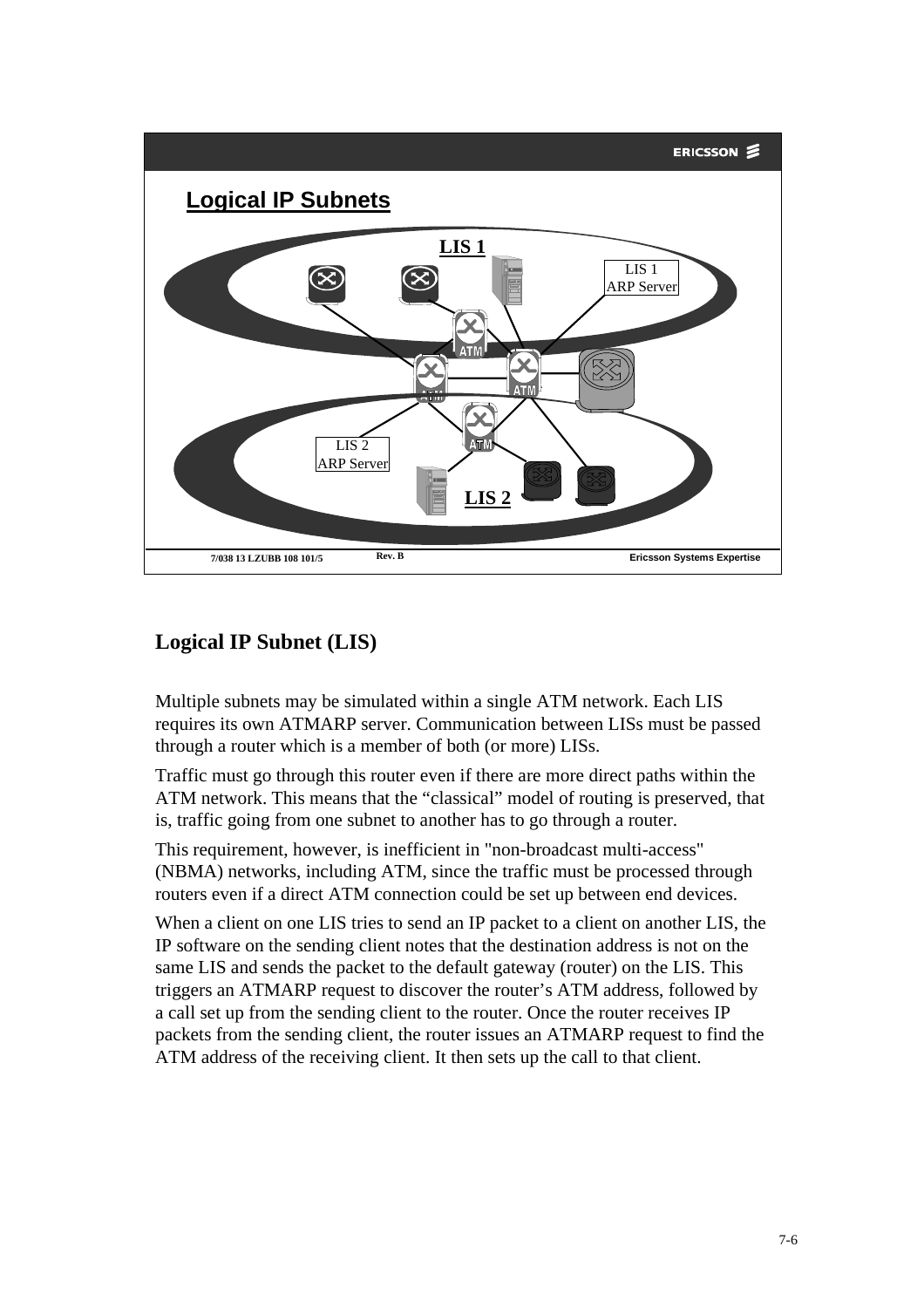What this means is that when clients communicate through a router, there are two virtual circuits across the ATM network: one from the sending client to the ATM interface on the router, and another from the router to the receiving client. The sending client segments the IP packets into cells for transmission across the ATM network which are then reassembled in the router. The router then makes a forwarding decision based on the IP packet header information, and resegments the packet for sending over another virtual circuit to the receiving station.

This is inefficient and resulted in the development of the Next Hop Resolution Protocol (NHRP) which allows ATM connections to be set up directly between two ATM devices in different logical IP subnets. For more details on how this works consult RFC 2332 - "NBMA Next Hop Resolution Protocol (NHRP)"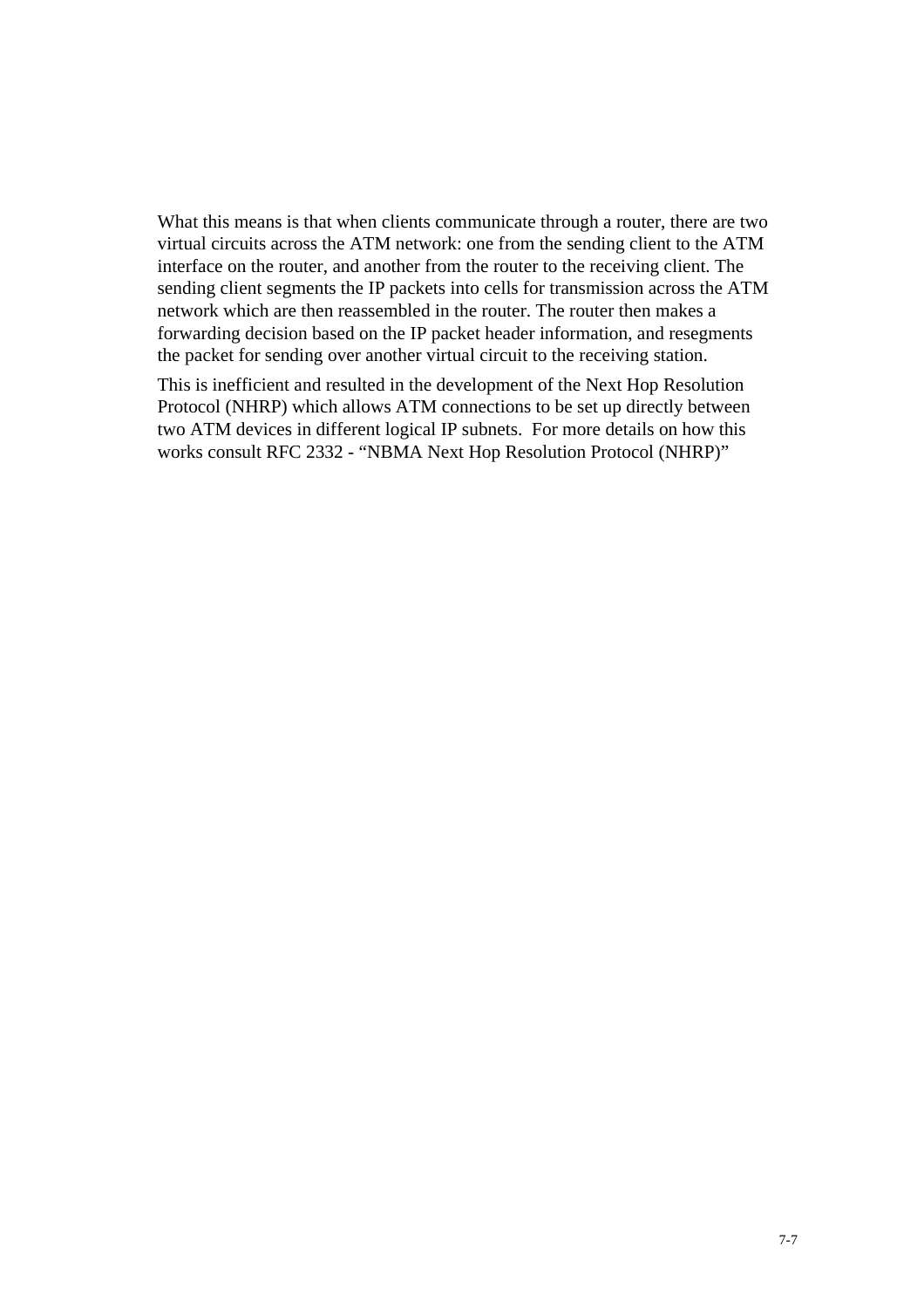

Let us first consider the differences between ATM networks, and LAN networks, for example, Ethernet. Note, approximately 95% of LANs world-wide use Ethernet technology.

•LANs offer connectionless service, so applications can communicate without any prior set-up. In contrast, ATM networks are connection-oriented that is, before two end-systems can communicate, they must establish a connection between them, either via signalling (SVC) or via provisioning (PVC).

•LANs are broadcast media. ATM networks are point-to-point, so broadcasts/multicasts have to be accomplished by making explicit copies in the network.

From the above differences, we conclude that LAN Emulation (LANE) must provide for connectionless data transfer, simple broadcast/multicast, address mapping from IEEE 802 (MAC address) addresses to ATM addresses, and the ability to interconnect with existing LANs.

LAN Emulation (LANE), as defined by the ATM Forum, is a service provided to allow existing LANs, such as Ethernet and Token Ring, to run over an ATM network without any modifications.

IP applications rely on Address Resolution Protocol (ARP) in order to determine the MAC address of the destination host. ATM does not support this ARP service. Therefore, LAN Emulation must emulate this service on a connectionoriented network.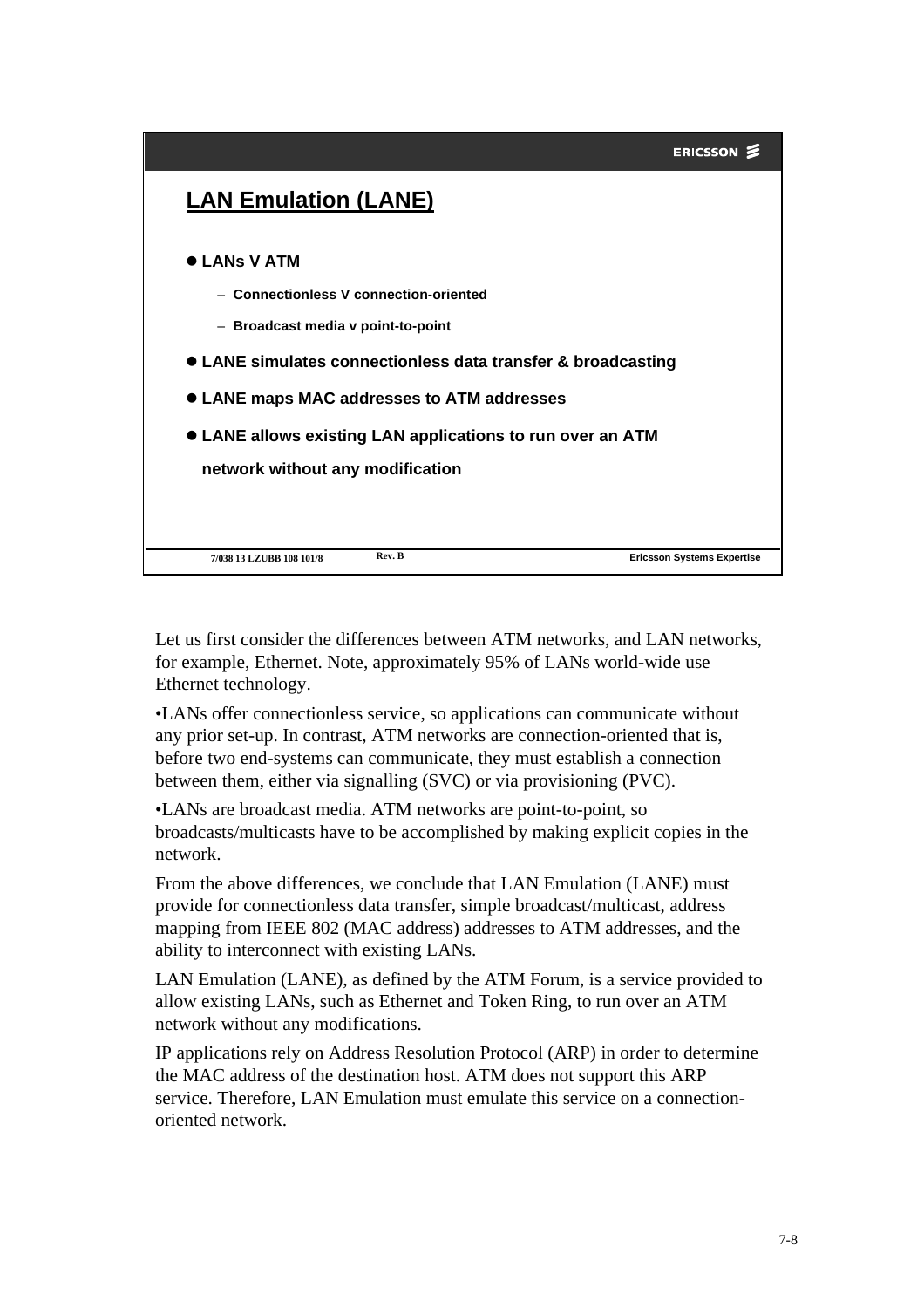

# **LAN Emulation Client (LEC)**

Any ATM device that wishes to use the services of Ethernet (IEEE 802.3) or Token Ring (IEEE 802.5) must have a LAN Emulation Client (LEC) for that type of LAN. The LEC communicates with other LECs to transfer data between communicating applications. To identify the destination, a LEC uses the LAN emulation service components, described below.

## **LAN Emulation Configuration Server (LECS)**

The LECS's role is to assign newly initialised clients (LECs) to the correct Emulated LANs (ELANs), since there may be multiple ELANs on an ATM network. Typically there will be one LECS per administrative domain that will serve all the ELANs, whether Ethernet or Token Ring.

## **LAN Emulation Server (LES)**

There is always one LES for each ELAN. The LES provides control and coordination functions within the ELAN. It controls the joining of LECs to its ELAN, registers client's MAC and ATM addresses, and provides address translation services.

### **Broadcast and Unknown Server (BUS)**

The BUS forwards data from one LEC to all other LECs. It handles broadcast traffic for a given LAN.

Each LEC is assigned to a specific BUS that handles its broadcast and multicast traffic. There is always one BUS for each ELAN.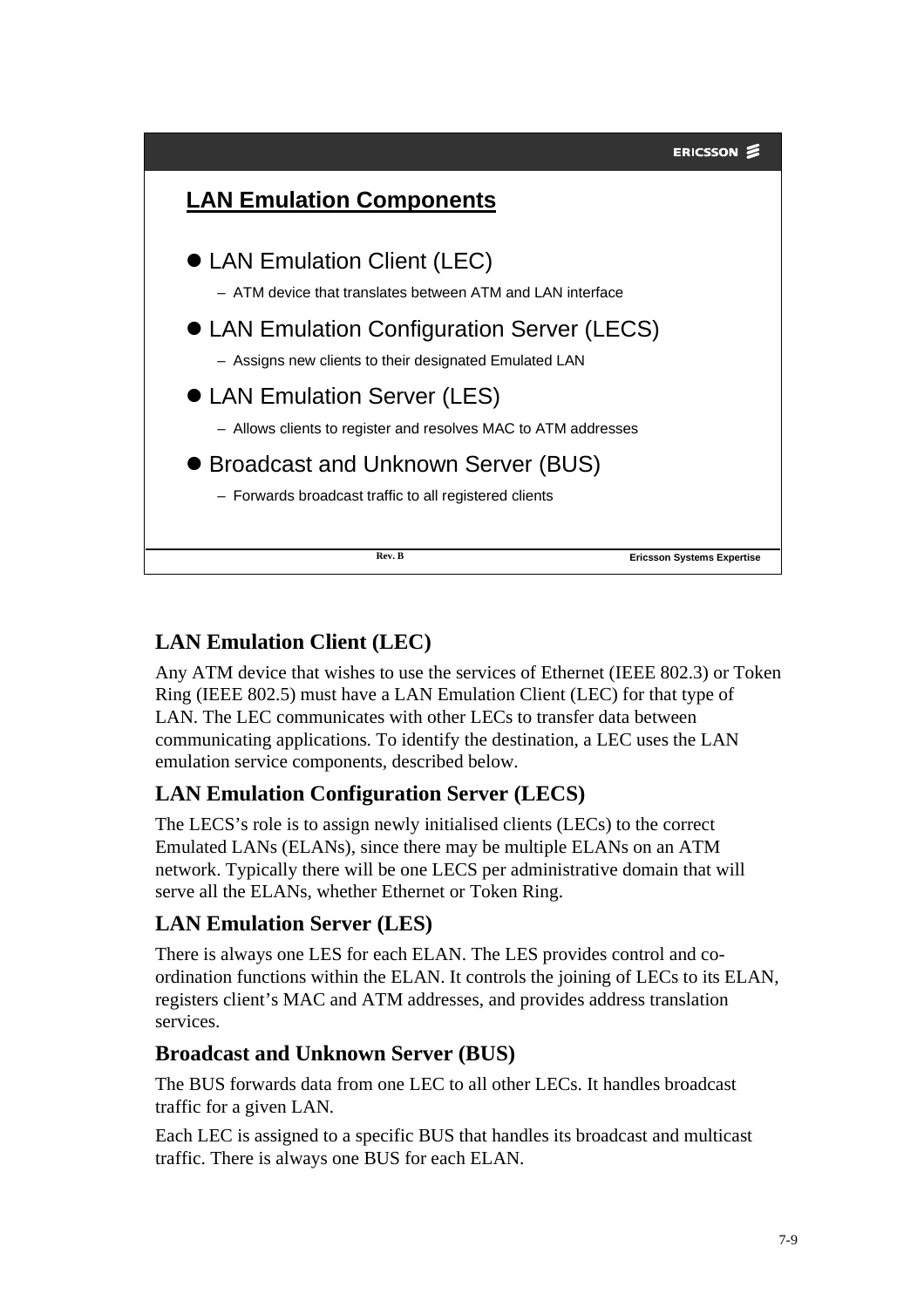

#### **LANE OPERATION**

The following is a summary of LANE operation; the subsequent 5 pages describe this process in more detail:

The LANE protocol includes facilities for initialisation, registration, address resolution, and data transfer. The initialisation phase includes obtaining the ATM address of the LES and joining or leaving a given ELAN. Registration is the next step and consists of the LEC informing the LES of the MAC addresses of the non-ATM devices that the LEC represents. An alternative to sending an explicit list of addresses is for the LEC to indicate its willingness to act as a proxy, in which case it will participate in the LAN Emulation (LE) ARP protocol to resolve the addresses for non-LES-registered LAN-connected hosts. Next, a source LEC must obtain the ATM address of the distant client through which a given MAC address is reachable. Once this is accomplished, the LEC can set up an SVC (switched virtual circuit) to the destination using PNNI, encapsulate the data, and forward it on its way.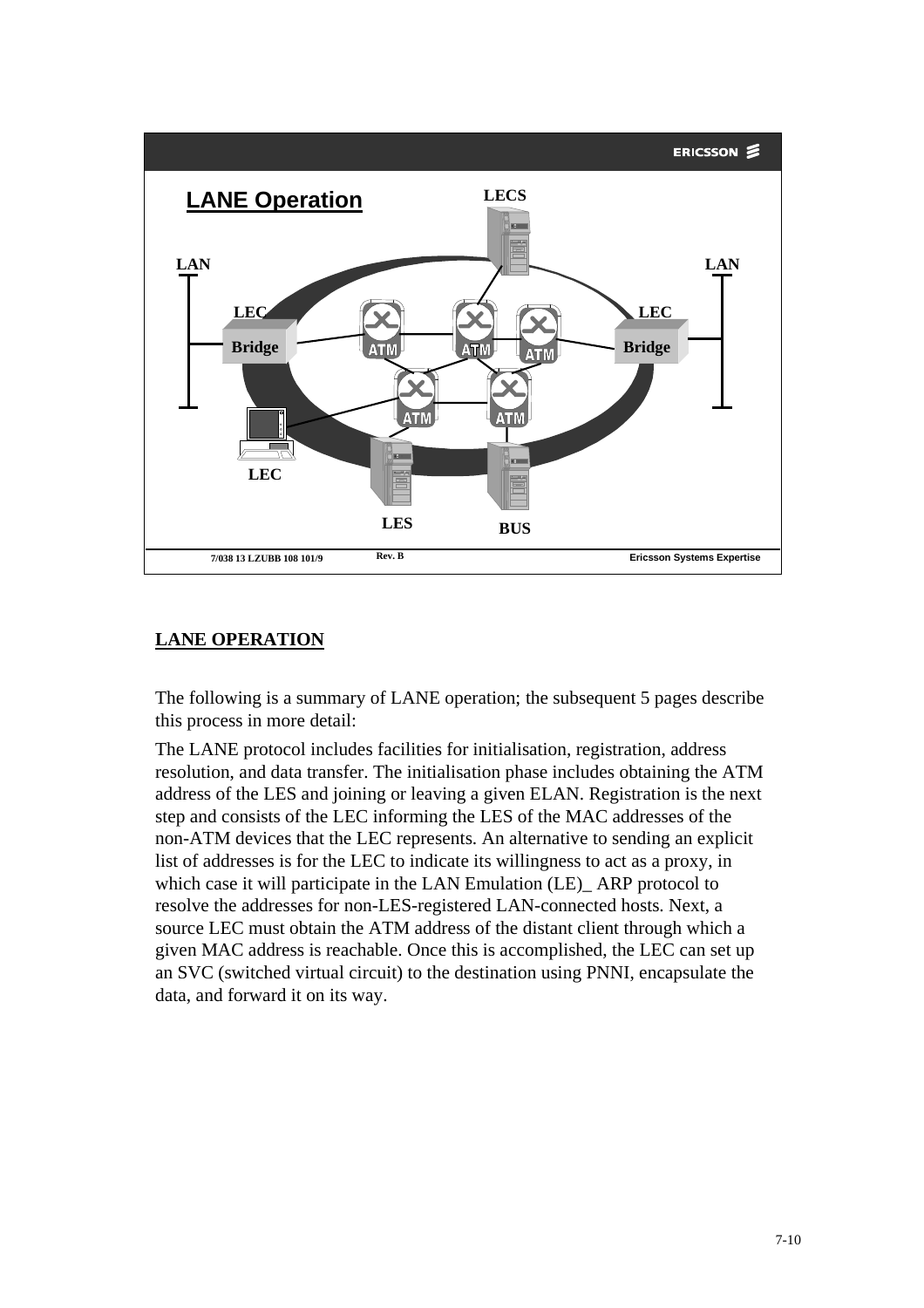

#### **Initialisation and Configuration**

The LEC must first find the location of the LECS by using one of the following:

• a defined ILMI (Integrated Local Management Interface) procedure to determine the LECS's address;

• its well-known ATM address (47:00:79:00:00:00:00:00:00:00:00:00:00:00:A0:3E:00:00:01:00);

• a well-known permanent connection to the LECS (VPI=0, VCI=17).

After finding the location of the LECS, the LEC establishes a configurationdirect VCC (virtual channel connection) to the LECS. Once connected a configuration protocol is used by the LECS to inform the LEC of the information it requires to connect into its target ELAN. This includes the ATM address of the LES, the type of LAN being emulated, maximum packet size on the ELAN, and the ELAN name. The LECS is generally configured by network management with this information, which effectively indicates which emulated LAN the LEC belongs to.

Once the LEC obtains the LES address, it may optionally clear the configurationdirect VCC to the LECS.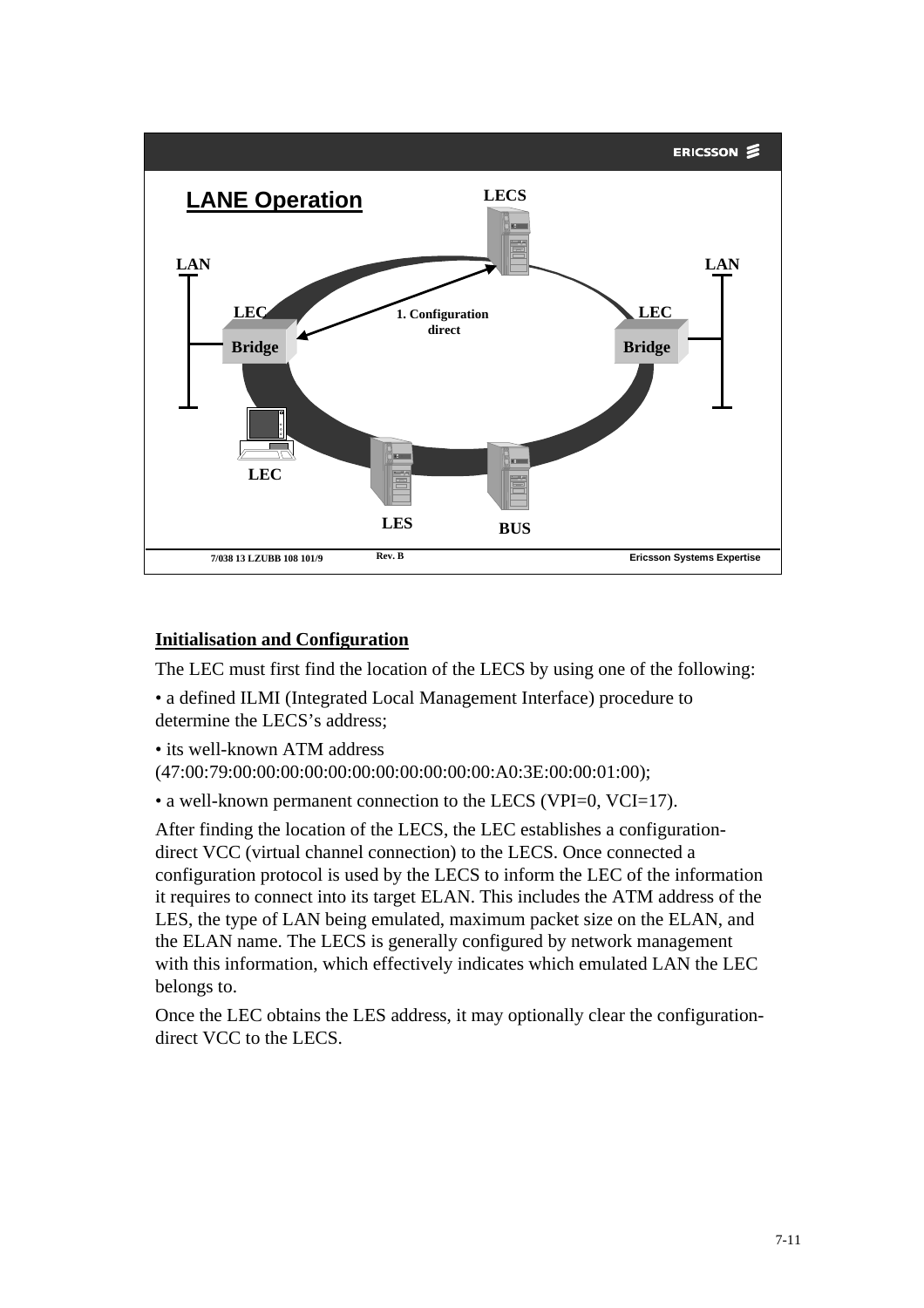

#### **Joining and Registration**

The LEC sets up a control direct VCC to the LES. Once this is done, the LES assigns to the LEC a unique LEC identifier (LECID). The LEC then registers its own MAC and ATM addresses with the LES. It may optionally also register any other MAC addresses for which it is proxying, for example, learned addresses in the case of a bridge. Alternatively the LEC may register with the LES as a "proxy" node, indicating that it may proxy for other addresses and needs to obtain LE\_ARPs.

The LES then sets up, back to the LEC, a control distribute VCC. The control direct and distribute VCCs can then be used by the LEC for the LAN Emulation ARP (LE\_ARP) procedure for requesting the ATM address that corresponds to a particular MAC address.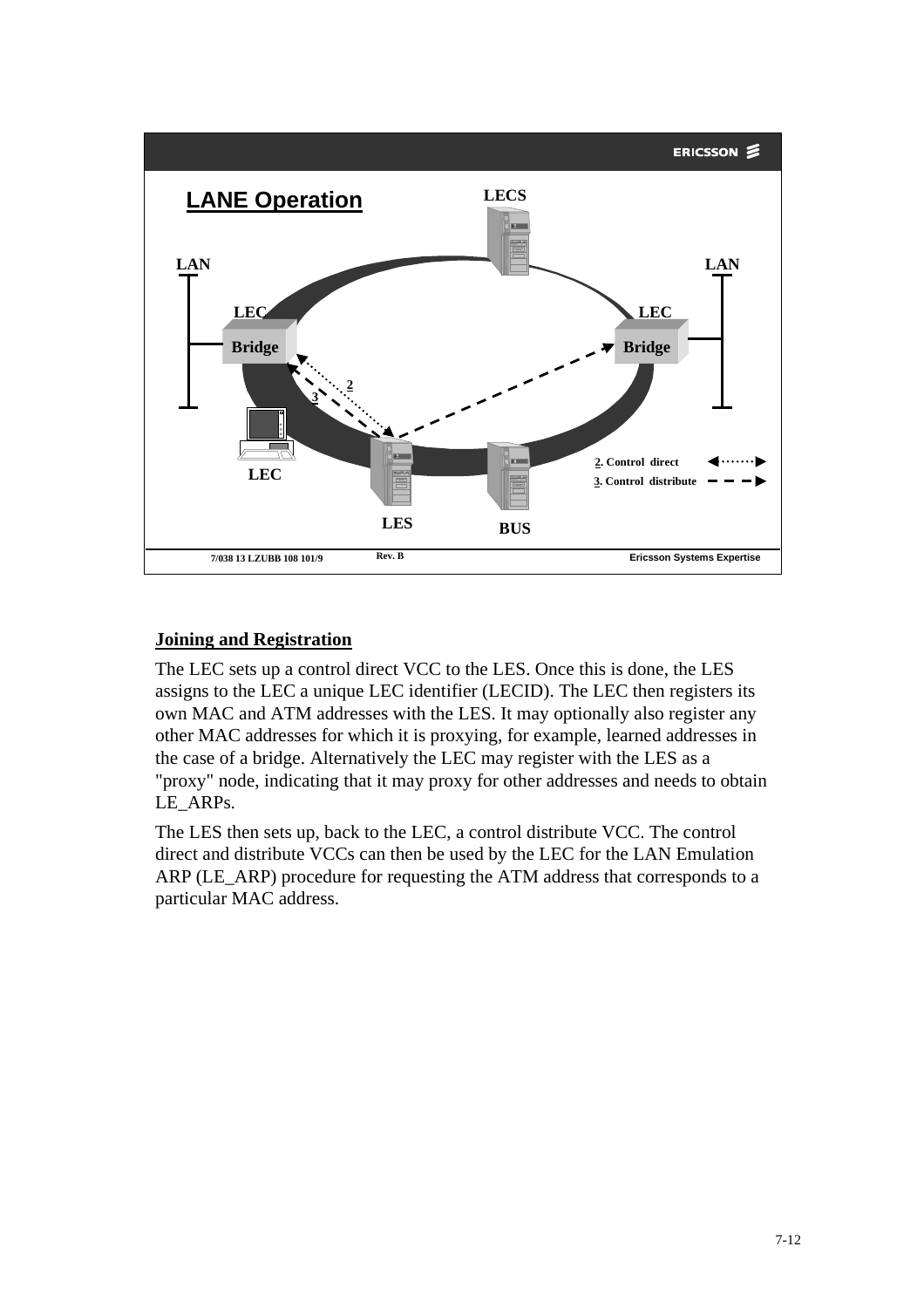#### **LAN Emulation ARP Procedure**

To resolve MAC to ATM addresses, the LEC formulates an LE\_ARP and sends it to the LES. If the LES recognises this mapping (because some LEC registered the relevant MAC address) it may choose to reply directly on the control direct VCC. If not, it forwards the request on the control distribute VCC to solicit a response from an LEC that knows the requested MAC address.

The typical reason why the LES would not know a mapping is that the address is "behind" a MAC bridge, and the bridge may not have registered the address. An ATM NIC, on the other hand, would presumably only support one or a small number of MAC addresses, all of which could easily be registered. Typically, any MAC address not known to the LES would be found only in an LEC within a bridge, and not within an NIC, and only the LECs within such "proxy"nodes need necessarily receive re-directed LE\_ARPs.

The LES then has the option of setting up the control distribute VCCs so that LE\_ARPs are only sent to such proxy LECs; for example, through two point-tomultipoint connections, the first connecting the LES to all of the proxy nodes, and the second connecting the LES to all of the non-proxy nodes. However setting up two control distribute VCCs is not a requirement, and the LES may choose to simply distribute the LE\_ARP to all LECs.

In any case, if a LEC can respond to an LE\_ARP, because it is proxying for that address, it responds to the LES on the control direct VCC. The LES then forwards this response back either to the requesting LEC only, or, optionally, on the control distribute VCC to all LECs, so that all LECs can learn and cache the particular address mapping (and hence perhaps save future LE\_ARPs).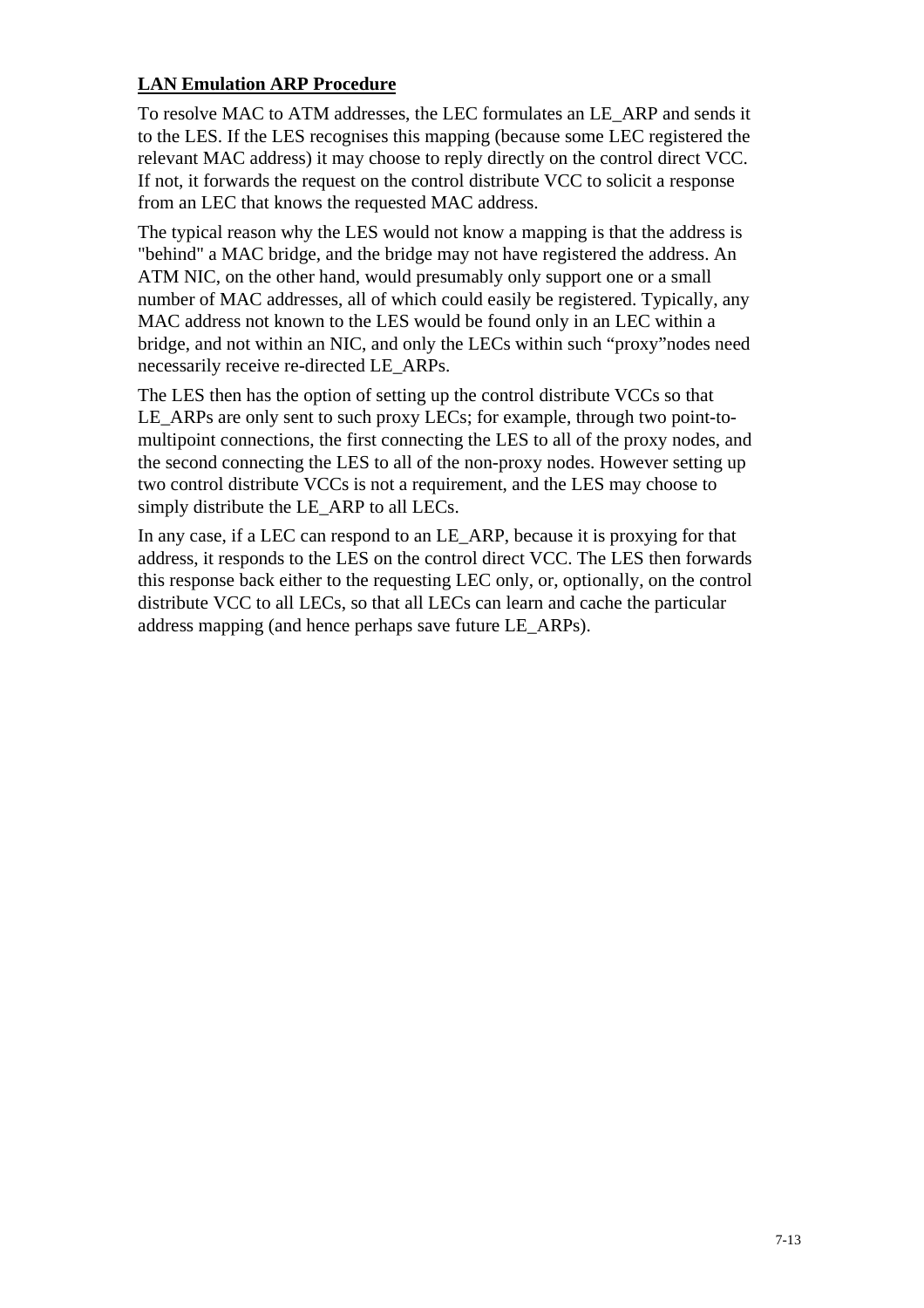

To complete initialisation, a LEC uses the LE\_ARP mechanism to determine the ATM address of the BUS. It does this by sending an LE\_ARP for the MAC broadcast address (FF:FF:FF:FF:FF:FF) to the LES, which responds with the BUS's ATM address. The LEC then sets up a multicast send VCC to the BUS. The BUS, in turn, sets up a multicast forward VCC back to the LEC, typically by adding the LEC as a leaf to a point-to- multipoint connection. The LEC is now ready for data transfer.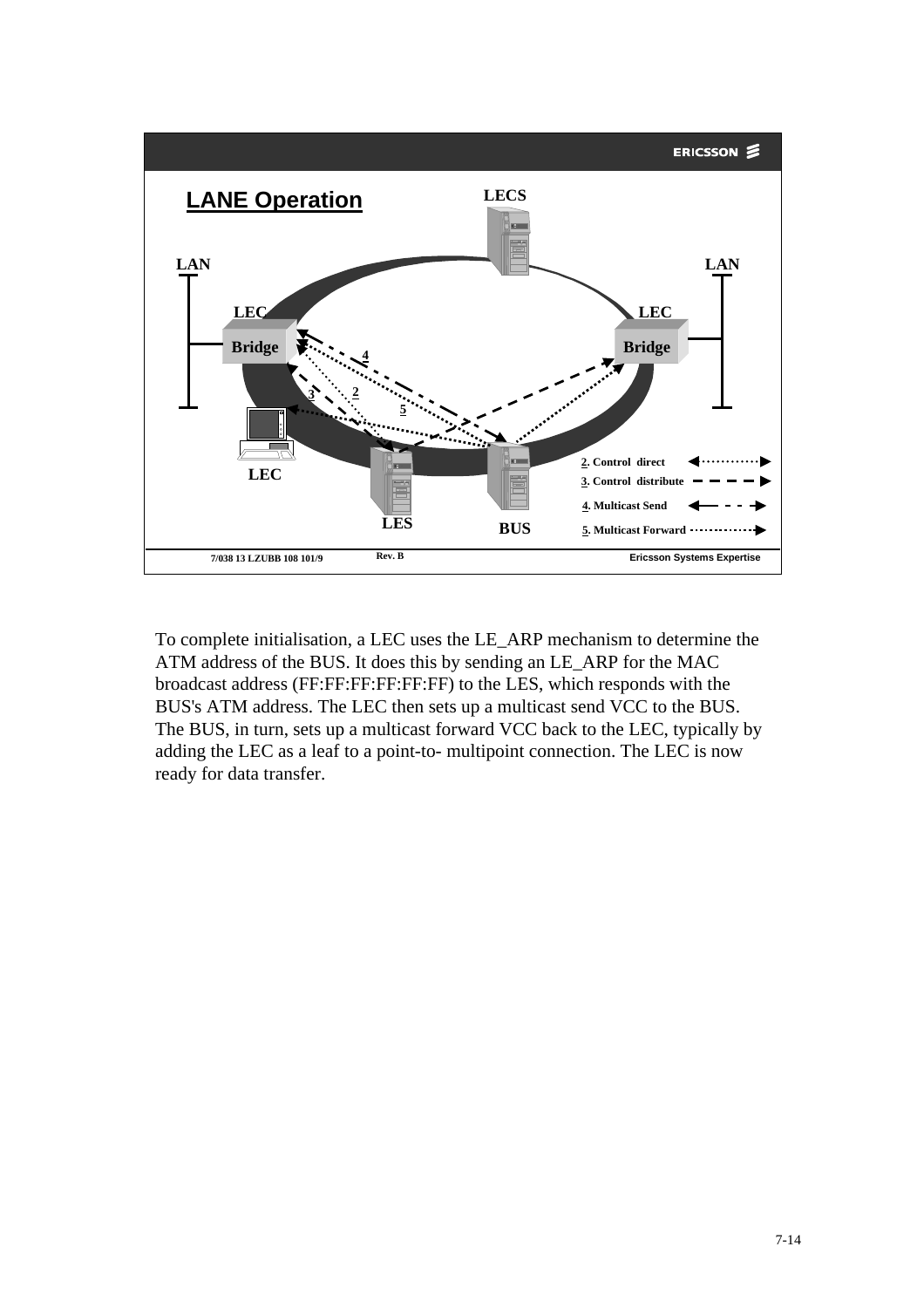

#### **Data Transfer**

During data transfer, a LEC receives either a network layer packet to transmit from a higher layer protocol (in the case of NIC) or a MAC packet to forward across a LAN port (in the case of a LAN switch or bridge). In the first instance, the source LEC will not have the ATM address of the destination LEC through which the particular destination MAC address can be reached. In this case, the LEC first formulates and sends to the LES an LE\_ARP request.

While waiting for a response from this LE\_ARP, the LEC also forwards the packet to the BUS, using a defined encapsulation. The BUS will, in turn, flood the packet to all LECs. This must be done because, in the case of a passive device behind a LAN switch, no LEC may know where the MAC address is located. Additionally, resolving an LE\_ARP may take some time and many network protocols are intolerant of either loss (if the LEC chooses to discard the packet while awaiting the LE\_ARP response) or latency (if the LEC chooses to buffer the packet). The flooding of packets by the BUS provides the analogue of the flooding procedure used by spanning tree bridges for unknown destination packets, hence its name.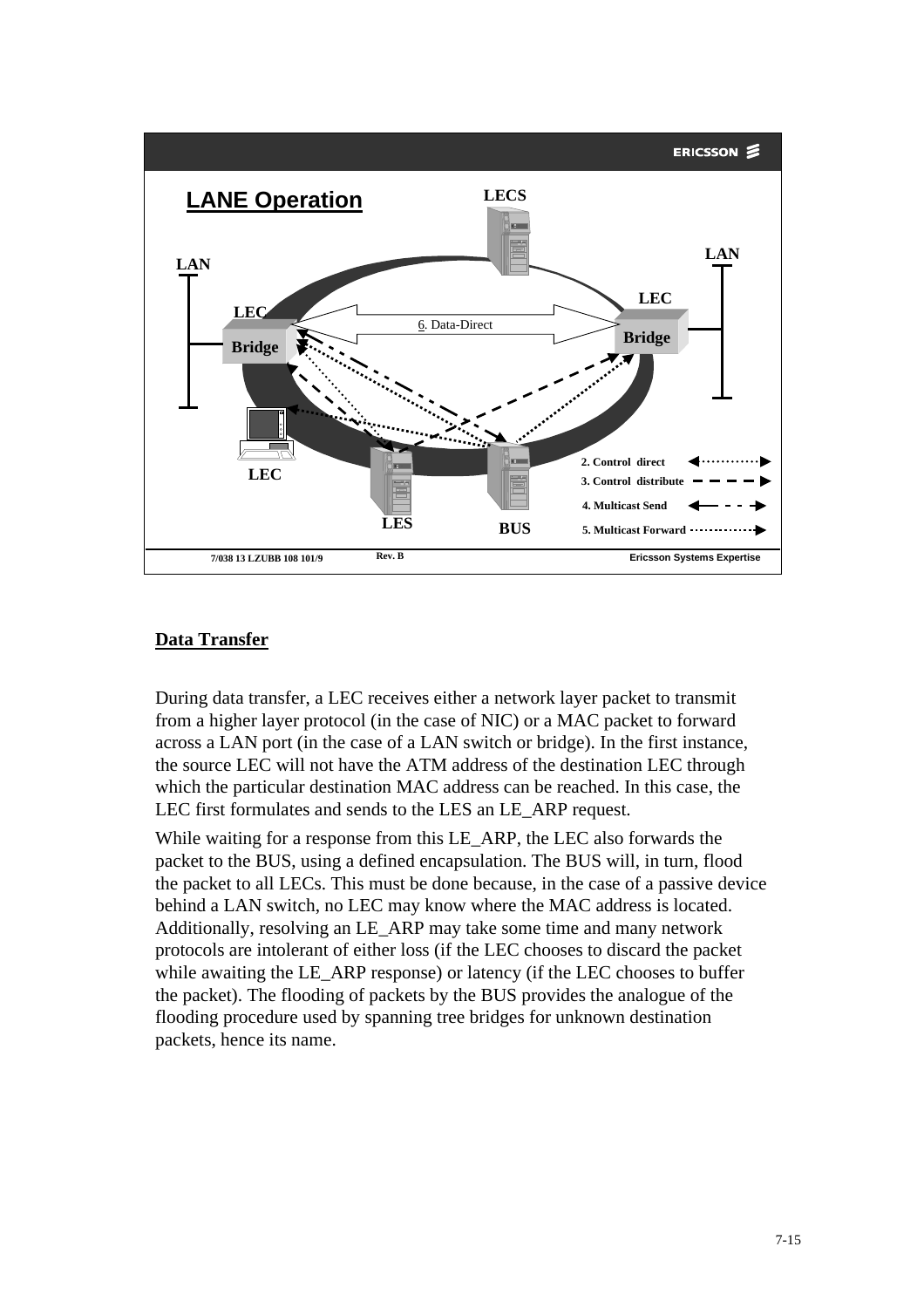If an LE\_ARP response is received, the LEC then sets up a data-direct VCC to the destination node, and uses this for data transfer rather than the BUS path. Before it can do this, however, the LEC may need to use the LANE "flush" procedure to ensure that all packets previously sent to the BUS were delivered to the destination prior to the use of the data direct VCC. In this procedure, a control cell is sent down the first transmission path, following the last packet; not until the receipt of this flush cell is acknowledged by the destination is the second path used to send packets. This procedure is the guaranteed way to meet current LAN standards that require LAN bridges to strictly preserve frame ordering.

If a data direct connection already exists to the LEC (in the same ELAN) through which a particular MAC address is reachable, the source LEC may optionally choose to re-use this same data direct connection, so as to conserve connection resources and save on the connection set-up latency.

If a response is not received to an LE\_ARP, the LEC will continue to send packets to the BUS, but will regularly re-send LE\_ARPs until a response is received. Typically once a packet is flooded through the BUS, and the destination responds to the source, some LEC will learn the location of the destination, and then respond to a subsequent LE\_ARP.

A LEC will locally cache any mappings of MAC address to ATM addresses it learns through an LE\_ARP. If and when the LEC receives for transmission another packet to that same MAC address, it will then consult that local cache table and use the cached mapping, rather than sending out another LE\_ARP. Such cached entries are normally timed out over a configurable time period (typically 5 minutes). Similarly, data direct connections will be cleared if the connection remains inactive over a configurable period (typically 20 minutes).

The BUS is also used by LECs for broadcast and multicast packets. Such packets are forwarded to the BUS, which then redirects them to all LECs. This implies that the source LEC may receive a copy of its own broadcast or multicast packet. Since some LAN protocols cannot tolerate such a condition, the LANE packet encapsulation requires that all MAC packets be prefixed with the LECID. LECs can then use this field to filter on all frames that are received from the BUS to ensure that it never receives its own frames.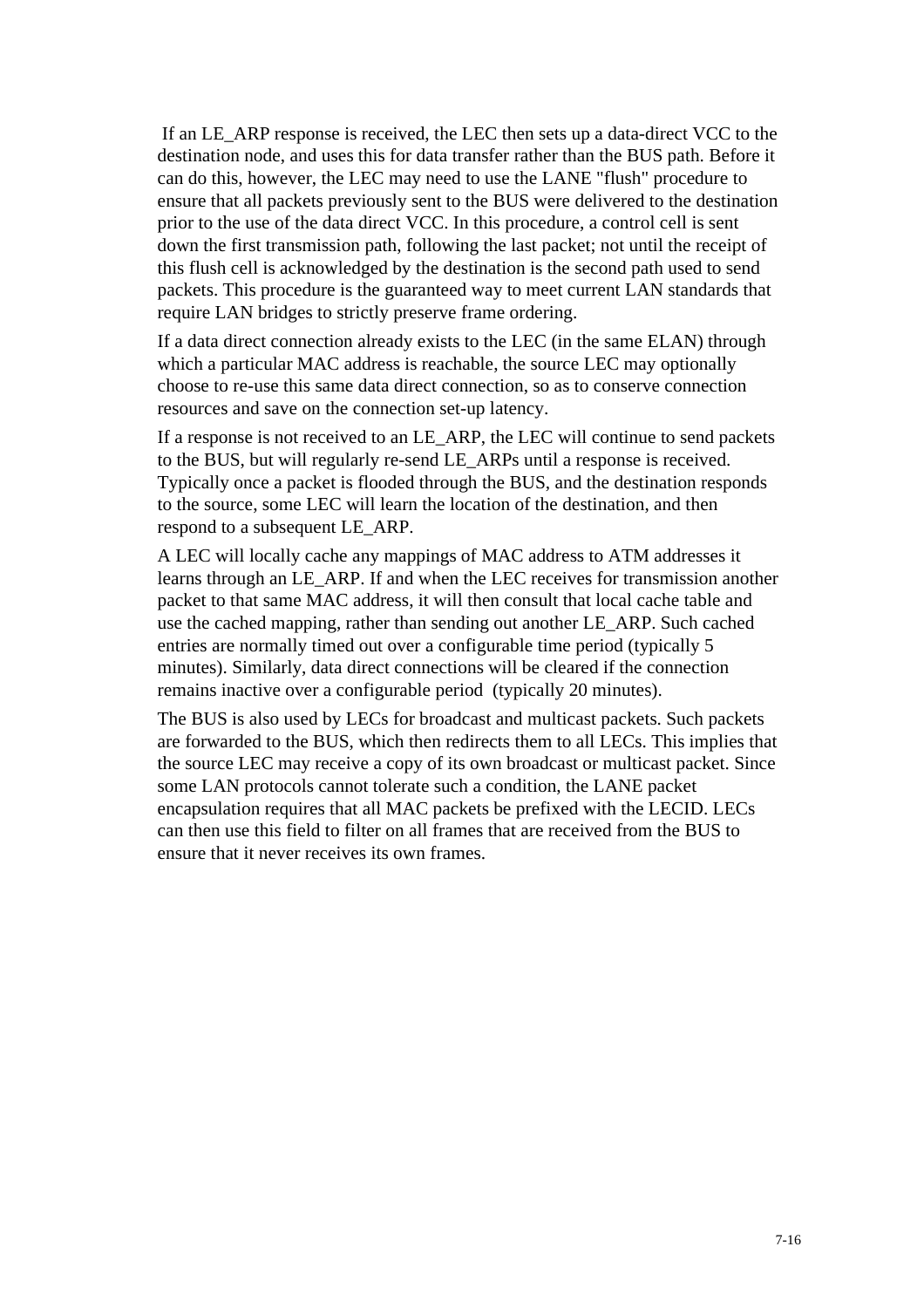

### **LANE Version 2**

The interface between the LEC and the LE Service is known as the LAN Emulation User to Network Interface (LUNI). With LANE version 1, each LEC is in contact with one LES and one BUS, with a single LECS providing configuration services for the multi-ELAN domain.

In LANE version 2.0 a server-to-server interface known as the LAN Emulation Network-Network Interface (LNNI) allows inter-LES and inter-BUS communication. This allows an LEC to contact multiple LECs and BUSs for redundancy or load sharing.

LANE version 2.0 supports Multiprotocol Over ATM (MPOA). MPOA allows LANE devices to operate across subnets with ATM vitual connections. For more details on MPOA consult the ATM Forum.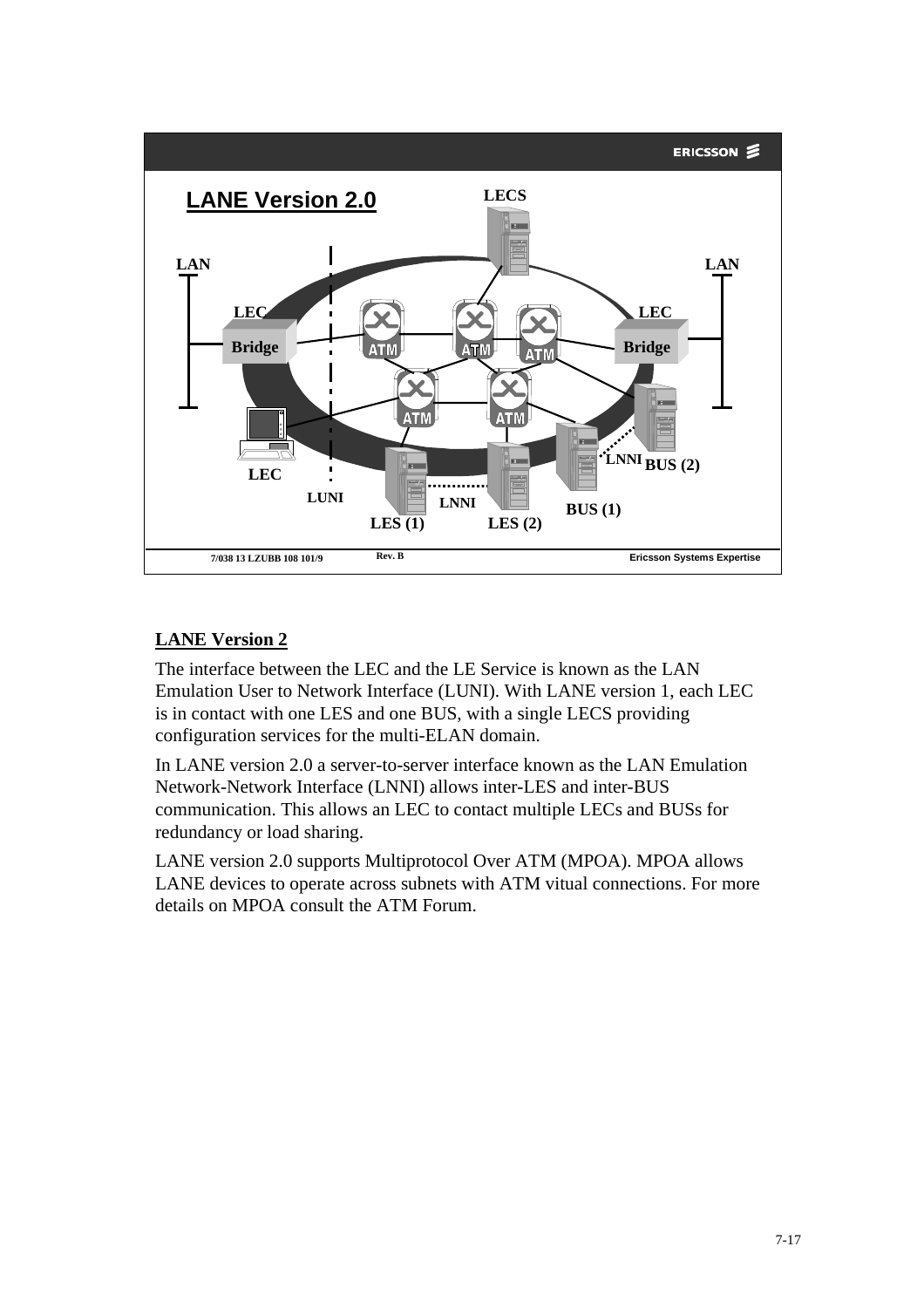## **Summary**

- **We examined the differences between IP and ATM**
- **We looked at encapsulation and address resolution**
- **We discussed in Classical IP over ATM and LAN**

**Emulation**

**7/038 13 LZUBB 108 101/14**

**Rev. B Ericsson Systems Expertise**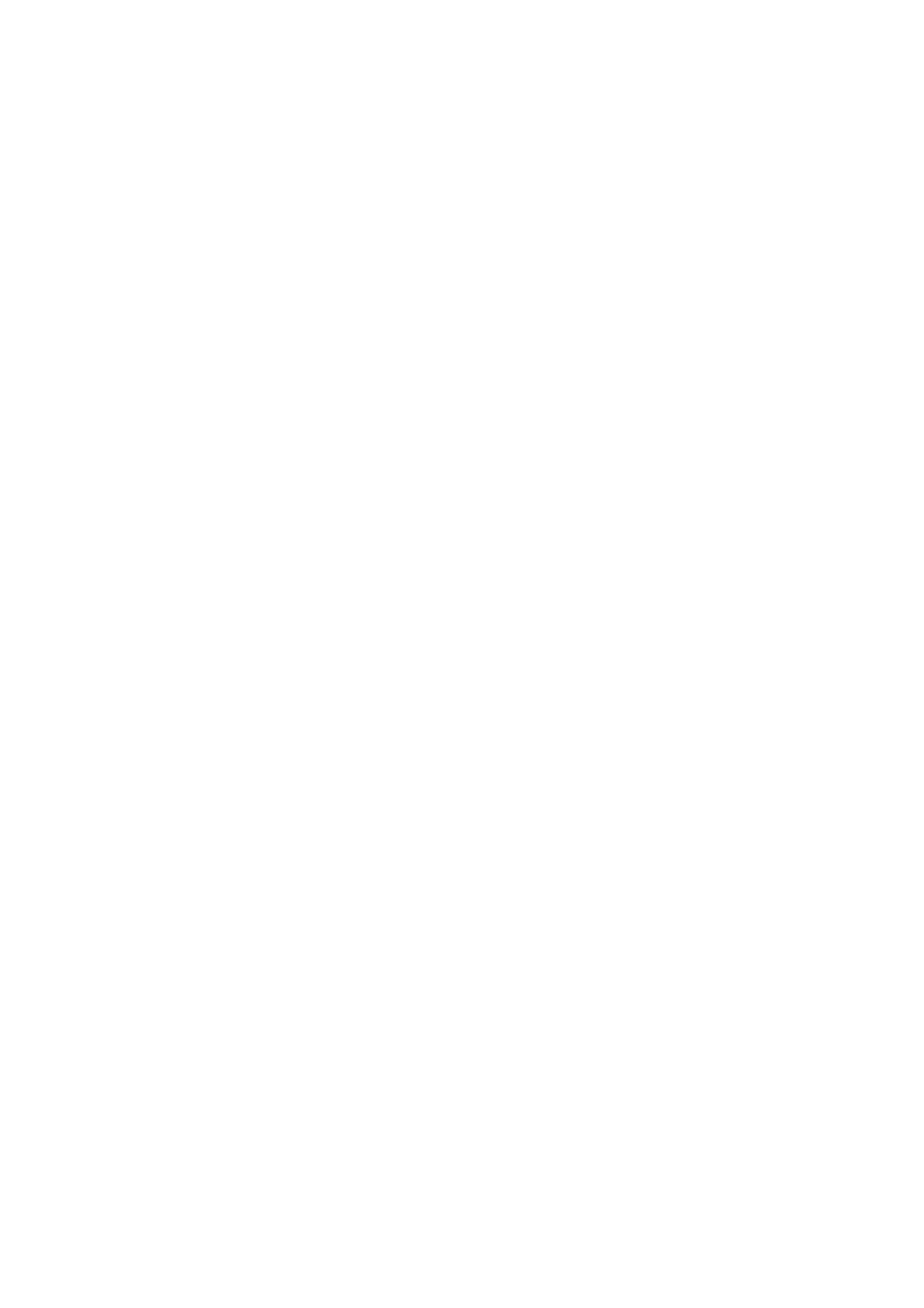# Chapter 8

IP Version 6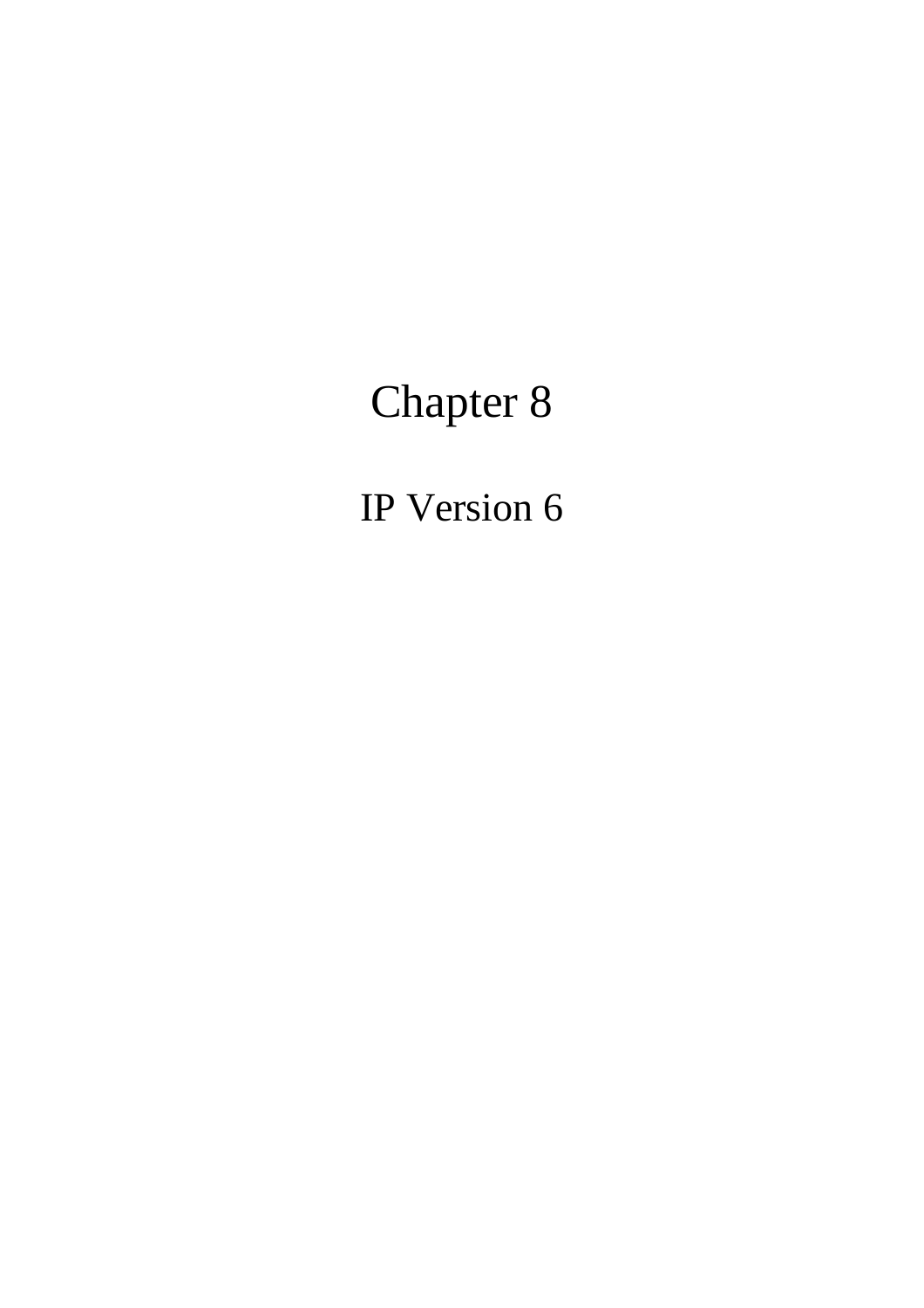|                                                                    | <b>ERICSSON</b>                   |
|--------------------------------------------------------------------|-----------------------------------|
| <b>Chapter 8. IP Version 6</b>                                     |                                   |
|                                                                    |                                   |
| • After completing this chapter students will be able to describe: |                                   |
| - The differences between IPv4 and IPv6                            |                                   |
| - The packet format                                                |                                   |
| - The base header format and extension header format               |                                   |
| - IPv6 Addressing                                                  |                                   |
| - IPv6 Colon Hexadecimal Notation                                  |                                   |
|                                                                    |                                   |
| Rev. B<br>8/038 13 LZUBB 108 101/1                                 | <b>Ericsson Systems Expertise</b> |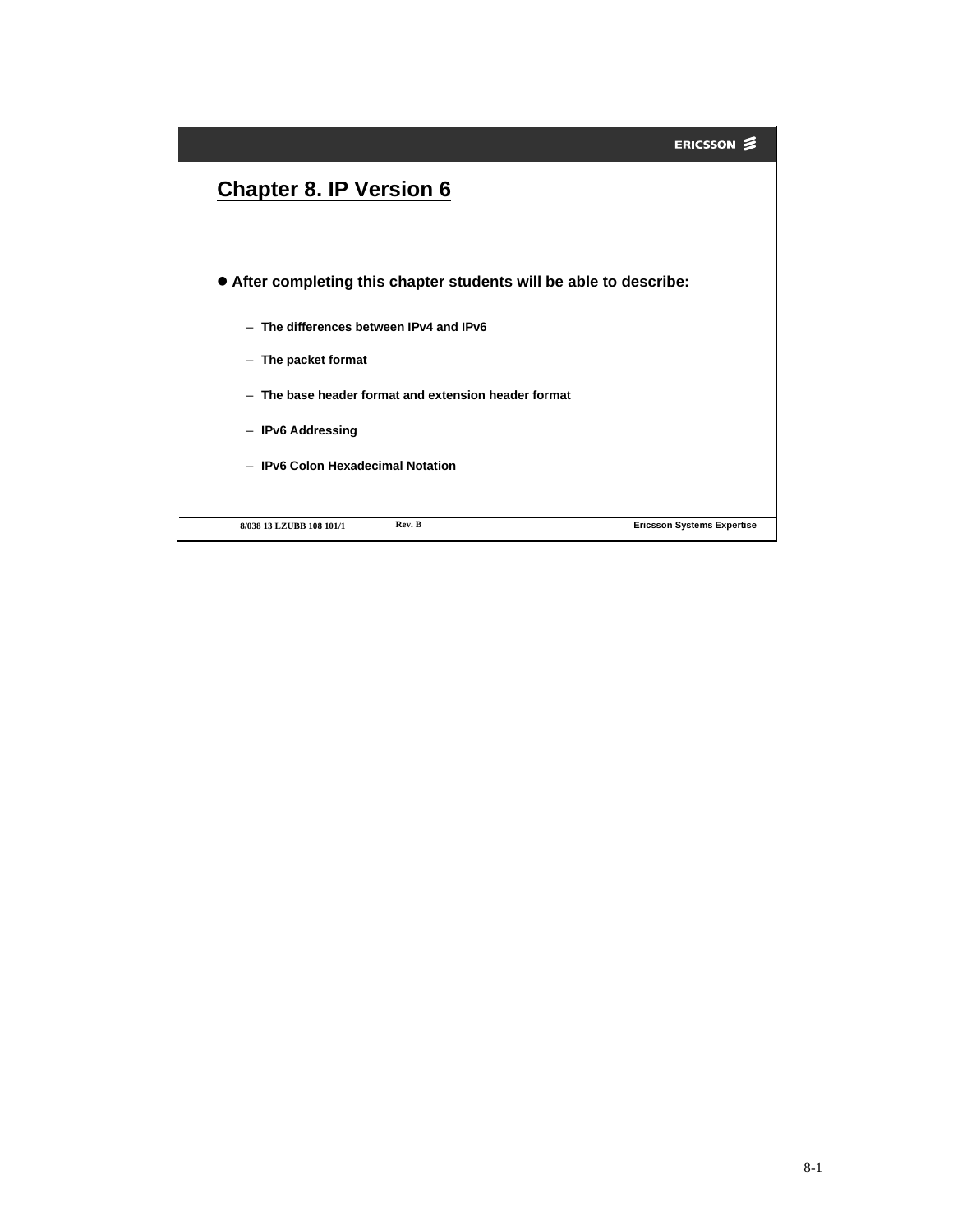

### **If IPv4 works so well then why change?**

The main cause for change was due to the limited address space. When IP was defined only a few computer networks existed. The designers decided to use 32-bit addresses which would allow them to include over a million networks. However, the global internet is growing exponentially, with the size more than doubling annually. At this current rate, all prefixes will soon be assigned and no further growth will be possible.

Secondary reasons for change are new Internet applications. For example, applications that deliver audio and video need to deliver data at regular intervals. To keep such information flowing through the Internet without disruption, IP must avoid changing routes frequently. These new requirements led to the development of IPv6.

The security implemented in IPv6 guarantees that that a packet is actually coming from the host indicated in its source address, unlike in IPv4 where the packet could be coming from a host other than that indicated in the source -this is known as "spoofing".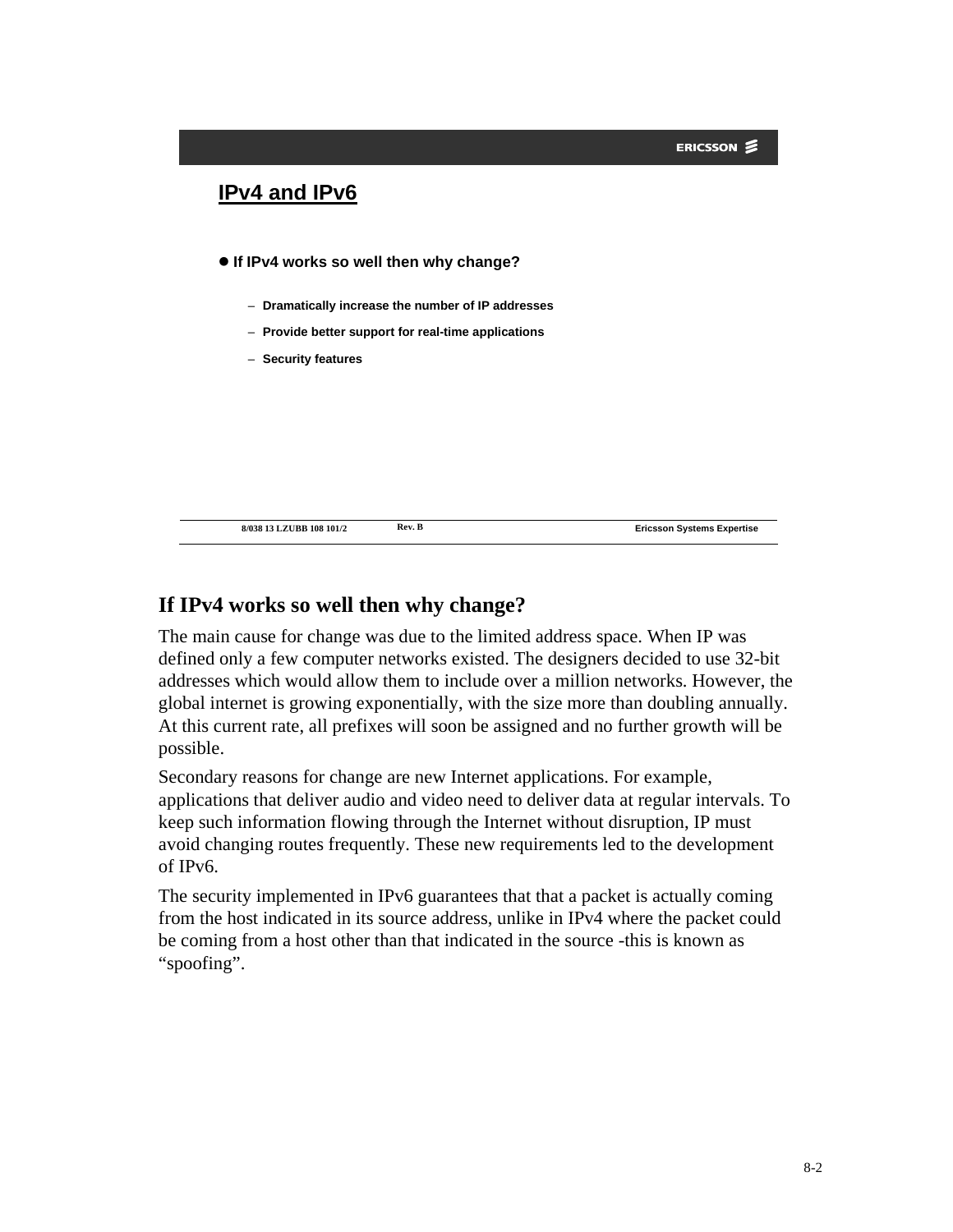

The new features in IPv6 can be grouped into the following categories:

•**Address size:** IPv6 uses 128-bit addresses instead of 32-bit addresses of IPv4. This is an increase of address space by a factor of  $2^{96}$ . The address space provided by IPv6 is large enough to accommodate continued growth of the Internet for many decades. There are enough addresses supported by IPv6 to provide an order of 6 \* 1023 unique addresses per square meter of the surface of the earth.

•**Improved options mechanism:** IPv6 options are placed in separate optional headers that are located between the IPv6 header and the transport layer header. Most of these optional headers are not examined or processed by any router on the packet's path; which simplifies and speeds up router processing of IPv6 packets compared to IPv4 packets.

•**Address autoconfiguration:** this capability provides for dynamic assignment of IPv6 addresses via stateful or stateless address autoconfiguration. DHCP is termed a stateful address configuration tool because it maintains static tables that determine which addresses are assigned to a new or moved stations. A version of DHCP has been developed for IPv6. IPv6 also supports a stateless address autoconfiguration service that does not require a manually configured server. Stateless autoconfiguration makes it possible for devices to configure their own addresses with the help of a local IPv6 router. Typically the device combines its 48-bit MAC address with a network prefix it learns from a neighbouring router.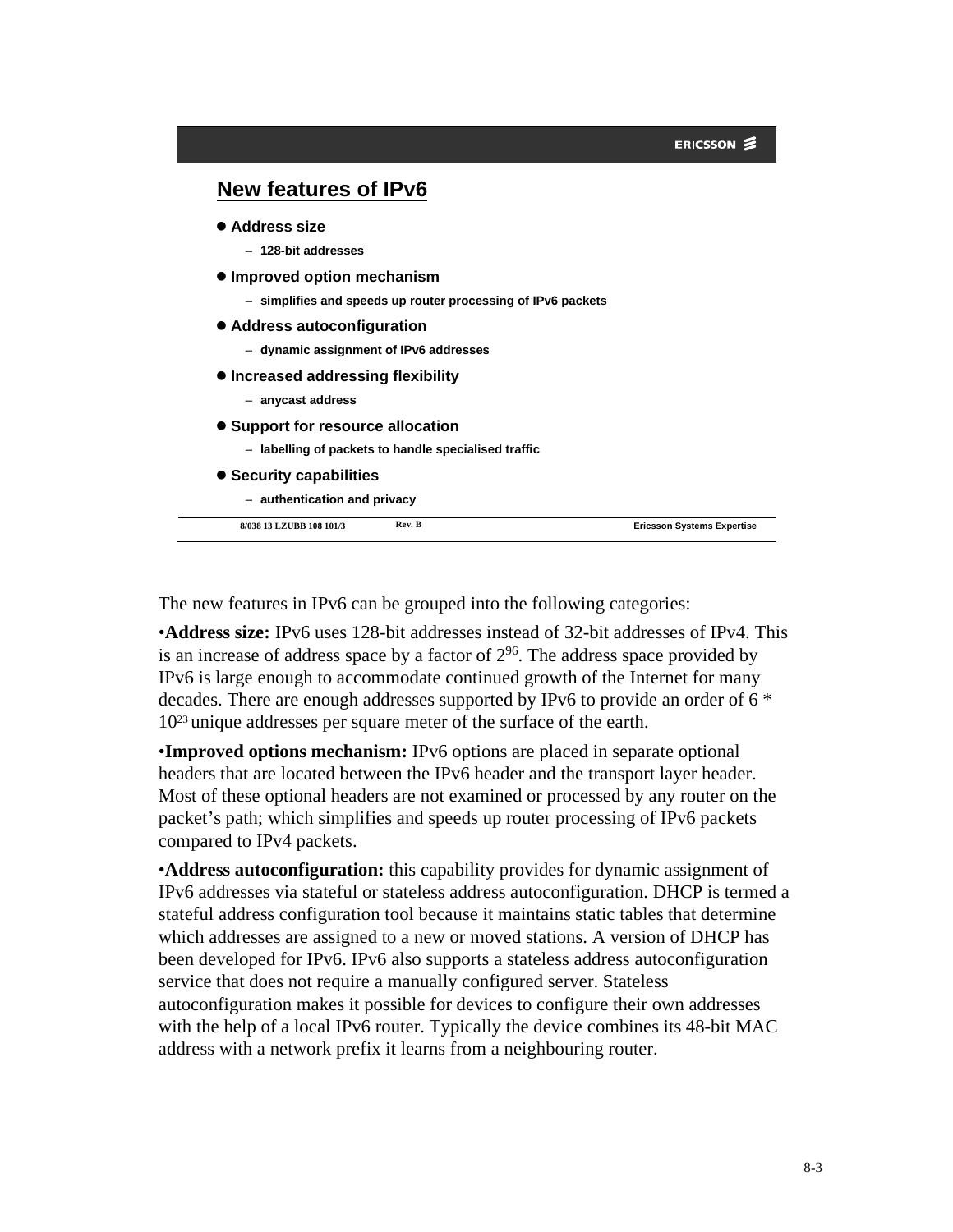•**Increased addressing flexibility:** IPv6 includes the concept of an anycast address, for which a packet is delivered to just one of a set of nodes. The scalability of multicast routing is improved by adding a scope field to multicast addresses.

•**Support for resource allocation:** instead of the type of service field in IPv4, IPv6 enables the labelling of packets belonging to a particular traffic flow for which the sender requests special handling. This aids in the support of specialised traffic, such as real-time video.

•**Security capabilities:** IPv6 includes features that support authentication and privacy.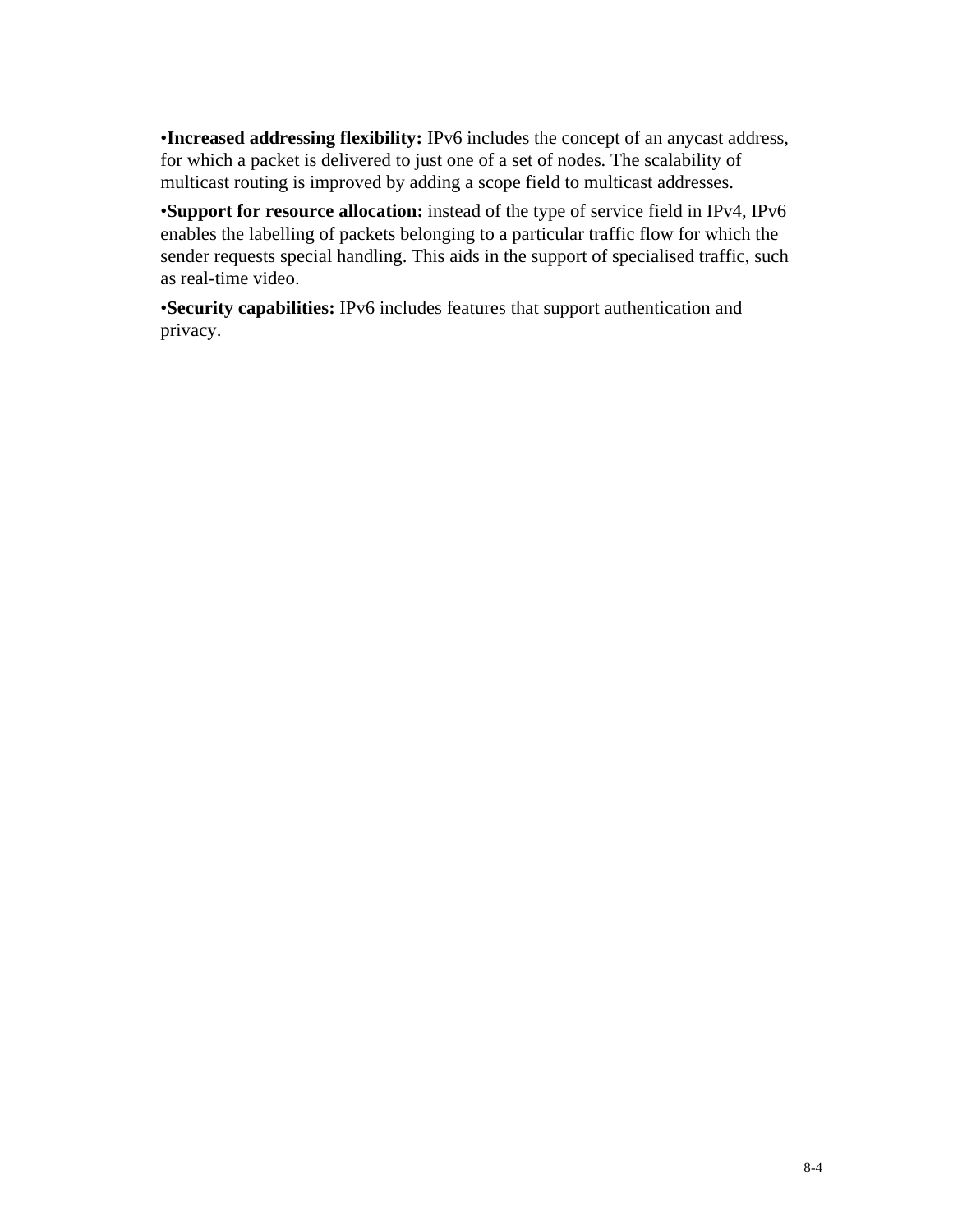

The IPv6 datagram begins with a base header, which is followed by zero or more extension headers, followed by data. The only header required is that of the IPv6 header. This is of fixed size with a length of 40 octets compared to 20 octets for the mandatory portion of the IPv4 header.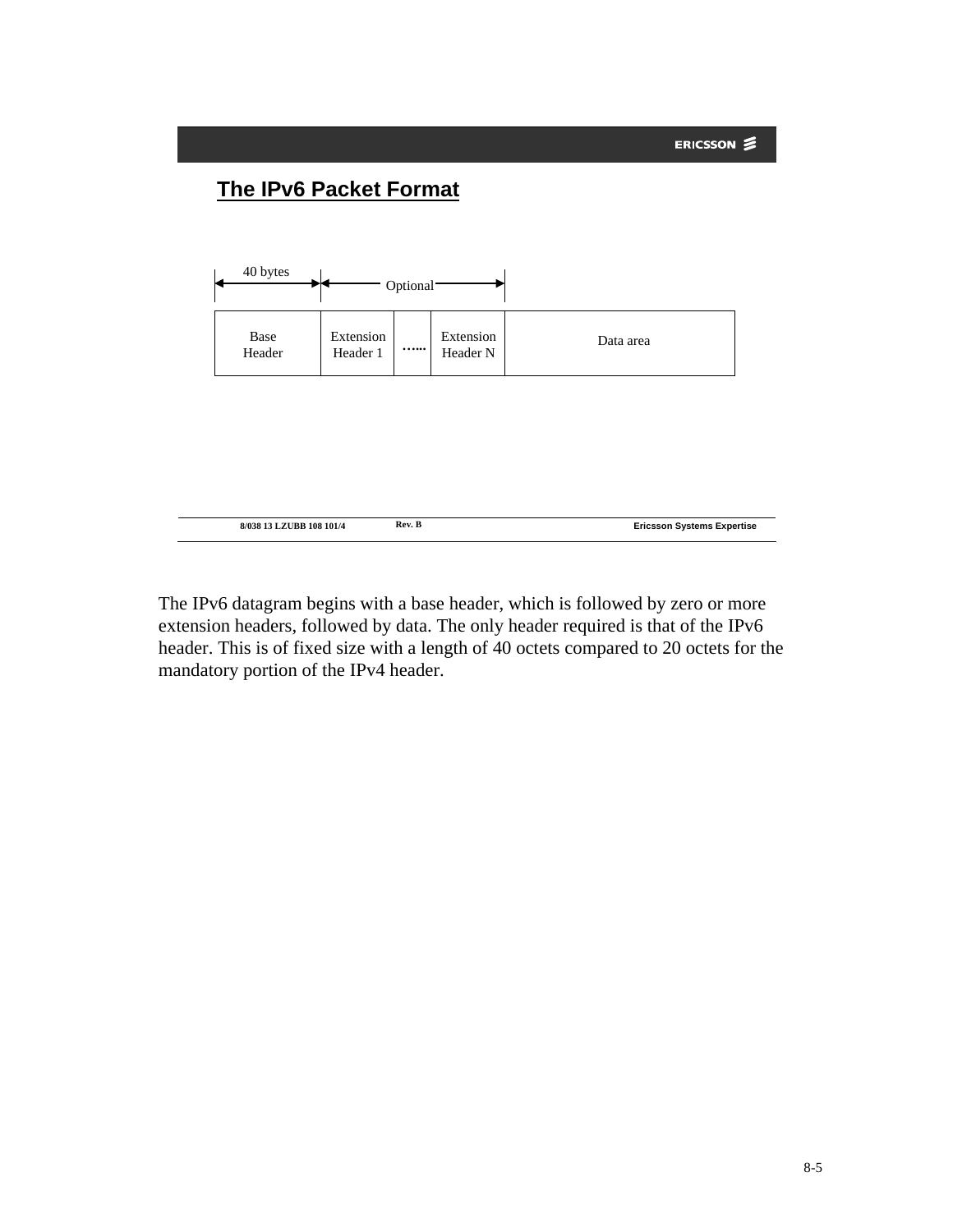

•The IPv4 header contains 14 fields (including options and padding) whereas IPv6 only requires 8 fields.

•Both headers carry version numbers and source/destination addresses.

•In IPv6 the following IPv4 fields are not included in the base header: Internet header length, type-of-service, identification, flags, fragment offset and header checksum.

•The Internet header length is no longer required due to the fixed header length of all IPv6 packets.

•The functionality of the IPv4 type-of-service field has been transferred to the two new IPv6 fields: flow label and priority. The IPv4 fragmentation fields have been made optional headers in IPv6. The IPv4 checksum fields have been abandoned in IPv6, due to the prevalence of error checking at other levels of the protocol stack.

•The total length of the IPv4 packet has been retained in the guise of the IPv6 payload length field. But this field does not include the length of the IPv6 header, which is always assumed to be 40 bytes.

•The Time-To-Live(TTL) field of IPv4 has been changes to the IPv6 hop limit field. Although the names are different, both fields are used by routers to decrement a maximum hop value by 1 for each hop of the end-to-end route.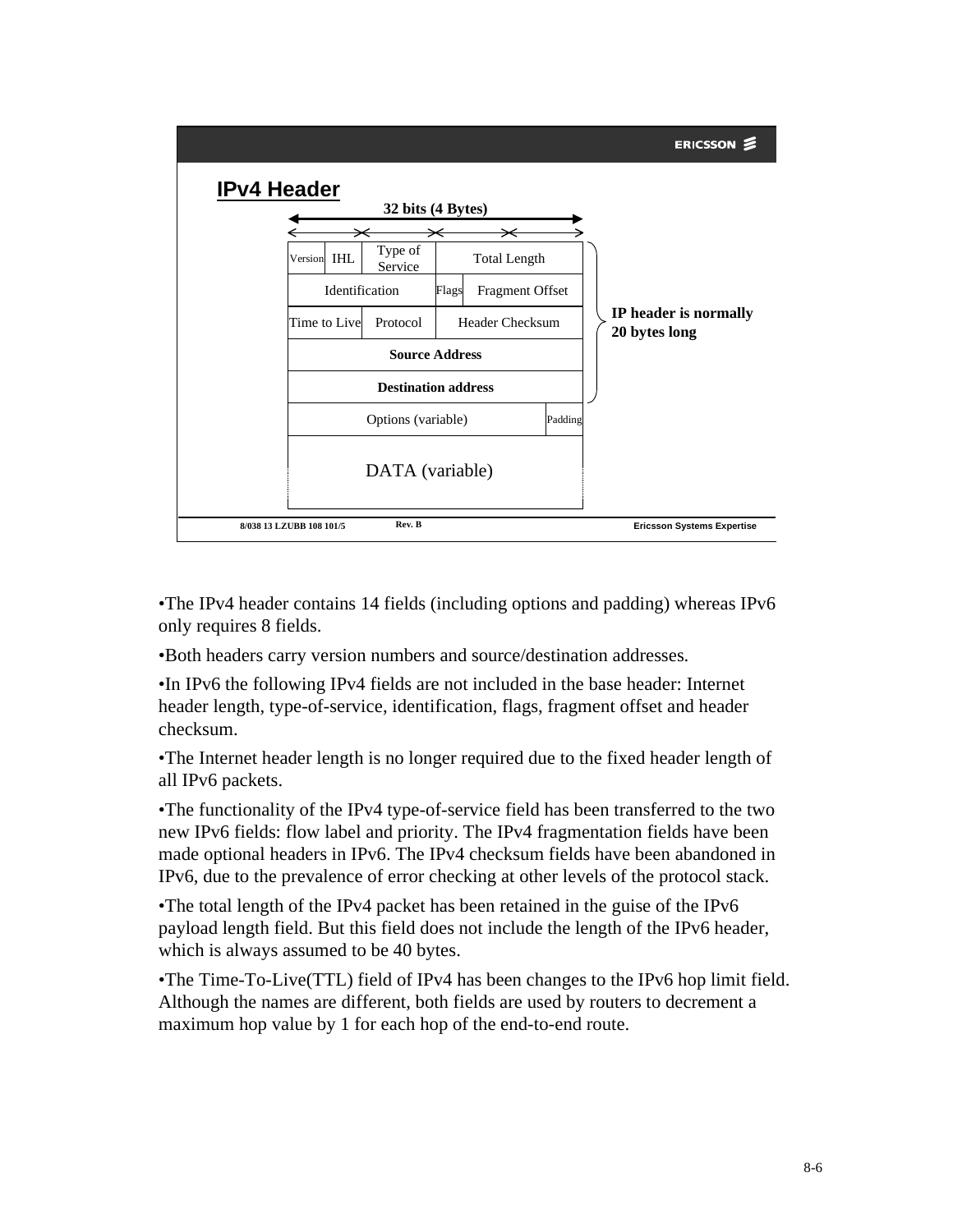

The IPv6 header has a fixed length of 40 octets, consisting of eight fields:

•**Version (4 bits):** IP version number; the value is 6.

•**Priority (4 bits):** Priority value of each packet specifies the traffic class. Values between 0 and 7 are defined for congestion controlled traffic (data) and between 8 and 15 for non-congestion controlled traffic (video and audio).

•**Flow Label (24 bits):** used by applications that require a performance guarantee to specify the path. The IPv6 standard defines a flow as a sequence of packets sent from a particular source to a particular destination. A flow is uniquely identified by the combination of source address and a 24-bit flow label. Thus all packets that are to be part of the same flow are assigned the same flow label by the source.

•**Payload Length (16 bits):** specifies the size of the data being carried.

•**Next Header (8 bits):** identifies the type of header immediately following the IPv6 header, for example, a TCP/UDP header or a IPv6 optional header.

•**Hop Limit (8 bits):** the remaining number of hops for this packet. The hop limit is set to a desired maximum value by the source and decremented by 1 by each node that forwards this packet. The packet is discarded if the hop limit is decremented to zero.

Although the IPv6 Header is longer than that of the IPv4 header, it contains fewer fields. Thus routers have less processing to do per header, which should speed up routing.

•**Source Address (128 bits):** the address of the sender of the packet.

•**Destination Address (128 bits):** address of the intended recipient of packet.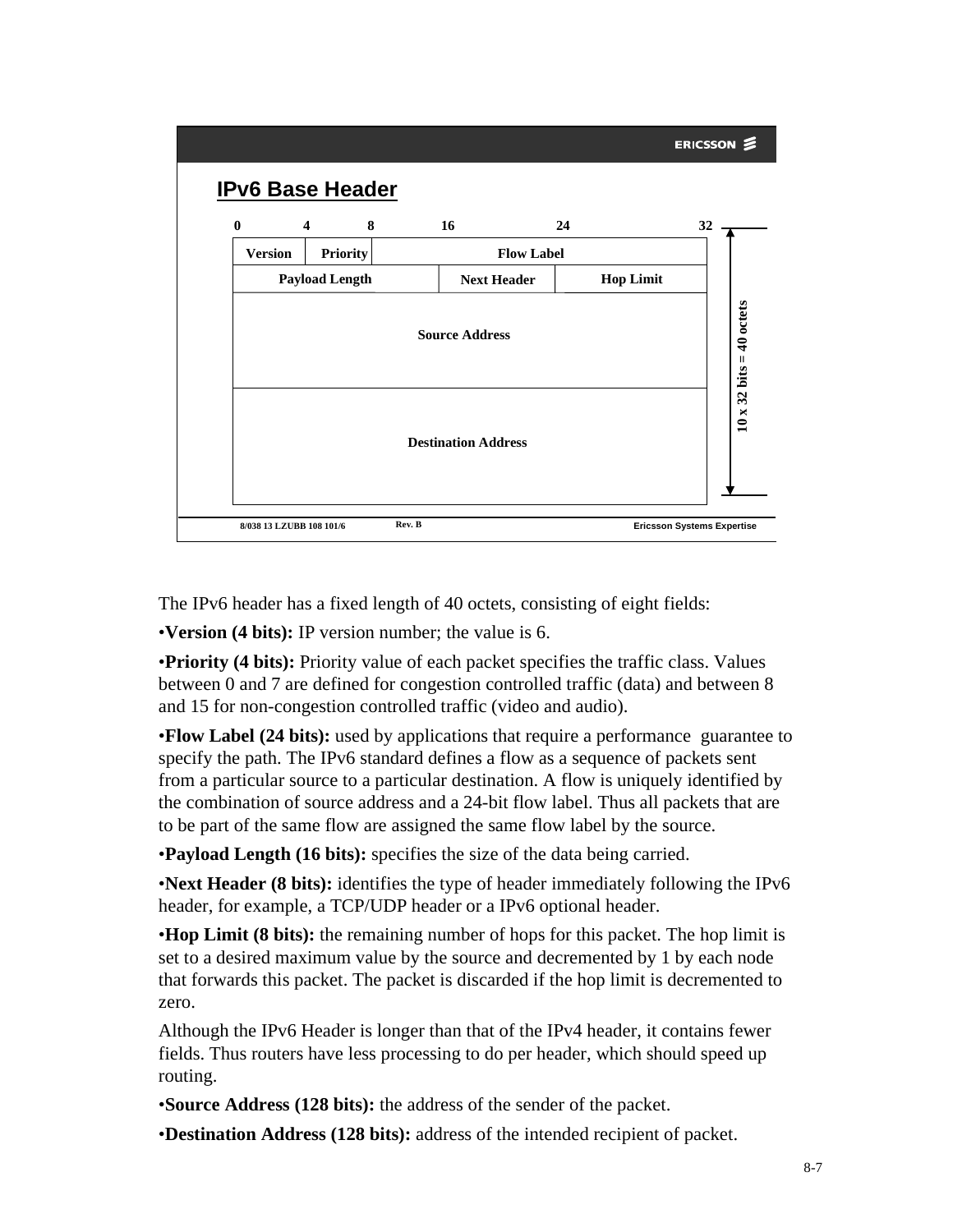|                              | <b>ERICSSON</b>                                       |  |
|------------------------------|-------------------------------------------------------|--|
| <b>IPv6 Extension Header</b> |                                                       |  |
|                              |                                                       |  |
| <b>Extension header</b>      | <b>Description</b>                                    |  |
| Hop-by-hop options           | Miscellaneous information for routers                 |  |
| Destination options -1       | Information for 1 <sup>st</sup> destination           |  |
| Routing                      | Full or partial route to follow                       |  |
| Fragmentation                | Management of datagram fragments                      |  |
| Authentication               | Verification of the sender's identity                 |  |
| Encrypted security payload   | Information about the encrypted contents              |  |
| Destination options -2       | Additional information for the final destination only |  |
| 8/038 13 LZUBB 108 101/7     | Rev. B<br><b>Ericsson Systems Expertise</b>           |  |

There are seven kinds of extension header:

•**Hop-by-hop Options Header**: defines special options that require hop-by-hop processing

•**Destination Option Header -1:** contains optional information to be examined by the first destination listed in the IPv6 address field. This header can also be read by a subsequent destination listed in the source routing header address fields.

•**Routing Header**: allows a source node to specify a list of IP addresses that dictate what path a packet will traverse.

•**Fragment Header**: contains fragmentation and reassemble information.

•**Authentication Header**: provides packet integrity and authentication.

•**Encapsulated Security Payload Header**: Provides privacy.

•**Destination Options Header -2**: contains optional information to be examined only by the final destination node.

These headers are supplied to provide extra information, but are encoded in an efficient way. Processing speed is increased because each header is a fixed length. Each one of the seven extension headers is optional and if more than one is present, they must appear directly after the fixed header and in the preferred order.

The IPv6 header and extension header contain a **Next Header Field.** This field identifies the type of the header immediately following. If the next header is an extension, then this field contains the type identifier of that header; otherwise, this field contains the protocol identifier of the upper layer protocol using IPv6.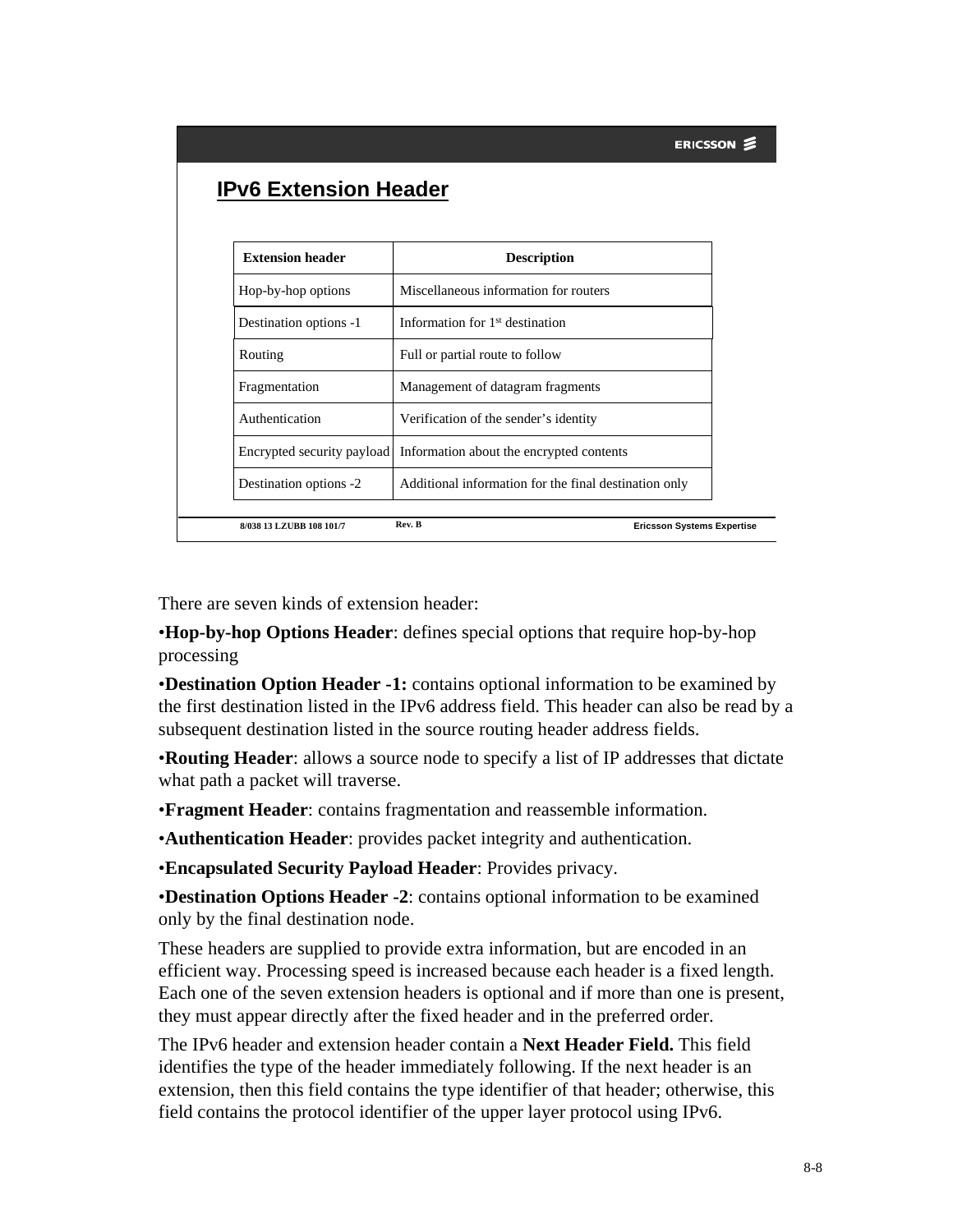|                                                                           | <b>ERICSSON</b>                   |
|---------------------------------------------------------------------------|-----------------------------------|
| <b>Hop-by-hop Options &amp; Destination Options</b>                       |                                   |
| <b>Headers</b>                                                            |                                   |
|                                                                           |                                   |
| • Hop-by-hop Options Header                                               |                                   |
| - Read by all routers along the path                                      |                                   |
| - useful for transmitting management information or debugging commands to |                                   |
| routers                                                                   |                                   |
| • Destination Options Header                                              |                                   |
| $-2$ types                                                                |                                   |
| $\bullet$ one for 1 <sup>st</sup> destination                             |                                   |
| • one for final destination                                               |                                   |
|                                                                           |                                   |
| Rev. B<br>8/038 13 LZUBB 108 101/8                                        | <b>Ericsson Systems Expertise</b> |

## **Hop-by-hop Options Header**

The hop-by-hop option header carries optional information that, if present, must be examined by every router along the path. This header consists of the following:

•**Next Header (8 bits):** identifies the type of header immediately following this header.

•**Header Extension Length (8 bits):** Length of this header in 64-bit units, not including the first 64 bits.

•**Options:** a variable length field consisting of one or more option definitions. Each definition is in the form of three subfields: option type (8bits), which identifies the option; length (8 bits), which specifies the length of the option data field in octets; and option data, which is a variable-length specification of the option.

## **Destination Options Headers**

There are two variations of this header, each with a different position in the packet. The first variation is for carrying information to the first destination listed in the IPv6 address field. This header can also be read by a subsequent destination listed in the source routing header address fields. The second variation is used for optional information that is only to be read by the final destination.

For efficiency, the first variation is typically located towards the front of the header chain, directly after the hop-by-hop header (if any). The second variation is relegated to a position at the end of the extension header chain, which is typically the last IPv6 optional header before transport and payload.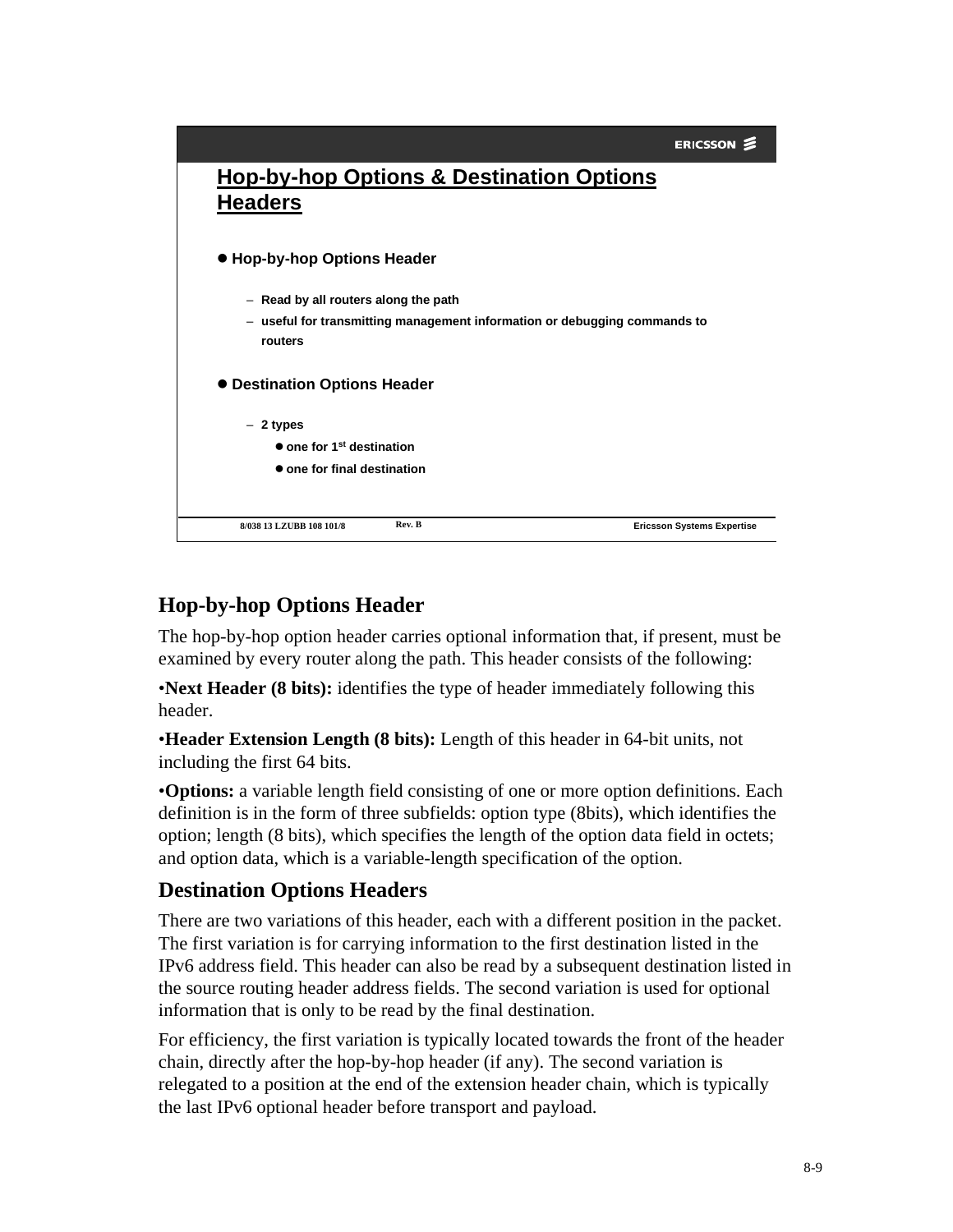

## **Routing Header**

This routing header allows a source node to specify a list of IP addresses that dictate what path a packet will traverse. RFC 1883 defines a version of this routing header called "Type 0", which gives a sending node a great deal of control over each packet's route. Type zero routing headers contain a 24-bit field that indicates how intermediate nodes may forward a packet to the next address in the routing header. Each bit in the 24-bit field indicates whether the next corresponding destination address must be a neighbour of the preceding address (1=strict, must be a neighbour; 0=loose, need not be a neighbour).

When routing headers are used for "strict" forwarding, a packet visits only routers listed in the routing header. For example, if routers 2 and 3 are listed as strict but are not adjacent to each other (that is, in order to get from 2 to 3, a packet must pass through some other router), packets will be dropped at 2. This is a valuable feature when security and traffic control require that packets take a rigidly defined path. In "loose" forwarding, unlisted routers can be visited by a packet.

When Type 0 routing headers are used, the initial IPv6 header contains the destination address of the first router in the source route, not the final destination address.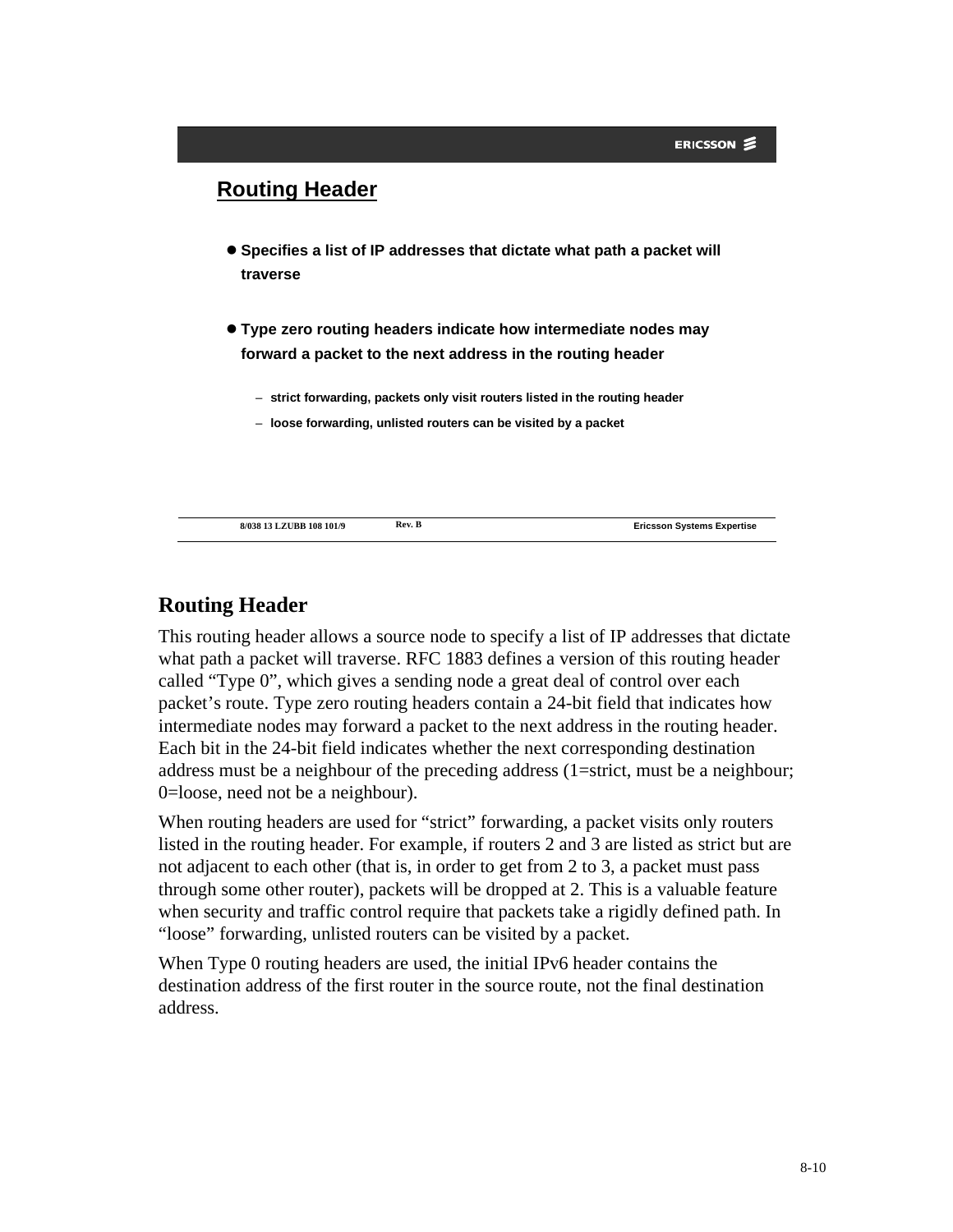

If a router does not recognise the routing type value, it must discard the packet. Type 0 routing has been defined and has the following fields:

•**Next Header (8 bits):** identifies the type of header immediately following this header.

•**Routing Type (8 bits):** currently set to zero **.**

•**Num Addrs (8 bits):** number of addresses in the routing header; the maximum value is 24.

•**Next Addr (8 bits):** index of the next address to be processed; initialised to zero by the originating node, and is incremented as each address is visited.

•**Reserved (8 bits):** for future use.

•**Strict/Loose Bit Mask (24 bits):** numbered from left to right, with each bit corresponding to one of the addresses. Each bit indicates whether the corresponding next destination address must be a neighbour of the preceding address  $(1 = \text{strict},$ must be a neighbour;  $0 =$  loose, need not be a neighbour).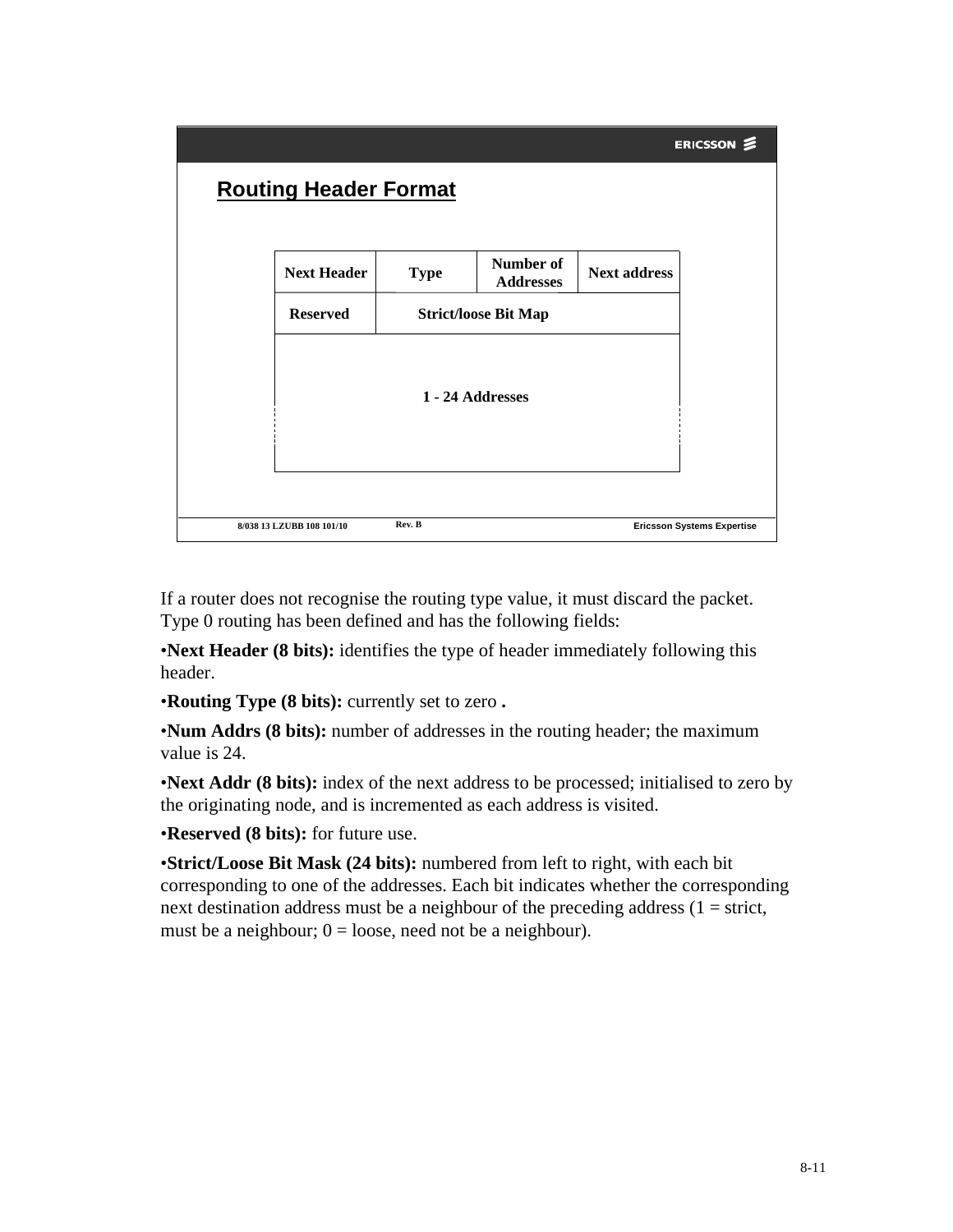

## **Fragment Header**

In IPv6, fragmentation may only be performed by source nodes, not by routers along a packet's delivery path. End nodes performing fragmentation can determine the smallest MTU of a path using the MTU path discovery process. The source node sends out a packet with an MTU as large as the local interface can handle. If this MTU is too large for some link along the path, an ICMP "Datagram too big" message will be sent back to the source. This message will contain a "Datagram too big" indicator and the MTU of the affected link. The source can then adjust the packet size downward and retransmit another packet. This process is repeated until a packet gets all the way to the destination node. The discovered MTU is then used for fragmentation purposes.

The fragment header consists of the following:

•**Next Header (8 bits):** identifies the type of header immediately following this header.

•**Reserved (8 bits):** for future use.

•**Fragment Offset (13 bits):** indicates where in the original packet the payload of this fragment belongs. It is measured in 64-bit units; which implies that fragments must contain a data field that is a multiple of 64 bits.

•**Res (2 bits):** reserved for future use.

•**M Flag (1 bit):**  $1 =$  more fragments;  $0 =$  last fragment.

•**Identification (32 bits):** intended to uniquely identify the original packet.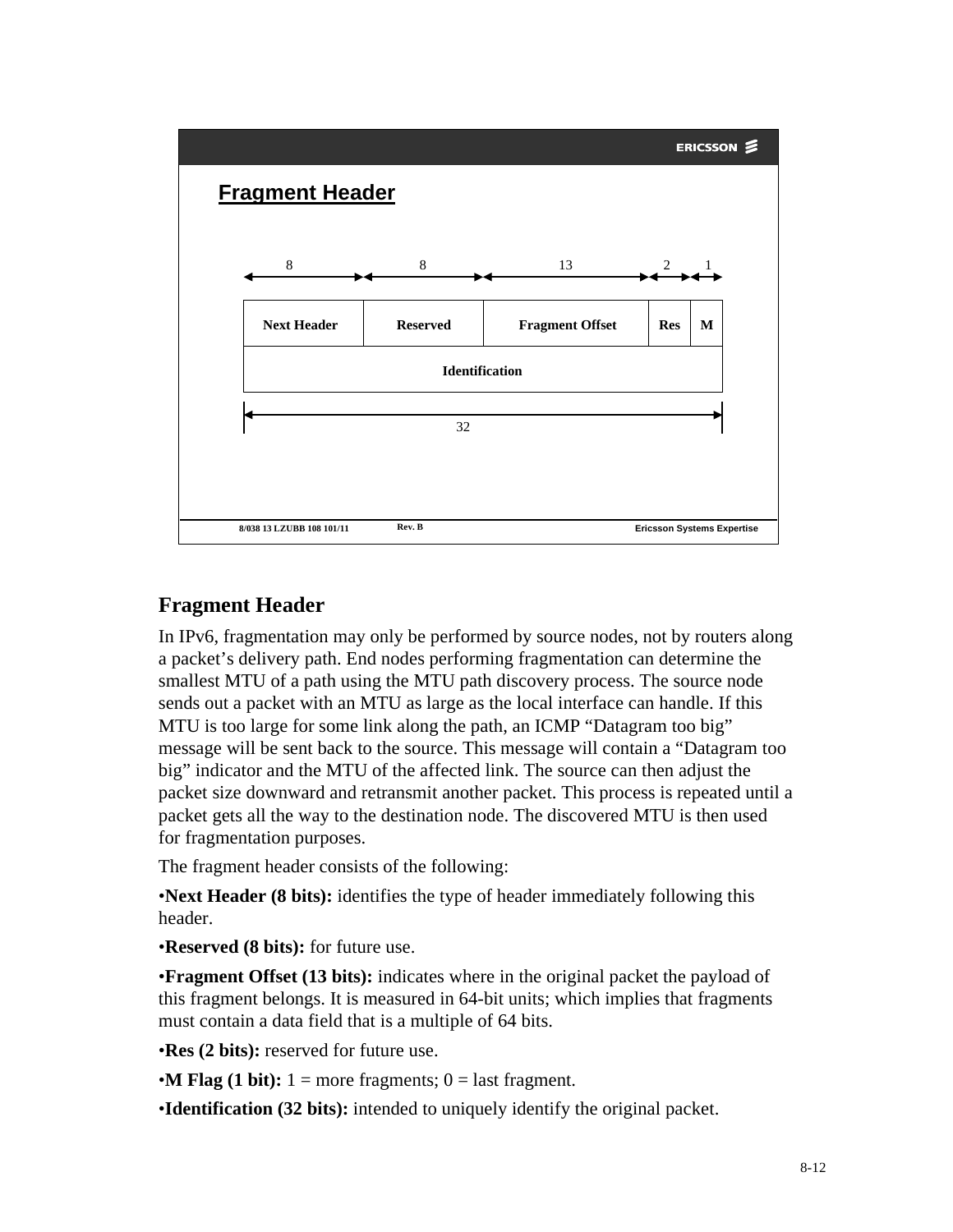

## **Authentication Header**

The IPv6 authentication extension header gives network applications a guarantee that the packet did in fact come from an authentic source as indicated in its source address. This authentication is particularly important to safeguard against intruders who configure a host to generate packets with forged source addresses. This type of source address masquerading can spoof a server so that access may be gained to valuable data, passwords or network control utilities.

With IPv6 authentication headers, hosts establish a standards-based security association that is based on the exchange of algorithm-independent security keys (for example MD5).

In a client/server session, for instance, both the client and the server need to know the key. Before each packet is sent, IPv6 authentication creates a checksum based on the key combined with the entire contents of the packet. This checksum is then rerun on the receiving side and compared. This approach provides authentication of the sender and guarantees that data within the packet has not been modified by an intervening party. Authentication can take place between clients and servers or clients and clients on the corporate backbone. It can also be deployed between remote stations and corporate dial-in servers to ensure that the perimeter of the corporate security is not breached.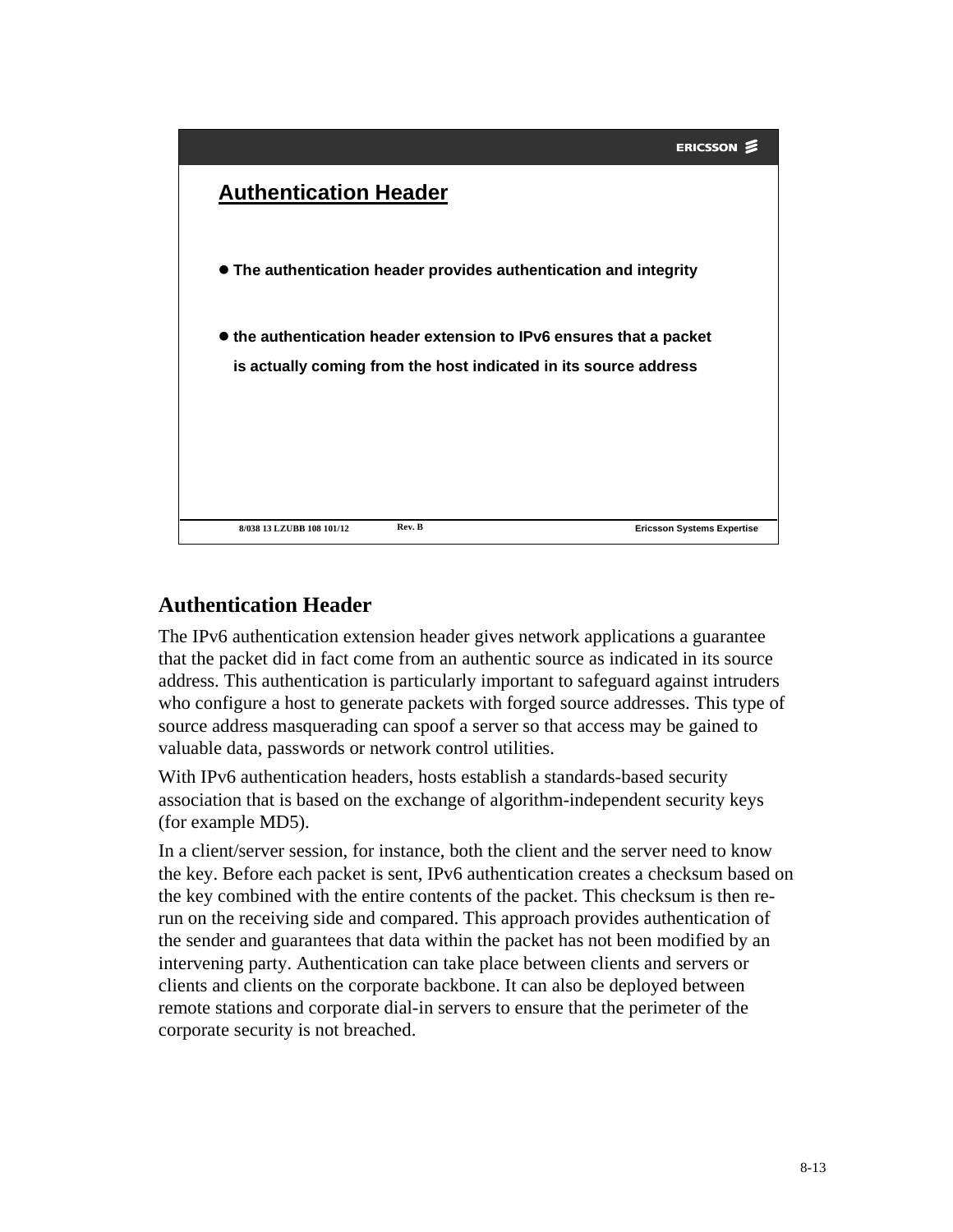

## **Encryption Security Payload Header**

Authentication headers eliminate a number of host spoofing and packet modification hacks, but they do not prevent nondisruptive reading, such as sniffing (reading network traffic), of data as it traverses the Internet and corporate backbone networks. This area is dealt with by the Encapsulating Security Payload (ESP) service of IPv6 which provides integrity and confidentiality in IPv6 datagrams. ESP provides encryption at the network layer, making it available to all applications in a highly standardised fashion.

IPv6 ESP is used to encrypt the transport-layer header and payload (for example, TCP or UDP) or the entire IP datagram. Both these methods are accomplished with an ESP extension header that carries encryption parameters and keys end-to-end.

IPv6 has two modes to provide confidentiality:

#### •**Transport mode ESP**

In this mode only the payload is encrypted. The IP header and IP options are unencrypted and are used for routing the packet. The receiver decrypts the ESP and continues to use the unencrypted header as an IP header if necessary.

#### •**Tunnel mode ESP**

In this mode, the original IP datagram and header are encrypted. This entire ESP frame is placed within a new datagram with an unencrypted IP header. All additional unencrypted information such as routing header are placed between the IP header and the encapsulated security payload. The receiver strips off the cleartext IP header and decrypts the ESP.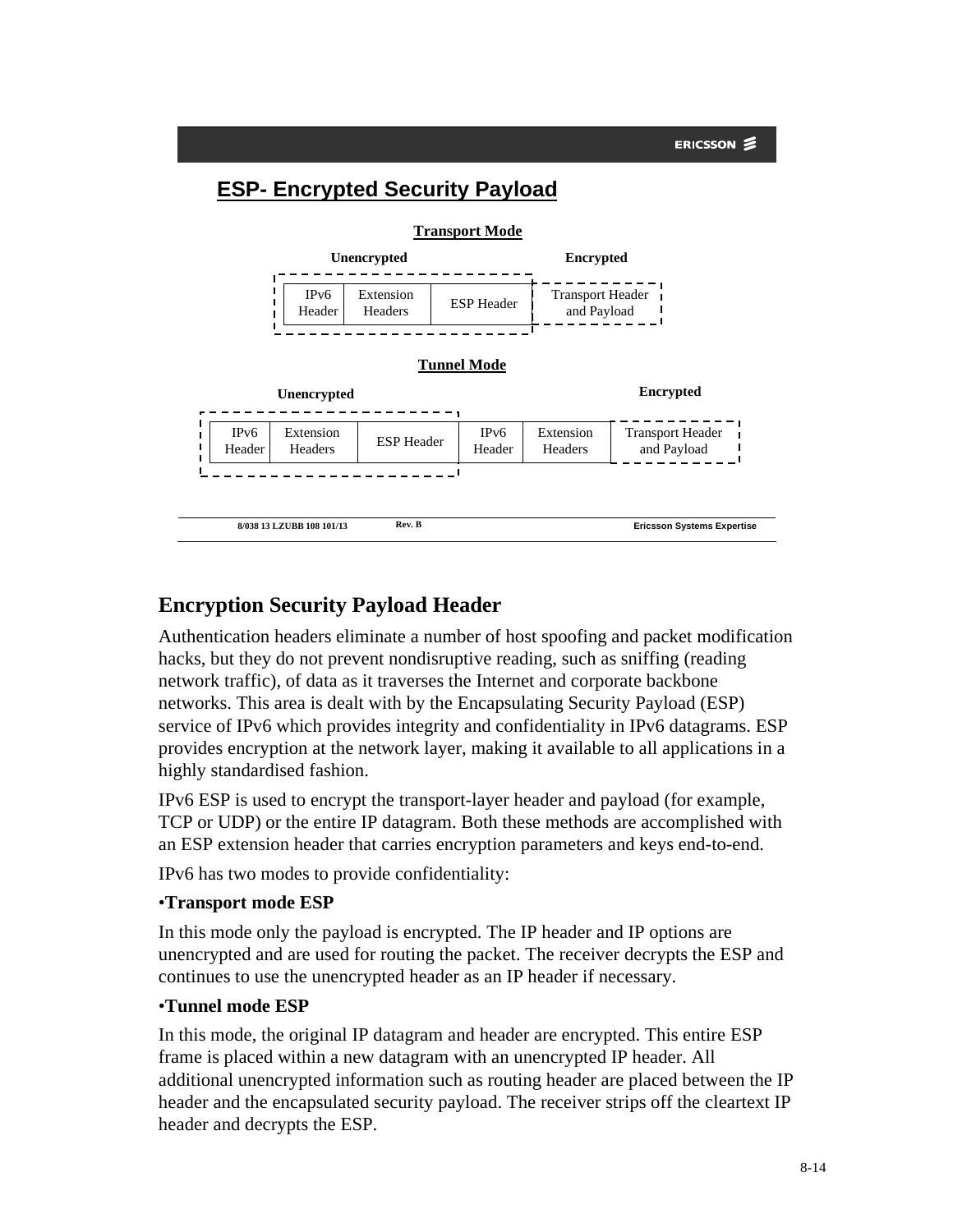|                                            |                                                                                                             | <b>ERICSSON</b>                   |
|--------------------------------------------|-------------------------------------------------------------------------------------------------------------|-----------------------------------|
| <b>IPv6 Addressing</b>                     |                                                                                                             |                                   |
|                                            | • Like IPv4, IPv6 assigns a unique address for each connection<br>between a computer and a physical network |                                   |
| • There are three types of IPv6 addresses: |                                                                                                             |                                   |
| - Unicast                                  |                                                                                                             |                                   |
| - Multicast                                |                                                                                                             |                                   |
| - Anycast                                  |                                                                                                             |                                   |
|                                            |                                                                                                             |                                   |
|                                            |                                                                                                             |                                   |
|                                            |                                                                                                             |                                   |
| 8/038 13 LZUBB 108 101/14                  | Rev. B                                                                                                      | <b>Ericsson Systems Expertise</b> |

Like IPv4, IPv6 assigns a unique address for each connection between a computer and a physical network. Thus, if a computer connects to three physical networks, the computer is assigned three addresses. IPv6 also separates each such address into a prefix that identifies the network and a suffix that identifies a particular computer on the network.

Although IPv6 adopts the same approach for assigning computer addresses, IPv6 addressing differs in several ways.

First, all address details are completely different.

Second, IPv6 defines a set of special addresses that differ dramatically from IPv4 special addresses. In particular, IPv6 does not include a special address for broadcasting on a given network. Instead it uses a form of multicasting. There are three types of IPv6 addresses:

•**Unicast:** the address corresponds to a single computer. A datagram sent to the address is routed along the shortest path to the computer.

•**Multicast:** the address corresponds to a set of computers, possibly at many locations. Membership in the set can change at any time. When a datagram is sent to the address, IPv6 delivers one copy of the datagram to each member of the set.

•**Anycast:** the address corresponds to a set of computers that share a common address prefix. A datagram sent to the address is routed along the shortest path and delivered to one of the computers, typically the "nearest" one according to current routing protocol metrics.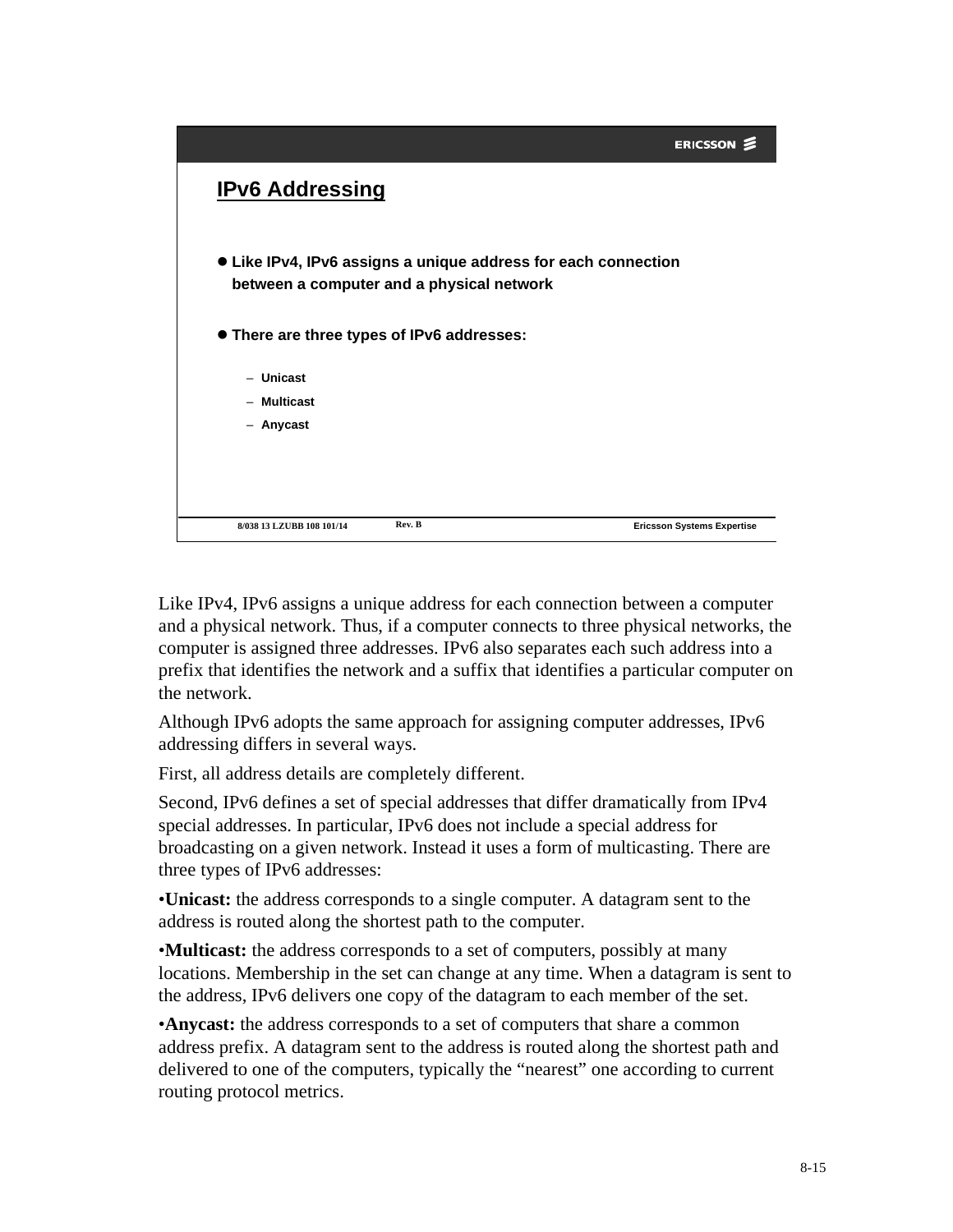For example, this would allow an enterprise to use a single anycast address to forward packets to a number of different routers on its ISPs backbone. If all of the providers routers have the same anycast address, traffic from the enterprise will have several redundant access points to the Internet. If one of the backbone routers goes down, the next nearest device automatically will receive the traffic.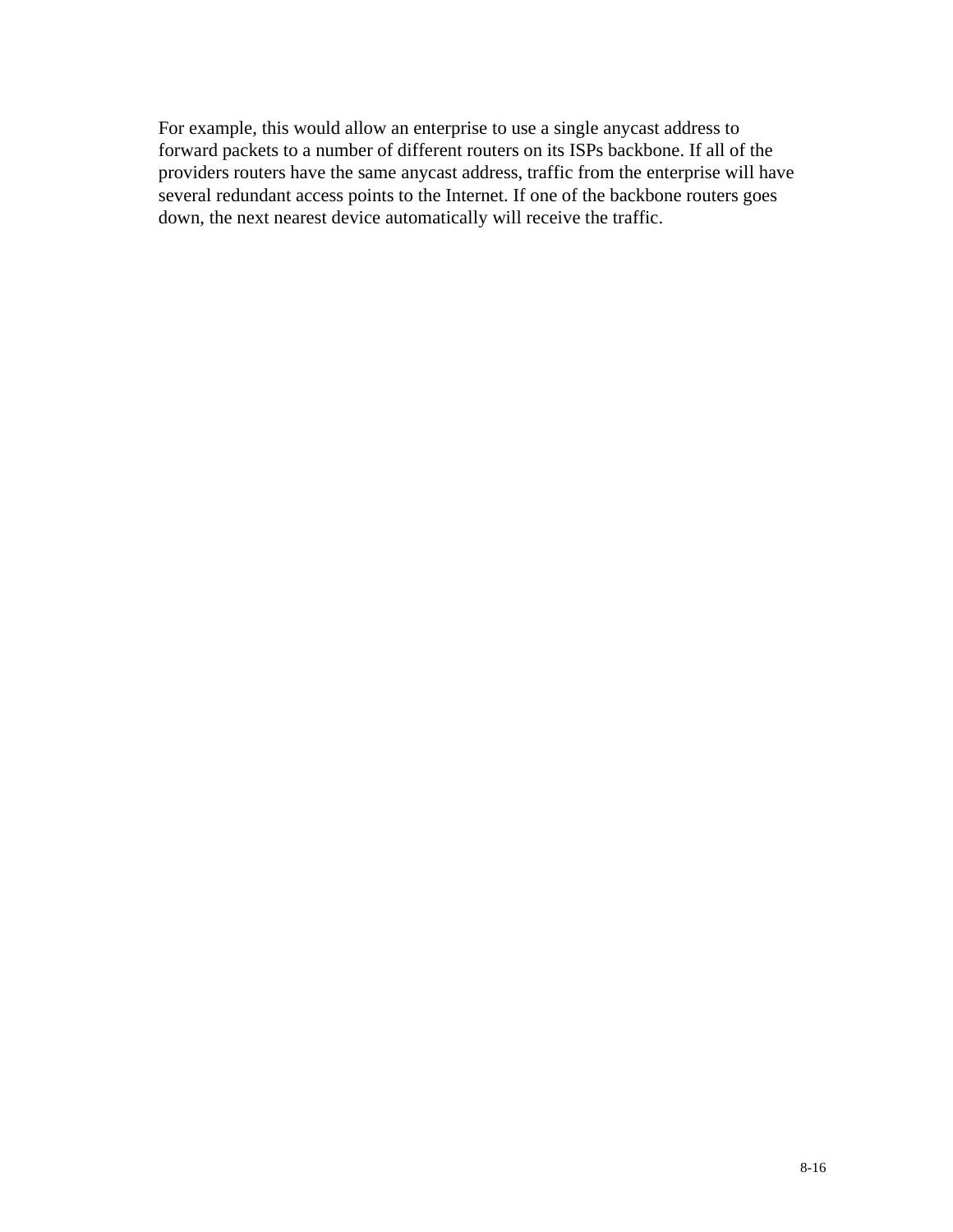

Writing 128-bit numbers can be confusing. For example, consider a 128-bit number written in dotted decimal notation:

#### **105.220.136.100.255.255.255.255.0.0.18.128.140.10.255.255**

To help reduce the number of characters in an address, the designers of IPv6 propose using a more compact syntactic form known as hexadecimal notation in which each group of 16 bits is written in hexadecimal with a colon separating groups. For example, when the above number is written in colon hex, it becomes:

#### **69DC:8864:FFFF:FFFF:0:1280:8C0A:FFFF**

As illustrated in the example shown, colon hex notation requires fewer characters to express an address. An additional optimisation known as zero compression further reduces the size. Zero compression replaces sequences of zeroes with two colons. For example, the address:

#### **FF0C:0:0:0:0:0:0:B1**

can be written as:

#### **FF0C::B1**

Leading zeros within a group can be omitted, so 0123 can be written as 123.

To help ease the transition to the new protocol, the designers mapped the existing IPv4 addresses into the IPv6 address space. Any IPv6 address that begins with 98 zero bits contains an IPv4 address in the low-order 32 bits.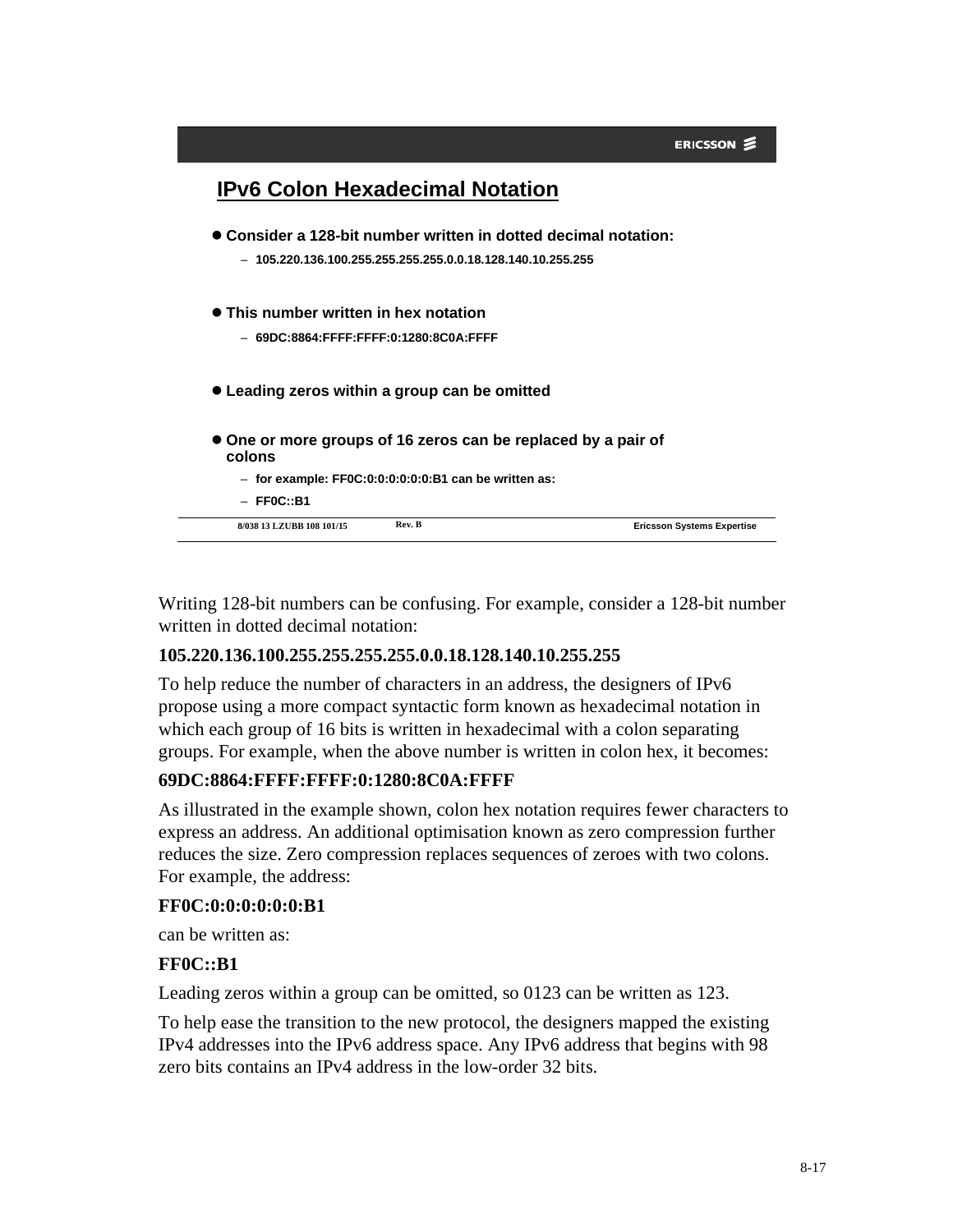

IPv6 hosts and routers will need to retain backward compatibility with IPv4 devices for an extended time period (possibly years or even indefinitely) and will probably have the option of retaining their IPv4 addressing. To accomplish these goals, IPv6 transition relies on several special functions that have been built into the IPv6 standards work, including dual-stack hosts and routers and tunnelling IPv6 via IPv4.

## **Dual Stack**

Once a few nodes have been converted to IPv6, there is the strong possibility that these nodes will require continued interaction with existing IPv4 nodes. This is accomplished with the dual-stack IPv4/IPv6 approach. When running a dual IPv4/IPv6 stack, a host can access both IPv4 and IPv6 resources. Routers running both protocols can forward traffic for both IPv4 and IPv6 end nodes. Dual Stack machines can use totally independent IPv4 and IPv6 addresses, or they can be configured with an IPv6 address that is IPv4 compatible.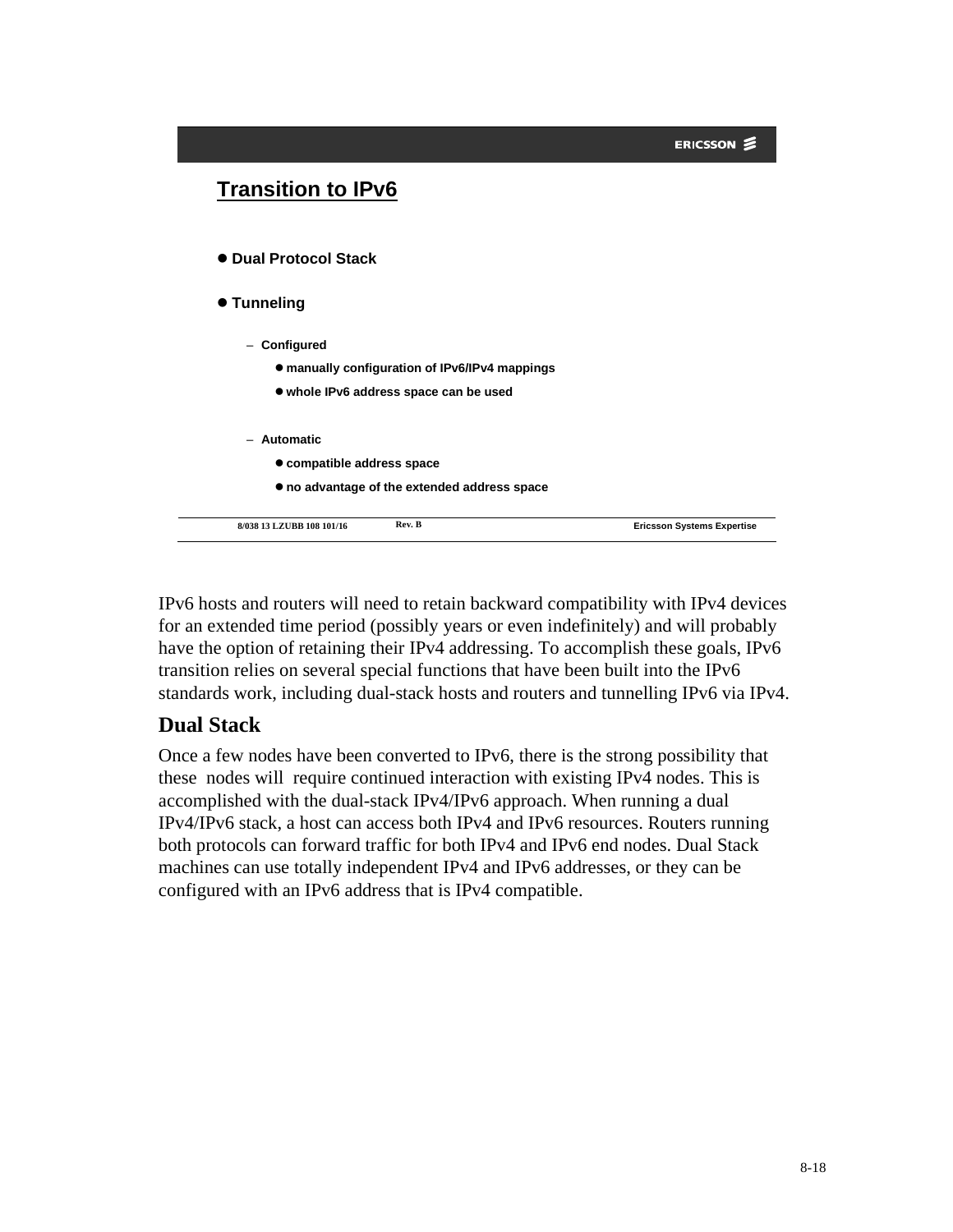## **Tunnelling**

In most organisations where IPv6 is deployed incrementally, there is a strong possibility that all IPv6 hosts will not have direct connectivity to each other via IPv6 routers. In many cases there will be islands of IPv6 topology surrounded by an ocean of IPv4. Fortunately, IPv6 designers have fashioned transition mechanisms that allow IPv6 hosts to communicate over intervening IPv4 networks. The essential technique of these mechanisms is IPv6 over IPv4 tunnelling, which encapsulates IPv6 packets in IPv4 packets.

Tunnelling allows IPv6 implementations to co-exist with IPv4 without any change to IPv4 components. A dual-stack router or host on the "edge" of the IPv6 topology simply appends an IPv4 header to each IPv6 packet and sends it as native IPv4 traffic through existing links. IP v4 routers forward this traffic without knowledge that IPv6 is involved. On the other side of the tunnel, another dual-stack router or host de-encapsulates the IPv6 packet and routes it to the ultimate destination using standard IPv6 protocols.

To facilitate different administrative needs, IPv6 transition mechanisms include two types of tunnelling: automatic and configured.

To build configured tunnels, administrators manually define IPv6-to-IPv4 address mappings at the tunnel endpoints.

Automatic tunnels use "IPv4-compatible" addresses, which are hybrid IPv4/IPv6 addresses. Compatible addresses are created by adding leading zeros to the 32-bit IPv4 address to pad them out to 128 bits. When traffic is forwarded with compatible addresses, the device at the tunnel entry point can automatically address encapsulated traffic by simply converting the IPv4-compatible 128-bit address to a 32-bit IPv4 address. On the other side of the tunnel, the IPv4 header is removed to reveal the original IPv6 address. Automatic tunnelling allows IPv6 hosts to dynamically exploit IPv4 networks, but it does require the use of IPv4-compatible addresses, which do not bring the benefits of the 128-bit address space.

IPv6 nodes using IPv4-compatible addresses cannot take advantage of the extended address space, but they can exploit the other IPv6 enhancements, including flow labels, authentication, encryption, multicast and anycast. Once a node is migrated to IPv6 with IPv4-compatible addressing, the door is open for a fairly painless move to the full IPv6 address space.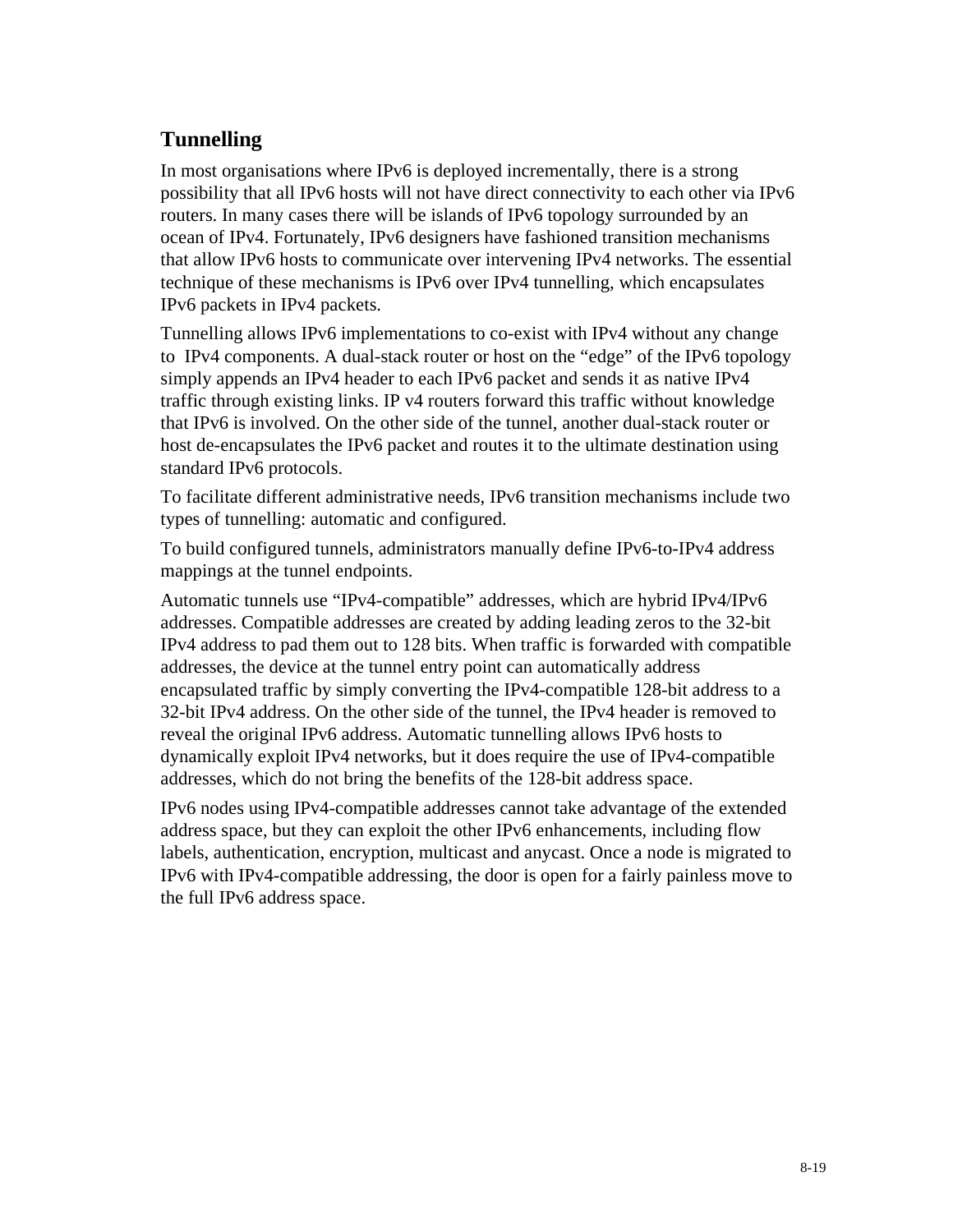| <b>ERICSSON</b> |  |
|-----------------|--|
|-----------------|--|

## **Summary**

•In chapter 8 we looked at IPv6 which is the new IP addressing protocol. We discussed the differences between IPv4 and IPv6.

•We examined the IPv6 packet format and how it differs from IPv4.

•We examined the base header format and extension header format and discussed them in detail.

•We discussed IPv6 addressing and explained how IPv6 addresses are organised in hexadecimal notation.

•We discussed IPv4/IPv6 transition issues.

**8/038 13 LZUBB 108 101/17**

**Rev. B Ericsson Systems Expertise**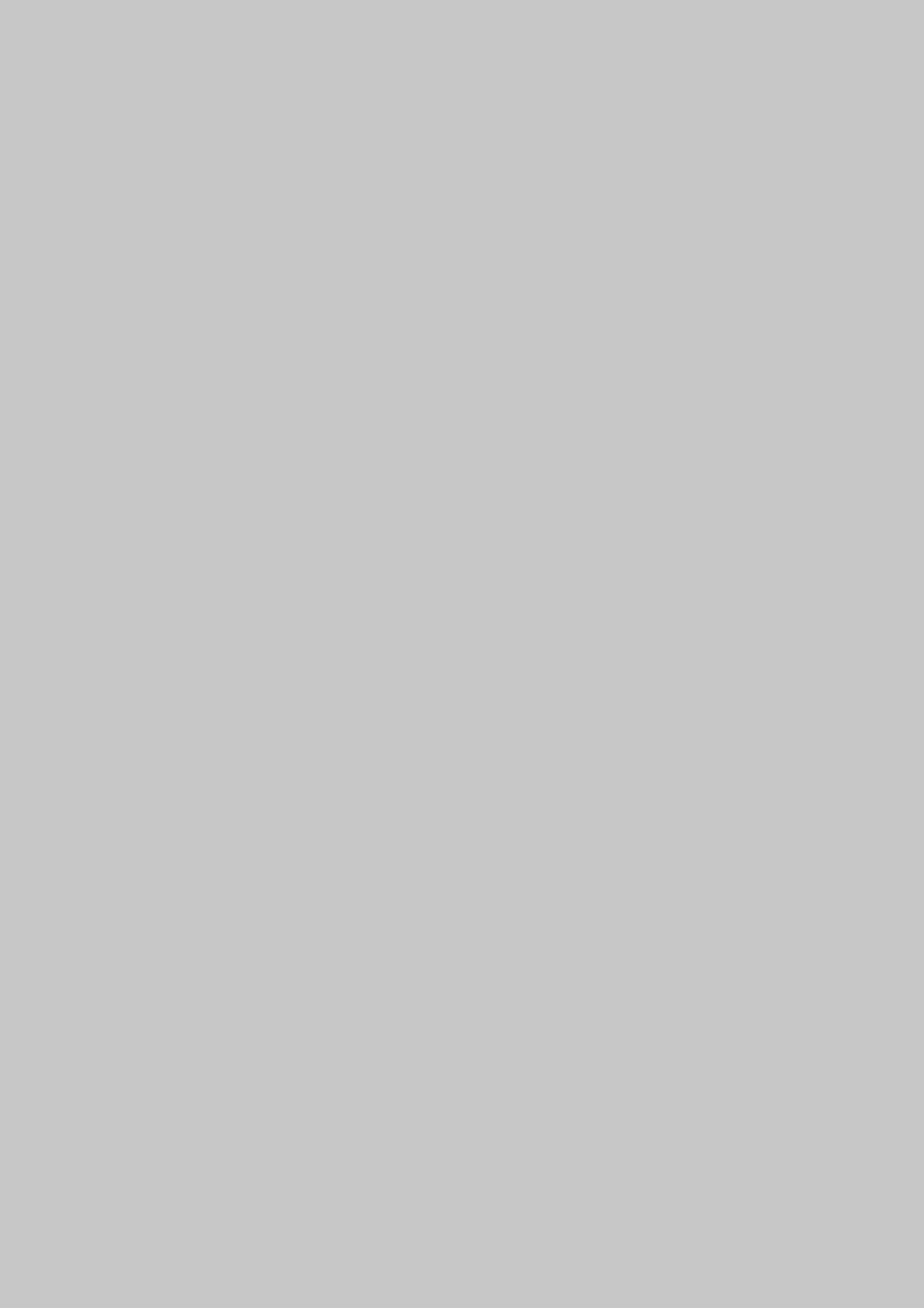# Exercises & Solutions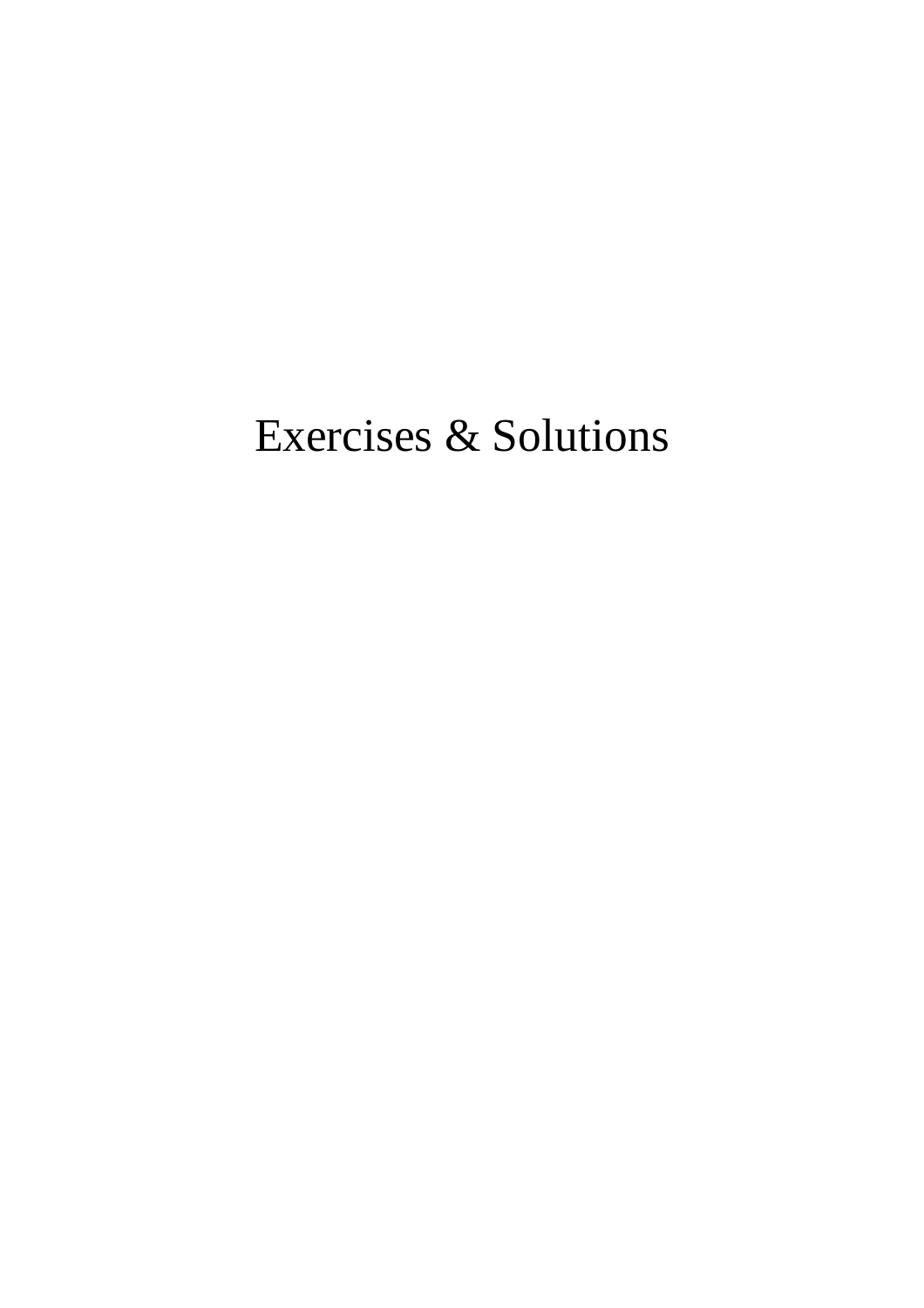**Exercise 1**

## **Opening a connection – TCP three-way handshake**



- 1. Fill in the gaps above (sequence numbers and acknowledgement numbers).
- 2. The server's window size is \_\_\_\_\_\_\_\_\_\_\_\_\_ bytes.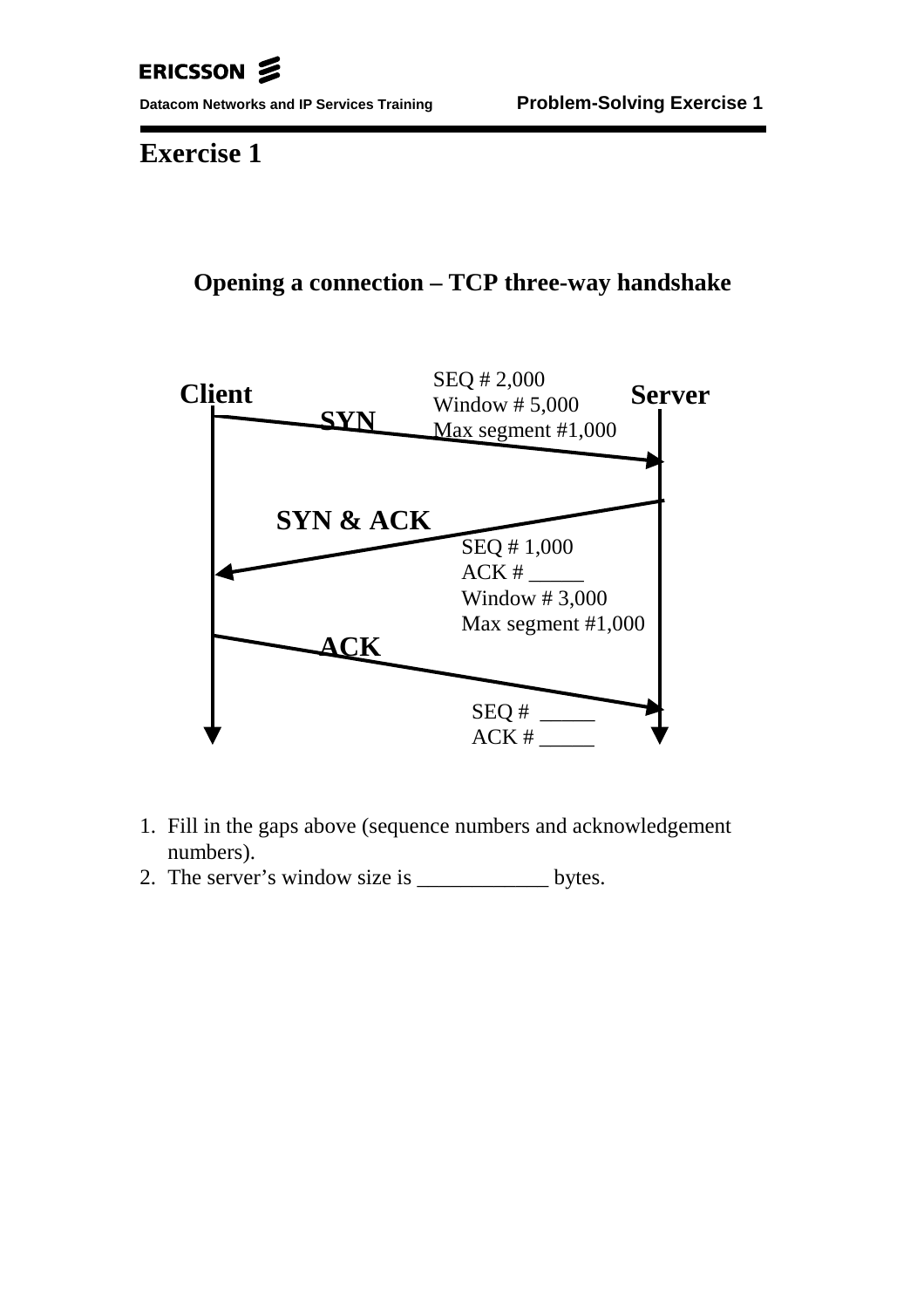# ERICSSON &

**Datacom Networks and IP Services Training Problem-Solving Exercise 1**

- 3. Assume the diagram below represents the same TCP connection between the client and server later on. Fill in the gaps below (sequence numbers and acknowledgement numbers).
- 4. At the time marked X below, why can the client not send the next 1,000 byte segment? \_\_\_\_\_\_\_\_\_\_\_\_\_\_\_\_\_\_\_\_\_\_\_\_\_\_\_\_\_\_\_\_\_\_\_

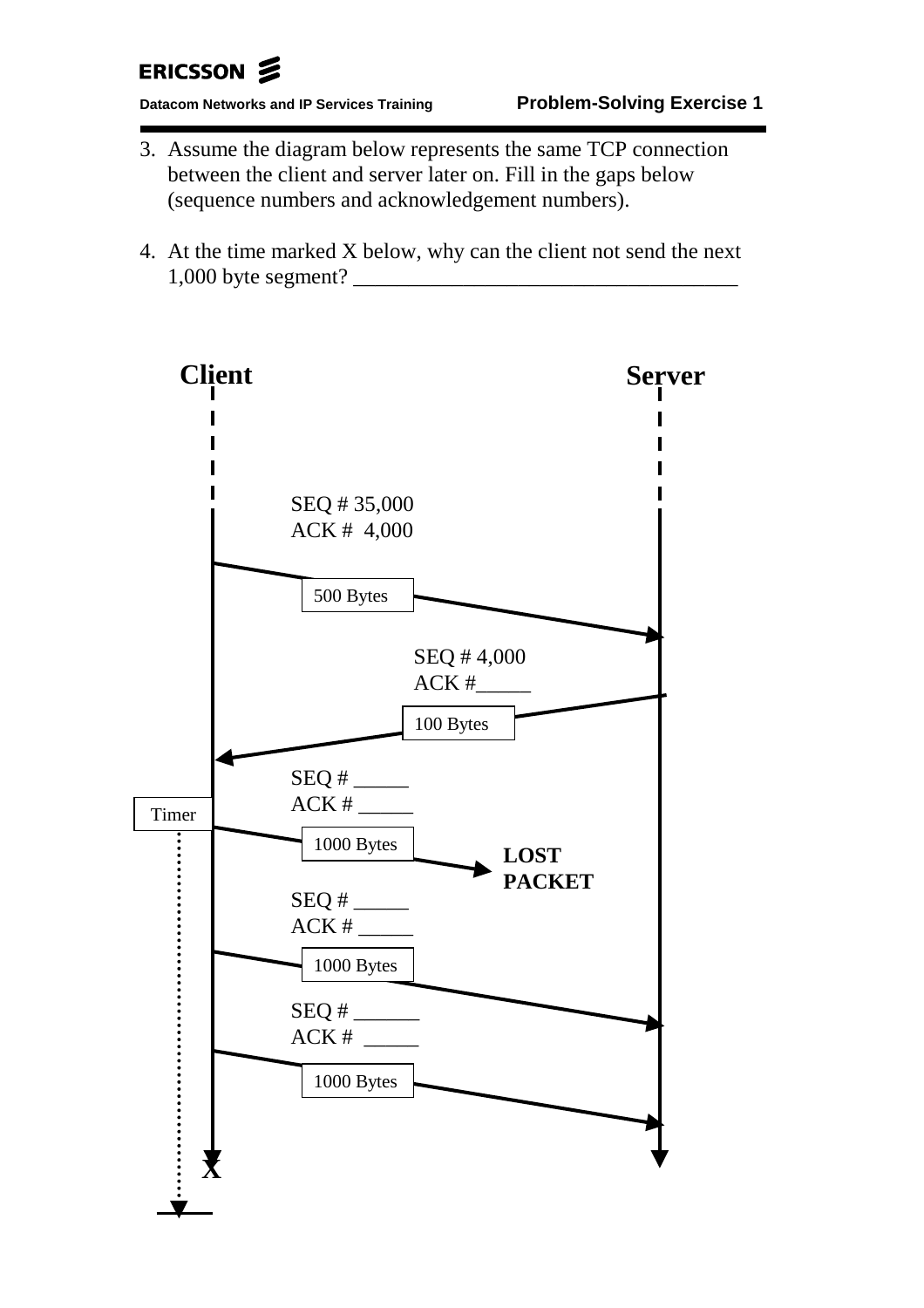5. What will happen when the timeout period expires on the client?

6. Assume the diagram below represents the same TCP connection between the client and server later on and that the timeout period has just expired. Fill in the gaps below (sequence numbers and acknowledgement numbers).

# SEQ # \_\_\_\_\_  $ACK$  #  $\_\_$ SEQ # \_\_\_\_\_  $ACK#$ **Server** 1000 Bytes 100 Bytes

## **Client**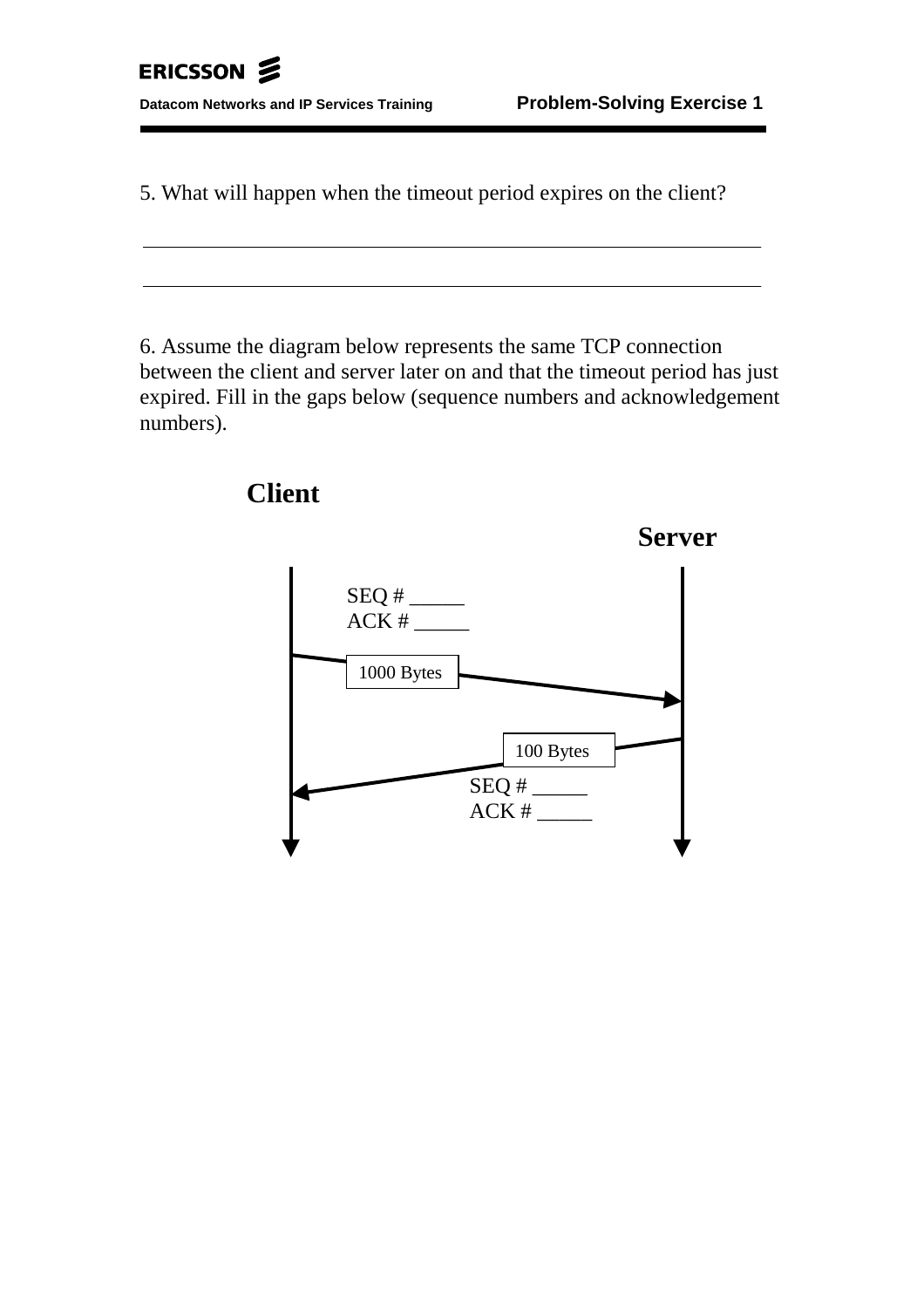Datacom Networks and IP Services Training Problem-Solving Exercise 2

## **TCP/IP Exercise**

The following pages contain a trace of Etherenet frames between a PC and a router. Source: PC Destination: Router  $TCP: --- TCP header -- TCD:$ TCP: Source port  $= 1417$  $ICP:$  Source port = 1417<br>TCP: Destination port = 23 (Telnet) TCP: Initial sequence number = 91338341 TCP: Data offset  $= 24$  bytes TCP: Flags  $= 02$ TCP:  $\ldots$ 0.  $\ldots$  = (No urgent pointer)  $TCP:$  $\ldots$  0  $\ldots$  = (No acknowledgment) TCP:  $\ldots$  0... = (No push) TCP:  $\ldots$  . 0. = (No reset)<br> $\ldots$  . 1. = SYN TCP:  $\cdots \cdots 0 = (N \circ \text{FIN})$ TCP: TCP: Window  $= 8192$ TCP: Checksum = 9EC5 (correct)  $TCP:$ TCP: Options follow TCP: Maximum segment size = 1460 TCP: ADDR HEX ASCII 0000 AA 00 04 00 F4 43 00 A0 C9 61 84 02 08 00 45 00 .....C...a....E.<br>0010 00 2C DB 9A 40 00 80 06 07 47 A3 21 E9 A5 A3 21 ....@....G.!...!<br>0020 E8 01 05 89 00 17 05 71 B6 65 00 00 00 00 60 02 ......q.e....`.<br>0030 20 00 9 Frame 1 is the first frame from the PC to the router. (1) Why is the data offset 24 bytes? (2) What is a more common size for the data offset field? (3) What is the purpose of this TCP segment? \_\_\_\_\_\_\_ (4) What is the window size in bytes? \_\_\_\_\_\_\_ (5) What is the maximum segement size? Take a note of the sequence number { Note: the HEX output gives all the information about the frame The first 14 bytes is the Ethernet header AA 00 04 00 F4 43 00 A0 C9 61 84 02 08 00

The next 20 bytes is the IP header 45 00 00 2C DB 9A 40 00 80 06 07 47 A3 21 E9 A5 A3 21 E8 01 The next 24 bytes is the TCP header 05 89 00 17 05 71 B6 65 00 00 00 00 60 02 20 00 9E C5 00 00 02 04 05 B4 }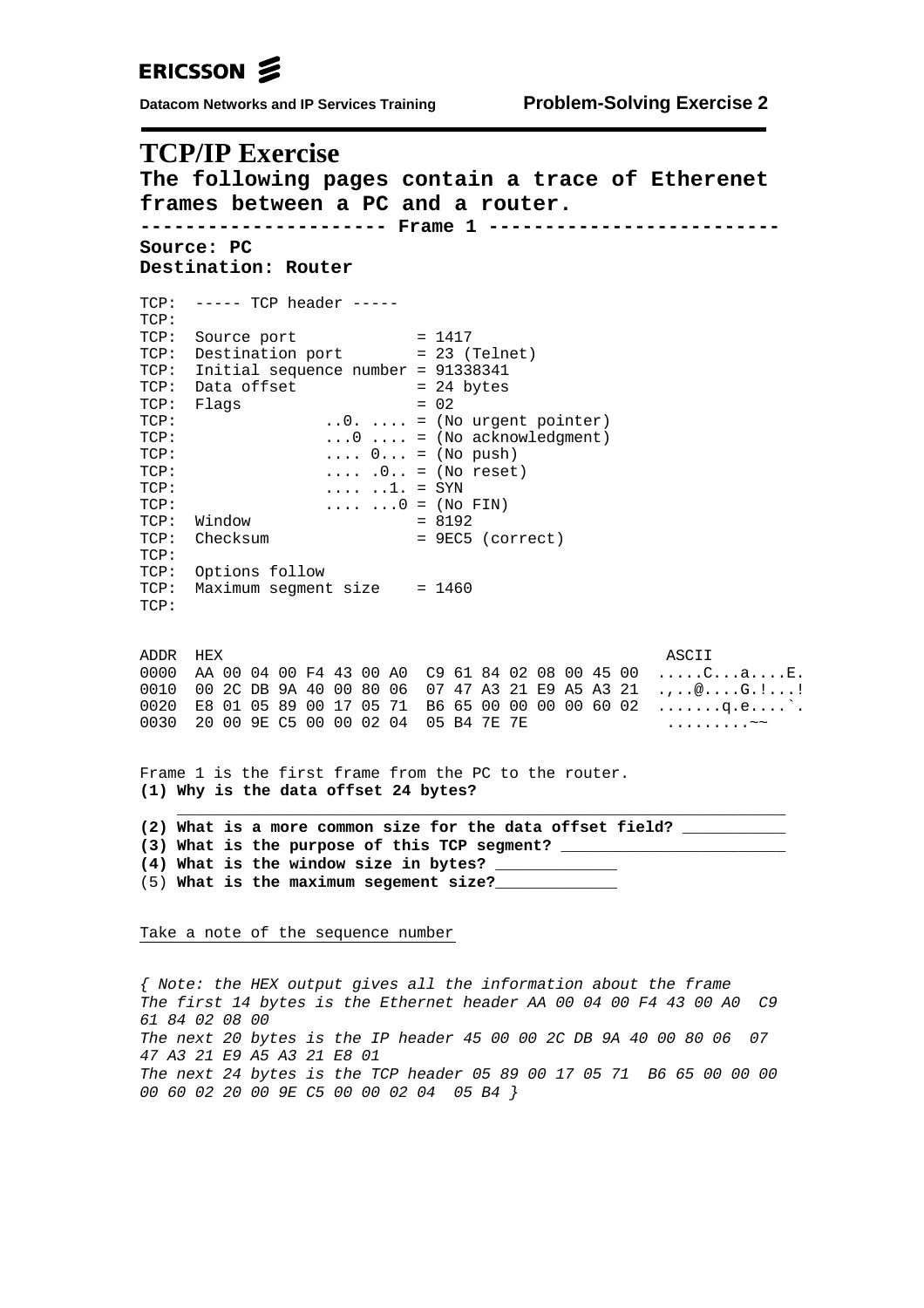**------------------- Frame 2 -----------------------------**

#### **Source: Router Destination: PC**

| TCP:         | ----- TCP header -----                          |                                            |
|--------------|-------------------------------------------------|--------------------------------------------|
| TCP:<br>TCP: |                                                 | $= 23$ (Telnet)                            |
|              | Source port                                     |                                            |
| TCP:         | Destination port                                | $= 1417$                                   |
| TCP:         | Initial sequence number = 1162329827            |                                            |
| TCP:         | Acknowledgment number                           | $= 91338342$                               |
| TCP:         | Data offset                                     | = 24 bytes                                 |
|              | TCP: Flaqs                                      | $= 12$                                     |
| TCP:         |                                                 | $\ldots$ 0. $\ldots$ = (No urgent pointer) |
| TCP:         |                                                 | $\dots$ 1 $\dots$ = Acknowledgment         |
| TCP:         | $\ldots$ 0 = (No push)                          |                                            |
| TCP:         |                                                 | $\ldots$ .0 = (No reset)                   |
| TCP:         | $\ldots$ $\ldots$ $\ldots$ = SYN                |                                            |
| TCP:         | $\ldots \ldots \ldots 0 = (N \circ \text{FIN})$ |                                            |
| TCP:         | Window                                          | $= 4288$                                   |
| TCP:         | Checksum                                        | = AD65 (correct)                           |
| TCP:         |                                                 |                                            |
| TCP:         | Options follow                                  |                                            |
| TCP:         | Maximum seqment size $= 536$                    |                                            |
| TCP:         |                                                 |                                            |
|              |                                                 |                                            |

ADDR HEX ASCII 0000 00 A0 C9 61 84 02 AA 00 04 00 F4 43 08 00 45 00 ...a.......C..E. 0010 00 2C 00 00 00 00 FF 06 A3 E1 A3 21 E8 01 A3 21 .,..........!...! 0020 E9 A5 00 17 05 89 45 47 BE E3 05 71 B6 66 60 12 ......EG...q.f`. 0030 10 C0 AD 65 00 00 02 04 02 18 00 00 ...e........

**Frame 2 is from the router to the PC. (6) What is the purpose of this TCP segment? (7) What is the maximum segement size? (8) What is the window size?**

**(9) How many maximum size segments can the PC send without receiving an acknowledgement?**

**Take a note of the sequence number and the acknowledgement number.**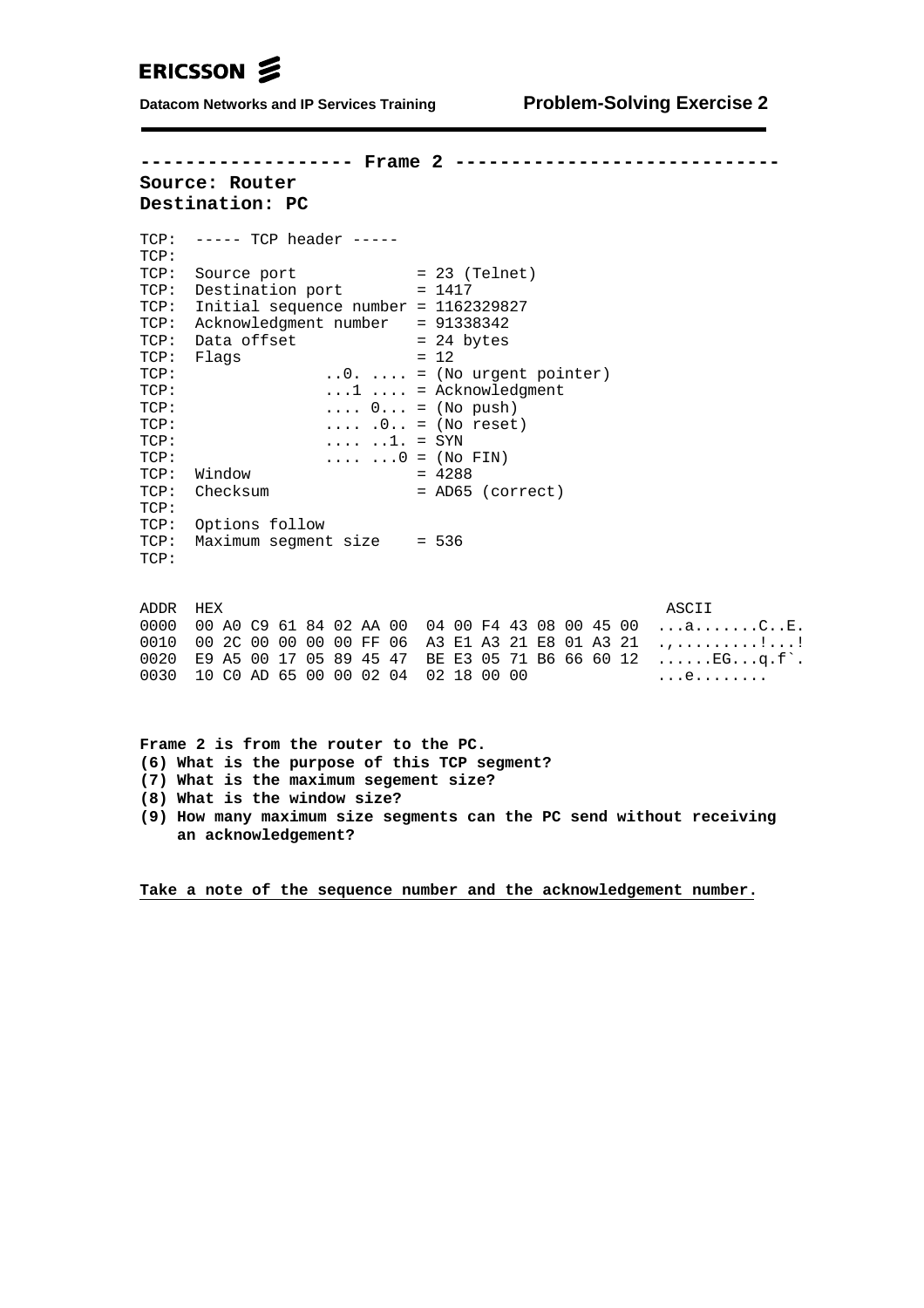$\overline{a}$ 

**Datacom Networks and IP Services Training** 

#### Source: PC Destination: Router

| TCP:<br>TCP: | ----- TCP header -----             |  |                                                 |
|--------------|------------------------------------|--|-------------------------------------------------|
| TCP:         | Source port                        |  | $= 1417$                                        |
| TCP:         | Destination port                   |  | $= 23$ (Telnet)                                 |
| TCP:         | Sequence number                    |  | = 91338342                                      |
| TCP:         | Acknowledgment number = 1162329828 |  |                                                 |
| TCP:         | Data offset                        |  | $= 20$ bytes                                    |
| TCP:         | Flags                              |  | $= 10$                                          |
| TCP:         |                                    |  | $\ldots$ = (No urgent pointer)                  |
| TCP:         |                                    |  | $\dots$ 1 $\dots$ = Acknowledgment              |
| TCP:         |                                    |  | $\ldots$ 0 = (No push)                          |
| TCP:         |                                    |  | $\ldots$ .0 = (No reset)                        |
| TCP:         |                                    |  | $\ldots \ldots$ $\ldots$ 0. = (No SYN)          |
| TCP:         |                                    |  | $\ldots \ldots \ldots 0 = (N \circ \text{FIN})$ |
| TCP:         | Window                             |  | $= 8576$                                        |
| TCP:         | Checksum                           |  | = BOC6 (correct)                                |
| TCP:         | No TCP options                     |  |                                                 |
| TCP:         |                                    |  |                                                 |

| ADDR HEX                                 |  |  |  |  |  |  |  |  | ASCII                                                                                                                                         |
|------------------------------------------|--|--|--|--|--|--|--|--|-----------------------------------------------------------------------------------------------------------------------------------------------|
|                                          |  |  |  |  |  |  |  |  | 0000 AA 00 04 00 F4 43 00 A0 C9 61 84 02 08 00 45 00 CaE.                                                                                     |
|                                          |  |  |  |  |  |  |  |  | 0010 00 28 DC 9A 40 00 80 06 06 4B A3 21 E9 A5 A3 21 .(@K.!!                                                                                  |
|                                          |  |  |  |  |  |  |  |  | 0020 E8 01 05 89 00 17 05 71 B6 66 45 47 BE E4 50 10 q.fEGP.                                                                                  |
| 0030 21 80 B0 C6 00 00 7E 7E 7E 7E 7E 7E |  |  |  |  |  |  |  |  | $\frac{1}{2}$ , $\frac{1}{2}$ , $\frac{1}{2}$ , $\frac{1}{2}$ , $\frac{1}{2}$ , $\frac{1}{2}$ , $\frac{1}{2}$ , $\frac{1}{2}$ , $\frac{1}{2}$ |

Frame 3 is from the router to the PC. (10) Why is the data offset 20 bytes? (11) What is the purpose of this TCP segment?

#### Take a note of the sequence number and the acknowledgement number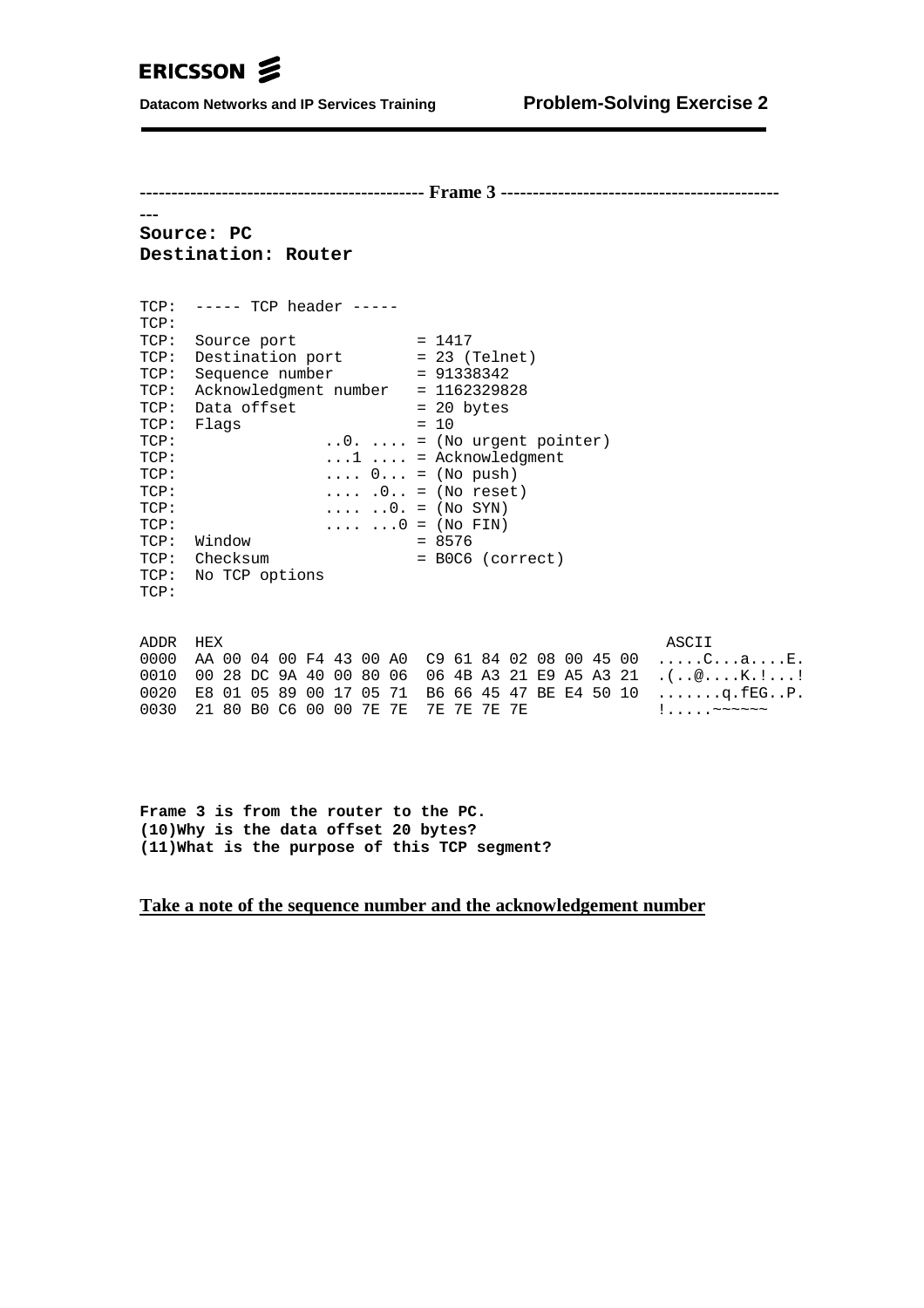**---------------------- Frame 4 -------------------------- Source: Router Destination: PC**

Telnet:----- Telnet ----- Telnet: Telnet:IAC Will Echo Telnet:IAC Will Suppress go-ahead Telnet:IAC Do Terminal-type Telnet:IAC Do Negotiate about window size Telnet: Telnet:

| ADDR HEX   |  |  |  |  |  |  |  |  | ASCII                                                        |
|------------|--|--|--|--|--|--|--|--|--------------------------------------------------------------|
|            |  |  |  |  |  |  |  |  | 0000 00 A0 C9 61 84 02 AA 00 04 00 F4 43 08 00 45 C0 aCE.    |
|            |  |  |  |  |  |  |  |  | 0010 00 34 00 01 00 00 FF 06 A3 18 A3 21 E8 01 A3 21 .4      |
|            |  |  |  |  |  |  |  |  | 0020 E9 A5 00 17 05 89 45 47 BE E4 05 71 B6 66 50 18 EGq.fP. |
|            |  |  |  |  |  |  |  |  | 0030    10 CO AE 56 00 00 FF FB 01 FF FB 03 FF FD 18 FF V    |
| 0040 FD 1F |  |  |  |  |  |  |  |  |                                                              |

**Frame 4 is from the router to the PC. Note that the analyser has decoded the Telnet info but not the TCP info. Therefore, you require the additional following information: Sequence number is 1162329828 (Hex 45 47 BE E4). Acknowledgement number is 91338342 (Hex 05 71 B6 66). Length of data is 12 bytes (the last 24 hex numbers in the sequence above).**

**Take a note of the sequence number, the acknowledgement number and the length of data.**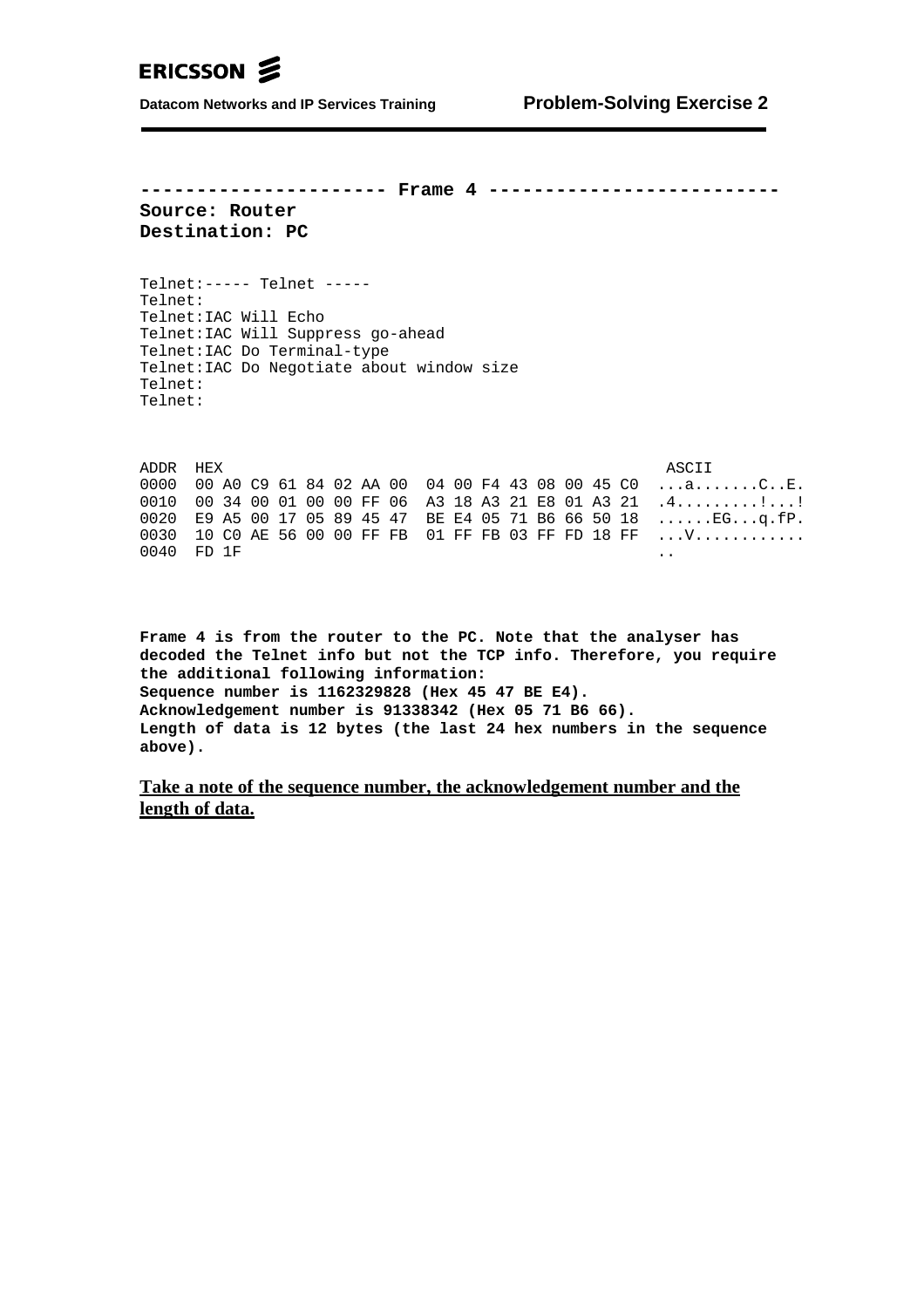--------------------------------------------- Frame 5 ---------------------------------------------

### **Source: Router Destination: PC**

---

Telnet:----- Telnet ----- Telnet: Telnet:<0D0A0D0A>User Access Verification<0D0A0D0A>Password: Telnet:

ADDR HEX ASCII 0000 00 A0 C9 61 84 02 AA 00 04 00 F4 43 08 00 45 C0 ...a.......C..E. 0010 00 52 00 02 00 00 FF 06 A2 F9 A3 21 E8 01 A3 21 .R.........!...! 0020 E9 A5 00 17 05 89 45 47 BE F0 05 71 B6 66 50 18 ......EG...q.fP. 0030 10 C0 17 C8 00 00 0D 0A 0D 0A 55 73 65 72 20 41 ..........User A 0040 63 63 65 73 73 20 56 65 72 69 66 69 63 61 74 69 ccess Verificati 0050 6F 6E 0D 0A 0D 0A 50 61 73 73 77 6F 72 64 3A 20 on....Password:

**Frame 5 is from the router to the PC. Note that the analyser has decoded the Telnet info but not the TCP info. Therefore, you require the additional following information: Sequence number is 1162329840 (Hex 45 47 BE F0) Acknowledgement number is 91338342 (Hex 05 71 B6 66) Length of data is 42 bytes (the last 84 hex numbers in the sequence above)**

**Take a note of the sequence number, the acknowledgement number and the length of data.**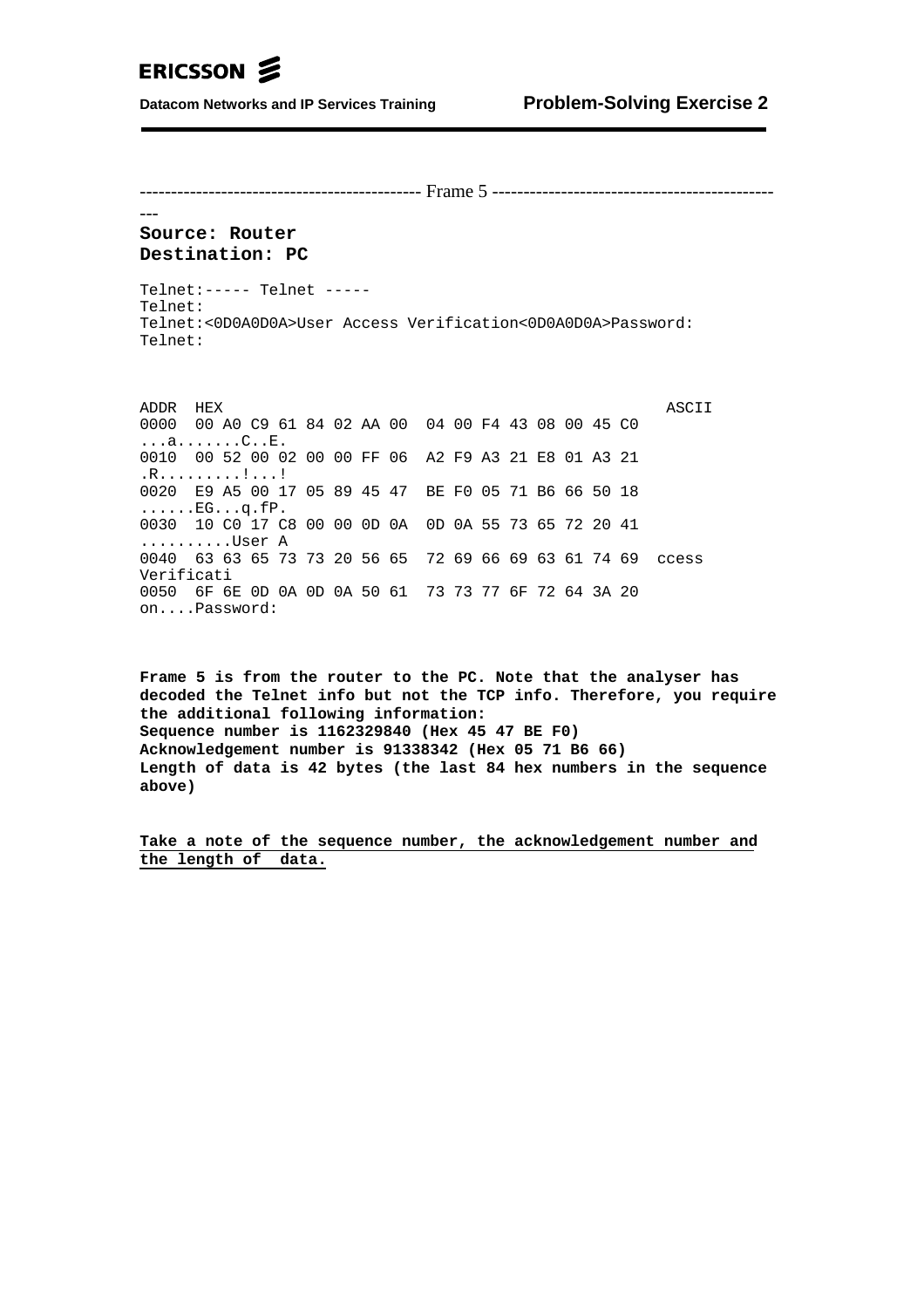---

-------------------------------------------------- Frame 6 ----------------------------------------

#### **Source: PC Destination: Router**

| TCP:<br>TCP: | ----- TCP header -----             |  |                                            |
|--------------|------------------------------------|--|--------------------------------------------|
| TCP:         | Source port                        |  | $= 1417$                                   |
| TCP:         | Destination port                   |  | $= 23$ (Telnet)                            |
| TCP:         | Sequence number                    |  | $= 91338342$                               |
| TCP:         | Acknowledgment number = 1162329882 |  |                                            |
| TCP:         | Data offset                        |  | $= 20$ bytes                               |
| TCP:         | Flaqs                              |  | $= 10$                                     |
| TCP:         |                                    |  | $\ldots$ 0. $\ldots$ = (No urgent pointer) |
| TCP:         |                                    |  | $\dots$ 1 $\dots$ = Acknowledgment         |
| TCP:         |                                    |  | $\ldots$ 0 = (No push)                     |
| TCP:         |                                    |  | $\ldots$ .0 = (No reset)                   |
| TCP:         |                                    |  | $\ldots \ldots 0. = (N_{O} SYN)$           |
| TCP:         |                                    |  | $\ldots \ldots 0 = (N \circ \text{FIN})$   |
| TCP:         | Window                             |  | $= 8522$                                   |
| TCP:         | Checksum                           |  | = BOC6 (correct)                           |
| TCP:         | No TCP options                     |  |                                            |
| TCP:         |                                    |  |                                            |

| ADDR HEX                                             |  |  |  |  |  |  |  |  | ASCII             |
|------------------------------------------------------|--|--|--|--|--|--|--|--|-------------------|
| 0000 AA 00 04 00 F4 43 00 A0 C9 61 84 02 08 00 45 00 |  |  |  |  |  |  |  |  |                   |
| CaE.                                                 |  |  |  |  |  |  |  |  |                   |
| 0010 00 28 DD 9A 40 00 80 06 05 4B A3 21 E9 A5 A3 21 |  |  |  |  |  |  |  |  |                   |
| $( \ldots @ \ldots K, ! \ldots !$                    |  |  |  |  |  |  |  |  |                   |
| 0020 E8 01 05 89 00 17 05 71 B6 66 45 47 BF 1A 50 10 |  |  |  |  |  |  |  |  |                   |
| $\ldots \ldots$ q.fegp.                              |  |  |  |  |  |  |  |  |                   |
| 0030 21 4A B0 C6 00 00 7E 7E 7E 7E 7E 7E             |  |  |  |  |  |  |  |  | ! <b>∏ ~~~~~~</b> |

**Take a note of the sequence number and the acknowledgement number.**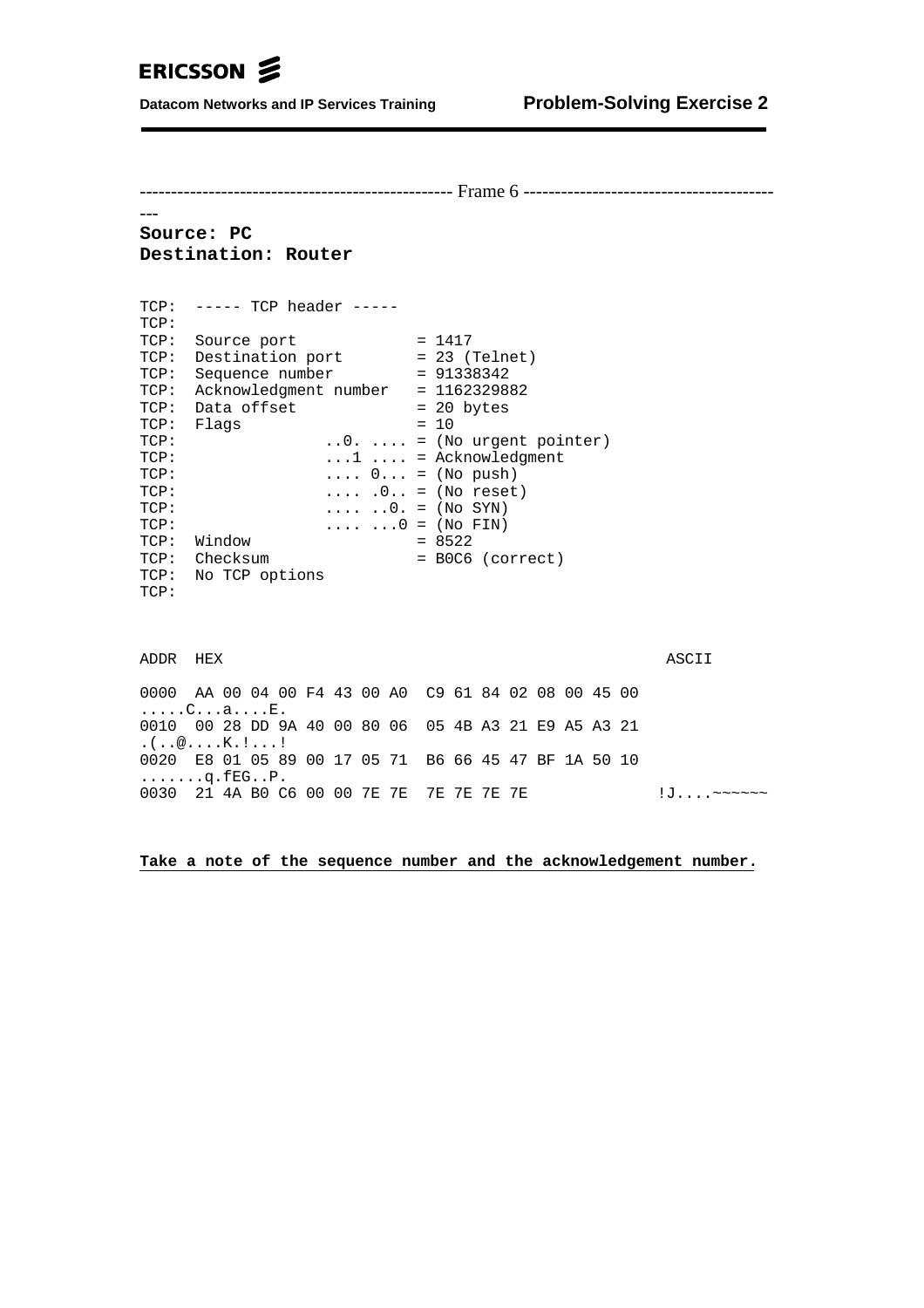**\_\_**

**Datacom Networks and IP Services Training Problem-Solving Exercise 2**

|               | PC to              |                           | Router to PC       |                           |
|---------------|--------------------|---------------------------|--------------------|---------------------------|
|               | Router             |                           |                    |                           |
| Frame<br>No.  | Sequence<br>number | Acknowledgement<br>Number | Sequence<br>number | Acknowledgement<br>Number |
|               | #91338341          | N/A                       |                    |                           |
| $\mathcal{D}$ |                    |                           | #1162329827        | #91338342                 |
|               | #                  | #                         |                    |                           |
| 4             |                    |                           | ⋕                  | #                         |
| 5             |                    |                           | ⋕                  | #                         |
| 6             | #                  | #                         |                    |                           |

- **1. Fill in the acknowledgement and sequence numbers in the table above.**
- **2. Why is the sequence number of frame 5 twelve greater than the** sequence number of frame 4?
- **3. Frame 5 was sent before an acknowledgement was received for frame four. Under what circumstances would this be impossible?\_\_\_\_\_\_\_\_\_\_\_\_\_\_\_\_\_\_\_\_\_\_\_\_\_\_\_\_\_\_\_\_\_\_\_\_\_\_\_\_\_\_\_\_\_\_\_\_\_\_\_\_\_\_\_**

**\_\_\_\_\_\_\_\_\_\_\_\_\_\_\_\_\_\_\_\_\_\_\_\_\_\_\_\_\_\_\_\_\_\_\_\_\_\_\_\_\_\_\_\_\_\_\_\_\_\_\_\_\_\_\_\_\_\_\_\_\_\_\_\_\_\_**

**\_\_\_\_\_\_\_\_\_\_\_\_\_\_\_\_\_\_\_\_\_\_\_\_\_\_\_\_\_\_\_\_\_\_\_\_\_\_\_\_\_\_\_\_\_\_\_\_\_\_\_\_\_\_\_\_\_\_\_\_\_\_\_\_\_\_ \_\_\_\_\_\_\_\_\_\_\_\_\_\_\_\_\_\_\_\_\_\_\_\_\_\_\_\_\_\_\_\_\_\_\_\_\_\_\_\_\_\_\_\_\_\_\_\_\_\_\_\_\_\_\_\_\_\_\_\_\_\_\_\_\_\_**

- **4. Why is the sequence number of frame 6 the same as the sequence number of frame 3?\_\_\_\_\_\_\_\_\_\_\_\_\_\_\_\_\_\_\_\_\_\_\_\_\_\_\_\_\_\_\_\_\_\_\_\_\_\_\_\_\_\_\_\_\_\_\_\_**
- **5. What does the acknowledgement number of frame 6 tell us?**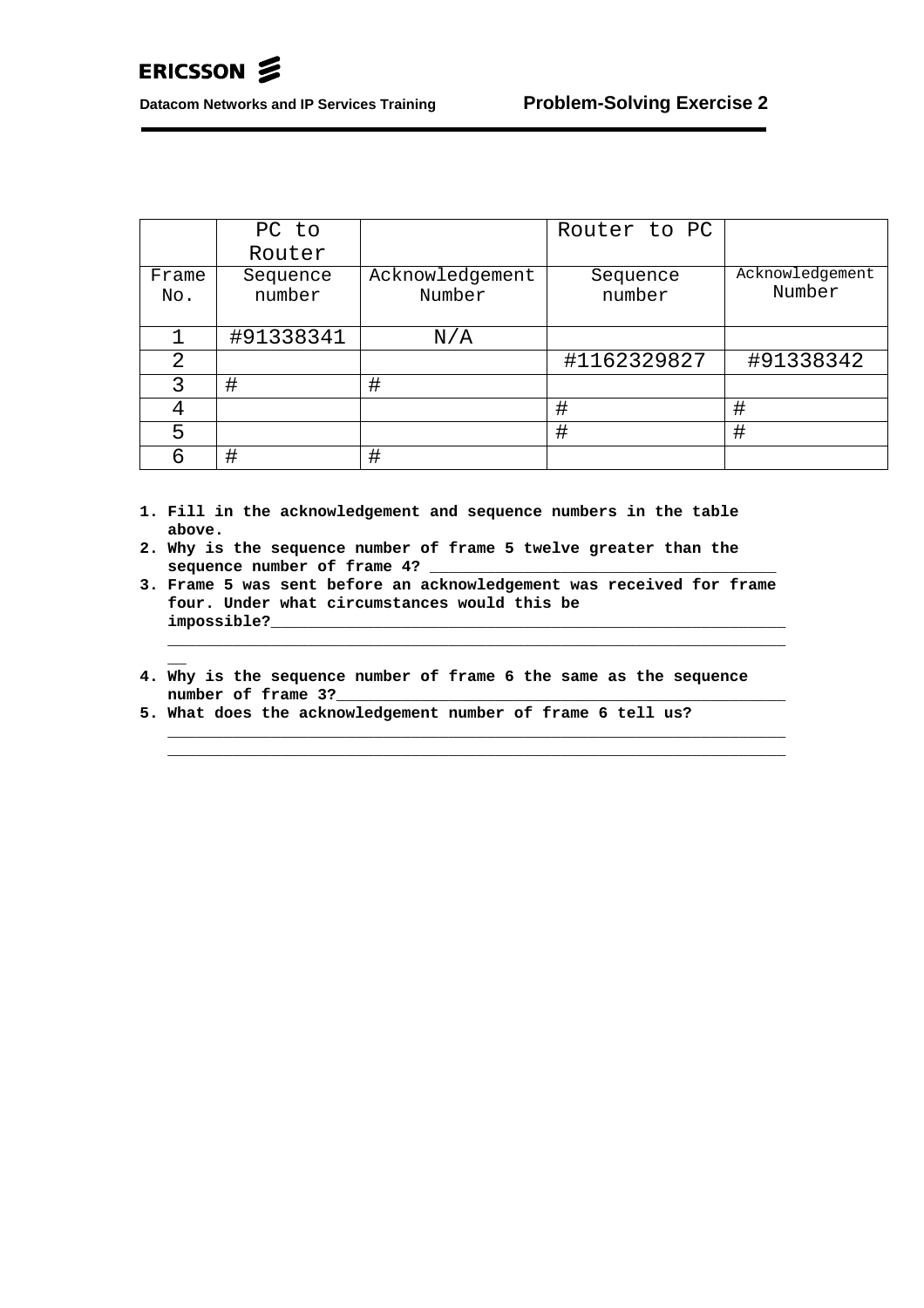# **EXERCISE 3 - DHCP**

## **Fill in the gaps in the sequence below.**



|                    | <b>IP</b> address |
|--------------------|-------------------|
| <b>Source</b>      | 0.0.0.0           |
| <b>Destination</b> | 255.255.255.255   |
| <b>Source</b>      | 200.200.201.1     |
| <b>Destinatio</b>  | 200.200.201.50    |
| <b>Source</b>      |                   |
| <b>Destination</b> | ?                 |
| <b>Source</b>      | 9                 |
| <b>Destination</b> | ?                 |
| Source             | 9                 |
| <b>Destination</b> |                   |
| <b>Source</b>      | 9                 |
| <b>Destination</b> |                   |
| <b>Source</b>      | າ                 |
| <b>Destination</b> | ?                 |
| <b>Source</b>      | 9                 |
| <b>Destination</b> |                   |
|                    |                   |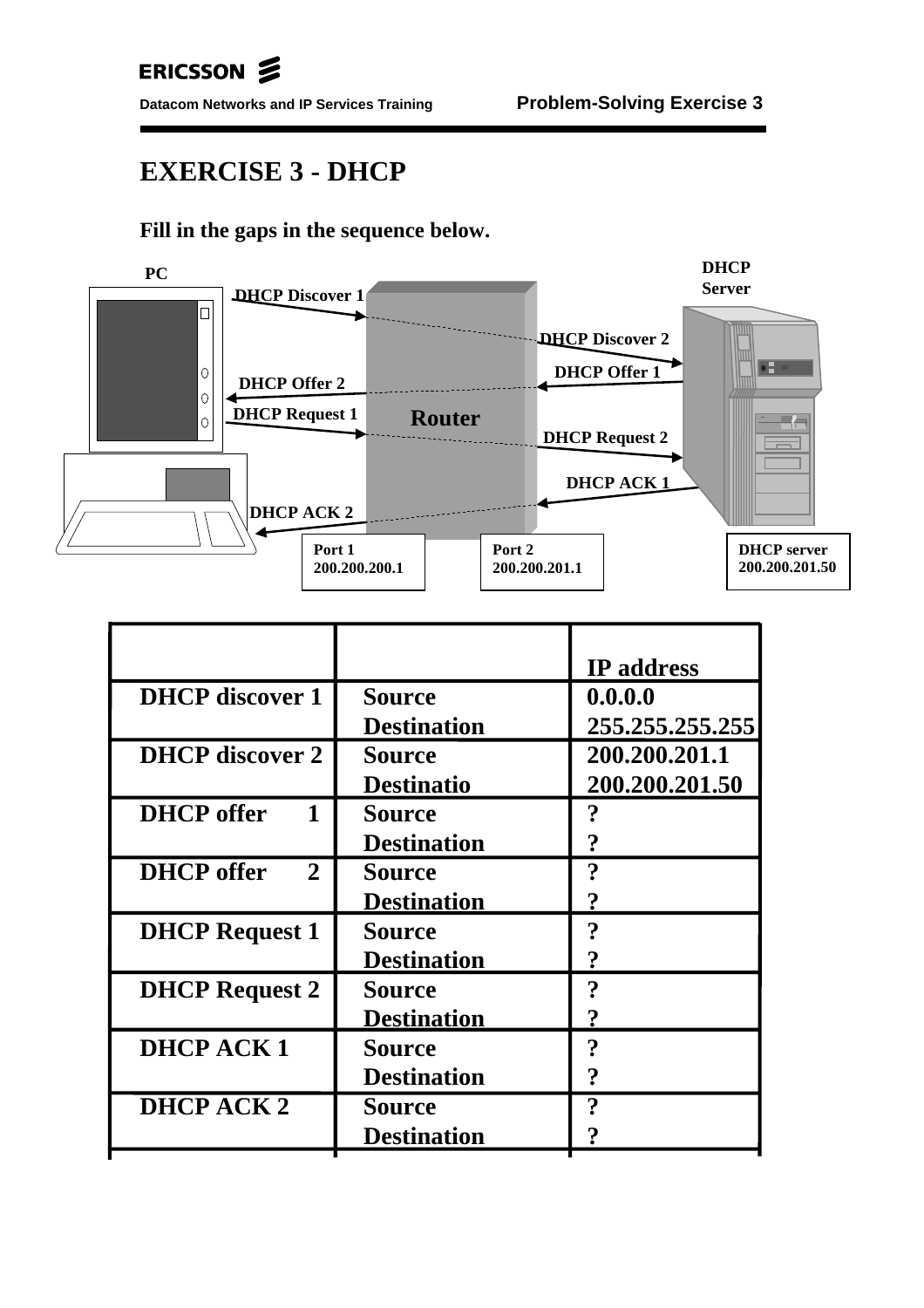# **EXERCISE 4 - VARIABLE LENGTH SUBNET MASKING EXERCISE**

A company is allocated 4 class C addresses: 200.100.150.0 200.100.151.0 200.100.152.0 200.100.153.0

With no subnetting, they would have 4 separate networks, each with a maximum of 254 devices.

This is unsuitable for the company's requirements, which are as follows: One "central" site with 200 hosts.

Two "large" remote sites with 50 and 40 hosts respectively.

Four "small" remote sites, two with 25 hosts and two with 20 hosts each. All six remote sites are linked to the central site across a WAN link, with separate routers at both ends.

(1) Sketch a network diagram, showing the twelve routers and seven LANs.

(2) Calculate a network ID and subnet mask for every subnet, including the WAN links.

(3) Assign a valid IP address to every router interface (LAN and WAN) .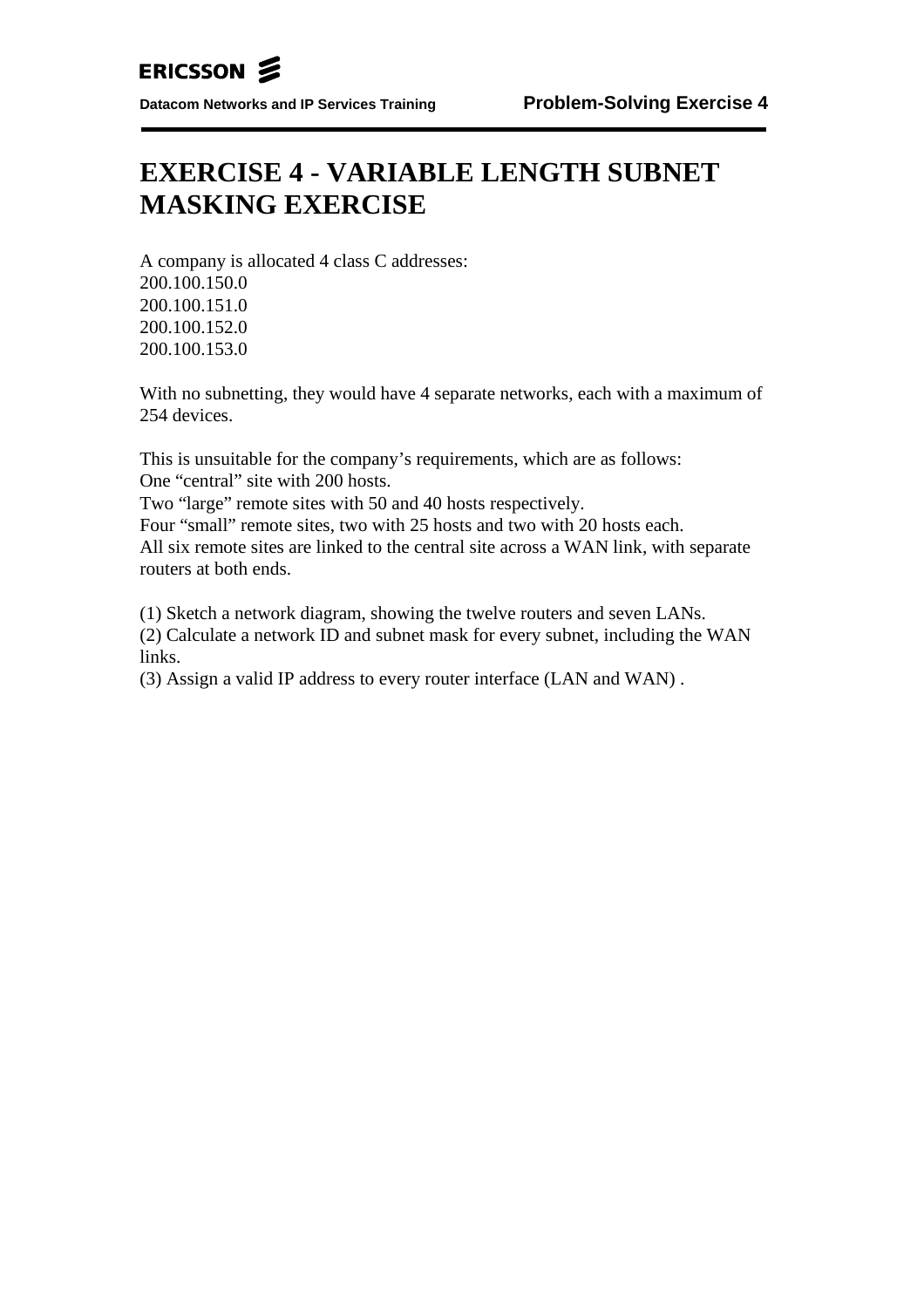# ERICSSON **S**

# **Exercise 5 - DHCP and proxy ARP**



- $B =$ Bridge
- $R =$ Router

Note: The router on LAN 2 was configured such that valid IP addresses for that LAN were 160.30.232.1 to 160.30.239.254.

The PC was moved from LAN 1 to LAN 2. The expectation was that the PC would lose its IP address and get a new address which was valid for LAN2. This did not happen and the PC retained the address it had prior to moving.

## **Questions**

## **1. Why did the PC not change IP address?**

**2. What must be done to ensure that for future moves, PCs will change address automatically?**

Note: If you require additional information or clarification, please consult the instructor.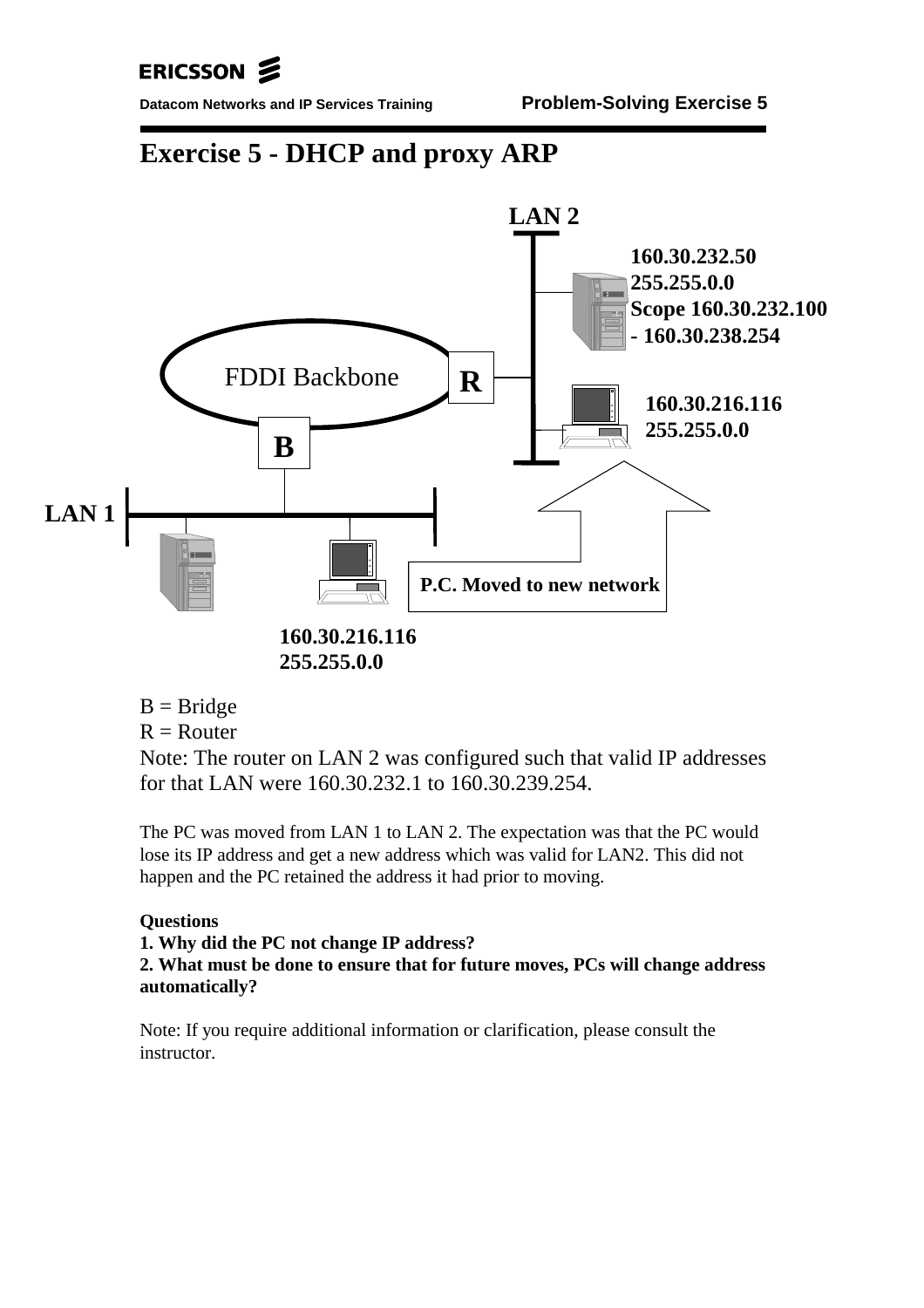## **Solution 1**

## **Opening a connection – TCP three-way handshake**



- 1. Fill in the gaps above (sequence numbers and acknowledgement numbers). Note that if the SYN bit is set, TCP counts the segment as one data byte. Therefore the sequence number is incremented by one.
- 2. The server's window size is 3,000 bytes.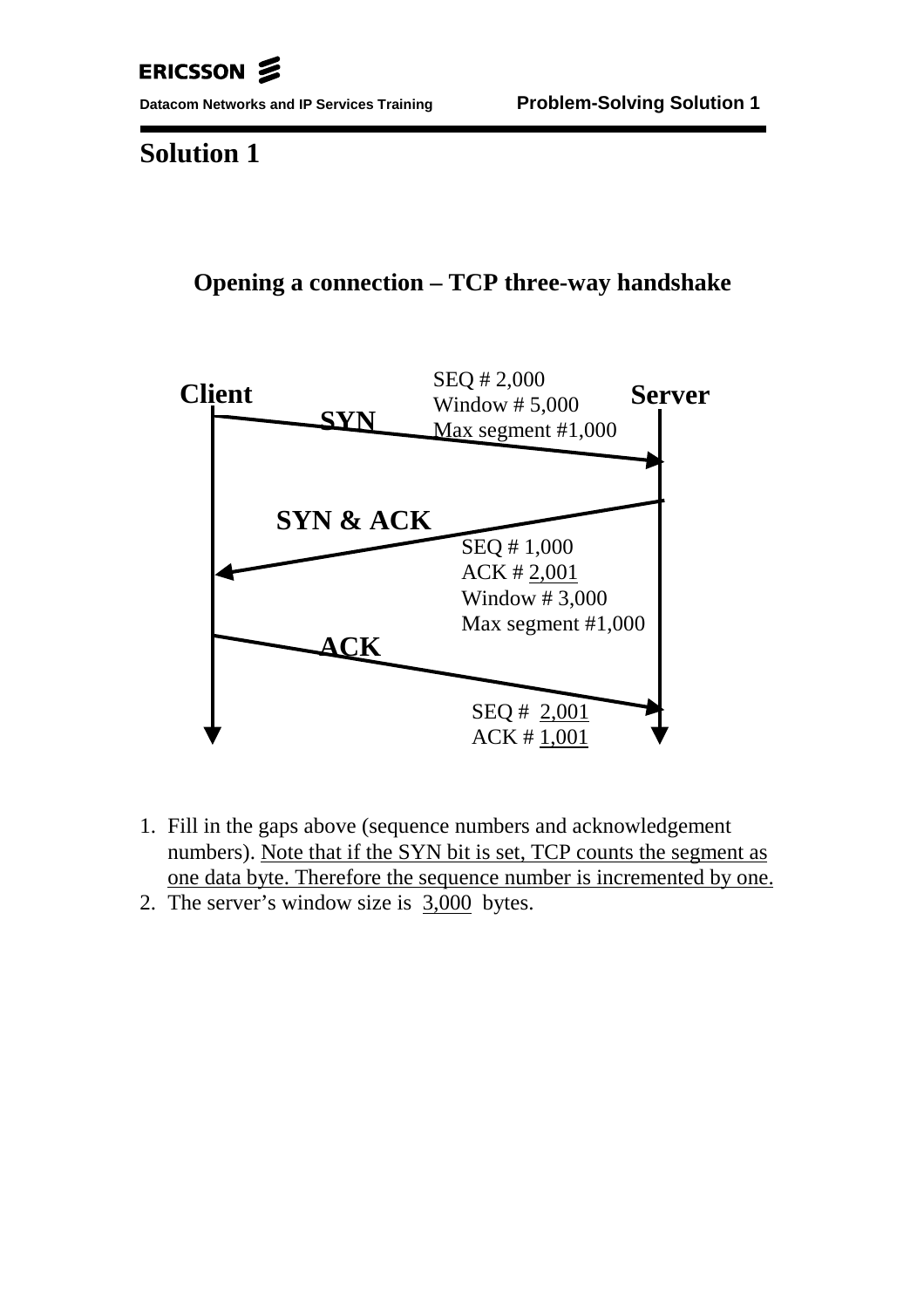- 3. Assume the diagram below represents the same TCP connection between the client and server later on. Fill in the gaps below (sequence numbers and acknowledgement numbers).
- 4. At the time marked X below, why can the client not send the next 1,000 byte segment? The client can only send a maximum of 3,000 bytes to the server without receiving any acknowledgements. Otherwise it would exceed the server's window size.

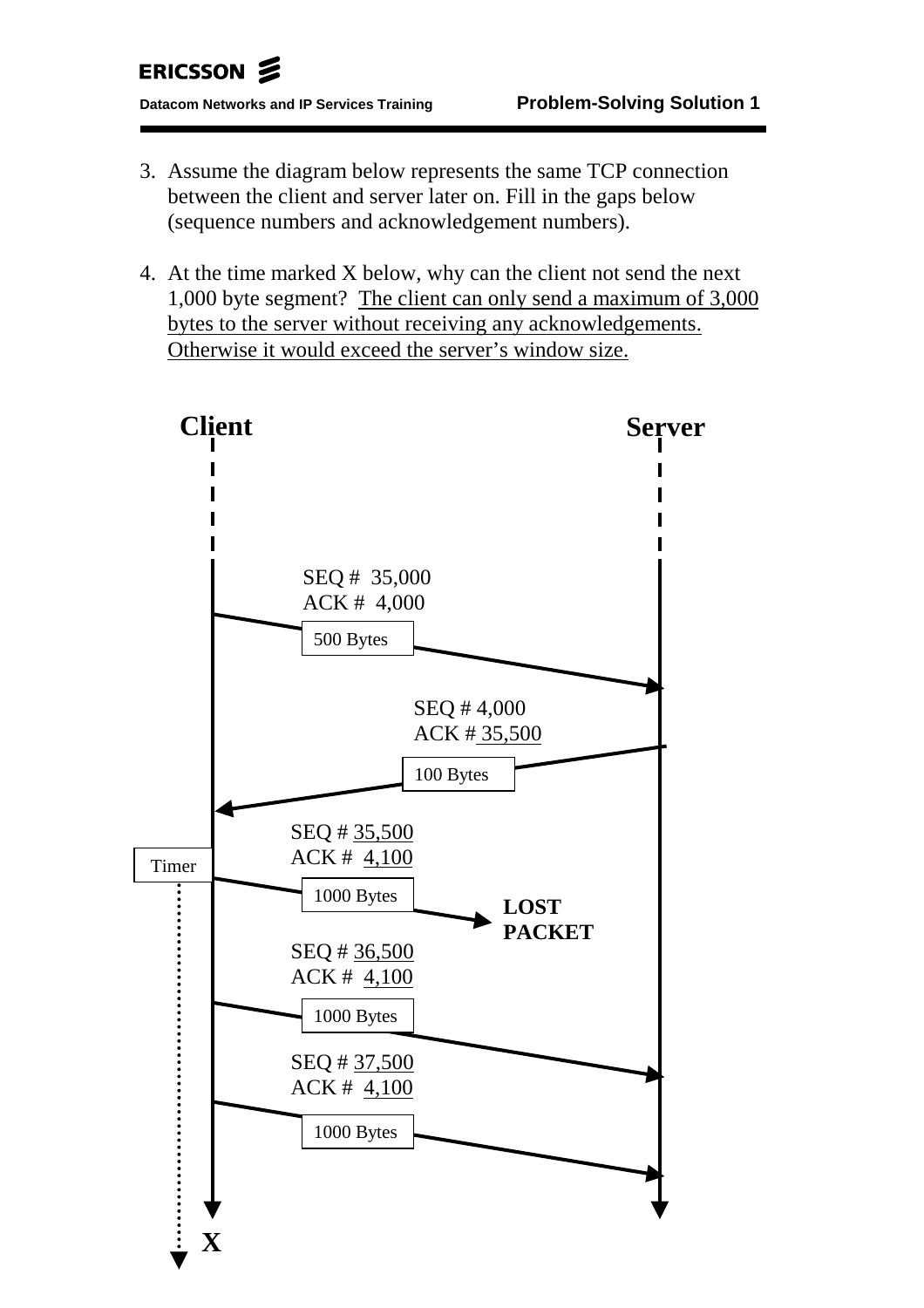5. What will happen when the timeout period expires on the client? The client will retransmit the packet which was lost (sequence number 35,500 and acknowledgement number 4,100). The server will store the segments which were out of sequence until the missing segment is received. Finally, the server will resequence the segments. The server will acknowledge all segments received as shown in the diagram below.

6. Assume the diagram below is later on in the same TCP connection between the client and server and that the timeout period has just expired. Fill in the gaps below (sequence numbers and acknowledgement numbers).



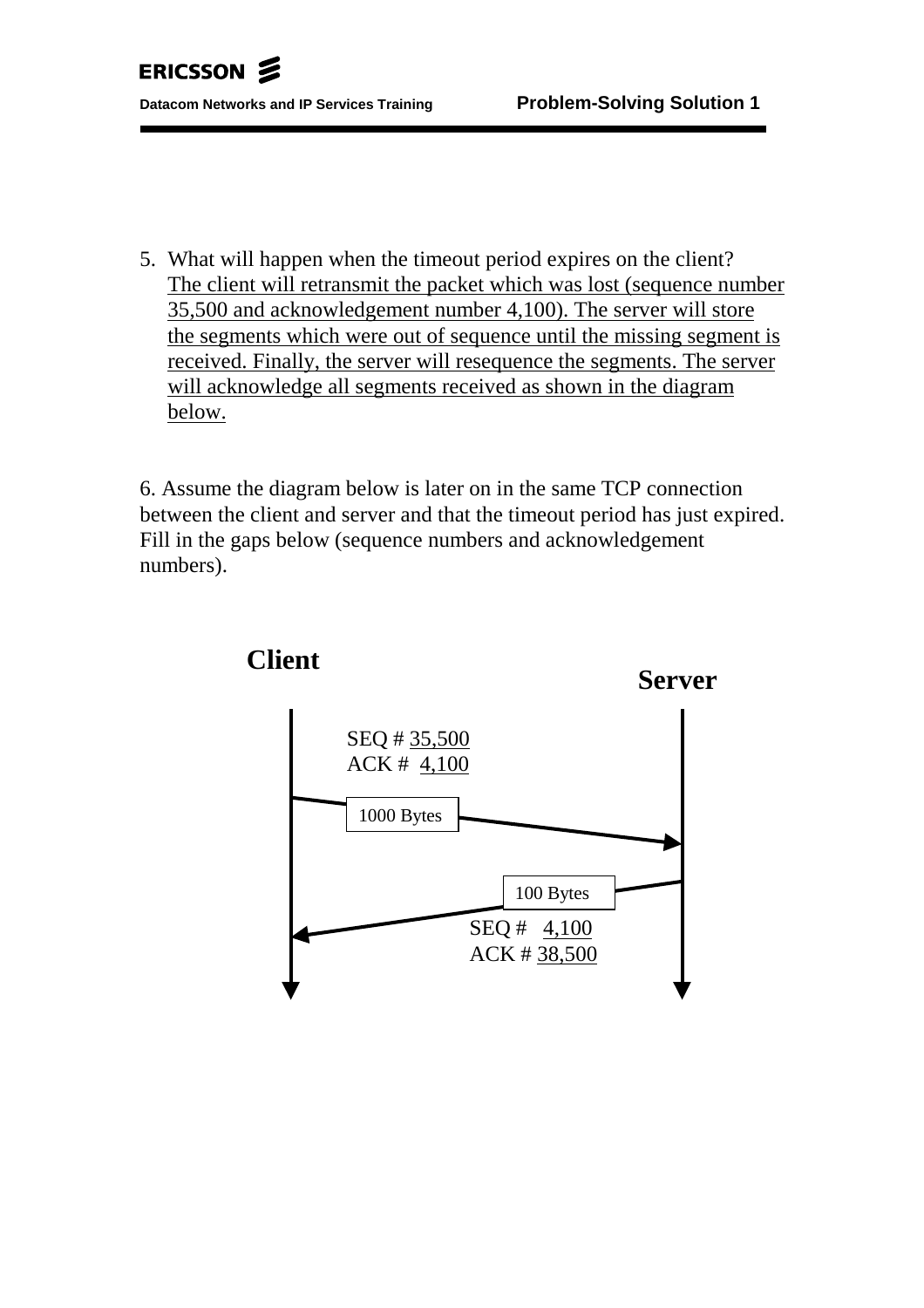## ERICSSON **S**

**Datacom Networks and IP Services Training <b>Solution 2 Solution 2** 

## **TCP/IP Solution 2**

**The attached pages contain a trace of Etherenet Frames between a PC and a Router. ---------------------- Frame 1 -------------------------- Source: PC Destination: Router**  $TCP: --- TCP header ---$ TCP:<br>TCP: Source port TCP: Source port = 1417 TCP: Destination port = 23 (Telnet) TCP: Initial sequence number = 91338341  $TCP: Data offset$  = 24 bytes TCP: Flags  $= 02$ <br>
TCP:  $= (N_0 + N_1)$ TCP: ...0. .... = (No urgent pointer)<br>TCP: ...0. ... = (No acknowledgment) TCP:  $\ldots 0 \ldots = (No \space acknowledgment)$ <br>TCP:  $\ldots 0 \ldots = (No \space push)$  $\ldots$  0... = (No push) TCP: .... .0.. = (No reset) TCP:  $\ldots$   $\ldots$   $\ldots$   $\ldots$  SYN TCP:  $\text{Window}$   $\ldots \ldots \ldots 0 = (\text{No FIN})$ <br>TCP:  $\text{Window}$  = 8192 TCP: Window<br>TCP: Checksum = 9EC5 (correct) TCP: TCP: Options follow TCP: Maximum segment size = 1460 TCP: ADDR HEX ASCII 0000 AA 00 04 00 F4 43 00 A0 C9 61 84 02 08 00 45 00 .....C...a....E. 0010 00 2C DB 9A 40 00 80 06 07 47 A3 21 E9 A5 A3 21 .,..@....G.!...! 0020 E8 01 05 89 00 17 05 71 B6 65 00 00 00 00 60 02 .......q.e....'. 0030 20 00 9E C5 00 00 02 04 05 B4 7E 7E ..........~~ **Frame 1 is the first frame from the PC to the router. (1) Why is the data offset 24 bytes? Options are used, to specify**

**maximum segment size. (2) What is a more common size for the data offset field? 20 bytes (3) What is the purpose of this TCP segment? Synchronisation (4) What is the window size in bytes? 8,192 (5) What is the maximum segement size? 1,460**

Take a note of the sequence number.

{ Note: the HEX output gives all the information about the frame The first 14 bytes is the Ethernet Header AA 00 04 00 F4 43 00 A0 C9 61 84 02 08 00 The next 20 bytes is the IP header 45 00 00 2C DB 9A 40 00 80 06 07 47 A3 21 E9 A5 A3 21 E8 01 The next 24 bytes is the TCP header 05 89 00 17 05 71 B6 65 00 00 00 00 60 02 20 00 9E C5 00 00 02 04 05 B4 }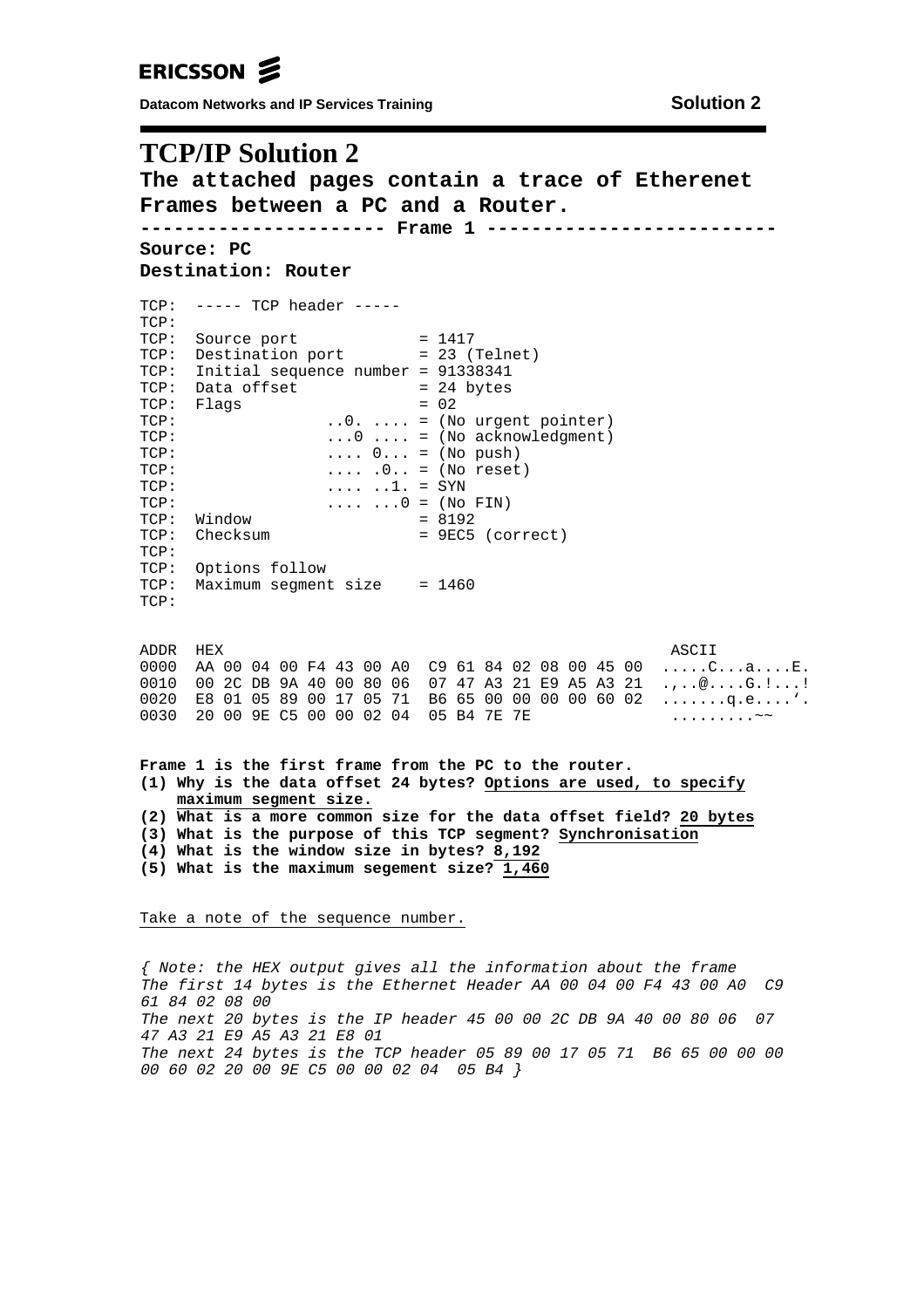## ERICSSON **S**

**Datacom Networks and IP Services Training <b>Solution 2 Solution 2** 

**------------------- Frame 2 -----------------------------**

#### **Source: Router Destination: PC**

TCP: ----- TCP header ----- TCP: TCP: Source port = 23 (Telnet) TCP: Destination port = 1417 TCP: Initial sequence number = 1162329827 TCP: Acknowledgment number = 91338342 TCP: Data offset  $= 24$  bytes TCP: Flags =  $12$ <br>TCP: Flags =  $12$ TCP: ..0. .... = (No urgent pointer) TCP:  $\ldots$   $\ldots$   $\ldots$   $\ldots$   $\ldots$   $\ldots$   $\ldots$   $\ldots$   $\ldots$   $\ldots$   $\ldots$   $\ldots$   $\ldots$   $\ldots$   $\ldots$   $\ldots$   $\ldots$   $\ldots$   $\ldots$   $\ldots$   $\ldots$   $\ldots$   $\ldots$   $\ldots$   $\ldots$   $\ldots$   $\ldots$   $\ldots$   $\ldots$   $\ldots$   $\ldots$   $\ldots$   $\ldots$   $\ldots$   $\ldots$   $\ldots$  TCP:  $\begin{array}{ccc} \text{TCP:} & \dots & 0 \dots & = (\text{No push}) \\ \text{TCP:} & 0 & = (\text{No reset}) \end{array}$ TCP: .... .0.. = (No reset) TCP: .... ..1. = SYN  $\cdots$  ...  $0 = (N \circ \text{FIN})$ <br>= 4288 TCP: Window TCP: Checksum = AD65 (correct) TCP: TCP: Options follow TCP: Maximum segment size = 536 TCP:

ADDR HEX ASCII 0000 00 A0 C9 61 84 02 AA 00 04 00 F4 43 08 00 45 00 ...a.......C..E. 0010 00 2C 00 00 00 00 FF 06 A3 E1 A3 21 E8 01 A3 21 .,..........!...! 0020 E9 A5 00 17 05 89 45 47 BE E3 05 71 B6 66 60 12 ......EG...q.f'. 0030 10 C0 AD 65 00 00 02 04 02 18 00 00 ...e........

**Frame 2 is from the router to the PC. (6) What is the purpose of this TCP segment? Synchronisation and acknowledgement (7) What is the maximum segement size? 536**

**(8) What is the Window size? 4,288**

**(9) How many maximum size segments can the PC send without receiving an acknowledgement? Eight (4,288 divided by 536)**

**Take a note of the sequence number and the acknowledgement number.**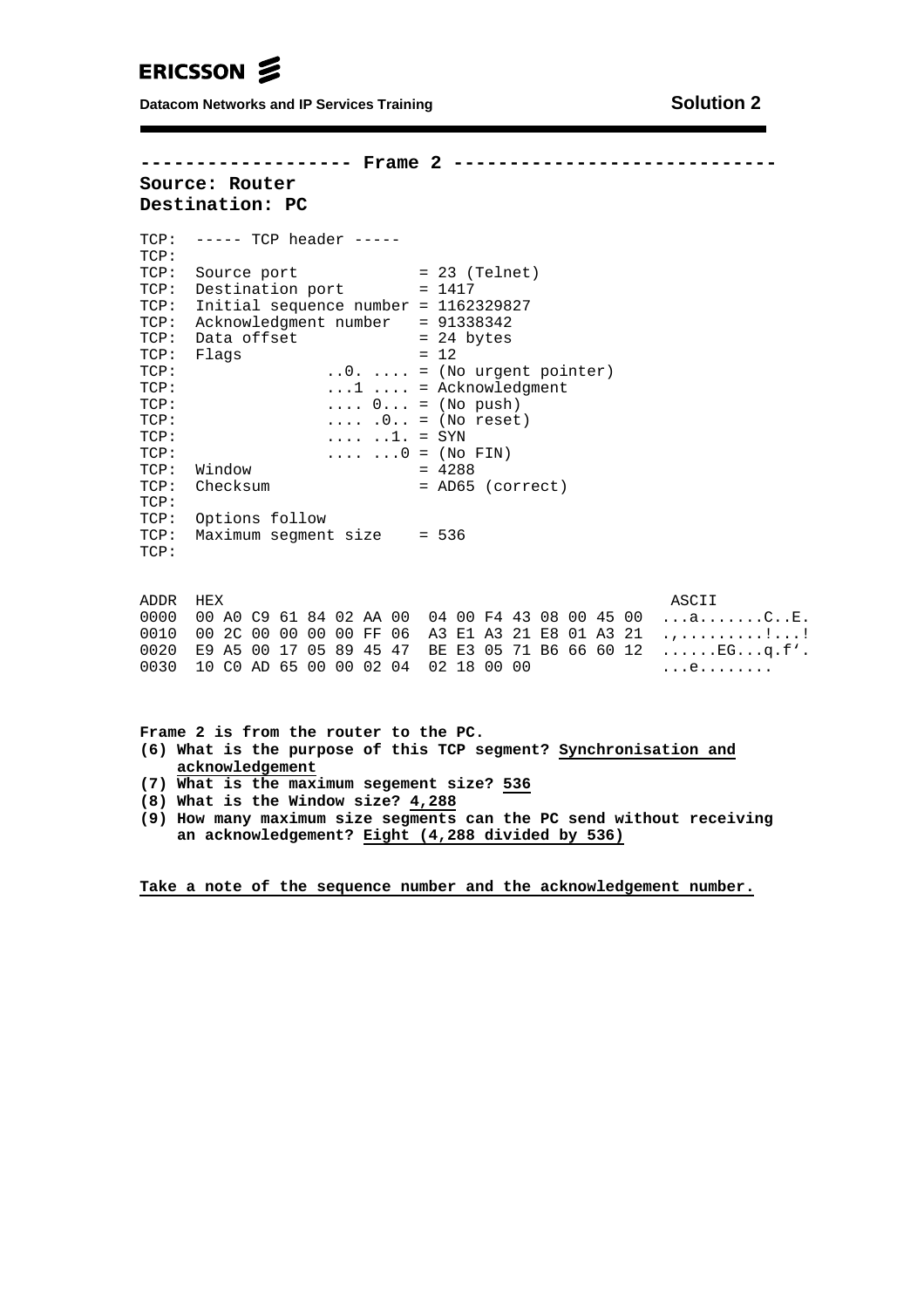**Datacom Networks and IP Services Training** 

Source: PC Destination: Router

| TCP:<br>TCP: | ----- TCP header ----- |  |                                            |
|--------------|------------------------|--|--------------------------------------------|
| TCP:         | Source port            |  | $= 1417$                                   |
| TCP:         | Destination port       |  | $= 23$ (Telnet)                            |
| TCP:         | Sequence number        |  | $= 91338342$                               |
| TCP:         | Acknowledgment number  |  | $= 1162329828$                             |
| TCP:         | Data offset            |  | $= 20$ bytes                               |
| TCP:         | Flaqs                  |  | $= 10$                                     |
| TCP:         |                        |  | $\ldots$ 0. $\ldots$ = (No urgent pointer) |
| TCP:         |                        |  | $\dots$ 1 $\dots$ = Acknowledgment         |
| TCP:         |                        |  | $\ldots$ 0 = (No push)                     |
| TCP:         |                        |  | $\ldots$ .0 = (No reset)                   |
| TCP:         |                        |  | $\ldots \ldots 0. = (N_{O} SYN)$           |
| TCP:         |                        |  | $\ldots$ $\ldots$ 0 = (No FIN)             |
| TCP:         | Window                 |  | $= 8576$                                   |
| TCP:         | Checksum               |  | = BOC6 (correct)                           |
| TCP:         | No TCP options         |  |                                            |
| TCP:         |                        |  |                                            |

ASCII ADDR HEX 0000 AA 00 04 00 F4 43 00 A0 C9 61 84 02 08 00 45 00 .....C...a....E.<br>0010 00 28 DC 9A 40 00 80 06 06 4B A3 21 E9 A5 A3 21 .(..@....K.!...!<br>0020 E8 01 05 89 00 17 05 71 B6 66 45 47 BE E4 50 10 .......q.fEG..P. 0030 21 80 B0 C6 00 00 7E 7E 7E 7E 7E 7E  $\frac{1}{2}$ .....~~~~~

Frame 3 is from the router to the PC. (10) Why is the data offset 20 bytes? No options (11) What is the purpose of this TCP segment? Acknowledgement

#### Take a note of the sequence number and the acknowledgement number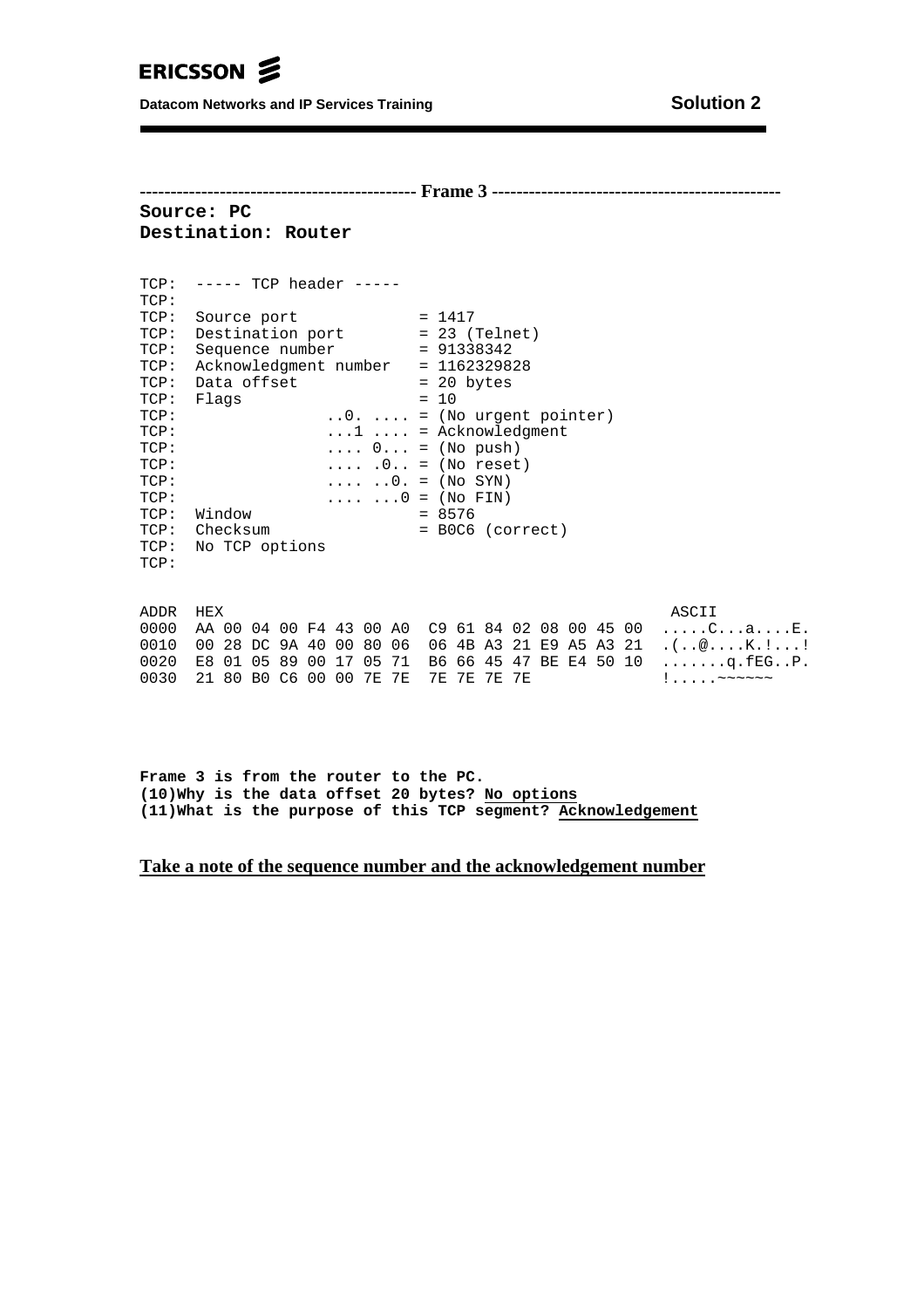**Datacom Networks and IP Services Training <b>Solution 2 Solution 2** 

**---------------------- Frame 4 -------------------------- Source: Router Destination: PC**

Telnet:----- Telnet ----- Telnet: Telnet:IAC Will Echo Telnet:IAC Will Suppress go-ahead Telnet:IAC Do Terminal-type Telnet:IAC Do Negotiate about window size Telnet: Telnet:

|  |          |                |  |  |  |  |  |  | ASCII                                                                                                                                                                                                                                             |
|--|----------|----------------|--|--|--|--|--|--|---------------------------------------------------------------------------------------------------------------------------------------------------------------------------------------------------------------------------------------------------|
|  |          |                |  |  |  |  |  |  |                                                                                                                                                                                                                                                   |
|  |          |                |  |  |  |  |  |  |                                                                                                                                                                                                                                                   |
|  |          |                |  |  |  |  |  |  |                                                                                                                                                                                                                                                   |
|  |          |                |  |  |  |  |  |  |                                                                                                                                                                                                                                                   |
|  |          |                |  |  |  |  |  |  | $\ddot{\phantom{1}}$                                                                                                                                                                                                                              |
|  | ADDR HEX | $0040$ FD $1F$ |  |  |  |  |  |  | 0000 00 A0 C9 61 84 02 AA 00 04 00 F4 43 08 00 45 C0 aCE.<br>0010 00 34 00 01 00 00 FF 06 A3 18 A3 21 E8 01 A3 21 .4!<br>0020 E9 A5 00 17 05 89 45 47 BE E4 05 71 B6 66 50 18 EGq.fP.<br>0030   10 CO AE 56 00 00 FF FB 01 FF FB 03 FF FD 18 FF V |

**Frame 4 is from the router to the PC. Note that the analyser has decoded the Telnet info but not the TCP info. Therefore you require the additional following information: Sequence number is 1162329828 (Hex 45 47 BE E4). Acknowledgement number is 91338342 (Hex 05 71 B6 66). Length of data is 12 bytes (the last 24 hex numbers in the sequence above).**

**Take a note of the sequence number, the acknowledgement number and the length of data.**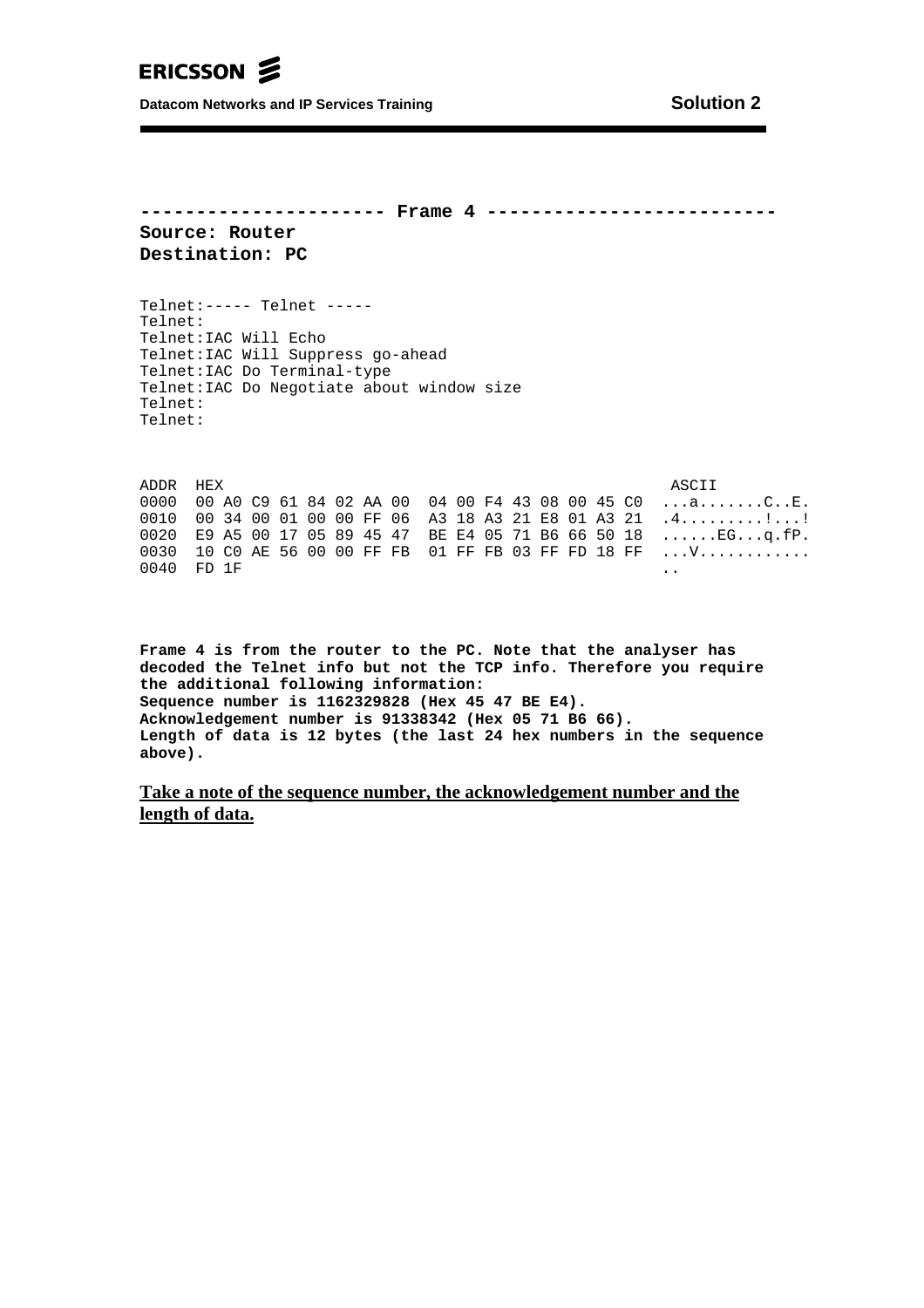**Datacom Networks and IP Services Training <b>Solution 2 Solution 2** 

--------------------------------------------- Frame 5 ------------------------------------------------

#### **Source: Router Destination: PC**

Telnet:----- Telnet ----- Telnet: Telnet:<0D0A0D0A>User Access Verification<0D0A0D0A>Password: Telnet:

ADDR HEX ASCII 0000 00 A0 C9 61 84 02 AA 00 04 00 F4 43 08 00 45 C0 ...a.......C..E. 0010 00 52 00 02 00 00 FF 06 A2 F9 A3 21 E8 01 A3 21 .R.........!...! 0020 E9 A5 00 17 05 89 45 47 BE F0 05 71 B6 66 50 18  $\ldots \ldots$ . $EG \ldots q$ .fP. 0030 10 C0 17 C8 00 00 0D 0A 0D 0A 55 73 65 72 20 41 ..........User A 0040 63 63 65 73 73 20 56 65 72 69 66 69 63 61 74 69 ccess Verificati 0050 6F 6E 0D 0A 0D 0A 50 61 73 73 77 6F 72 64 3A 20 on....Password:

**Frame 5 is from the router to the PC. Note that the analyser has decoded the Telnet info but not the TCP info. Therefore you require the additional following information: Sequence number is 1162329840 (Hex 45 47 BE F0). Acknowledgement number is 91338342 (Hex 05 71 B6 66). Length of data is 42 bytes (the last 84 hex numbers in the sequence above).**

**Take a note of the sequence number, the acknowledgement number and the length of data.**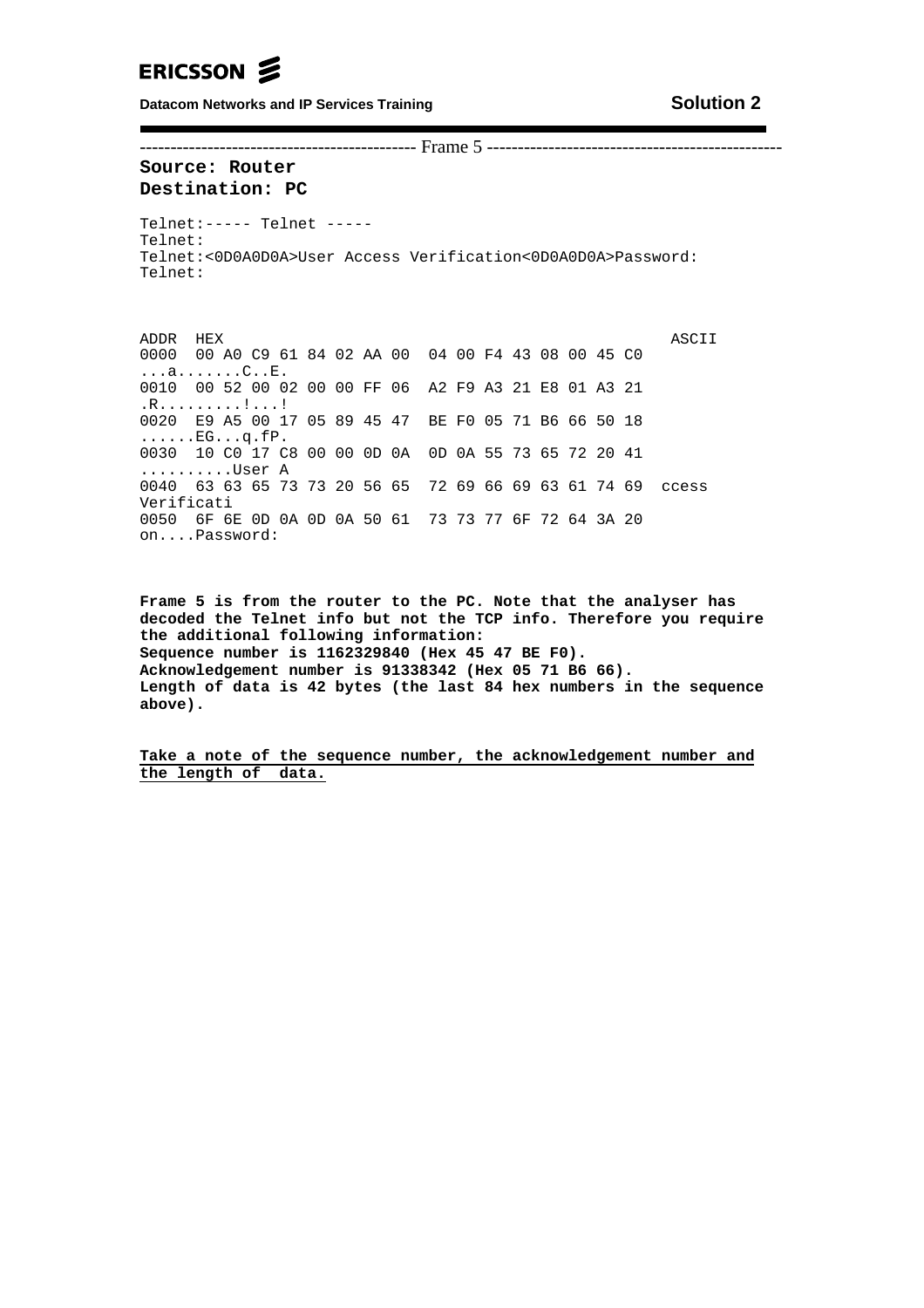**Datacom Networks and IP Services Training <b>Solution 2 Solution 2** 

-------------------------------------------------- Frame 6 ------------------------------------------- **Source: PC Destination: Router** TCP: ----- TCP header ----- TCP:<br>TCP: Source port TCP: Source port = 1417 TCP: Destination port = 23 (Telnet) TCP: Sequence number = 91338342 TCP: Acknowledgment number = 1162329882 TCP: Data offset = 20 bytes TCP: Flags  $= 10$ <br>
TCP:  $= (\text{N}$ TCP: ....... = (No urgent pointer)<br>TCP: ...1 .... = Acknowledgment TCP:  $\ldots 1 \ldots$  = Acknowledgment<br>TCP:  $\ldots \ldots 0 \ldots$  (No push) TCP:  $\ldots$  0... = (No push)<br>TCP:  $\ldots$ , 0... = (No reset TCP: .... .0.. = (No reset) TCP: .... ..0. = (No SYN)<br>TCP: .... ...0 = (No FIN)  $\cdots$  ...  $0 = (No \text{ FIN})$ <br>= 8522 TCP: Window<br>TCP: Checksum = B0C6 (correct) TCP: No TCP options TCP: ADDR HEX ASCII 0000 AA 00 04 00 F4 43 00 A0 C9 61 84 02 08 00 45 00 .....C...a....E. 0010 00 28 DD 9A 40 00 80 06 05 4B A3 21 E9 A5 A3 21 .(..@....K.!...! 0020 E8 01 05 89 00 17 05 71 B6 66 45 47 BF 1A 50 10 .......q.fEG..P. 0030 21 4A B0 C6 00 00 7E 7E 7E 7E 7E 7E 7E  $\cdot$  !J....~~~~~~

**Take a note of the sequence number and the acknowledgement number.**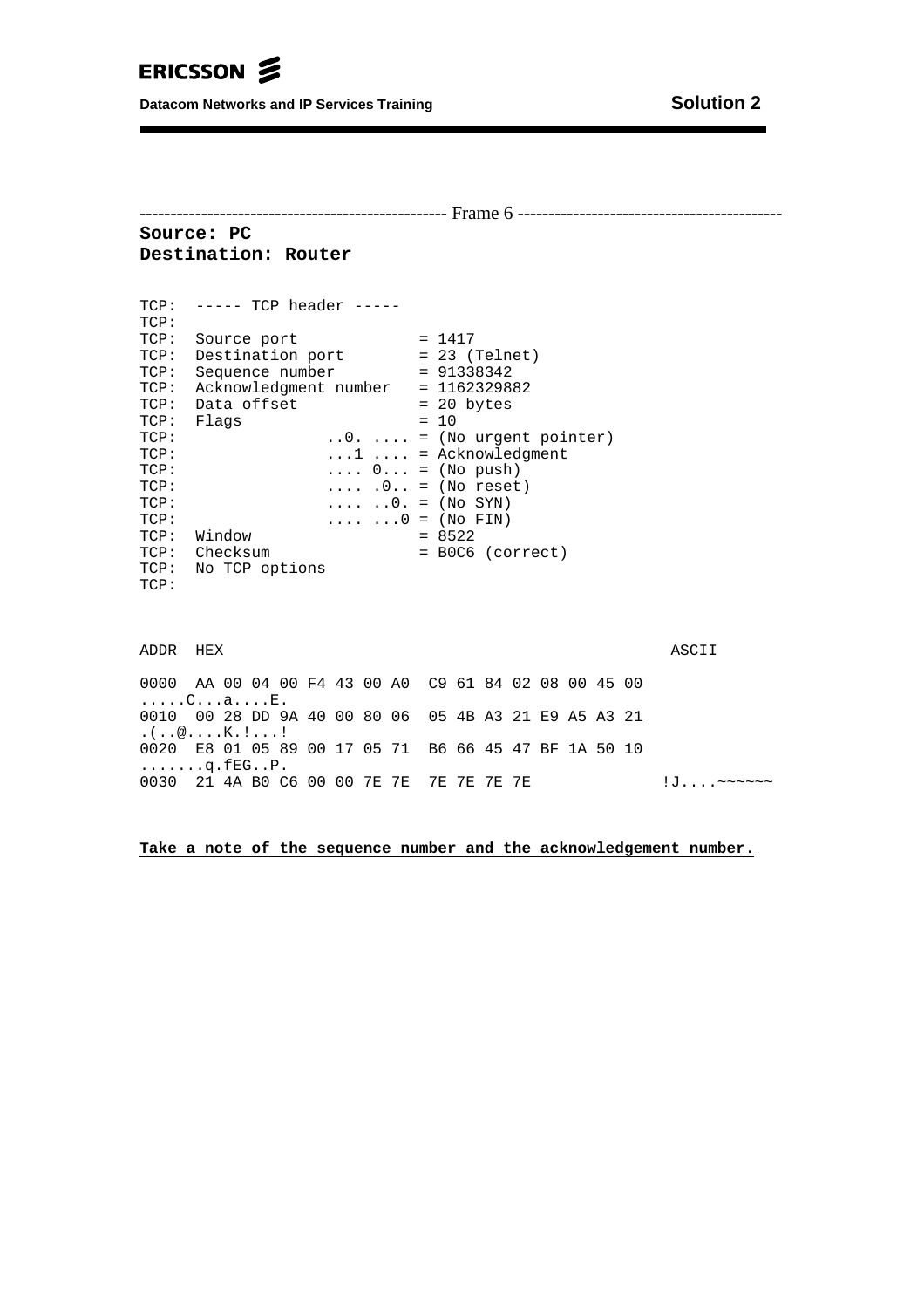# ERICSSON Z

**Datacom Networks and IP Services Training <b>Solution 2 Solution 2** 

|              | PC to              |                           | Router to PC       |                           |
|--------------|--------------------|---------------------------|--------------------|---------------------------|
|              | Router             |                           |                    |                           |
| Frame<br>No. | Sequence<br>number | Acknowledgement<br>Number | Sequence<br>number | Acknowledgement<br>Number |
|              | 91338341           | N/A                       |                    |                           |
| 2            |                    |                           | 1162329827         | 91338342                  |
| 3            | 91338342           | 1162329828                |                    |                           |
| 4            |                    |                           | 1162329828         | 91338342                  |
| 5            |                    |                           | 1162329840         | 91338342                  |
| б            | 91338342           | 1162329882                |                    |                           |

**1. Fill in the acknowledgement and sequence numbers in the table above.**

**2. Why is the sequence number of frame 5 twelve greater than the sequence number of frame 4? Frame 4 included 12 bytes of TCP data**

- **3. Frame 5 was sent before an acknowledgement was received for frame four. Under what circumstances would this be impossible? (a) If the timer which was started when frame 4 was transmitted has timed-out (b) If the receiver's buffer was full, that is, the window size has been reached.**
- **4. Why is the sequence number of frame 6 the same as the sequence number of frame 3? No data was sent in frame 3. It was only an acknowledgement packet. Therefore, the sequence number is not incremented.**
- 5. **What does the acknowledgement number of frame 6 tell us? The PC successfully received frame 5, which contained 42 bytes of data.**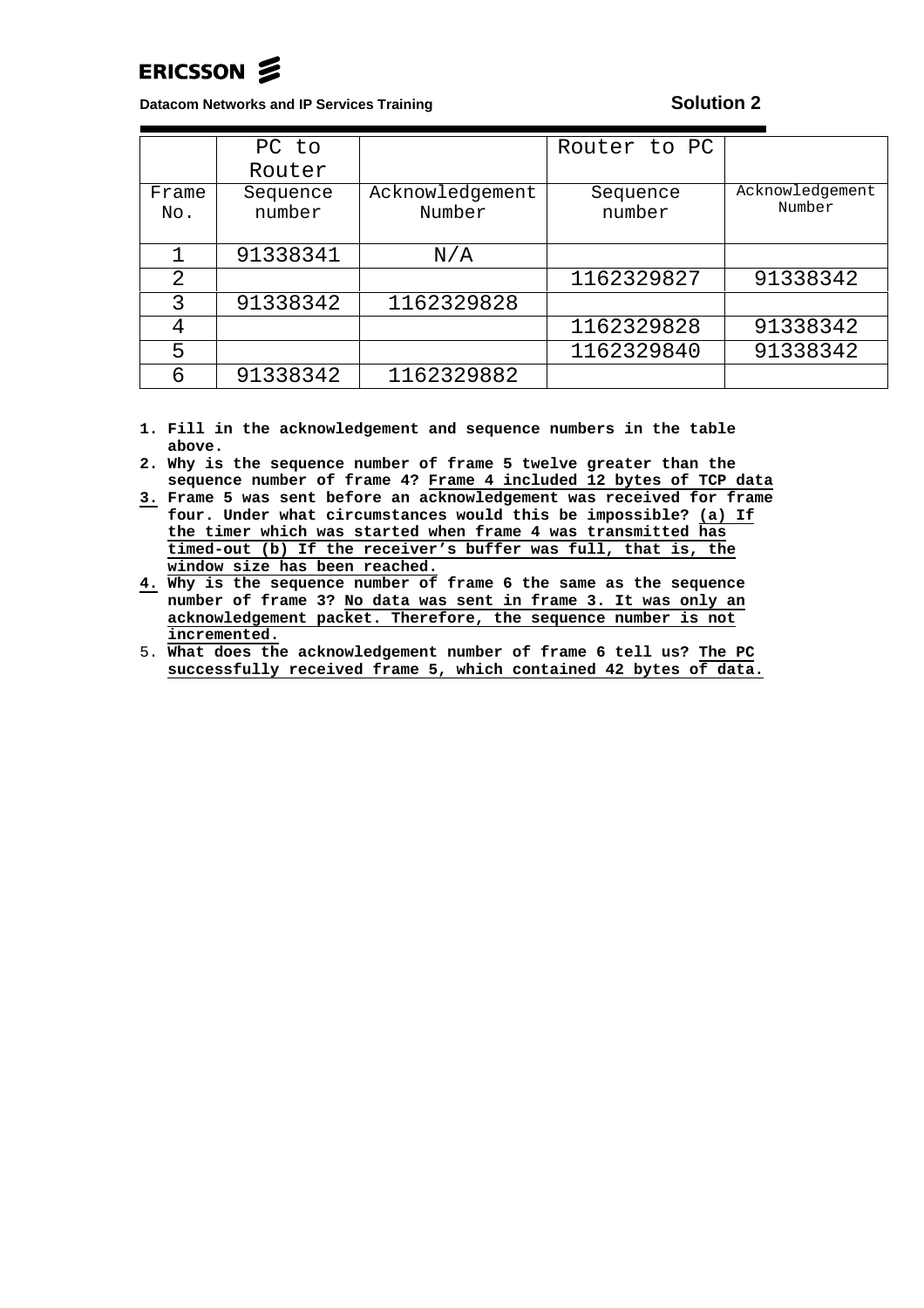# **SOLUTION 3 - DHCP**

## **Fill in the gaps in the sequence below.**



|                                     |                    | <b>IP</b> address |
|-------------------------------------|--------------------|-------------------|
| <b>DHCP</b> discover 1              | <b>Source</b>      | 0.0.0.0           |
|                                     | <b>Destination</b> | 255.255.255.255   |
| <b>DHCP</b> discover 2              | <b>Source</b>      | 200.200.201.1     |
|                                     | <b>Destinatio</b>  | 200.200.201.50    |
| <b>DHCP</b> offer<br>$\mathbf 1$    | Source             | 200.200.201.50    |
|                                     | <b>Destination</b> | 200.200.201.1     |
| <b>DHCP</b> offer<br>$\overline{2}$ | <b>Source</b>      | 200.200.200.1     |
|                                     | <b>Destination</b> | 255.255.255.255   |
| <b>DHCP Request 1</b>               | Source             | 0.0.0.0           |
|                                     | <b>Destination</b> | 255.255.255.255   |
| <b>DHCP Request 2</b>               | <b>Source</b>      | 200.200.201.1     |
|                                     | <b>Destination</b> | 200.200.201.50    |
| <b>DHCPACK1</b>                     | <b>Source</b>      | 200.200.201.50    |
|                                     | <b>Destination</b> | 200.200.201.1     |
| DHCP ACK 2                          | <b>Source</b>      | 200.200.200.1     |
|                                     | <b>Destination</b> | 255.255.255.255   |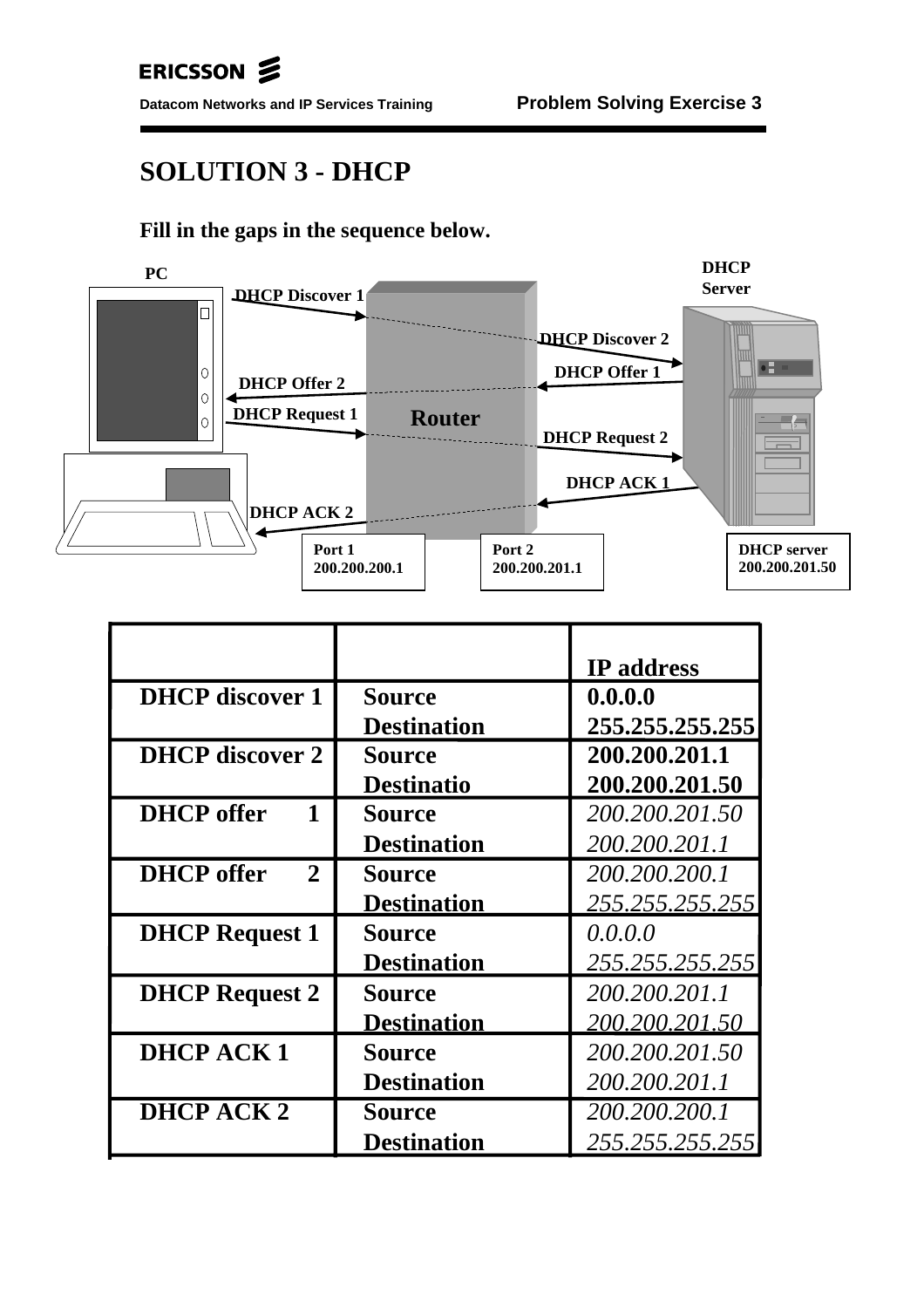# **VARIABLE LENGTH SUBNET MASK SUGGESTED SOLUTION**

## **Subnet mask of 255.255.255.0**

1 X 254 host network 200.100.150.0

## **Subnet mask of 255.255.255.192**

2 X 62 host networks 200.100.151.64 200.100.151.128

## **Subnet mask of 255.255.255.224**

**6 X 30 host networks** 200.100.152.32 200.100.152.64 200.100.152.96 200.100.152.128 200.100.152.160 200.100.152.192

## **Subnet mask of 255.255.255.252**

62 X 2 host networks 200.100.153.4 200.100.153.8 200.100.153.12 200.100.153.16 200.100.153.20 200.100.153.24 etc… ..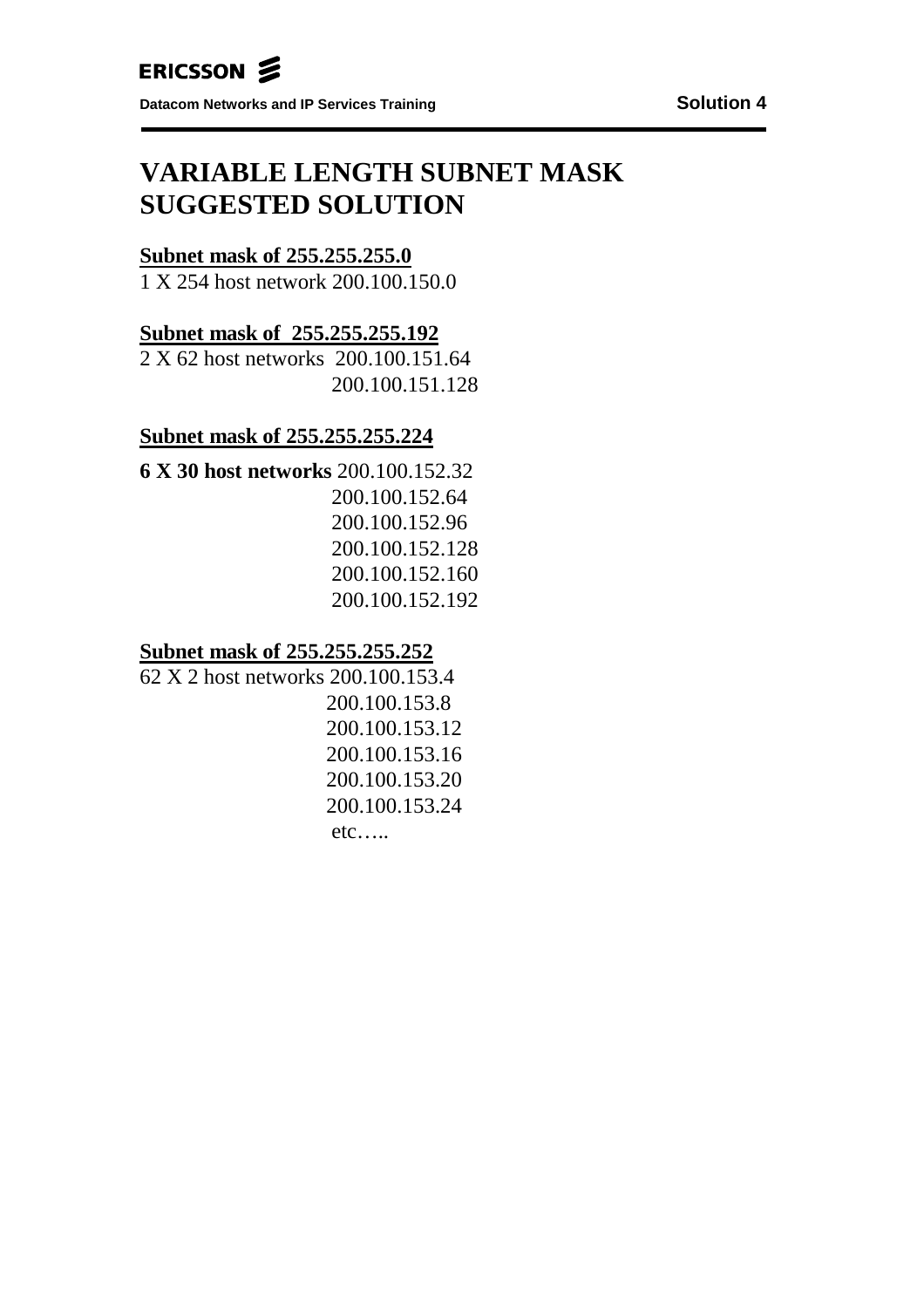

Note: All IP addresses on this diagram start with 200.100.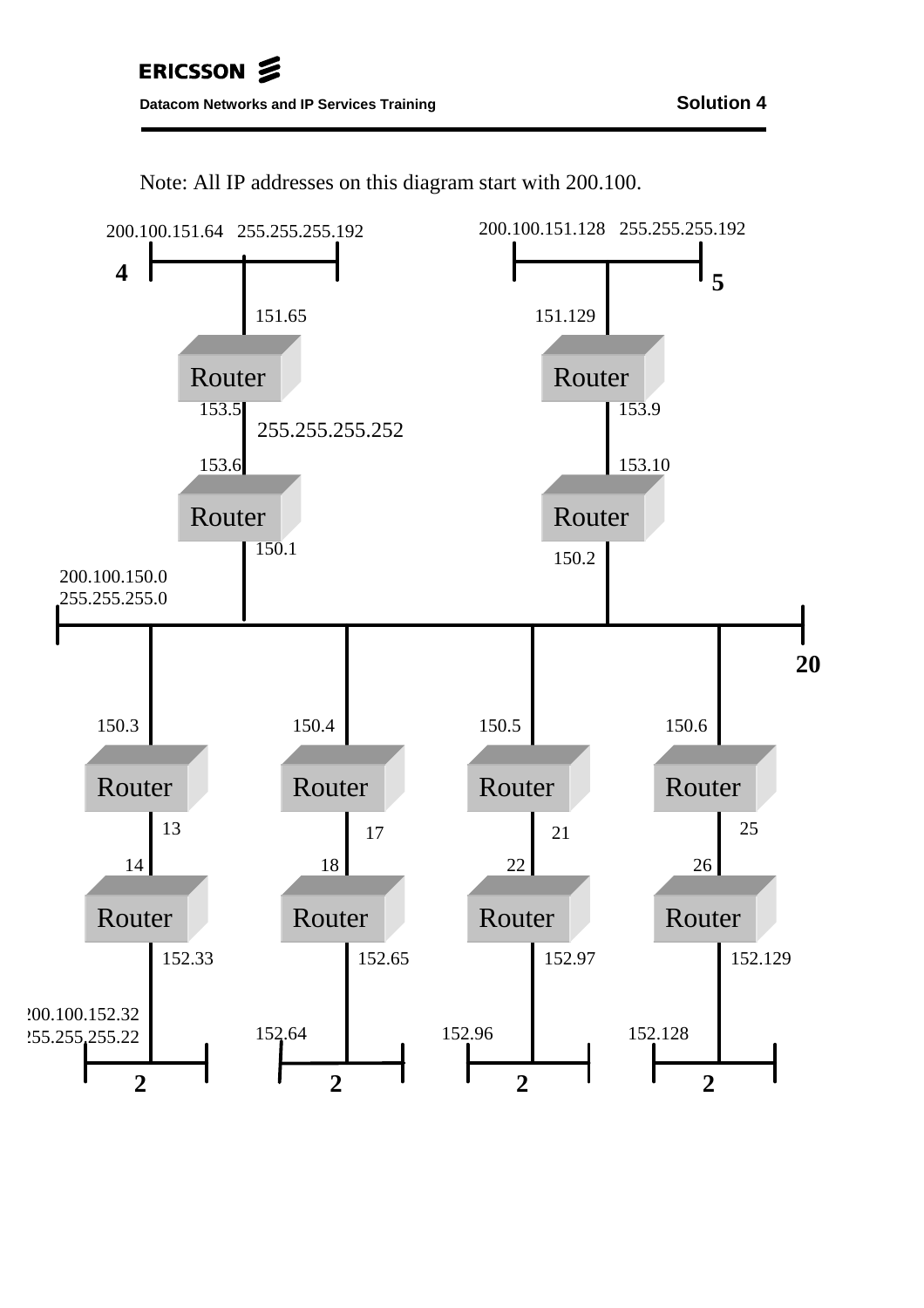ERICSSON **S** 

**Datacom Networks and IP Services Training <b>Solution 5** and Solution 5



**160.30.216.116 255.255.0.0**

## **1. Why did the PC not change IP address?**

To give up an IP address, the PC must receive a NACK (negative acknowledgement) packet from the DHCP server. Although the PC's address is not in the server's scope, it is a valid address for that network as far as the server is concerned. This is because, according to the server's subnet mask (255.255.0.0), the network is 160.30.0.0, so any address that starts with 160.30 is valid. Therefore the server will not send a NACK.

The PC does not require a positive acknowledgement and will continue to run with the invalid address until the lease expires.

## **2. What must be done to ensure that for future moves PCs will change address automatically?**

The solution is as shown in the diagram above.

The DHCP server must be configured to recognise that the only valid network addresses for LAN 2 are in the range 160.30.232.1 to 160.30.239.254.

This is achieved by giving the server a subnet mask of 255.255.248.0